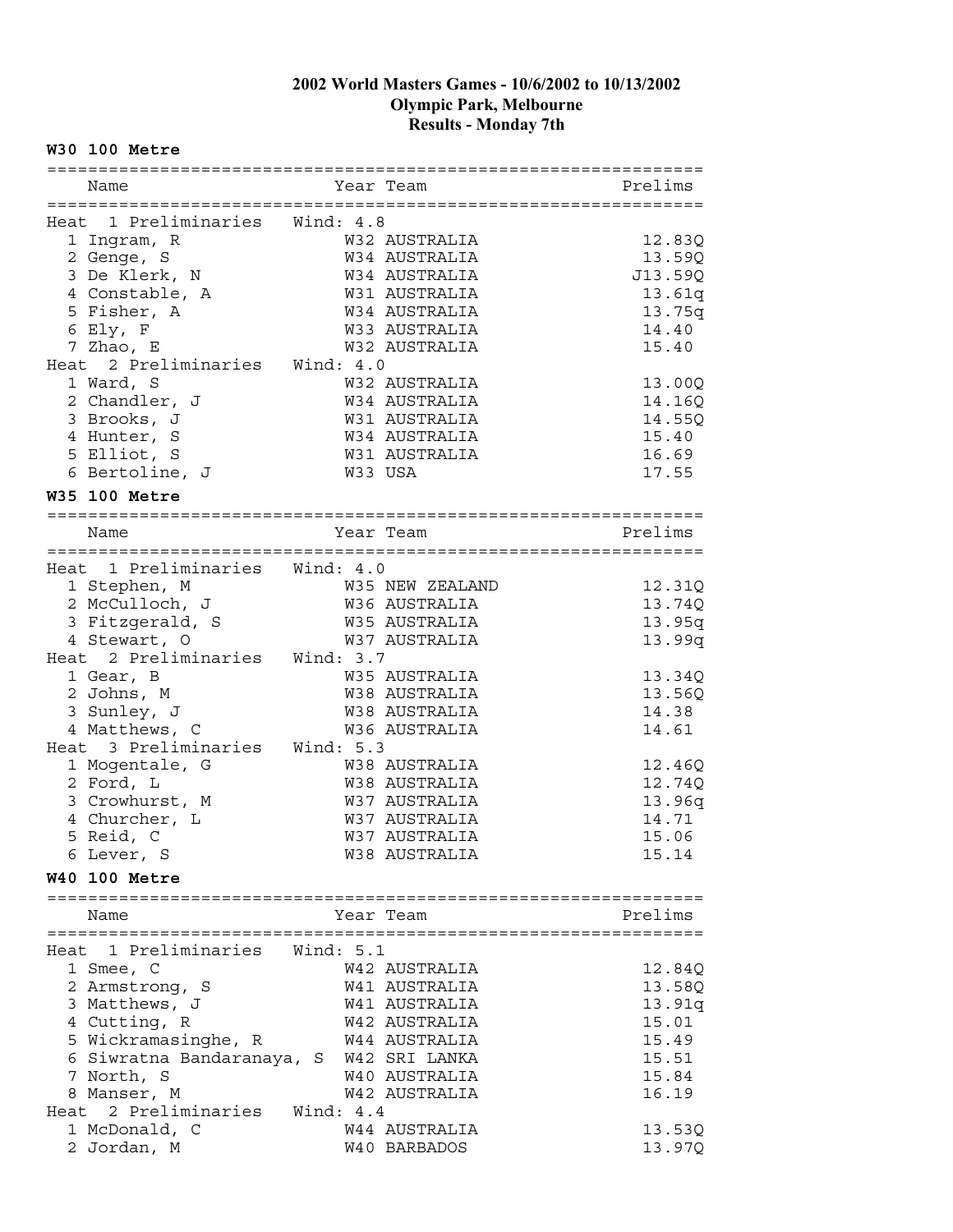| 3 McCarthy, L | W40 AUSTRALIA | 14.03 |
|---------------|---------------|-------|
| 4 O'Toole, D  | W44 AUSTRALIA | 14.04 |
| 5 Ellis, S    | W44 AUSTRALIA | 14.28 |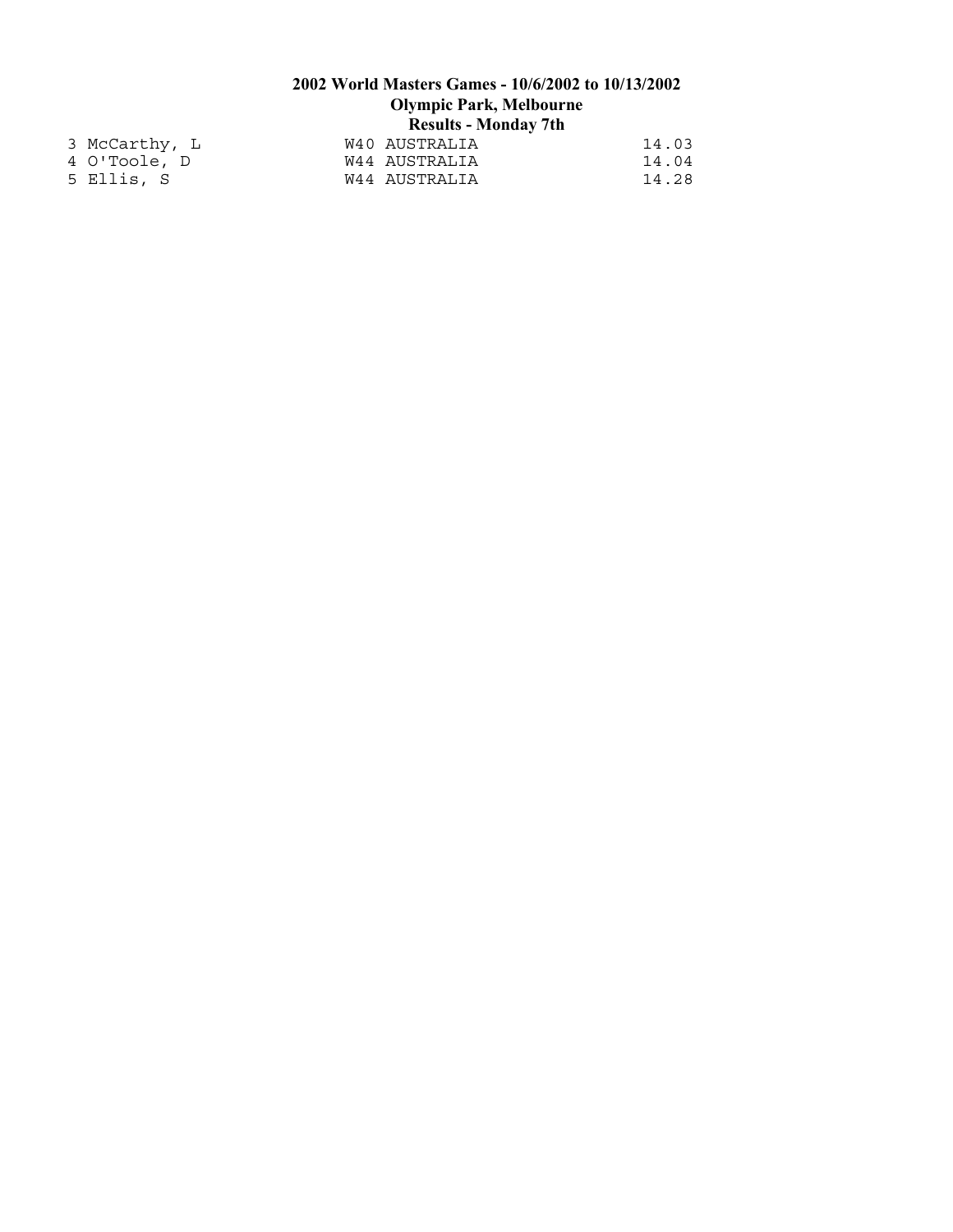|      | $\ldots$ . W40 100 Metre           |             |                 |                                  |
|------|------------------------------------|-------------|-----------------|----------------------------------|
|      | 6 Beaumont, C                      |             | W40 AUSTRALIA   | 14.36                            |
|      | 7 Ziemer, A                        |             | W42 AUSTRALIA   | 15.36                            |
|      | 8 Jonas, J                         |             | W41 AUSTRALIA   | 18.50                            |
|      | Heat 3 Preliminaries Wind: 3.9     |             |                 |                                  |
|      | 1 Kay, M                           |             | W42 AUSTRALIA   | 13.09Q                           |
|      | 2 Smith, L                         |             | W43 AUSTRALIA   | 13.27Q                           |
|      | 3 Crawford, D                      |             | W40 AUSTRALIA   | 13.49q                           |
|      | 4 Bodikian, N                      |             | W43 AUSTRALIA   | 14.08                            |
|      | 5 Davey, K                         |             | W44 AUSTRALIA   | 14.17                            |
|      | 6 McKenzie, J                      |             | W43 AUSTRALIA   | 14.49                            |
|      | 7 Goldenberg, J                    |             | W42 AUSTRALIA   | 15.70                            |
|      | 8 Turner-Prawdiuk, S W42 AUSTRALIA |             |                 | 15.92                            |
|      | <b>W45 100 Metre</b>               |             |                 |                                  |
|      | Name                               |             | Year Team       | Prelims                          |
|      |                                    |             |                 |                                  |
|      | Heat 1 Preliminaries Wind: 3.3     |             |                 |                                  |
|      | 1 Choate, L                        |             | W49 AUSTRALIA   | 13.18Q                           |
|      | 2 Kearney, D                       |             | W46 AUSTRALIA   | 13.34Q                           |
|      | 3 Russell, J                       |             | W45 AUSTRALIA   | 13.60q                           |
|      | 4 Bridle, C                        |             | W45 AUSTRALIA   | 14.25                            |
|      | 5 Allsop Oam, R                    |             | W48 AUSTRALIA   | 16.03                            |
|      | 6 Edwards, W                       |             | W47 AUSTRALIA   | 18.75                            |
|      | 7 Youlten, R                       |             | W46 AUSTRALIA   | 28.90                            |
|      | Heat 2 Preliminaries Wind: 5.0     |             |                 |                                  |
|      | 1 Oost, S                          |             | W45 NETHERLANDS | 12.89Q                           |
|      | 2 Courtney, B                      |             | W45 AUSTRALIA   | 13.17Q                           |
|      | 3 Burns, S                         |             | W47 AUSTRALIA   | 14.08q                           |
|      | 4 Guthrie, S                       |             | W49 AUSTRALIA   | 14.46                            |
|      | 5 Lee, A                           |             | W46 AUSTRALIA   | 15.25                            |
|      | 6 Monahan, G                       |             | W49 AUSTRALIA   | 16.97                            |
|      | Heat 3 Preliminaries Wind: 5.3     |             |                 |                                  |
|      | 1 Peterson, B                      |             | W45 NEW ZEALAND | 13.46Q                           |
|      | 2 Lee, S                           |             | W45 AUSTRALIA   | 13.62Q                           |
|      | 3 Dacy, J                          |             | W45 AUSTRALIA   | 14.79                            |
|      | 4 Pihela, T                        |             | W49 ESTONIA     | 14.98                            |
|      | 5 Zaulich, J                       |             | W46 AUSTRALIA   | 15.87                            |
|      | 6 Deer, H                          |             | W45 AUSTRALIA   | 16.00                            |
|      | <b>W50 100 Metre</b>               |             |                 |                                  |
|      | =================================  |             |                 | ================================ |
|      | Name                               |             | Year Team       | Prelims                          |
| Heat | 1 Preliminaries                    | Wind: 5.1   |                 |                                  |
|      | 1 Smythe, K                        |             | W53 AUSTRALIA   | 14.41Q                           |
|      | 2 Cash, V                          |             | W50 AUSTRALIA   | 14.43Q                           |
|      | 3 Forsyth, V                       |             | W50 AUSTRALIA   | 15.19                            |
|      | 4 Woolnough-Stewart, J             |             | W52 AUSTRALIA   | 15.42                            |
|      | 5 Han, C                           |             | W52 USA         | 16.46                            |
|      | Heat 2 Preliminaries               | Wind: $6.7$ |                 |                                  |
|      | 1 Heagney, K                       |             | W51 AUSTRALIA   | 13.39Q                           |
|      | 2 Casey, J                         |             | W54 AUSTRALIA   | 14.26Q                           |
|      | 3 Haylock, S                       |             | W51 AUSTRALIA   | 14.70q                           |
|      | 4 Burley, M                        |             | W50 AUSTRALIA   | 14.77q                           |
|      | 5 Baron, L                         |             | W53 AUSTRALIA   | 15.33                            |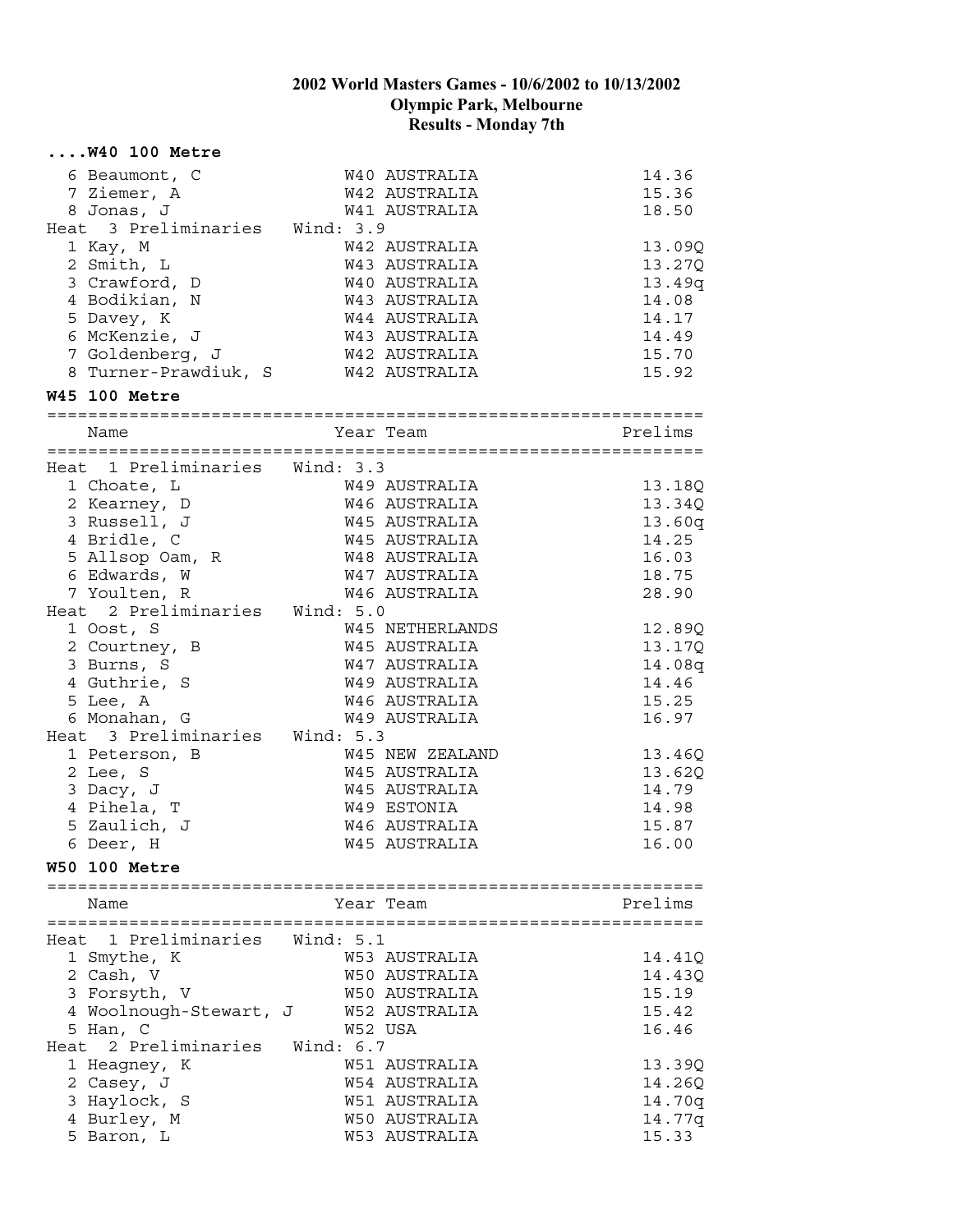| $\ldots$ . W50 100 Metre       |                                  |                  |
|--------------------------------|----------------------------------|------------------|
| 6 Garden, R                    | W50 AUSTRALIA                    | 17.77            |
| Heat 3 Preliminaries Wind: 3.1 |                                  |                  |
| 1 Perkins, W                   | W53 AUSTRALIA                    | 13.60Q           |
| 2 Taylor, M                    | W54 AUSTRALIA                    | 14.69Q           |
| 3 Reid, G                      | W50 AUSTRALIA                    | 15.49            |
| 4 Burnie, K                    | W50 AUSTRALIA                    | 15.84            |
| 5 Hondromatidis, C             | <b>W54 AUSTRALIA</b>             | 16.16            |
| 6 Learmont, B                  | <b>W54 AUSTRALIA</b>             | 16.41            |
| <b>W55 100 Metre</b>           |                                  |                  |
|                                |                                  |                  |
| Name                           | Year Team                        | Prelims          |
| Heat 1 Preliminaries Wind: 2.7 |                                  |                  |
|                                | W55 NEW ZEALAND                  |                  |
| 1 Gower, S<br>2 Reeves, J      | W57 AUSTRALIA                    | 14.12Q           |
| 3 Jojkity, J                   | W56 AUSTRALIA                    | 14.74Q<br>15.02Q |
| 4 Mc Donnell, H                | W55 AUSTRALIA                    |                  |
| 5 Titmuss, B                   | W59 AUSTRALIA                    | 15.38q<br>16.31  |
| 6 Karunaratne, T               | W55 SRI LANKA                    | 16.50            |
| 7 Johnson, L                   | <b>W59 AUSTRALIA</b>             | 17.64            |
| Heat 2 Preliminaries Wind: 2.9 |                                  |                  |
| 1 Waring, C                    |                                  |                  |
| 2 Allison, M                   | W59 NEW ZEALAND<br>W58 AUSTRALIA | 14.66Q           |
| 3 Sourkova, M                  | W58 CZECH REPUBLIC               | 14.83Q<br>15.70Q |
| 4 Davis, C                     | W55 USA                          | 16.23q           |
| 5 Mitchell, M                  | W59 USA                          | 16.50            |
| 6 Padget, V                    | W58 AUSTRALIA                    | 16.58            |
| 7 Grigg, G                     | W59 AUSTRALIA                    | 17.88            |
|                                |                                  |                  |
| <b>W60 100 Metre</b>           |                                  |                  |
| Name                           | Year Team                        | Prelims          |
|                                |                                  |                  |
| Heat 1 Preliminaries Wind: 3.2 |                                  |                  |
| 1 Radcliffe, P                 | W60 CANADA                       | 15.75Q           |
| 2 Skultety, K                  | W60 AUSTRALIA                    | 16.08Q           |
| 3 Cudmore, M                   | W64 AUSTRALIA                    | 16.29Q           |
| 4 Ward, E                      | W62 AUSTRALIA                    | 16.86q           |
| 5 Askew, D                     | W61 AUSTRALIA                    | 18.30g           |
| 6 Tobin, C                     | W63 AUSTRALIA                    | 19.18            |
| Heat 2 Preliminaries Wind: 2.2 |                                  |                  |
| 1 Allen, D                     | W63 AUSTRALIA                    | 15.43Q           |
| 2 Bayler, F                    | W62 NEW ZEALAND                  | 16.32Q           |
| 3 Pass, S                      | W64 AUSTRALIA                    | 17.94Q           |
| 4 Andrews, L                   | W60 AUSTRALIA                    | 18.41            |
| 5 Hinchey, M                   | W61 AUSTRALIA                    | 19.02            |
| <b>W65 100 Metre</b>           |                                  |                  |
| Name                           | Year Team                        | Prelims          |
|                                |                                  |                  |
| Heat 1 Preliminaries Wind: 2.4 |                                  |                  |
| 1 Peters, M                    | W68 NEW ZEALAND                  | 15.39Q           |
| 2 Jordan, B                    | W66 USA                          | 15.85Q           |
| 3 Satchithananda, M            | W66 SRI LANKA                    | 17.48Q           |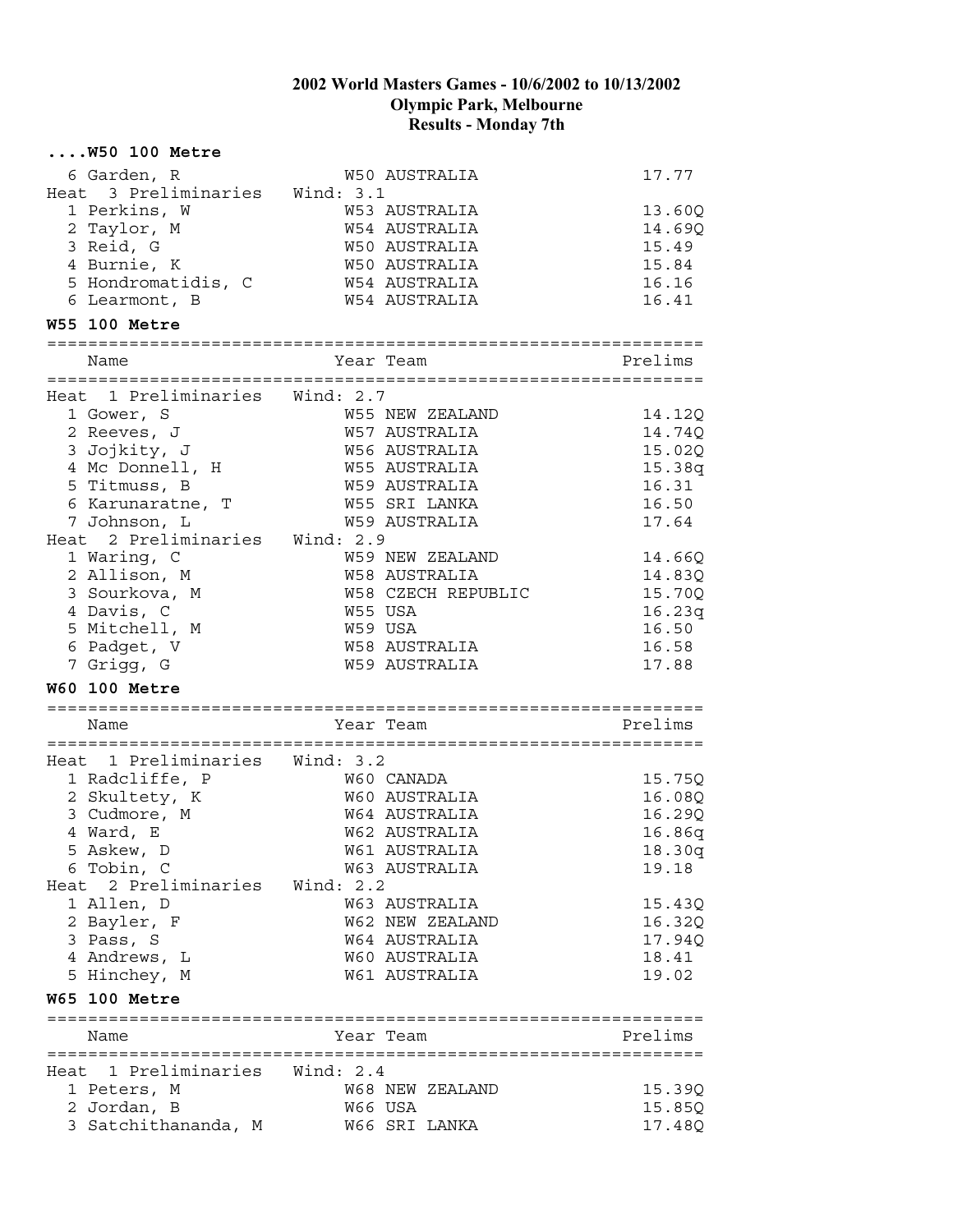|      | $\ldots$ . W65 100 Metre        |              |                    |         |  |
|------|---------------------------------|--------------|--------------------|---------|--|
|      | 4 Hines, Y                      |              | W65 AUSTRALIA      | 18.08   |  |
|      | 5 Zeitzen-Vanderburg, A         |              | W69 AUSTRALIA      | 18.93   |  |
| Heat | 2 Preliminaries Wind: 3.4       |              |                    |         |  |
|      | 1 Yamamoto, M                   |              | W68 JAPAN          | 15.67Q  |  |
|      | 2 Nilsson, A                    |              | W66 SWEDEN         | 17.14Q  |  |
|      | 3 Cook, K                       |              | W65 AUSTRALIA      | 17.22Q  |  |
|      | 4 Schumacher, G                 |              | <b>W69 GERMANY</b> | 17.81q  |  |
|      | 5 Slattery, M                   |              | W66 NEW ZEALAND    | 18.00q  |  |
|      | 6 Abrahams, S                   |              | W68 AUSTRALIA      | 21.54   |  |
|      | M30 100 Metre                   |              |                    |         |  |
|      |                                 |              |                    |         |  |
|      | Name                            |              | Year Team          | Prelims |  |
|      | Heat 1 Preliminaries Wind: 1.9  |              |                    |         |  |
|      | 1 Page, D                       |              | M31 AUSTRALIA      | 11.80Q  |  |
|      | 2 Wagener, S                    |              | M31 AUSTRALIA      | 12.15Q  |  |
|      | 3 Whiteley, S                   |              | M31 AUSTRALIA      | 12.23Q  |  |
|      | 4 Mendonca, A                   |              | M33 AUSTRALIA      | 12.34q  |  |
|      | 5 Edwards, C                    |              | M31 AUSTRALIA      | 12.43q  |  |
|      | 6 Kontrobarsky, Y               |              | M33 AUSTRALIA      | 13.22   |  |
|      | -- Evans, W                     |              | M30 AUSTRALIA      | DQ      |  |
|      | Heat 2 Preliminaries Wind: 2.0  |              |                    |         |  |
|      | 1 Heap, J                       |              | M31 AUSTRALIA      | 11.63Q  |  |
|      | 2 Clarke, R                     |              | M34 AUSTRALIA      | 11.93Q  |  |
|      | 3 Castle, J                     |              | M34 AUSTRALIA      | 12.62Q  |  |
|      | 4 Paag, J                       |              | M30 AUSTRALIA      | 13.02   |  |
|      | 5 Hill, W                       |              | M33 ENGLAND        | 13.52   |  |
|      | 6 Martorella, R                 |              | M30 AUSTRALIA      | 13.59   |  |
|      | M35 100 Metre                   |              |                    |         |  |
|      |                                 |              |                    |         |  |
|      | Name                            |              | Year Team          | Prelims |  |
|      |                                 |              |                    |         |  |
|      | Heat 1 Preliminaries Wind: -1.3 |              |                    |         |  |
|      | 1 Tilburn, S                    |              | M39 AUSTRALIA      | 11.47Q  |  |
|      | 2 Krynauw, S                    |              | M37 NEW ZEALAND    | 11.71Q  |  |
|      | 3 Holland, G                    |              | M38 AUSTRALIA      | 11.97Q  |  |
|      | 4 Mason, T                      |              | M37 AUSTRALIA      | 12.73   |  |
|      | 5 Robson, G                     |              | M39 AUSTRALIA      | 13.24   |  |
|      | 6 Martorella, M                 |              | M39 AUSTRALIA      | 13.27   |  |
|      | 7 Monro, G                      |              | M37 AUSTRALIA      | 14.14   |  |
| Heat | 2 Preliminaries                 | Wind: $-1.3$ |                    |         |  |
|      | 1 Watson, J                     |              | M35 AUSTRALIA      | 11.56Q  |  |
|      | 2 Dawson, A                     |              | M38 AUSTRALIA      | 11.76Q  |  |
|      | 3 Jenkins, D                    |              | M37 AUSTRALIA      | 11.88Q  |  |
|      | 4 Taylor, D                     |              | M39 AUSTRALIA      | 12.43   |  |
|      | 5 Warren, L                     |              | M37 AUSTRALIA      | 12.88   |  |
|      | 6 Berry, C                      |              | M35 AUSTRALIA      | 12.89   |  |
|      | 7 Rocca, L                      |              | M39 AUSTRALIA      | 14.15   |  |
|      | 8 Spandideas, A                 |              | M37 AUSTRALIA      | 15.25   |  |
|      | Heat 3 Preliminaries            | Wind: $1.3$  |                    |         |  |
|      | 1 Stephens, G                   |              | M35 AUSTRALIA      | 11.71Q  |  |
|      | 2 Onyenyeonwu, G                |              | M35 USA            | 11.78Q  |  |
|      | 3 Araneda Galvez, J             |              | M36 CHILE          | 12.04Q  |  |
|      | 4 Walters, B                    |              | M38 USA            | 12.12q  |  |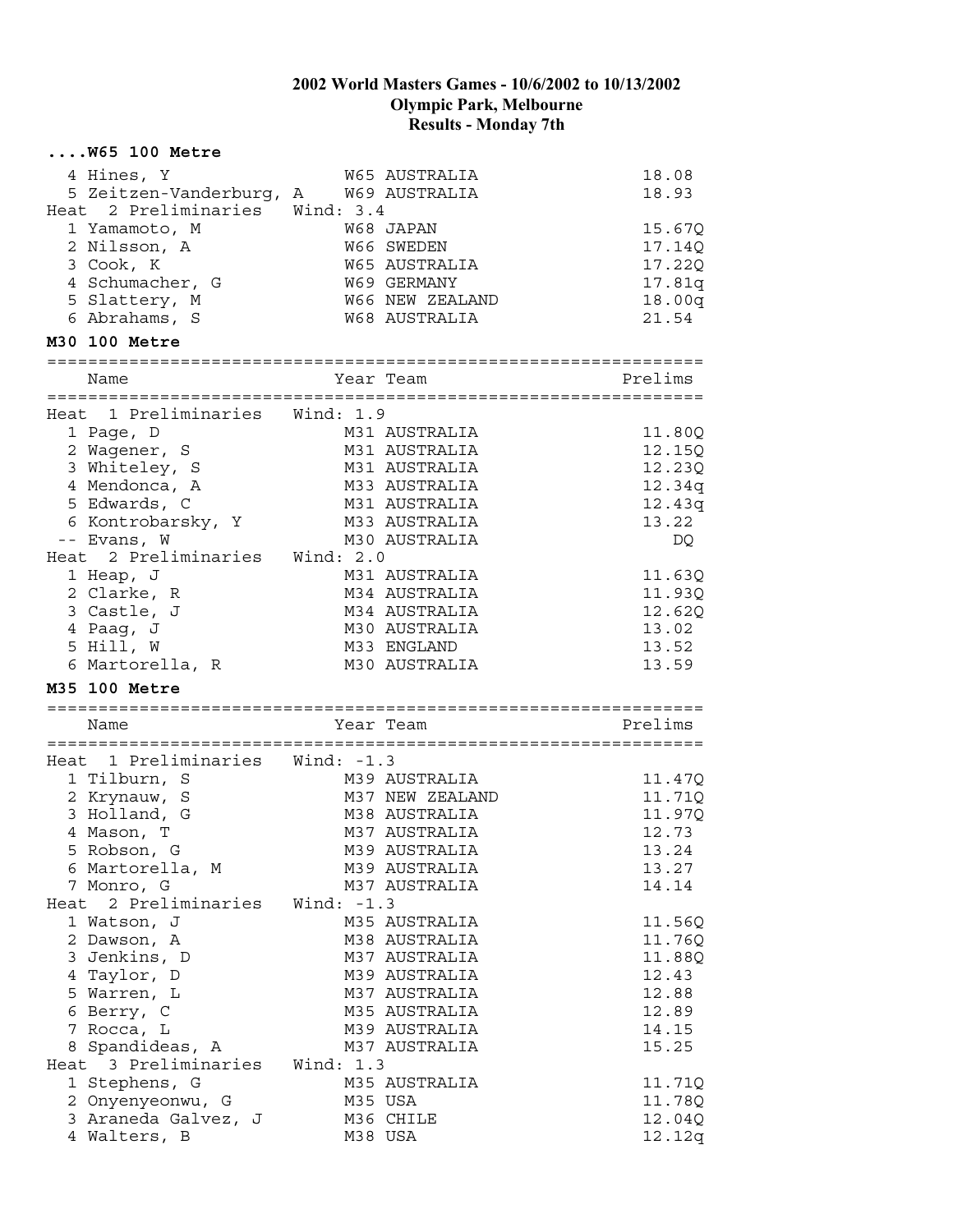| $\ldots$ . M35 100 Metre       |         |                                  |                  |
|--------------------------------|---------|----------------------------------|------------------|
| 5 Siomou, C                    |         | M39 AUSTRALIA                    | 12.25q           |
| 6 Harris, P                    |         | M37 AUSTRALIA                    | 12.27q           |
| 7 Tall, G                      |         | M38 AUSTRALIA                    | 12.28q           |
| 8 Hall, G                      |         | M35 AUSTRALIA                    | 12.69            |
| Heat 4 Preliminaries Wind: 2.5 |         |                                  |                  |
| 1 O'Dwyer, P                   |         | M36 AUSTRALIA                    | 11.33Q           |
| 2 Heap, G                      |         | M37 AUSTRALIA                    | 12.14Q           |
| 3 Kiss, A                      |         | M35 AUSTRALIA                    | 12.53Q           |
| 4 Pentreath, S                 |         | M37 AUSTRALIA                    | 12.67            |
| 5 Praljak, S                   |         | M37 AUSTRALIA                    | 12.85            |
| 6 Karamitos, M                 |         | M35 AUSTRALIA                    | 12.98            |
| 7 Clifton, A                   |         | M38 AUSTRALIA                    | 13.46            |
| 8 McInnes, C                   |         | M35 AUSTRALIA                    | 13.69            |
| 9 Blackmore, D                 |         | M36 AUSTRALIA                    | 13.74            |
| M35 100 Metre                  |         |                                  |                  |
| Name                           |         | Year Team                        | Semis            |
|                                |         |                                  |                  |
| Heat 1 Semi-Finals Wind: 3.2   |         |                                  |                  |
| 1 Tilburn, S                   |         | M39 AUSTRALIA                    | 11.27Q           |
| 2 Watson, J                    |         | M35 AUSTRALIA                    | 11.38Q           |
| 3 Onyenyeonwu, G               | M35 USA |                                  | 11.55Q           |
| 4 Dawson, A                    |         | M38 AUSTRALIA                    | 11.60Q           |
| 5 Holland, G                   |         | M38 AUSTRALIA                    | 11.84            |
| 6 Siomou, C                    |         | M39 AUSTRALIA                    | 12.25            |
| 7 Harris, P                    |         | M37 AUSTRALIA                    | 12.26            |
| Heat 2 Semi-Finals Wind: 2.0   |         |                                  |                  |
| 1 O'Dwyer, P                   |         | M36 AUSTRALIA                    | 11.04Q           |
| 2 Krynauw, S<br>3 Jenkins, D   |         | M37 NEW ZEALAND<br>M37 AUSTRALIA | 11.43Q<br>11.55Q |
| 4 Stephens, G                  |         | M35 AUSTRALIA                    | 11.69Q           |
| 5 Heap, G                      |         | M37 AUSTRALIA                    | 12.09            |
| 6 Kiss, A                      |         | M35 AUSTRALIA                    | 12.48            |
| 7 Tall, G                      |         | M38 AUSTRALIA                    | 12.53            |
| M40 100 Metre                  |         |                                  |                  |
|                                |         |                                  |                  |
| Name                           |         | Year Team                        | Prelims          |
| Heat 1 Preliminaries Wind: 0.8 |         |                                  |                  |
| 1 Hilditch, J                  |         | M41 AUSTRALIA                    | 12.01Q           |
| 2 Su, P                        |         | M42 SINGAPORE                    | 12.03Q           |
| 3 O'Donnell, P                 |         | M41 AUSTRALIA                    | 12.29q           |
| 4 Jones, H                     |         | M42 AUSTRALIA                    | 12.76            |
| 5 Vallance, D                  |         | M43 AUSTRALIA                    | 13.08            |
| 6 Barker, W                    |         | M41 AUSTRALIA                    | 13.09            |
| 7 Lang, C                      |         | M40 AUSTRALIA                    | 13.38            |
| 8 Perillo, P                   |         | M44 AUSTRALIA                    | 13.96            |
| Heat 2 Preliminaries Wind: 3.0 |         |                                  |                  |
| 1 O'Keeffe, G                  |         | M43 AUSTRALIA                    | 11.72Q           |
| 2 Whitaker, C                  |         | M40 AUSTRALIA                    | 12.14Q           |
| 3 Smith, B                     |         | M43 AUSTRALIA                    | 12.33g           |
| 4 Clark, C                     |         | M40 AUSTRALIA                    | 12.59            |
| 5 Nelson, W                    |         | M42 AUSTRALIA                    | 13.02            |
| 6 Limogiannis, S               |         | M42 AUSTRALIA                    | 13.06            |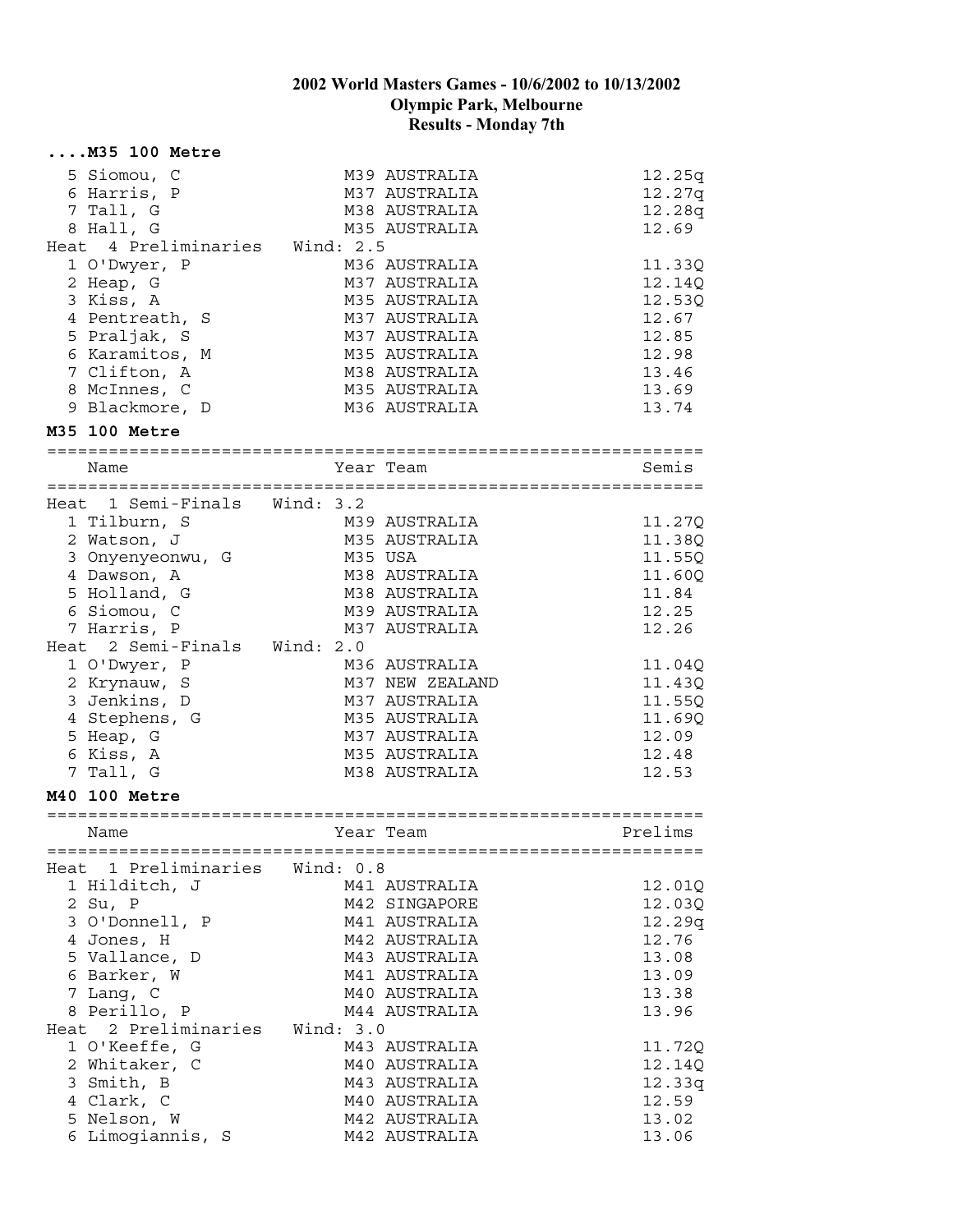| $\ldots$ . M40 100 Metre        |                                |                                    |                |
|---------------------------------|--------------------------------|------------------------------------|----------------|
| 7 Purnell, M                    |                                | M43 AUSTRALIA<br>M43 AUSTRALIA     | 13.90          |
| -- Parker, M                    |                                | M43 AUSTRALIA                      | DNF            |
| Heat 3 Preliminaries Wind: 2.0  |                                |                                    |                |
| 1 Benoit, M                     |                                | M40 AUSTRALIA                      | 11.58Q         |
| 2 Jones, W                      |                                | M41 AUSTRALIA                      | 12.45Q         |
| 3 Lolatgis, A                   |                                | M42 AUSTRALIA                      | 12.52q         |
| 4 Dinsdale, A                   |                                | M40 AUSTRALIA                      | 12.73          |
| 5 Currie, B                     |                                | M40 AUSTRALIA                      | 12.94          |
| 6 Hanson, D                     | M40 AUSTRALIA<br>M40 AUSTRALIA |                                    | 13.52          |
| 7 Flavell, J                    |                                | M40 AUSTRALIA                      | 13.89          |
| Heat 4 Preliminaries Wind: 2.4  |                                |                                    |                |
| 1 Hannah, P                     |                                | M41 AUSTRALIA                      | 11.97Q         |
| 2 Coghill, P                    |                                | M43 AUSTRALIA                      | 12.04Q         |
| 3 Cross, D                      |                                | M41 AUSTRALIA                      | 12.36q         |
| 4 Burden, S                     |                                | M43 NEW ZEALAND                    | 12.63          |
| 5 Pettett, R                    |                                | M44 AUSTRALIA                      | 13.27          |
| 6 O'Shea, A                     |                                | M40 AUSTRALIA                      | 13.29          |
| 7 Galdes, M                     |                                | M42 AUSTRALIA                      | 13.45          |
| 8 Cartwright, S                 | M43 AUSTRALIA                  |                                    | 13.95          |
| Heat 5 Preliminaries Wind: 3.0  |                                |                                    |                |
| 1 Isackson, D                   |                                | M41 AUSTRALIA                      | 11.57Q         |
| 2 Tuckett, P                    |                                | M43 AUSTRALIA<br>M40 SOUTH AFRICA  | 11.66Q         |
| 3 Maxwell, G                    |                                |                                    | 11.74q         |
| 4 Dillon, N                     |                                | M40 AUSTRALIA<br>M43 AUSTRALIA     | 12.39q         |
| 5 O'Dwyer, G<br>6 Maloney, P    |                                | M41 AUSTRALIA                      | 13.13<br>13.97 |
| 7 Newling, R                    |                                | M42 AUSTRALIA                      | 14.33          |
| Heat 6 Preliminaries Wind: 4.2  |                                |                                    |                |
| 1 Doherty, M                    |                                | M43 AUSTRALIA                      | 11.57Q         |
| 2 Fajgl, P                      |                                | M41 CZECH REPUBLIC                 | 12.43Q         |
| 3 Walker, T                     |                                | M42 AUSTRALIA                      | 12.45q         |
| 4 Harris, G                     |                                | M41 AUSTRALIA                      | 12.56q         |
| 5 Derby, S                      |                                | M42 AUSTRALIA                      | 12.93          |
| 6 Scott, N                      |                                | M42 AUSTRALIA                      | 13.11          |
| 7 Arnold, D                     |                                | M44 AUSTRALIA                      | 13.17          |
|                                 |                                | <br>M40 AUSTRALIA<br>M43 AUSTRALIA | 13.43          |
| 8 McLoughlin, J<br>9 Vickery, C |                                |                                    | 14.56          |
| Heat 7 Preliminaries Wind: 3.5  |                                |                                    |                |
| 1 Olbinri, T                    |                                | M43 AUSTRALIA                      | 11.89Q         |
| 2 Thomas, M                     |                                | M40 AUSTRALIA                      | 12.08Q         |
| 3 White, G                      |                                | M43 AUSTRALIA                      | 12.10q         |
| 4 Pocklington, C                |                                | M43 AUSTRALIA                      | 12.36q         |
| 5 Mell, G                       |                                | M43 AUSTRALIA                      | 12.57          |
| 6 Veszpremi, T                  |                                | M43 AUSTRALIA                      | 12.63          |
| 7 Rodrigues, N                  |                                | M41 BRAZIL                         | 12.67          |
| 8 Lycett, P                     |                                | M43 AUSTRALIA                      | 13.61          |
| 9 Simpson, G                    |                                | M44 AUSTRALIA                      | 13.86          |
| M40 100 Metre                   |                                |                                    |                |
|                                 |                                |                                    |                |
| Name                            |                                | Year Team                          | Semis          |
| Heat 1 Semi-Finals              | Wind: $2.0$                    |                                    |                |
| 1 Doherty, M                    |                                | M43 AUSTRALIA                      | 11.46Q         |
| 2 Olbinri, T                    |                                | M43 AUSTRALIA                      | 11.70Q         |
| 3 Thomas, M                     |                                | M40 AUSTRALIA                      | 12.24          |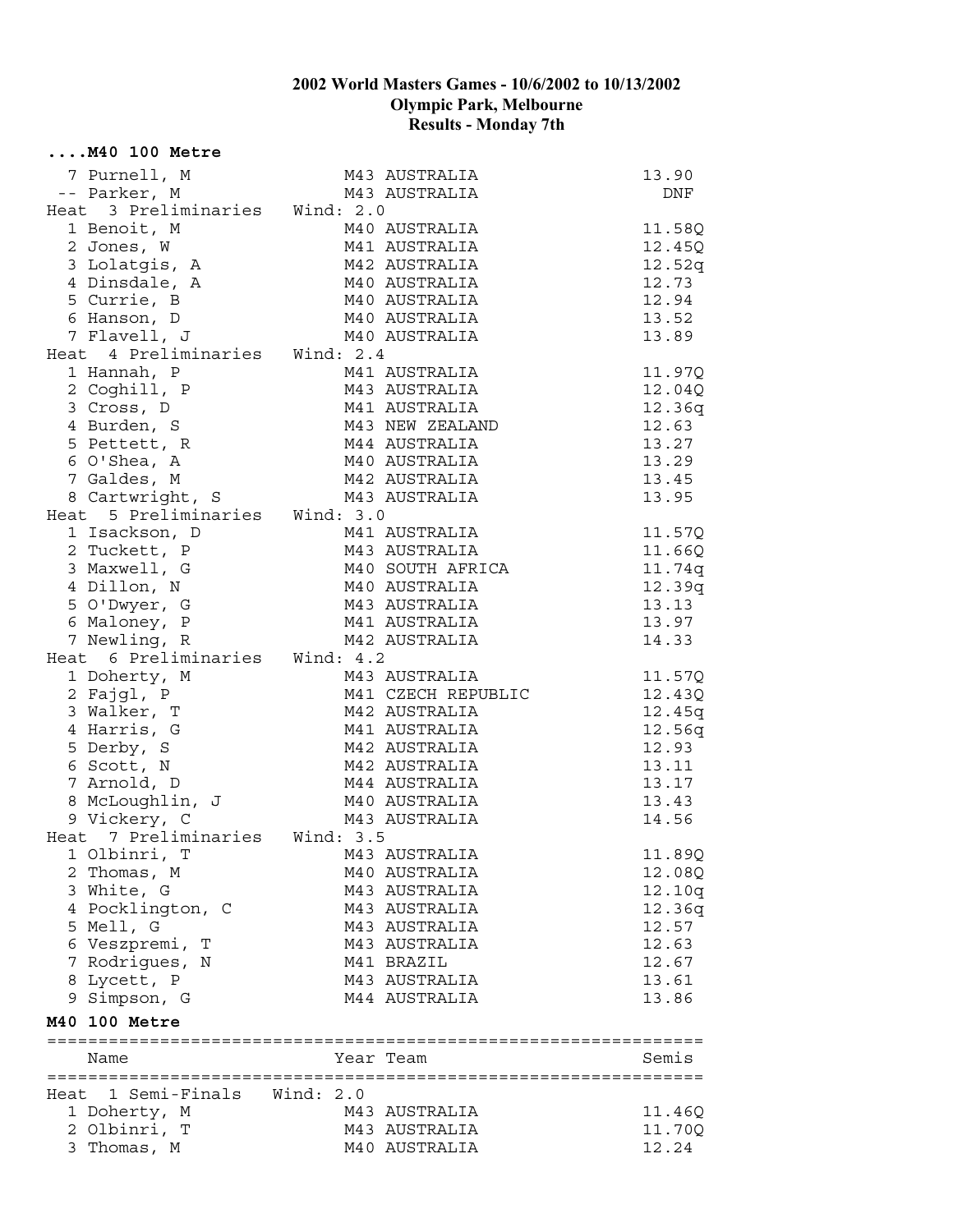|      | $\ldots$ . M40 100 Metre       |             |               |         |
|------|--------------------------------|-------------|---------------|---------|
|      | 4 Cross, D                     |             | M41 AUSTRALIA | 12.40   |
|      | 5 Harris, G                    |             | M41 AUSTRALIA | 12.52   |
|      | Heat 2 Semi-Finals Wind: 2.2   |             |               |         |
|      | 1 Isackson, D                  |             | M41 AUSTRALIA | 11.45Q  |
|      | 2 O'Keeffe, G                  |             | M43 AUSTRALIA | 11.47Q  |
|      | 3 Hannah, P                    |             | M41 AUSTRALIA | 11.92   |
|      | 4 Coghill, P                   |             | M43 AUSTRALIA | 11.98   |
|      | 5 Whitaker, C                  |             | M40 AUSTRALIA | 12.24   |
|      | 6 Pocklington, C               |             | M43 AUSTRALIA | 12.47   |
|      | 7 Lolatgis, A                  |             | M42 AUSTRALIA | 12.69   |
|      | Heat 3 Semi-Finals Wind: 5.4   |             |               |         |
|      | 1 Benoit, M                    |             | M40 AUSTRALIA | 11.33Q  |
|      | 2 Tuckett, P                   |             | M43 AUSTRALIA | 11.42Q  |
|      | 3 Su, P                        |             | M42 SINGAPORE | 11.75q  |
|      | 4 Hilditch, J                  |             | M41 AUSTRALIA | 11.84q  |
|      | 5 O'Donnell, P                 |             | M41 AUSTRALIA | 12.03   |
|      | 6 Jones, W                     |             | M41 AUSTRALIA | 12.19   |
|      | 7 Smith, B                     |             | M43 AUSTRALIA | 12.31   |
|      | 8 Walker, T                    |             | M42 AUSTRALIA | 12.40   |
|      | <b>M45 100 Metre</b>           |             |               |         |
|      |                                |             |               |         |
|      | Name                           | Year Team   |               | Prelims |
|      | Heat 1 Preliminaries Wind: 4.1 |             |               |         |
|      | 1 Edwards, M                   |             | M45 AUSTRALIA | 12.21Q  |
|      | 2 Sheppard, A                  |             | M45 AUSTRALIA | 12.24Q  |
|      | 3 Simmons, M                   | M46 USA     |               | 12.70q  |
|      | 4 McKenna, P                   |             | M45 AUSTRALIA | 12.72q  |
|      | 5 Heddles, R                   |             | M46 AUSTRALIA | 12.81   |
|      | 6 Smith, P                     |             | M48 AUSTRALIA | 12.94   |
|      | 7 Straw'n, W                   |             | M47 AUSTRALIA | 13.07   |
|      | 8 Morkous, Y                   |             | M49 AUSTRALIA | 13.45   |
|      | Heat 2 Preliminaries Wind: 3.1 |             |               |         |
|      | 1 Van Miltenburg, P            |             | M45 AUSTRALIA | 11.95Q  |
|      | 2 Turner, P                    |             | M48 AUSTRALIA | 12.00Q  |
|      | 3 Hepburn, G                   |             | M48 AUSTRALIA | 12.60q  |
|      | 4 Wall, R                      |             | M46 AUSTRALIA | 12.81   |
|      | 5 Anderson, D                  |             | M46 AUSTRALIA | 12.93   |
|      | 6 Peronis, S                   |             | M49 AUSTRALIA | 13.05   |
|      | 7 Lewis, G                     |             | M48 AUSTRALIA | 13.54   |
|      | 8 Smith, G                     |             | M48 AUSTRALIA | 13.60   |
|      | Heat 3 Preliminaries Wind: 3.2 |             |               |         |
|      | 1 Lyons, P                     |             | M48 AUSTRALIA | 12.00Q  |
|      | 2 Jones, B                     |             | M45 AUSTRALIA | 12.10Q  |
|      | 3 Bingham, W                   |             | M47 AUSTRALIA | 12.39q  |
|      | 4 Tonkin, M                    |             | M49 AUSTRALIA | 12.83   |
|      | 5 Lancaster, P                 |             | M45 AUSTRALIA | 13.00   |
|      | 6 Varigos, G                   |             | M45 AUSTRALIA | 13.55   |
|      | 7 McKeown, M                   |             | M46 AUSTRALIA | 13.93   |
|      | 8 Hang Gong, G                 |             | M49 AUSTRALIA | 14.64   |
| Heat | 4 Preliminaries                | Wind: $2.7$ |               |         |
|      | 1 Janusey, M                   | M45 USA     |               | 12.05Q  |
|      | 2 Watts, A                     |             | M46 AUSTRALIA | 12.39Q  |
|      | 3 Sargent, G                   |             | M45 AUSTRALIA | 12.64q  |
|      | 4 Corneilse, I                 |             | M48 AUSTRALIA | 12.66q  |
|      |                                |             |               |         |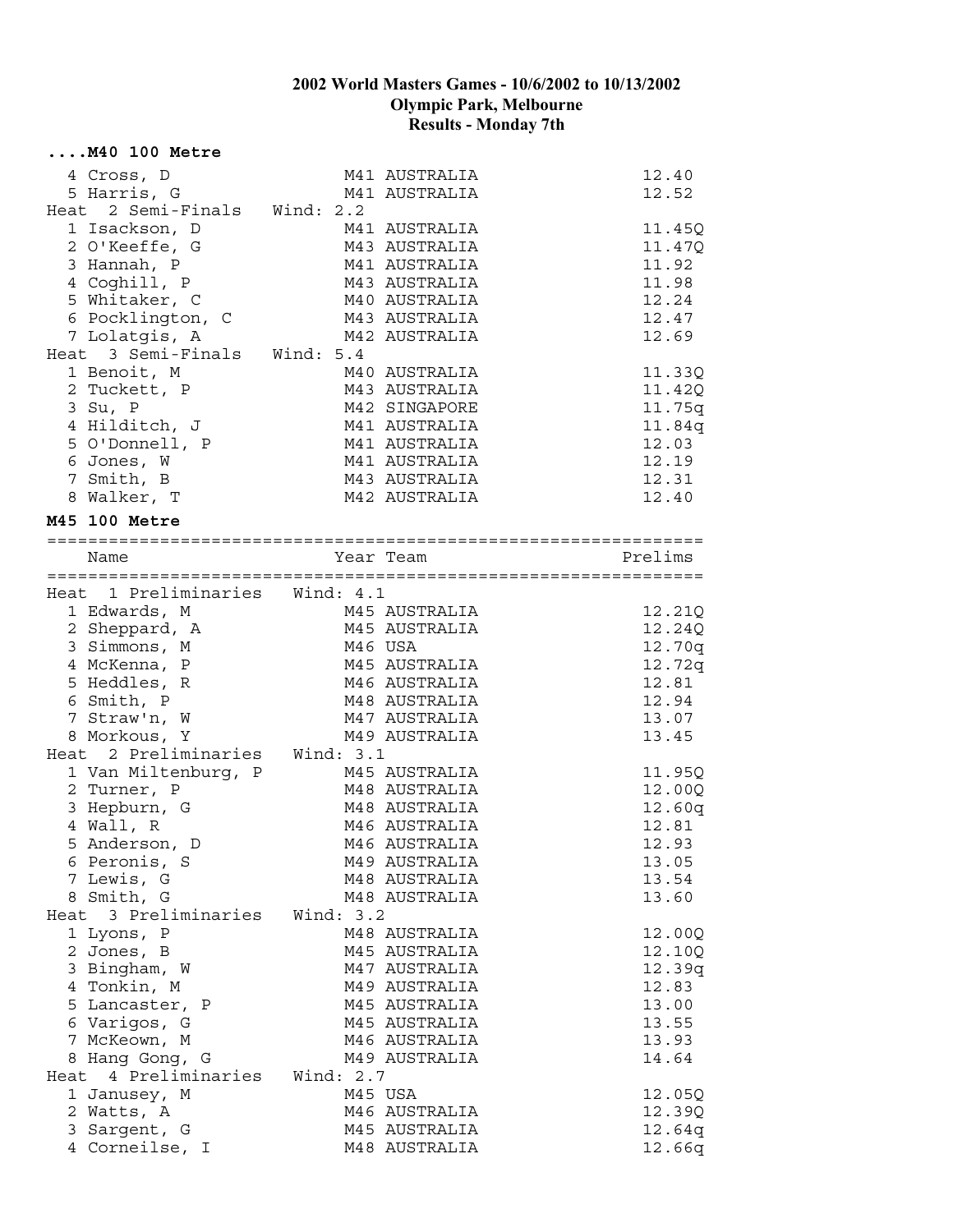|      | $\ldots$ . M45 100 Metre              |             |               |                                          |
|------|---------------------------------------|-------------|---------------|------------------------------------------|
|      | 5 Schutz, G                           |             | M49 AUSTRALIA | 12.77                                    |
|      | 6 Sagar, J                            |             | M47 AUSTRALIA | 13.01                                    |
|      | 7 Cox, N                              |             | M46 AUSTRALIA | 13.29                                    |
|      | 8 Brown, L                            |             | M45 AUSTRALIA | 14.43                                    |
|      | 9 Attard, M                           |             | M46 AUSTRALIA | 14.89                                    |
|      | Heat 5 Preliminaries Wind: 4.3        |             |               |                                          |
|      | 1 Flowers, C                          |             | M46 AUSTRALIA | 12.38Q                                   |
|      | 2 Chin Aleong, N                      |             | M49 CANADA    | J12.38Q                                  |
|      | 3 Meagher, R                          |             | M49 AUSTRALIA | 12.80                                    |
|      | 4 Crocker, S                          |             | M49 AUSTRALIA | 12.94                                    |
|      | 5 Barton, H                           |             | M47 AUSTRALIA | 13.08                                    |
|      | 6 Talanskas, M                        |             | M47 AUSTRALIA | 13.10                                    |
|      | 7 McLay, D                            |             | M46 AUSTRALIA | 13.13                                    |
|      | 8 Kennedy, T                          |             | M45 AUSTRALIA | 13.24                                    |
|      | 9 Anderson, P                         |             | M48 AUSTRALIA | 14.33                                    |
|      | M45 100 Metre                         |             |               |                                          |
|      | Name                                  | Year Team   |               | Semis                                    |
|      |                                       |             |               |                                          |
|      | Heat 1 Semi-Finals Wind: 2.2          |             |               |                                          |
|      | 1 Janusey, M                          | M45 USA     |               | 12.11Q                                   |
|      | 2 Van Miltenburg, P                   |             | M45 AUSTRALIA | 12.17Q                                   |
|      | 3 Jones, B                            |             | M45 AUSTRALIA | 12.23Q                                   |
|      | 4 Chin Aleong, N                      |             | M49 CANADA    | 12.57Q                                   |
|      | 5 Flowers, C                          |             | M46 AUSTRALIA | 12.61                                    |
|      | 6 Sargent, G                          |             | M45 AUSTRALIA | 12.82                                    |
|      | 7 Hepburn, G                          |             | M48 AUSTRALIA | 12.84                                    |
|      | 8 McKenna, P                          |             | M45 AUSTRALIA | 13.10                                    |
|      | Heat 2 Semi-Finals Wind: 2.4          |             |               |                                          |
|      | 1 Lyons, P                            |             | M48 AUSTRALIA | 11.89Q                                   |
|      | 2 Turner, P                           |             | M48 AUSTRALIA | 12.28Q                                   |
|      | 3 Edwards, M                          |             | M45 AUSTRALIA | 12.31Q                                   |
|      | 4 Sheppard, A                         |             | M45 AUSTRALIA | 12.46Q                                   |
|      | 5 Bingham, W                          |             | M47 AUSTRALIA | 12.59                                    |
|      | 6 Watts, A                            |             | M46 AUSTRALIA | 12.72                                    |
|      | 7 Corneilse, I                        |             | M48 AUSTRALIA | 12.92                                    |
|      | 8 Simmons, M                          |             | M46 USA       | 13.24                                    |
|      | M50 100 Metre                         |             |               |                                          |
|      | =============================<br>Name |             | Year Team     | :================<br>========<br>Prelims |
|      |                                       |             |               |                                          |
| Heat | 1 Preliminaries                       | Wind: $4.2$ |               |                                          |
|      | 1 Bowen, R                            |             | M50 USA       | 11.72Q                                   |
|      | 2 Ford, G                             |             | M53 AUSTRALIA | 12.53Q                                   |
|      | 3 Sharkey, M                          |             | M52 AUSTRALIA | 12.56q                                   |
|      | 4 Roney, P                            |             | M50 AUSTRALIA | 13.73                                    |
|      | 5 Hassett, J                          |             | M53 AUSTRALIA | 14.45                                    |
|      | 6 Juhel, D                            |             | M54 AUSTRALIA | 14.94                                    |
|      | 7 Pye, C                              |             | M52 AUSTRALIA | 24.07                                    |
|      | Heat 2 Preliminaries                  | Wind: 4.8   |               |                                          |
|      | 1 Van Stappen, J                      |             | M52 AUSTRALIA | 11.98Q                                   |
|      | 2 McTernan, M                         |             | M53 AUSTRALIA | 12.13Q                                   |
|      | 3 Moyle, K                            |             | M52 AUSTRALIA | 12.30q                                   |
|      | 4 Banens, B                           |             | M53 AUSTRALIA | 13.33                                    |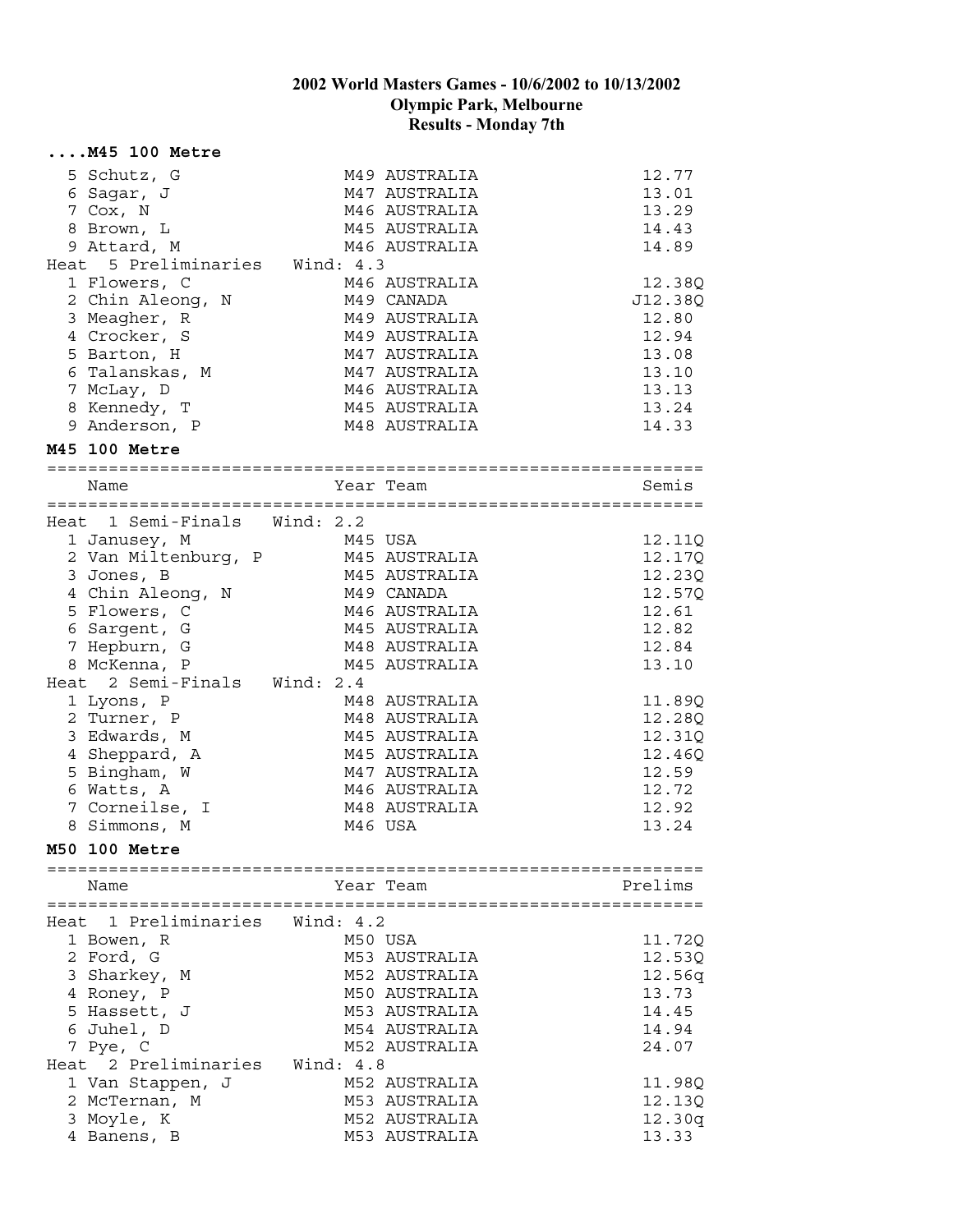|      | $\ldots$ . M50 100 Metre       |              |                                |        |
|------|--------------------------------|--------------|--------------------------------|--------|
|      | 5 Murray, K                    |              | M53 NEW ZEALAND                | 13.91  |
|      | 6 Eadie, G                     |              | M51 AUSTRALIA                  | 14.16  |
|      | 7 Desmond, G                   |              | M53 AUSTRALIA                  | 14.69  |
|      | 8 Abramson, L                  |              | M52 AUSTRALIA                  | 25.95  |
|      | Heat 3 Preliminaries Wind: 4.2 |              |                                |        |
|      | 1 Van Bavel, H                 |              | M53 AUSTRALIA                  | 12.13Q |
|      | 2 Polglase, P                  |              | M52 AUSTRALIA                  | 12.27Q |
|      | 3 Smith, S                     |              | M50 AUSTRALIA                  | 12.65q |
|      | 4 Roach, R                     |              | M51 AUSTRALIA                  | 12.82  |
|      | 5 Hill, J                      |              | M50 AUSTRALIA                  | 13.54  |
|      | 6 Rademaker, F                 |              | M50 AUSTRALIA                  | 13.87  |
|      | 7 Jenke, G                     |              | M51 AUSTRALIA                  | 16.96  |
|      | Heat 4 Preliminaries Wind: 3.4 |              |                                |        |
|      | 1 Sutherland, G                |              | M52 AUSTRALIA                  | 12.36Q |
|      | 2 Ritterman, H                 |              | M51 AUSTRALIA                  | 12.52Q |
|      | 3 Whitehall, G                 |              | M53 AUSTRALIA                  | 12.59q |
|      | 4 Hollier, J                   |              | M51 USA                        | 12.80q |
|      | 5 White, K                     |              | M54 AUSTRALIA                  | 12.81  |
|      | 6 Wamala, F                    |              | M51 AUSTRALIA                  | 13.64  |
|      | 7 Tickell, B                   |              | M54 AUSTRALIA                  | 14.50  |
|      | 8 Dilworth, J                  |              | M51 AUSTRALIA                  | 15.98  |
|      | Heat 5 Preliminaries Wind: 3.2 |              |                                |        |
|      | 1 Morison, J                   |              | M53 AUSTRALIA                  | 12.21Q |
|      | 2 Lynch, M                     |              | M50 AUSTRALIA                  | 12.37Q |
|      | 3 Coleman, A                   |              | M53 AUSTRALIA                  | 12.40q |
|      | 4 Bottomley, B                 |              | M50 AUSTRALIA                  | 13.77  |
|      | 5 Neale, J                     |              | M51 AUSTRALIA                  | 13.93  |
|      | 6 King, K                      |              | M50 AUSTRALIA                  | 15.81  |
|      |                                |              |                                |        |
|      | 7 Petoud, P                    |              | M53 AUSTRALIA                  | 18.16  |
|      | <b>M50 100 Metre</b>           |              |                                |        |
|      |                                |              | Year Team                      | Semis  |
|      | Name                           |              |                                |        |
|      | Heat 1 Semi-Finals Wind: -0.4  |              |                                |        |
|      | 1 Bowen, R                     |              | M50 USA                        | 11.97Q |
|      | 2 Lynch, M                     |              | M50 AUSTRALIA                  | 12.44Q |
|      | 3 Morison, J                   |              | M53 AUSTRALIA                  | 12.55Q |
|      | 4 Coleman, A                   |              | M53 AUSTRALIA                  | 12.65Q |
|      | 5 Sharkey, M                   |              |                                | 12.73  |
|      | 6 Sutherland, G                |              | M52 AUSTRALIA                  | 12.75  |
|      | 7 Ritterman, H                 |              | M52 AUSTRALIA<br>M51 AUSTRALIA |        |
|      |                                |              |                                | 13.09  |
|      | 8 Hollier, J<br>2 Semi-Finals  |              | M51 USA                        | 13.28  |
| Heat |                                | Wind:<br>1.4 |                                |        |
|      | 1 Van Bavel, H                 |              | M53 AUSTRALIA                  | 11.87Q |
|      | 2 Van Stappen, J               |              | M52 AUSTRALIA                  | 11.98Q |
|      | 3 McTernan, M                  |              | M53 AUSTRALIA                  | 12.41Q |
|      | 4 Moyle, K                     |              | M52 AUSTRALIA                  | 12.49Q |
|      | 5 Ford, G                      |              | M53 AUSTRALIA                  | 12.70  |
|      | 6 Whitehall, G                 |              | M53 AUSTRALIA                  | 12.73  |
|      | 7 Smith, S                     |              | M50 AUSTRALIA                  | 12.81  |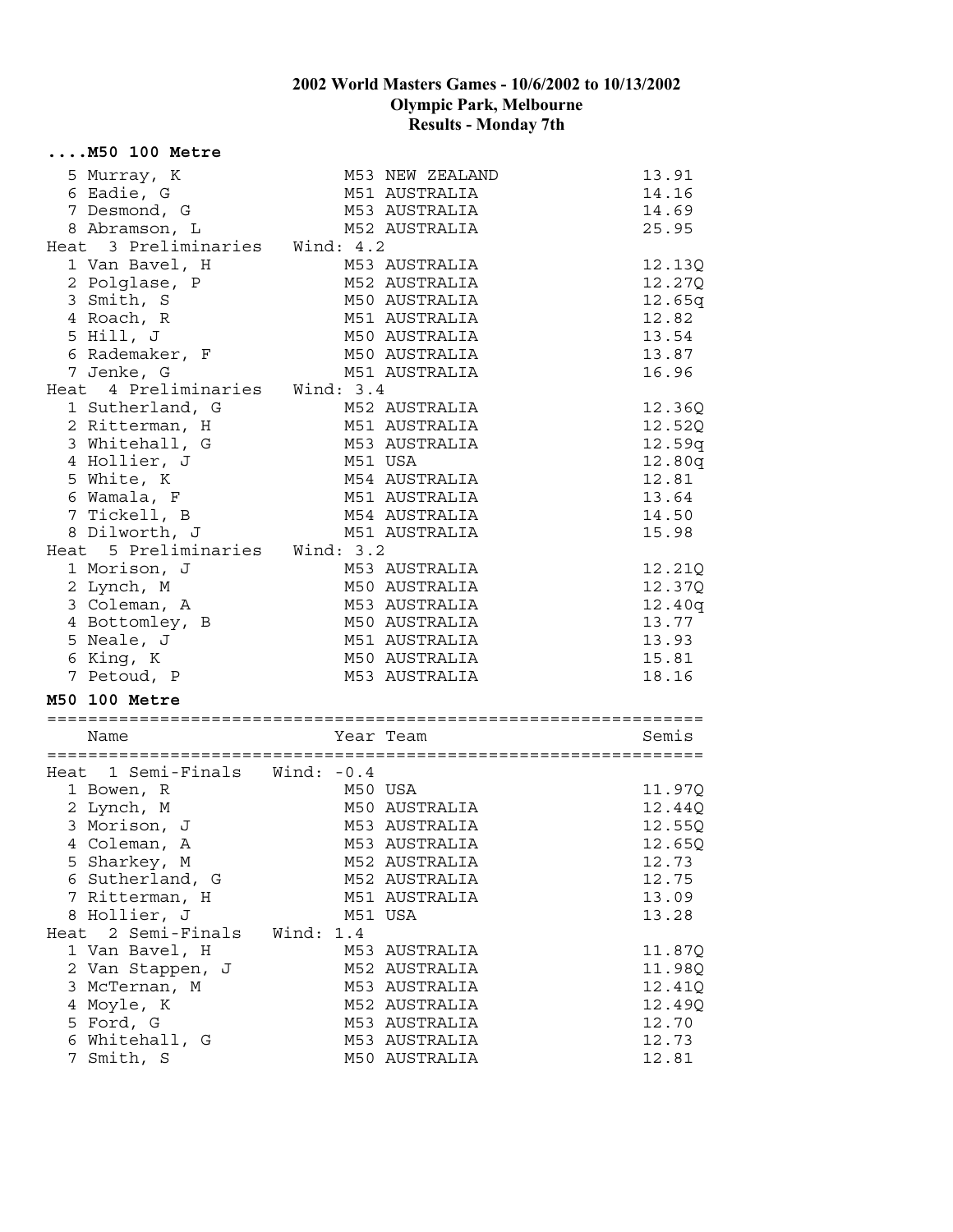#### **M55 100 Metre**

| Name                           |              | Year Team           | Prelims |
|--------------------------------|--------------|---------------------|---------|
|                                |              |                     |         |
| Heat 1 Preliminaries Wind: 2.4 |              |                     |         |
| 1 Vybostok, V                  |              | M55 SLOVAK REPUBLIC | 12.16Q  |
| 2 Cousins, W                   |              | M56 AUSTRALIA       | 12.52q  |
| 3 Steinmetz, M                 |              | M55 USA             | 12.70q  |
| 4 McMahon, T                   |              | M55 AUSTRALIA       | 13.21q  |
| 5 Pearce, W                    |              | M55 AUSTRALIA       | 14.27   |
| 6 Hulbert, K                   |              | M58 AUSTRALIA       | 14.99   |
| 7 Corr, A                      |              | M56 AUSTRALIA       | 15.49   |
| 8 Mathews, A                   |              | M55 AUSTRALIA       | 15.63   |
| 9 Robb, M                      |              | M55 NEW ZEALAND     | 26.82   |
| Heat 2 Preliminaries Wind: 2.3 |              |                     |         |
| 1 Howden, K                    |              | M57 AUSTRALIA       | 12.43Q  |
| 2 Lutteral, M                  |              | M55 AUSTRALIA       | 12.50q  |
| 3 Swane, D                     |              | M58 CANADA          | 13.73q  |
| 4 Laing, A                     |              | M55 AUSTRALIA       | 13.81   |
| 5 Yuen, J                      |              | M55 CANADA          | 14.62   |
| 6 Fanning, J                   |              | M58 AUSTRALIA       | 15.05   |
| 7 Poynton, K                   |              | M58 AUSTRALIA       | 15.83   |
| 8 Voght, J                     |              | M55 AUSTRALIA       | 17.06   |
| -- Barnett, R                  |              | M59 AUSTRALIA       | DNF     |
| Heat 3 Preliminaries Wind: 3.1 |              |                     |         |
| 1 Wall, J                      |              | M56 AUSTRALIA       | 12.21Q  |
| 2 Storey, M                    |              | M56 AUSTRALIA       | 12.68q  |
| 3 Dore, J                      |              | M55 AUSTRALIA       | 13.20q  |
| 4 Milnes, R                    |              | M56 AUSTRALIA       | 13.29q  |
| 5 Brown, J                     |              | M55 AUSTRALIA       | 13.71q  |
| 6 Vorchheimer, M M57 AUSTRALIA |              |                     | 13.74q  |
| 7 Garland, V                   |              | M57 AUSTRALIA       | 14.28   |
| 8 Stratton, M                  |              | M59 AUSTRALIA       | 15.48   |
| 9 Mullaly, M                   |              | M59 AUSTRALIA       | 15.78   |
| Heat 4 Preliminaries Wind: 3.6 |              |                     |         |
| 1 Crombie, P                   |              | M57 AUSTRALIA       | 12.35Q  |
| 2 Jordan, R                    |              | M57 USA             | 12.94q  |
| 3 Sourek, K                    |              | M58 CZECH REPUBLIC  | 13.58q  |
| 4 Dougherty, G                 |              | M58 NEW ZEALAND     | 13.73q  |
| 5 Manga, T                     |              | M57 NEW ZEALAND     | 17.20   |
| 5 Preliminaries<br>Heat        | Wind: 2.0    |                     |         |
| 1 Day, J                       |              | M56 AUSTRALIA       | 14.14Q  |
| 2 Bryant, A                    |              | M55 AUSTRALIA       | 14.34   |
| 3 Boxer, B                     |              | M57 AUSTRALIA       | 14.65   |
| 4 Rowe, R                      |              | M55 AUSTRALIA       | 15.17   |
| 5 Robert, J                    |              |                     |         |
|                                |              | M58 AUSTRALIA       | 15.63   |
| M55 100 Metre                  |              |                     |         |
| Name                           |              | Year Team           | Semis   |
|                                |              |                     |         |
| 1 Semi-Finals<br>Heat          | Wind: $-0.6$ |                     |         |
| 1 Vybostok, V                  |              | M55 SLOVAK REPUBLIC | 12.24Q  |
| 2 Howden, K                    |              | M57 AUSTRALIA       | 12.61Q  |
| 3 Lutteral, M                  |              | M55 AUSTRALIA       | 12.66Q  |
| 4 Steinmetz, M                 |              | M55 USA             | 13.01Q  |
| 5 Jordan, R                    |              | M57 USA             | 13.34q  |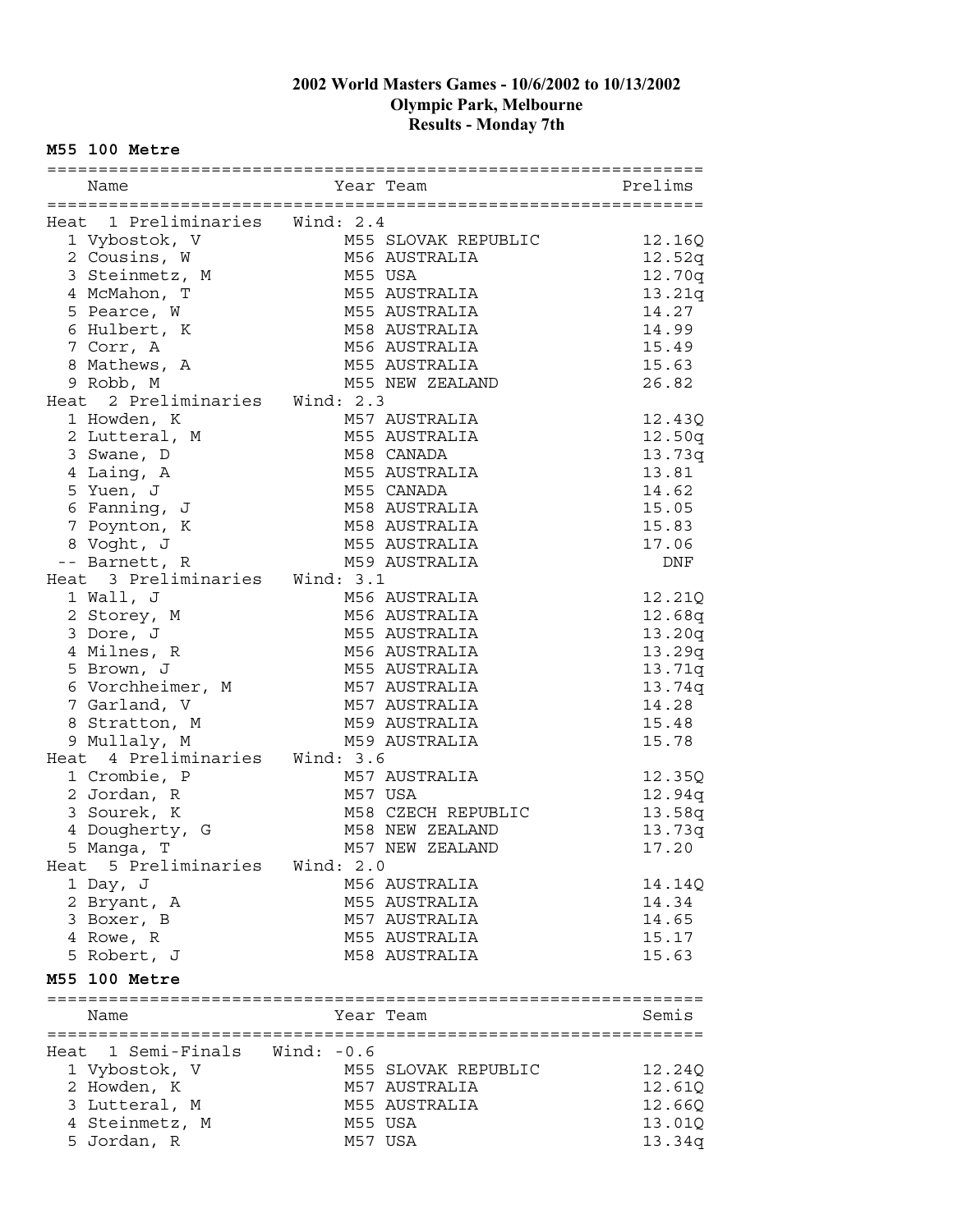## **2002 World Masters Games - 10/6/2002 to 10/13/2002 Olympic Park, Melbourne Results - Monday 7th**  6 Milnes, R M56 AUSTRALIA 13.77 7 Sourek, K M58 CZECH REPUBLIC 13.87

8 Vorchheimer, M M57 AUSTRALIA 14.11 Heat 2 Semi-Finals Wind: 1.4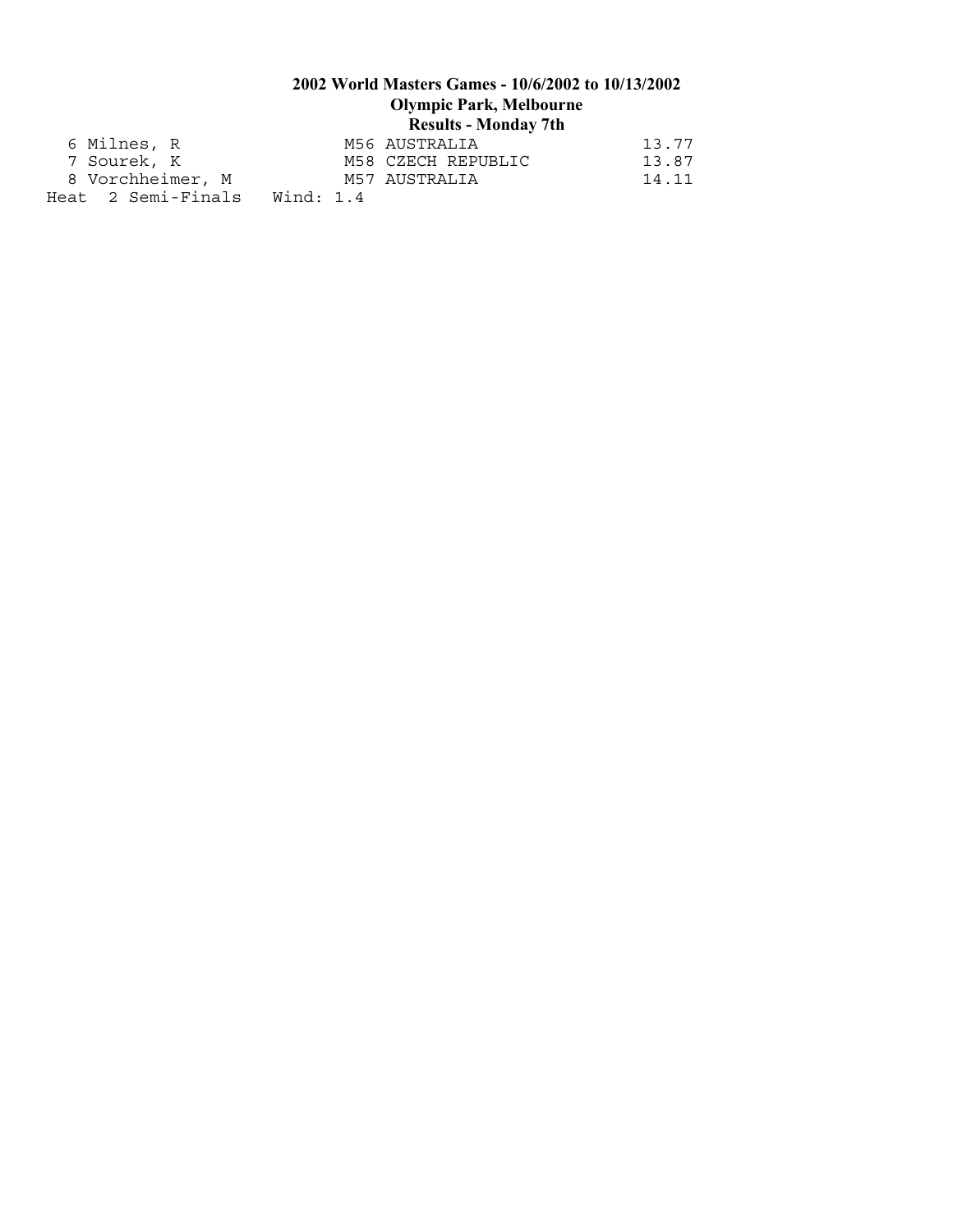### **....M55 100 Metre**

| 1 Crombie, P<br>2 Wall, J<br>3 Cousins, W<br>4 Storey, M<br>5 McMahon, T<br>6 Swane, D | M57 AUSTRALIA<br>M56 AUSTRALIA<br>M56 AUSTRALIA<br>M56 AUSTRALIA<br>M55 AUSTRALIA<br>M58 CANADA | 12.26Q<br>12.37Q<br>12.51Q<br>12.59Q<br>13.61<br>14.03 |
|----------------------------------------------------------------------------------------|-------------------------------------------------------------------------------------------------|--------------------------------------------------------|
| M60 100 Metre                                                                          |                                                                                                 |                                                        |
| Name                                                                                   | Year Team                                                                                       | Prelims                                                |
| Heat 1 Preliminaries Wind: 3.1                                                         |                                                                                                 |                                                        |
| 1 Wishart, R                                                                           | M60 AUSTRALIA                                                                                   | 12.58Q                                                 |
| 2 Buyers, C                                                                            | M60 AUSTRALIA                                                                                   | 12.78Q                                                 |
| 3 Stevenson, M                                                                         | M62 AUSTRALIA                                                                                   | 13.07q                                                 |
| 4 Tait, B                                                                              | M60 AUSTRALIA                                                                                   | 14.53                                                  |
| 5 Sinclair, J                                                                          | M60 AUSTRALIA                                                                                   | 14.92                                                  |
| 6 Glisic, M                                                                            | M64 AUSTRALIA                                                                                   | 17.72                                                  |
| Heat 2 Preliminaries Wind: 3.0                                                         |                                                                                                 |                                                        |
| 1 Noden, G<br>2 Marappa, V                                                             | M64 AUSTRALIA<br>M60 INDIA                                                                      | 13.82Q                                                 |
| 3 Porteous, N                                                                          | M64 AUSTRALIA                                                                                   | 14.51Q<br>15.12                                        |
| 4 Donohoe, N                                                                           | M62 AUSTRALIA                                                                                   | 15.16                                                  |
| 5 Lindsey, F                                                                           | M61 AUSTRALIA                                                                                   | 15.93                                                  |
| 6 Petrovsky, J                                                                         | M62 AUSTRALIA                                                                                   | 18.09                                                  |
| 7 Mullane, B                                                                           | M60 AUSTRALIA                                                                                   | 20.48                                                  |
| Heat 3 Preliminaries Wind: 4.3                                                         |                                                                                                 |                                                        |
| 1 Cooper, J                                                                            | M61 AUSTRALIA                                                                                   | 12.73Q                                                 |
| 2 Kent, R                                                                              | M60 AUSTRALIA                                                                                   | 12.93Q                                                 |
| 3 Moriizum, Y                                                                          | M63 JAPAN                                                                                       | 13.05q                                                 |
| 4 Schumacher, H                                                                        | M64 GERMANY                                                                                     | 13.48                                                  |
| 5 Car, A                                                                               | M61 AUSTRALIA                                                                                   | 14.91                                                  |
| 6 Zacharias, P                                                                         | M60 AUSTRALIA                                                                                   | 15.07                                                  |
| 7 Halliday, T                                                                          | M63 AUSTRALIA                                                                                   | 18.16                                                  |
| -- Fraser, A                                                                           | M60 AUSTRALIA                                                                                   | DNF                                                    |
| M65 100 Metre                                                                          |                                                                                                 |                                                        |
| Name                                                                                   | Year Team                                                                                       | Prelims                                                |
| Heat 1 Preliminaries                                                                   | Wind: 3.7                                                                                       |                                                        |
| 1 Marion, K                                                                            | M66 AUSTRALIA                                                                                   | 13.99Q                                                 |
| 2 Soulsby, R                                                                           | M69 AUSTRALIA                                                                                   | 15.30Q                                                 |
| 3 Barnett, D                                                                           | M65 AUSTRALIA                                                                                   | 16.24Q                                                 |
| 4 Hunt, S                                                                              | M66 AUSTRALIA                                                                                   | 17.33                                                  |
| 5 Zeitzen, B                                                                           | M69 AUSTRALIA                                                                                   | 17.82                                                  |
| 6 Mathew, J                                                                            | M65 AUSTRALIA                                                                                   | 18.22                                                  |
| 7 Basil, A                                                                             | M65 AUSTRALIA                                                                                   | 26.50                                                  |
| -- Duckworth, A                                                                        | M68 AUSTRALIA                                                                                   | DNF                                                    |
| 2 Preliminaries<br>Heat                                                                | Wind: 5.8                                                                                       |                                                        |
| 1 Austin, R                                                                            | M65 AUSTRALIA                                                                                   | 13.10Q                                                 |
| 2 Dunn, D<br>3 Clive, D                                                                | M66 CANADA<br>M65 AUSTRALIA                                                                     | 13.79Q                                                 |
| 4 Matthews, C                                                                          | M66 AUSTRALIA                                                                                   | 13.81Q<br>14.03q                                       |
| 5 Chambers, D                                                                          | M65 AUSTRALIA                                                                                   | 14.44q                                                 |
| 6 Beauchamp, H                                                                         | M66 AUSTRALIA                                                                                   | 14.66                                                  |
|                                                                                        |                                                                                                 |                                                        |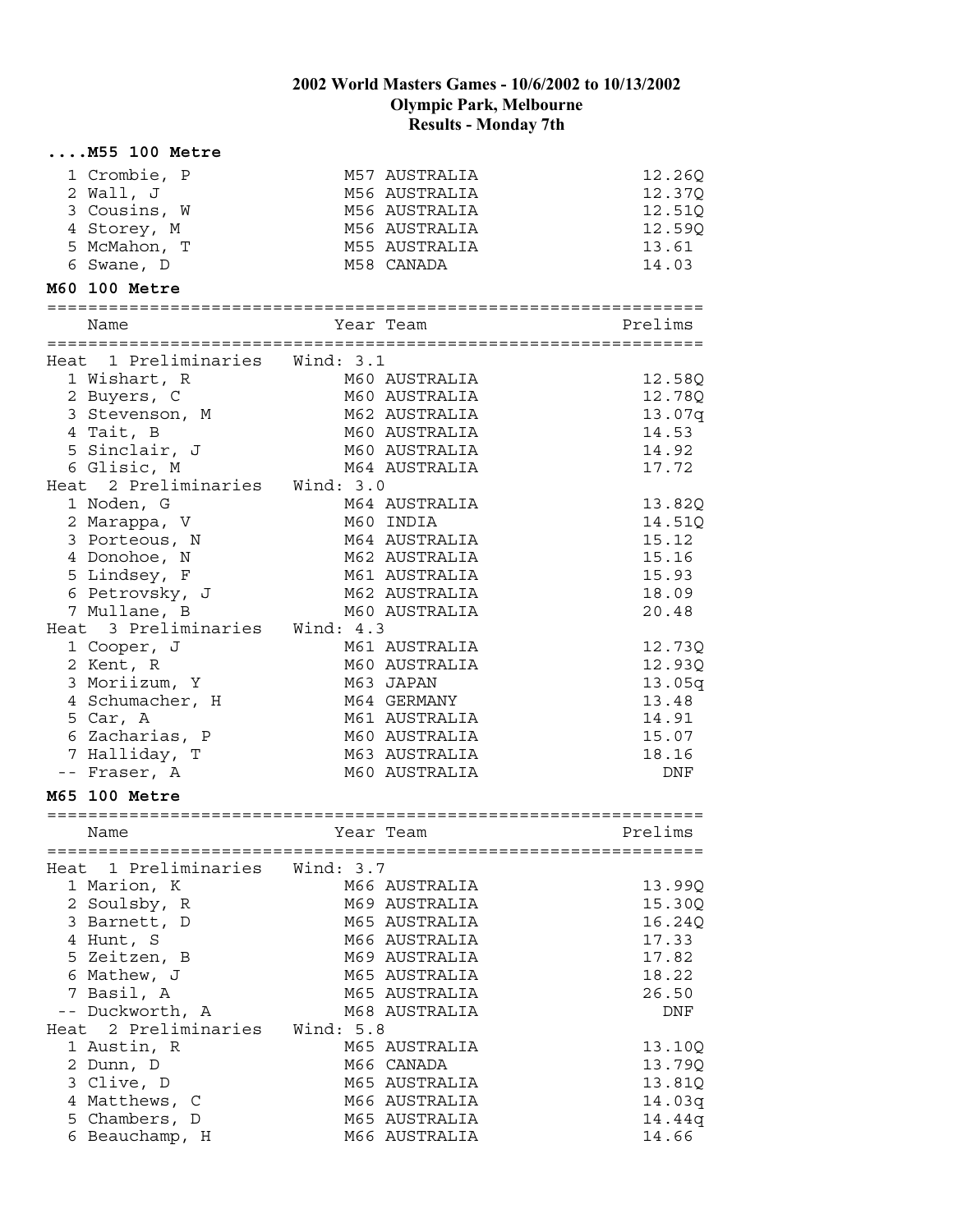| $\ldots$ . M65 100 Metre   |                                         |                 |                  |
|----------------------------|-----------------------------------------|-----------------|------------------|
| 7 Cowley, T                |                                         | M67 NEW ZEALAND | 15.13            |
| M70 100 Metre              |                                         |                 |                  |
| Name                       |                                         | Year Team       | Prelims          |
|                            | Heat 1 Preliminaries Wind: 1.0          |                 |                  |
|                            |                                         | M73 GERMANY     | 13.35Q           |
| 1 Reuter, K<br>2 Aulakh, H |                                         | M70 INDIA       | 14.70Q           |
| 3 Lenaghan, F              |                                         | M73 AUSTRALIA   | 15.560           |
| 4 Yakovlev, I              |                                         | M70 RUSSIA      |                  |
| 5 Gourlay, G               |                                         | M73 AUSTRALIA   | 15.77q<br>15.79q |
| 6 Persson, B               |                                         | M71 SWEDEN      | 16.06            |
|                            | Heat 2 Preliminaries Wind: 4.1          |                 |                  |
| 1 Shindo, T                |                                         | M70 JAPAN       | 13.90Q           |
| 2 Mather, D                |                                         | M70 AUSTRALIA   | 15.27Q           |
| 3 Hughes, R                |                                         | M70 AUSTRALIA   | 15.66Q           |
| 4 Soutar, J                |                                         | M71 AUSTRALIA   | 17.10            |
| 5 Dixon, J                 |                                         | M70 AUSTRALIA   | 17.92            |
| 6 Sette, R                 |                                         | M70 AUSTRALIA   | 18.00            |
| 7 Bellette, M              |                                         | M73 AUSTRALIA   | 20.60            |
|                            |                                         |                 |                  |
| <b>W40 800 Metre</b>       |                                         |                 |                  |
| Name                       |                                         | Year Team       | Prelims          |
|                            |                                         |                 |                  |
|                            | Heat 1 Preliminaries                    |                 |                  |
| 1 Quitzau, S               |                                         | W42 AUSTRALIA   | 2:29.07Q         |
| 2 Stephens, J              |                                         | W43 AUSTRALIA   | 2:30.71Q         |
| 3 Cayzer, L                |                                         | W41 AUSTRALIA   | 2:32.00Q         |
| 4 Taylor, S                |                                         | W41 AUSTRALIA   | 2:37.15          |
| 5 Griffiths, G             |                                         | W42 AUSTRALIA   | 2:41.30          |
| 6 Bell, S                  |                                         | W42 AUSTRALIA   | 3:00.70          |
| 7 Monahan, D               |                                         | W40 AUSTRALIA   | 3:05.22          |
|                            | 8 Siwratna Bandaranaya, S W42 SRI LANKA |                 | 3:33.20          |
|                            | Heat 2 Preliminaries                    |                 |                  |
| 1 Loizou, B                |                                         | W41 AUSTRALIA   | 2:21.74Q         |
| 2 Gunn, V                  |                                         | W41 AUSTRALIA   | 2:28.19Q         |
| 3 Penn, C                  |                                         | W43 AUSTRALIA   | 2:31.88Q         |
| 4 Macauley, M              |                                         | W40 USA         | 2:33.14q         |
| 5 Bodikian, N              |                                         | W43 AUSTRALIA   | 2:36.34q         |
| 6 Orelli, C                |                                         | W40 AUSTRALIA   | 2:43.87          |
| 7 McDonald, C              |                                         | W44 AUSTRALIA   | 2:48.48          |
| 8 Manser, M                |                                         | W42 AUSTRALIA   | 3:21.12          |
| -- Martin, R               |                                         | W41 AUSTRALIA   | DNF              |
| <b>W50 800 Metre</b>       |                                         |                 |                  |
| Name                       |                                         | Year Team       | Prelims          |
|                            |                                         |                 |                  |
|                            | Heat 1 Preliminaries                    |                 |                  |
| 1 Jerman, A                |                                         | W50 SLOVENIA    | 2:51.60Q         |
| 2 Denehey, J               |                                         | W52 AUSTRALIA   | 2:53.16Q         |
| 3 Ercsenyi, E              |                                         | W51 HUNGARY     | 3:05.85Q         |
| 4 Goodwin, C               |                                         | W50 AUSTRALIA   | 3:06.18q         |
| 5 Steadman, H              |                                         | W53 AUSTRALIA   | 3:10.93q         |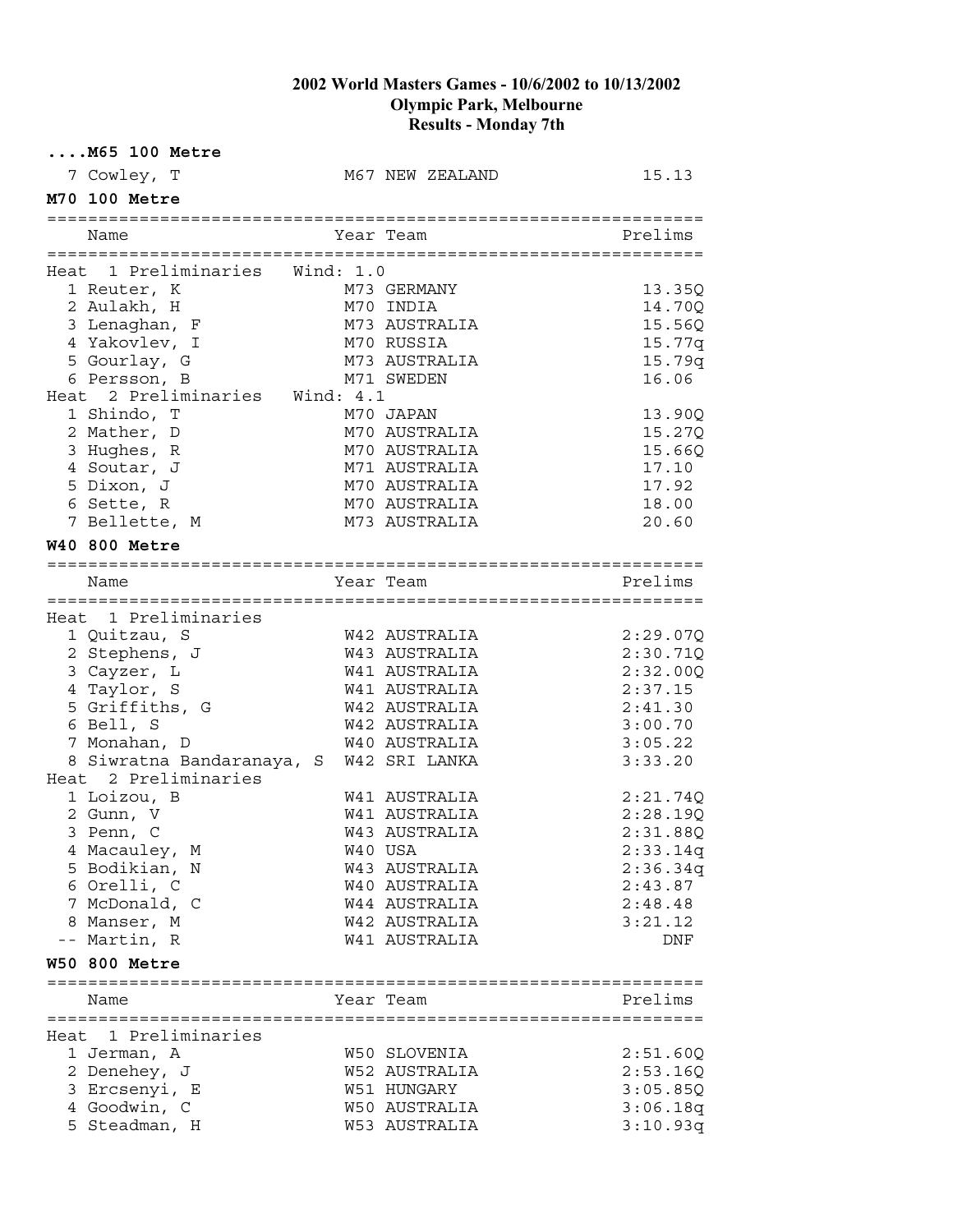| $\ldots$ . W50 800 Metre |                                |                    |
|--------------------------|--------------------------------|--------------------|
| 6 Voronina, N            | W52 RUSSIA                     | 3:13.53            |
| 7 Zambrane, A            | W50 LATVIA                     | 3:38.19            |
| Heat 2 Preliminaries     |                                |                    |
| 1 Blurton, B             | W52 AUSTRALIA                  | 2:45.38Q           |
| 2 Sims, K                | W51 AUSTRALIA                  | 2:47.22Q           |
| 3 Smythe, K              | W53 AUSTRALIA                  | 2:54.56Q           |
| 4 Zalite, I              | W51 LATVIA                     | 3:13.96            |
| 5 Garden, R              | <b>W50 AUSTRALIA</b>           | 3:26.10            |
| M30 800 Metre            |                                |                    |
| Name                     | Year Team                      | Prelims            |
|                          |                                |                    |
| Heat 1 Preliminaries     |                                |                    |
| 1 Cherry, T              | M34 AUSTRALIA                  | 2:00.87Q           |
| 2 O'Brien, C             | M31 AUSTRALIA                  | 2:03.68Q           |
| 3 Page, D                | M31 AUSTRALIA                  | 2:04.16Q           |
| 4 West, C                | M34 AUSTRALIA                  | 2:04.96q           |
| 5 Parker, S              | M31 AUSTRALIA                  | 2:05.69            |
| 6 Kuan, V                | M31 CHINA                      | 2:08.73            |
| Heat 2 Preliminaries     |                                |                    |
| 1 Ellinghaus, S          | M33 AUSTRALIA                  | 1:59.68Q           |
| 2 Edwards, P             | M33 AUSTRALIA                  | 2:00.48Q           |
| 3 Stojanovic, D          | M31 AUSTRALIA                  | 2:01.66Q           |
| 4 Hill, D                | M32 AUSTRALIA                  | 2:01.93q           |
| 5 Edwards, C             | M31 AUSTRALIA                  | 2:14.01            |
| -- Castle, J             | M34 AUSTRALIA                  | DNF                |
| M35 800 Metre            |                                |                    |
| Name                     | Year Team                      | Prelims            |
|                          |                                |                    |
| Heat 1 Preliminaries     |                                |                    |
| 1 Polkinghorne, R        | M37 AUSTRALIA                  | 2:08.40Q           |
| 2 Harvey, R              | M38 AUSTRALIA                  | 2:08.79Q           |
| 3 Worsnop, M             | M39 AUSTRALIA                  | 2:16.22Q           |
| 4 Jones, A<br>5 Monro, G | M39 AUSTRALIA<br>M37 AUSTRALIA | 2:17.71<br>2:21.29 |
| 6 Blanco, J              | M37 AUSTRALIA                  | 2:24.71            |
| 7 McCrabb, A             | M37 AUSTRALIA                  | 2:29.51            |
| 8 Huse, A                | M39 AUSTRALIA                  | 2:31.31            |
| Heat 2 Preliminaries     |                                |                    |
| 1 McCubbin, R            | M39 AUSTRALIA                  | 2:01.44Q           |
| 2 Bruce, S               | M35 AUSTRALIA                  | 2:11.54Q           |
| 3 Robson, G              | M39 AUSTRALIA                  | 2:11.84Q           |
| 4 Cook, P                | M36 AUSTRALIA                  | 2:12.22q           |
| 5 Newman, J              | M38 AUSTRALIA                  | 2:17.20q           |
| 6 Berry, C               | M35 AUSTRALIA                  | 2:18.67            |
| 7 Dyer, G                | M38 AUSTRALIA                  | 2:19.74            |
| 8 Paalberg, T            | M39 ESTONIA                    | 2:21.73            |
| 9 Blezard, B             | M38 AUSTRALIA                  | 2:41.06            |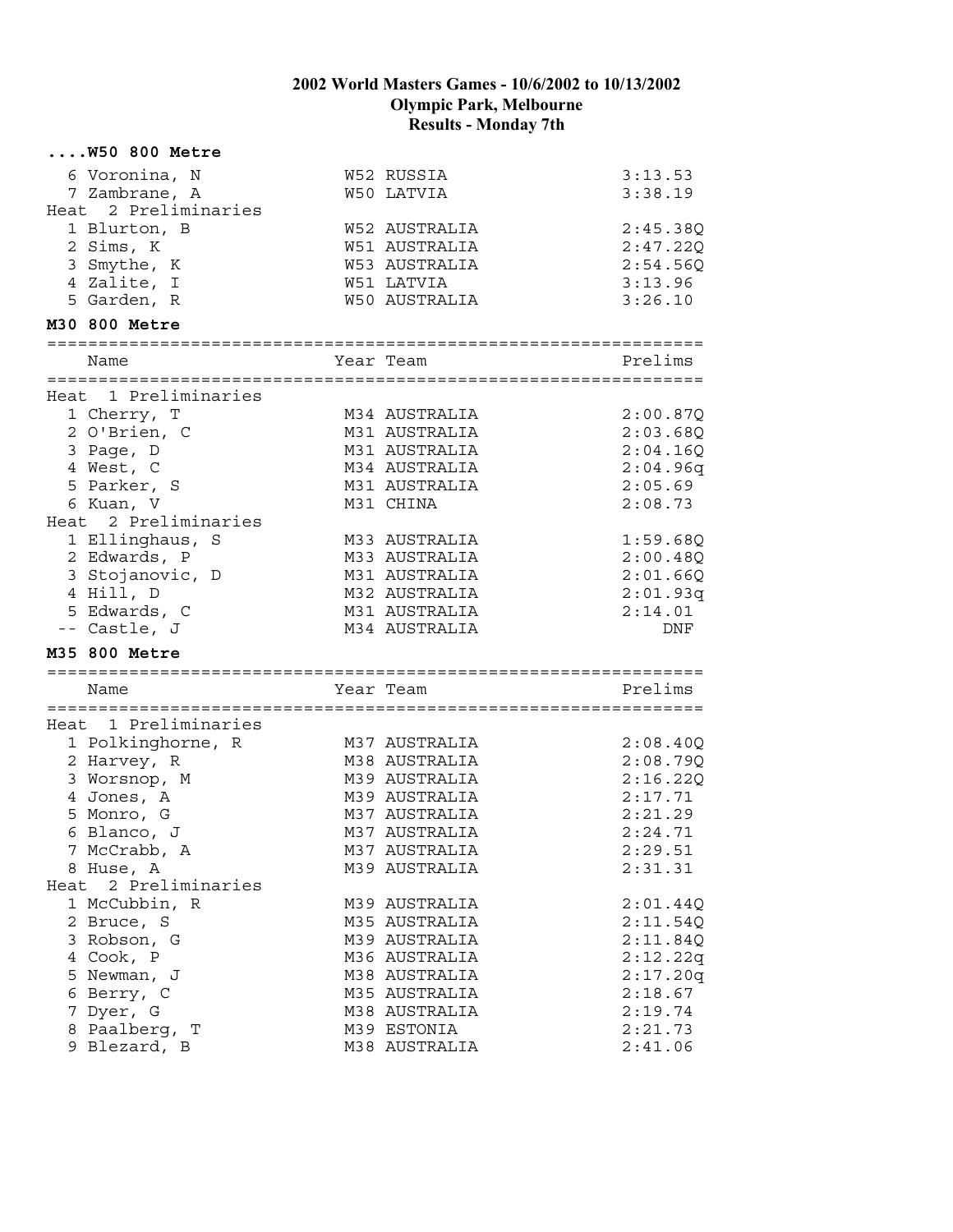#### **M40 800 Metre**

| Name                 | Year Team     | Prelims   |
|----------------------|---------------|-----------|
|                      |               |           |
| Heat 1 Preliminaries |               |           |
| 1 Muscara, M         | M40 AUSTRALIA | 2:12.39Q  |
| 2 Davidson, P        | M44 AUSTRALIA | 2:13.75Q  |
| 3 Douglas, L         | M43 AUSTRALIA | 2:16.38Q  |
| 4 Buttifant, M       | M42 AUSTRALIA | 2:17.66q  |
| 5 Nicola, J          | M40 AUSTRALIA | 2:24.84   |
| 6 Harris, G          | M41 AUSTRALIA | 2:37.61   |
| Heat 2 Preliminaries |               |           |
| 1 Derby, S           | M42 AUSTRALIA |           |
|                      |               | 2:17.71Q  |
| 2 Farlow, C          | M40 AUSTRALIA | 2:21.00Q  |
| 3 Barker, W          | M41 AUSTRALIA | 2:27.83Q  |
| 4 Wilson, A          | M40 AUSTRALIA | 2:29.32   |
| 5 Taylor, M          | M43 AUSTRALIA | 2:30.58   |
| 6 Halson, K          | M44 AUSTRALIA | 2:37.56   |
| 7 Crook, G           | M41 AUSTRALIA | 2:43.40   |
| Heat 3 Preliminaries |               |           |
| 1 Morton, J          | M44 AUSTRALIA | 2:04.88Q  |
| 2 Crosbie, T         | M40 AUSTRALIA | 2:09.54Q  |
| 3 Smith, T           | M40 AUSTRALIA | 2:11.97Q  |
| 4 Baldwin, B         | M42 AUSTRALIA | 2:12.88q  |
| 5 McLoughlin, J      | M40 AUSTRALIA | 2:24.68   |
| 6 Newling, R         | M42 AUSTRALIA | 2:29.63   |
| 7 O'Dwyer, G         | M43 AUSTRALIA | 2:33.80   |
| Heat 4 Preliminaries |               |           |
| 1 Ritchie, G         | M40 AUSTRALIA | 2:08.48Q  |
| 2 Stewart, A         | M40 AUSTRALIA | 2:08.86Q  |
| 3 Mulholland, S      | M44 AUSTRALIA | 2:09.15Q  |
| 4 MCALISTER, G       | M43 AUSTRALIA | 2:11.43q  |
| 5 O'Callaghan, D     | M42 AUSTRALIA | 2:15.34q  |
| 6 Monahan, P         | M44 AUSTRALIA | 2:26.81   |
| 7 Simpson, G         | M44 AUSTRALIA | 2:40.65   |
|                      |               |           |
| M40 800 Metre        |               |           |
|                      |               |           |
| Name                 | Year Team     | Semis     |
|                      |               |           |
| Heat 1 Semi-Finals   |               |           |
| 1 Morton, J          | M44 AUSTRALIA | 2:08.83Q  |
| 2 Stewart, A         | M40 AUSTRALIA | 2:09.16Q  |
| 3 Mulholland, S      | M44 AUSTRALIA | 2:09.44Q  |
| 4 Farlow, C          | M40 AUSTRALIA | 2:11.18Q  |
| 5 MCALISTER, G       | M43 AUSTRALIA | 2:12.63   |
| 6 Derby, S           | M42 AUSTRALIA | 2:18.58   |
| 7 Barker, W          | M41 AUSTRALIA | 2:28.55   |
| Heat 2 Semi-Finals   |               |           |
| 1 Ritchie, G         | M40 AUSTRALIA | 2:08.23Q  |
| 2 Davidson, P        | M44 AUSTRALIA | 2:08.71Q  |
| 2 Crosbie, T         | M40 AUSTRALIA | J2:08.71Q |
| 4 Smith, T           | M40 AUSTRALIA | 2:09.81Q  |
| 5 Muscara, M         | M40 AUSTRALIA | 2:11.82   |
| 6 Buttifant, M       | M42 AUSTRALIA | 2:15.97   |
| 7 O'Callaghan, D     | M42 AUSTRALIA | 2:16.13   |
| 8 Douglas, L         | M43 AUSTRALIA | 2:20.69   |
|                      |               |           |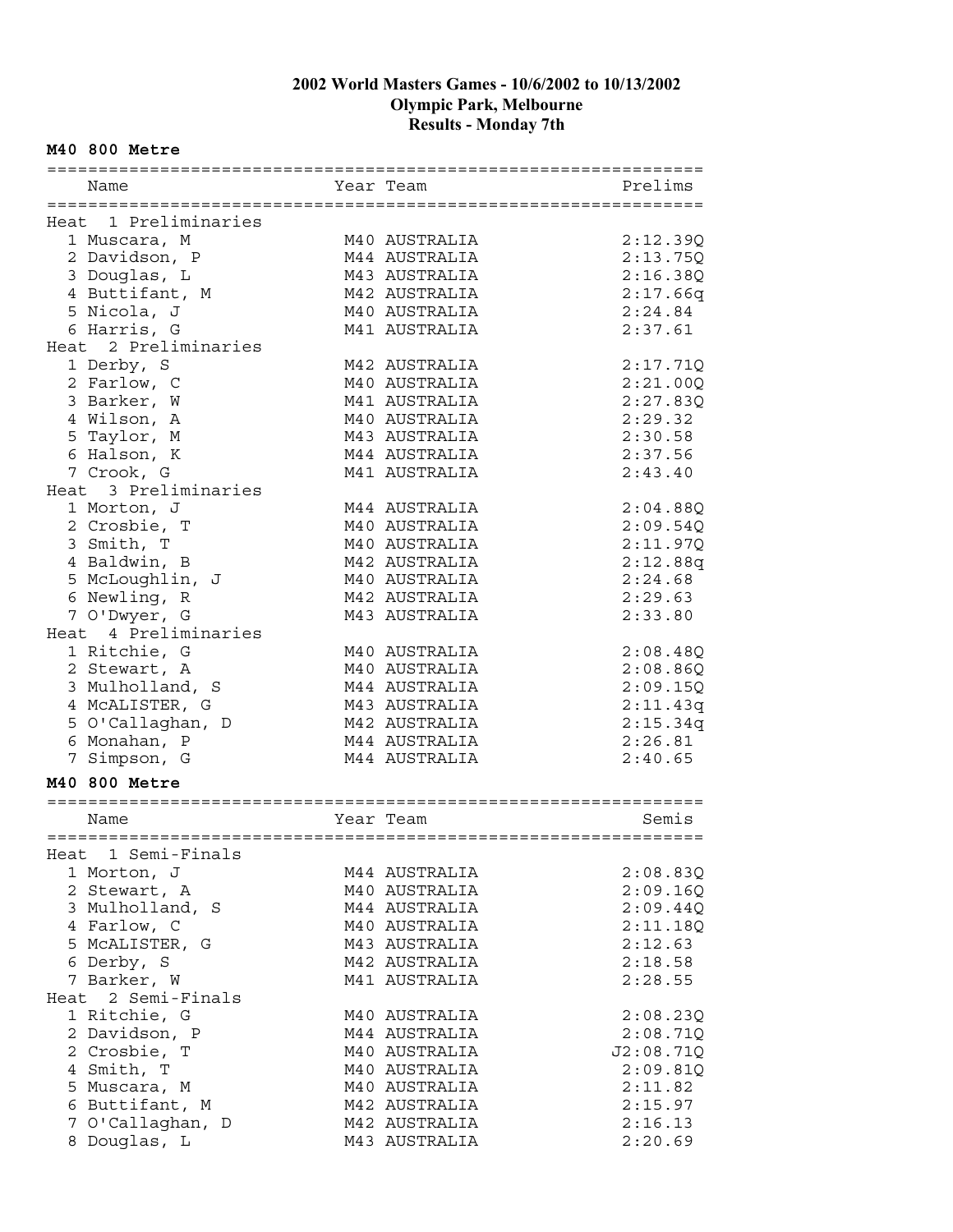#### **M45 800 Metre**

| Name                 |         | Year Team     | Prelims              |
|----------------------|---------|---------------|----------------------|
|                      |         |               |                      |
| Heat 1 Preliminaries |         |               |                      |
| 1 Pelgrim, B         |         | M46 AUSTRALIA | 2:13.15Q             |
| 2 Morfitt, N         |         | M46 AUSTRALIA | 2:13.68Q             |
| 3 McLay, D           |         | M46 AUSTRALIA | 2:21.24Q             |
| 4 Weeks, P           |         | M48 AUSTRALIA | 2:22.18q             |
| 5 Whitecross, G      |         | M49 AUSTRALIA | 2:23.66              |
| 6 Hamam, C           |         | M49 AUSTRALIA | 2:24.39              |
| 7 McKeown, M         |         | M46 AUSTRALIA | 2:41.84              |
| Heat 2 Preliminaries |         |               |                      |
| 1 Williams, L        |         | M46 AUSTRALIA | 2:12.89Q             |
| 2 Valiant, G         | M49 USA |               | 2:15.25Q             |
| 3 Renner, K          | M45 USA |               | 2:15.66Q             |
| 4 Ryan, A            |         | M48 AUSTRALIA | 2:16.31q             |
| 5 Schutz, G          |         | M49 AUSTRALIA | 2:16.91q             |
| 6 Flannery, I        |         | M47 AUSTRALIA | 2:27.74              |
| 7 Attard, M          |         | M46 AUSTRALIA | 3:00.86              |
| Heat 3 Preliminaries |         |               |                      |
| 1 Hicks, T           |         | M47 AUSTRALIA |                      |
| 2 Jones, P           |         | M45 AUSTRALIA | 2:14.14Q<br>2:14.20Q |
|                      |         | M47 AUSTRALIA |                      |
| 3 Daniliuk, S        |         | M45 AUSTRALIA | 2:14.89Q             |
| 4 Opie, S            |         |               | 2:22.28q             |
| 5 Slater, W          |         | M46 AUSTRALIA | 2:31.59              |
| 6 Talanskas, M       |         | M47 AUSTRALIA | 2:36.12              |
| 7 Chuchala, W        |         | M45 AUSTRALIA | 2:48.60              |
| 8 Brown, C           |         | M47 AUSTRALIA | 2:48.66              |
| Heat 4 Preliminaries |         |               |                      |
| 1 Paterson, S        |         | M46 AUSTRALIA | 2:20.31Q             |
| 2 Cant, A            |         | M45 AUSTRALIA | 2:24.89Q             |
| 3 Sinden, I          |         | M47 AUSTRALIA | 2:25.97Q             |
| 4 Malseed, G         |         | M46 AUSTRALIA | 2:26.71              |
| 5 Crane, S           |         | M47 AUSTRALIA | 2:27.13              |
| 6 Allen, W           |         | M47 AUSTRALIA | 2:28.86              |
| 7 Dopper, T          |         | M46 AUSTRALIA | 2:37.83              |
| 8 McEniery, J        |         | M45 AUSTRALIA | 2:40.07              |
| M45 800 Metre        |         |               |                      |
|                      |         |               |                      |
| Name                 |         | Year Team     | Semis                |
|                      |         |               |                      |
| Heat 1 Semi-Finals   |         |               |                      |
| 1 Williams, L        |         | M46 AUSTRALIA | 2:10.85Q             |
| 2 Morfitt, N         |         | M46 AUSTRALIA | 2:11.11Q             |
| 3 Paterson, S        |         | M46 AUSTRALIA | 2:11.29Q             |
| 4 Daniliuk, S        |         | M47 AUSTRALIA | 2:11.52Q             |
| 5 Cant, A            |         | M45 AUSTRALIA | 2:15.19              |
| 6 Ryan, A            |         | M48 AUSTRALIA | 2:17.64              |
| 7 Sinden, I          |         |               |                      |
|                      |         | M47 AUSTRALIA | 2:26.89              |
| Heat 2 Semi-Finals   |         |               |                      |
| 1 Pelgrim, B         |         | M46 AUSTRALIA | 2:10.81Q             |
| 2 Jones, P           |         | M45 AUSTRALIA | 2:13.76Q             |
| 3 Hicks, T           |         | M47 AUSTRALIA | 2:15.26Q             |
| 4 Valiant, G         |         | M49 USA       | 2:15.59Q             |
| 5 Renner, K          |         | M45 USA       | 2:18.01              |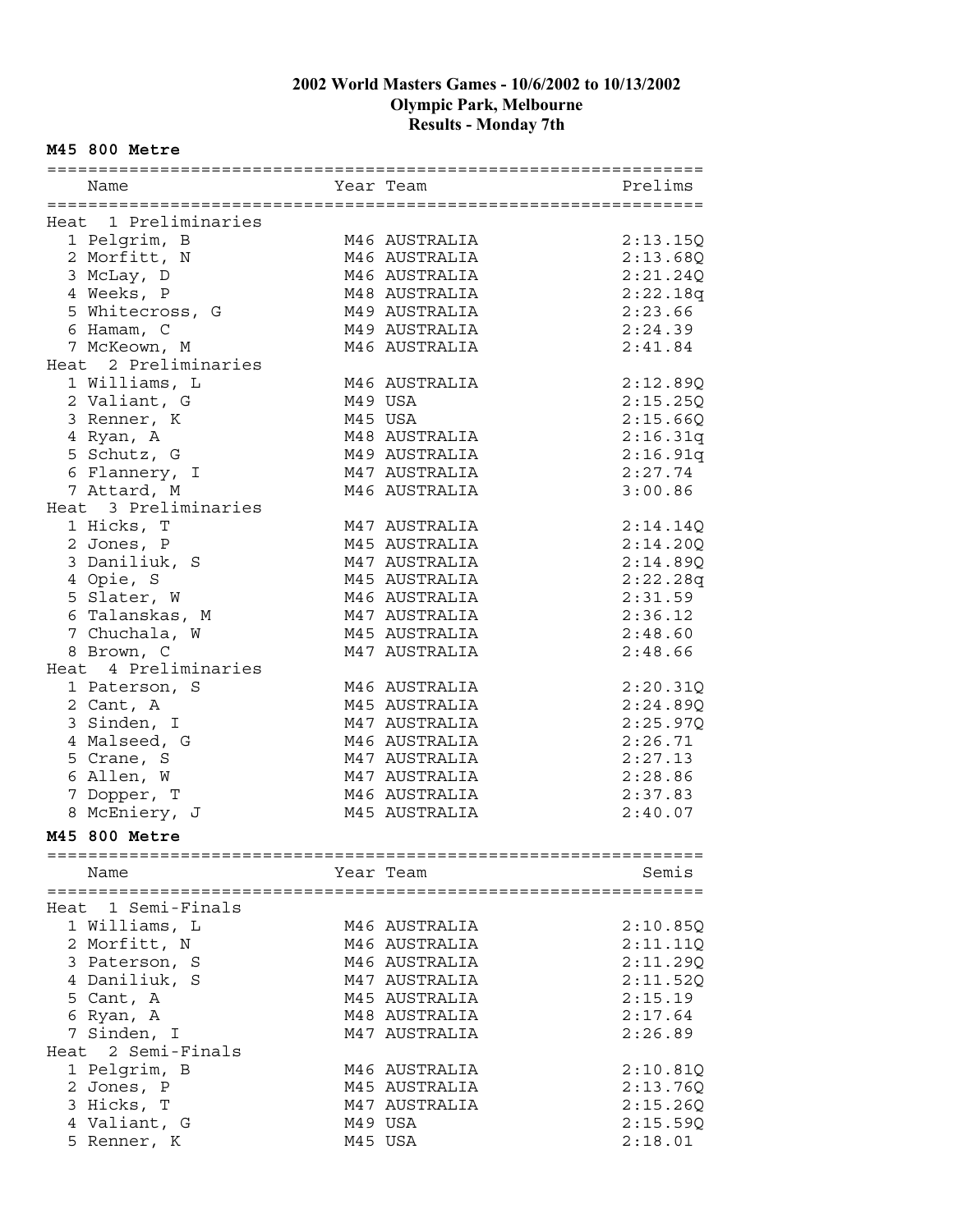| 6 Schutz, G |  | M49 AUSTRALIA | 2:23.94 |
|-------------|--|---------------|---------|
| 7 Weeks, P  |  | M48 AUSTRALIA | 2:24.76 |
| 8 McLay, D  |  | M46 AUSTRALIA | 2:35.19 |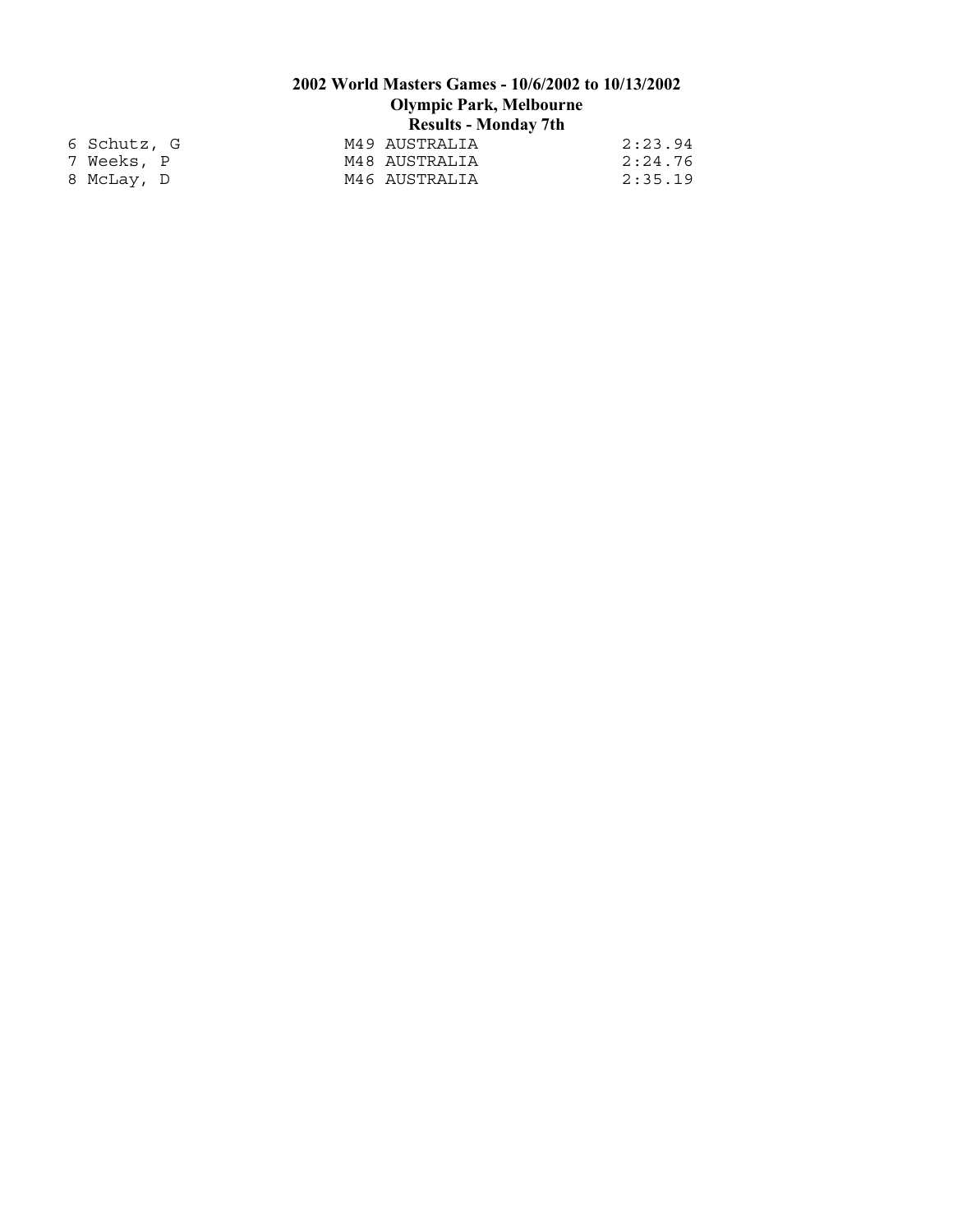#### **M50 800 Metre**

| Name                 | Year Team     | Prelims  |
|----------------------|---------------|----------|
|                      |               |          |
| Heat 1 Preliminaries |               |          |
| 1 Handasyde, S       | M50 AUSTRALIA | 2:29.90Q |
| 2 Thorburn, D        | M50 AUSTRALIA | 2:36.46Q |
| 3 Juhel, D           | M54 AUSTRALIA | 2:47.07Q |
| 4 Crawford, J        | M51 AUSTRALIA | 3:06.39  |
| 5 Dilworth, J        | M51 AUSTRALIA | 3:08.02  |
| Heat 2 Preliminaries |               |          |
| 1 Rademaker, F       | M50 AUSTRALIA | 2:24.88Q |
| 2 Gibson, A          | M52 AUSTRALIA | 2:26.56Q |
| 3 Bond, S            | M50 AUSTRALIA | 2:32.44Q |
| 4 Calderbank, K      | M54 AUSTRALIA | 2:33.74q |
| 5 Eadie, G           | M51 AUSTRALIA | 2:34.11q |
| Heat 3 Preliminaries |               |          |
| 1 Tretyak, A         | M50 UKRAINE   | 2:27.95Q |
| 2 McCurry, C         | M54 AUSTRALIA | 2:28.43Q |
| 3 Moore, G           | M50 AUSTRALIA | 2:29.39Q |
| 4 Carter, M          | M54 AUSTRALIA | 2:32.54q |
| 5 Mathews, A         | M51 AUSTRALIA | 2:38.29  |
| 6 Desmond, G         | M53 AUSTRALIA | 2:48.84  |
| Heat 4 Preliminaries |               |          |
| 1 Hayward, S         | M53 AUSTRALIA | 2:24.02Q |
| 2 Hilling, G         | M51 AUSTRALIA | 2:24.67Q |
| 3 Sims, G            | M54 AUSTRALIA | 2:33.60Q |
| 4 Jones, D           | M51 AUSTRALIA | 2:35.25q |
| 5 Ribeiro, J         | M54 CANADA    | 3:13.34  |
|                      |               |          |
|                      |               |          |
| <b>M50 800 Metre</b> |               |          |
|                      |               |          |
| Name                 | Year Team     | Semis    |
|                      |               |          |
| Heat 1 Semi-Finals   |               |          |
| 1 Hayward, S         | M53 AUSTRALIA | 2:21.97Q |
| 2 Hilling, G         | M51 AUSTRALIA | 2:24.02Q |
| 3 Moore, G           | M50 AUSTRALIA | 2:25.78Q |
| 4 Handasyde, S       | M50 AUSTRALIA | 2:26.80Q |
| 5 Thorburn, D        | M50 AUSTRALIA | 2:26.97  |
| 6 Jones, D           | M51 AUSTRALIA | 2:36.08  |
| 7 Carter, M          | M54 AUSTRALIA | 2:36.15  |
| -- Juhel, D          | M54 AUSTRALIA | DNF      |
| Heat 2 Semi-Finals   |               |          |
| 1 Tretyak, A         | M50 UKRAINE   | 2:19.91Q |
| 2 Gibson, A          | M52 AUSTRALIA | 2:21.20Q |
| 3 McCurry, C         | M54 AUSTRALIA | 2:21.530 |
| 4 Rademaker, F       | M50 AUSTRALIA | 2:21.99Q |
| 5 Sims, G            | M54 AUSTRALIA | 2:23.36  |
| 6 Bond, S            | M50 AUSTRALIA | 2:27.95  |
| 7 Eadie, G           | M51 AUSTRALIA | 2:30.72  |
| 8 Calderbank, K      | M54 AUSTRALIA | 2:36.13  |
| M55 800 Metre        |               |          |
|                      |               |          |
| Name                 | Year Team     | Prelims  |
| Heat 1 Preliminaries |               |          |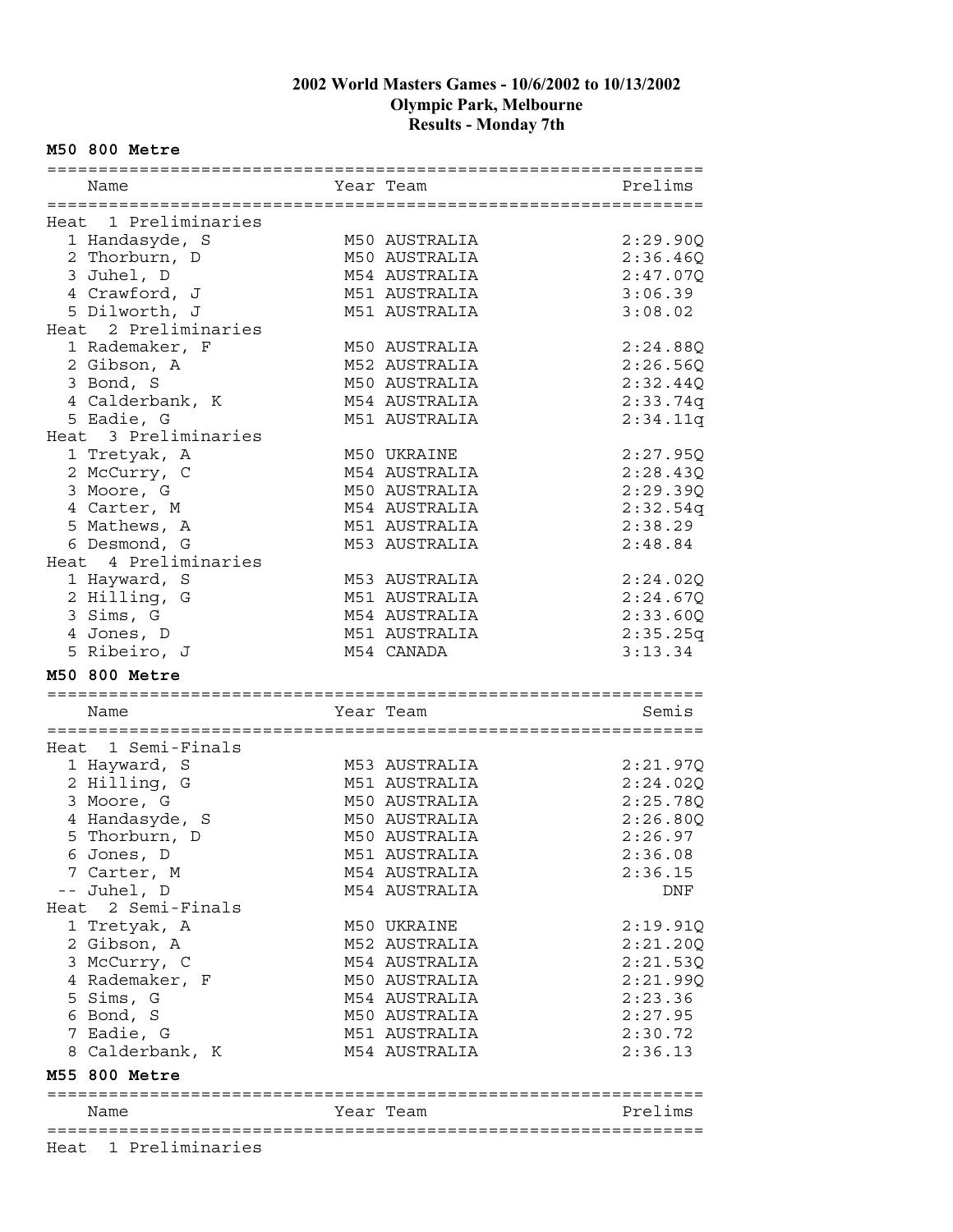| 1 Chamberlain, K |  | M56 AUSTRALIA | 2:21.350 |
|------------------|--|---------------|----------|
| 2 Solomon, K     |  | M55 AUSTRALIA | 2:22.040 |
| 3 Fitzsimmons, W |  | M58 AUSTRALIA | 2:28.070 |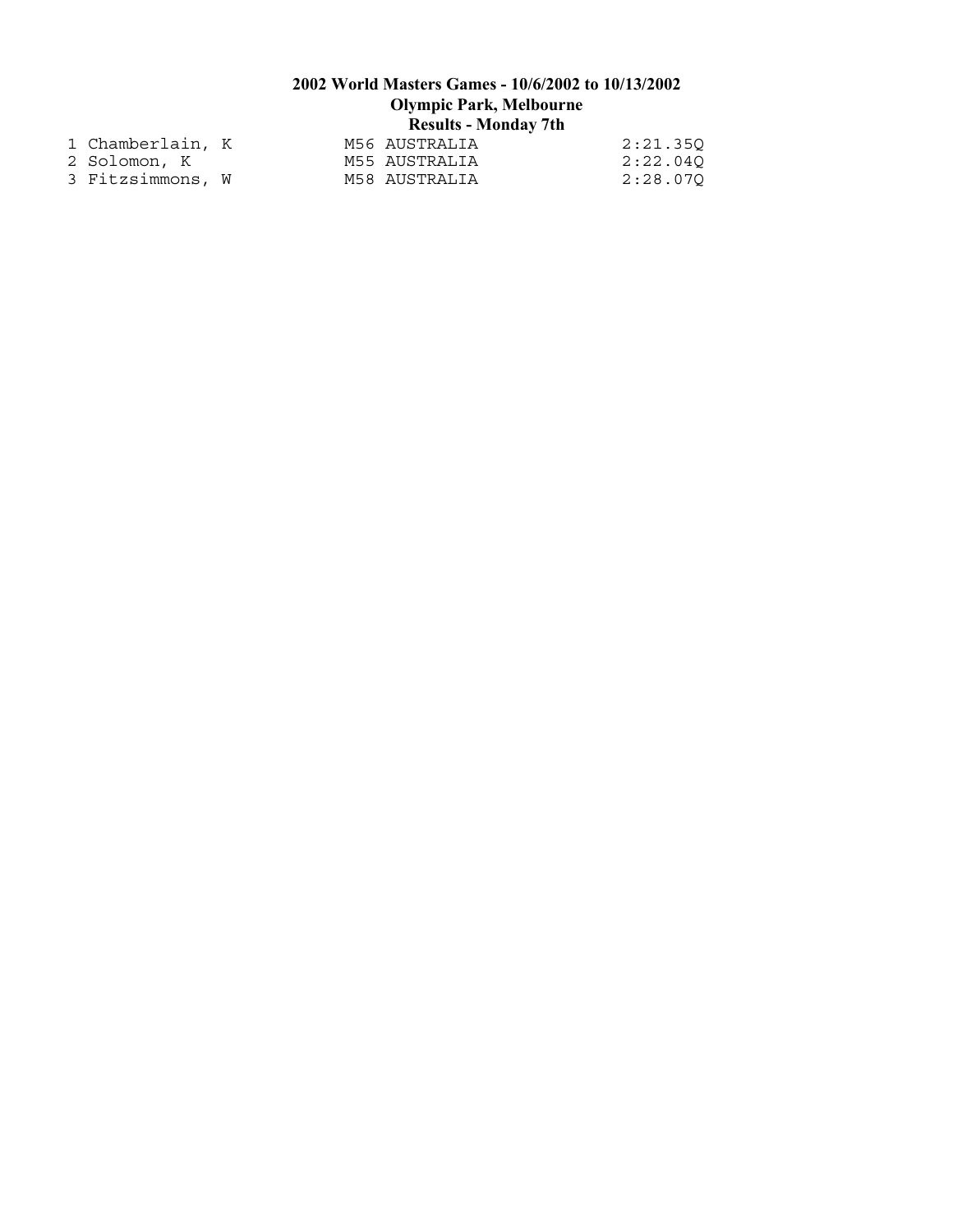|                      | $\ldots$ .M55 800 Metre        |                      |          |
|----------------------|--------------------------------|----------------------|----------|
|                      | 4 Philpott, G                  | M59 AUSTRALIA        | 2:28.90q |
|                      | -- Kitchen, N                  | M57 AUSTRALIA        | DNF      |
|                      | -- Jeffrey, D                  | M59 AUSTRALIA        | DNF      |
|                      | Heat 2 Preliminaries           |                      |          |
|                      | 1 Hotton, P                    | M55 AUSTRALIA        | 2:21.14Q |
|                      | 2 Gillies, L                   | M55 AUSTRALIA        | 2:21.84Q |
|                      | 3 Macdonald, H                 | M59 AUSTRALIA        | 2:24.39Q |
|                      | 4 Smart, P                     | M57 AUSTRALIA        | 2:33.39q |
|                      | 5 Hutchinson, G                | M55 AUSTRALIA        | 2:44.35  |
| 6 Yuen, J            |                                | M55 CANADA           | 3:01.49  |
| <b>M60 800 Metre</b> |                                |                      |          |
| Name                 |                                | Year Team            | Prelims  |
|                      |                                |                      |          |
|                      | Heat 1 Preliminaries           |                      |          |
|                      | 1 Nobbs, D                     | M62 AUSTRALIA        | 2:28.06Q |
|                      | 2 Bradford, A                  | M63 AUSTRALIA        | 2:28.28Q |
|                      | 3 Walker, J                    | M62 AUSTRALIA        | 2:29.320 |
|                      | 4 Smith, B                     | M60 AUSTRALIA        | 2:33.48  |
|                      | 5 Woods, C                     | M61 AUSTRALIA        | 2:43.14  |
|                      | 6 Waite, J                     | M61 AUSTRALIA        | 2:51.64  |
|                      | 7 Woods, L                     | M60 NEW ZEALAND      | 3:17.48  |
|                      | -- Sinclair, J                 | M60 AUSTRALIA        | DNF      |
|                      | Heat 2 Preliminaries           |                      |          |
|                      | 1 Rennie, G                    | M61 AUSTRALIA        | 2:28.07Q |
|                      | 2 Sandery, P                   | M61 AUSTRALIA        | 2:28.61Q |
| 3 Kent, R            |                                | M60 AUSTRALIA        | 2:28.81Q |
|                      | 4 Schickert, B                 | M60 AUSTRALIA        | 2:29.63q |
|                      | 5 Francis, G                   | M60 AUSTRALIA        | 2:30.52q |
| 6 Gay, A             |                                | M60 AUSTRALIA        | 2:43.66  |
| -- Reid, B           |                                | M61 AUSTRALIA        | DNF      |
|                      | W30-54 2000 Metre Steeplechase |                      |          |
| Name                 |                                | Year Team            | Finals   |
|                      |                                |                      |          |
| Section 1            |                                |                      |          |
| 1 Fien, M            |                                | W30 AUSTRALIA        | 7:35.21  |
| 2 Gore, L            |                                | W38 AUSTRALIA        | 7:48.34  |
|                      | 3 Clark, S                     | W40 AUSTRALIA        | 7:53.60  |
|                      | 4 Fairfax, L                   | <b>W51 AUSTRALIA</b> | 8:24.33  |
|                      | 5 Longstaff, R                 | W51 AUSTRALIA        | 8:27.28  |
|                      | 6 Yarnell, C                   | W42 AUSTRALIA        | 8:40.36  |
|                      | 7 Bateson, L                   | W39 AUSTRALIA        | 8:43.40  |
|                      | 8 Vesey, R                     | W49 USA              | 8:43.72  |
|                      | 9 Coombe, A                    | W35 AUSTRALIA        | 8:54.28  |
|                      | 10 Taylor, S                   | <b>W41 AUSTRALIA</b> | 9:00.30  |
|                      | 11 Crosato, F                  | W41 AUSTRALIA        | 9:28.75  |
|                      | 12 Wright, J                   | <b>W52 AUSTRALIA</b> | 9:48.25  |
|                      | W55+ 2000 Metre Steeplechase   |                      |          |
| Name                 |                                | Year Team            | Finals   |
|                      |                                |                      |          |
|                      | 1 Janeckova, A                 | W55 CZECH REPUBLIC   | 9:11.76  |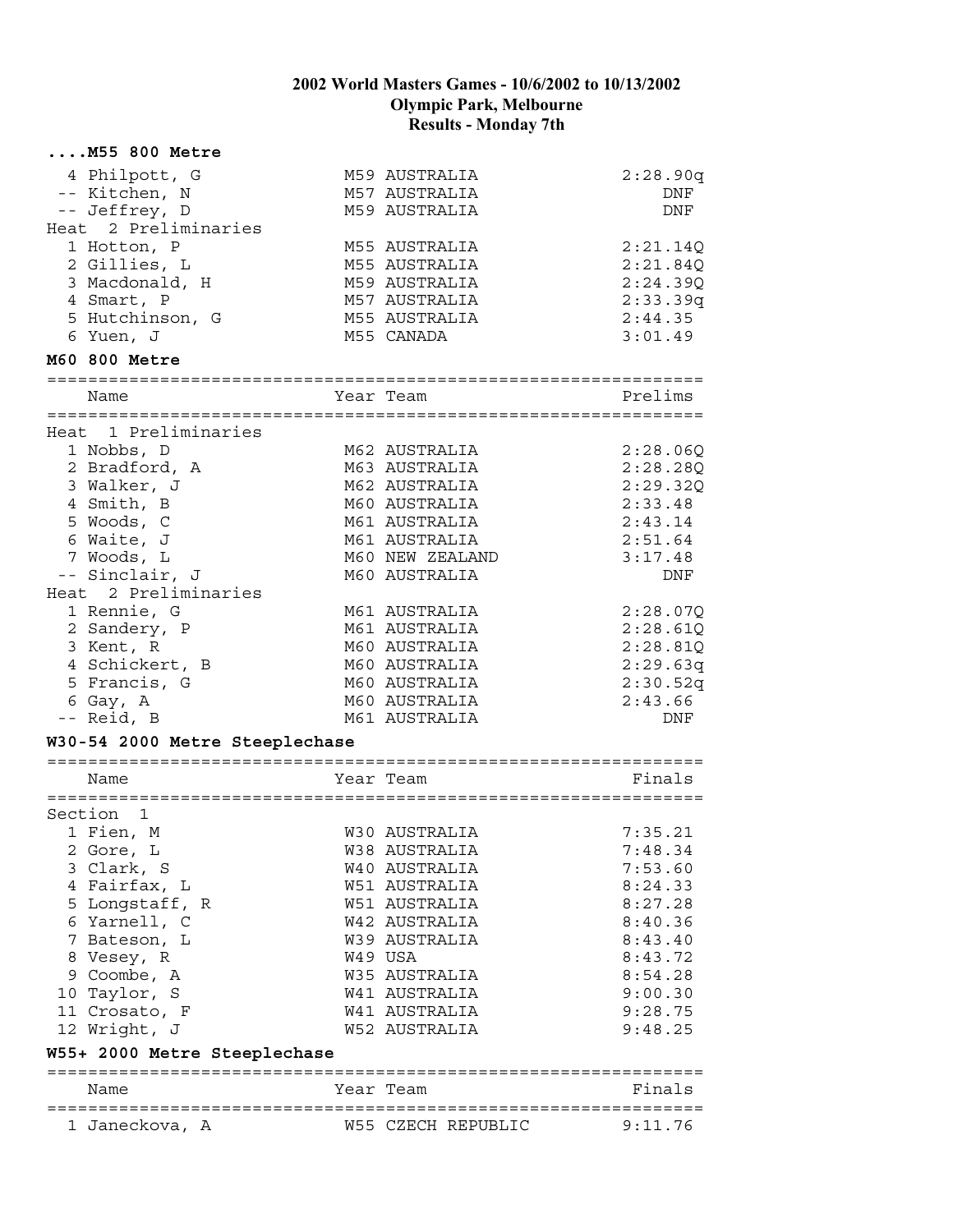#### **....W55+ 2000 Metre Steeplechase** 2 Rocnakova, M W57 CZECH REPUBLIC 9:35.84 3 Harris, F W61 AUSTRALIA 9:47.53 4 Kasparova, J W55 CZECH REPUBLIC 9:52.94 5 Schickert, L W60 AUSTRALIA 13:06.25 6 Mews, P 6 2008 7 2008 7 2014 13:18 19 7 Oppliger, J W62 USA 16:49.50 **M60 2000 Metre Steeplechase** ================================================================ Name **The South Sear Team** Team Team Pinals ================================================================ 1 Carse, B M61 AUSTRALIA 7:22.95 2 Walker, J M62 AUSTRALIA 7:24.27 3 Bradford, A M63 AUSTRALIA 7:46.22 4 Hannaford, P M63 AUSTRALIA 7:46.83 5 Rennie, G M61 AUSTRALIA 7:53.94 6 Wyatt, N  $\blacksquare$  M60 NEW ZEALAND 8:07.52 7 Schickert, B M60 AUSTRALIA 8:14.37 8 Bartonek, J M63 CZECH REPUBLIC 8:25.99 9 Thomas, B M61 AUSTRALIA 8:37.95 10 Gay, A M60 AUSTRALIA 9:02.61 11 LeVasseur, J 64 USA 9:56.22 12 Ryan, R M60 USA 10:59.59 **M65+ 2000 Metre Steeplechase** ================================================================ Name **The South Sear Team** Team Team Finals ================================================================ 1 McLeod, C M66 AUSTRALIA 8:20.71 2 McMahon, B M65 AUSTRALIA 9:20.89 3 Millridge, O M70 AUSTRALIA 9:49.00

| 4 Bichsel, F          | M65 AUSTRALIA      | 9:51.78  |
|-----------------------|--------------------|----------|
| 5 Matzner, K          | M73 CZECH REPUBLIC | 10:10.54 |
| 6 Stuart, R           | M70 AUSTRALIA      | 10:16.75 |
| 7 Oppliger, A         | M70 USA            | 10:25.37 |
| 8 Brook, M            | M66 AUSTRALIA      | 10:50.88 |
| 9 Aulakh, H           | M70 INDIA          | 10:53.00 |
| 10 McKay, M           | M78 AUSTRALIA      | 11:21.05 |
| 11 Simons, G          | M67 AUSTRALIA      | 12:07.37 |
| 12 Goode, G           | M74 AUSTRALIA      | 12:16.47 |
| 13 Wild, M            | M77 AUSTRALIA      | 12:36.33 |
| 14 Opperman, W        | M76 NEW ZEALAND    | 13:57.36 |
| 15 Matchett, K        | M80 AUSTRALIA      | 14:36.49 |
| -- Sidhu, B           | M73 USA            | DNF      |
| -- Hansford-Miller, F | M85 AUSTRALIA      | DO       |

#### **M30-39 3000 Metre Steeplechase**

| Name          | Year Team     | Finals   |
|---------------|---------------|----------|
|               |               |          |
| 1 Staehr, C   | M32 AUSTRALIA | 10:54.76 |
| 2 Campbell, M | M31 AUSTRALIA | 11:08.15 |
| 3 Monro, G    | M37 AUSTRALIA | 11:11.19 |
| 4 McKinnon, C | M37 AUSTRALIA | 11:14.52 |
| 5 Johnson, M  | M39 AUSTRALIA | 11:24.32 |
| 6 Dyer, G     | M38 AUSTRALIA | 11:37.74 |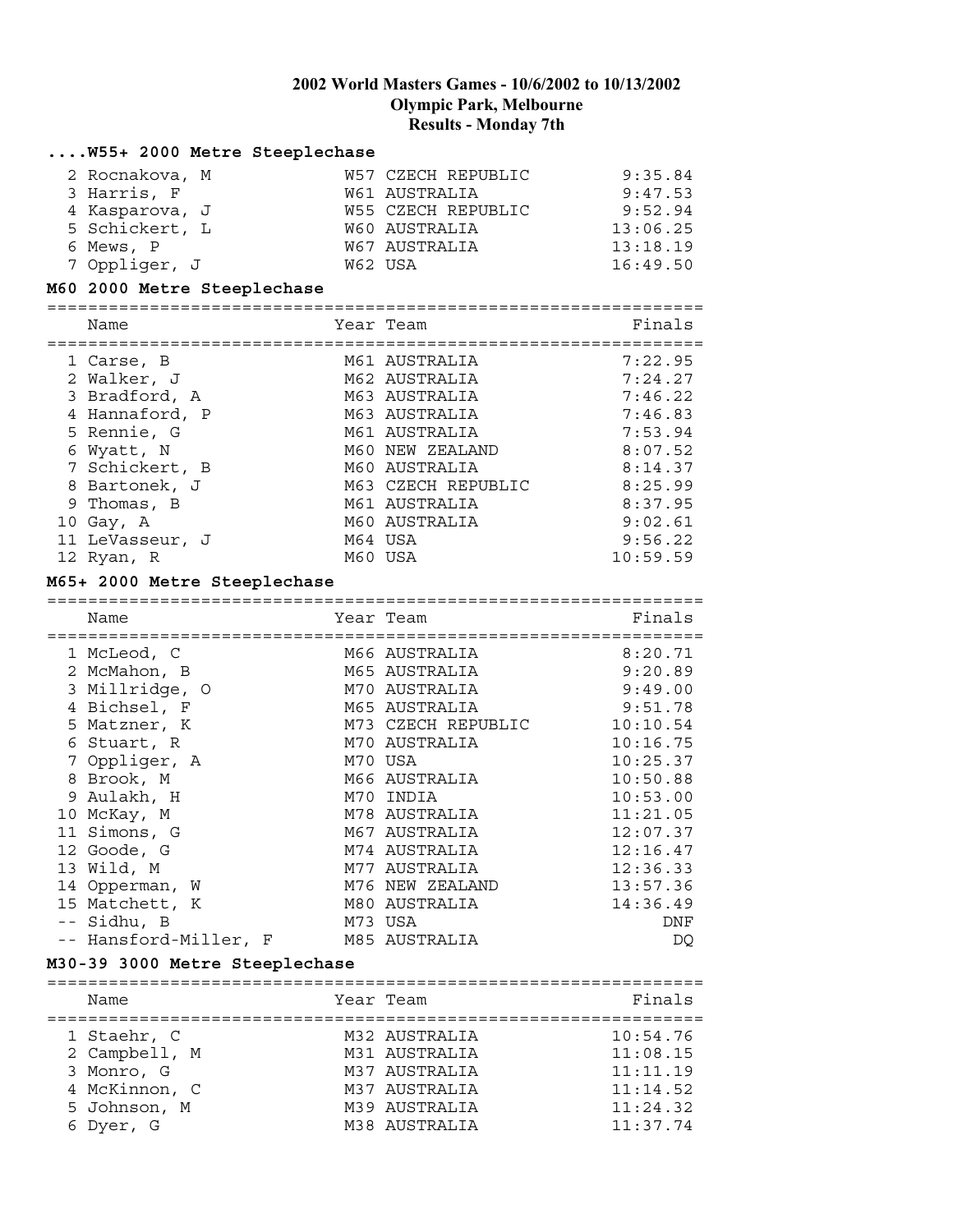|        | M30-39 3000 Metre Steeplechase                      |                             |             |
|--------|-----------------------------------------------------|-----------------------------|-------------|
|        | 7 D'Arcy, P                                         | M38 AUSTRALIA               | 11:51.41    |
|        | 8 Thomas, M                                         | M39 AUSTRALIA               | 12:10.08    |
|        | 9 Burke, W                                          | M34 NEW ZEALAND             | 12:38.87    |
|        | M40 3000 Metre Steeplechase                         |                             |             |
|        | =============================                       |                             |             |
|        | Name<br>:==========                                 | Year Team                   | Finals      |
|        | 1 Pechek, V                                         | M44 CZECH REPUBLIC          | 11:15.18    |
|        | 2 Drake, C                                          | M40 AUSTRALIA               | 11:42.77    |
|        | 3 Kondogonis, J                                     | M41 AUSTRALIA               | 12:02.08    |
|        | 4 Munday, P                                         | M44 AUSTRALIA               | 12:39.00    |
|        | 5 Foster, B                                         | M44 AUSTRALIA               | 13:26.62    |
|        | M45 3000 Metre Steeplechase<br>------------------   | ------------------          |             |
|        | Name                                                | Year Team                   | Finals      |
|        | :========                                           |                             |             |
|        | 1 Long, A                                           | M45 AUSTRALIA               | 10:57.05    |
|        | 2 Lynch, C                                          | M47 AUSTRALIA               | 11:23.28    |
|        | 3 McLay, D                                          | M46 AUSTRALIA               | 11:54.81    |
|        | 4 Dybdahl, B                                        | M49 AUSTRALIA               | 12:09.29    |
|        | 5 Malseed, G                                        | M46 AUSTRALIA               | 13:14.25    |
|        | 6 Worsnop, C                                        | M45 AUSTRALIA               | 13:23.19    |
|        | 7 Williams, S                                       | M46 AUSTRALIA               | 13:43.56    |
|        | -- Hammat, R                                        | M49 AUSTRALIA               | DNF         |
|        | M50-59 3000 Metre Steeplechase<br>----------------- |                             |             |
|        | Name                                                | Year Team<br>:============= | Finals      |
|        | 1 McCusker, B                                       | M50 USA                     | 10:46.49    |
|        | 2 Capon, G                                          | M56 NEW ZEALAND             | 11:49.09    |
|        | 3 Clark, G                                          | M56 AUSTRALIA               | 12:15.82    |
|        | 4 Ferris, P                                         | M54 NEW ZEALAND             | 12:28.34    |
|        | 5 Williams, F                                       | M50 USA                     | 12:38.82    |
|        | 6 West, J                                           | M52 AUSTRALIA               | 13:14.35    |
|        | 7 Cusack, M                                         | M50 AUSTRALIA               | 13:41.02    |
|        | M30 High Jump                                       |                             |             |
|        | Name                                                | Year Team                   | Finals      |
| Flight | 1                                                   |                             |             |
|        | 1 Barr, J                                           | M34 USA                     | 1.78m       |
|        | M35 High Jump                                       |                             |             |
|        |                                                     |                             |             |
|        | Name                                                | Year Team                   | Finals      |
|        | 1 Lang, J                                           | M37 AUSTRALIA               | 1.80m       |
|        |                                                     |                             |             |
|        |                                                     |                             |             |
|        | 2 Hewitt, S                                         | M37 AUSTRALIA               | 1.77m       |
|        | 3 Corbitt, M                                        | M38 SOUTH AFRICA            | 1.68m       |
|        | 4 Edwards, W<br>-- Estrada, M                       | M39 AUSTRALIA<br>M37 MEXICO | 1.65m<br>NH |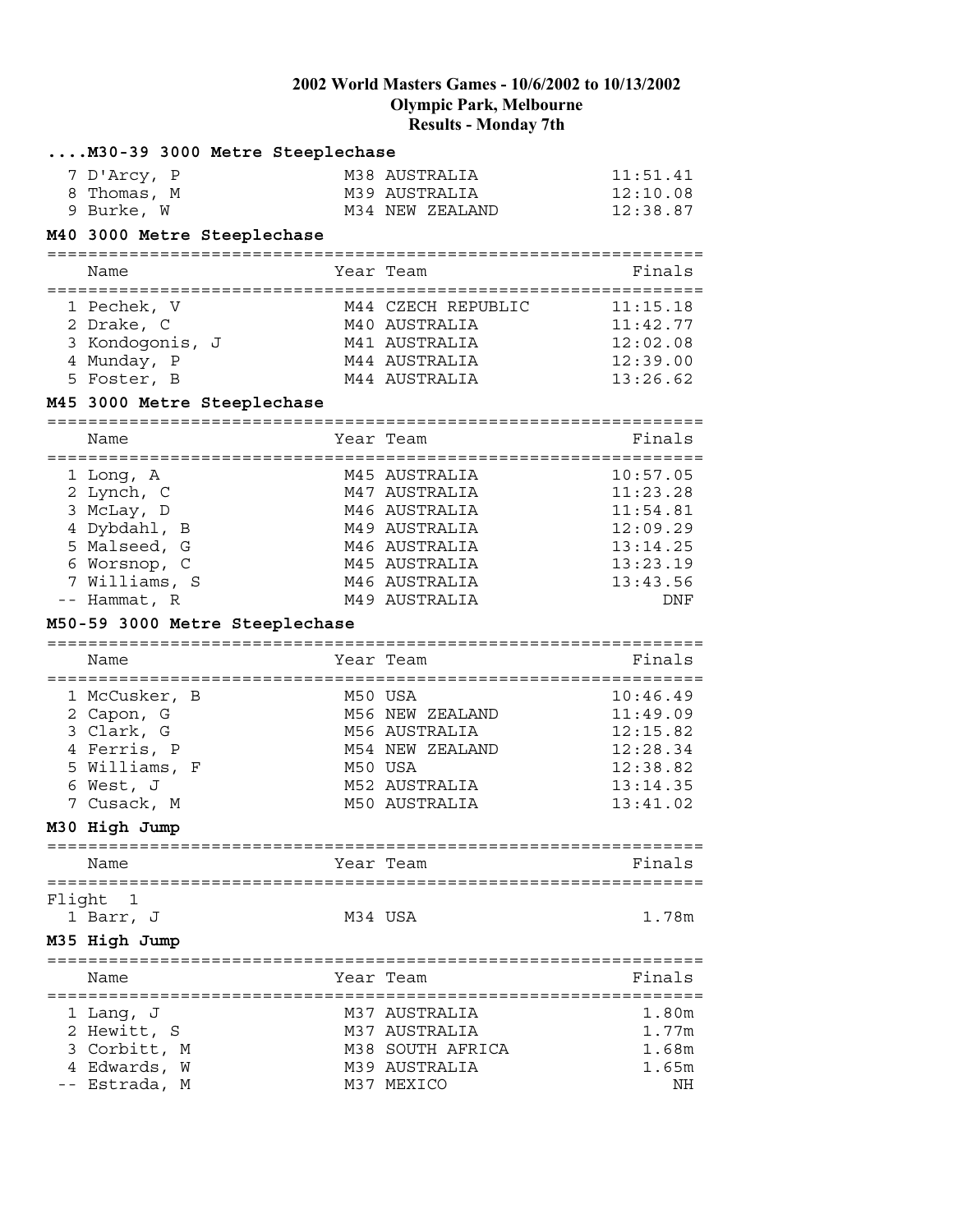# **M40 High Jump**

| Name                           |           | Year Team     | Finals |      |
|--------------------------------|-----------|---------------|--------|------|
|                                |           |               |        |      |
| 1 McBarnette, B                | M44 USA   |               | 1.95m  |      |
| 2 Hayrapetyan, G               | M43 USA   |               | J1.77m |      |
| 2 Smith, D                     |           | M40 AUSTRALIA | 1.77m  |      |
| 4 Kelly, S                     |           | M40 AUSTRALIA | 1.68m  |      |
| 5 Cankalis, G                  |           | M40 LATVIA    | J1.65m |      |
| 5 Mell, G                      |           | M43 AUSTRALIA | 1.65m  |      |
| 7 Whitaker II, L               | M41 USA   |               | 1.62m  |      |
| 8 Whitaker, C                  |           | M40 AUSTRALIA | 1.59m  |      |
| 8 Harris, G                    |           | M41 AUSTRALIA | 1.59m  |      |
| 8 Behin, S                     |           | M40 AUSTRALIA | J1.59m |      |
| -- Simpson, G                  |           | M44 AUSTRALIA | NH     |      |
| -- Barker, W                   |           | M41 AUSTRALIA | ΝH     |      |
| M45 High Jump                  |           |               |        |      |
|                                |           |               |        |      |
| Name                           |           | Year Team     | Finals |      |
| 1 Tompkins, C                  |           | M49 AUSTRALIA | 1.76m  |      |
| 2 Lesniewicz, J                |           | M47 POLAND    | 1.73m  |      |
| 3 Creek, J                     |           | M46 AUSTRALIA | 1.61m  |      |
| 4 McLay, D                     |           | M46 AUSTRALIA | J1.58m |      |
| 4 Varigos, G                   |           | M45 AUSTRALIA | 1.58m  |      |
| 6 Bauer, T                     |           | M48 CHINA     | 1.52m  |      |
| 7 Geis, H                      |           | M49 GERMANY   | J1.43m |      |
| 7 Schutz, G                    |           | M49 AUSTRALIA | J1.43m |      |
| 7 Cauchi, M                    |           | M45 AUSTRALIA | 1.43m  |      |
| -- Riddoch, C                  |           | M49 AUSTRALIA | NH     |      |
| -- McMillan, J                 |           | M48 AUSTRALIA | NH     |      |
| M50 High Jump                  |           |               |        |      |
| Name                           |           | Year Team     | Finals |      |
|                                |           |               |        |      |
| 1 Watt, R                      |           | M53 AUSTRALIA | 1.54m  |      |
| 2 Watson, R                    |           | M50 USA       | 1.51m  |      |
| 3 Collins, P                   |           | M52 AUSTRALIA | 1.48m  |      |
| 4 Banens, B                    |           | M53 AUSTRALIA | 1.42m  |      |
| 5 Draffen, F                   |           | M50 AUSTRALIA | 1.39m  |      |
| 6 Cornish, B                   |           | M54 AUSTRALIA | 1.33m  |      |
| 7 Rademaker, F                 |           | M50 AUSTRALIA | 1.30m  |      |
| -- Peters, N                   |           | M54 AUSTRALIA | ΝH     |      |
| M30 Triple Jump                |           |               |        |      |
|                                |           |               |        |      |
| Name                           |           | Year Team     | Finals | Wind |
| 1 Castle, J                    |           | M34 AUSTRALIA | 11.30m | 2.0  |
| 2 Staehr, C                    |           | M32 AUSTRALIA | 10.86m | 3.3  |
| 3 Hill, W                      |           | M33 ENGLAND   | 10.09m | 4.3  |
| M35 Triple Jump                |           |               |        |      |
| ============================== |           |               |        |      |
| Name                           |           | Year Team     | Finals | Wind |
|                                |           |               |        |      |
| 1 Araneda Galvez, J            | M36 CHILE |               | 12.95m | 1.3  |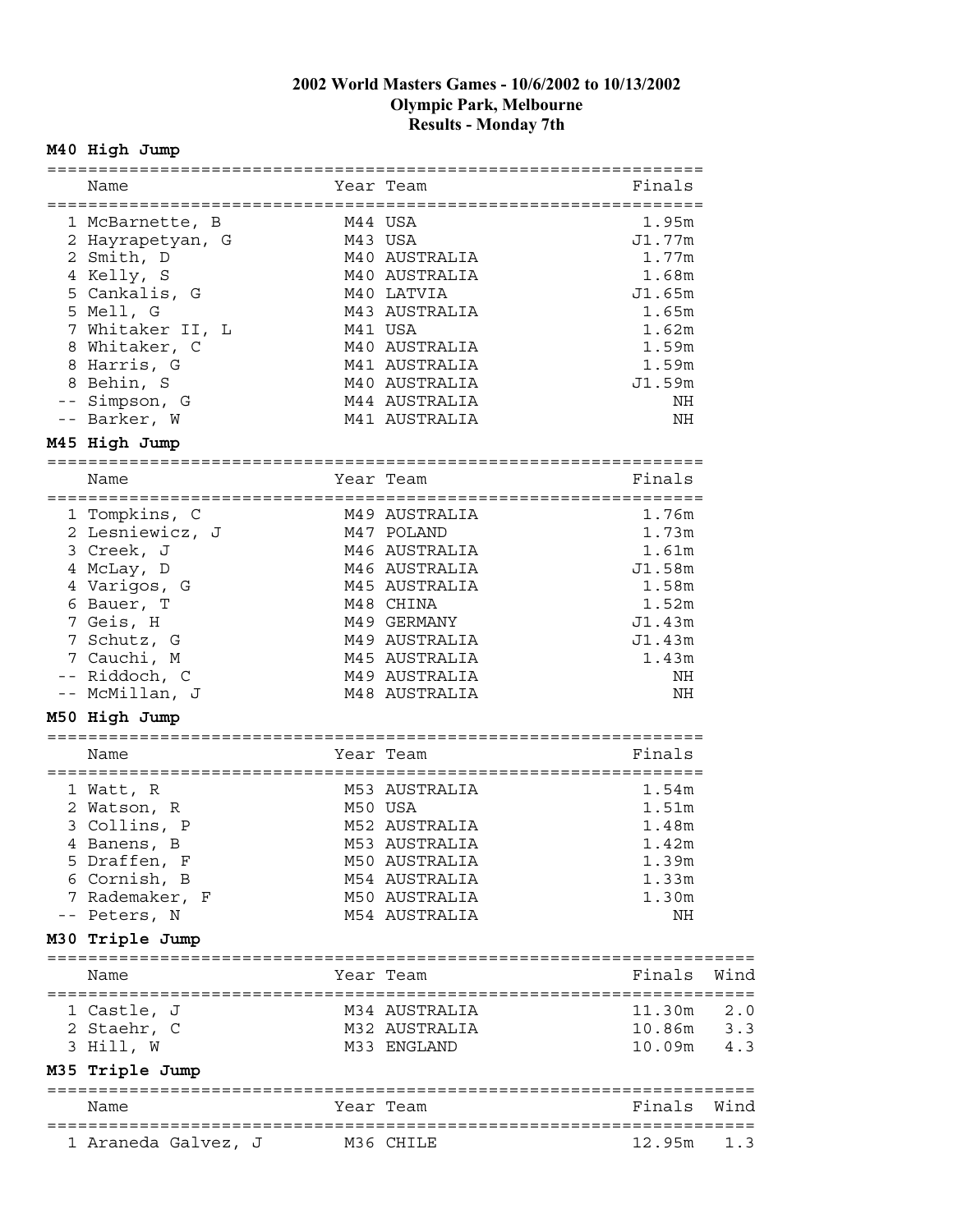|             | 2002 World Masters Games - 10/6/2002 to 10/13/2002 |                                |        |     |  |  |
|-------------|----------------------------------------------------|--------------------------------|--------|-----|--|--|
|             |                                                    | <b>Olympic Park, Melbourne</b> |        |     |  |  |
|             |                                                    | <b>Results - Monday 7th</b>    |        |     |  |  |
| 2 Smith, I  |                                                    | M39 AUSTRALIA                  | 12.69m | 1.2 |  |  |
| 3 Siomou, C |                                                    | M39 AUSTRALIA                  | 11.50m | 4.4 |  |  |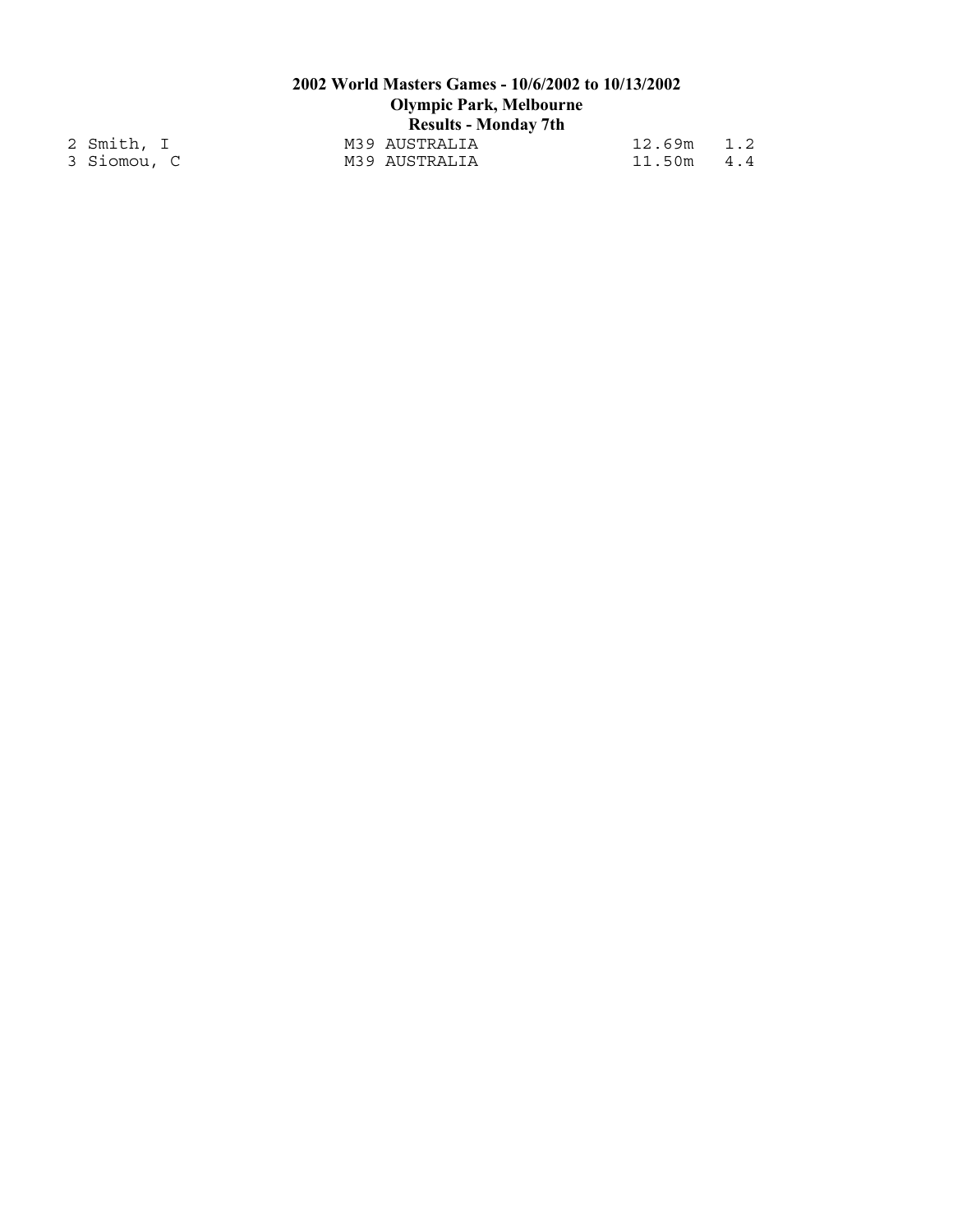|        | M35 Triple Jump              |         |                                |                  |            |
|--------|------------------------------|---------|--------------------------------|------------------|------------|
|        | 4 Edwards, W                 |         | M39 AUSTRALIA                  | 10.58m           | 2.6        |
|        | 5 Estrada, M                 |         | M37 MEXICO                     | 9.05m            | 1.7        |
|        | 6 McKinnon, C                |         | M37 AUSTRALIA                  | 8.33m            | 1.0        |
|        | M40 Triple Jump              |         |                                |                  |            |
|        | Name                         |         | Year Team                      | Prelims          | Wind       |
|        |                              |         |                                |                  |            |
|        | Flight 1 Preliminaries       |         |                                |                  |            |
|        | 1 Hayrapetyan, G             |         | M43 USA                        | 13.37mq 3.0      |            |
|        | 2 Ruzicka, I                 |         | M40 CZECH REPUBLIC             | 12.67mq          | 2.9        |
|        | 3 Mell, G                    |         | M43 AUSTRALIA                  | 11.54mq          | 2.4        |
|        | 4 Behin, S                   |         | M40 AUSTRALIA                  | 11.38mq          | 1.2        |
|        | 5 Whitaker, C<br>6 Nelson, W |         | M40 AUSTRALIA<br>M42 AUSTRALIA | 11.24mq          | 1.0        |
|        | 7 Barker, W                  |         | M41 AUSTRALIA                  | 9.88mq<br>9.71m  | 2.4        |
|        | -- Marchand, E               |         | M43 USA                        | ND               | 2.4<br>NWI |
|        | Flight 2 Preliminaries       |         |                                |                  |            |
|        | 1 Gavenciak, I               |         | M42 SLOVAK REPUBLIC            | 13.64mg          | 1.7        |
|        | 2 Smith, D                   |         | M40 AUSTRALIA                  | 11.73mq          | 3.1        |
|        | 3 Burden, S                  |         | M43 NEW ZEALAND                | 11.50mq          | 2.0        |
|        | 4 Lang, C                    |         | M40 AUSTRALIA                  | 10.52mq          | $2.5\,$    |
|        | 5 Currie, B                  |         | M40 AUSTRALIA                  | 10.25mq          | 1.5        |
|        | 6 O'Donnell, A               |         | M43 AUSTRALIA                  | 9.87mg           | 2.8        |
|        | 7 Jankowski, G               |         | M40 AUSTRALIA                  | 9.69m            | 3.9        |
|        | 8 Garlick, G                 |         | M44 AUSTRALIA                  | 9.29m            | 2.0        |
|        | M40 Triple Jump              |         |                                |                  |            |
|        | Name                         |         | Year Team                      | Finals           | Wind       |
|        |                              |         |                                |                  |            |
|        | Flight 1 Finals              |         |                                |                  |            |
|        | 1 Gavenciak, I               |         | M42 SLOVAK REPUBLIC            | $14.06m - 0.4$   |            |
|        | 2 Hayrapetyan, G             | M43 USA |                                | 12.97m           | $-1.1$     |
|        | 3 Ruzicka, I                 |         | M40 CZECH REPUBLIC             | 12.16m           | $-1.1$     |
|        | 4 Mell, G                    |         | M43 AUSTRALIA                  | 11.84m           | $-0.2$     |
|        | 5 Behin, S                   |         | M40 AUSTRALIA                  | 11.69m  0.4      |            |
|        | 6 Smith, D                   |         | M40 AUSTRALIA                  | $11.55m - 1.1$   |            |
|        | 7 Whitaker, C                |         | M40 AUSTRALIA                  | 11.54m           | $-0.5$     |
|        | 8 Burden, S                  |         | M43 NEW ZEALAND                | 11.53m           | $-0.3$     |
|        | 9 Lang, C                    |         | M40 AUSTRALIA                  | 10.50m           | $-0.3$     |
|        | 10 O'Donnell, A              |         | M43 AUSTRALIA                  | 10.04m           | $-0.9$     |
|        | 11 Currie, B                 |         | M40 AUSTRALIA                  | 9.87m            | $-0.3$     |
|        | -- Nelson, W                 |         | M42 AUSTRALIA                  | ND.              | NWI        |
|        | M45 Triple Jump              |         |                                |                  |            |
|        | Name                         |         | Year Team                      | Finals           | Wind       |
|        |                              |         |                                |                  |            |
| Flight | - 1                          |         |                                |                  |            |
|        | 1 Tompkins, C                |         | M49 AUSTRALIA                  | 13.35m           | 2.2        |
|        | 2 Smith, J                   |         | M46 USA                        | 12.63m           | 1.7        |
|        | 3 Creek, J                   |         | M46 AUSTRALIA                  | 12.12m           | 1.9        |
|        | 4 Wall, R<br>5 Nettleton, D  |         | M46 AUSTRALIA<br>M45 AUSTRALIA | 11.69m<br>11.54m | 3.1<br>1.7 |
|        |                              |         |                                |                  |            |
|        | 6 Barton, H                  |         | M47 AUSTRALIA                  | 10.93m           | 1.8        |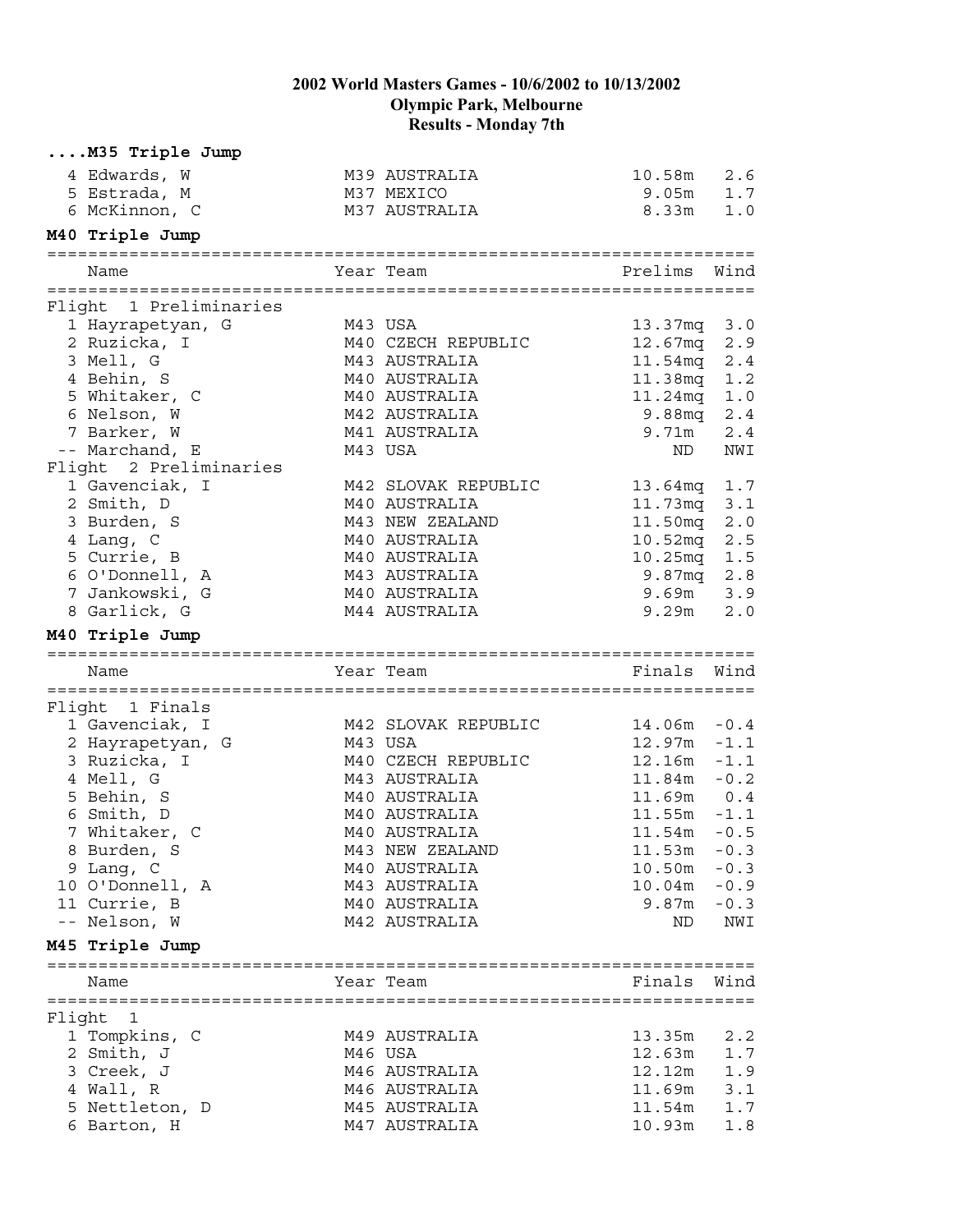| M45 Triple Jump     |                 |                |        |
|---------------------|-----------------|----------------|--------|
| 7 Sharpe, F         | M47 USA         | 10.64m         | 3.2    |
| 8 Sargent, G        | M45 AUSTRALIA   | 10.59m         | 2.4    |
| 9 McLay, D          | M46 AUSTRALIA   | 10.27m         | 3.6    |
| 10 Dybdahl, B       | M49 AUSTRALIA   | 9.59m          | 2.6    |
| 11 Chin Aleong, N   | M49 CANADA      | 9.42m          | 3.6    |
| 12 Riddoch, C       | M49 AUSTRALIA   | 9.38m          | 3.1    |
| 13 Morkous, Y       | M49 AUSTRALIA   | 8.20m          | 1.3    |
| M50 Triple Jump     |                 |                |        |
|                     |                 |                |        |
| Name                | Year Team       | Finals         | Wind   |
|                     |                 |                |        |
| 1 Koivisto, P       | M53 FINLAND     | $11.49m - 0.8$ |        |
| 2 Collins, P        | M52 AUSTRALIA   | 10.88m         | 0.7    |
| 3 Peters, N         | M54 AUSTRALIA   | 10.38m         | 0.6    |
| 4 Buckingham, J     | M52 AUSTRALIA   | 9.93m          | 1.1    |
| 5 Fulgenzi, T       | M54 AUSTRALIA   | 9.56m          | $-0.7$ |
| 6 Cornish, B        | M54 AUSTRALIA   | 9.30m          | 0.6    |
| 7 Neale, J          | M51 AUSTRALIA   | 9.23m          | 3.1    |
| 8 Rademaker, F      | M50 AUSTRALIA   | 8.94m          | $-0.6$ |
| 9 Murray, K         | M53 NEW ZEALAND | 8.57m          | $-0.6$ |
| 10 Knight, K        | M52 AUSTRALIA   | 8.26m          | $+0.0$ |
| -- Hollier, J       | M51 USA         | ND.            | NWI    |
| M30 Shot Put 7.26kg |                 |                |        |
|                     |                 |                |        |
| Name                | Year Team       | Finals         |        |
|                     |                 |                |        |
| 1 Meszaros, R       | M32 HUNGARY     | 15.01m         |        |
| 2 Amerasekera, Y    | M30 AUSTRALIA   | 14.00m         |        |
| 3 Hogg, J           | M30 AUSTRALIA   | 12.05m         |        |
| 4 Barr, J           | M34 USA         | 11.97m         |        |
| 5 Mullarvey, M      | M30 AUSTRALIA   | 11.70m         |        |
| 6 Fitzpatrick, S    | M34 AUSTRALIA   | 11.60m         |        |
| 7 Noorman, J        | M33 AUSTRALIA   | 10.09m         |        |
| 8 Hristov, A        | M31 BULGARIA    | 9.50m          |        |
| 9 Castle, J         | M34 AUSTRALIA   | 9.19m          |        |
| M35 Shot Put 7.26kg |                 |                |        |
|                     |                 |                |        |
| Name                | Year Team       | Finals         |        |
|                     |                 |                |        |
| 1 Gyngell, S        | M38 AUSTRALIA   | 17.73m         |        |
| 2 Frkovic, P        | M38 AUSTRALIA   | 13.12m         |        |
| 3 Crapper, P        | M39 AUSTRALIA   | 11.30m         |        |
| 4 Grozde, D         | M37 AUSTRALIA   | 11.22m         |        |
| 5 Koroneos, A       | M36 AUSTRALIA   | 9.95m          |        |
| 6 Robson, G         | M39 AUSTRALIA   | 7.69m          |        |
| 7 McKinnon, C       | M37 AUSTRALIA   | 6.24m          |        |
| M40 Shot Put 7.26kg |                 |                |        |
| Name                | Year Team       | Finals         |        |
|                     |                 |                |        |
| 1 Funabiki, N       | M44 JAPAN       | 11.50m         |        |
| 2 Cumming, M        | M40 NEW ZEALAND | 11.10m         |        |
|                     |                 |                |        |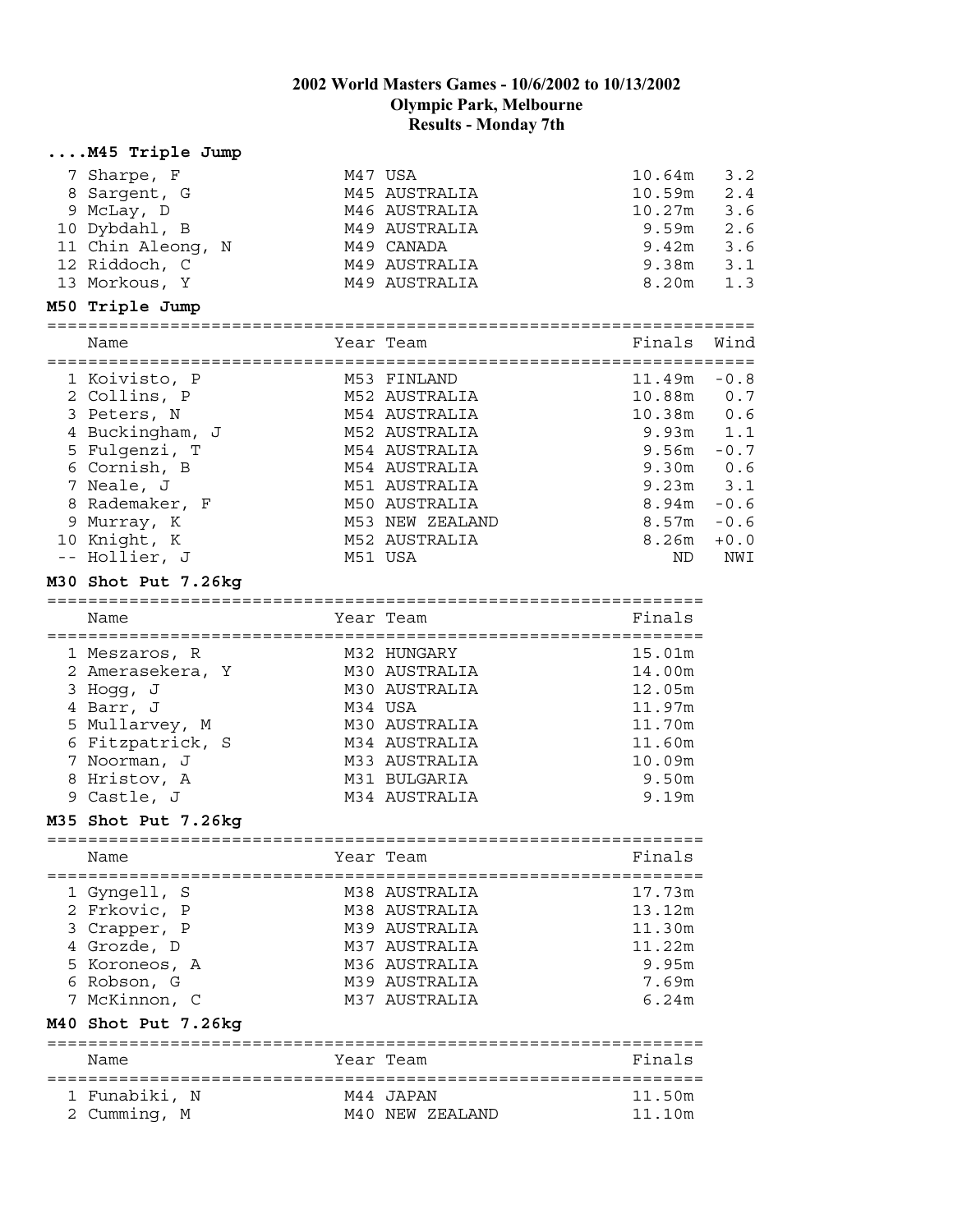#### **....M40 Shot Put 7.26kg**

| 3 Whitaker II, L    | M41 USA       | 10.78m |
|---------------------|---------------|--------|
| 4 Dorman, S         | M41 AUSTRALIA | 10.40m |
| 5 Veszpremi, T      | M43 AUSTRALIA | 9.93m  |
| 6 Wickramasinghe, S | M44 AUSTRALIA | 9.42m  |
| 7 Barker, W         | M41 AUSTRALIA | 8.01m  |
| 8 Crook, G          | M41 AUSTRALIA | 7.48m  |
| 9 Coombs, G         | M40 AUSTRALIA | 6.54m  |

#### **M45 Shot Put 7.26kg**

| Name            | Year Team     | Finals |
|-----------------|---------------|--------|
| 1 Banton, S     | M49 USA       | 10.63m |
| 2 Joni, L       | M47 AUSTRALIA | 10.10m |
| 3 Haralampou, A | M47 AUSTRALIA | 9.91m  |
| 4 McMillan, J   | M48 AUSTRALIA | 9.08m  |
| 5 Varigos, G    | M45 AUSTRALIA | 8.03m  |
| 6 Riddoch, C    | M49 AUSTRALIA | 7.90m  |
| 7 Cauchi, M     | M45 AUSTRALIA | 7.58m  |

#### **M50 Shot Put 6kg**

| Name                 | Year Team     | Finals  |
|----------------------|---------------|---------|
| 1 Holden, B          | M52 ENGLAND   | 13.49m  |
| 2 Turbin, A          | M52 AUSTRALIA | 13.03m  |
| 3 Parker, D          | M50 AUSTRALIA | 12.90m  |
| 4 Banens, B          | M53 AUSTRALIA | 12.01m  |
| 5 Glass, R           | M52 AUSTRALIA | J11.63m |
| 5 Crompton, G        | M51 AUSTRALIA | 11.63m  |
| 7 Watson, R          | M50 USA       | 10.64m  |
| 8 McNally, D         | M51 AUSTRALIA | 9.71m   |
| 9 Curtin, B          | M54 AUSTRALIA | 9.45m   |
| 10 Driesen, S        | M50 AUSTRALIA | 9.32m   |
| 11 Donikian, G       | M50 AUSTRALIA | 8.85m   |
| 12 Kennelly, R       | M53 AUSTRALIA | 8.81m   |
| 13 Neale, J          | M51 AUSTRALIA | 8.32m   |
| 14 Di Giantomasso, J | M53 AUSTRALIA | 8.28m   |

#### **M55 Shot Put 6kg**

================================================================

| Name               | Year Team     | Finals |
|--------------------|---------------|--------|
| 1 Semborowski, A   | M55 POLAND    | 12.79m |
| 2 Young, P         | M55 AUSTRALIA | 12.50m |
| 3 Rose, G          | M58 AUSTRALIA | 12.05m |
| 4 Green, R         | M58 AUSTRALIA | 11.62m |
| 5 Bookin-Weiner, J | M56 USA       | 11.46m |
| 6 Kelly, T         | M57 AUSTRALIA | 10.72m |
| 7 Nemkin, V        | M55 RUSSIA    | 10.45m |
| 8 Mathews, A       | M55 AUSTRALIA | 9.46m  |
| 9 Reynolds, J      | M58 AUSTRALIA | 9.16m  |
| 10 FitzGerald, J   | M57 AUSTRALIA | 8.64m  |
| 11 McWilliams, P   | M58 AUSTRALIA | 8.62m  |
| 12 Kranz, R        | M55 USA       | 8.03m  |
| 13 Vorchheimer, M  | M57 AUSTRALIA | J7.87m |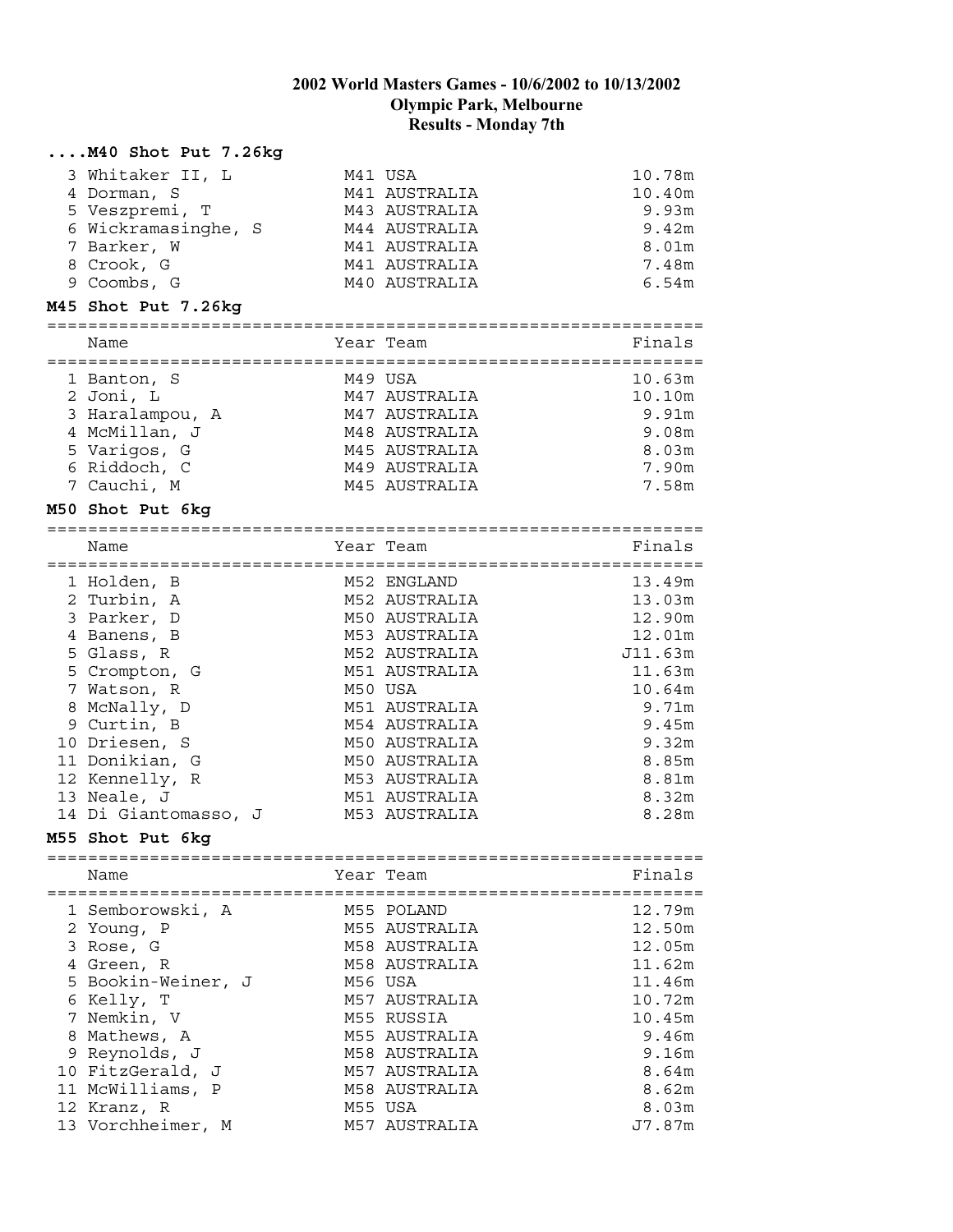| M55 Shot Put 6kg        |           |                    |        |
|-------------------------|-----------|--------------------|--------|
| 13 Wookey, D            |           | M58 AUSTRALIA      | 7.87m  |
| 15 Nainie, D            |           | M58 AUSTRALIA      | 6.51m  |
| 16 Manga, T             |           | M57 NEW ZEALAND    | 6.44m  |
| M60 Shot Put 5kg        |           |                    |        |
| Name                    |           | Year Team          | Finals |
| 1 Heiler, R             |           | M63 GERMANY        | 13.70m |
| 2 Horak, V              |           | M63 CZECH REPUBLIC | 12.71m |
| 3 Koch, J               |           | M63 AUSTRALIA      | 12.26m |
| 4 Watson, B             |           | M60 AUSTRALIA      | 11.88m |
| 5 Magin, D              |           | M61 AUSTRALIA      | 11.04m |
| 6 Karasek, Z            |           | M60 CZECH REPUBLIC | 10.98m |
| 7 Binks, W              |           | M61 AUSTRALIA      | 10.78m |
| 8 Meszaros, M           |           | M63 HUNGARY        | 10.73m |
| 9 Carroll, E            |           | M61 AUSTRALIA      | 10.54m |
| 10 Sowerby, G           |           | M62 AUSTRALIA      | 9.85m  |
| 11 Richardson, G        |           | M64 AUSTRALIA      | 9.61m  |
| 12 Kondrasuk, J         |           | M60 USA            | 8.79m  |
| 13 James, M             |           | M62 AUSTRALIA      | 7.42m  |
| M65 Shot Put 5kg        |           |                    |        |
|                         |           |                    |        |
| Name                    |           | Year Team          | Finals |
| 1 Hancock, T            |           | M66 AUSTRALIA      | 11.90m |
| 2 Fasteen, G            |           | M66 USA            | 11.87m |
| 3 Ropelin, A            |           | M69 AUSTRALIA      | 11.81m |
| 4 Herron, R             |           | M65 USA            | 11.15m |
| 5 McCormack, K          |           | M68 AUSTRALIA      | 5.96m  |
| 6 Bayer, B              |           | M66 ISRAEL         | 7.78m  |
| 7 Robson, J             |           | M69 AUSTRALIA      | 7.25m  |
| 9 Dobrev, P             |           | M69 BULGARIA       | 7.69m  |
| 10 Vaughan, C           |           | M68 AUSTRALIA      | 6.54m  |
| -- Slattery, B          |           | M65 NEW ZEALAND    | 8.32m  |
| W30-39 Hammer Throw 4kg |           |                    |        |
|                         |           |                    |        |
| Name                    | Year Team |                    | Finals |
| 1 McCahill, C           |           | W38 NEW ZEALAND    | 48.71m |
| 2 Hardy, J              |           | W39 AUSTRALIA      | 43.62m |
| 3 Whitehall, A          |           | W37 AUSTRALIA      | 31.20m |
| 4 Leavey, K             |           | W35 AUSTRALIA      | 26.39m |
| 5 Howitt, J             |           | W35 AUSTRALIA      | 19.96m |
| W40-49 Hammer Throw 4kg |           |                    |        |
|                         |           |                    |        |
| Name                    |           | Year Team          | Finals |
| 1 Gibbins, S            |           | W44 AUSTRALIA      | 40.78m |
| 2 Ivanova, N            |           | W45 RUSSIA         | 28.38m |
| 3 Tregoning, J          |           | W46 AUSTRALIA      | 27.49m |
| 4 Ellis, S              |           | W44 AUSTRALIA      | 23.93m |
| 5 Ryan, W               |           | W47 AUSTRALIA      | 20.42m |
|                         |           |                    |        |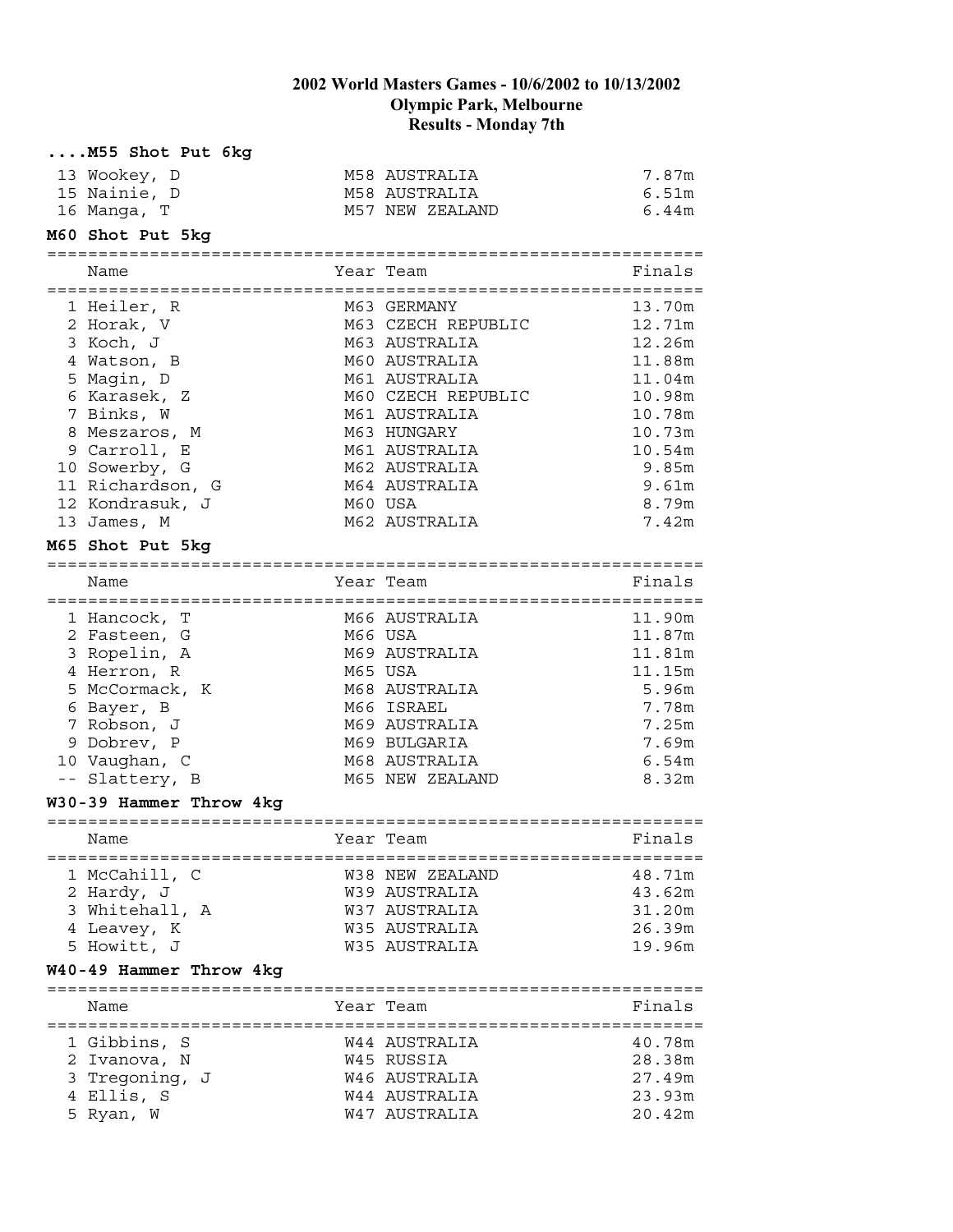| W40-49 Hammer Throw 4kg |                      |                  |
|-------------------------|----------------------|------------------|
| 6 Goldenberg, J         | W42 AUSTRALIA        | 18.48m           |
| 7 Knox, N               | W43 AUSTRALIA        | 17.49m           |
| W50 Hammer Throw 3kg    |                      |                  |
|                         |                      |                  |
| Name                    | Year Team            | Finals           |
|                         |                      |                  |
| 1 Kirsch, L             | W50 AUSTRALIA        | 44.83m           |
| 2 Szczepanska, E        | W51 AUSTRALIA        | 38.14m           |
| 3 Palmer, D             | W51 AUSTRALIA        | 37.04m           |
| 4 Schultz, C            | W51 AUSTRALIA        | 34.54m           |
| 5 Coram, J              | W53 AUSTRALIA        | 34.50m           |
| 6 Van Bockel, A         | W50 AUSTRALIA        | 31.14m           |
| 7 Bowles, K             | W50 AUSTRALIA        | 29.37m           |
| 8 Reynolds, S           | W54 AUSTRALIA        | 23.59m           |
| 9 Mussett, L            | W53 AUSTRALIA        | 17.20m           |
| 10 Freeman, W           | <b>W54 AUSTRALIA</b> | 11.69m           |
| M45 Hammer Throw 7.26kg |                      |                  |
|                         |                      |                  |
| Name                    | Year Team            | Finals           |
| 1 Berger, H             | M48 GERMANY          | 44.59m           |
| 2 Johnston, M           | M49 AUSTRALIA        |                  |
| 3 Joni, L               | M47 AUSTRALIA        | 37.67m<br>33.80m |
|                         |                      |                  |
| 4 Childs, M             | M46 AUSTRALIA        | 31.01m           |
| 5 Riddoch, C            | M49 AUSTRALIA        | 22.20m           |
| M70 Hammer Throw 4kg    |                      |                  |
| Name                    | Year Team            | Finals           |
|                         |                      |                  |
| 1 Van-Weenen, W         | M70 AUSTRALIA        | 44.76m           |
| 2 Hanus, J              | M72 ENGLAND          | 40.56m           |
| 3 Feica, R              | M70 USA              | 38.65m           |
| 4 Olson, L              | M71 USA              | 34.89m           |
| 5 Soutar, J             | M71 AUSTRALIA        | 31.02m           |
| 6 Staecker, H           | M71 AUSTRALIA        | 30.51m           |
| 7 Harbott, A            | M70 AUSTRALIA        | 29.85m           |
| 8 Ballantyne, M         | M73 AUSTRALIA        | 27.67m           |
| 9 Stankovic, S          | M70 AUSTRALIA        | 24.12m           |
| 10 Smyth, J             | M71 AUSTRALIA        | 17.68m           |
| M75+ Hammer Throw 4kg   |                      |                  |
|                         |                      |                  |
| Name                    | Year Team            | Finals           |
|                         |                      |                  |
| 1 Aso, K                | M76 JAPAN            | 33.98m           |
| 2 Blandy, D             | M77 AUSTRALIA        | 30.92m           |
| 3 Foy, R                | M76 AUSTRALIA        | 30.58m           |
| 4 Peridis, J            | M76 AUSTRALIA        | 27.84m           |
| 5 Leech, D              | M75 NEW ZEALAND      | 27.73m           |
| 6 Horsley, R            | M80 USA              | 26.64m           |
| 7 Stankovic, S          | M79 AUSTRALIA        | 25.62m           |
| 8 Fraser, J             | M87 AUSTRALIA        | 23.81m           |
| 9 Kjaer, K              | M78 DENMARK          | 22.88m           |
|                         |                      |                  |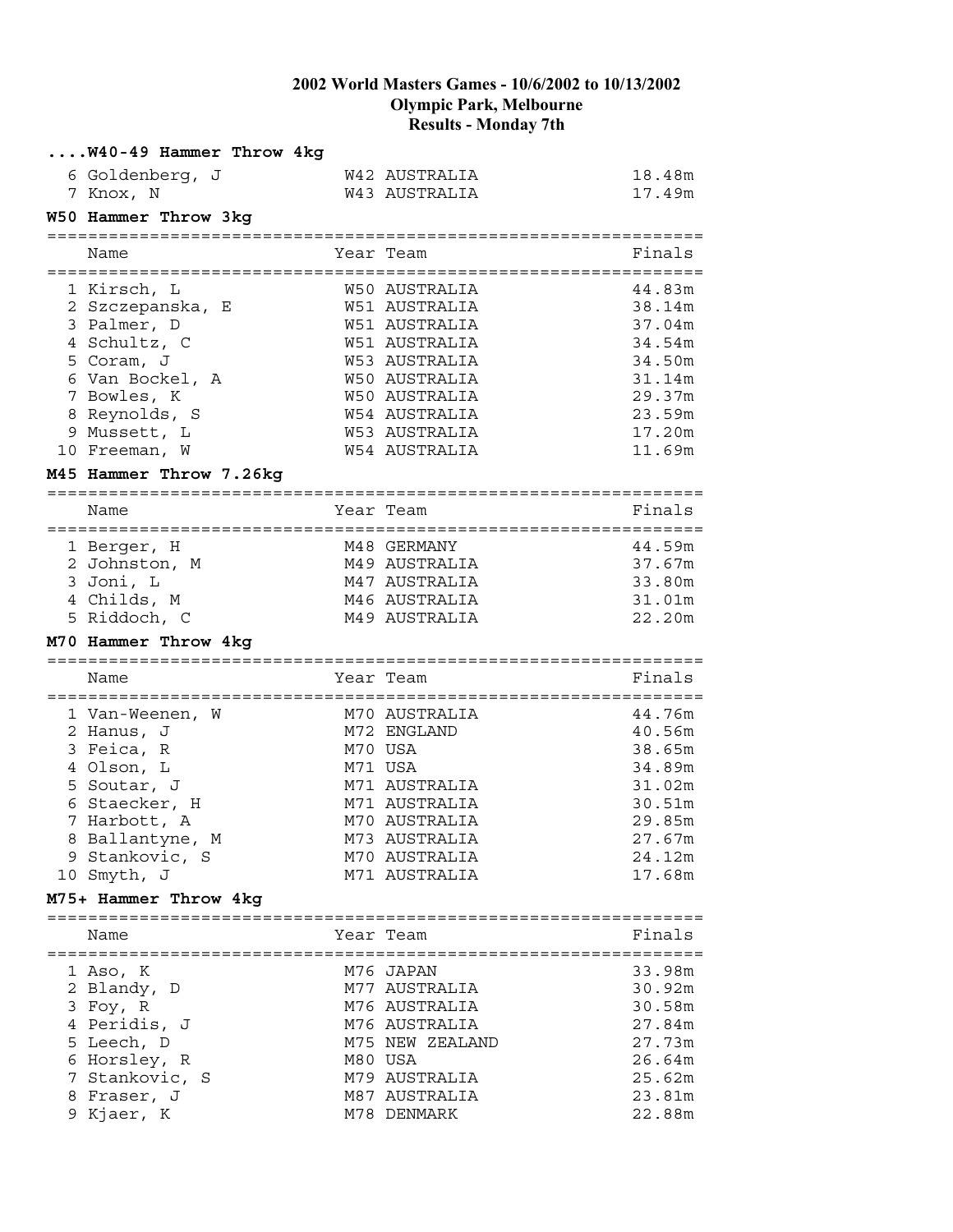| M75+ Hammer Throw 4kg  |                 |        |
|------------------------|-----------------|--------|
| 10 Foley, R            | M85 AUSTRALIA   | 20.34m |
| 11 Merrett, L          | M85 AUSTRALIA   | 18.59m |
| 12 Baldridge, C        | M80 USA         | 13.04m |
| 13 Zamorano Labbe, M   | M90 CHILE       | 10.55m |
| W30 Javelin Throw 600g |                 |        |
|                        |                 |        |
| Name                   | Year Team       | Finals |
| 1 Smith, L             | W31 AUSTRALIA   | 38.69m |
| 2 Hunter, S            | W34 AUSTRALIA   | 30.04m |
| 3 Constable, A         | W31 AUSTRALIA   | 28.79m |
| 4 Kollaras, A          | W34 AUSTRALIA   | 22.67m |
| 5 Bertoline, J         | W33 USA         | 22.20m |
| 6 Sanderson, J         | W34 AUSTRALIA   | 21.10m |
| W35 Javelin Throw 600g |                 |        |
|                        |                 |        |
| Name                   | Year Team       | Finals |
| 1 Jursiene, D          | W36 LITHUANIA   | 43.69m |
| 2 Hardy, J             | W39 AUSTRALIA   | 38.95m |
| 3 Pfanner, J           | W36 AUSTRALIA   | 28.94m |
| 4 Baldwin, J           | W37 AUSTRALIA   | 26.71m |
| 5 Howitt, J            | W35 AUSTRALIA   | 23.04m |
| 6 Sunley, J            | W38 AUSTRALIA   | 20.63m |
| 7 Archer, I            | W36 AUSTRALIA   | 20.18m |
| 8 Whitehall, A         | W37 AUSTRALIA   | 17.83m |
| W40 Javelin Throw 600g |                 |        |
|                        |                 |        |
| Name                   | Year Team       | Finals |
| 1 Dejus, S             | W44 LATVIA      | 41.44m |
| 2 Osmers, L            | W42 NEW ZEALAND | 37.67m |
| 3 Saunders, L          | W40 AUSTRALIA   | 28.11m |
| 4 Knight, M            | W40 AUSTRALIA   | 26.51m |
| 5 Clarke, R            | W41 AUSTRALIA   | 23.74m |
| 6 Gibbins, S           | W44 AUSTRALIA   | 23.72m |
| 7 Krick, C             | W42 AUSTRALIA   | 23.02m |
| 8 Penn, C              | W43 AUSTRALIA   | 21.26m |
| 9 Cutting, R           | W42 AUSTRALIA   | 20.52m |
| 10 Simpson, M          | W44 AUSTRALIA   | 20.44m |
| 11 Knox, N             | W43 AUSTRALIA   | 20.30m |
| 12 Goldenberg, J       | W42 AUSTRALIA   | 19.48m |
| 13 Czermak, C          | W44 AUSTRALIA   | 10.63m |
| W45 Javelin Throw 600g |                 |        |
|                        |                 |        |
| Name                   | Year Team       | Finals |
| 1 Burgarova, H         | W49 Slovakia    | 39.97m |
| 2 Hartigan, D          | W45 AUSTRALIA   | 33.73m |
| 3 Ryan, W              | W47 AUSTRALIA   | 27.66m |
| 4 Tregoning, J         | W46 AUSTRALIA   | 25.80m |
| 5 Bullard, L           | W47 AUSTRALIA   | 24.89m |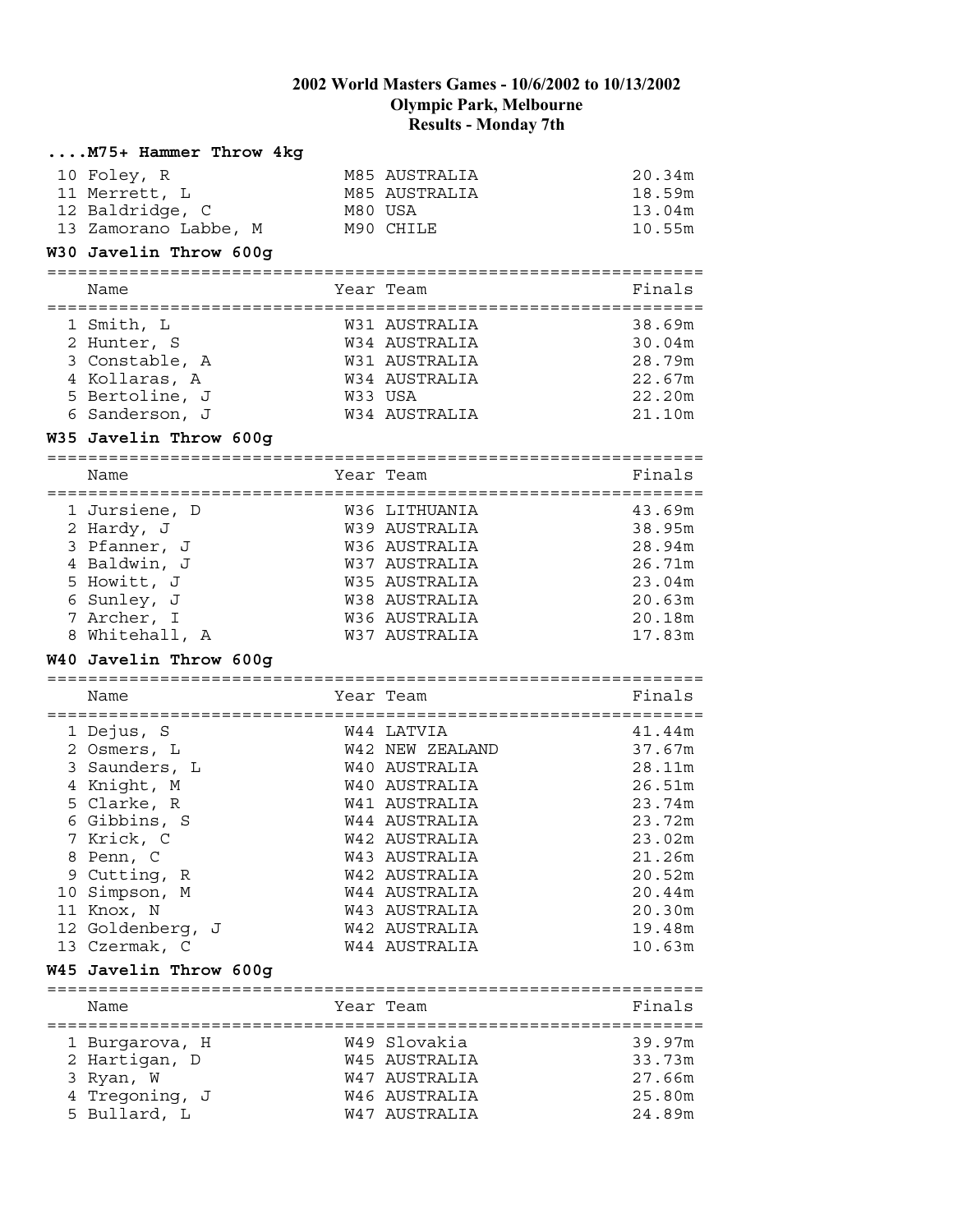#### **....W45 Javelin Throw 600g**

| 6 Macey, K    | W48 AUSTRALIA        | 23.84m |
|---------------|----------------------|--------|
| 7 Ivanova, N  | W45 RUSSIA           | 21.81m |
| 8 Williams, M | W45 AUSTRALIA        | 18.66m |
| 9 Johnson, L  | W46 USA              | 17.56m |
| 10 Monahan, G | W49 AUSTRALIA        | 15.09m |
| -- Bridle, C  | <b>W45 AUSTRALIA</b> | ND     |

#### **W50 Javelin Throw 500g**

| Name             | Year Team     | Finals |
|------------------|---------------|--------|
| 1 Schultz, C     | W51 AUSTRALIA | 25.90m |
| 2 Palmer, D      | W51 AUSTRALIA | 24.54m |
| 3 Perkins, W     | W53 AUSTRALIA | 23.90m |
| 4 Mussett, L     | W53 AUSTRALIA | 12.66m |
| 5 Van Bockel, A  | W50 AUSTRALIA | 20.47m |
| 6 Szczepanska, E | W51 AUSTRALIA | 18.89m |
| 8 Reid, G        | W50 AUSTRALIA | 18.03m |
| 10 Lloyd, J      | W51 AUSTRALIA | 10.97m |
| -- Learmont, B   | W54 AUSTRALIA | 11.95m |
| -- Coram, J      | W53 AUSTRALIA | 20.96m |

#### **W55 Javelin Throw 500g**

| Name             | Year Team     | Finals |
|------------------|---------------|--------|
| 1 Thomas, M      | W58 AUSTRALIA | 34.32m |
| 2 Strobach, C    | W56 USA       | 24.32m |
| 3 Oakes, P       | W56 ENGLAND   | 22.98m |
| 4 Rudov, R       | W59 AUSTRALIA | 18.95m |
| 5 Thomas, P      | W57 AUSTRALIA | 17.31m |
| 6 Szanto, E      | W58 USA       | 17.00m |
| 7 Karunaratne, T | W55 SRI LANKA | 16.24m |
| 8 Prescott, V    | W58 AUSTRALIA | 15.95m |

#### **W60-69 Javelin Throw 400g**

| ____ |  |
|------|--|
|      |  |

| wallle               |  | TCAT TCAM     | r Thrato |
|----------------------|--|---------------|----------|
| 1 Kalediene, B       |  | W69 LITHUANIA | 32.38m   |
| 2 Radcliffe, P       |  | W60 CANADA    | 29.77m   |
| 3 Mellmann, G        |  | W60 GERMANY   | 27.56m   |
| 4 Broemmel, A        |  | W67 GERMANY   | 26.45m   |
| 5 Bourke, J          |  | W62 AUSTRALIA | 26.42m   |
| 6 Doherty, H         |  | W69 AUSTRALIA | 25.67m   |
| 7 Davies, J          |  | W60 AUSTRALIA | 22.67m   |
| 8 McLean, M          |  | W64 AUSTRALIA | 19.29m   |
| 9 Westbrook, S       |  | W60 AUSTRALIA | 16.43m   |
| 10 Hines, Y          |  | W65 AUSTRALIA | 16.16m   |
| 11 Oppliger, J       |  | W62 USA       | 11.16m   |
| 12 Satchithananda, M |  | W66 SRI LANKA | 8.39m    |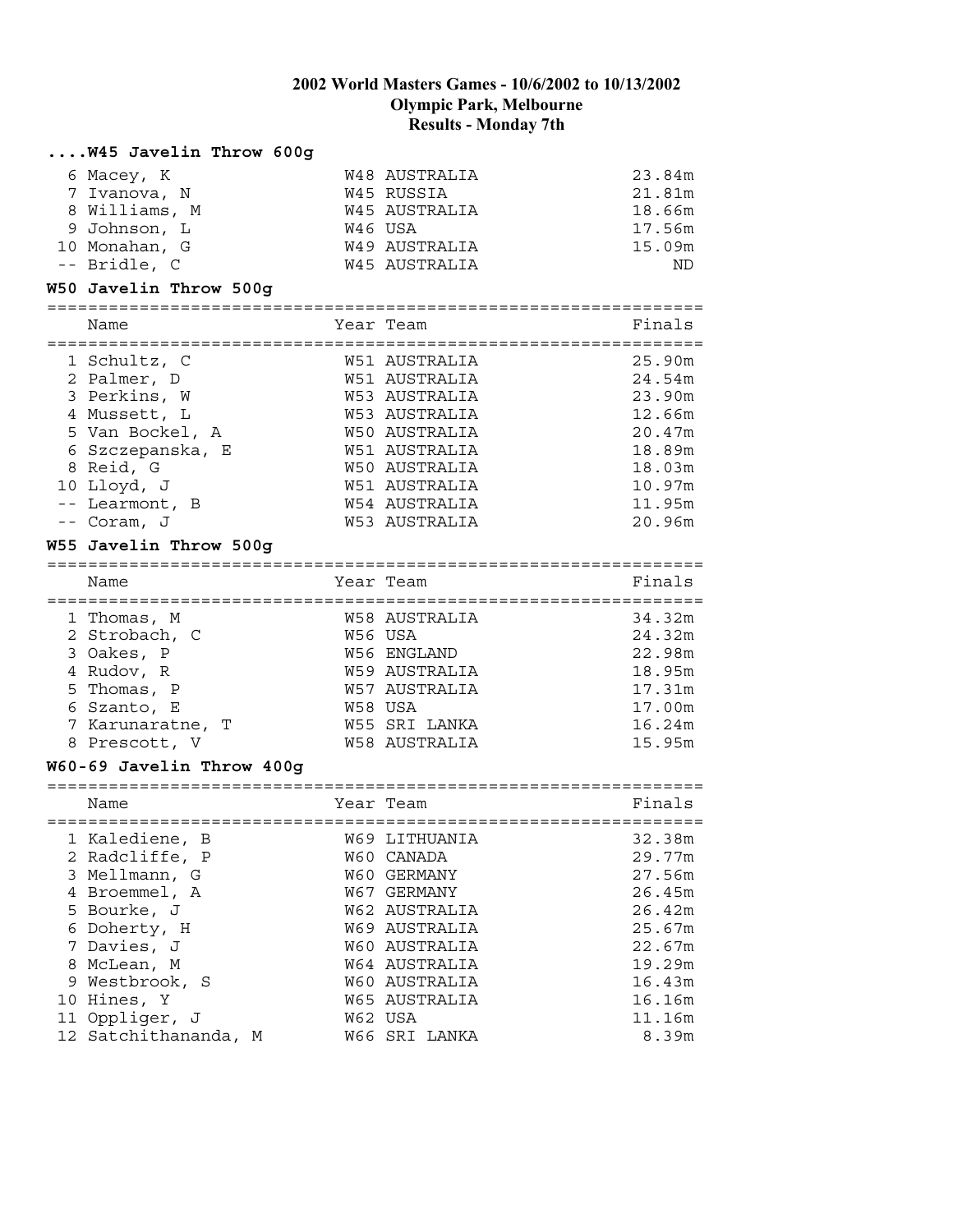# **W70+ Javelin Throw 400g**

| Name                                                                                                                        | Year Team                                                                              | Finals                                                 |
|-----------------------------------------------------------------------------------------------------------------------------|----------------------------------------------------------------------------------------|--------------------------------------------------------|
| 1 Kotelko, O<br>2 Hinton, M<br>3 Skarratt, M<br>4 McLeod-Smith, F<br>5 Greaves, E<br>6 Russell, M<br>M30 Javelin Throw 800g | W83 CANADA<br>W81 USA<br>W81 AUSTRALIA<br>W77 CANADA<br>W78 AUSTRALIA<br>W88 AUSTRALIA | 13.34m<br>13.05m<br>12.64m<br>11.56m<br>8.26m<br>7.89m |
| Name                                                                                                                        | Year Team                                                                              | Finals                                                 |
| 1 Evans, W<br>2 Mullarvey, M<br>3 Lazaris, B                                                                                | M30 AUSTRALIA<br>M30 AUSTRALIA<br>M34 AUSTRALIA                                        | 60.79m<br>58.69m<br>35.53m                             |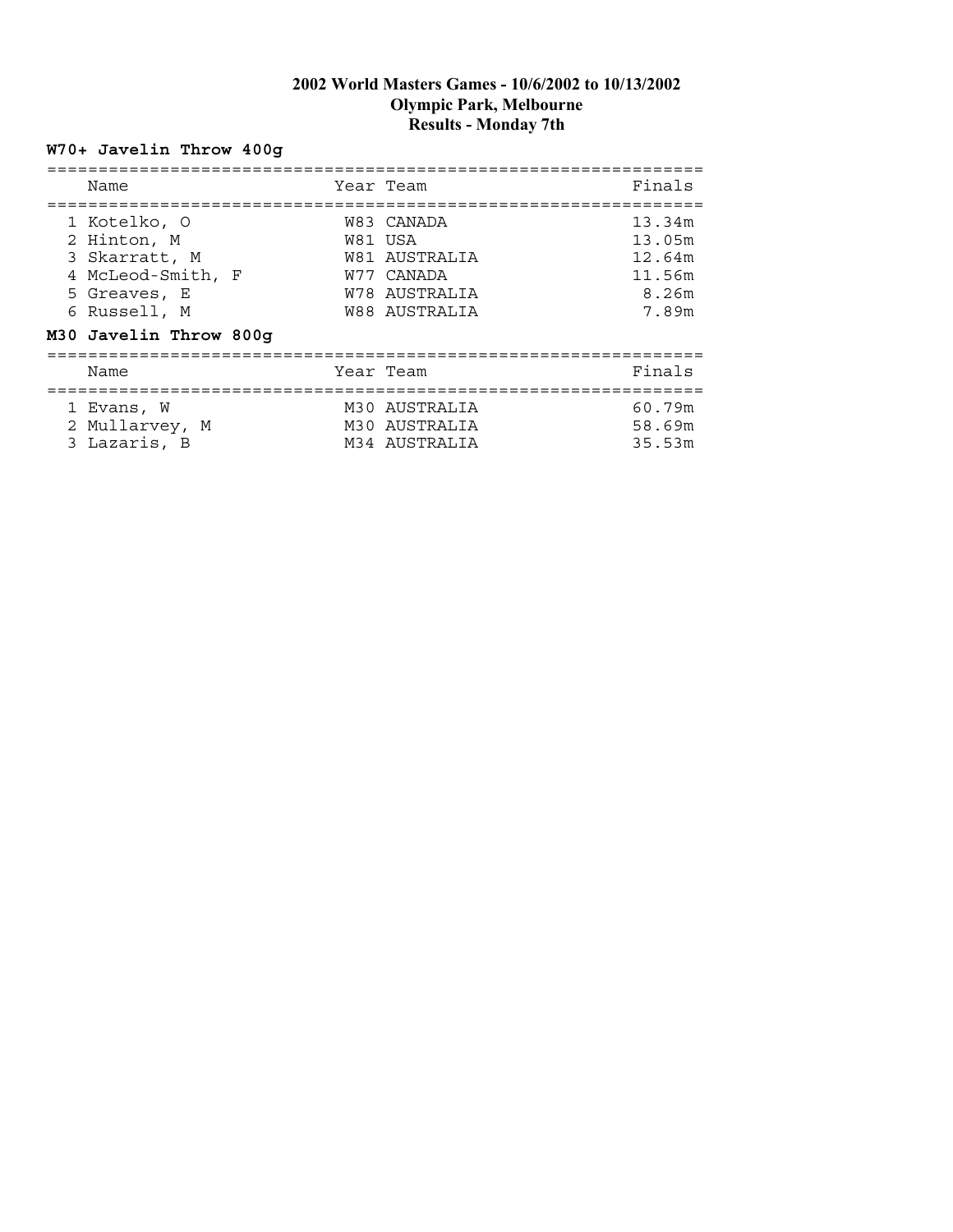### **W30 100 Metre**

| Name                                     | Year Team                      | Final          |
|------------------------------------------|--------------------------------|----------------|
|                                          |                                |                |
| 1 Final Wind: -2.2<br>Division           |                                |                |
| 1 Ward, Sue                              | W32 AUSTRALIA                  | 13.48          |
| 2 Ingram, Richelle                       | W32 AUSTRALIA                  | 13.54          |
| 3 Genge, Sharon                          | W34 AUSTRALIA                  | 14.30          |
| 4 De Klerk, Natasha Sonja                | W34 AUSTRALIA                  | 14.44          |
| 5 Fisher, Anita Gaye                     | W34 AUSTRALIA                  | 14.49          |
| 6 Chandler, Jodi                         | W34 AUSTRALIA                  | 14.86          |
| 7 Brooks, Jo                             | W31 AUSTRALIA                  | 15.52          |
| W35 100 Metre                            |                                |                |
| ========<br>Name                         | Year Team                      | Final          |
| :==========                              |                                |                |
| 1 Final<br>Division<br>Wind: -2.4        |                                |                |
| 1 Stephen, Marissa                       | W35 NEW ZEALAND                | 12.75          |
| 2 Mogentale, Gianna                      | W38 AUSTRALIA                  | 13.01          |
| 3 Ford, Lisa                             | W38 AUSTRALIA                  | 13.44          |
| 4 Gear, Barbara Leigh                    | W35 AUSTRALIA                  | 14.02          |
| 5 Johns, Marlene                         | W38 AUSTRALIA                  | 14.07          |
| 6 McCulloch, Janet                       | W36 AUSTRALIA                  | 14.45          |
| 7 Crowhurst, Mary                        | W37 AUSTRALIA                  | 14.53          |
| 8 Fitzgerald, Sonya Michel W35 AUSTRALIA |                                | 14.56          |
| 9 Stewart, Olivia                        | W37 AUSTRALIA                  | 14.63          |
|                                          |                                |                |
|                                          |                                |                |
| <b>W40 100 Metre</b>                     |                                |                |
| Name                                     | Year Team                      | Final          |
| :====================                    | ======================         |                |
| Division 1 Final<br>Wind: $-1.5$         |                                |                |
| 1 Smee, Cherie                           | W42 AUSTRALIA                  | 13.05          |
| 2 Kay, Marie                             | W42 AUSTRALIA                  | 13.62          |
| 3 Smith, Leanne Beth                     | W43 AUSTRALIA                  | 13.77          |
| 4 McDonald, Catherine Ann                | W44 AUSTRALIA                  | 13.98          |
| 5 Crawford, Debbie Maree                 | W40 AUSTRALIA                  | 14.06          |
| 6 Armstrong, Stephanine                  | W41 AUSTRALIA                  | 14.39          |
| 7 Matthews, Jayne Mary                   | W41 AUSTRALIA                  | 14.73          |
| 8 Jordan, Merle                          | W40 BARBADOS                   | 14.93          |
| <b>W45 100 Metre</b>                     |                                |                |
|                                          |                                |                |
| Name                                     | Year Team                      | Final          |
| 1 Final<br>Wind: $-2.4$<br>Division      |                                |                |
|                                          | W45 NETHERLANDS                |                |
| 1 Oost, Sonja                            |                                | 13.34          |
| 2 Choate, Lynne                          | <b>W49 AUSTRALIA</b>           | 13.62          |
| 3 Courtney, Barbara                      | W45 AUSTRALIA                  | 13.65          |
| 4 Peterson, Beverley                     | W45 NEW ZEALAND                | 13.69          |
| 5 Kearney, Doreen                        | W46 AUSTRALIA                  | 13.86          |
| 6 Russell, Joanne<br>7 Burns, Stephanie  | W45 AUSTRALIA<br>W47 AUSTRALIA | 14.32<br>14.72 |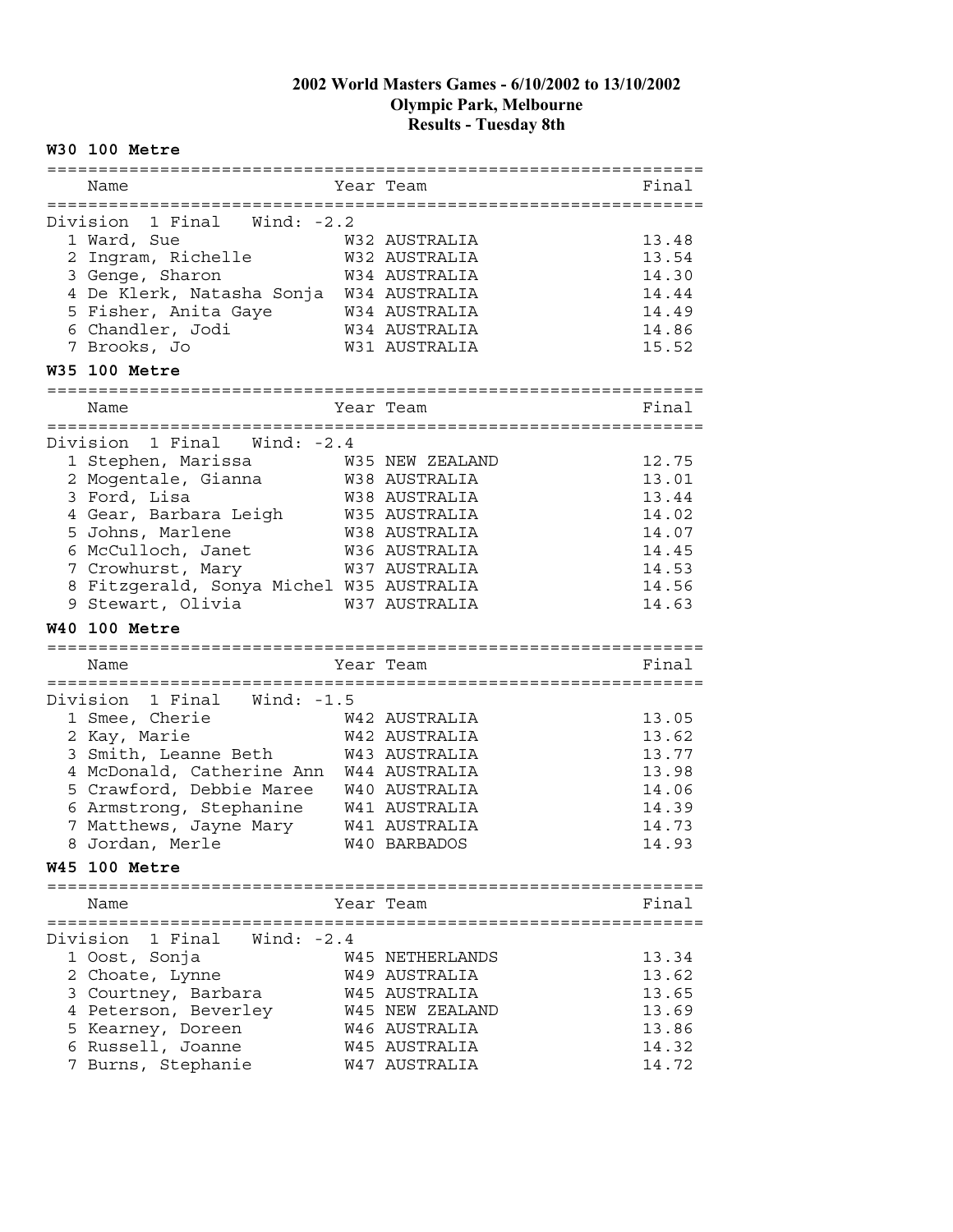#### **W50 100 Metre**

| Name                                          |         | Year Team                                 | Final | Points |
|-----------------------------------------------|---------|-------------------------------------------|-------|--------|
|                                               |         |                                           |       |        |
| 1 Final Wind: -3.6<br>Division                |         |                                           |       |        |
| 1 Perkins, Wilma                              |         | W53 AUSTRALIA                             | 14.56 |        |
| 2 Taylor, Margaret Anne W54 AUSTRALIA         |         |                                           | 14.72 |        |
| 3 Heagney, Kathryn                            |         | W51 AUSTRALIA                             | 14.76 |        |
| 4 Cash, Vivienne                              |         | W50 AUSTRALIA                             | 15.33 |        |
| 5 Smythe, Kaye Patricia W53 AUSTRALIA         |         |                                           | 15.34 |        |
| 6 Casey, Judy                                 |         | W54 AUSTRALIA                             | 15.37 |        |
| 7 Burley, Marjorie Mariann W50 AUSTRALIA      |         |                                           | 15.87 |        |
| 8 Haylock, Sue                                |         | W51 AUSTRALIA                             | 16.01 |        |
| <b>W55 100 Metre</b>                          |         |                                           |       |        |
| =====================================<br>Name |         | ============================<br>Year Team | Final |        |
|                                               |         |                                           |       |        |
| Division 1 Final Wind: -1.3                   |         |                                           |       |        |
| 1 Gower, Sheryl Naomi                         |         | W55 NEW ZEALAND                           | 14.64 |        |
| 2 Waring, Chris                               |         | W59 NEW ZEALAND                           | 15.18 |        |
| 3 Allison, Marge                              |         | W58 AUSTRALIA                             | 15.20 |        |
| 4 Jojkity, Joanne                             |         | W56 AUSTRALIA                             | 15.43 |        |
| 5 Reeves, June                                |         | W57 AUSTRALIA                             | 15.60 |        |
| 6 Mc Donnell, Hazel                           |         | <b>W55 AUSTRALIA</b>                      | 15.79 |        |
| 7 Sourkova, Marie                             |         | W58 CZECH REPUBLIC                        | 16.30 |        |
| 8 Davis, Christine                            | W55 USA |                                           | 17.09 |        |
|                                               |         |                                           |       |        |
|                                               |         |                                           |       |        |
| <b>W60 100 Metre</b>                          |         |                                           |       |        |
| Name                                          |         | Year Team                                 | Final |        |
|                                               |         |                                           |       |        |
| Division 1 Final<br>Wind: -1.4                |         |                                           |       |        |
| 1 Radcliffe, Patricia Marg W60 CANADA         |         |                                           | 15.98 |        |
| 2 Allen, Diana Jill                           |         | W63 AUSTRALIA                             | 16.03 |        |
| 3 Bayler, Frances Helen W62 NEW ZEALAND       |         |                                           | 16.47 |        |
| 4 Skultety, Kathleen                          |         | W60 AUSTRALIA                             | 16.51 |        |
| 5 Cudmore, Miriam Mary Ell W64 AUSTRALIA      |         |                                           | 16.90 |        |
| 6 Ward, Emily May                             |         |                                           | 17.61 |        |
| 7 Pass, Sylyia Margaret W64 AUSTRALIA         |         | W62 AUSTRALIA                             | 18.37 |        |
| <b>W65 100 Metre</b>                          |         |                                           |       |        |
|                                               |         |                                           |       |        |
| Name                                          |         | Year Team                                 | Final |        |
|                                               |         |                                           |       |        |
| 1 Final<br>Wind: $-3.7$<br>Division           |         |                                           |       |        |
| 1 Peters, Margaret Louise W68 NEW ZEALAND     |         |                                           | 16.04 |        |
| 2 Jordan, Barbara                             |         | W66 USA                                   | 16.45 |        |
| 3 Yamamoto, Midori                            |         | W68 JAPAN                                 | 16.61 |        |
| 4 Cook, Kathleen Elizabeth W65 AUSTRALIA      |         |                                           | 17.72 |        |
| 5 Nilsson, Astrid                             |         | W66 SWEDEN                                | 18.38 |        |
| 6 Schumacher, Gisela                          |         | W69 GERMANY                               | 18.81 |        |
| 7 Slattery, Marie Joan                        |         | W66 NEW ZEALAND                           | 19.16 |        |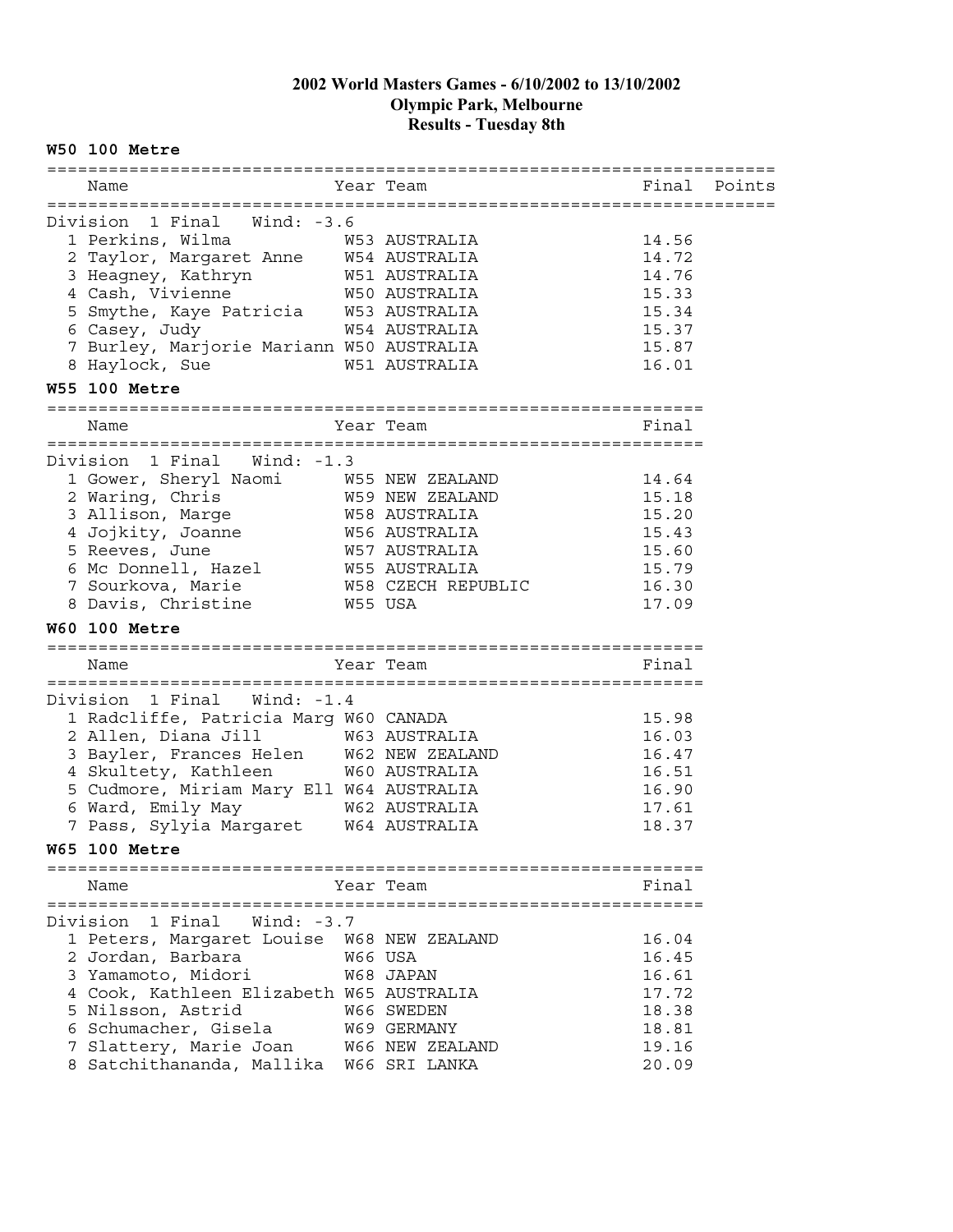#### **W70 100 Metre**

| Name                                                                         |           | Year Team                            | Final  |        |
|------------------------------------------------------------------------------|-----------|--------------------------------------|--------|--------|
| Wind: -2.5<br>Division<br>$\mathbf{1}$                                       |           |                                      |        |        |
| 1 Carr, Patricia                                                             |           | W70 AUSTRALIA                        | 17.64  |        |
| 2 Peterson, Shirley M74 NEW ZEALAND                                          |           |                                      | 18.54  |        |
|                                                                              |           |                                      | 21.99  |        |
| 3 Potter, Ruth Ruby                                                          |           | W70 AUSTRALIA                        |        |        |
| 4 Sinkinson, Jean Mary W70 AUSTRALIA                                         |           |                                      | 24.60  |        |
| 5 Quinlivan, Dorothy                                                         |           | W70 AUSTRALIA                        | 26.81  |        |
| 6 Kennedy, Shirley Elizabe W74 AUSTRALIA                                     |           |                                      | 27.44  |        |
| 7 Boyle, Shirley Fay W72 AUSTRALIA                                           |           |                                      | 27.78  |        |
| W75 100 Metre                                                                |           |                                      |        |        |
| :================<br>Name                                                    |           | Year Team                            | Final  |        |
| --------------------------------<br>Wind: $-4.7$<br>Division<br>$\mathbf{1}$ |           | ==============================       |        |        |
| 1 Davidson, Gwenyth Evelyn W79 AUSTRALIA                                     |           |                                      | 19.84  |        |
| 2 Valien, Johnnye<br>W77 USA                                                 |           |                                      | 21.13  |        |
| 3 Brasher, Shirley Joy W75 AUSTRALIA                                         |           |                                      | 21.44  |        |
| 4 Thompson, Larna                                                            |           | W75 AUSTRALIA                        | 22.80  |        |
| 5 McLeod-Smith, F. Doreen W77 CANADA                                         |           |                                      | 23.25  |        |
|                                                                              |           |                                      | 31.05  |        |
| 6 Agostini, Helen Margaret W77 AUSTRALIA<br><b>W80 100 Metre</b>             |           |                                      |        |        |
|                                                                              |           |                                      |        |        |
| Name<br>:=================================                                   |           | Year Team<br>======================= | Final  |        |
| Division<br>Wind: -1.8<br>$\mathbf{1}$                                       |           |                                      |        |        |
| 1 Kotelko, Olga Marlene W83 CANADA                                           |           |                                      | 22.26  |        |
| 2 Fleming, Annie                                                             |           | W83 CANADA                           | 22.38  |        |
| 3 Skarratt, Marion                                                           |           | W81 AUSTRALIA                        | 22.87  |        |
|                                                                              |           |                                      |        |        |
| 4 Osborne, Monica Joan W80 AUSTRALIA<br>5 Sajwaj-Miller, Gladys W80 USA      |           |                                      | 32.34  |        |
|                                                                              |           |                                      | 32.52  |        |
| 6 Lorensini, Mary Catherin W83 AUSTRALIA                                     |           |                                      | 36.24  |        |
| W85+ 100 Metre                                                               |           |                                      |        |        |
| Name                                                                         |           | Year Team                            | Final  | Points |
| 1 Russell, Margaret M88 AUSTRALIA                                            | :======== |                                      | 32.41  |        |
| M30 100 Metre                                                                |           |                                      |        |        |
| Name                                                                         |           | Year Team                            | Final  | Points |
|                                                                              |           |                                      |        |        |
| 1 Final<br>Wind: $-3.5$<br>Division                                          |           |                                      |        |        |
| 1 Page, David                                                                |           | M31 AUSTRALIA                        | 12.17  |        |
| 1 Heap, Jason Scott                                                          |           | M31 AUSTRALIA                        | J12.17 |        |
| 3 Clarke, Rod                                                                |           | M34 AUSTRALIA                        | 12.53  |        |
|                                                                              |           |                                      |        |        |
| 4 Wagener, Shane Grant                                                       |           | M31 AUSTRALIA                        | 12.57  |        |
| 5 Whiteley, Shayne                                                           |           | M31 AUSTRALIA                        | 12.90  |        |
| 6 Mendonca, Antonio                                                          |           | M33 AUSTRALIA                        | 12.91  |        |
| 6 Edwards, Craig Milton                                                      |           | M31 AUSTRALIA                        | J12.91 |        |
| 8 Castle, James David                                                        |           | M34 AUSTRALIA                        | 13.17  |        |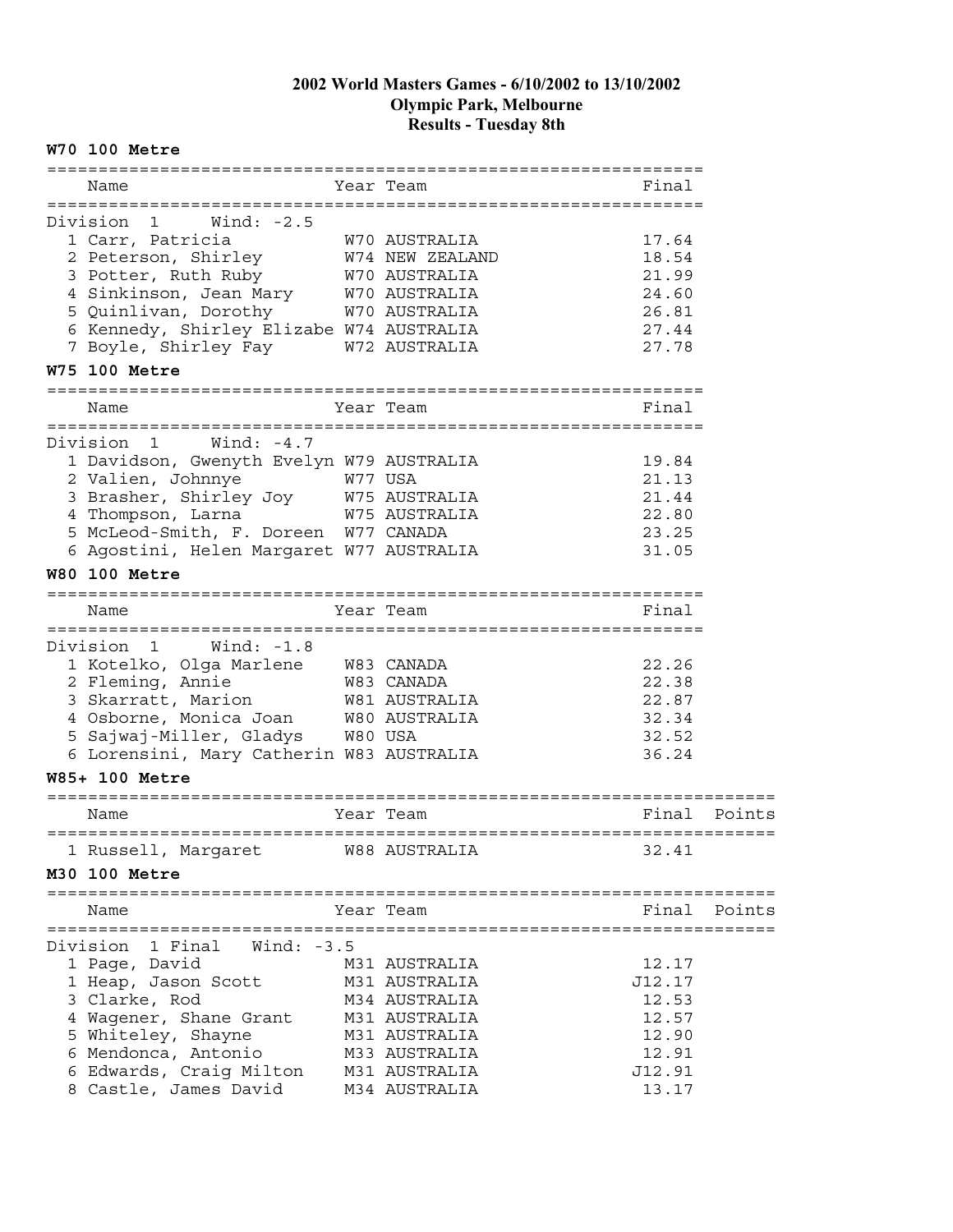#### **M35 100 Metre**

| ==========                         |           |                                |                |
|------------------------------------|-----------|--------------------------------|----------------|
| Name                               |           | Year Team                      | Final          |
| ================================   |           | ------------------------------ |                |
| Division 1 Final Wind: -0.7        |           |                                |                |
| 1 O'Dwyer, Peter Francis           |           | M36 AUSTRALIA                  | 11.20          |
| 2 Tilburn, Steven Andrew           |           | M39 AUSTRALIA                  | 11.59          |
| 3 Onyenyeonwu, George              | M35 USA   |                                | 11.75          |
| 4 Watson, James                    |           | M35 AUSTRALIA                  | 11.83          |
| 5 Krynauw, Stephanus               |           | M37 NEW ZEALAND                | 11.90          |
| 6 Dawson, Andrew James             |           | M38 AUSTRALIA                  | 11.91          |
| 7 Jenkins, Darrin John             |           | M37 AUSTRALIA                  | 12.01          |
| 8 Stephens, Glenn                  |           | M35 AUSTRALIA                  | 12.06          |
| M40 100 Metre                      |           |                                |                |
|                                    |           |                                |                |
| Name                               |           | Year Team                      | Final          |
|                                    |           |                                |                |
| 1 Isackson, David                  |           | M41 AUSTRALIA                  | 11.70          |
| 2 O'Keeffe, Greg                   |           | M43 AUSTRALIA                  | 11.81          |
| 3 Doherty, Mark                    |           | M43 AUSTRALIA                  | 11.86          |
| 4 Tuckett, Peter                   |           | M43 AUSTRALIA                  | 11.89          |
| 5 Benoit, Michael Steele           |           | M40 AUSTRALIA                  | 11.91          |
| 6 Hilditch, John                   |           | M41 AUSTRALIA                  | 12.22          |
| 6 Su, Paul                         |           | M42 SINGAPORE                  | 12.22          |
| M45 100 Metre                      |           |                                |                |
|                                    |           |                                |                |
|                                    |           |                                |                |
| :===============                   |           |                                |                |
| Name<br>:====================      | Year Team |                                | Final          |
|                                    |           |                                |                |
| Division<br>1 Final<br>Wind: -4.1  |           |                                |                |
| 1 Lyons, Philip                    |           | M48 AUSTRALIA                  | 12.27          |
| 2 Janusey, Michael                 | M45 USA   |                                | 12.59          |
| 3 Turner, Paul                     |           | M48 AUSTRALIA                  | 12.69          |
| 4 Van Miltenburg, Peter            |           | M45 AUSTRALIA                  | 12.74          |
| 5 Chin Aleong, Neil                |           | M49 CANADA                     | 12.89          |
| 6 Edwards, Michael Joseph          |           | M45 AUSTRALIA                  | 12.94          |
| 7 Sheppard, Alan                   |           | M45 AUSTRALIA                  | 12.96          |
| 8 Jones, Brendan                   |           | M45 AUSTRALIA                  | 13.19          |
| <b>M50 100 Metre</b>               |           |                                |                |
| ======================             |           |                                |                |
| Name                               |           | Year Team                      | Final          |
|                                    |           |                                |                |
| Division 1 Final Wind: -3.0        |           |                                |                |
| 1 Bowen, Robert                    | M50 USA   |                                | 12.07          |
| 2 Van Bavel, Hans                  |           | M53 AUSTRALIA                  | 12.40          |
| 3 Van Stappen, John Guido          |           | M52 AUSTRALIA                  | 12.47          |
| 4 Moyle, Keith                     |           | M52 AUSTRALIA                  | 12.88          |
| 5 McTernan, Michael                |           | M53 AUSTRALIA                  | 12.94          |
| 6 Coleman, Alan<br>7 Lynch, Martin |           | M53 AUSTRALIA<br>M50 AUSTRALIA | 13.23<br>27.26 |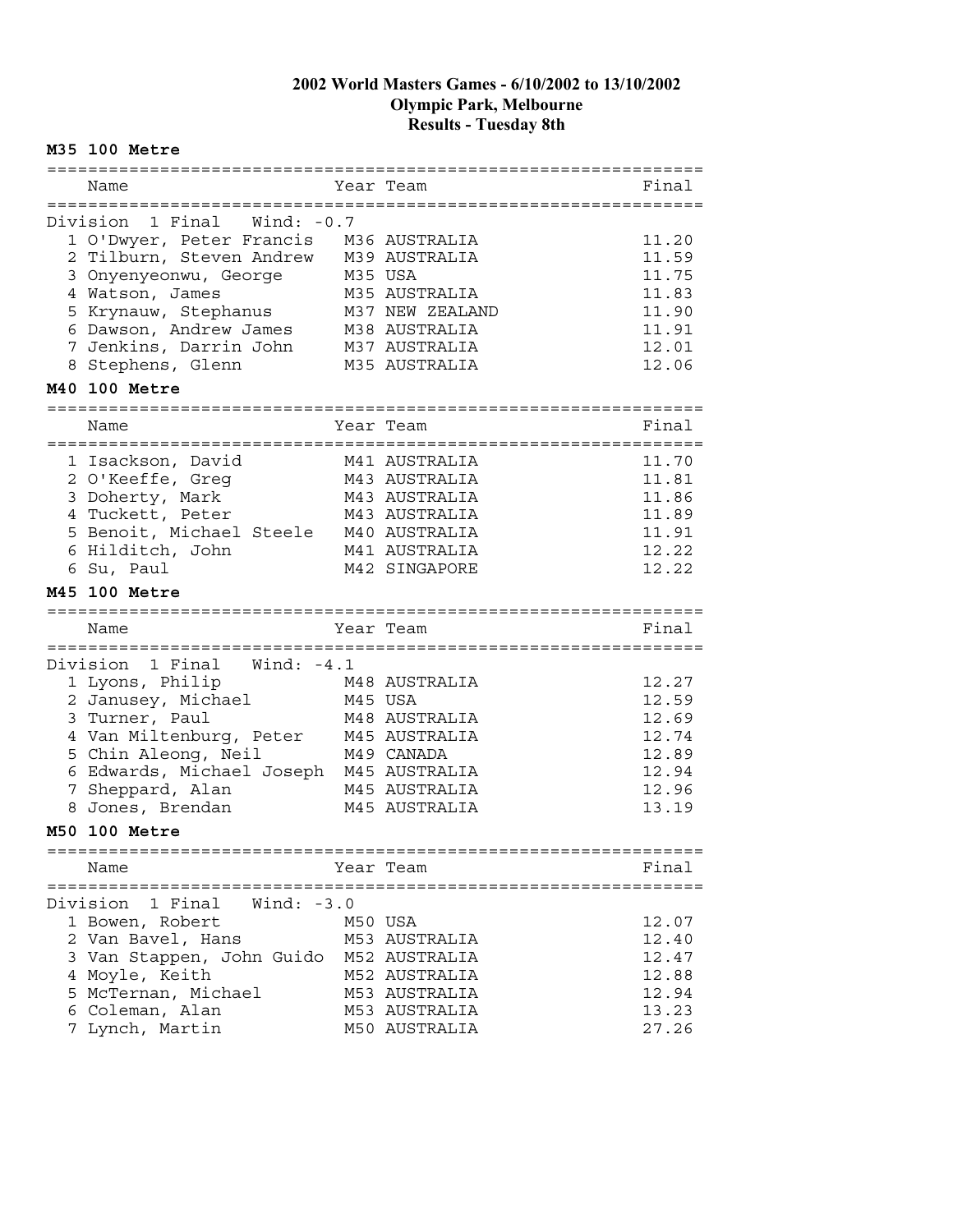#### **M55 100 Metre**

| Name                                         |         | Year Team                   | Final          | Points |
|----------------------------------------------|---------|-----------------------------|----------------|--------|
|                                              |         |                             |                |        |
| 1 Final Wind: -3.8<br>Division               |         |                             |                |        |
| 1 Vybostok, Vladimir                         |         | M55 SLOVAK REPUBLIC         | 12.36          |        |
| 2 Crombie, Peter                             |         | M57 AUSTRALIA               | 12.59          |        |
| 3 Cousins, Wayne                             |         | M56 AUSTRALIA               | 12.72          |        |
| 4 Wall, John                                 |         | M56 AUSTRALIA               | 12.85          |        |
| 5 Storey, Mal                                |         | M56 AUSTRALIA               | 13.04          |        |
| 6 Lutteral, Michael                          |         | M55 AUSTRALIA               | 13.14          |        |
| 7 Steinmetz, Mike                            | M55 USA |                             | 13.26          |        |
| M60 100 Metre                                |         |                             |                |        |
|                                              |         |                             |                |        |
| Name                                         |         | Year Team                   | Final          |        |
|                                              |         |                             |                |        |
| Division<br>1 Final<br>Wind: $-2.6$          |         |                             |                |        |
| 1 Cooper, John                               |         | M61 AUSTRALIA               | 12.83          |        |
| 2 Wishart, Robert                            |         | M60 AUSTRALIA               | 13.05          |        |
| 3 Buyers, Colin                              |         | M60 AUSTRALIA               | 13.29          |        |
| 4 Kent, Ross                                 |         | M60 AUSTRALIA               | 13.40          |        |
| r Rome, ROSS<br>5 Moriizum, Yoshioki<br>6 Ci |         | M63 JAPAN                   | 13.42          |        |
| 6 Stevenson, Michael                         |         | M62 AUSTRALIA               | 13.56          |        |
| 7 Noden, Graeme Stanl                        |         | M64 AUSTRALIA               | 14.44          |        |
| M65 100 Metre                                |         |                             |                |        |
|                                              |         |                             |                |        |
|                                              |         |                             |                |        |
|                                              |         |                             |                |        |
| Name<br>-==================================  |         | Year Team                   | Final          | Points |
|                                              |         |                             |                |        |
| Division 1 Final Wind: -1.2                  |         |                             |                |        |
| 1 Austin, Reginald M65 AUSTRALIA             |         |                             | 13.26          |        |
| 2 Clive, David                               |         | M65 AUSTRALIA               | 13.95          |        |
| 3 Dunn, Dave                                 |         | M66 CANADA                  | 14.29          |        |
| 4 Marion, Kevin Francis                      |         | M66 AUSTRALIA               | 14.31          |        |
| 5 Matthews, Conrad John                      |         | M66 AUSTRALIA               | 14.54          |        |
| 6 Chambers, Don Brian                        |         | M65 AUSTRALIA               | 14.66          |        |
| 7 Soulsby, Robert Leonard M69 AUSTRALIA      |         |                             | 16.18          |        |
| 8 Barnett, David                             |         | M65 AUSTRALIA               | 17.65          |        |
| M70 100 Metre                                |         |                             |                |        |
|                                              |         |                             |                |        |
| Name                                         |         | Year Team                   | Final          | Points |
|                                              |         |                             |                |        |
| Division<br>1 Final<br>Wind: 4.3             |         |                             |                |        |
| 1 Reuter, Karl Wolfgang An M73 GERMANY       |         |                             | 13.59          |        |
| 2 Shindo, Tamahiko                           |         | M70 JAPAN                   | 13.87          |        |
| 3 Aulakh, Harbhajan Singh                    |         | M70 INDIA                   | 14.89          |        |
| 4 Mather, David Havelock                     |         | M70 AUSTRALIA               | 15.51          |        |
| 5 Hughes, Richard Maclay                     |         | M70 AUSTRALIA               | 15.63          |        |
| 6 Gourlay, Gordon Eric                       |         | M73 AUSTRALIA               | 16.11          |        |
| 7 Yakovlev, Innokenty<br>8 Lenaghan, Frank   |         | M70 RUSSIA<br>M73 AUSTRALIA | 16.18<br>22.49 |        |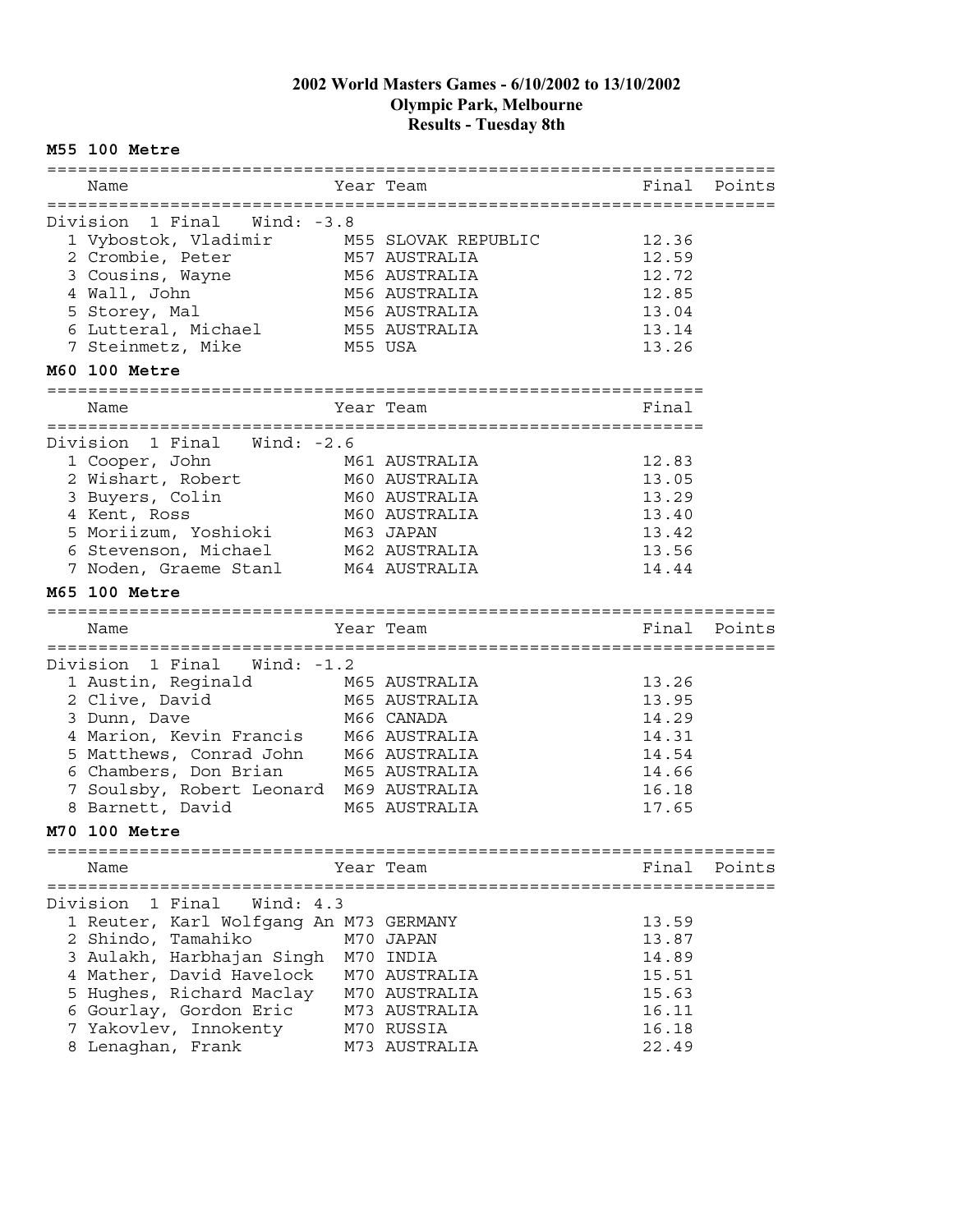#### **M75 100 Metre**

|      | Name                                                         |         | Year Team                     | Final          |        |
|------|--------------------------------------------------------------|---------|-------------------------------|----------------|--------|
|      |                                                              |         |                               |                |        |
|      | Wind: $-3.5$<br>Division<br>1                                |         |                               |                |        |
|      | 1 Thomson, Jimmy                                             |         | M75 AUSTRALIA                 | 15.58          |        |
|      | 2 Daprano, William                                           | M75 USA |                               | 15.70          |        |
|      | 3 O'Connor, Frederick                                        |         | M78 AUSTRALIA                 | 16.09          |        |
|      | 4 Robson, Leslie                                             |         | M75 CANADA                    | 16.45          |        |
|      | 5 Dobriban, Geza                                             |         | M76 HUNGARY                   | 16.47          |        |
|      | 6 Dauphinet, Maurice                                         |         | M76 AUSTRALIA                 | 16.73          |        |
|      | 7 Soller, Richard                                            | M75 USA |                               | 17.35          |        |
|      | 8 Elks, Sydney                                               |         | M77 AUSTRALIA                 | 17.65          |        |
|      | 9 Grigg, Russell                                             |         | M75 AUSTRALIA                 | 24.01          |        |
|      | M80 100 Metre                                                |         |                               |                |        |
|      | =============                                                |         |                               |                |        |
|      | Name                                                         |         | Year Team                     | Final          |        |
|      | Division<br>Wind: $-1.9$<br>$\mathbf{1}$                     |         |                               |                |        |
|      | 1 Johnston, Mike                                             |         | M81 AUSTRALIA                 | 16.03          |        |
|      |                                                              |         |                               | 18.58          |        |
|      | 2 Frearson, Donald                                           |         | M81 AUSTRALIA                 |                |        |
|      | 3 Russell, Dennis                                            |         | M82 AUSTRALIA                 | 19.55<br>21.92 |        |
|      | 4 Dent, Ron                                                  |         | M81 AUSTRALIA                 |                |        |
|      | 5 Collingwood, Peter                                         |         | M82 AUSTRALIA                 | 30.90          |        |
|      | M85 100 Metre                                                |         |                               |                |        |
|      |                                                              |         |                               |                |        |
|      | Name                                                         |         | Year Team                     | Final          |        |
|      | Wind: $-2.2$<br>Division<br>$\overline{1}$                   |         | ========================      |                |        |
|      | 1 Goldy, Champion B Sr. M85 USA                              |         |                               | 19.29          |        |
|      | 2 Merrett, Lionel                                            |         | M85 AUSTRALIA                 | 26.12          |        |
|      | 3 Smith, Andrew Clifford M87 AUSTRALIA                       |         |                               | 26.33          |        |
|      |                                                              |         |                               |                |        |
|      | 4 Carter, Arthur<br>5 Hansford-Miller, Frank H M85 AUSTRALIA |         | M87 AUSTRALIA                 | 26.64<br>58.63 |        |
|      |                                                              |         |                               |                |        |
|      | M90+ 100 Metre                                               |         |                               |                |        |
|      | Name                                                         |         | Year Team                     | Final          | Points |
|      | =============================                                |         | ============================= |                |        |
|      | Division<br>Wind: $-3.0$<br>1                                |         |                               |                |        |
|      | 1 Zamorano Labbe, Moises                                     |         | M90 CHILE                     | 21.54          |        |
|      | 2 Younger, Vladimir                                          |         | M90 AUSTRALIA                 | 22.90          |        |
|      | 3 Wright, John                                               |         | M90 AUSTRALIA                 | 25.15          |        |
|      | 4 Booth, Charlie                                             |         | M99 AUSTRALIA                 | 28.57          |        |
|      | W30 200 Metre                                                |         |                               |                |        |
|      |                                                              |         |                               |                |        |
|      | Name                                                         |         | Year Team                     | Prelims        |        |
|      |                                                              |         |                               |                |        |
|      | Heat 1 Preliminaries Wind: +0.0                              |         |                               |                |        |
|      | 1 Gleeson, Tara                                              |         | W32 AUSTRALIA                 | 27.92Q         |        |
|      | 2 De Klerk, Natasha Sonja W34 AUSTRALIA                      |         |                               | 30.19Q         |        |
|      | 3 Bailey, Julie                                              |         | W34 AUSTRALIA                 | 30.55Q         |        |
|      | 4 Chandler, Jodi                                             |         | W34 AUSTRALIA                 | 30.87q         |        |
| Heat | 2 Preliminaries Wind: -0.6                                   |         |                               |                |        |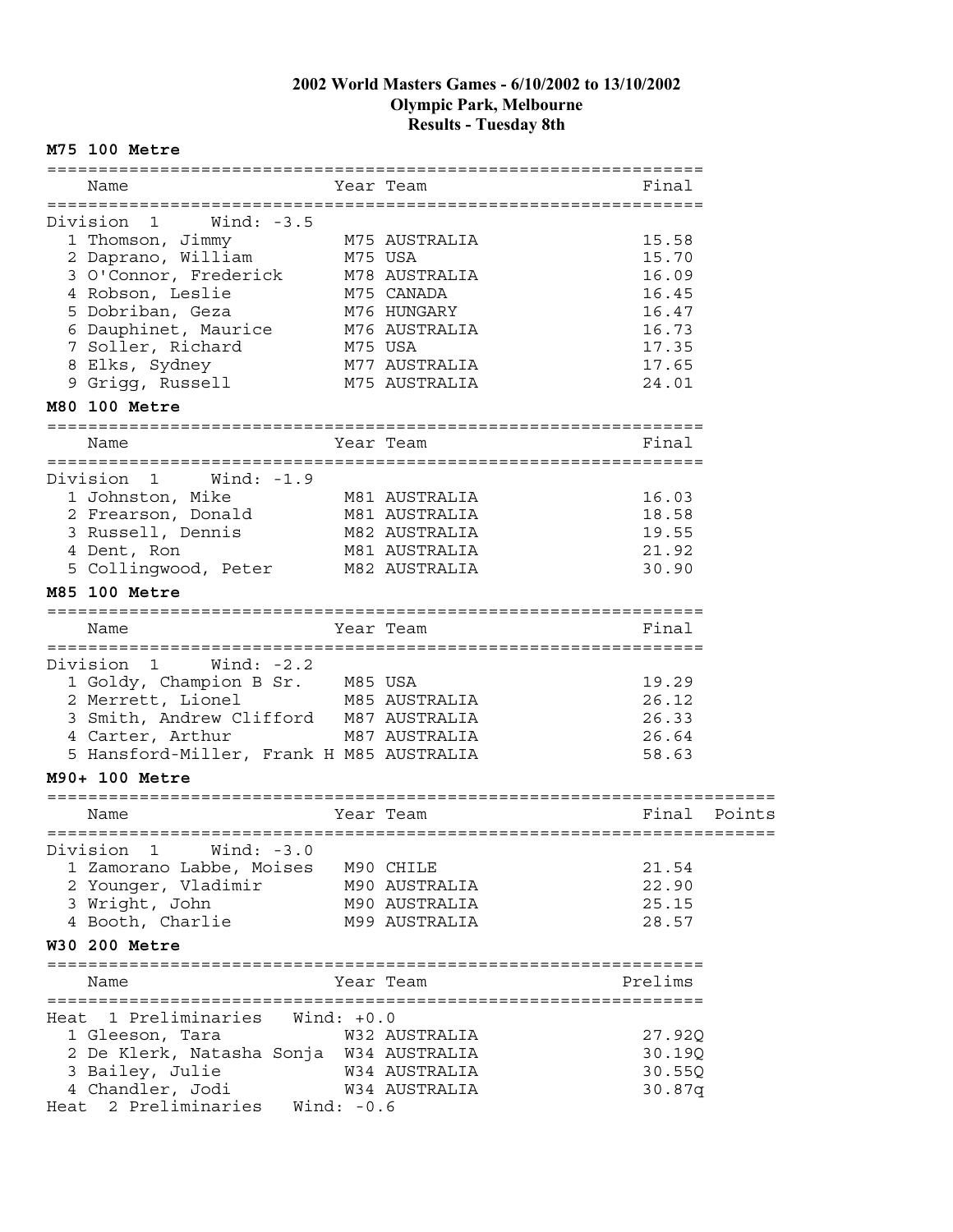| $\ldots$ . W30 200 Metre                                                                            |               |                  |
|-----------------------------------------------------------------------------------------------------|---------------|------------------|
| 1 Ward, Sue                                                                                         | W32 AUSTRALIA | 28.30Q           |
| 2 Ingram, Richelle                                                                                  | W32 AUSTRALIA | 28.44Q           |
| 3 Genge, Sharon                                                                                     | W34 AUSTRALIA | 30.18Q           |
| 4 Ely, Fiona Louise M33 AUSTRALIA                                                                   |               | 31.18q           |
| 5 Hanek, Daniella                                                                                   | W31 AUSTRALIA | 31.80            |
| <b>W35 200 Metre</b>                                                                                |               |                  |
| Name                                                                                                | Year Team     | Prelims          |
| Heat 1 Preliminaries Wind: -1.6                                                                     |               |                  |
|                                                                                                     |               | 25.90Q           |
| 2 Clancy, Jenny                                                                                     |               | 27.71Q           |
| 3 Johns, Marlene                                                                                    | W38 AUSTRALIA | 28.96Q           |
| 1 Gear, Barbara Leigh<br>5 Crowhurst, Mary 1997 AUSTRALIA<br>6 Lever, Sue 1998 1998 11978 AUSTRALIA |               | 29.41q           |
|                                                                                                     |               | 30.42            |
| 6 Lever, Sue                                                                                        | W38 AUSTRALIA | 33.04            |
| Heat 2 Preliminaries Wind: -1.9                                                                     |               |                  |
| 1 Mogentale, Gianna                                                                                 | W38 AUSTRALIA | 27.06Q           |
| 2 Ford, Lisa                                                                                        | W38 AUSTRALIA | 28.34Q           |
| 3 McCulloch, Janet                                                                                  | W36 AUSTRALIA | 29.78Q           |
| 4 Fitzgerald, Sonya Michel W35 AUSTRALIA                                                            |               | 29.85q           |
| 5 Curtis, Judith                                                                                    | W38 AUSTRALIA | 30.06            |
| 6 Steere, Lisa                                                                                      | W37 AUSTRALIA | 30.25            |
| 7 Sunley, Julie                                                                                     | W38 AUSTRALIA | 31.02            |
| 8 Churcher, Leanne                                                                                  | W37 AUSTRALIA | 32.13            |
| <b>W40 200 Metre</b>                                                                                |               |                  |
| Name                                                                                                | Year Team     | Prelims          |
|                                                                                                     |               |                  |
| Heat 1 Preliminaries Wind: -0.7                                                                     |               |                  |
| 1 Loizou, Bronwen Meredith W41 AUSTRALIA                                                            |               | 27.19Q           |
| 2 Crawford, Debbie Maree W40 AUSTRALIA                                                              |               | 28.73Q           |
| 3 Bodikian, Nancy 643 AUSTRALIA                                                                     |               | 30.04Q           |
| 4 O'Toole, Diane W44 AUSTRALIA                                                                      |               | 30.62            |
| 5 Matthews, Jayne Mary W41 AUSTRALIA                                                                |               | 31.01            |
| Heat 2 Preliminaries Wind: -1.3                                                                     |               |                  |
| 1 Smith, Leanne Beth W43 AUSTRALIA<br>2 Smee, Cherie                                                | W42 AUSTRALIA | 28.35Q           |
| 3 McDonald, Catherine Ann                                                                           | W44 AUSTRALIA | 28.43Q<br>28.78Q |
| 4 Armstrong, Stephanine                                                                             | W41 AUSTRALIA | 29.39q           |
| 5 Jordan, Merle                                                                                     | W40 BARBADOS  | 29.81q           |
| 6 McCarthy, Leanne Margare W40 AUSTRALIA                                                            |               | 29.84            |
| 7 Beaumont, Carmen                                                                                  | W40 AUSTRALIA | 31.90            |
| 8 Wickramasinghe, Rohini S W44 AUSTRALIA                                                            |               | 36.87            |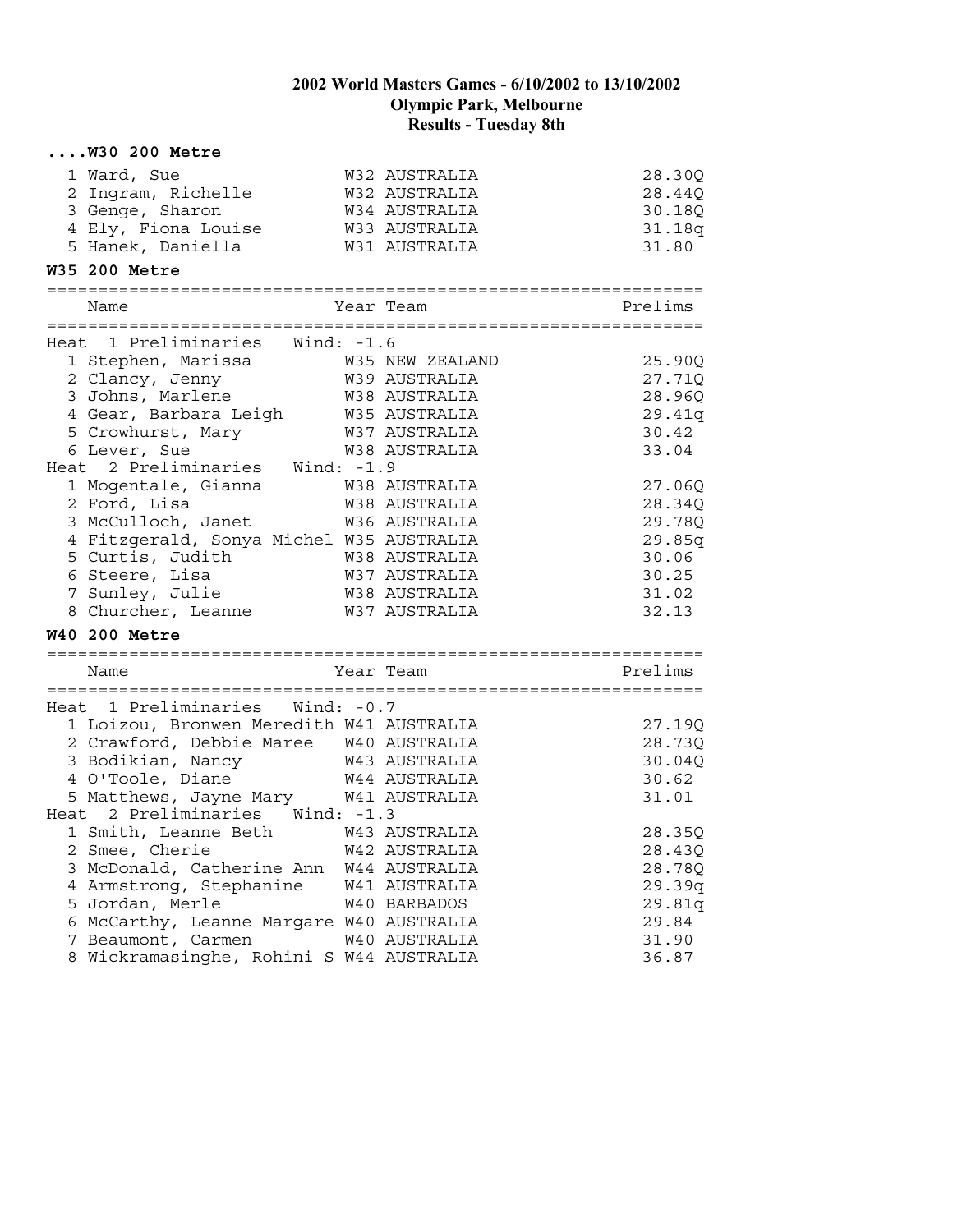#### **W45 200 Metre**

| Name                 |                                                                                                           |         | Year Team              | Prelims |
|----------------------|-----------------------------------------------------------------------------------------------------------|---------|------------------------|---------|
|                      |                                                                                                           |         |                        |         |
|                      | Heat 1 Preliminaries Wind: 0.4                                                                            |         |                        |         |
|                      | 1 Courtney, Barbara M45 AUSTRALIA                                                                         |         |                        | 28.69Q  |
| 2 Choate, Lynne      |                                                                                                           |         | W49 AUSTRALIA          | 29.04Q  |
|                      | 3 Peterson, Beverley M45 NEW ZEALAND                                                                      |         |                        | 29.08Q  |
| 4 Russell, Joanne    |                                                                                                           |         | W45 AUSTRALIA          | 29.30q  |
| 5 Burns, Stephanie   |                                                                                                           |         | W47 AUSTRALIA          | 31.60   |
|                      | 6 Lyden, Diane Lynne                                                                                      |         | W45 AUSTRALIA          | 33.52   |
|                      |                                                                                                           |         |                        | 34.75   |
|                      |                                                                                                           |         |                        | 36.24   |
|                      | Heat 2 Preliminaries Wind: -0.9                                                                           |         |                        |         |
| 1 Oost, Sonja        |                                                                                                           |         | W45 NETHERLANDS        | 27.96Q  |
|                      |                                                                                                           |         |                        | 29.08Q  |
|                      | 3 Guthrie, Susan                                                                                          |         | W49 AUSTRALIA          | 30.44Q  |
| 4 Dacy, Julie Ann    |                                                                                                           |         | W45 AUSTRALIA          | 31.28q  |
|                      | 5 Jacimovic, Jill Kristine W48 AUSTRALIA                                                                  |         |                        | 34.98   |
|                      |                                                                                                           |         |                        |         |
| <b>W50 200 Metre</b> |                                                                                                           |         |                        |         |
| Name                 |                                                                                                           |         | Year Team              | Prelims |
|                      |                                                                                                           |         |                        |         |
|                      | Heat 1 Preliminaries Wind: -0.9                                                                           |         |                        |         |
|                      | 1 Kirkman, Gail Marie M50 NEW ZEALAND                                                                     |         |                        | 29.11Q  |
|                      | 2 Smythe, Kaye Patricia W53 AUSTRALIA                                                                     |         |                        | 31.15Q  |
| 3 Baron, Loraine     |                                                                                                           |         | W53 AUSTRALIA          | 33.75Q  |
| 4 Reid, Glenys       | W50 AUSTRALIA                                                                                             |         |                        | 34.54q  |
| 5 Burnie, Kay        |                                                                                                           |         | W50 AUSTRALIA          |         |
|                      |                                                                                                           |         |                        | 34.87   |
| 6 Han, Chong         |                                                                                                           | W52 USA |                        | 41.03   |
|                      | -- Hondromatidis, Chrisoull W54 AUSTRALIA                                                                 |         |                        | DQ      |
|                      | Heat 2 Preliminaries Wind: -0.8                                                                           |         |                        |         |
|                      | 1 Heagney, Kathryn 1 W51 AUSTRALIA<br>2 Cash, Vivienne 1990 W50 AUSTRALIA<br>3 Casey. Judy 1994 AUSTRALIA |         |                        | 29.57Q  |
|                      |                                                                                                           |         |                        | 30.80Q  |
| 3 Casey, Judy        |                                                                                                           |         | W54 AUSTRALIA          | 31.02Q  |
|                      | 4 Burley, Marjorie Mariann W50 AUSTRALIA                                                                  |         |                        | 33.36q  |
|                      | 5 Steadman, Helen Margaret W53 AUSTRALIA                                                                  |         |                        | 35.21   |
|                      | 6 Learmont, Beverley                                                                                      |         | W54 AUSTRALIA          | 36.91   |
| 7 Cowan, Sandra      |                                                                                                           |         | W51 AUSTRALIA          | 38.07   |
| 8 Lynch, Prue        |                                                                                                           |         | W51 AUSTRALIA          | 45.35   |
| <b>W55 200 Metre</b> |                                                                                                           |         |                        |         |
|                      |                                                                                                           |         |                        |         |
| Name                 |                                                                                                           |         | Year Team              | Prelims |
|                      |                                                                                                           |         |                        |         |
|                      | Heat 1 Preliminaries Wind: -1.5                                                                           |         |                        |         |
| 1 Waring, Chris      |                                                                                                           |         | W59 NEW ZEALAND        | 31.37Q  |
| 2 Holcombe, Ann      |                                                                                                           |         | W55 AUSTRALIA          | 31.69Q  |
| 3 Allison, Marge     |                                                                                                           |         | W58 AUSTRALIA          | 32.08Q  |
| 4 Robbins, Sue       |                                                                                                           |         | W57 USA                | 40.14   |
|                      | 5 Johnson, Laurel Beatrice W59 AUSTRALIA                                                                  |         |                        | 42.72   |
| Heat 2 Preliminaries | Wind: -1.6                                                                                                |         |                        |         |
|                      | 1 Gower, Sheryl Naomi                                                                                     |         | <b>W55 NEW ZEALAND</b> | 30.28Q  |
| 2 Jojkity, Joanne    |                                                                                                           |         | W56 AUSTRALIA          | 33.59Q  |
| 3 Sourkova, Marie    |                                                                                                           |         | W58 CZECH REPUBLIC     | 34.79Q  |
| 4 Titmuss, Beryl     |                                                                                                           |         | W59 AUSTRALIA          | 36.17q  |
|                      |                                                                                                           |         |                        |         |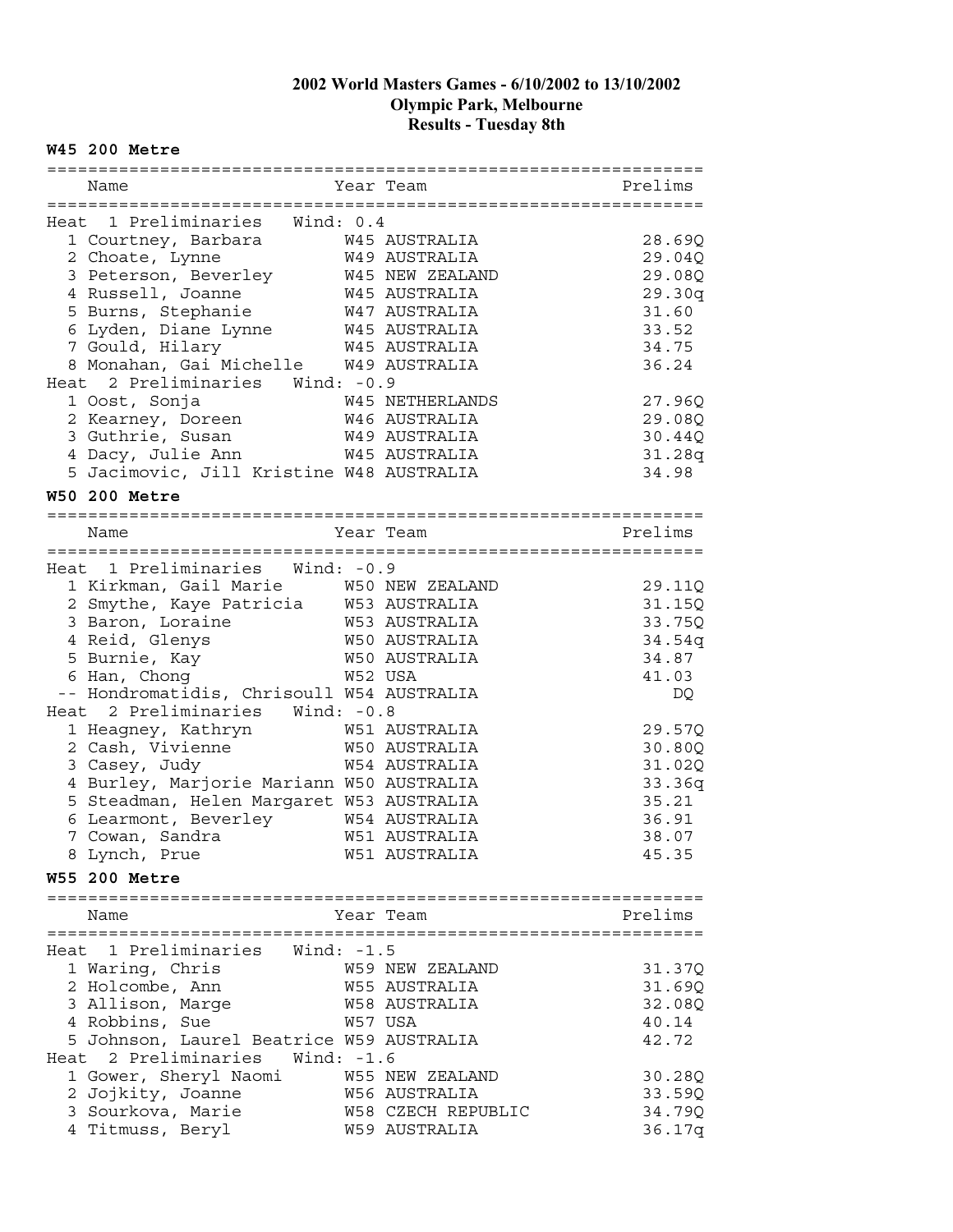|               | $\ldots$ .W55 200 Metre                  |              |               |         |
|---------------|------------------------------------------|--------------|---------------|---------|
|               | 5 Karunaratne, Totage Iran W55 SRI LANKA |              |               | 37.83q  |
| M35 200 Metre |                                          |              |               |         |
|               |                                          |              |               |         |
| Name          |                                          |              | Year Team     | Prelims |
|               |                                          |              |               |         |
|               | Heat 1 Preliminaries Wind: -0.5          |              |               |         |
|               | 1 Watson, James                          |              | M35 AUSTRALIA | 24.23Q  |
|               | 2 Jenkins, Darrin John M37 AUSTRALIA     |              |               | 24.85Q  |
|               | 3 Mackay, John                           |              | M35 AUSTRALIA | 25.44Q  |
|               | 4 Harris, Paul Anthony M37 AUSTRALIA     |              |               | 25.55q  |
|               | 5 Berry, Charles Edward M35 AUSTRALIA    |              |               | 26.82   |
|               | 6 Blezard, Bill                          |              | M38 AUSTRALIA | 31.83   |
|               | Heat 2 Preliminaries Wind: -1.0          |              |               |         |
|               | 1 O'Dwyer, Peter Francis M36 AUSTRALIA   |              |               | 23.75Q  |
|               | 2 Arthur, Darren                         |              | M37 AUSTRALIA | 25.36Q  |
|               | 3 Clarke, Graeme                         |              | M35 AUSTRALIA | 26.07Q  |
|               | 4 Praljak, Steve                         |              | M37 AUSTRALIA | 26.49q  |
|               | 5 Clifton, Andy                          |              | M38 AUSTRALIA | 27.32   |
|               | 6 Aylen, Christopher James M35 AUSTRALIA |              |               | 31.19   |
|               | Heat 3 Preliminaries Wind: -1.0          |              |               |         |
|               | 1 Dawson, Andrew James M38 AUSTRALIA     |              |               | 24.70Q  |
|               | 2 Walters, Bob<br>M38 USA                |              |               | 25.95Q  |
|               | 3 Holland, Gavin M38 AUSTRALIA           |              |               | 26.18Q  |
|               | 4 Jeff, Wayne                            |              | M37 AUSTRALIA | 27.43   |
|               | 5 Martorella, Mario                      |              | M39 AUSTRALIA | 27.69   |
|               | 6 Blanco, John Emilio                    |              | M37 AUSTRALIA | 29.27   |
|               | 7 Marquardt, Timothy                     |              | M36 AUSTRALIA | 30.36   |
|               | Heat 4 Preliminaries                     | Wind: $+0.0$ |               |         |
|               | 1 Onyenyeonwu, George                    | M35 USA      |               | 25.13Q  |
|               | 2 Siomou, Christos                       |              | M39 AUSTRALIA | 25.66Q  |
|               | 3 Taylor, Dean                           |              | M39 AUSTRALIA | 25.73Q  |
|               | 4 Kiss, Andrew                           |              | M35 AUSTRALIA | 26.06q  |
|               | 5 Pentreath, Steven John M37 AUSTRALIA   |              |               | 26.29q  |
|               | 6 Monro, Geoffrey                        |              | M37 AUSTRALIA | 29.02   |
|               | 7 Griggs, Shayne                         |              | M35 AUSTRALIA | 31.91   |
| M40 200 Metre |                                          |              |               |         |
|               |                                          |              |               |         |
| Name          | =======================                  |              | Year Team     | Prelims |
|               | Heat 1 Preliminaries                     | Wind: $+0.0$ |               |         |
|               | 1 Isackson, David                        |              | M41 AUSTRALIA | 23.65Q  |
|               | 2 Sargent, Jeffrey                       |              | M43 AUSTRALIA | 25.71Q  |
|               | 3 Pocklington, Colin Daryl M43 AUSTRALIA |              |               | 25.79q  |
|               | 4 Jones, Harvey John                     |              | M42 AUSTRALIA | 26.25   |
|               | 5 Pettett, Robert Charles M44 AUSTRALIA  |              |               | 27.58   |
|               | 6 McLoughlin, John                       |              | M40 AUSTRALIA | 27.76   |
|               | Heat 2 Preliminaries                     | Wind: $-0.4$ |               |         |
|               | 1 McDowell, Mark                         |              | M41 AUSTRALIA | 24.71Q  |
|               | 2 Cross, David                           |              | M41 AUSTRALIA | 25.39Q  |
|               | 3 Jones, Warwick Anthony                 |              | M41 AUSTRALIA | 25.78q  |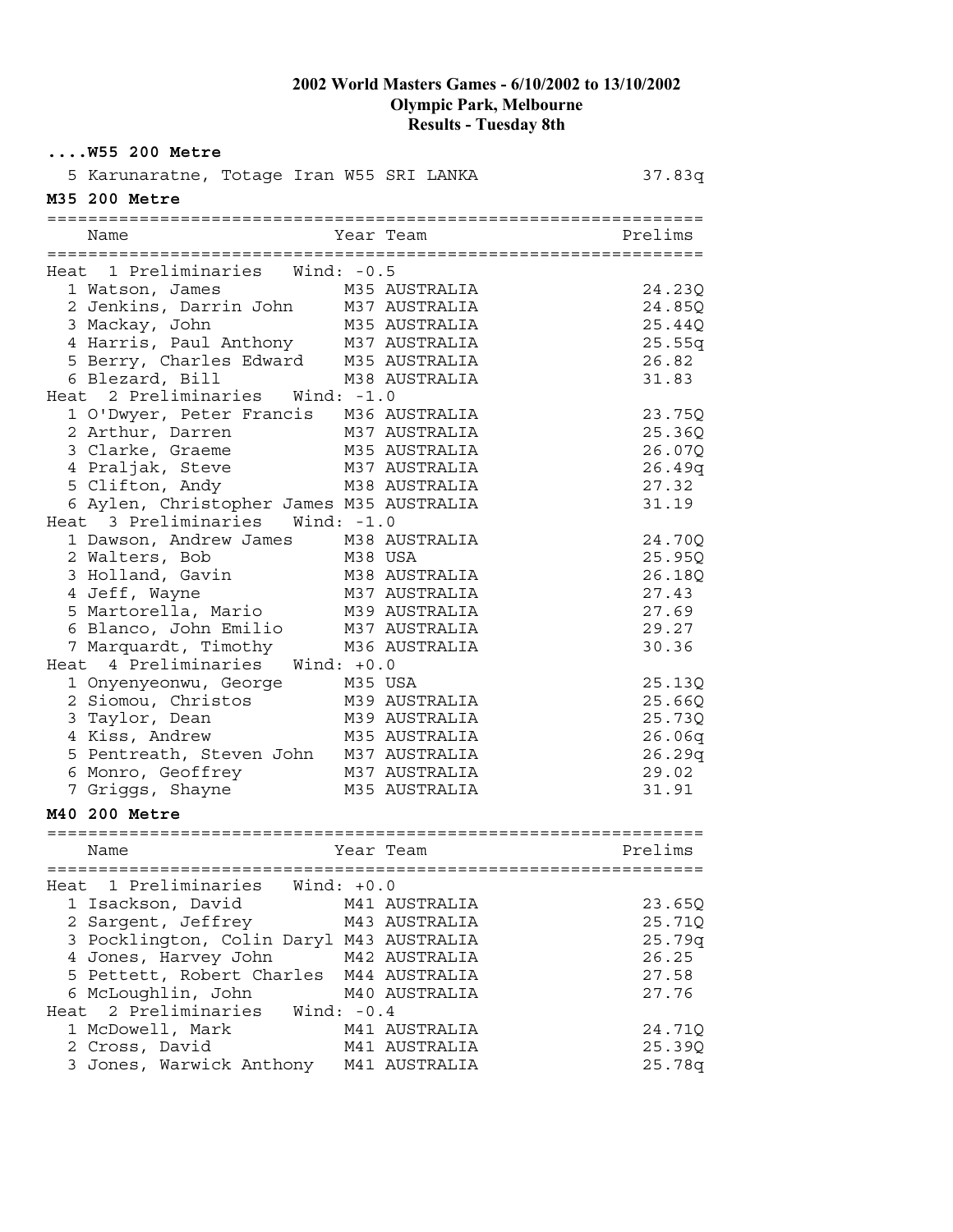| $\ldots$ . M40 200 Metre                                                                                |              |                                |                |
|---------------------------------------------------------------------------------------------------------|--------------|--------------------------------|----------------|
| 4 Harris, Graham Thomas M41 AUSTRALIA                                                                   |              |                                | 26.74          |
| 5 Douglas, Lyal                                                                                         |              |                                | 27.56          |
| 6 Rogers, Glenn                                                                                         |              | M43 AUSTRALIA<br>M40 AUSTRALIA | 29.14          |
| 7 Newling, Robert                                                                                       |              | M42 AUSTRALIA                  | 30.12          |
| Heat 3 Preliminaries Wind: -0.6                                                                         |              |                                |                |
| 1 Tuckett, Peter                                                                                        |              | M43 AUSTRALIA                  | 24.25Q         |
| 2 Su, Paul                                                                                              |              | M42 SINGAPORE                  | 25.14Q         |
| 3 Smith, Bernie                                                                                         |              | M43 AUSTRALIA                  | 25.38q         |
| 4 Derby, Shane                                                                                          |              | M42 AUSTRALIA                  | 26.51          |
| 5 Lycett, Pat                                                                                           |              | M43 AUSTRALIA                  | 28.81          |
| Heat 4 Preliminaries Wind: +0.0                                                                         |              |                                |                |
| 1 O'Keeffe, Greg                                                                                        |              | M43 AUSTRALIA                  | 24.02Q         |
| 2 Coghill, Phillip M43 AUSTRALIA                                                                        |              |                                | 24.97Q         |
| 3 Thomas, Mark                                                                                          |              | M40 AUSTRALIA                  | 25.84          |
| 4 Currie, Brett                                                                                         |              | M40 AUSTRALIA                  | 27.04          |
| 5 O'Shea, Anthony Francis M40 AUSTRALIA                                                                 |              |                                | 28.81          |
|                                                                                                         |              |                                | 30.78          |
| 6 Purnell, Mark M43 AUSTRALIA<br>Heat 5 Preliminaries Wind: +0.0                                        |              |                                |                |
| 1 Clark, Charles Edward Ad M40 AUSTRALIA                                                                |              |                                | 26.33Q         |
| 2 Rodrigues, Nilson Rodnei M41 BRAZIL                                                                   |              |                                | 26.52Q         |
| 3 O'Dwyer, Gary 143 AUSTRALIA<br>4 Dennehy, John 142 AUSTRALIA<br>5 Vickery, Colin 143 AUSTRALIA        |              |                                | 27.19          |
|                                                                                                         |              |                                | 29.67          |
|                                                                                                         |              |                                | 32.00          |
| -- Hilditch, John M41 AUSTRALIA                                                                         |              |                                | DQ             |
| Heat 6 Preliminaries Wind: -0.4                                                                         |              |                                |                |
| 1 Doherty, Mark                                                                                         |              | M43 AUSTRALIA                  | 24.51Q         |
| 2 O'Donnell, Peter John M41 AUSTRALIA                                                                   |              |                                | 24.88Q         |
| 3 Whitaker, Clarence Frede M40 AUSTRALIA                                                                |              |                                | 25.45q         |
|                                                                                                         |              |                                | 26.22          |
|                                                                                                         |              |                                | 26.25          |
| 4 Lolatgis, Anthony 142 AUSTRALIA<br>5 Karabatsas, George 142 AUSTRALIA<br>6 Morton, John 144 AUSTRALIA |              | M42 AUSTRALIA<br>M44 AUSTRALIA | 26.81          |
| 7 Limogiannis, Steven M42 AUSTRALIA                                                                     |              |                                | 27.96          |
| M45 200 Metre                                                                                           |              |                                |                |
|                                                                                                         |              |                                |                |
| Name                                                                                                    |              | Year Team                      | Prelims        |
|                                                                                                         |              |                                |                |
| Heat 1 Preliminaries Wind: +0.0                                                                         |              |                                |                |
| 1 Lyons, Philip             M48 AUSTRALIA                                     25.28Q                    |              |                                |                |
| 2 Nettleton, Darryl                                                                                     |              | M45 AUSTRALIA                  | 25.45Q         |
| 3 Bingham, Wayne                                                                                        |              | M47 AUSTRALIA                  | 26.97q         |
|                                                                                                         |              |                                |                |
| 4 Corneilse, Ivor                                                                                       |              | M48 AUSTRALIA                  | 26.99q         |
| 5 Schutz, Gottfried                                                                                     |              | M49 AUSTRALIA                  | 27.09q         |
| 6 Barton, Henry                                                                                         |              | M47 AUSTRALIA                  | 27.21q         |
| 7 Peronis, Stephen                                                                                      |              | M49 AUSTRALIA                  | 27.59          |
| 8 Attard, Mario                                                                                         |              | M46 AUSTRALIA                  | 31.83          |
| Heat 2 Preliminaries                                                                                    | Wind: $+0.0$ |                                |                |
| 1 Turner, Paul                                                                                          |              | M48 AUSTRALIA                  | 25.95Q         |
| 2 Chin Aleong, Neil                                                                                     |              | M49 CANADA                     | 26.15Q         |
| 3 Hepburn, Greg                                                                                         |              | M48 AUSTRALIA                  | 26.55q         |
| 4 Smith, Peter<br>5 Dopper, Terry                                                                       |              | M48 AUSTRALIA<br>M46 AUSTRALIA | 27.32<br>28.04 |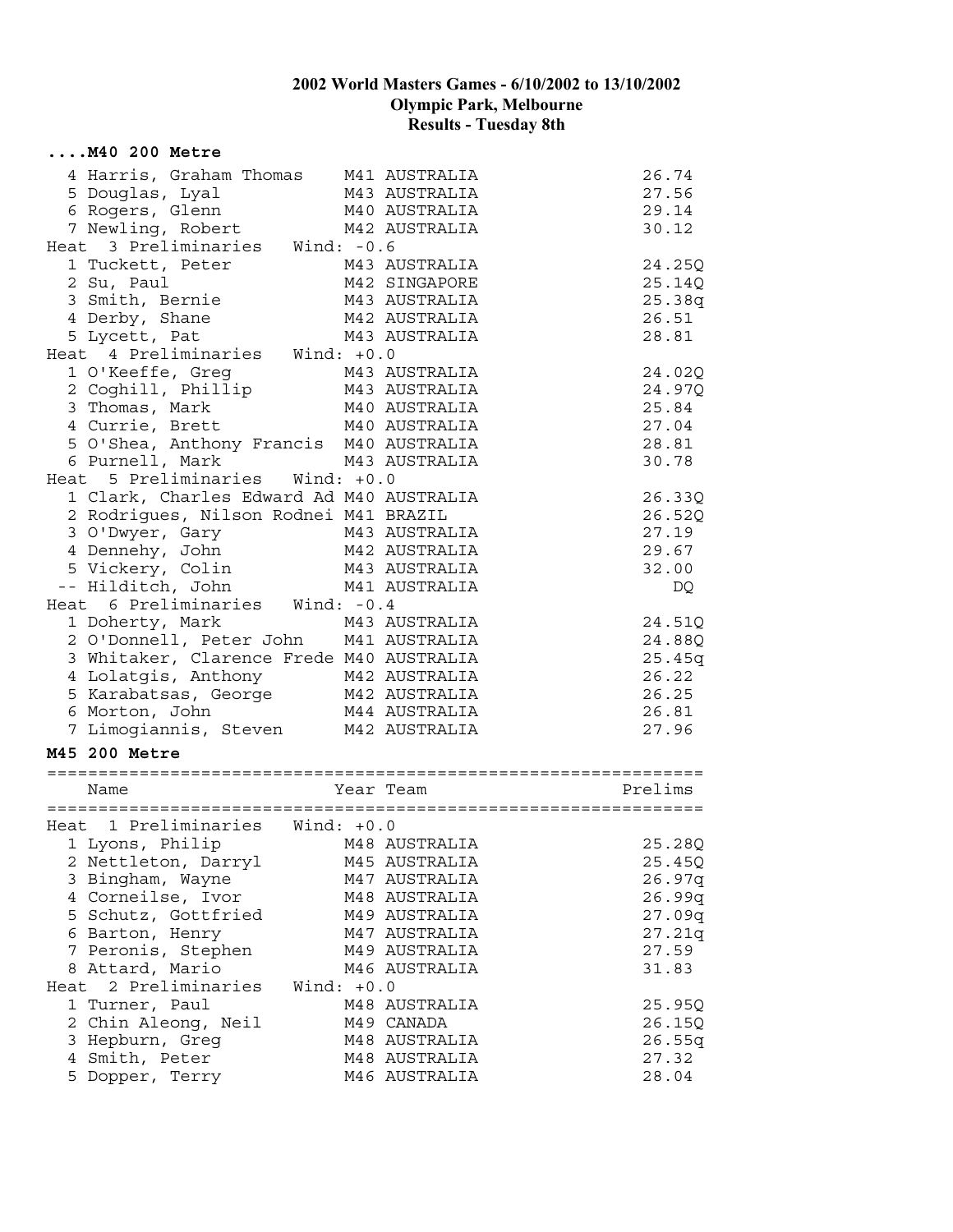| $\ldots$ . M45 200 Metre                                                                                                                                                             |              |                          |         |
|--------------------------------------------------------------------------------------------------------------------------------------------------------------------------------------|--------------|--------------------------|---------|
| 6 Spring, Peter                                                                                                                                                                      |              | M47 AUSTRALIA            | 28.54   |
| 7 Anderson, Peter M48 AUSTRALIA                                                                                                                                                      |              |                          | 31.42   |
| Heat 3 Preliminaries Wind: +0.0                                                                                                                                                      |              |                          |         |
| 1 Flowers, Colin 1946 AUSTRALIA<br>2 Crocker, Stephen 1949 AUSTRALIA<br>3 Wall, Royston John 1946 AUSTRALIA                                                                          |              |                          | 26.44Q  |
|                                                                                                                                                                                      |              |                          | 27.13Q  |
|                                                                                                                                                                                      |              |                          | 27.50   |
| 4 McLay, David Ian Hamilto M46 AUSTRALIA                                                                                                                                             |              |                          | 27.86   |
| M47 AUSTRALIA<br>5 Brown, Chris                                                                                                                                                      |              |                          | 28.71   |
| Heat 4 Preliminaries Wind: -0.6                                                                                                                                                      |              |                          |         |
| 1 Watts, Andrew James M46 AUSTRALIA                                                                                                                                                  |              |                          | 25.88Q  |
| 2 McKenna, Paul                                                                                                                                                                      |              | M45 AUSTRALIA            | 27.16Q  |
| 3 Jones, Peter 1997 M45 AUSTRALIA<br>4 Simmons, Michael 1994 M46 USA                                                                                                                 |              |                          | 27.43   |
|                                                                                                                                                                                      |              |                          | 27.50   |
| 5 Meagher, Robin                                                                                                                                                                     |              | M49 AUSTRALIA            | 27.60   |
| 6 Renner, Kevyn                                                                                                                                                                      | M45 USA      |                          | 28.27   |
| Heat 5 Preliminaries Wind: +0.0                                                                                                                                                      |              |                          |         |
| 1 Tonkin, Mark M49 AUSTRALIA<br>2 Malseed, Gerard Thomas M46 AUSTRALIA<br>3 Lancaster, Philip M45 AUSTRALIA<br>4 Talanskas, Michael M47 AUSTRALIA<br>5 Anderson, Deane M46 AUSTRALIA |              |                          | 26.84Q  |
|                                                                                                                                                                                      |              |                          | 27.00Q  |
|                                                                                                                                                                                      |              |                          | 27.01q  |
|                                                                                                                                                                                      |              |                          | 27.38   |
|                                                                                                                                                                                      |              |                          | 27.57   |
| 6 Slater, Warren                                                                                                                                                                     |              | M46 AUSTRALIA            | 28.19   |
| M50 200 Metre                                                                                                                                                                        |              |                          |         |
|                                                                                                                                                                                      |              |                          |         |
| Name                                                                                                                                                                                 |              | Year Team                | Prelims |
|                                                                                                                                                                                      |              |                          |         |
| Heat 1 Preliminaries Wind: +0.0                                                                                                                                                      |              |                          |         |
| 1 Bowen, Robert                                                                                                                                                                      |              | M50 USA<br>M53 AUSTRALIA | 25.69Q  |
| 2 Ford, Graham                                                                                                                                                                       |              |                          | 26.83Q  |
| 3 Whitehall, Geoff M53 AUSTRALIA                                                                                                                                                     |              |                          | 26.88Q  |
| 4 White, Keith John M54 AUSTRALIA                                                                                                                                                    |              |                          | 27.07   |
| 5 Rademaker, Freddy M50 AUSTRALIA                                                                                                                                                    |              |                          | 28.47   |
| 6 Hill, James                                                                                                                                                                        |              | M50 AUSTRALIA            | 29.21   |
| Heat 2 Preliminaries Wind: +0.0                                                                                                                                                      |              |                          |         |
|                                                                                                                                                                                      |              |                          | 25.94Q  |
|                                                                                                                                                                                      |              |                          | 26.34Q  |
|                                                                                                                                                                                      |              |                          | 26.68Q  |
| 4 McHugh, Francis Thomas M50 AUSTRALIA                                                                                                                                               |              |                          | 26.97q  |
| 5 Wearmouth, Richard John                                                                                                                                                            |              | M50 AUSTRALIA            | 27.04q  |
| 6 Burge, Conrad Michael                                                                                                                                                              |              | M51 AUSTRALIA            | 27.51   |
| 7 Eadie, Graham A                                                                                                                                                                    |              | M51 AUSTRALIA            | 30.72   |
| Heat 3 Preliminaries                                                                                                                                                                 | Wind: $+0.0$ |                          |         |
| 1 Van Stappen, John Guido                                                                                                                                                            |              | M52 AUSTRALIA            | 25.51Q  |
| 2 Smith, Stephen David                                                                                                                                                               |              | M50 AUSTRALIA            | 26.27Q  |
| 3 Roach, Ronald David                                                                                                                                                                |              | M51 AUSTRALIA            | 27.15Q  |
| 4 Hollier, John                                                                                                                                                                      |              | M51 USA                  | 27.31   |
| 5 Calderbank, Kerry                                                                                                                                                                  |              | M54 AUSTRALIA            | 28.78   |
| 6 Murray, Kevin                                                                                                                                                                      |              | M53 NEW ZEALAND          | 29.98   |
| 7 Dilworth, Joseph                                                                                                                                                                   |              | M51 AUSTRALIA            | 40.36   |
| Heat 4 Preliminaries<br>Wind: +0.0                                                                                                                                                   |              |                          |         |
| 1 Morison, John                                                                                                                                                                      |              | M53 AUSTRALIA            | 25.68Q  |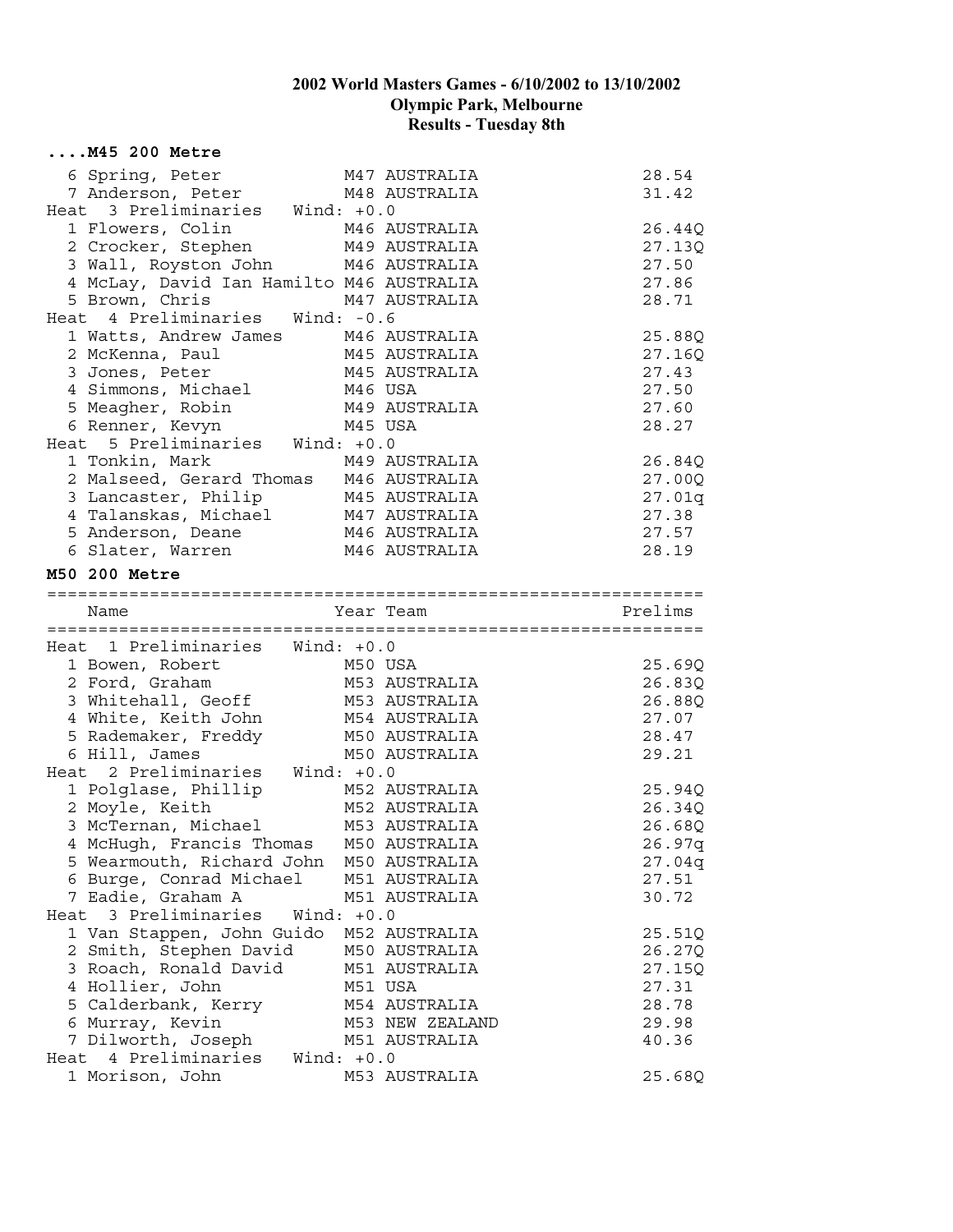|      | $\ldots$ . M50 200 Metre                                                                                                                    |              |                            |                 |
|------|---------------------------------------------------------------------------------------------------------------------------------------------|--------------|----------------------------|-----------------|
|      | 2 Van Bavel, Hans                                                                                                                           |              | M53 AUSTRALIA              | 25.78Q          |
|      | 3 Sutherland, Greg                                                                                                                          |              | M52 AUSTRALIA              | 26.39Q          |
|      | 4 Coleman, Alan                                                                                                                             |              | M53 AUSTRALIA              | 26.50q          |
|      | 5 Ritterman, Henry                                                                                                                          |              | M51 AUSTRALIA              | 26.80q          |
|      | 6 Wamala, Frederick                                                                                                                         |              | M51 AUSTRALIA              | 29.02           |
|      | 7 Bottomley, Bryan                                                                                                                          |              | M50 AUSTRALIA              | 29.56           |
|      | 8 Desmond, Greg Malcolm M53 AUSTRALIA                                                                                                       |              |                            | 31.01           |
|      | M55 200 Metre                                                                                                                               |              |                            |                 |
|      | Name                                                                                                                                        | Year Team    |                            | Prelims         |
|      |                                                                                                                                             |              |                            |                 |
|      | Heat 1 Preliminaries Wind: -0.4                                                                                                             |              |                            |                 |
|      |                                                                                                                                             |              |                            | 27.55Q          |
|      | M56 AUSTRALIA<br>2 Jordan, Ronald<br>3 Laing                                                                                                |              |                            | 28.20Q          |
|      |                                                                                                                                             |              |                            | 29.53Q          |
|      |                                                                                                                                             |              |                            | 29.78q          |
|      | According Management Conditions of M55 AUSTRALIA<br>1 Dougherty, Gerald<br>5 Noonan, John M58 NEW ZEALAND<br>6 Manga, Tingi M57 NEW ZEALAND |              |                            | 36.56           |
|      |                                                                                                                                             |              |                            | 39.47           |
|      | Heat 2 Preliminaries Wind: 0.9                                                                                                              |              |                            |                 |
|      | 1 Vybostok, Vladimir M55 SLOVAK REPUBLIC                                                                                                    |              |                            | 26.16Q          |
|      | 2 Lutteral, Michael M55 AUSTRALIA                                                                                                           |              |                            | 26.66Q          |
|      | 3 Steinmetz, Mike                                                                                                                           | M55 USA      |                            | 27.82Q          |
|      | 4 Sourek, Karel                                                                                                                             |              | M58 CZECH REPUBLIC         | 29.52q          |
|      | 5 Garland, Victor M57 AUSTRALIA                                                                                                             |              |                            | 29.97           |
|      | 6 Poynton, Keith William M58 AUSTRALIA                                                                                                      |              |                            | 32.91           |
|      | Heat 3 Preliminaries Wind: 1.4                                                                                                              |              |                            |                 |
|      | 1 Howden, Keith Andrew 1957 AUSTRALIA<br>2 Crombie, Peter 1957 AUSTRALIA<br>3 McMahon, Terry 1955 AUSTRALIA                                 |              |                            | 26.19Q          |
|      |                                                                                                                                             |              |                            | 26.20Q          |
|      |                                                                                                                                             |              |                            | 28.14Q          |
|      | 4 Milnes, Richard                                                                                                                           |              | M56 AUSTRALIA              | 28.68q          |
|      | 5 Brown, Joseph Edward M55 AUSTRALIA                                                                                                        |              |                            | 28.79q          |
|      | 6 Hetherington, Nelson M55 AUSTRALIA                                                                                                        |              |                            | 35.06           |
|      | Heat 4 Preliminaries Wind: -0.8                                                                                                             |              |                            |                 |
|      | 1 Storey, Mal                                                                                                                               |              | M56 AUSTRALIA              | 29.28Q          |
|      | 2 Cousins, Wayne                                                                                                                            |              | M56 AUSTRALIA              | 29.31Q          |
|      | 3 Swane, Dwight                                                                                                                             |              | M58 CANADA                 | 30.51Q<br>30.96 |
|      | 4 Bryant, Alan George M55 AUSTRALIA                                                                                                         |              |                            |                 |
|      | M60 200 Metre<br>============================                                                                                               |              | ========================== |                 |
|      | Name                                                                                                                                        |              | Year Team                  | Prelims         |
| Heat | 1 Preliminaries                                                                                                                             | Wind: $+0.0$ |                            |                 |
|      | 1 Cooper, John                                                                                                                              |              | M61 AUSTRALIA              | 27.25Q          |
|      | 2 Buyers, Colin                                                                                                                             |              | M60 AUSTRALIA              | 27.37Q          |
|      | 3 Stevenson, Michael                                                                                                                        |              | M62 AUSTRALIA              | 27.79Q          |
|      | 4 Bonck, Lionel                                                                                                                             |              | M61 USA                    | 28.41q          |
|      | 5 Schumacher, Helmut                                                                                                                        |              | M64 GERMANY                | 28.58q          |
|      | -- King, Leslie                                                                                                                             |              | M62 AUSTRALIA              | DQ              |
|      | Heat 2 Preliminaries                                                                                                                        | Wind: $-1.5$ |                            |                 |
|      | 1 Wishart, Robert                                                                                                                           |              | M60 AUSTRALIA              | 27.70Q          |
|      |                                                                                                                                             |              |                            |                 |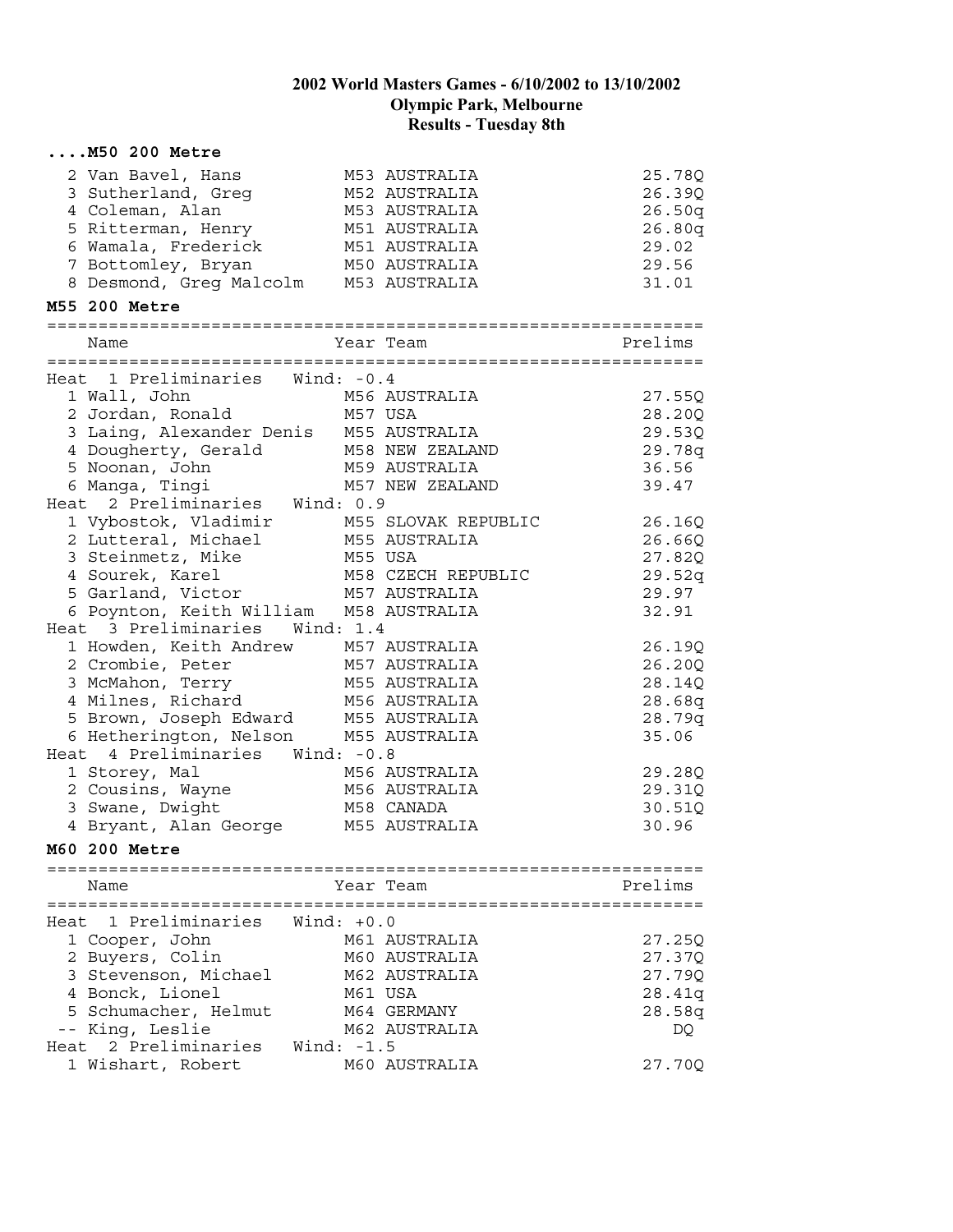| 2 Trembath, Richard<br>3 Arthur, Ronald Georg<br>4 Gay, Albert<br>5 Seibold, Ewald<br>6 Tait, Brian                                                                                 |                                                              | M60 AUSTRALIA<br>M62 AUSTRALIA<br>M60 AUSTRALIA | 28.33Q<br>28.61Q                                                                                                                                                                                                                                                                                                                                                                                                                                                                       |
|-------------------------------------------------------------------------------------------------------------------------------------------------------------------------------------|--------------------------------------------------------------|-------------------------------------------------|----------------------------------------------------------------------------------------------------------------------------------------------------------------------------------------------------------------------------------------------------------------------------------------------------------------------------------------------------------------------------------------------------------------------------------------------------------------------------------------|
|                                                                                                                                                                                     |                                                              |                                                 | 29.30                                                                                                                                                                                                                                                                                                                                                                                                                                                                                  |
|                                                                                                                                                                                     |                                                              | M60 AUSTRALIA<br>M60 AUSTRALIA                  | 30.59<br>31.24                                                                                                                                                                                                                                                                                                                                                                                                                                                                         |
| W30 800 Metre                                                                                                                                                                       |                                                              |                                                 |                                                                                                                                                                                                                                                                                                                                                                                                                                                                                        |
| Name                                                                                                                                                                                |                                                              |                                                 | Final                                                                                                                                                                                                                                                                                                                                                                                                                                                                                  |
| Division<br>1                                                                                                                                                                       |                                                              |                                                 |                                                                                                                                                                                                                                                                                                                                                                                                                                                                                        |
| 1 Fox, Carolyn<br>2 Sargent, Devon Joan<br>3 Smith, Lynette                                                                                                                         |                                                              |                                                 | 2:21.73<br>2:21.90<br>2:24.08<br>2:28.27                                                                                                                                                                                                                                                                                                                                                                                                                                               |
| 5 Lange, Katrina<br>6 Hanek, Daniella<br>7 Carden, Nikki                                                                                                                            |                                                              |                                                 | 2:29.35<br>2:37.40<br>2:45.33                                                                                                                                                                                                                                                                                                                                                                                                                                                          |
| W35 800 Metre                                                                                                                                                                       |                                                              |                                                 |                                                                                                                                                                                                                                                                                                                                                                                                                                                                                        |
| Name                                                                                                                                                                                |                                                              |                                                 | Final                                                                                                                                                                                                                                                                                                                                                                                                                                                                                  |
| 1 Clancy, Jenny<br>2 Hewitt, Delwyn<br>3 Coombe, Amanda Jane<br>4 Petrie, June<br>5 Mannen, Kimberley<br>6 Gore, Laurel<br>7 Steere, Lisa<br>8 Churcher, Leanne<br>9 Bishop, Debbie |                                                              |                                                 | 2:22.99<br>2:25.47<br>2:25.83<br>2:28.60<br>2:29.26<br>2:29.91<br>2:34.99<br>2:48.12<br>2:56.51                                                                                                                                                                                                                                                                                                                                                                                        |
|                                                                                                                                                                                     |                                                              |                                                 |                                                                                                                                                                                                                                                                                                                                                                                                                                                                                        |
| Name                                                                                                                                                                                |                                                              |                                                 | Final                                                                                                                                                                                                                                                                                                                                                                                                                                                                                  |
| Division 1 Final<br>3 Macauley, Mary<br>4 Gunn, Victoria<br>5 Stephens, Jennifer<br>6 Cayzer, Lyn<br>7 Penn, Cristine                                                               |                                                              |                                                 | 2:18.05<br>2:20.48<br>2:23.89<br>2:24.97<br>2:27.14<br>2:27.31<br>2:27.81<br>2:35.18                                                                                                                                                                                                                                                                                                                                                                                                   |
|                                                                                                                                                                                     | 4 Norney, Julie<br><b>W40 800 Metre</b><br>8 Bodikian, Nancy |                                                 | Year Team<br>W34 AUSTRALIA<br>W34 USA<br>W31 AUSTRALIA<br>W34 AUSTRALIA<br>W34 AUSTRALIA<br>W31 AUSTRALIA<br>W31 AUSTRALIA<br>Year Team<br>W39 AUSTRALIA<br>W37 AUSTRALIA<br>W35 AUSTRALIA<br>W38 AUSTRALIA<br>W37 USA<br>W38 AUSTRALIA<br>W37 AUSTRALIA<br>W37 AUSTRALIA<br>W37 AUSTRALIA<br>Year Team<br>1 Loizou, Bronwen Meredith W41 AUSTRALIA<br>2 Quitzau, Stacey 642 AUSTRALIA<br>W40 USA<br>W41 AUSTRALIA<br>W43 AUSTRALIA<br>W41 AUSTRALIA<br>W43 AUSTRALIA<br>W43 AUSTRALIA |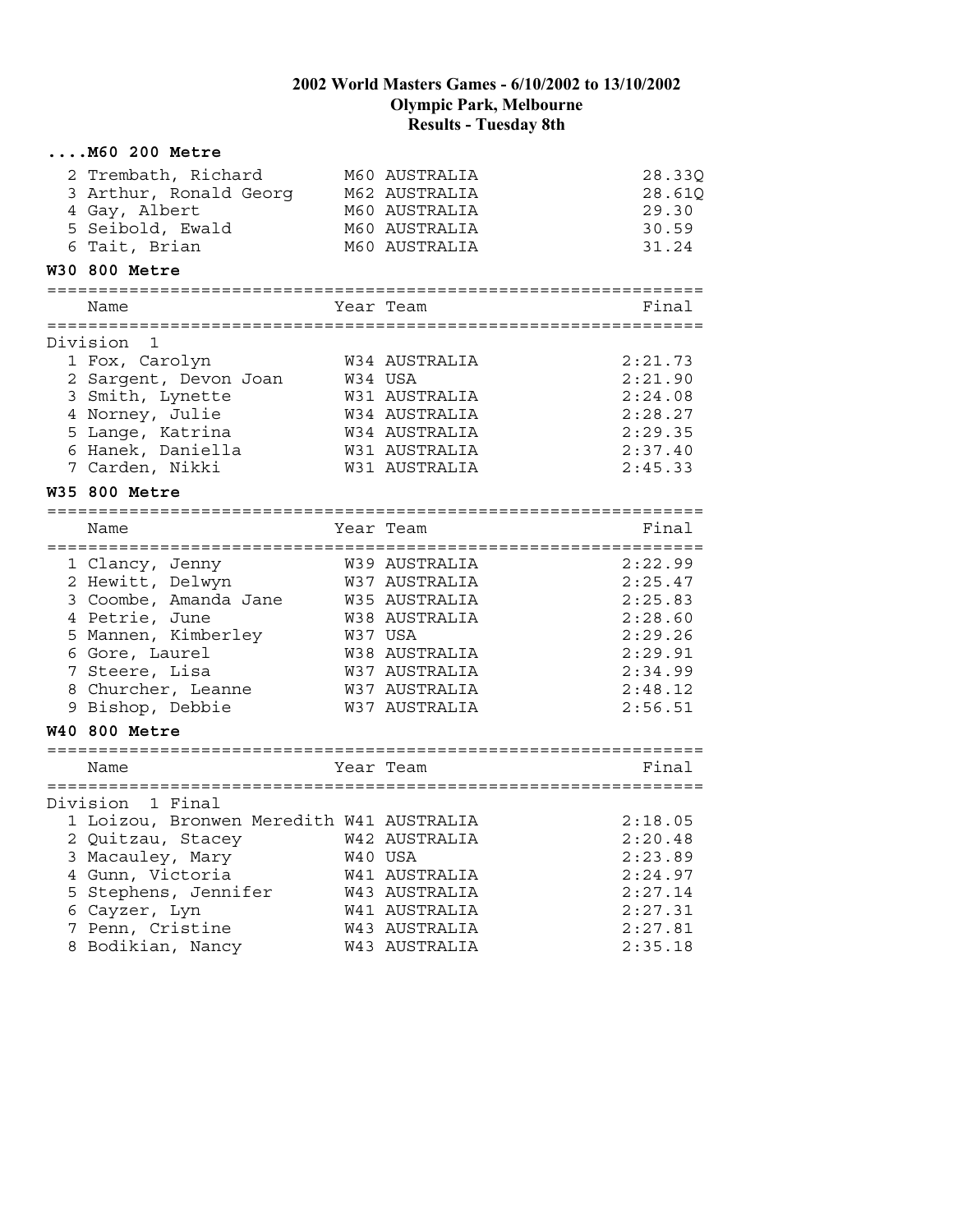#### **W45 800 Metre**

| :==========                                              |         | :================================ |         |
|----------------------------------------------------------|---------|-----------------------------------|---------|
| Name                                                     |         | Year Team                         | Final   |
| Division<br>1                                            |         |                                   |         |
|                                                          |         | W47 AUSTRALIA                     | 2:46.10 |
| 1 Wright, Robyn<br>2 O'Reilly, Maria                     |         |                                   |         |
| 3 Zaulich, Janet                                         |         | W47 AUSTRALIA<br>W46 AUSTRALIA    | 2:49.15 |
| <b>W50 800 Metre</b>                                     |         |                                   | 3:09.41 |
|                                                          |         |                                   |         |
| Name                                                     |         | Year Team                         | Final   |
| Division 1 Final                                         |         |                                   |         |
| 1 Blurton, Barbara                                       |         | W52 AUSTRALIA                     | 2:33.45 |
| 2 Jerman, Ana                                            |         | W50 SLOVENIA                      | 2:40.04 |
| 3 Denehey, Jessica                                       |         | W52 AUSTRALIA                     | 2:42.85 |
| 4 Sims, Kathy                                            |         | W51 AUSTRALIA                     | 2:48.49 |
| 5 Smythe, Kaye Patricia                                  |         | W53 AUSTRALIA                     | 2:50.89 |
| 6 Goodwin, Christine                                     |         | W50 AUSTRALIA                     | 3:03.63 |
| 7 Ercsenyi, Edith                                        |         | <b>W51 HUNGARY</b>                | 3:08.08 |
| <b>W55 800 Metre</b>                                     |         |                                   |         |
| ===========                                              |         |                                   |         |
| Name                                                     |         | Year Team                         | Final   |
| Division<br>1                                            |         |                                   |         |
| 1 Holcombe, Ann                                          |         | W55 AUSTRALIA                     | 2:31.31 |
| 2 Robbins, Sue                                           |         | W57 USA                           | 3:31.32 |
|                                                          |         |                                   |         |
| <b>W60 800 Metre</b>                                     |         |                                   |         |
|                                                          |         |                                   |         |
| Name                                                     |         | Year Team                         | Final   |
|                                                          |         |                                   |         |
| 1 Stobaus, Anne Therese                                  |         | W61 AUSTRALIA                     | 2:46.09 |
| 2 Cadogan, Maureen                                       |         | W60 AUSTRALIA                     | 2:56.69 |
| 3 Steinfeld, Frances Mary W64 CANADA                     |         |                                   | 3:34.09 |
| 4 Westbrook, Suzanne                                     |         | W60 AUSTRALIA                     | 3:49.28 |
| 5 Ellinghaus, Beverly Ann W60 AUSTRALIA                  |         |                                   | 3:56.46 |
| <b>W65 800 Metre</b>                                     |         |                                   |         |
| Name                                                     |         | Year Team                         | Final   |
|                                                          | W66 USA |                                   | 3:14.38 |
| 1 Daprano, Jean A.                                       |         |                                   |         |
| 2 Woodman, Lorraine Merle W65 AUSTRALIA                  |         |                                   | 3:18.72 |
| 3 Hewitt, Pauline                                        |         | W66 NEW ZEALAND                   | 3:26.27 |
| 4 Borovkova, Maria                                       |         | W69 RUSSIA                        | 3:31.62 |
| 5 Abrahams, Sheila Mary W68 AUSTRALIA                    |         |                                   | 5:49.32 |
| W70 800 Metre                                            |         |                                   |         |
| Name                                                     |         | Year Team                         | Final   |
|                                                          |         | W71 CANADA                        | 3:44.92 |
| 1 Hollicky, Nessie                                       |         | W70 AUSTRALIA                     | 3:52.11 |
| 2 Barker, Rowena<br>3 Sinkinson, Jean Mary W70 AUSTRALIA |         |                                   | 4:07.17 |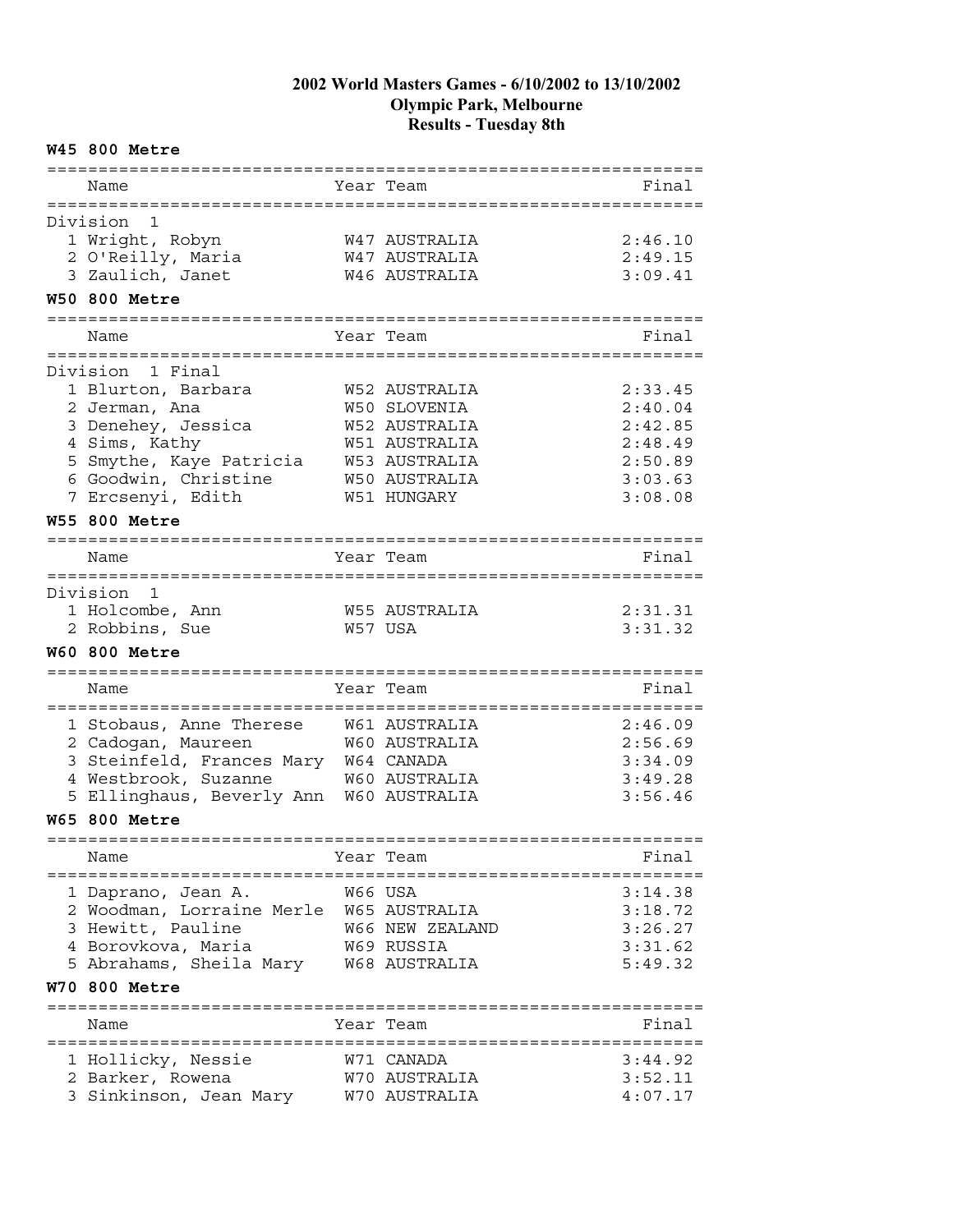| 4 O'Reilly, Juani                                           | W74 AUSTRALIA        | 4:21.21            |
|-------------------------------------------------------------|----------------------|--------------------|
| 5 Dalheim, Margaret                                         | W74 AUSTRALIA        | 4:51.21            |
| W75+ 800 Metre                                              |                      |                    |
| Name                                                        | Year Team            | Final              |
| 1 Brasher, Shirley Joy                                      | W75 AUSTRALIA        | 4:04.85            |
| 2 Thompson, Larna                                           | W75 AUSTRALIA        | 4:15.38            |
| 3 Agostini, Helen Margaret W77 AUSTRALIA                    |                      | 4:52.05            |
| 4 Krause, Margaret                                          | W76 AUSTRALIA        | 5:22.82            |
| 5 Osborne, Monica Joan                                      | W80 AUSTRALIA        | 6:48.81            |
| 6 Russell, Margaret                                         | <b>W88 AUSTRALIA</b> | 6:50.71            |
| M30 800 Metre                                               |                      |                    |
| Name                                                        | Year Team            | Final              |
|                                                             |                      |                    |
| Division 1 Final                                            |                      |                    |
| 1 Ellinghaus, Stephen                                       | M33 AUSTRALIA        | 1:55.84            |
| 2 Cherry, Timothy                                           | M34 AUSTRALIA        | 1:56.72            |
| 3 Edwards, Phillip                                          | M33 AUSTRALIA        | 1:57.62            |
| 4 Stojanovic, Darren                                        | M31 AUSTRALIA        | 1:58.32            |
| 5 Hill, David                                               | M32 AUSTRALIA        | 1:59.82            |
| 6 O'Brien, Craig                                            | M31 AUSTRALIA        | 2:00.19            |
| 7 West, Chris                                               | M34 AUSTRALIA        | 2:04.75            |
| 8 Page, David                                               | M31 AUSTRALIA        | 2:05.71            |
| M35 800 Metre                                               |                      |                    |
| Name                                                        | Year Team            | Final              |
|                                                             |                      |                    |
|                                                             |                      |                    |
| 1 McCubbin, Robert George                                   | M39 AUSTRALIA        | 2:00.58            |
| 2 Polkinghorne, Richard                                     | M37 AUSTRALIA        | 2:02.30            |
| 3 Harvey, Richard                                           | M38 AUSTRALIA        | 2:05.19            |
| 4 Bruce, Sean                                               | M35 AUSTRALIA        | 2:07.59            |
| 5 Cook, Philip                                              | M36 AUSTRALIA        | 2:07.98            |
| 6 Robson, Greq                                              | M39 AUSTRALIA        | 2:10.64            |
| 7 Worsnop, Mark                                             | M39 AUSTRALIA        | 2:14.03            |
| M40 800 Metre                                               |                      |                    |
| Name                                                        |                      | Final              |
|                                                             | Year Team            |                    |
| 1 Ritchie, Glenn Raymond                                    | M40 AUSTRALIA        | 2:03.44            |
| 2 Davidson, Paul                                            | M44 AUSTRALIA        | 2:04.05            |
| 3 Crosbie, Tim                                              | M40 AUSTRALIA        | 2:04.20            |
| 4 Morton, John                                              | M44 AUSTRALIA        | 2:05.35            |
| 5 Stewart, Angus                                            | M40 AUSTRALIA        | 2:06.73            |
| 6 Smith, Trevor                                             | M40 AUSTRALIA        | 2:06.92            |
| 7 Mulholland, Stephen Andr M44 AUSTRALIA<br>8 Farlow, Colin | M40 AUSTRALIA        | 2:08.32<br>2:11.85 |

**....W70 800 Metre**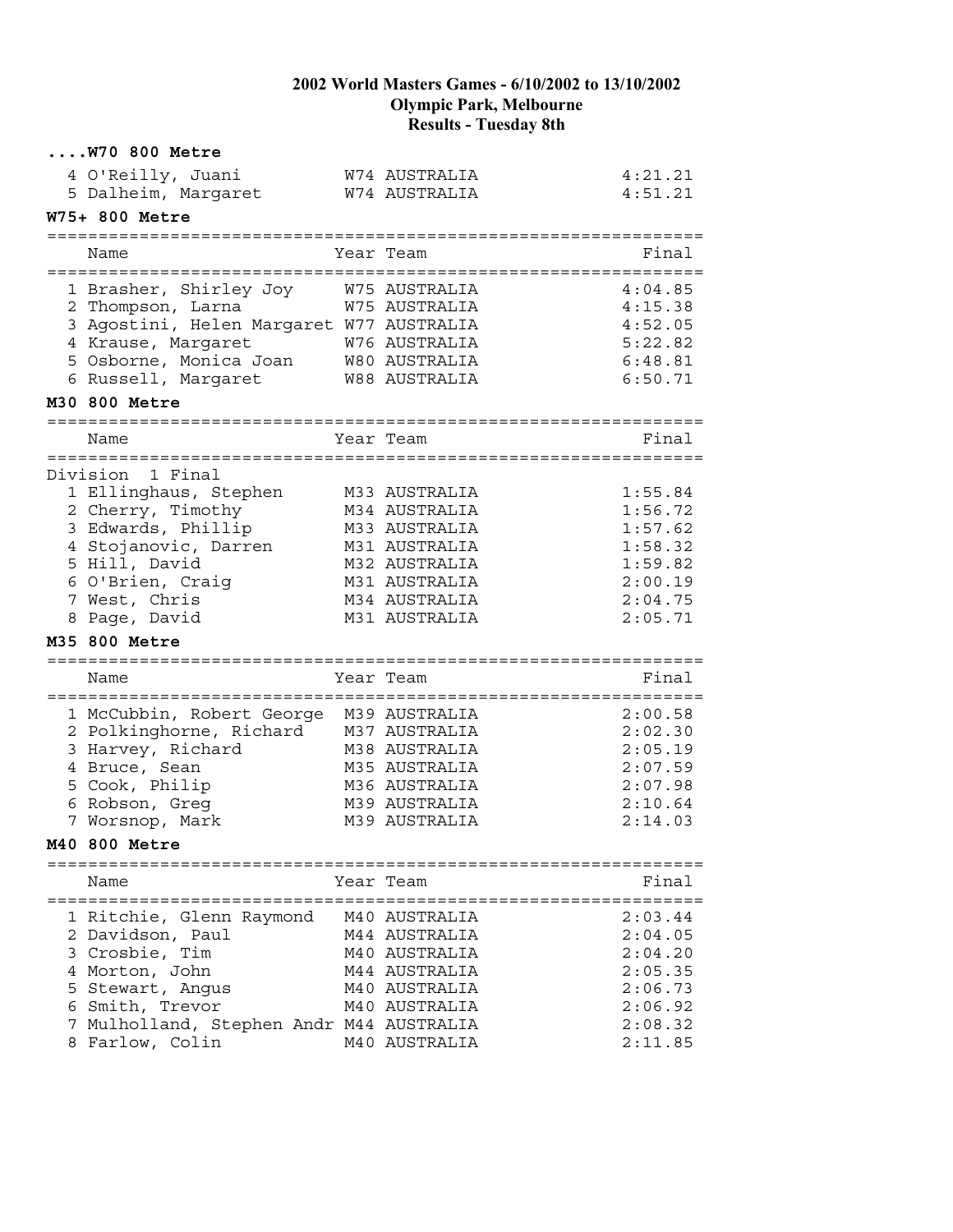#### **M45 800 Metre**

| Name                                     | Year Team                 | Final   |
|------------------------------------------|---------------------------|---------|
| =====================================    | -----------               |         |
| 1 Hicks, Terry John                      | M47 AUSTRALIA             | 2:07.68 |
| 2 Jones, Peter                           | M45 AUSTRALIA             | 2:08.28 |
| 3 Daniliuk, Steve                        | M47 AUSTRALIA             | 2:08.42 |
| 4 Paterson, Stuart                       | M46 AUSTRALIA             | 2:08.75 |
|                                          | M46 AUSTRALIA             | 2:10.99 |
| 5 Morfitt, Neil Raymond                  |                           |         |
| 6 Williams, Leslie Richard M46 AUSTRALIA |                           | 2:11.52 |
| 7 Valiant, Gordon                        | M49 USA                   | 2:12.62 |
| 8 Pelgrim, Bert                          | M46 AUSTRALIA             | 2:13.51 |
| M50 800 Metre                            |                           |         |
|                                          |                           |         |
| Name                                     | Year Team                 | Final   |
|                                          |                           |         |
| 1 Hayward, Stuart                        | M53 AUSTRALIA             | 2:11.43 |
| 2 Gibson, Alan                           | M52 AUSTRALIA             | 2:13.43 |
| 3 Tretyak, Alexander                     | M50 UKRAINE               | 2:15.62 |
| 4 Hilling, Glenn                         | M51 AUSTRALIA             | 2:16.93 |
| 5 McCurry, Colin                         | M54 AUSTRALIA             | 2:17.99 |
| 6 Rademaker, Freddy                      | M50 AUSTRALIA             | 2:18.12 |
| 7 Handasyde, Stewart                     | M50 AUSTRALIA             | 2:27.05 |
| 8 Moore, Gregory                         | M50 AUSTRALIA             | 2:33.02 |
|                                          |                           |         |
| M55 800 Metre                            |                           |         |
|                                          |                           |         |
| Name                                     | Year Team                 | Final   |
|                                          |                           |         |
| 1 Macdonald, Harold Neil                 | M59 AUSTRALIA             | 2:15.08 |
| 2 Solomon, Kevin William                 | M55 AUSTRALIA             | 2:15.27 |
| 3 Chamberlain, Kevin                     | M56 AUSTRALIA             | 2:17.18 |
| 4 Hotton, Paul                           | M55 AUSTRALIA             | 2:19.30 |
| 5 Gillies, Leslie                        | M55 AUSTRALIA             | 2:20.72 |
| 6 Fitzsimmons, Wayne                     | M58 AUSTRALIA             | 2:26.03 |
| 7 Philpott, Graham Carey                 | M59 AUSTRALIA             | 2:27.32 |
| 8 Smart, Peter                           | M57 AUSTRALIA             | 2:28.69 |
| <b>M60 800 Metre</b>                     |                           |         |
|                                          |                           |         |
| Name                                     | Year Team                 | Final   |
| =================================        |                           |         |
| 1 Nobbs, David C                         | M62 AUSTRALIA             | 2:22.90 |
| 2 Sandery, Peter                         | M61 AUSTRALIA             | 2:25.22 |
| 3 Bradford, Alan Thomas                  | M63 AUSTRALIA             | 2:25.94 |
| 4 Rennie, George Campb                   | M61 AUSTRALIA             | 2:28.10 |
| 5 Francis, Geoffrey W.                   | M60 AUSTRALIA             | 2:28.95 |
| 6 Schickert, Bob                         | M60 AUSTRALIA             | 2:31.20 |
| 7 Walker, John                           | M62 AUSTRALIA             | 2:32.71 |
| M65 800 Metre                            |                           |         |
| ==============================           | ------------------------- |         |
| Name                                     | Year Team                 | Final   |
|                                          |                           |         |
| Division<br>1                            |                           |         |
| 1 Justice, John Walter                   | M65 AUSTRALIA             | 2:27.26 |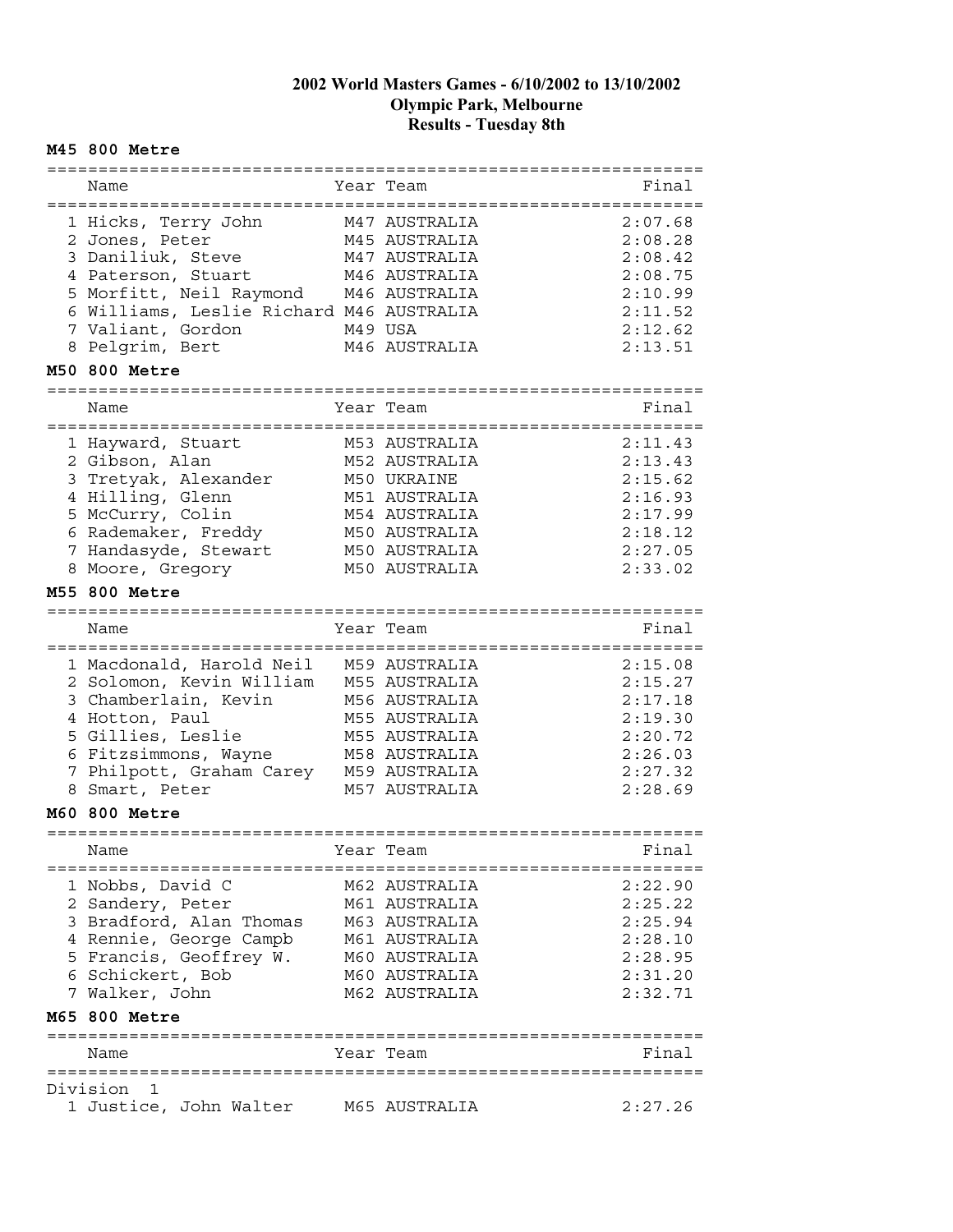| $\ldots$ . M65 800 Metre                                                                                              |                                                                             |                                                     |
|-----------------------------------------------------------------------------------------------------------------------|-----------------------------------------------------------------------------|-----------------------------------------------------|
| 2 O'Connor, Raymond<br>3 Burgess, Terrence Dale<br>4 Noble, Christopher<br>5 Brook, Maxwell Bryan<br>6 Burrow, George | M65 AUSTRALIA<br>M68 AUSTRALIA<br>M67 USA<br>M66 AUSTRALIA<br>M69 AUSTRALIA | 2:34.69<br>2:49.28<br>2:55.81<br>3:01.42<br>3:22.35 |
| M70 800 Metre                                                                                                         |                                                                             |                                                     |
|                                                                                                                       |                                                                             |                                                     |
| Name                                                                                                                  | Year Team                                                                   | Final                                               |
| 1 Carr, David                                                                                                         | M70 AUSTRALIA                                                               | 2:26.93                                             |
| 2 Lewis, Robert                                                                                                       | M74 AUSTRALIA                                                               | 2:54.37                                             |
| 3 Millridge, Osmo Ensio                                                                                               | M70 AUSTRALIA                                                               | 2:59.62                                             |
| 4 Sharpe, Brian John                                                                                                  | M71 AUSTRALIA                                                               | 3:16.66                                             |
| 5 Noden, Keith Maurice                                                                                                | M73 AUSTRALIA                                                               | 3:17.58                                             |
| 6 Doyle, John Michael                                                                                                 | M70 AUSTRALIA                                                               | 3:37.47                                             |
| 7 Sette, Raphael                                                                                                      | M70 AUSTRALIA                                                               | 3:44.35                                             |
| 8 Gubbins, John Mark                                                                                                  | M73 AUSTRALIA                                                               | 3:45.59                                             |
| 9 Collett, Charles                                                                                                    | M73 NEW ZEALAND                                                             | 4:13.91                                             |
| M75 800 Metre                                                                                                         |                                                                             |                                                     |
|                                                                                                                       |                                                                             |                                                     |
| Name                                                                                                                  | Year Team                                                                   | Final                                               |
|                                                                                                                       |                                                                             |                                                     |
| 1 Pearce, Norm                                                                                                        | M77 AUSTRALIA                                                               | 3:11.39                                             |
| 2 Tutchener, Frank                                                                                                    | M75 AUSTRALIA                                                               | 3:20.99                                             |
| 3 Kemp, John                                                                                                          | M75 AUSTRALIA                                                               | 3:33.57                                             |
| 4 Honeywell, William Richa M77 AUSTRALIA                                                                              |                                                                             | 3:34.57                                             |
| 5 McKay, Maxwell Herbert M78 AUSTRALIA                                                                                |                                                                             | 3:36.62                                             |
| 6 Constable, John                                                                                                     | M75 AUSTRALIA                                                               | 3:38.40                                             |
| 7 Churchward, Roger                                                                                                   | M77 AUSTRALIA                                                               | 3:53.33                                             |
| 8 Opperman, Wallace Sydney M76 NEW ZEALAND                                                                            |                                                                             | 4:21.12                                             |
| <b>M80 800 Metre</b>                                                                                                  |                                                                             |                                                     |
| Name                                                                                                                  | Year Team                                                                   | Final                                               |
|                                                                                                                       |                                                                             |                                                     |
| 1 Johnston, Mike                                                                                                      | M81 AUSTRALIA                                                               | 3:26.77                                             |
| 2 Russell, Dennis                                                                                                     | M82 AUSTRALIA                                                               | 4:59.36                                             |
| 3 Baldridge, Charles M80 USA                                                                                          |                                                                             | 6:36.09                                             |
| M85+ 800 Metre                                                                                                        |                                                                             |                                                     |
|                                                                                                                       |                                                                             |                                                     |
| Name                                                                                                                  | Year Team                                                                   | Final                                               |
|                                                                                                                       |                                                                             |                                                     |
| 1 Gamble, Eddie                                                                                                       | M87 AUSTRALIA                                                               | 4:57.67                                             |
| 2 Hansford-Miller, Frank H M85 AUSTRALIA                                                                              |                                                                             | 9:53.25                                             |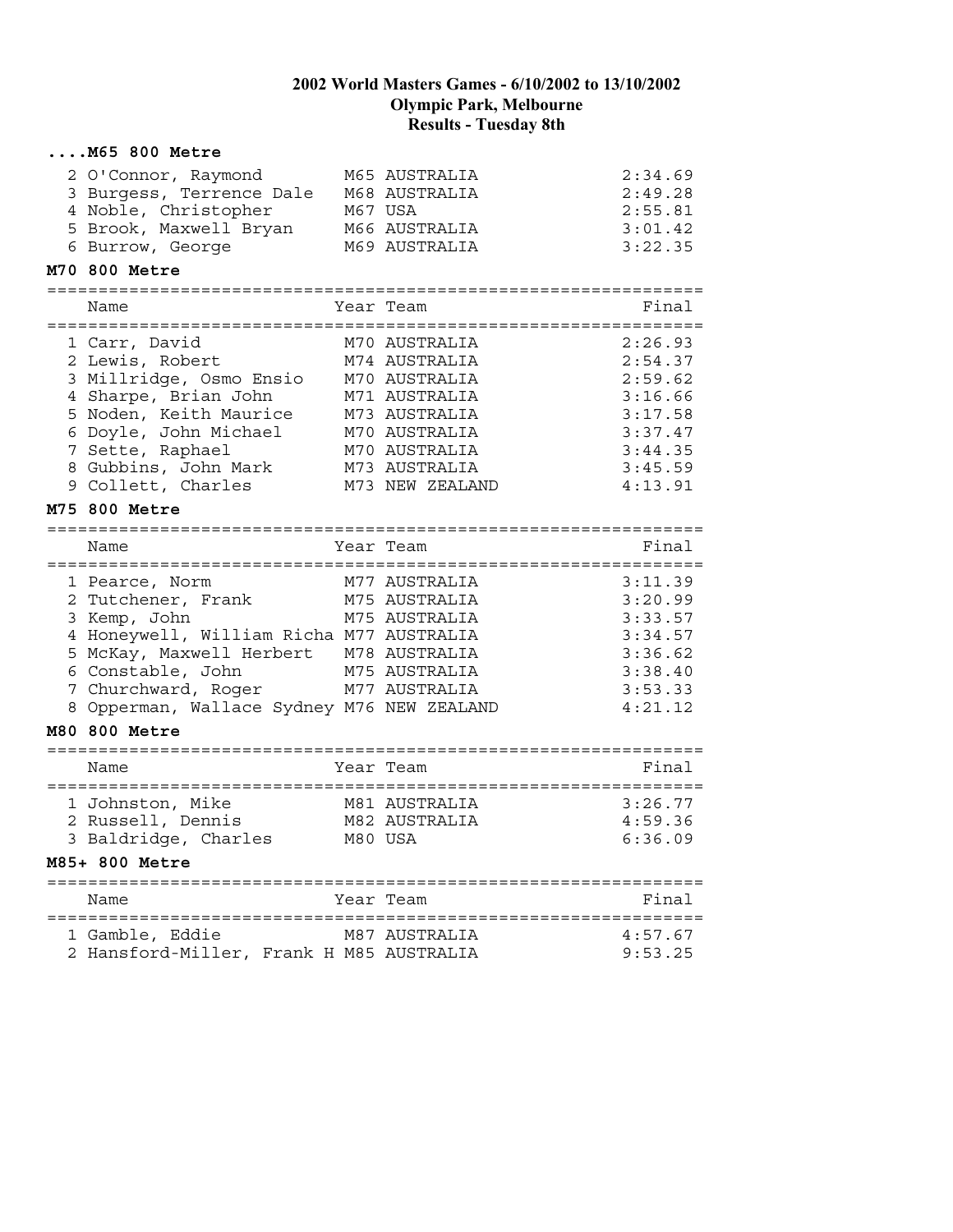#### **W50-59 300 Metre Hurdles**

| ==========                                                    |               |                      | ======================     |
|---------------------------------------------------------------|---------------|----------------------|----------------------------|
| Name                                                          |               | Year Team            | Final<br>============      |
| 1 Kirkman, Gail Marie                                         |               | W50 NEW ZEALAND      | 50.30                      |
| 2 Allison, Marge                                              |               | <b>W58 AUSTRALIA</b> | 55.62                      |
| 3 Jerman, Ana                                                 |               | W50 SLOVENIA         | 58.12                      |
| 4 Taylor, Margaret Anne                                       |               | W54 AUSTRALIA        | 61.60                      |
| 5 Cochrane, Nancy                                             |               | W50 CANADA           | 64.54                      |
| 6 Mc Donnell, Hazel                                           |               | W55 AUSTRALIA        | 64.58                      |
| W60-69 300 Metre Hurdles                                      |               |                      |                            |
| Name                                                          |               | Year Team            | Final                      |
| ---------------------                                         | :============ | W61 AUSTRALIA        | =================<br>59.35 |
| 1 Harris, Frances                                             |               | W66 USA              | 66.27                      |
| 2 Jordan, Barbara<br>3 Zeitzen-Vanderburg, Anna W69 AUSTRALIA |               |                      | 1:35.19                    |
| 4 Westbrook, Suzanne                                          |               | W60 AUSTRALIA        | 1:42.61                    |
| M60 300 Metre Hurdles                                         |               |                      |                            |
|                                                               |               |                      |                            |
| Name                                                          |               | Year Team            | Final                      |
| Division 1 Final                                              |               |                      |                            |
| 1 Trembath, Richard                                           |               | M60 AUSTRALIA        | 46.59                      |
| 2 Stevenson, Michael                                          |               | M62 AUSTRALIA        | 47.77                      |
| 3 Hall, Michael                                               |               | M63 AUSTRALIA        | 53.33                      |
| 4 Schofield, William Paul M61 AUSTRALIA                       |               |                      | 55.96                      |
| 5 Woods, Christopher                                          |               | M61 AUSTRALIA        | 60.47                      |
| M60 300 Metre Hurdles                                         |               |                      |                            |
| =====================================                         |               |                      |                            |
| Name                                                          |               | Year Team            | Prelims                    |
| Heat 1 Preliminaries                                          |               |                      |                            |
| 1 Welbourne, William Edwa                                     |               | M63 AUSTRALIA        | 51.48Q                     |
| 2 Stevenson, Michael                                          |               | M62 AUSTRALIA        | 51.84Q                     |
| 3 Hall, Michael                                               |               | M63 AUSTRALIA        | 55.71Q                     |
| 4 Wells, William                                              |               | M63 USA              | 57.92q                     |
| 5 Donohoe, Noel James                                         |               | M62 AUSTRALIA        | 65.86                      |
| Heat 2 Preliminaries                                          |               |                      |                            |
| 1 Trembath, Richard                                           |               | M60 AUSTRALIA        | 49.35Q                     |
| 2 Knocke, Bill                                                |               | M62 USA              | 54.84Q                     |
| 3 Schofield, William Paul                                     |               | M61 AUSTRALIA        | 55.23Q                     |
| 4 Woods, Christopher                                          |               | M61 AUSTRALIA        | 56.36q                     |
| M65 300 Metre Hurdles                                         |               |                      |                            |
| Name                                                          |               | Year Team            | Final                      |
| Division<br>1                                                 |               |                      |                            |
| 1 Sturzaker, John Hector                                      |               | M69 AUSTRALIA        | 58.79                      |
| 2 Chambers, Don Brian                                         |               | M65 AUSTRALIA        | 58.84                      |
| 3 Brook, Maxwell Bryan                                        |               | M66 AUSTRALIA        | 69.54                      |
|                                                               |               |                      |                            |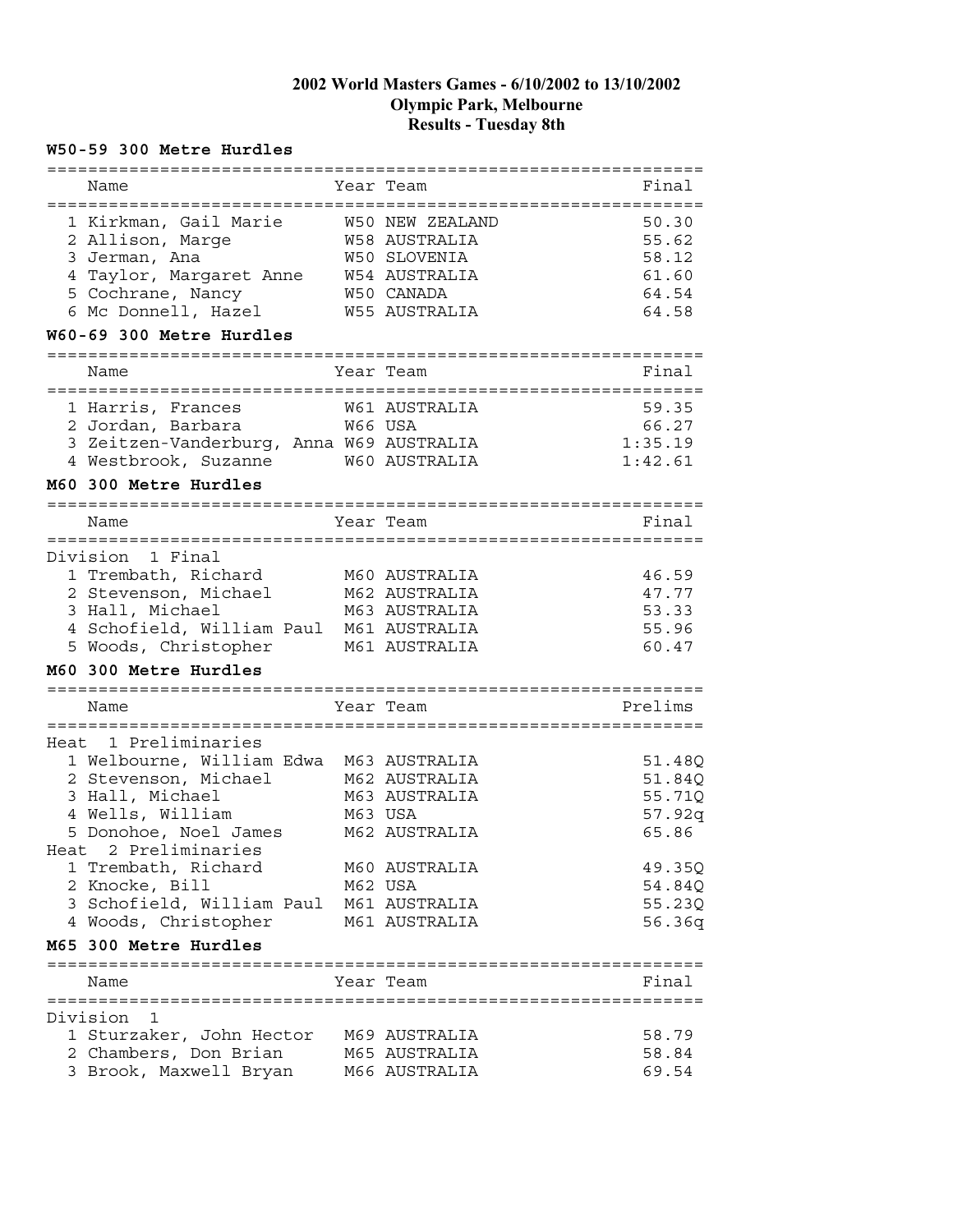| M70 300 Metre Hurdles                                                                                                                                   |                                                                                   |                                                    |
|---------------------------------------------------------------------------------------------------------------------------------------------------------|-----------------------------------------------------------------------------------|----------------------------------------------------|
| =================================<br>Name                                                                                                               | Year Team                                                                         | Final                                              |
| 1 Johnson, Ron<br>2 Harris, Alexander Willia M73 AUSTRALIA<br>M75+ 300 Metre Hurdles                                                                    | M70 NEW ZEALAND                                                                   | 61.65<br>69.85                                     |
|                                                                                                                                                         |                                                                                   |                                                    |
| Name                                                                                                                                                    | Year Team                                                                         | Final                                              |
| 1 O'Connor, Frederick<br>2 McKay, Maxwell Herbert M78 AUSTRALIA<br>W30-39 400 Metre Hurdles                                                             | M78 AUSTRALIA                                                                     | 71.71<br>1:22.22                                   |
| Name                                                                                                                                                    | Year Team                                                                         | Final                                              |
| 1 Fien, Mary<br>2 Baldwin, Jennifer<br>3 Aniuliene, Audrone<br>4 Stewart, Olivia<br>5 Matthews, Cathrine Anne W36 AUSTRALIA<br>-- Rothery, Cherie       | W30 AUSTRALIA<br>W37 AUSTRALIA<br>W38 LITHUANIA<br>W37 AUSTRALIA<br>W32 AUSTRALIA | 72.97<br>73.67<br>74.94<br>75.21<br>76.04<br>DQ    |
| W40-49 400 Metre Hurdles                                                                                                                                |                                                                                   |                                                    |
| Name                                                                                                                                                    | Year Team                                                                         | Final                                              |
| 1 Quitzau, Stacey<br>2 Bridle, Christine Anne W45 AUSTRALIA<br>3 Guthrie, Susan<br>4 Johnson, Liz<br>M30 400 Metre Hurdles                              | W42 AUSTRALIA<br>W49 AUSTRALIA<br>W46 USA                                         | 71.21<br>1:20.62<br>1:22.00<br>1:35.78             |
|                                                                                                                                                         |                                                                                   |                                                    |
| Name                                                                                                                                                    | Year Team                                                                         | Final                                              |
| 1 Parker, Stephen<br>2 Castle, James David M34 AUSTRALIA<br>3 Staehr, Clinton Stuart M32 AUSTRALIA<br>M35 400 Metre Hurdles                             | M31 AUSTRALIA                                                                     | 63.06<br>67.19<br>70.53                            |
| =========================                                                                                                                               |                                                                                   |                                                    |
| Name                                                                                                                                                    | Year Team                                                                         | Final                                              |
| 1 Baldwin, Terry John<br>2 Devine, John<br>3 Corbitt, Martin<br>4 Monro, Geoffrey<br>5 Thomas, Mark Lindsey<br>6 McKinnon, Christopher Wi M37 AUSTRALIA | M39 AUSTRALIA<br>M37 USA<br>M38 SOUTH AFRICA<br>M37 AUSTRALIA<br>M39 AUSTRALIA    | 60.12<br>61.33<br>65.77<br>72.32<br>75.73<br>76.32 |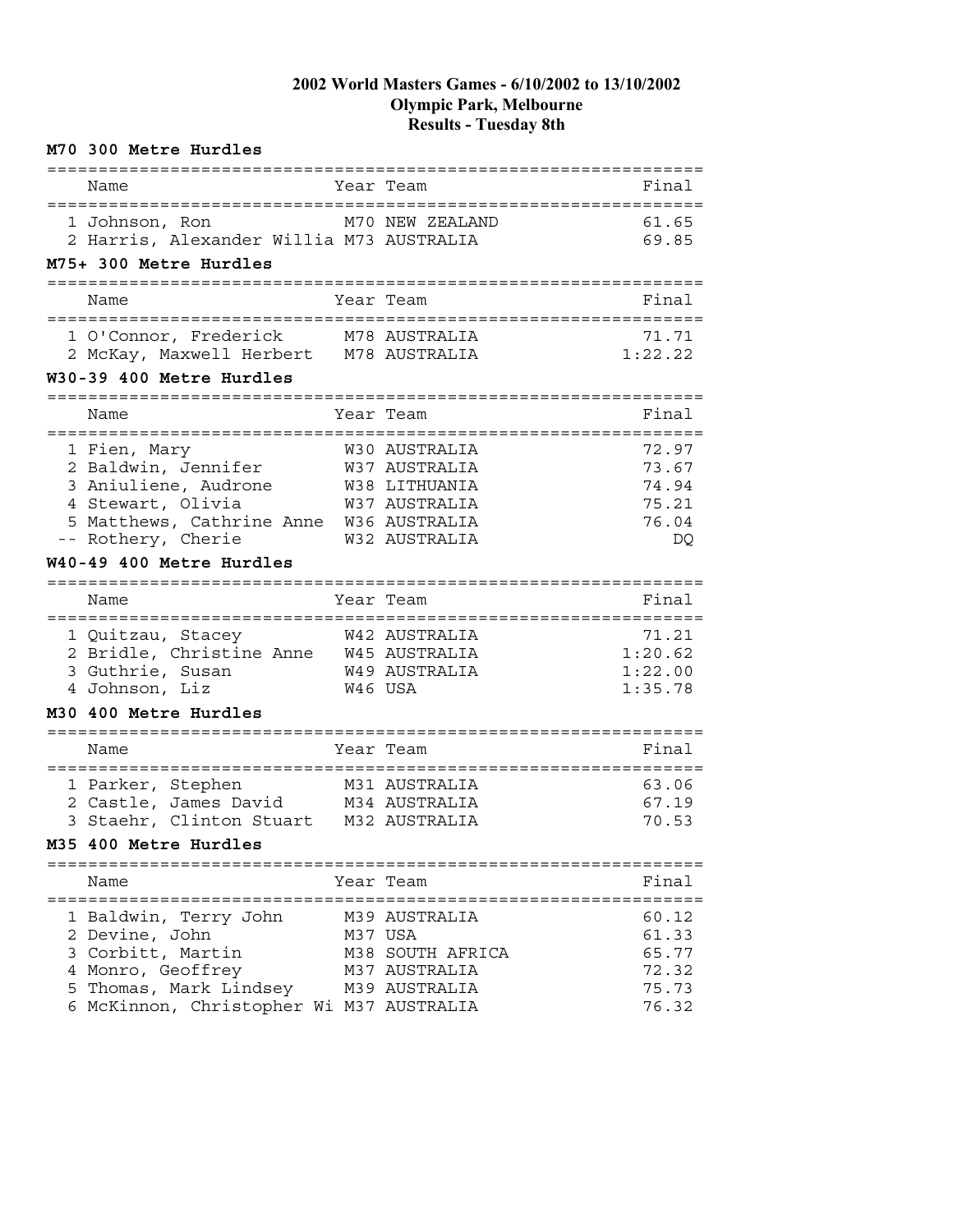## **M40 400 Metre Hurdles**

| Final<br>Name<br>Year Team<br>:============<br>65.85<br>1 McCloud, Dexter<br>M42 USA<br>2 Jankowski, George<br>66.92<br>M40 AUSTRALIA<br>3 Barker, William<br>71.66<br>M41 AUSTRALIA<br>4 Morton, John<br>M44 AUSTRALIA<br>74.47<br>5 Simpson, Greg<br>M44 AUSTRALIA<br>77.35<br>-- Hampson, Carl<br>M40 AUSTRALIA<br>DQ<br>M45 400 Metre Hurdles<br>=============================<br>Final<br>Name<br>Year Team<br>1 Edwards, Michael Joseph M45 AUSTRALIA<br>63.21<br>66.33<br>2 Nettleton, Darryl<br>M45 AUSTRALIA<br>3 McLay, David Ian Hamilto M46 AUSTRALIA<br>67.79<br>4 Jemtchougov, Victor<br>M48 RUSSIA<br>73.02<br>5 Williams, Steven<br>M46 AUSTRALIA<br>1:20.86<br>-- Nelson, Dennis<br>M47 USA<br>DQ<br>M50 400 Metre Hurdles<br>=================<br>Name<br>Year Team<br>Final<br>M53 AUSTRALIA<br>64.42<br>1 Ford, Graham<br>2 Ritterman, Michael<br>M51 AUSTRALIA<br>66.63<br>3 Quist, Robert<br>68.84<br>M51 USA<br>4 Collins, Peter Craig<br>M52 AUSTRALIA<br>71.16<br>5 Rademaker, Freddy<br>71.86<br>M50 AUSTRALIA<br>6 Cusack, Michael<br>75.28<br>M50 AUSTRALIA<br>M55 400 Metre Hurdles<br>==============<br>Final<br>Name<br>Year Team<br>===================<br>69.49<br>M58 AUSTRALIA<br>1 Giles, Harry<br>2 Cesar, Normando Tadeu Br M56 BRAZIL<br>73.21<br>3 Hawken, Selwyn<br>M57 AUSTRALIA<br>1:27.57<br>-- Bruin, Gerbrand Johannes M57 AUSTRALIA<br>DNF<br>-- Majauskas, Vytas<br>M57 LITHUANIA<br>DQ<br>W30-44 High Jump<br>Final<br>Year Team<br>Name<br>Group 1<br>1 Felsmanné Bölöni, Eszter W32 HUNGARY<br>1.59m<br>1.56m<br>W42 NEW ZEALAND<br>2 Osmers, Lyn<br>1.53m<br>3 Kay, Marie<br>W42 AUSTRALIA<br>4 Mikuleniene, Ina<br>1.41m<br>W41 LITHUANIA<br>4 Constable, Amanda<br>1.41m<br>W31 AUSTRALIA<br>6 Baldwin, Jennifer<br>W37 AUSTRALIA<br>1.35m<br>7 Vinnik, Tatiana<br>W43 AUSTRALIA<br>1.29m<br>8 Ziemer, Anita<br>1.23m<br>W42 AUSTRALIA<br>8 Marks, Deborah Lorraine W41 AUSTRALIA<br>1.23m |  |  |  |
|--------------------------------------------------------------------------------------------------------------------------------------------------------------------------------------------------------------------------------------------------------------------------------------------------------------------------------------------------------------------------------------------------------------------------------------------------------------------------------------------------------------------------------------------------------------------------------------------------------------------------------------------------------------------------------------------------------------------------------------------------------------------------------------------------------------------------------------------------------------------------------------------------------------------------------------------------------------------------------------------------------------------------------------------------------------------------------------------------------------------------------------------------------------------------------------------------------------------------------------------------------------------------------------------------------------------------------------------------------------------------------------------------------------------------------------------------------------------------------------------------------------------------------------------------------------------------------------------------------------------------------------------------------------------------------------------------------------------------------------------------------------------------------------------------------------------------------------------------------------------------------------------------------------------------------------------------|--|--|--|
|                                                                                                                                                                                                                                                                                                                                                                                                                                                                                                                                                                                                                                                                                                                                                                                                                                                                                                                                                                                                                                                                                                                                                                                                                                                                                                                                                                                                                                                                                                                                                                                                                                                                                                                                                                                                                                                                                                                                                  |  |  |  |
|                                                                                                                                                                                                                                                                                                                                                                                                                                                                                                                                                                                                                                                                                                                                                                                                                                                                                                                                                                                                                                                                                                                                                                                                                                                                                                                                                                                                                                                                                                                                                                                                                                                                                                                                                                                                                                                                                                                                                  |  |  |  |
|                                                                                                                                                                                                                                                                                                                                                                                                                                                                                                                                                                                                                                                                                                                                                                                                                                                                                                                                                                                                                                                                                                                                                                                                                                                                                                                                                                                                                                                                                                                                                                                                                                                                                                                                                                                                                                                                                                                                                  |  |  |  |
|                                                                                                                                                                                                                                                                                                                                                                                                                                                                                                                                                                                                                                                                                                                                                                                                                                                                                                                                                                                                                                                                                                                                                                                                                                                                                                                                                                                                                                                                                                                                                                                                                                                                                                                                                                                                                                                                                                                                                  |  |  |  |
|                                                                                                                                                                                                                                                                                                                                                                                                                                                                                                                                                                                                                                                                                                                                                                                                                                                                                                                                                                                                                                                                                                                                                                                                                                                                                                                                                                                                                                                                                                                                                                                                                                                                                                                                                                                                                                                                                                                                                  |  |  |  |
|                                                                                                                                                                                                                                                                                                                                                                                                                                                                                                                                                                                                                                                                                                                                                                                                                                                                                                                                                                                                                                                                                                                                                                                                                                                                                                                                                                                                                                                                                                                                                                                                                                                                                                                                                                                                                                                                                                                                                  |  |  |  |
|                                                                                                                                                                                                                                                                                                                                                                                                                                                                                                                                                                                                                                                                                                                                                                                                                                                                                                                                                                                                                                                                                                                                                                                                                                                                                                                                                                                                                                                                                                                                                                                                                                                                                                                                                                                                                                                                                                                                                  |  |  |  |
|                                                                                                                                                                                                                                                                                                                                                                                                                                                                                                                                                                                                                                                                                                                                                                                                                                                                                                                                                                                                                                                                                                                                                                                                                                                                                                                                                                                                                                                                                                                                                                                                                                                                                                                                                                                                                                                                                                                                                  |  |  |  |
|                                                                                                                                                                                                                                                                                                                                                                                                                                                                                                                                                                                                                                                                                                                                                                                                                                                                                                                                                                                                                                                                                                                                                                                                                                                                                                                                                                                                                                                                                                                                                                                                                                                                                                                                                                                                                                                                                                                                                  |  |  |  |
|                                                                                                                                                                                                                                                                                                                                                                                                                                                                                                                                                                                                                                                                                                                                                                                                                                                                                                                                                                                                                                                                                                                                                                                                                                                                                                                                                                                                                                                                                                                                                                                                                                                                                                                                                                                                                                                                                                                                                  |  |  |  |
|                                                                                                                                                                                                                                                                                                                                                                                                                                                                                                                                                                                                                                                                                                                                                                                                                                                                                                                                                                                                                                                                                                                                                                                                                                                                                                                                                                                                                                                                                                                                                                                                                                                                                                                                                                                                                                                                                                                                                  |  |  |  |
|                                                                                                                                                                                                                                                                                                                                                                                                                                                                                                                                                                                                                                                                                                                                                                                                                                                                                                                                                                                                                                                                                                                                                                                                                                                                                                                                                                                                                                                                                                                                                                                                                                                                                                                                                                                                                                                                                                                                                  |  |  |  |
|                                                                                                                                                                                                                                                                                                                                                                                                                                                                                                                                                                                                                                                                                                                                                                                                                                                                                                                                                                                                                                                                                                                                                                                                                                                                                                                                                                                                                                                                                                                                                                                                                                                                                                                                                                                                                                                                                                                                                  |  |  |  |
|                                                                                                                                                                                                                                                                                                                                                                                                                                                                                                                                                                                                                                                                                                                                                                                                                                                                                                                                                                                                                                                                                                                                                                                                                                                                                                                                                                                                                                                                                                                                                                                                                                                                                                                                                                                                                                                                                                                                                  |  |  |  |
|                                                                                                                                                                                                                                                                                                                                                                                                                                                                                                                                                                                                                                                                                                                                                                                                                                                                                                                                                                                                                                                                                                                                                                                                                                                                                                                                                                                                                                                                                                                                                                                                                                                                                                                                                                                                                                                                                                                                                  |  |  |  |
|                                                                                                                                                                                                                                                                                                                                                                                                                                                                                                                                                                                                                                                                                                                                                                                                                                                                                                                                                                                                                                                                                                                                                                                                                                                                                                                                                                                                                                                                                                                                                                                                                                                                                                                                                                                                                                                                                                                                                  |  |  |  |
|                                                                                                                                                                                                                                                                                                                                                                                                                                                                                                                                                                                                                                                                                                                                                                                                                                                                                                                                                                                                                                                                                                                                                                                                                                                                                                                                                                                                                                                                                                                                                                                                                                                                                                                                                                                                                                                                                                                                                  |  |  |  |
|                                                                                                                                                                                                                                                                                                                                                                                                                                                                                                                                                                                                                                                                                                                                                                                                                                                                                                                                                                                                                                                                                                                                                                                                                                                                                                                                                                                                                                                                                                                                                                                                                                                                                                                                                                                                                                                                                                                                                  |  |  |  |
|                                                                                                                                                                                                                                                                                                                                                                                                                                                                                                                                                                                                                                                                                                                                                                                                                                                                                                                                                                                                                                                                                                                                                                                                                                                                                                                                                                                                                                                                                                                                                                                                                                                                                                                                                                                                                                                                                                                                                  |  |  |  |
|                                                                                                                                                                                                                                                                                                                                                                                                                                                                                                                                                                                                                                                                                                                                                                                                                                                                                                                                                                                                                                                                                                                                                                                                                                                                                                                                                                                                                                                                                                                                                                                                                                                                                                                                                                                                                                                                                                                                                  |  |  |  |
|                                                                                                                                                                                                                                                                                                                                                                                                                                                                                                                                                                                                                                                                                                                                                                                                                                                                                                                                                                                                                                                                                                                                                                                                                                                                                                                                                                                                                                                                                                                                                                                                                                                                                                                                                                                                                                                                                                                                                  |  |  |  |
|                                                                                                                                                                                                                                                                                                                                                                                                                                                                                                                                                                                                                                                                                                                                                                                                                                                                                                                                                                                                                                                                                                                                                                                                                                                                                                                                                                                                                                                                                                                                                                                                                                                                                                                                                                                                                                                                                                                                                  |  |  |  |
|                                                                                                                                                                                                                                                                                                                                                                                                                                                                                                                                                                                                                                                                                                                                                                                                                                                                                                                                                                                                                                                                                                                                                                                                                                                                                                                                                                                                                                                                                                                                                                                                                                                                                                                                                                                                                                                                                                                                                  |  |  |  |
|                                                                                                                                                                                                                                                                                                                                                                                                                                                                                                                                                                                                                                                                                                                                                                                                                                                                                                                                                                                                                                                                                                                                                                                                                                                                                                                                                                                                                                                                                                                                                                                                                                                                                                                                                                                                                                                                                                                                                  |  |  |  |
|                                                                                                                                                                                                                                                                                                                                                                                                                                                                                                                                                                                                                                                                                                                                                                                                                                                                                                                                                                                                                                                                                                                                                                                                                                                                                                                                                                                                                                                                                                                                                                                                                                                                                                                                                                                                                                                                                                                                                  |  |  |  |
|                                                                                                                                                                                                                                                                                                                                                                                                                                                                                                                                                                                                                                                                                                                                                                                                                                                                                                                                                                                                                                                                                                                                                                                                                                                                                                                                                                                                                                                                                                                                                                                                                                                                                                                                                                                                                                                                                                                                                  |  |  |  |
|                                                                                                                                                                                                                                                                                                                                                                                                                                                                                                                                                                                                                                                                                                                                                                                                                                                                                                                                                                                                                                                                                                                                                                                                                                                                                                                                                                                                                                                                                                                                                                                                                                                                                                                                                                                                                                                                                                                                                  |  |  |  |
|                                                                                                                                                                                                                                                                                                                                                                                                                                                                                                                                                                                                                                                                                                                                                                                                                                                                                                                                                                                                                                                                                                                                                                                                                                                                                                                                                                                                                                                                                                                                                                                                                                                                                                                                                                                                                                                                                                                                                  |  |  |  |
|                                                                                                                                                                                                                                                                                                                                                                                                                                                                                                                                                                                                                                                                                                                                                                                                                                                                                                                                                                                                                                                                                                                                                                                                                                                                                                                                                                                                                                                                                                                                                                                                                                                                                                                                                                                                                                                                                                                                                  |  |  |  |
|                                                                                                                                                                                                                                                                                                                                                                                                                                                                                                                                                                                                                                                                                                                                                                                                                                                                                                                                                                                                                                                                                                                                                                                                                                                                                                                                                                                                                                                                                                                                                                                                                                                                                                                                                                                                                                                                                                                                                  |  |  |  |
|                                                                                                                                                                                                                                                                                                                                                                                                                                                                                                                                                                                                                                                                                                                                                                                                                                                                                                                                                                                                                                                                                                                                                                                                                                                                                                                                                                                                                                                                                                                                                                                                                                                                                                                                                                                                                                                                                                                                                  |  |  |  |
|                                                                                                                                                                                                                                                                                                                                                                                                                                                                                                                                                                                                                                                                                                                                                                                                                                                                                                                                                                                                                                                                                                                                                                                                                                                                                                                                                                                                                                                                                                                                                                                                                                                                                                                                                                                                                                                                                                                                                  |  |  |  |
|                                                                                                                                                                                                                                                                                                                                                                                                                                                                                                                                                                                                                                                                                                                                                                                                                                                                                                                                                                                                                                                                                                                                                                                                                                                                                                                                                                                                                                                                                                                                                                                                                                                                                                                                                                                                                                                                                                                                                  |  |  |  |
|                                                                                                                                                                                                                                                                                                                                                                                                                                                                                                                                                                                                                                                                                                                                                                                                                                                                                                                                                                                                                                                                                                                                                                                                                                                                                                                                                                                                                                                                                                                                                                                                                                                                                                                                                                                                                                                                                                                                                  |  |  |  |
|                                                                                                                                                                                                                                                                                                                                                                                                                                                                                                                                                                                                                                                                                                                                                                                                                                                                                                                                                                                                                                                                                                                                                                                                                                                                                                                                                                                                                                                                                                                                                                                                                                                                                                                                                                                                                                                                                                                                                  |  |  |  |
|                                                                                                                                                                                                                                                                                                                                                                                                                                                                                                                                                                                                                                                                                                                                                                                                                                                                                                                                                                                                                                                                                                                                                                                                                                                                                                                                                                                                                                                                                                                                                                                                                                                                                                                                                                                                                                                                                                                                                  |  |  |  |
|                                                                                                                                                                                                                                                                                                                                                                                                                                                                                                                                                                                                                                                                                                                                                                                                                                                                                                                                                                                                                                                                                                                                                                                                                                                                                                                                                                                                                                                                                                                                                                                                                                                                                                                                                                                                                                                                                                                                                  |  |  |  |
|                                                                                                                                                                                                                                                                                                                                                                                                                                                                                                                                                                                                                                                                                                                                                                                                                                                                                                                                                                                                                                                                                                                                                                                                                                                                                                                                                                                                                                                                                                                                                                                                                                                                                                                                                                                                                                                                                                                                                  |  |  |  |
|                                                                                                                                                                                                                                                                                                                                                                                                                                                                                                                                                                                                                                                                                                                                                                                                                                                                                                                                                                                                                                                                                                                                                                                                                                                                                                                                                                                                                                                                                                                                                                                                                                                                                                                                                                                                                                                                                                                                                  |  |  |  |
|                                                                                                                                                                                                                                                                                                                                                                                                                                                                                                                                                                                                                                                                                                                                                                                                                                                                                                                                                                                                                                                                                                                                                                                                                                                                                                                                                                                                                                                                                                                                                                                                                                                                                                                                                                                                                                                                                                                                                  |  |  |  |
|                                                                                                                                                                                                                                                                                                                                                                                                                                                                                                                                                                                                                                                                                                                                                                                                                                                                                                                                                                                                                                                                                                                                                                                                                                                                                                                                                                                                                                                                                                                                                                                                                                                                                                                                                                                                                                                                                                                                                  |  |  |  |
|                                                                                                                                                                                                                                                                                                                                                                                                                                                                                                                                                                                                                                                                                                                                                                                                                                                                                                                                                                                                                                                                                                                                                                                                                                                                                                                                                                                                                                                                                                                                                                                                                                                                                                                                                                                                                                                                                                                                                  |  |  |  |
|                                                                                                                                                                                                                                                                                                                                                                                                                                                                                                                                                                                                                                                                                                                                                                                                                                                                                                                                                                                                                                                                                                                                                                                                                                                                                                                                                                                                                                                                                                                                                                                                                                                                                                                                                                                                                                                                                                                                                  |  |  |  |
|                                                                                                                                                                                                                                                                                                                                                                                                                                                                                                                                                                                                                                                                                                                                                                                                                                                                                                                                                                                                                                                                                                                                                                                                                                                                                                                                                                                                                                                                                                                                                                                                                                                                                                                                                                                                                                                                                                                                                  |  |  |  |
|                                                                                                                                                                                                                                                                                                                                                                                                                                                                                                                                                                                                                                                                                                                                                                                                                                                                                                                                                                                                                                                                                                                                                                                                                                                                                                                                                                                                                                                                                                                                                                                                                                                                                                                                                                                                                                                                                                                                                  |  |  |  |
|                                                                                                                                                                                                                                                                                                                                                                                                                                                                                                                                                                                                                                                                                                                                                                                                                                                                                                                                                                                                                                                                                                                                                                                                                                                                                                                                                                                                                                                                                                                                                                                                                                                                                                                                                                                                                                                                                                                                                  |  |  |  |
|                                                                                                                                                                                                                                                                                                                                                                                                                                                                                                                                                                                                                                                                                                                                                                                                                                                                                                                                                                                                                                                                                                                                                                                                                                                                                                                                                                                                                                                                                                                                                                                                                                                                                                                                                                                                                                                                                                                                                  |  |  |  |
|                                                                                                                                                                                                                                                                                                                                                                                                                                                                                                                                                                                                                                                                                                                                                                                                                                                                                                                                                                                                                                                                                                                                                                                                                                                                                                                                                                                                                                                                                                                                                                                                                                                                                                                                                                                                                                                                                                                                                  |  |  |  |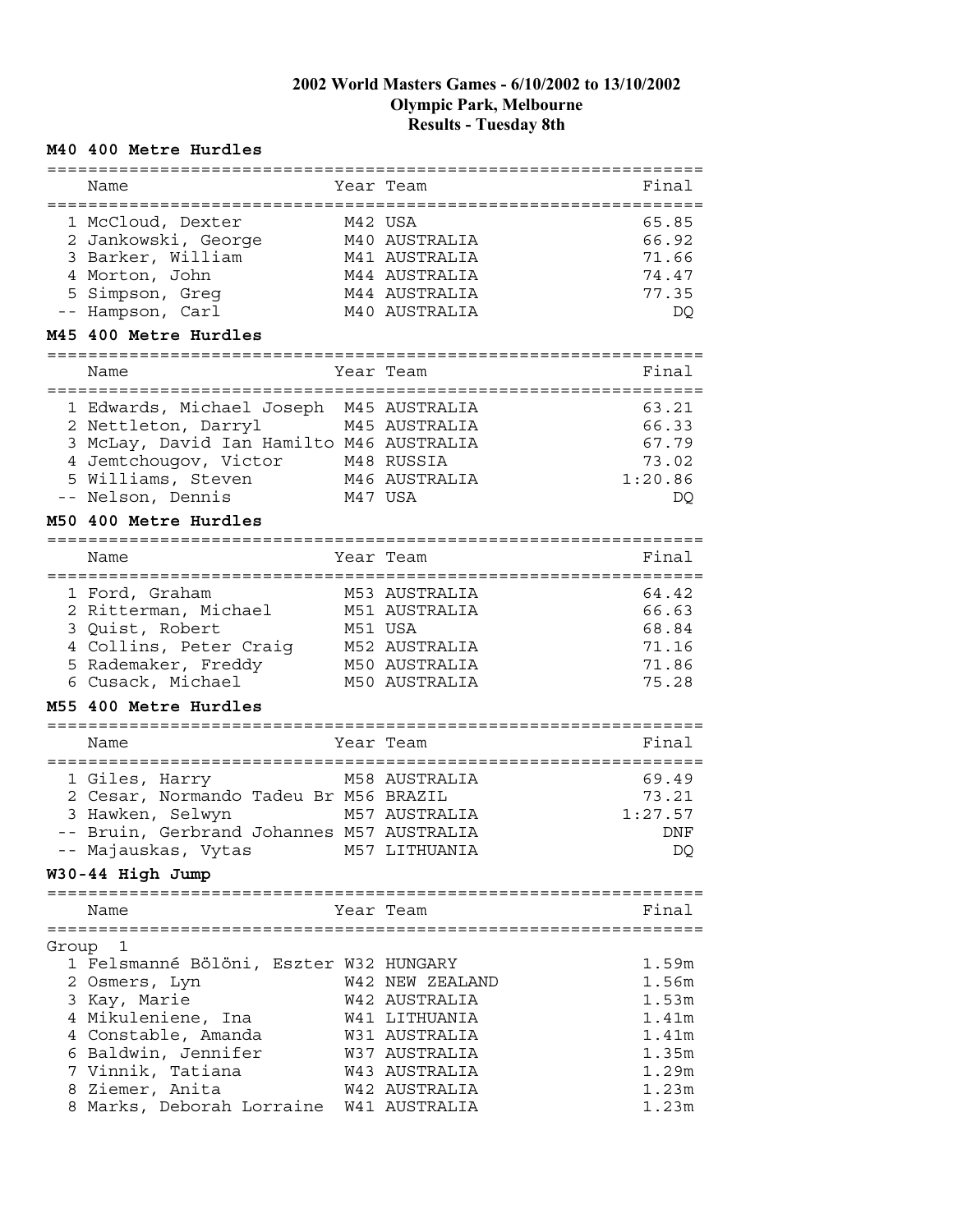# **W45-54 High Jump**

|   | Name                                     | Year Team                  | Final       |
|---|------------------------------------------|----------------------------|-------------|
|   |                                          | :========================= |             |
|   |                                          | W50 NEW ZEALAND            | 1.36m       |
|   | 1 Kirkman, Gail Marie                    |                            |             |
|   | 1 Brakanska, Dace                        | W47 LATVIA                 | 1.36m       |
|   | 3 Lee, Salli-Ann                         | W45 AUSTRALIA              | 1.33m       |
|   | 4 Lucas, Helen                           | W53 AUSTRALIA              | J1.09m      |
|   | 4 Bridle, Christine Anne                 | W45 AUSTRALIA              | 1.27m       |
|   | 4 Taylor, Margaret Anne                  | W54 AUSTRALIA              | 1.27m       |
|   | 4 Avizonine, Genovaite                   | W50 LITHUANIA              | J1.27m      |
|   |                                          |                            |             |
|   | 9 Reid, Glenys                           | W50 AUSTRALIA              | 1.09m       |
|   | -- Johnson, Liz                          | W46 USA                    | 1.18m       |
|   | -- Macey, Kerrie Ann                     | W48 AUSTRALIA              | J1.27m      |
|   | W55+ High Jump                           |                            |             |
|   |                                          |                            |             |
|   | ===============                          |                            |             |
|   | Name                                     | Year Team                  | Final       |
|   | ============================             |                            |             |
|   | 1 Radcliffe, Patricia Marg W60 CANADA    |                            | 1.17m       |
|   | 1 Oakes, Patricia                        | W56 ENGLAND                | 1.17m       |
|   | 3 Gomberadze, Kaleria                    | W73 RUSSIA                 | 1.05m       |
|   | 3 Kouvalenskaia, Galina                  | W68 RUSSIA                 | 1.05m       |
|   |                                          |                            |             |
|   | 5 Slattery, Marie Joan                   | <b>W66 NEW ZEALAND</b>     | 1.02m       |
|   | 6 Carter, Mavis Madeline                 | W66 NEW ZEALAND            | 0.99m       |
|   | 7 Valien, Johnnye                        | W77 USA                    | 0.84m       |
|   | 8 Kotelko, Olga Marlene                  | W83 CANADA                 | 0.78m       |
|   | 9 Hinton, Margaret                       | W81 USA                    | 0.75m       |
|   |                                          |                            |             |
|   |                                          |                            |             |
|   | M55 High Jump                            |                            |             |
|   | :=======================                 |                            |             |
|   | Name                                     | Year Team                  | Final       |
|   |                                          |                            | :========== |
|   |                                          | M58 SLOVENIA               | 1.59m       |
|   | 1 Vivod, Franc-Branko                    |                            |             |
|   | 2 Trvsnick, Petr                         | M55 CZECH REPUBLIC         | 1.56m       |
|   | 3 Searle, John                           | M55 AUSTRALIA              | J1.44m      |
|   | 3 Edwards, Jay                           | M59 USA                    | 1.44m       |
|   | 5 Walker, Garry                          | M55 AUSTRALIA              | 1.35m       |
|   | 5 Hawken, Selwyn                         | M57 AUSTRALIA              | 1.35m       |
| 7 | McWilliams, Peter Willia M58 AUSTRALIA   |                            | 1.29m       |
|   |                                          |                            | 1.23m       |
|   | 8 Vorchheimer, Myer Reuben M57 AUSTRALIA |                            |             |
|   | M60-69 High Jump                         |                            |             |
|   |                                          |                            |             |
|   | Name                                     | Year Team                  | Final       |
|   |                                          |                            |             |
|   | 1 Hancock, Thomas                        | M66 AUSTRALIA              | 1.43m       |
|   | 1 Mamalis, Greg                          | M62 AUSTRALIA              | 1.43m       |
|   |                                          |                            | 1.34m       |
|   | 3 Schofield, William Paul                | M61 AUSTRALIA              |             |
|   | 4 Carroll, Edmund Franc                  | M61 AUSTRALIA              | 1.31m       |
|   | 5 Herft, Spencer                         | M63 AUSTRALIA              | 1.28m       |
|   | 5 Kondrasuk, John                        | M60 USA                    | J1.28m      |
|   | 5 Meszaros, Miklos                       | M63 HUNGARY                | 1.28m       |
|   | 8 Dunn, Terence                          | M65 AUSTRALIA              | 1.25m       |
|   | 9 Kouzmine, Valentine                    | M67 RUSSIA                 | 1.22m       |
|   | -- Sivell, Ian                           | M60 AUSTRALIA              | NH.         |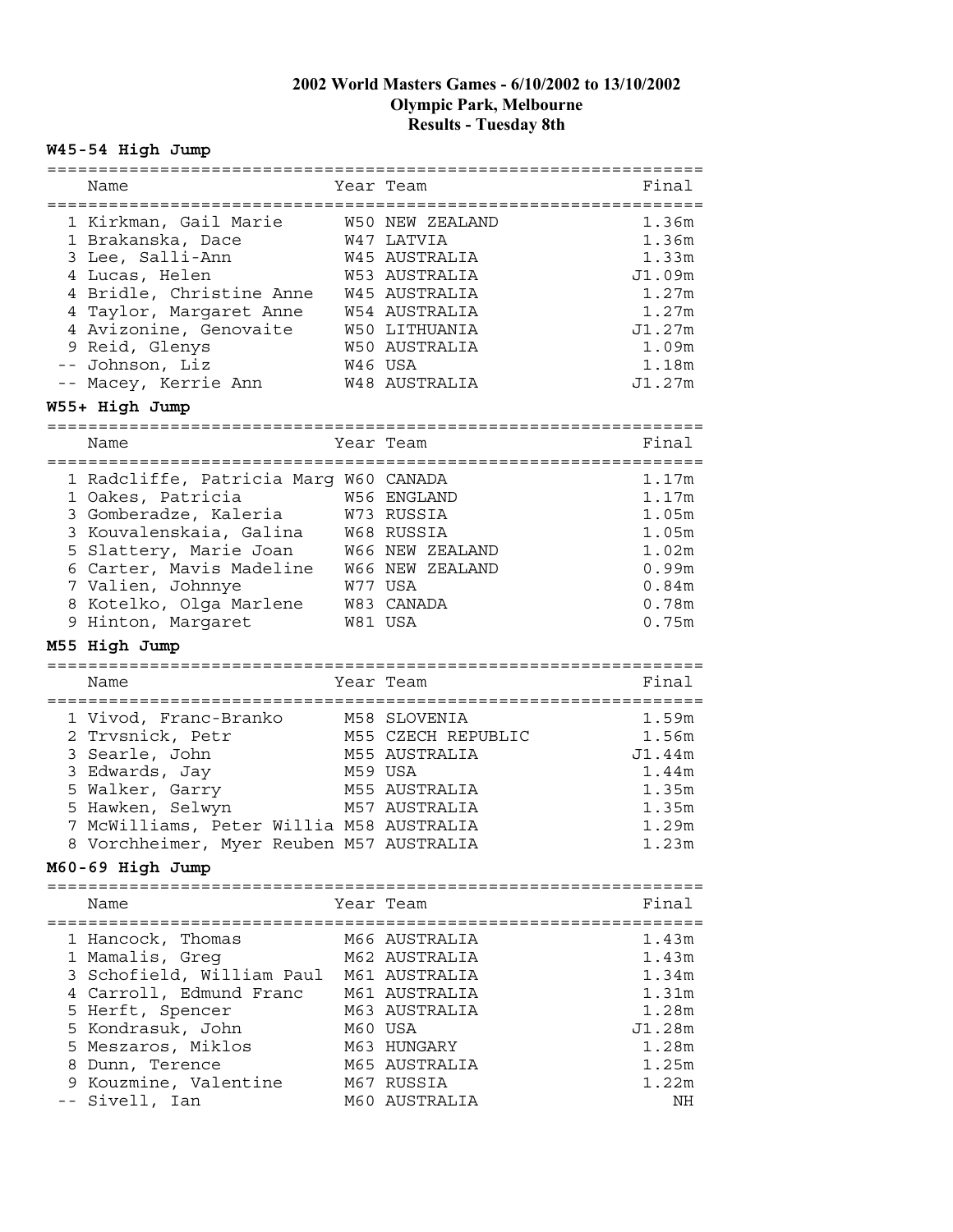# **M70+ High Jump**

| Name                                      | Year Team       | Final             |        |
|-------------------------------------------|-----------------|-------------------|--------|
|                                           |                 |                   |        |
| 1 Gourlay, Gordon Eric                    | M73 AUSTRALIA   | 1.28m             |        |
| 1 Dobriban, Geza                          | M76 HUNGARY     | 1.28m             |        |
| 2 Blair, James Alexander                  | M71 NEW ZEALAND | J1.28m            |        |
| 3 Johnson, Ron                            | M70 NEW ZEALAND | 1.22m             |        |
| 4 Cook, Earl Eric                         | M72 AUSTRALIA   | 1.07m             |        |
| 5 Heywood, John Wesley                    | M73 AUSTRALIA   | J1.07m            |        |
| 5 O'Connor, Frederick                     | M78 AUSTRALIA   | 1.13m             |        |
| 6 Grigg, Russell                          | M75 AUSTRALIA   | 1.10m             |        |
| 6 Younger, Vladimir                       | M90 AUSTRALIA   | 1.10m             |        |
| 10 Young, Gilbert                         | M80 USA         | 1.04m             |        |
| 10 Honeywell, William Richa M77 AUSTRALIA |                 | J1.04m            |        |
| 10 Soller, Richard                        | M75 USA         | 1.04m             |        |
| 13 McKay, Maxwell Herbert M78 AUSTRALIA   |                 | 0.95m             |        |
|                                           |                 |                   |        |
| W30-39 Triple Jump                        |                 |                   |        |
| Name                                      | Year Team       | Final             | Wind   |
|                                           |                 |                   |        |
| 1 Krepkina, Valentina                     | W37 UKRAINE     | 11.99m            | 1.1    |
| 2 Hill, Irie                              | W33 ENGLAND     | 11.29m            | 0.5    |
| 3 Mogentale, Gianna                       | W38 AUSTRALIA   | 10.38m            | $-1.4$ |
| 4 Rothery, Cherie                         | W32 AUSTRALIA   | 9.86m             | $-1.4$ |
| 5 Carden, Nikki                           | W31 AUSTRALIA   | 9.43m             | 0.6    |
| 6 Baldwin, Jennifer W37 AUSTRALIA         |                 | 9.23m             | 0.5    |
| 7 Brooks, Jo                              | W31 AUSTRALIA   | 9.18m             | 1.8    |
| 8 Sunley, Julie                           | W38 AUSTRALIA   | 8.41m             | 2.4    |
| -- Sanderson, Jennifer Mare W34 AUSTRALIA |                 | ND.               | NWI    |
|                                           |                 |                   |        |
| W40 Triple Jump                           |                 |                   |        |
| Name                                      | Year Team       | Final             | Wind   |
|                                           |                 |                   |        |
| 1 Osmers, Lyn                             | W42 NEW ZEALAND | 10.55m            | 2.2    |
| 2 Davey, Karen                            | W44 AUSTRALIA   | 9.69m             | 2.4    |
| 3 Clarke, Rosemary Ann W41 AUSTRALIA      |                 | 9.19m             | 1.2    |
| 4 Goldenberg, Julie                       | W42 AUSTRALIA   | 7.82m             | 2.1    |
| W45 Triple Jump                           |                 |                   |        |
|                                           |                 |                   |        |
| Name                                      | Year Team       | Final             | Wind   |
|                                           |                 |                   |        |
| 1 Lee, Salli-Ann                          | W45 AUSTRALIA   | 9.50 <sub>m</sub> | 1.9    |
| 2 Brakanska, Dace                         | W47 LATVIA      | 9.11m             | 1.4    |
| 3 Bridle, Christine Anne W45 AUSTRALIA    |                 | 8.98m             | 1.0    |
| 4 Rajput, Saraswati                       | W46 INDIA       | 8.03m             | 0.8    |
| 5 Crouch, Judy                            | W49 AUSTRALIA   | 7.73m             | $-0.5$ |
| 6 Jacimovic, Jill Kristine W48 AUSTRALIA  |                 | 7.69m             | 1.2    |
| 7 Choate, Lynne                           | W49 AUSTRALIA   | 7.62m             | 0.8    |
| 8 Mousley, Deborah                        | W46 AUSTRALIA   | 6.03m             | 1.6    |
|                                           |                 |                   |        |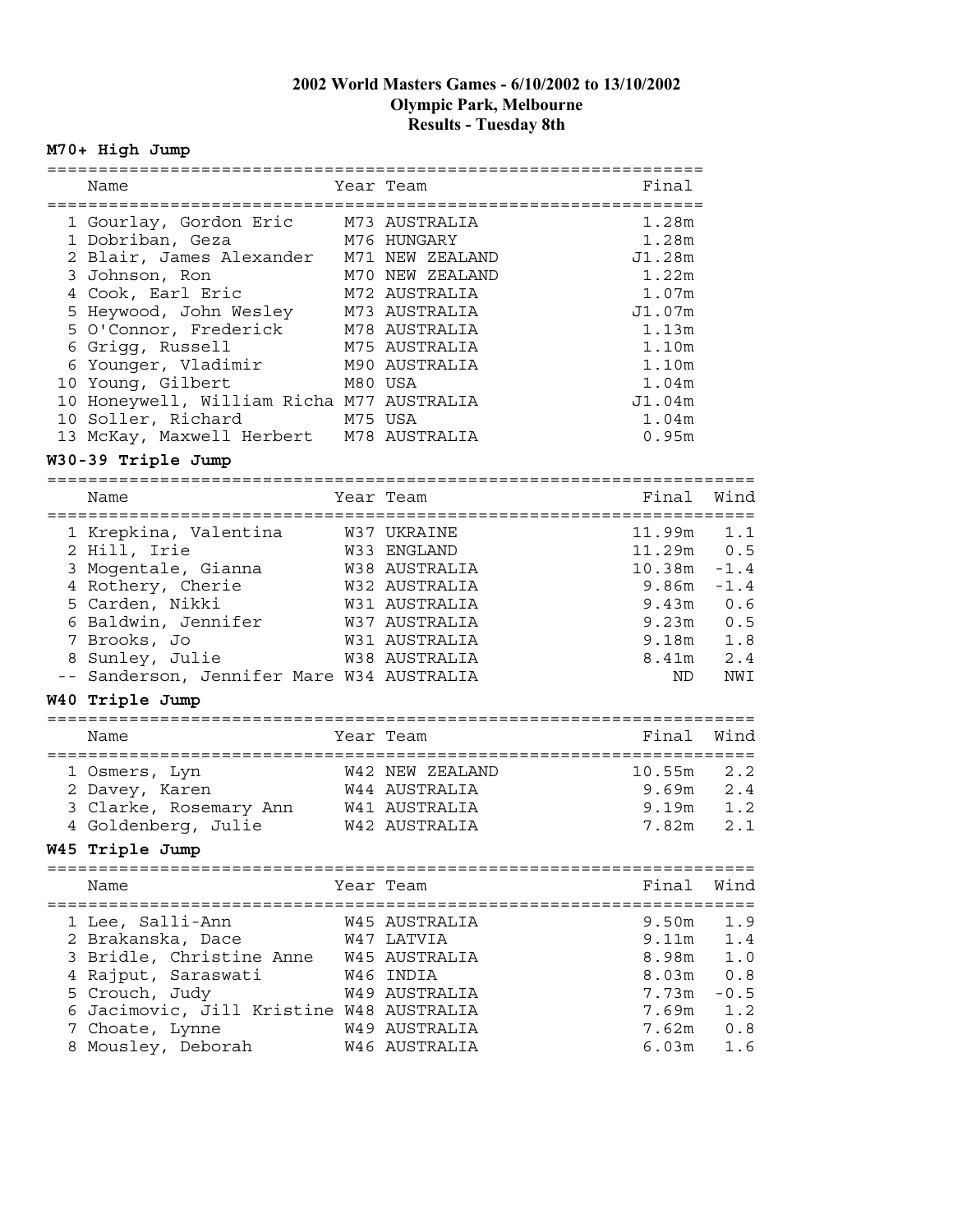# **W50-64 Triple Jump**

|                                                | ===================== |                |          |
|------------------------------------------------|-----------------------|----------------|----------|
| Name                                           | Year Team             | Final          | Wind     |
| ===================================            | ===============       |                | ======== |
| 1 Taylor, Margaret Anne                        | W54 AUSTRALIA         | 10.06m         | 1.0      |
| 2 Haylock, Sue                                 | W51 AUSTRALIA         | 9.14m          | $-0.3$   |
| 3 Oakes, Patricia                              | W56 ENGLAND           | 8.55m          | $-0.2$   |
| 4 Avizonine, Genovaite                         | W50 LITHUANIA         | 8.10m          | 0.9      |
| 5 Hawthorne, Mary                              | W54 AUSTRALIA         | 8.08m          | $-0.3$   |
| 6 Lucas, Helen                                 | W53 AUSTRALIA         | 7.24m          | 0.4      |
| 7 Bayler, Frances Helen                        | W62 NEW ZEALAND       | 6.63m          | 1.4      |
| 8 Titmuss, Beryl                               | W59 AUSTRALIA         | 6.17m          | $+0.0$   |
|                                                |                       |                | 0.9      |
| 9 Schickert, Lynne                             | W60 AUSTRALIA         | 5.89m          |          |
| W65+ Triple Jump                               |                       |                |          |
| Name                                           | Year Team             | Final          | Wind     |
|                                                |                       |                |          |
| 1 Peterson, Shirley                            | W74 NEW ZEALAND       | 7.36m          | $-1.1$   |
| 2 Carr, Patricia                               | W70 AUSTRALIA         | 7.30m          | 0.5      |
| 3 Jordan, Barbara                              | W66 USA               | 7.09m          | 0.5      |
| 4 Carter, Mavis Madeline                       | W66 NEW ZEALAND       | 6.73m          | $-0.2$   |
| 5 Slattery, Marie Joan                         | W66 NEW ZEALAND       | 6.67m          | 0.3      |
| 6 Sinkinson, Jean Mary                         | W70 AUSTRALIA         | 6.48m          | $-0.3$   |
| 7 Gomberadze, Kaleria                          | W73 RUSSIA            | 6.35m          | 2.5      |
| 8 Hinton, Margaret                             | W81 USA               | 2.82m          | 0.9      |
|                                                |                       |                |          |
| M55 Triple Jump                                | :===================  |                |          |
| Name                                           | Year Team             | Final          | Wind     |
|                                                |                       |                |          |
| 2 Chtcherbina, Fedor                           | M59 RUSSIA            | 10.88m         | 0.3      |
| 3 Searle, John                                 | M55 AUSTRALIA         | 10.64m         | $+0.0$   |
| 4 Pasztor, Mihaly                              | M58 HUNGARY           | 10.55m         | $+0.0$   |
| 5 Mankowski, Gabriel                           | M56 POLAND            | 11.44m         | 0.8      |
| 8 Dore, James Philli                           | M55 AUSTRALIA         | 9.84m          | 0.4      |
|                                                |                       |                |          |
| -- Hawken, Selwyn                              | M57 AUSTRALIA         | 8.50m          | 0.3      |
| -- Bryant, Alan George                         | M55 AUSTRALIA         | 8.64m          | 0.4      |
| -- Harrowfield, John Ronald M59 AUSTRALIA      |                       | 10.17m         | 0.9      |
| M60 Triple Jump<br>:========================== |                       |                |          |
| Name                                           | Year Team             | Final          | Wind     |
|                                                | ===================== |                |          |
| 1 Jacotine, Julian John                        | M62 AUSTRALIA         | $10.14m - 0.7$ |          |
| 2 Noden, Graeme Stanl                          | M64 AUSTRALIA         | 9.74m          | $0.5$    |
| 3 Poulter, Jim                                 | M61 AUSTRALIA         | 9.46m          | 0.3      |
| 4 Sivell, Ian                                  | M60 AUSTRALIA         | 7.93m          | $-0.2$   |
| 5 Donohoe, Noel James                          | M62 AUSTRALIA         | 7.82m          | $-1.8$   |
| 6 Kondrasuk, John                              | M60 USA               | 7.63m          | 1.5      |
| M65 Triple Jump                                |                       |                |          |
|                                                |                       |                |          |
| Name                                           | Year Team             | Final          | Wind     |
| 1 Roytman, Vladimir                            | M65 RUSSIA            | 10.50m         | 1.2      |
| 2 Beauchamp, Hilton Stanle M66 AUSTRALIA       |                       | 9.89m          | 0.5      |
|                                                |                       |                |          |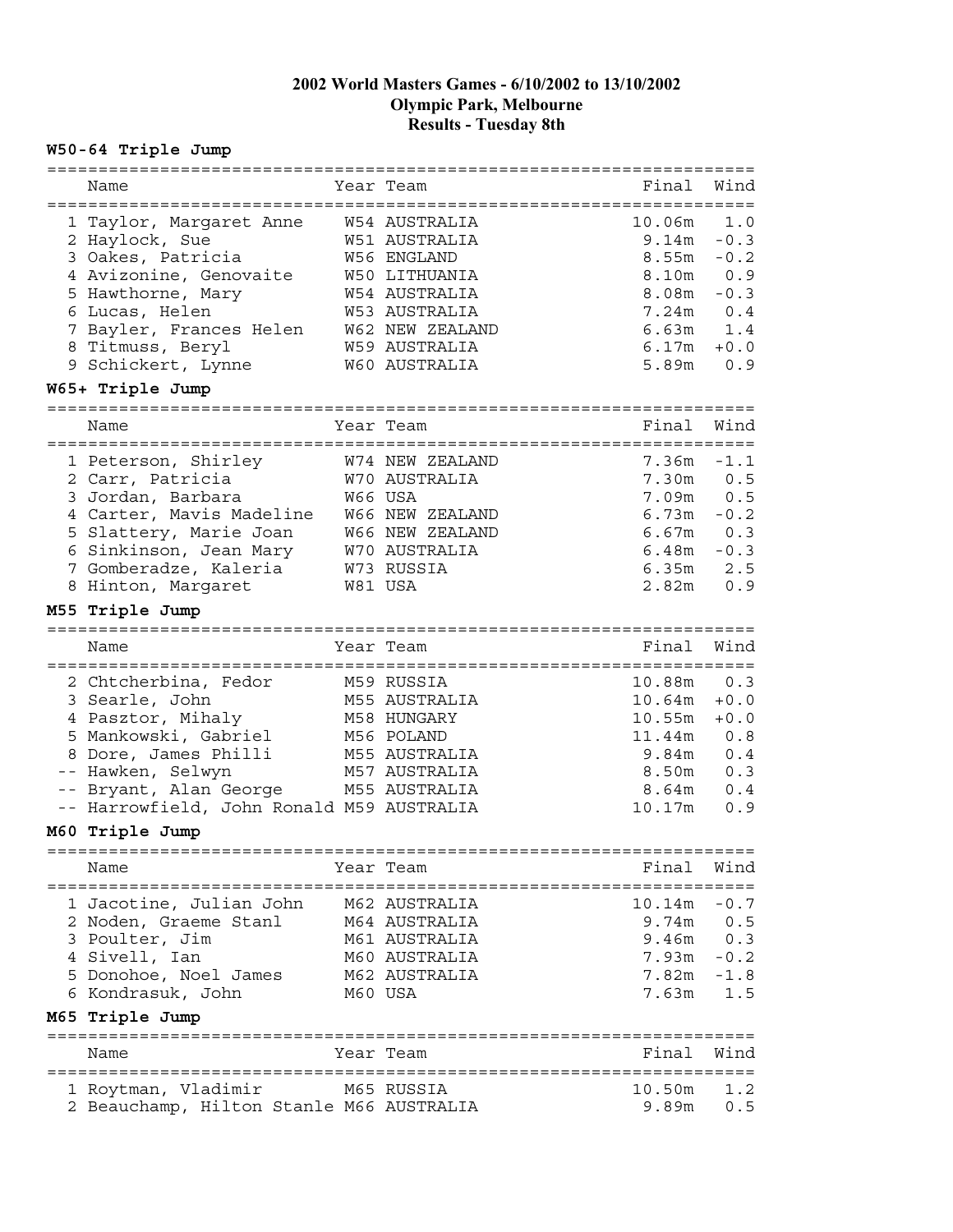| M65 Triple Jump                                                                                                                                                                                                                                                                                                                   |                                                                                                                                        |                                                                                 |                                                                               |
|-----------------------------------------------------------------------------------------------------------------------------------------------------------------------------------------------------------------------------------------------------------------------------------------------------------------------------------|----------------------------------------------------------------------------------------------------------------------------------------|---------------------------------------------------------------------------------|-------------------------------------------------------------------------------|
| 3 Travers, Derek<br>4 Sturzaker, John Hector M69 AUSTRALIA<br>5 Soulsby, Robert Leonard M69 AUSTRALIA<br>-- Cripps, David                                                                                                                                                                                                         | M67 AUSTRALIA<br>M65 AUSTRALIA                                                                                                         | 9.77m<br>9.06m<br>6.87m<br>FOUL                                                 | 0.7<br>0.8<br>0.8<br>NWI                                                      |
| M70+ Triple Jump                                                                                                                                                                                                                                                                                                                  |                                                                                                                                        |                                                                                 |                                                                               |
| Name                                                                                                                                                                                                                                                                                                                              | Year Team                                                                                                                              | Final                                                                           | Wind                                                                          |
| 1 Ito, Shoji<br>2 Dobriban, Geza<br>3 O'Connor, Frederick M78 AUSTRALIA<br>4 Yakovlev, Innokenty<br>5 Elks, Sydney<br>S EIKS, Syuney<br>6 McKay, Maxwell Herbert   M78 AUSTRALIA<br>7 Heywood, John Wesley   M73 AUSTRALIA<br>8 Younger, Vladimir     M90 AUSTRALIA<br>9 Smith, Andrew Clifford M87 AUSTRALIA<br>W30 Shot Put 4kg | M71 JAPAN<br>M76 HUNGARY<br>M70 RUSSIA<br>M77 AUSTRALIA                                                                                | 9.99m<br>8.79m<br>8.73m<br>8.52m<br>7.78m<br>7.10m<br>6.37m<br>5.02m<br>3.07m   | 0.4<br>$-1.1$<br>$-1.1$<br>$-1.2$<br>1.1<br>$-0.3$<br>1.1<br>$-0.3$<br>$-1.2$ |
|                                                                                                                                                                                                                                                                                                                                   |                                                                                                                                        |                                                                                 |                                                                               |
| Name                                                                                                                                                                                                                                                                                                                              | Year Team                                                                                                                              | Final                                                                           |                                                                               |
| 1 Constable, Amanda<br>2 Kollaras, Anthia<br>W35 Shot Put 4kg                                                                                                                                                                                                                                                                     | W31 AUSTRALIA<br>W34 AUSTRALIA                                                                                                         | 11.36m<br>9.15m                                                                 |                                                                               |
| Name                                                                                                                                                                                                                                                                                                                              | Year Team                                                                                                                              | Final                                                                           |                                                                               |
| 1 McCahill, Christine<br>2 Hardy, Jayne<br>3 Passarini, Raelene<br>4 Pfanner, Judy<br>5 Sunley, Julie<br>6 Howitt, Jodie<br>7 Abegunawardawa Yapa, Sep W37 SRI LANKA<br>8 Leavey, Karen<br>9 Whitehall, Anna-Lisa<br>W40-49 Shot Put 4kg                                                                                          | W38 NEW ZEALAND<br>W39 AUSTRALIA<br>W37 AUSTRALIA<br>W36 AUSTRALIA<br>W38 AUSTRALIA<br>W35 AUSTRALIA<br>W35 AUSTRALIA<br>W37 AUSTRALIA | 12.90m<br>11.20m<br>9.39m<br>9.32m<br>8.50m<br>8.31m<br>8.28m<br>7.21m<br>7.02m |                                                                               |
|                                                                                                                                                                                                                                                                                                                                   |                                                                                                                                        |                                                                                 |                                                                               |
| Name                                                                                                                                                                                                                                                                                                                              | Year Team                                                                                                                              | Final                                                                           |                                                                               |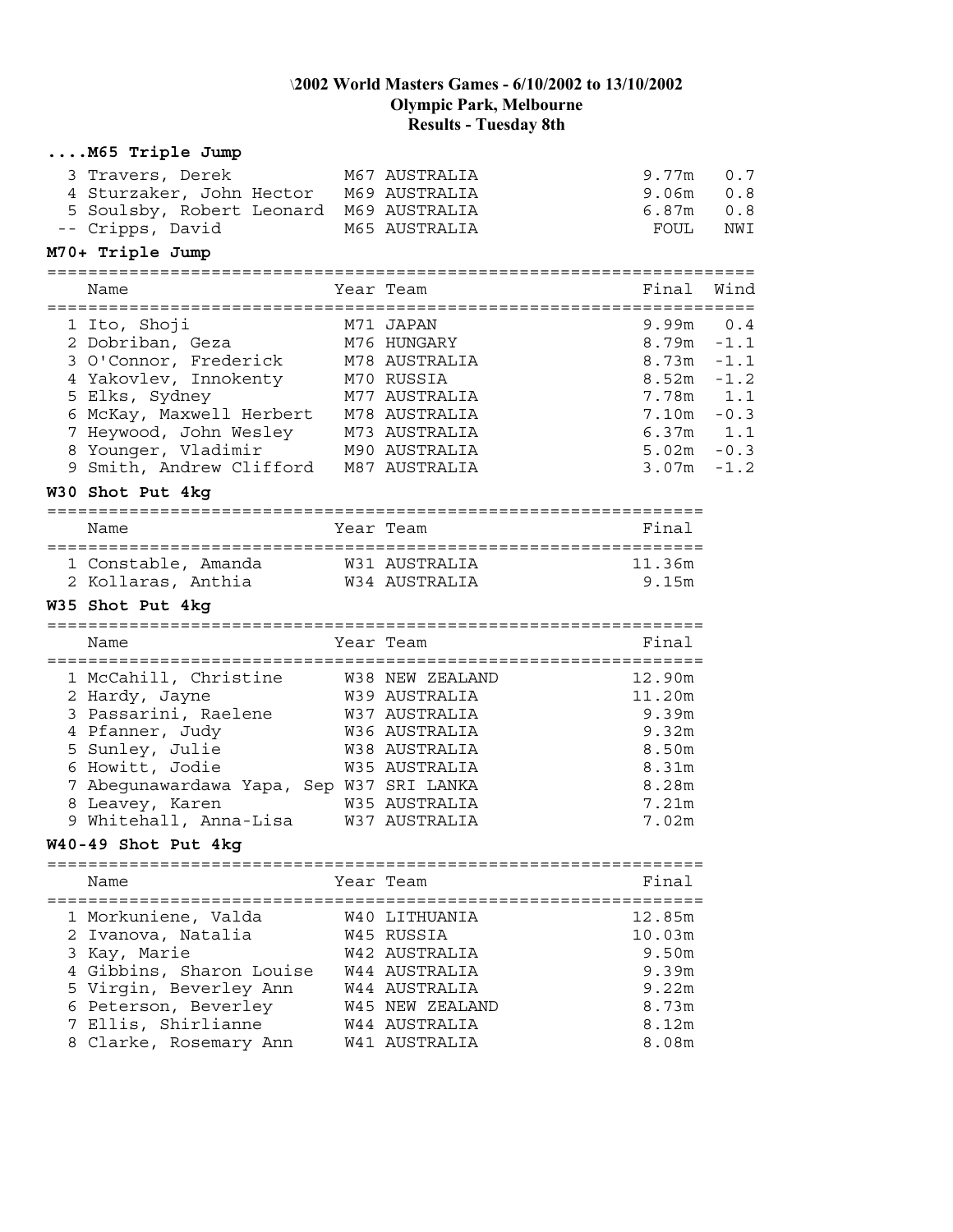## **....W40-49 Shot Put 4kg**

| 9 Farrance, Kirsteen                                                      | W46 AUSTRALIA                   | 7.94m   |
|---------------------------------------------------------------------------|---------------------------------|---------|
| 10 Williams, Merle                                                        | W45 AUSTRALIA                   | 7.31m   |
| 11 Mousley, Deborah                                                       | W46 AUSTRALIA                   | 7.20m   |
| 12 Bridle, Christine Anne W45 AUSTRALIA                                   |                                 | 7.16m   |
| 13 Allan, Sherril-Lea                                                     | W46 AUSTRALIA                   | 6.93m   |
| 14 Don, Janine                                                            | W44 AUSTRALIA                   | 6.91m   |
| 15 Czermak, Carole                                                        | W44 AUSTRALIA                   | 6.17m   |
| 16 Simons, Gweneth Kay M46 AUSTRALIA                                      |                                 | 6.06m   |
| 17 Siwratna Bandaranaya, Si W42 SRI LANKA                                 |                                 | 5.38m   |
|                                                                           |                                 |         |
| W50 Shot Put 3kg                                                          |                                 |         |
| Name                                                                      | Year Team                       | Final   |
|                                                                           |                                 |         |
| 1 Schultz, Christine Dorot W51 AUSTRALIA                                  |                                 | 12.64m  |
| 2 Palmer, Denise                                                          | W51 AUSTRALIA                   | 10.95m  |
| 3 Szczepanska, Elizabeth A W51 AUSTRALIA                                  |                                 | 10.64m  |
|                                                                           |                                 | 9.40m   |
| 4 Coram, Judy 1953 AUSTRALIA<br>5 Tsitsoula-Roilidou, Magd W50 GREECE     |                                 | J8.75m  |
| 5 Voronina, Nina<br>W52 RUSSIA                                            |                                 | 8.75m   |
| 7 Harmon, Claire Mavis W52 AUSTRALIA                                      |                                 | 8.15m   |
| 8 Van Bockel, Adriana Mart W50 AUSTRALIA                                  |                                 | $8.07m$ |
| 9 Zambrane, Astrida                                                       | W50 LATVIA                      | 7.99m   |
| 10 Forsyth, Vicki Dawn M50 AUSTRALIA<br>11 Bowles, Kristine M50 AUSTRALIA |                                 | 7.48m   |
|                                                                           |                                 | 7.44m   |
| 12 Baron, Loraine                                                         | W53 AUSTRALIA                   | 6.46m   |
| 13 Mussett, Lorraine                                                      | W53 AUSTRALIA                   | 6.30m   |
|                                                                           | <b>W54 AUSTRALIA</b>            |         |
| 14 Freeman, Wendy                                                         |                                 | 4.16m   |
| W55 Shot Put 3kg                                                          |                                 |         |
| Name                                                                      | Year Team                       | Final   |
|                                                                           |                                 |         |
| 1 Thomas, Mary                                                            | W58 AUSTRALIA                   | 10.53m  |
| 2 Strobach, Concetta                                                      | W56 USA                         | 9.24m   |
| 3 Rudov, Raylea                                                           | <b>W59 AUSTRALIA</b>            | 8.58m   |
| 4 Szanto, Erika                                                           | W58 USA                         | 8.08m   |
| 5 Thomas, Patricia                                                        | W57 AUSTRALIA                   | 7.79m   |
| 6 Titmuss, Beryl                                                          | <b>W59 AUSTRALIA</b>            | 7.04m   |
| 7 Karunaratne, Totage Iran W55 SRI LANKA                                  |                                 | 6.30m   |
| 8 Davis, Christine M55 USA                                                |                                 | 5.02m   |
| W60 Shot Put 3kg                                                          |                                 |         |
| =============================                                             | =============================== |         |
| Name                                                                      | Year Team                       | Final   |
| ======================================                                    | ========================        |         |
|                                                                           |                                 |         |
| 1 McLean, Margaret Joy                                                    | W64 AUSTRALIA                   | 9.15m   |
| 2 Bourke, Jennifer                                                        | W62 AUSTRALIA                   | 8.96m   |
| 3 Davies, Jan                                                             | W60 AUSTRALIA                   | 8.72m   |
| 4 Merkeviciene, Aldona Mar W63 LITHUANIA                                  |                                 | 8.14m   |
| 5 Znatnaja, Vija                                                          | W61 LATVIA                      | 6.86m   |
| 6 Mitchell, Irene                                                         | W61 AUSTRALIA                   | 6.68m   |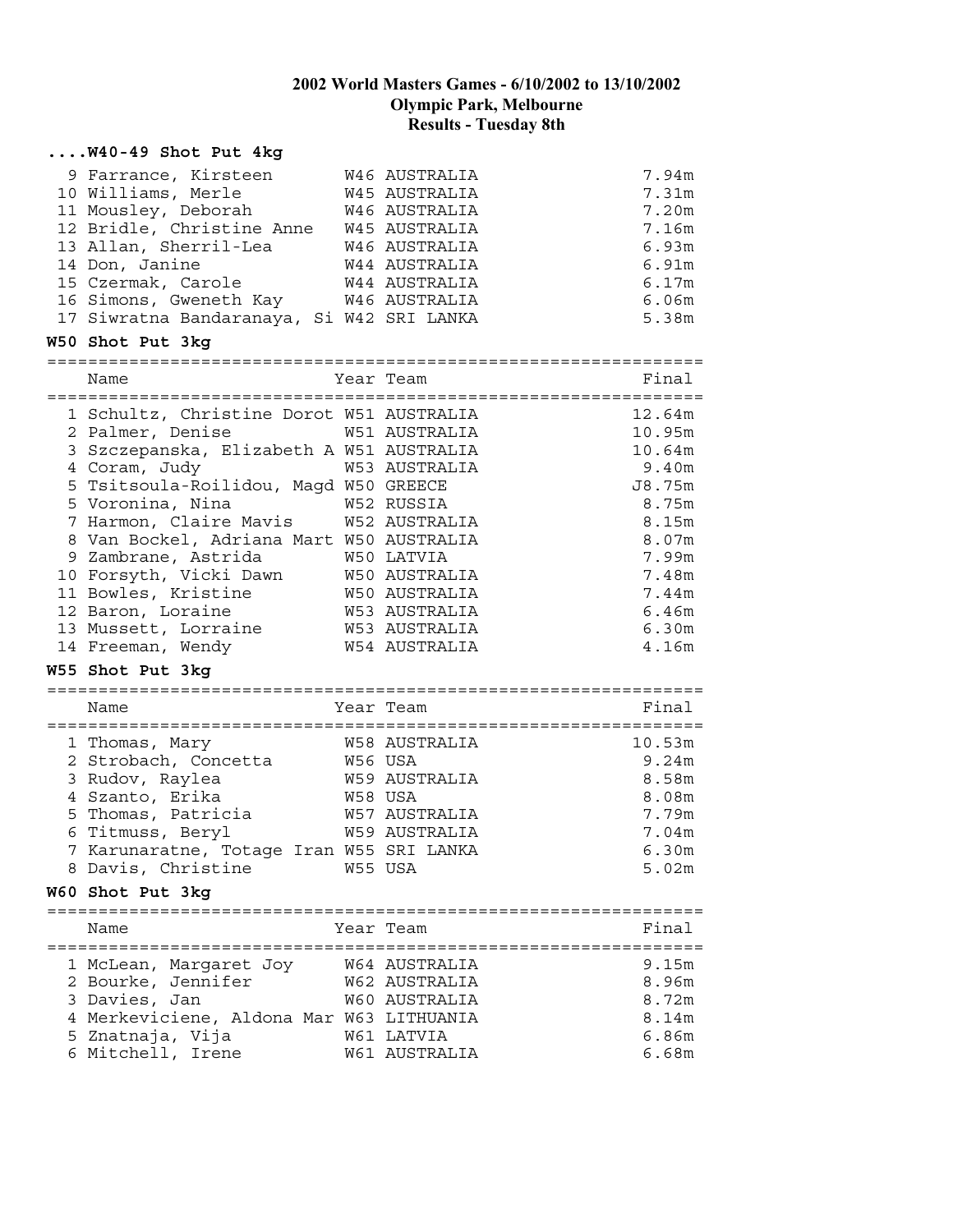| 7 Ward, Emily May<br>W62 AUSTRALIA<br>6.30m<br>8 Oppliger, Jayne<br>W62 USA<br>5.32m<br>9 Pron, Dottie<br>W63 USA<br>3.50m<br>W65+ Shot Put 3kg<br>Final<br>Year Team<br>Name<br>1 Broemmel, Almut<br>8.76m<br>W67 GERMANY<br>2 Doherty, Heather Isabell W69 AUSTRALIA<br>8.51 <sub>m</sub><br>3 Preece, June<br>W67 AUSTRALIA<br>7.99m<br>4 Baumann, Ruth<br>W71 GERMANY<br>7.57m<br>5 Davidson, Gwenyth Evelyn W79 AUSTRALIA<br>6.02m<br>6 Hines, Yvonne June<br>W65 AUSTRALIA<br>5.94m<br>7 Kotelko, Olga Marlene<br>W83 CANADA<br>5.49m<br>8 Kouvalenskaia, Galina<br>W68 RUSSIA<br>5.43m<br>9 McLeod-Smith, F. Doreen<br>W77 CANADA<br>5.14m<br>10 Hinton, Margaret<br>W81 USA<br>4.70m<br>3.96m<br>11 Russell, Margaret<br>W88 AUSTRALIA<br>11 Greaves, Eva Joyce<br>W78 AUSTRALIA<br>3.96m<br>M70 Shot Put 4kg<br>Final<br>Year Team<br>Name<br>M70 USA<br>11.24m<br>1 Feica, Ray<br>M71 USA<br>10.72m<br>2 Olson, Leonard T.<br>3 Johnson, Ron<br>M70 NEW ZEALAND<br>9.43m<br>4 Mullins, Thomas Leo<br>9.36m<br>M72 AUSTRALIA<br>5 Ballantyne, Milton James M73 AUSTRALIA<br>8.95m<br>6 Stankovic, Sinisa<br>8.34m<br>M70 AUSTRALIA<br>7 Werner, Ronald Stedman<br>M71 AUSTRALIA<br>8.16m<br>8 Harbott, Alwyn Michael<br>M70 AUSTRALIA<br>7.59m<br>9 Smyth, John Phillip<br>M71 AUSTRALIA<br>6.09m<br>M75 Shot Put 4kg<br>Year Team<br>Final<br>Name<br>M76 AUSTRALIA<br>1 Peridis, Jim<br>10.28m<br>2 Leech, David Dower<br>8.75m<br>M75 NEW ZEALAND<br>8.70m<br>3 Aso, Katsuya<br>M76 JAPAN<br>4 Foy, Russell<br>M76 AUSTRALIA<br>8.68m<br>5 Stankovic, Stojan<br>M79 AUSTRALIA<br>7.39m<br>6 Kjaer, Kristian<br>M78 DENMARK<br>7.24m<br>M80+ Shot Put 4kg<br>Year Team<br>Final<br>Name<br>1 Fraser, John<br>6.98m<br>M87 AUSTRALIA<br>2 Goldy, Champion B Sr.<br>M85 USA<br>6.54m | W60 Shot Put 3kg |  |  |
|-----------------------------------------------------------------------------------------------------------------------------------------------------------------------------------------------------------------------------------------------------------------------------------------------------------------------------------------------------------------------------------------------------------------------------------------------------------------------------------------------------------------------------------------------------------------------------------------------------------------------------------------------------------------------------------------------------------------------------------------------------------------------------------------------------------------------------------------------------------------------------------------------------------------------------------------------------------------------------------------------------------------------------------------------------------------------------------------------------------------------------------------------------------------------------------------------------------------------------------------------------------------------------------------------------------------------------------------------------------------------------------------------------------------------------------------------------------------------------------------------------------------------------------------------------------------------------------------------------------------------------------------------------------------------------------------------------------------------------------------------------------------------------------------------|------------------|--|--|
|                                                                                                                                                                                                                                                                                                                                                                                                                                                                                                                                                                                                                                                                                                                                                                                                                                                                                                                                                                                                                                                                                                                                                                                                                                                                                                                                                                                                                                                                                                                                                                                                                                                                                                                                                                                               |                  |  |  |
|                                                                                                                                                                                                                                                                                                                                                                                                                                                                                                                                                                                                                                                                                                                                                                                                                                                                                                                                                                                                                                                                                                                                                                                                                                                                                                                                                                                                                                                                                                                                                                                                                                                                                                                                                                                               |                  |  |  |
|                                                                                                                                                                                                                                                                                                                                                                                                                                                                                                                                                                                                                                                                                                                                                                                                                                                                                                                                                                                                                                                                                                                                                                                                                                                                                                                                                                                                                                                                                                                                                                                                                                                                                                                                                                                               |                  |  |  |
|                                                                                                                                                                                                                                                                                                                                                                                                                                                                                                                                                                                                                                                                                                                                                                                                                                                                                                                                                                                                                                                                                                                                                                                                                                                                                                                                                                                                                                                                                                                                                                                                                                                                                                                                                                                               |                  |  |  |
|                                                                                                                                                                                                                                                                                                                                                                                                                                                                                                                                                                                                                                                                                                                                                                                                                                                                                                                                                                                                                                                                                                                                                                                                                                                                                                                                                                                                                                                                                                                                                                                                                                                                                                                                                                                               |                  |  |  |
|                                                                                                                                                                                                                                                                                                                                                                                                                                                                                                                                                                                                                                                                                                                                                                                                                                                                                                                                                                                                                                                                                                                                                                                                                                                                                                                                                                                                                                                                                                                                                                                                                                                                                                                                                                                               |                  |  |  |
|                                                                                                                                                                                                                                                                                                                                                                                                                                                                                                                                                                                                                                                                                                                                                                                                                                                                                                                                                                                                                                                                                                                                                                                                                                                                                                                                                                                                                                                                                                                                                                                                                                                                                                                                                                                               |                  |  |  |
|                                                                                                                                                                                                                                                                                                                                                                                                                                                                                                                                                                                                                                                                                                                                                                                                                                                                                                                                                                                                                                                                                                                                                                                                                                                                                                                                                                                                                                                                                                                                                                                                                                                                                                                                                                                               |                  |  |  |
|                                                                                                                                                                                                                                                                                                                                                                                                                                                                                                                                                                                                                                                                                                                                                                                                                                                                                                                                                                                                                                                                                                                                                                                                                                                                                                                                                                                                                                                                                                                                                                                                                                                                                                                                                                                               |                  |  |  |
|                                                                                                                                                                                                                                                                                                                                                                                                                                                                                                                                                                                                                                                                                                                                                                                                                                                                                                                                                                                                                                                                                                                                                                                                                                                                                                                                                                                                                                                                                                                                                                                                                                                                                                                                                                                               |                  |  |  |
|                                                                                                                                                                                                                                                                                                                                                                                                                                                                                                                                                                                                                                                                                                                                                                                                                                                                                                                                                                                                                                                                                                                                                                                                                                                                                                                                                                                                                                                                                                                                                                                                                                                                                                                                                                                               |                  |  |  |
|                                                                                                                                                                                                                                                                                                                                                                                                                                                                                                                                                                                                                                                                                                                                                                                                                                                                                                                                                                                                                                                                                                                                                                                                                                                                                                                                                                                                                                                                                                                                                                                                                                                                                                                                                                                               |                  |  |  |
|                                                                                                                                                                                                                                                                                                                                                                                                                                                                                                                                                                                                                                                                                                                                                                                                                                                                                                                                                                                                                                                                                                                                                                                                                                                                                                                                                                                                                                                                                                                                                                                                                                                                                                                                                                                               |                  |  |  |
|                                                                                                                                                                                                                                                                                                                                                                                                                                                                                                                                                                                                                                                                                                                                                                                                                                                                                                                                                                                                                                                                                                                                                                                                                                                                                                                                                                                                                                                                                                                                                                                                                                                                                                                                                                                               |                  |  |  |
|                                                                                                                                                                                                                                                                                                                                                                                                                                                                                                                                                                                                                                                                                                                                                                                                                                                                                                                                                                                                                                                                                                                                                                                                                                                                                                                                                                                                                                                                                                                                                                                                                                                                                                                                                                                               |                  |  |  |
|                                                                                                                                                                                                                                                                                                                                                                                                                                                                                                                                                                                                                                                                                                                                                                                                                                                                                                                                                                                                                                                                                                                                                                                                                                                                                                                                                                                                                                                                                                                                                                                                                                                                                                                                                                                               |                  |  |  |
|                                                                                                                                                                                                                                                                                                                                                                                                                                                                                                                                                                                                                                                                                                                                                                                                                                                                                                                                                                                                                                                                                                                                                                                                                                                                                                                                                                                                                                                                                                                                                                                                                                                                                                                                                                                               |                  |  |  |
|                                                                                                                                                                                                                                                                                                                                                                                                                                                                                                                                                                                                                                                                                                                                                                                                                                                                                                                                                                                                                                                                                                                                                                                                                                                                                                                                                                                                                                                                                                                                                                                                                                                                                                                                                                                               |                  |  |  |
|                                                                                                                                                                                                                                                                                                                                                                                                                                                                                                                                                                                                                                                                                                                                                                                                                                                                                                                                                                                                                                                                                                                                                                                                                                                                                                                                                                                                                                                                                                                                                                                                                                                                                                                                                                                               |                  |  |  |
|                                                                                                                                                                                                                                                                                                                                                                                                                                                                                                                                                                                                                                                                                                                                                                                                                                                                                                                                                                                                                                                                                                                                                                                                                                                                                                                                                                                                                                                                                                                                                                                                                                                                                                                                                                                               |                  |  |  |
|                                                                                                                                                                                                                                                                                                                                                                                                                                                                                                                                                                                                                                                                                                                                                                                                                                                                                                                                                                                                                                                                                                                                                                                                                                                                                                                                                                                                                                                                                                                                                                                                                                                                                                                                                                                               |                  |  |  |
|                                                                                                                                                                                                                                                                                                                                                                                                                                                                                                                                                                                                                                                                                                                                                                                                                                                                                                                                                                                                                                                                                                                                                                                                                                                                                                                                                                                                                                                                                                                                                                                                                                                                                                                                                                                               |                  |  |  |
|                                                                                                                                                                                                                                                                                                                                                                                                                                                                                                                                                                                                                                                                                                                                                                                                                                                                                                                                                                                                                                                                                                                                                                                                                                                                                                                                                                                                                                                                                                                                                                                                                                                                                                                                                                                               |                  |  |  |
|                                                                                                                                                                                                                                                                                                                                                                                                                                                                                                                                                                                                                                                                                                                                                                                                                                                                                                                                                                                                                                                                                                                                                                                                                                                                                                                                                                                                                                                                                                                                                                                                                                                                                                                                                                                               |                  |  |  |
|                                                                                                                                                                                                                                                                                                                                                                                                                                                                                                                                                                                                                                                                                                                                                                                                                                                                                                                                                                                                                                                                                                                                                                                                                                                                                                                                                                                                                                                                                                                                                                                                                                                                                                                                                                                               |                  |  |  |
|                                                                                                                                                                                                                                                                                                                                                                                                                                                                                                                                                                                                                                                                                                                                                                                                                                                                                                                                                                                                                                                                                                                                                                                                                                                                                                                                                                                                                                                                                                                                                                                                                                                                                                                                                                                               |                  |  |  |
|                                                                                                                                                                                                                                                                                                                                                                                                                                                                                                                                                                                                                                                                                                                                                                                                                                                                                                                                                                                                                                                                                                                                                                                                                                                                                                                                                                                                                                                                                                                                                                                                                                                                                                                                                                                               |                  |  |  |
|                                                                                                                                                                                                                                                                                                                                                                                                                                                                                                                                                                                                                                                                                                                                                                                                                                                                                                                                                                                                                                                                                                                                                                                                                                                                                                                                                                                                                                                                                                                                                                                                                                                                                                                                                                                               |                  |  |  |
|                                                                                                                                                                                                                                                                                                                                                                                                                                                                                                                                                                                                                                                                                                                                                                                                                                                                                                                                                                                                                                                                                                                                                                                                                                                                                                                                                                                                                                                                                                                                                                                                                                                                                                                                                                                               |                  |  |  |
|                                                                                                                                                                                                                                                                                                                                                                                                                                                                                                                                                                                                                                                                                                                                                                                                                                                                                                                                                                                                                                                                                                                                                                                                                                                                                                                                                                                                                                                                                                                                                                                                                                                                                                                                                                                               |                  |  |  |
|                                                                                                                                                                                                                                                                                                                                                                                                                                                                                                                                                                                                                                                                                                                                                                                                                                                                                                                                                                                                                                                                                                                                                                                                                                                                                                                                                                                                                                                                                                                                                                                                                                                                                                                                                                                               |                  |  |  |
|                                                                                                                                                                                                                                                                                                                                                                                                                                                                                                                                                                                                                                                                                                                                                                                                                                                                                                                                                                                                                                                                                                                                                                                                                                                                                                                                                                                                                                                                                                                                                                                                                                                                                                                                                                                               |                  |  |  |
|                                                                                                                                                                                                                                                                                                                                                                                                                                                                                                                                                                                                                                                                                                                                                                                                                                                                                                                                                                                                                                                                                                                                                                                                                                                                                                                                                                                                                                                                                                                                                                                                                                                                                                                                                                                               |                  |  |  |
|                                                                                                                                                                                                                                                                                                                                                                                                                                                                                                                                                                                                                                                                                                                                                                                                                                                                                                                                                                                                                                                                                                                                                                                                                                                                                                                                                                                                                                                                                                                                                                                                                                                                                                                                                                                               |                  |  |  |
|                                                                                                                                                                                                                                                                                                                                                                                                                                                                                                                                                                                                                                                                                                                                                                                                                                                                                                                                                                                                                                                                                                                                                                                                                                                                                                                                                                                                                                                                                                                                                                                                                                                                                                                                                                                               |                  |  |  |
|                                                                                                                                                                                                                                                                                                                                                                                                                                                                                                                                                                                                                                                                                                                                                                                                                                                                                                                                                                                                                                                                                                                                                                                                                                                                                                                                                                                                                                                                                                                                                                                                                                                                                                                                                                                               |                  |  |  |
|                                                                                                                                                                                                                                                                                                                                                                                                                                                                                                                                                                                                                                                                                                                                                                                                                                                                                                                                                                                                                                                                                                                                                                                                                                                                                                                                                                                                                                                                                                                                                                                                                                                                                                                                                                                               |                  |  |  |
|                                                                                                                                                                                                                                                                                                                                                                                                                                                                                                                                                                                                                                                                                                                                                                                                                                                                                                                                                                                                                                                                                                                                                                                                                                                                                                                                                                                                                                                                                                                                                                                                                                                                                                                                                                                               |                  |  |  |
|                                                                                                                                                                                                                                                                                                                                                                                                                                                                                                                                                                                                                                                                                                                                                                                                                                                                                                                                                                                                                                                                                                                                                                                                                                                                                                                                                                                                                                                                                                                                                                                                                                                                                                                                                                                               |                  |  |  |
|                                                                                                                                                                                                                                                                                                                                                                                                                                                                                                                                                                                                                                                                                                                                                                                                                                                                                                                                                                                                                                                                                                                                                                                                                                                                                                                                                                                                                                                                                                                                                                                                                                                                                                                                                                                               |                  |  |  |
|                                                                                                                                                                                                                                                                                                                                                                                                                                                                                                                                                                                                                                                                                                                                                                                                                                                                                                                                                                                                                                                                                                                                                                                                                                                                                                                                                                                                                                                                                                                                                                                                                                                                                                                                                                                               |                  |  |  |
|                                                                                                                                                                                                                                                                                                                                                                                                                                                                                                                                                                                                                                                                                                                                                                                                                                                                                                                                                                                                                                                                                                                                                                                                                                                                                                                                                                                                                                                                                                                                                                                                                                                                                                                                                                                               |                  |  |  |
|                                                                                                                                                                                                                                                                                                                                                                                                                                                                                                                                                                                                                                                                                                                                                                                                                                                                                                                                                                                                                                                                                                                                                                                                                                                                                                                                                                                                                                                                                                                                                                                                                                                                                                                                                                                               |                  |  |  |
|                                                                                                                                                                                                                                                                                                                                                                                                                                                                                                                                                                                                                                                                                                                                                                                                                                                                                                                                                                                                                                                                                                                                                                                                                                                                                                                                                                                                                                                                                                                                                                                                                                                                                                                                                                                               |                  |  |  |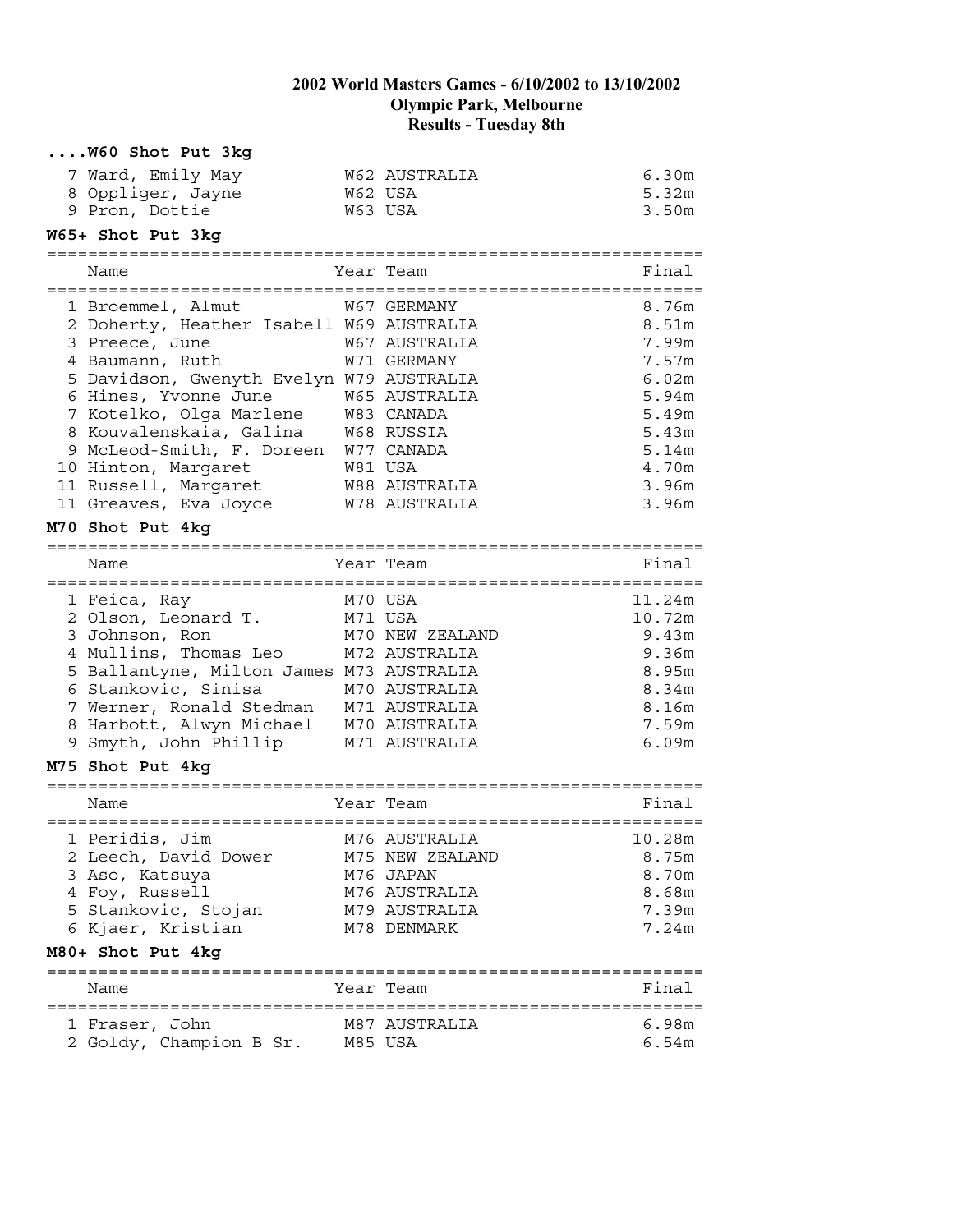| M80+ Shot Put 4kg                                                                                                                                                                                                                                                                         |         |                                                                                                                     |                                                                                                  |
|-------------------------------------------------------------------------------------------------------------------------------------------------------------------------------------------------------------------------------------------------------------------------------------------|---------|---------------------------------------------------------------------------------------------------------------------|--------------------------------------------------------------------------------------------------|
| 3 Younger, Vladimir<br>4 Zamorano Labbe, Moises M90 CHILE<br>5 Baldridge, Charles<br>6 Merrett, Lionel<br>7 Carter, Arthur<br>M30-39 Hammer Throw 7.26kg                                                                                                                                  | M80 USA | M90 AUSTRALIA<br>M85 AUSTRALIA<br>M87 AUSTRALIA                                                                     | 6.02m<br>5.96m<br>5.47m<br>4.81m<br>4.01m                                                        |
|                                                                                                                                                                                                                                                                                           |         |                                                                                                                     |                                                                                                  |
| Name                                                                                                                                                                                                                                                                                      |         | Year Team                                                                                                           | Final                                                                                            |
| 1 Gyngell, Stuart<br>2 Frkovic, Philip<br>3 Grozde, David<br>4 Mullarvey, Michael James M30 AUSTRALIA<br>5 Noorman, Jason<br>6 Adey, Paul William<br>7 Burke, Warren<br>8 McKinnon, Christopher Wi M37 AUSTRALIA<br>M40 Hammer Throw 7.26kg                                               |         | M38 AUSTRALIA<br>M38 AUSTRALIA<br>M37 AUSTRALIA<br>M33 AUSTRALIA<br>M36 AUSTRALIA<br>M34 NEW ZEALAND                | 45.22m<br>42.54m<br>31.49m<br>27.96m<br>24.59m<br>20.29m<br>12.49m<br>11.85m                     |
| Name                                                                                                                                                                                                                                                                                      |         | Year Team                                                                                                           | Final                                                                                            |
| 1 Zablotskii, Sergei       M42 AUSTRALIA<br>2 Larine, Viktor           M43 RUSSIA<br>3 Tsvetikov, Alexei<br>4 Cumming, Mark<br>4 Cumming, Mark<br>5 Donnellan, John Charles M41 AUSTRALIA<br>6 Dorman, Steve<br>7 Funabiki, Norimasa M44 JAPAN<br>8 O'Donnell, Anthony John M43 AUSTRALIA |         | M40 RUSSIA<br>M40 NEW ZEALAND<br>M41 AUSTRALIA                                                                      | 52.05m<br>49.51m<br>47.33m<br>45.99m<br>38.35m<br>36.84m<br>32.15m<br>25.17m                     |
| M50 Hammer Throw 6kg                                                                                                                                                                                                                                                                      |         |                                                                                                                     |                                                                                                  |
| Name                                                                                                                                                                                                                                                                                      |         | Year Team                                                                                                           | Final                                                                                            |
| 1 Kulczynski, Florian M52 POLAND<br>2 Glass, Roger<br>3 Banens, Bob<br>4 Turbin, Alex<br>5 Driesen, Steven John<br>6 Watson, Richard Baldwin M50 USA<br>7 Parker, David<br>8 Curtin, Bernard<br>9 Cornish, Bruce<br>10 Kennelly, Robert Martin M53 AUSTRALIA<br>M55 Hammer Throw 6kg      |         | M52 AUSTRALIA<br>M53 AUSTRALIA<br>M52 AUSTRALIA<br>M50 AUSTRALIA<br>M50 AUSTRALIA<br>M54 AUSTRALIA<br>M54 AUSTRALIA | 57.55m<br>43.77m<br>41.58m<br>37.33m<br>35.68m<br>34.65m<br>34.29m<br>31.05m<br>20.40m<br>18.89m |
| Name                                                                                                                                                                                                                                                                                      |         | Year Team                                                                                                           | Final                                                                                            |
| 1 Rose, Graeme                                                                                                                                                                                                                                                                            |         | M58 AUSTRALIA                                                                                                       | 43.64m                                                                                           |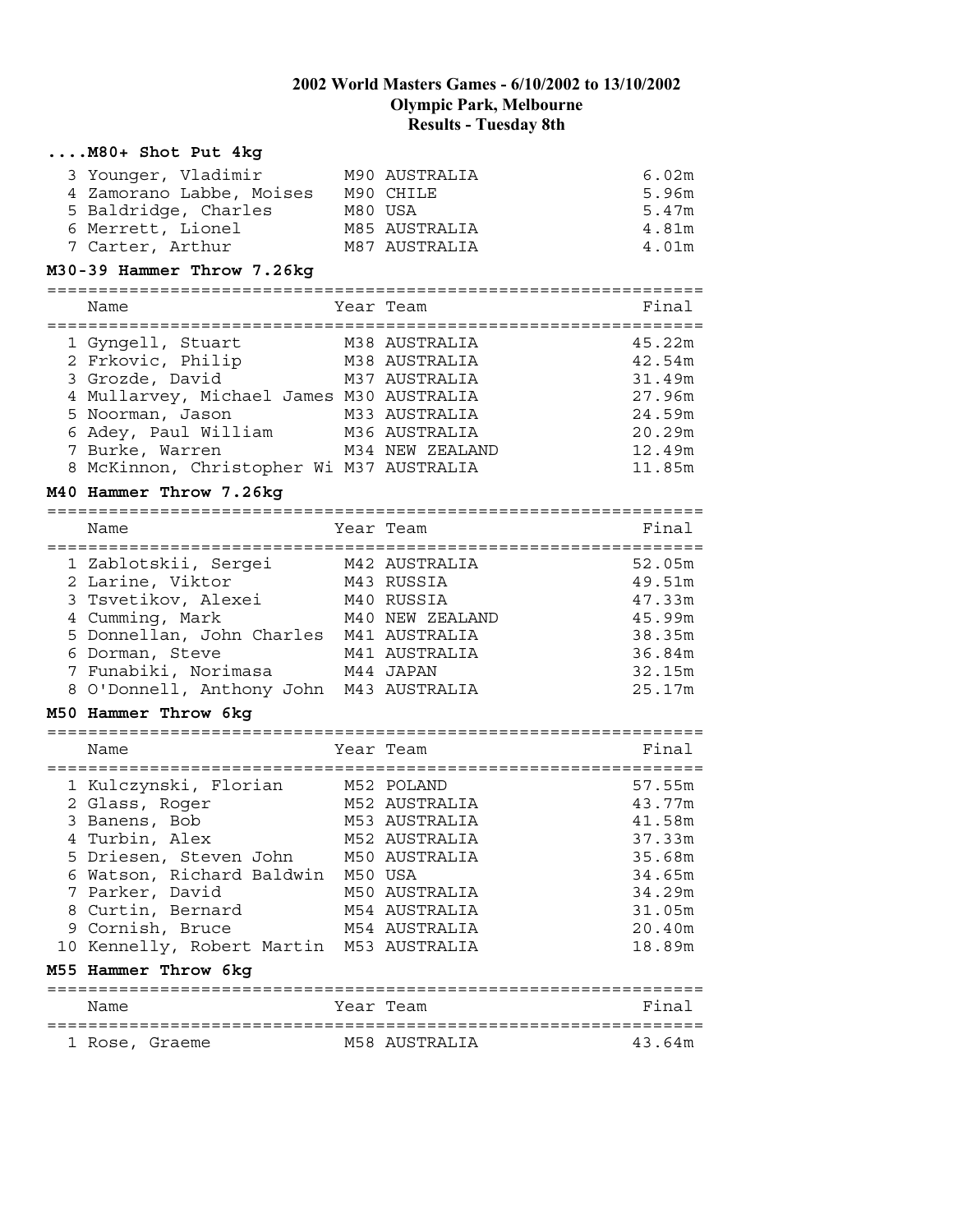#### **....M55 Hammer Throw 6kg** 2 Laszlo, Varhegyi M55 HUNGARY 41.55m 3 Bradley, Kevin Michael M58 NEW ZEALAND 40.63m 4 Gotsch, Joergen M56 DENMARK 40.50m 5 Green, Ray 61 M58 AUSTRALIA 10.11m 6 Antczak, Edmund M56 POLAND 38.69m 7 Bookin-Weiner, Jerry M56 USA 38.29m 8 Reynolds, John Allan M58 AUSTRALIA 35.15m 9 Kelly, Terence M57 AUSTRALIA 25.59m 10 Mathews, Allan William M55 AUSTRALIA 22.97m 11 McWilliams, Peter Willia M58 AUSTRALIA 22.21m 12 Kranz, Robert M55 USA 20.34m 13 Wookey, David M58 AUSTRALIA 18.81m **M60 Hammer Throw 5kg** ================================================================ Name **Team** Year Team **Final** ================================================================ 1 Cahners, Bob 160 USA 15.41m 2 Horak, Vladimir M63 CZECH REPUBLIC 44.24m 3 Albers, Klaus Heinri M62 GERMANY 42.90m 4 Yamada, Eiichiro M62 JAPAN 40.01m 5 Karasek, Zdenek M60 CZECH REPUBLIC 37.84m 6 Binks, William Jame M61 AUSTRALIA 35.65m 7 Koch, John Barrie M63 AUSTRALIA 30.63m 8 Richardson, Graham M64 AUSTRALIA 30.10m 9 Sowerby, George Brett M62 AUSTRALIA 28.25m 10 Jeyaraj, Dalton Theod M63 INDIA 25.40m 11 James, Morrie M62 AUSTRALIA 21.61m -- Walker, John M62 AUSTRALIA ND -- Yamada, Hiroshi M61 JAPAN ND **M65 Hammer Throw 5kg** ================================================================ Name **Name** Year Team **Final** ================================================================ 1 Devlin, Lawrence Joseph M66 NEW ZEALAND 41.54m 2 Hancock, Thomas M66 AUSTRALIA 38.91m 3 Herron, Robert E M65 USA 37.88m 4 Dedes, Ioannis M66 GREECE 35.16m 5 Polonsky, Ahikam M67 ISRAEL 25.49m 6 Ropelin, Arvo M69 AUSTRALIA 24.05m 7 Slattery, Bryan M65 NEW ZEALAND 22.51m **M35 Javelin Throw 800g** ================================================================ Name **South Strait Communist Sear Team Final** ================================================================ 1 Pavlidis, Harry M35 AUSTRALIA 49.27m 2 Grozde, David M37 AUSTRALIA 45.88m 3 Lever, Bradley M36 AUSTRALIA 42.16m 4 Lovell, Matthew M36 AUSTRALIA 37.60m 5 Dimasi, Bruno M38 AUSTRALIA 29.76m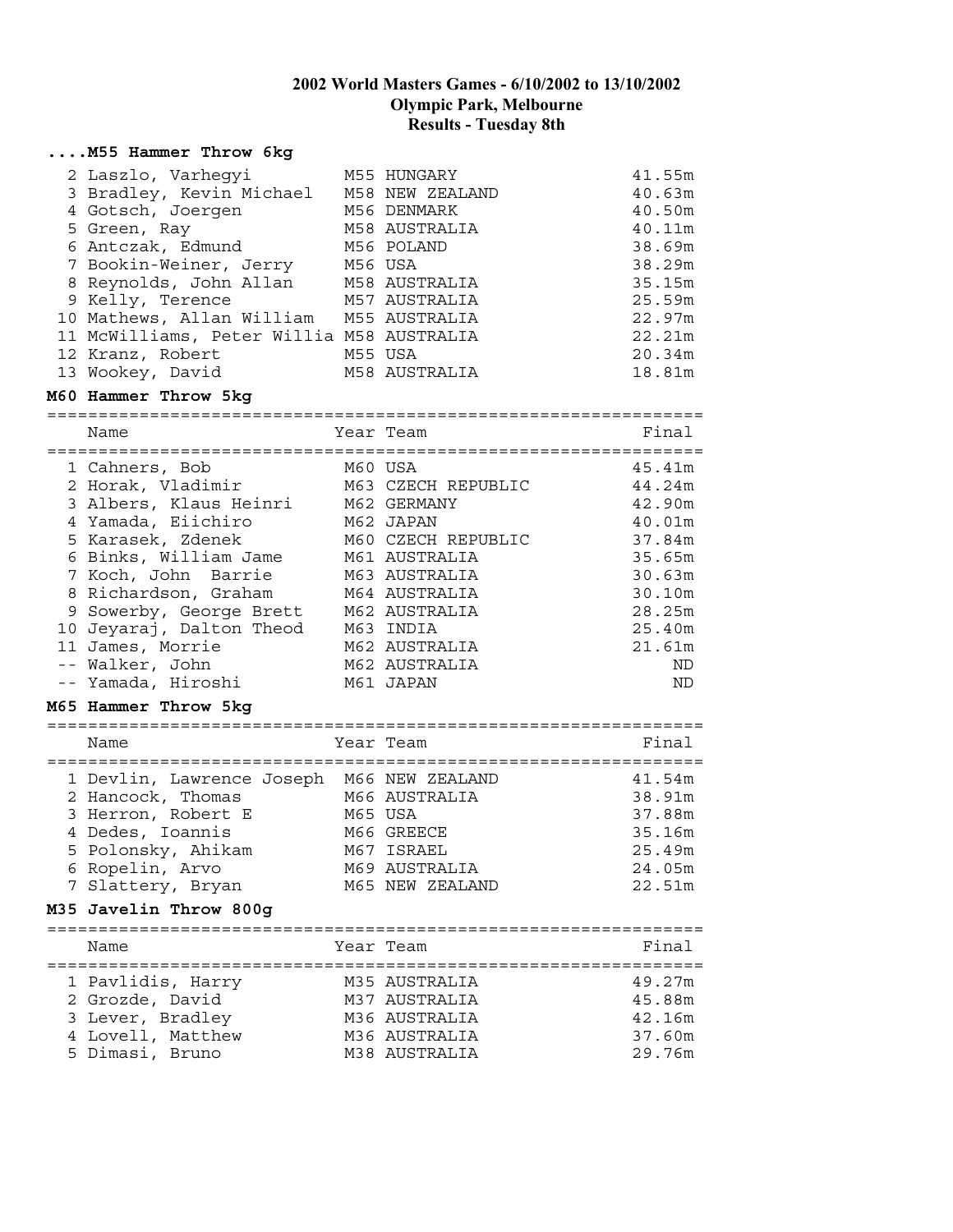| M35 Javelin Throw 800g                    |                    |        |
|-------------------------------------------|--------------------|--------|
| 6 Lazaris, Cowstantinos                   | M35 AUSTRALIA      | 27.10m |
| 7 Robson, Greg                            | M39 AUSTRALIA      | 24.22m |
| 8 McKinnon, Christopher Wi M37 AUSTRALIA  |                    | 20.48m |
| M40 Javelin Throw 800g                    |                    |        |
| Name                                      | Year Team          | Final  |
|                                           |                    |        |
| 1 Sakaguchi, Masayshi     M41 JAPAN       |                    | 62.01m |
| 2 Kay, John                               | M43 AUSTRALIA      | 55.97m |
| 3 Dengate, Bruce                          | M42 AUSTRALIA      | 53.06m |
| 4 Bews, Stephen                           | M40 AUSTRALIA      | 47.83m |
| 5 Marchand, Edouard Domini M43 USA        |                    | 43.97m |
| 6 Burden, Stephen                         | M43 NEW ZEALAND    | 42.76m |
| 7 Funabiki, Norimasa                      | M44 JAPAN          | 39.18m |
| 8 Rodrigues, Nilson Rodnei M41 BRAZIL     |                    | 37.40m |
| 9 Whitaker II, Lyle                       | M41 USA            | 34.82m |
| 10 Barker, William                        | M41 AUSTRALIA      | 33.35m |
| 11 Fisher, Kevin                          | M43 AUSTRALIA      | 32.00m |
| 12 Wickramasinghe, Senarath M44 AUSTRALIA |                    | 30.56m |
| 13 Crook, Geoffrey Warren                 | M41 AUSTRALIA      | 25.81m |
| 14 Dennehy, John                          | M42 AUSTRALIA      | 16.68m |
| M45 Javelin Throw 800g                    |                    |        |
| Name                                      | Year Team          | Final  |
|                                           |                    |        |
| 1 Havras, Serhiy                          | M45 UKRAINE        | 60.91m |
| 2 Janusey, Michael                        | M45 USA            | 55.69m |
| 3 Morris, Dennis                          | M45 USA            | 51.91m |
| 4 Stander, Frik                           | M45 SOUTH AFRICA   | 50.41m |
| 5 Burnett, John                           | M49 AUSTRALIA      | 45.05m |
| 6 Russ, Jim                               | M46 USA            | 43.85m |
| 7 Atkinson-Howatt, Andrew                 | M45 AUSTRALIA      | 39.94m |
| 8 Cauchi, Mark                            | M45 AUSTRALIA      | 36.80m |
| 9 Bauer, Thomas                           | M48 CHINA          | 36.54m |
| 10 Creek, John                            | M46 AUSTRALIA      | 36.47m |
| 11 O'Toole, Shaun                         | M47 AUSTRALIA      | 35.21m |
| 12 Geis, Hildebrand                       | M49 GERMANY        | 34.66m |
| 13 Banton, Steven                         | M49 USA            | 34.28m |
| 14 Riddoch, Clyde Ian                     | M49 AUSTRALIA      | 34.17m |
| 15 Haralampou, Arthur                     | M47 AUSTRALIA      | 34.12m |
| 16 Morgan, Kevin John                     | M48 AUSTRALIA      | 30.41m |
| 17 McMillan, John                         | M48 AUSTRALIA      | 19.23m |
| M50 Javelin Throw 700g                    |                    |        |
| Name                                      | Year Team          | Final  |
| 1 Drab, Frank                             | M52 CZECH REPUBLIC | 55.69m |
| 2 Banens, Bob                             | M53 AUSTRALIA      | 55.56m |
| 3 Farr, Andrew David                      | M52 AUSTRALIA      | 51.70m |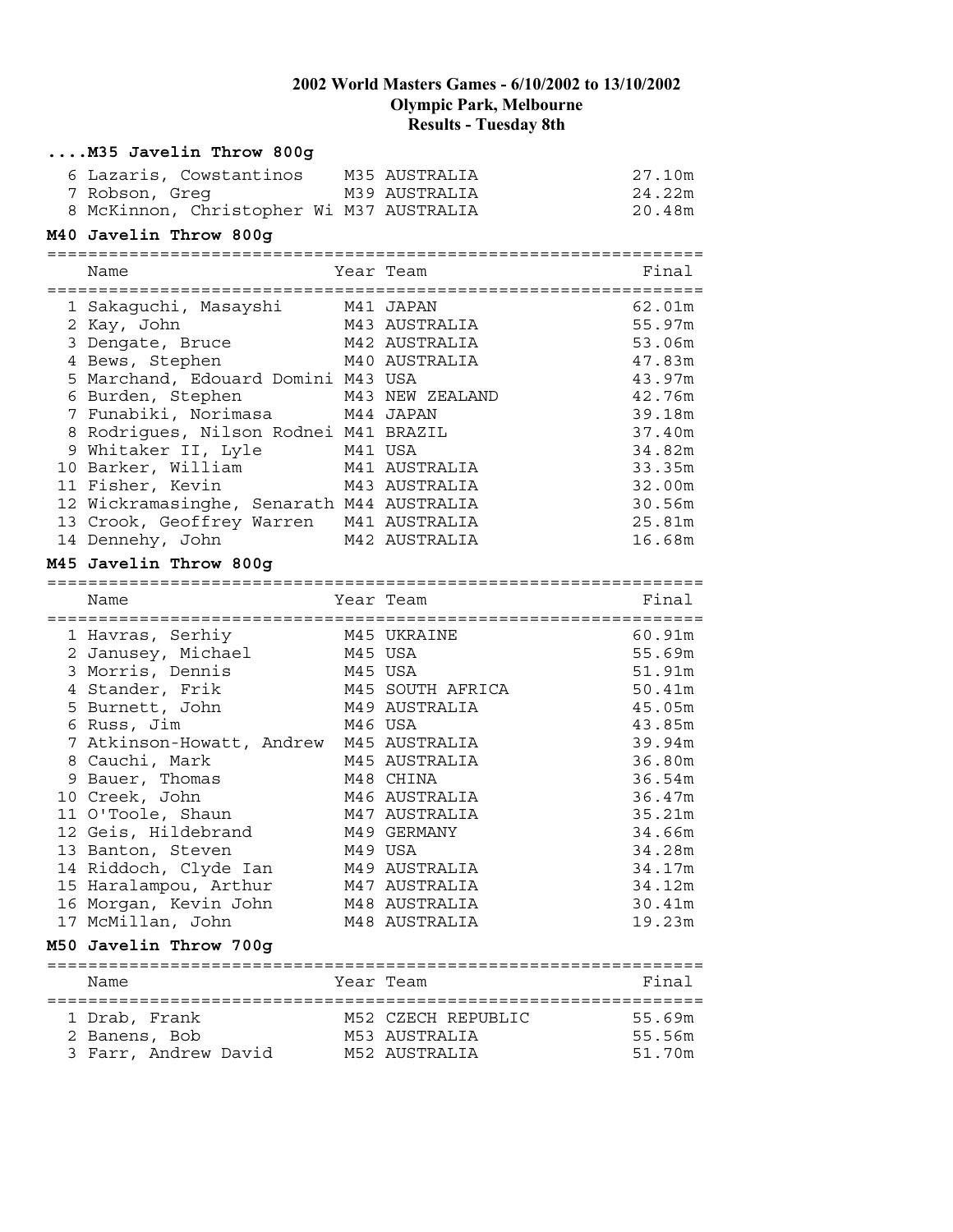#### **....M50 Javelin Throw 700g**

| 4 Watson, Richard Baldwin M50 USA        |               | 47.91m |
|------------------------------------------|---------------|--------|
| 5 Parker, David                          | M50 AUSTRALIA | 44.26m |
| 6 Rubenstein, Morry                      | M52 AUSTRALIA | 40.39m |
| 7 McNally, Douglas Donald M51 AUSTRALIA  |               | 37.58m |
| 8 Bryden, Paul Herbert                   | M51 AUSTRALIA | 29.96m |
| 9 Neale, John Lawerence M51 AUSTRALIA    |               | 27.91m |
| 10 Cornish, Bruce                        | M54 AUSTRALIA | 25.37m |
| 11 Kennelly, Robert Martin M53 AUSTRALIA |               | 19.15m |
| M55 Javelin Throw 700g                   |               |        |

# ================================================================

| Name                                      | Year Team          | Final  |
|-------------------------------------------|--------------------|--------|
| 1 Kolar, Josef                            | M59 CZECH REPUBLIC | 50.73m |
| 2 Rose, Graeme                            | M58 AUSTRALIA      | 46.89m |
| 3 Young, Peter                            | M55 AUSTRALIA      | 42.79m |
| 4 Trvsnick, Petr                          | M55 CZECH REPUBLIC | 41.19m |
| 5 Christensen, Louis R M57 USA            |                    | 40.29m |
| 6 Taylor, Grahame I                       | M56 AUSTRALIA      | 39.12m |
| 7 Green, Ray                              | M58 AUSTRALIA      | 36.56m |
| 8 Nainie, David                           | M58 AUSTRALIA      | 35.79m |
| 9 Wookey, David                           | M58 AUSTRALIA      | 33.02m |
| 10 Kelly, Terence                         | M57 AUSTRALIA      | 32.99m |
| 11 Trachtenberg, Anatoly M59 AUSTRALIA    |                    | 32.17m |
| 12 Yuen, John                             | M55 CANADA         | 32.04m |
| 13 Amerasekera, Errol                     | M58 AUSTRALIA      | 29.40m |
| 14 Hawken, Selwyn                         | M57 AUSTRALIA      | 27.27m |
| 15 Bryant, Alan George M55 AUSTRALIA      |                    | 26.55m |
| 16 McWilliams, Peter Willia M58 AUSTRALIA |                    | 24.04m |
| 17 Kranz, Robert                          | M55 USA            | 23.36m |
| 18 FitzGerald, Jim                        | M57 AUSTRALIA      | 18.15m |
| 19 Manga, Tingi                           | M57 NEW ZEALAND    | 16.39m |

#### **M60 Javelin Throw 600g**

================================================================

| Name                  | Year Team          | Final  |
|-----------------------|--------------------|--------|
| 1 Watson, Bob         | M60 AUSTRALIA      | 41.00m |
| 2 Nicol, Gregor       | M63 AUSTRALIA      | 38.13m |
| 3 Herft, Spencer      | M63 AUSTRALIA      | 34.56m |
| 4 Karasek, Zdenek     | M60 CZECH REPUBLIC | 33.67m |
| 5 Koch, John Barrie   | M63 AUSTRALIA      | 30.81m |
| 6 Donohoe, Noel James | M62 AUSTRALIA      | 28.28m |
| 7 Meszaros, Miklos    | M63 HUNGARY        | 24.82m |
| 8 Richardson, Graham  | M64 AUSTRALIA      | 23.59m |
| 9 Stobaus, Ronald     | M63 AUSTRALIA      | 22.04m |
| 10 Tait, Brian        | M60 AUSTRALIA      | 21.32m |
| 11 James, Morrie      | M62 AUSTRALIA      | 19.83m |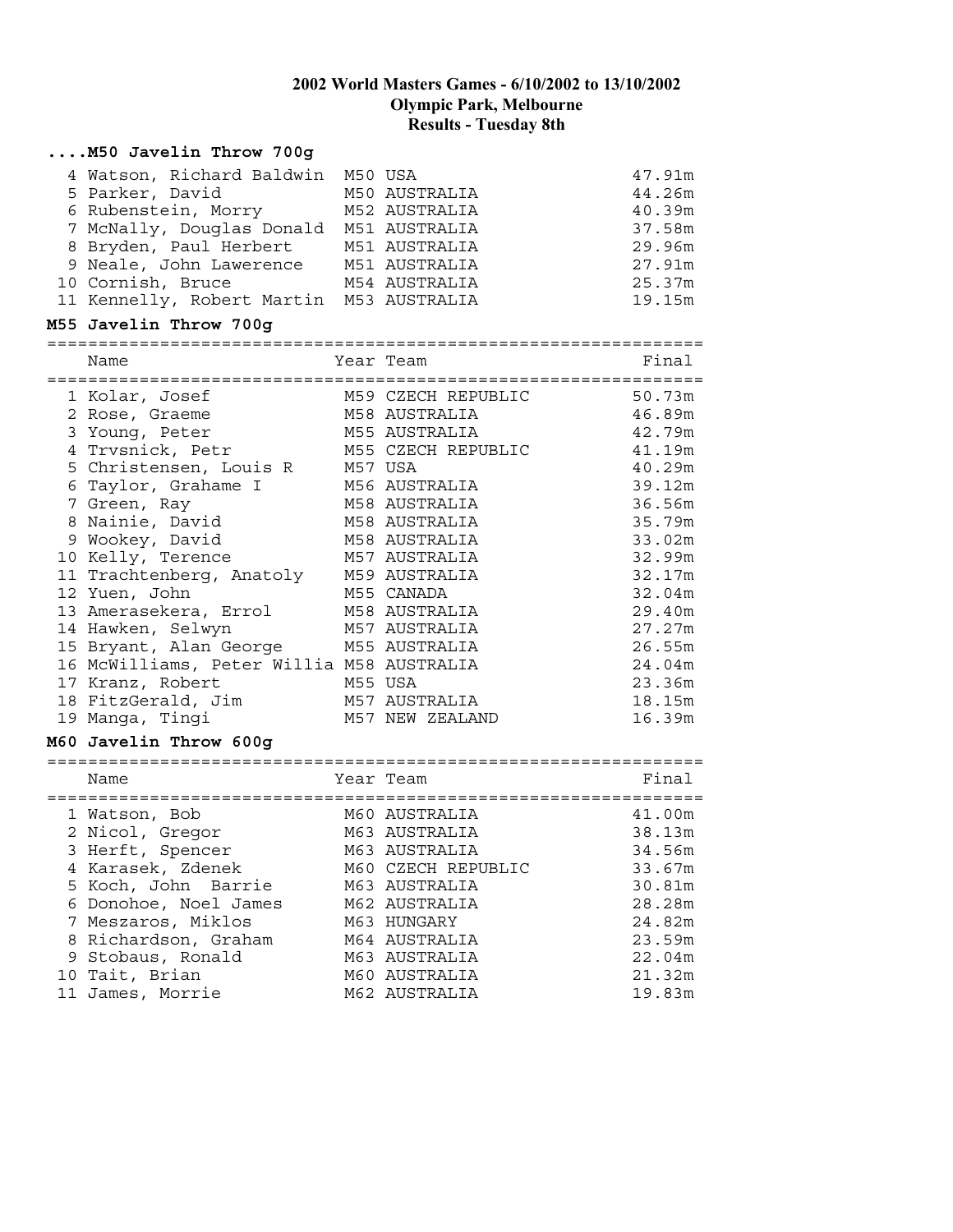## **M65 Javelin Throw 600g**

| ===========                                                                   |         |                                       |        |        |
|-------------------------------------------------------------------------------|---------|---------------------------------------|--------|--------|
| Name                                                                          |         | Year Team                             | Final  |        |
| 1 Goreis, Helmut                                                              |         | M65 AUSTRIA                           | 37.17m |        |
| 2 Hancock, Thomas                                                             |         | M66 AUSTRALIA                         | 36.96m |        |
| 3 Fasteen, Gerald                                                             | M66 USA |                                       | 33.80m |        |
| 4 Dunn, Terence                                                               |         | M65 AUSTRALIA                         | 29.14m |        |
| 5 Ropelin, Arvo                                                               |         | M69 AUSTRALIA                         | 28.91m |        |
| 6 Slattery, Bryan                                                             |         | M65 NEW ZEALAND                       | 23.43m |        |
| 7 Bayer, Ben- Zion                                                            |         | M66 ISRAEL                            | 16.59m |        |
| M70 Javelin Throw 500g                                                        |         |                                       |        |        |
| Name                                                                          |         | Year Team                             | Final  |        |
| =============================<br>1 Matsushima, Takumi                         |         | =======================<br>M70 BRAZIL | 38.46m |        |
| 2 Feica, Ray<br>M70 USA                                                       |         |                                       | 32.34m |        |
| 3 Johnson, Ron                                                                |         | M70 NEW ZEALAND                       | 30.97m |        |
| 4 Blair, James Alexander M71 NEW ZEALAND                                      |         |                                       | 29.23m |        |
| 5 Grayburn, Arthur Edwin M74 NEW ZEALAND                                      |         |                                       | 28.41m |        |
| 6 Olson, Leonard T.                                                           |         | M71 USA                               | 24.77m |        |
| 7 Staecker, Harry Willy Er M71 AUSTRALIA                                      |         |                                       | 22.94m |        |
| 8 Stankovic, Sinisa 1970 AUSTRALIA<br>9 Werner, Ronald Stedman 1971 AUSTRALIA |         |                                       | 19.47m |        |
|                                                                               |         |                                       | 18.51m |        |
| 10 Sharpe, Brian John                                                         |         | M71 AUSTRALIA                         | 17.38m |        |
| 11 Harbott, Alwyn Michael M70 AUSTRALIA                                       |         |                                       | 16.02m |        |
| 12 Smyth, John Phillip M71 AUSTRALIA                                          |         |                                       | 4.82m  |        |
| M75 Javelin Throw 500g                                                        |         |                                       |        |        |
| Name                                                                          |         | Year Team                             | Final  |        |
| 1 Aso, Katsuya                                                                |         | M76 JAPAN                             | 30.85m |        |
| 2 Daprano, William                                                            | M75 USA |                                       | 29.11m |        |
| 3 Price, Ron                                                                  |         | M75 AUSTRALIA                         | 22.73m |        |
| 4 Stankovic, Stojan M79 AUSTRALIA                                             |         |                                       | 22.26m |        |
| 5 Dauphinet, Maurice M76 AUSTRALIA                                            |         |                                       | 18.69m |        |
| 6 McKay, Maxwell Herbert M78 AUSTRALIA                                        |         |                                       | 18.46m |        |
| M80+ Javelin Throw 400g                                                       |         |                                       |        |        |
| Name                                                                          |         | Year Team                             | Final  | Points |
| 1 Hopkins, Kevin Vincent                                                      |         | M84 AUSTRALIA                         | 21.40m |        |
| 2 Goldy, Champion B Sr.                                                       |         | M85 USA                               | 15.83m |        |
| 3 Younger, Vladimir                                                           |         | M90 AUSTRALIA                         | 15.70m |        |
| 4 Zamorano Labbe, Moises                                                      |         | M90 CHILE                             | 14.85m |        |
| 5 Horsley, Robert                                                             |         | M80 USA                               | 12.80m |        |
| 6 Baldridge, Charles                                                          |         | M80 USA                               | 11.46m |        |
| 7 Foley, Royce Patrick                                                        |         | M85 AUSTRALIA                         | 10.36m |        |
| 8 Merrett, Lionel                                                             |         | M85 AUSTRALIA                         | 6.16m  |        |
|                                                                               |         |                                       |        |        |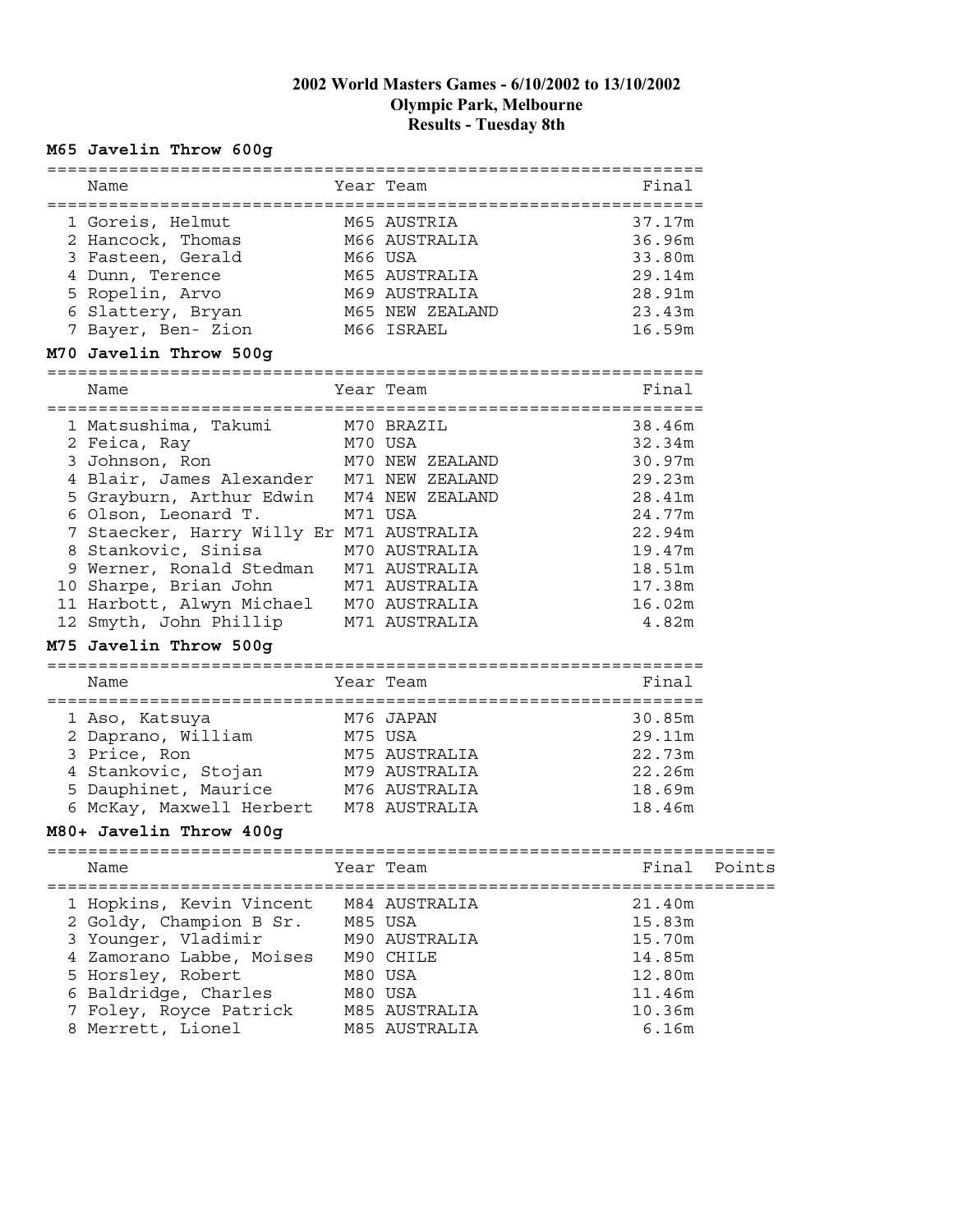## **W30 200 Metre**

| Name                                                 | Year Team                      | Finals         |
|------------------------------------------------------|--------------------------------|----------------|
|                                                      |                                |                |
| Section 1 Finals<br>Wind: -2.7                       |                                |                |
| 1 Ingram, Richelle                                   | W32 AUSTRALIA                  | 27.55          |
| 2 Gleeson, Tara                                      | W32 AUSTRALIA                  | 27.58          |
| 3 Ward, Sue                                          | W32 AUSTRALIA                  | 27.62          |
| 4 Genge, Sharon                                      | W34 AUSTRALIA                  | 29.67          |
| 5 Bailey, Julie                                      | W34 AUSTRALIA                  | 30.29          |
| 6 Chandler, Jodi                                     | W34 AUSTRALIA                  | 30.42          |
| 7 Ely, Fiona Louise                                  | W33 AUSTRALIA                  | 30.88          |
| W35 200 Metre                                        |                                |                |
| ---------                                            |                                |                |
| Name                                                 | Year Team                      | Finals         |
| :====================                                |                                |                |
| 1 Finals Wind: -3.3<br>Section                       |                                |                |
| 1 Stephen, Marissa                                   | W35 NEW ZEALAND                | 25.88          |
| 2 Clancy, Jenny                                      | W39 AUSTRALIA                  | 27.08          |
| 3 Mogentale, Gianna                                  | W38 AUSTRALIA                  | 27.11          |
| 4 Ford, Lisa                                         | W38 AUSTRALIA                  | 27.62          |
| 5 Johns, Marlene                                     | W38 AUSTRALIA                  | 29.01          |
| 6 Gear, Barbara Leigh                                | W35 AUSTRALIA                  | 29.10          |
| 7 McCulloch, Janet                                   | W36 AUSTRALIA                  | 30.00          |
| 8 Fitzgerald, Sonya Michel W35 AUSTRALIA             |                                | 30.55          |
| <b>W40 200 Metre</b>                                 |                                |                |
|                                                      |                                |                |
| ======================                               |                                |                |
| Name                                                 | Year Team                      | Finals         |
| --- <u>--------</u> -<br>$=$ $=$ $=$ $=$ $=$ $=$ $=$ |                                |                |
| Section 1 Finals<br>Wind: $-1.8$                     |                                |                |
| 1 Loizou, Bronwen Meredith W41 AUSTRALIA             |                                | 26.94          |
| 2 Smee, Cherie                                       | W42 AUSTRALIA                  | 27.24          |
| 3 Smith, Leanne Beth                                 | W43 AUSTRALIA                  | 28.23          |
| 4 McDonald, Catherine Ann                            | W44 AUSTRALIA                  | 28.38          |
| 5 Crawford, Debbie Maree                             | W40 AUSTRALIA                  | 28.55          |
| 6 Armstrong, Stephanine                              | W41 AUSTRALIA                  | 29.56          |
| 7 Bodikian, Nancy                                    | W43 AUSTRALIA                  | 29.80          |
| 8 Jordan, Merle                                      | W <sub>40</sub> BARBADOS       | 29.91          |
| <b>W45 200 Metre</b>                                 |                                |                |
|                                                      |                                |                |
| Name                                                 | Year Team                      | Finals         |
|                                                      |                                |                |
| 1 Finals<br>Wind: -0.6<br>Section                    |                                |                |
| 1 Oost, Sonja                                        | W45 NETHERLANDS                | 27.15          |
| 2 Courtney, Barbara                                  | W45 AUSTRALIA                  | 27.97          |
| 3 Peterson, Beverley                                 | W45 NEW ZEALAND                | 28.12          |
| 4 Choate, Lynne                                      | W49 AUSTRALIA                  | 28.16          |
| 5 Kearney, Doreen                                    | W46 AUSTRALIA                  | 28.85          |
| 6 Russell, Joanne                                    | W45 AUSTRALIA                  | 29.27          |
| 7 Guthrie, Susan<br>8 Dacy, Julie Ann                | W49 AUSTRALIA<br>W45 AUSTRALIA | 30.17<br>31.25 |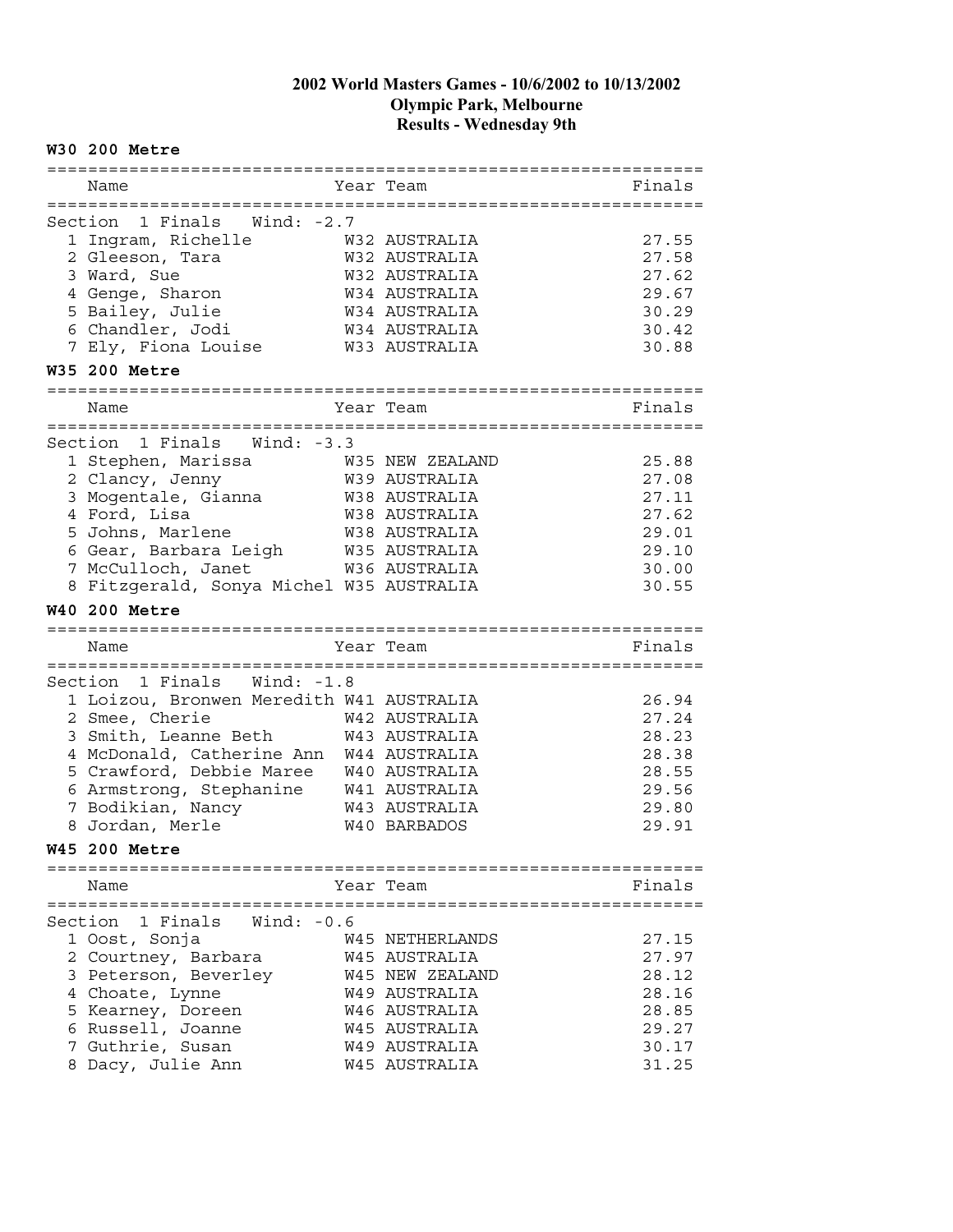## **W50 200 Metre**

| Name                                                         |         | Year Team              | Finals |
|--------------------------------------------------------------|---------|------------------------|--------|
| Wind: -1.6<br>Section 1 Finals                               |         |                        |        |
| 1 Kirkman, Gail Marie                                        |         | W50 NEW ZEALAND        | 29.23  |
| 2 Heagney, Kathryn                                           |         | W51 AUSTRALIA          | 29.48  |
| 3 Casey, Judy                                                |         | W54 AUSTRALIA          | 29.98  |
| 4 Cash, Vivienne                                             |         | <b>W50 AUSTRALIA</b>   | 30.85  |
| 5 Smythe, Kaye Patricia                                      |         | W53 AUSTRALIA          | 31.05  |
| 6 Burley, Marjorie Mariann W50 AUSTRALIA                     |         |                        | 32.69  |
| 7 Baron, Loraine                                             |         | W53 AUSTRALIA          | 33.37  |
| 8 Reid, Glenys                                               |         | <b>W50 AUSTRALIA</b>   | 34.17  |
| <b>W55 200 Metre</b>                                         |         |                        |        |
| Name                                                         |         | Year Team              | Finals |
| ==================                                           |         |                        |        |
| Section<br>1 Finals<br>Wind: -1.9                            |         |                        |        |
| 1 Gower, Sheryl Naomi                                        |         | W55 NEW ZEALAND        | 30.37  |
| 2 Allison, Marge                                             |         | W58 AUSTRALIA          | 31.07  |
| 3 Waring, Chris                                              |         | <b>W59 NEW ZEALAND</b> | 31.24  |
| 4 Holcombe, Ann                                              |         | W55 AUSTRALIA          | 31.28  |
| 5 Jojkity, Joanne                                            |         | <b>W56 AUSTRALIA</b>   | 32.69  |
| 6 Sourkova, Marie                                            |         | W58 CZECH REPUBLIC     | 34.02  |
| 7 Titmuss, Beryl                                             |         | W59 AUSTRALIA          | 36.15  |
|                                                              |         |                        |        |
| <b>W60 200 Metre</b>                                         |         |                        |        |
|                                                              |         | =================      |        |
| Name                                                         |         | Year Team              | Finals |
| Section<br>$\mathbf{1}$<br>Wind: -1.5                        |         |                        |        |
|                                                              |         | W61 AUSTRALIA          | 31.54  |
| 1 Stobaus, Anne Therese                                      |         |                        | 33.18  |
| 2 Radcliffe, Patricia Marg W60 CANADA<br>3 Allen, Diana Jill |         | W63 AUSTRALIA          | 33.20  |
| 4 Cudmore, Miriam Mary Ell W64 AUSTRALIA                     |         |                        | 34.97  |
|                                                              |         | W60 AUSTRALIA          | 35.55  |
| 5 Skultety, Kathleen<br>6 Ward, Emily May                    |         | W62 AUSTRALIA          | 37.65  |
| 7 Westbrook, Suzanne                                         |         | W60 AUSTRALIA          | 41.06  |
| <b>W65 200 Metre</b>                                         |         |                        |        |
| =================================                            |         |                        |        |
| Name                                                         |         | Year Team              | Finals |
| Section<br>Wind: $-1.4$<br>1                                 |         |                        |        |
| 1 Peters, Margaret Louise                                    |         | W68 NEW ZEALAND        | 32.85  |
| 2 Jordan, Barbara                                            | W66 USA |                        | 33.81  |
| 3 Daprano, Jean A.                                           |         | W66 USA                | 34.29  |
| 4 Cook, Kathleen Elizabeth W65 AUSTRALIA                     |         |                        | 36.16  |
| 5 Nilsson, Astrid                                            |         | W66 SWEDEN             | 37.37  |
| 6 Slattery, Marie Joan                                       |         | W66 NEW ZEALAND        | 39.97  |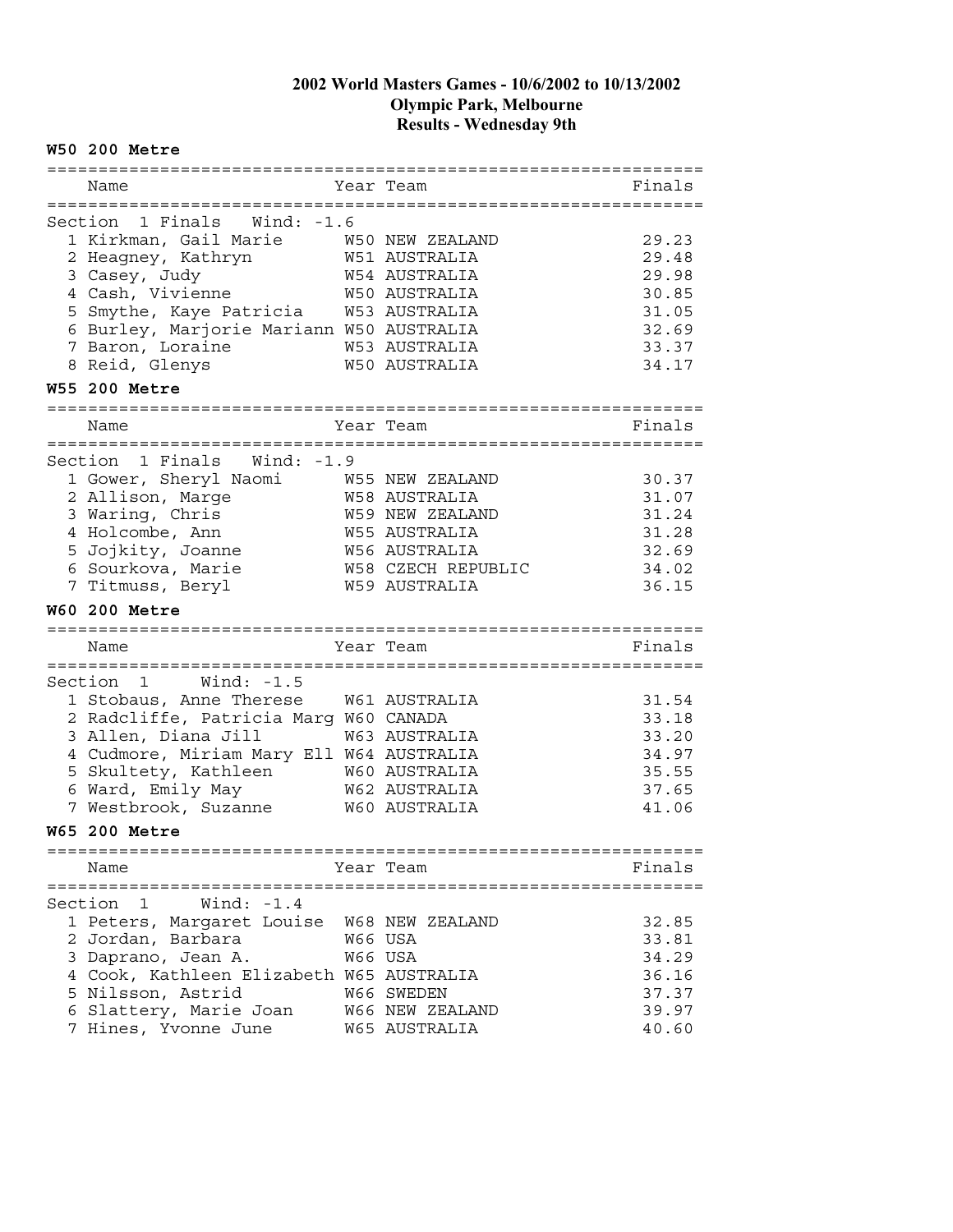#### **W70 200 Metre** ================================================================ Name Year Team Finals ================================================================ Section 1 Wind: -1.9 1 Carr, Patricia W70 AUSTRALIA 37.56 2 Sinkinson, Jean Mary W70 AUSTRALIA 48.94 3 Potter, Ruth Ruby M70 AUSTRALIA 48.98 **W75 200 Metre** ================================================================ Name **Name** Year Team **Finals** ================================================================ 1 Brasher, Shirley Joy W75 AUSTRALIA 43.89 2 McLeod-Smith, F. Doreen W77 CANADA 48.90 **W80+ 200 Metre** ================================================================ Name **The South State Team** Shane Team **Finals** ================================================================ Section 1 Wind: -1.5 1 Fleming, Annie 1996 – Was CANADA 1996 – So.64 2 Kotelko, Olga Marlene M83 CANADA 62.47 3 Osborne, Monica Joan W80 AUSTRALIA 64.80 4 Russell, Margaret W88 AUSTRALIA 68.14 5 Lorensini, Mary Catherin W83 AUSTRALIA 1:22.99 **Pentathlon: #3 M30 200 Metre** ======================================================================= Name **1986 Team 1996 No. 1997 Name** Points Points Points ======================================================================= Section 1 Wind: -3.2 1 Evans, Warren Alan M30 AUSTRALIA 23.69 721 2 Foley, Nick M33 AUSTRALIA 24.58 642 3 Holik, Norbert M30 SLOVAK REPUBLIC 24.95 610 4 Castle, James David M34 AUSTRALIA 25.73 546 4 Barr, James M34 USA 25.73 546 **M30 200 Metre** ======================================================================= Name **The State Team** Points Points Points Points Points Points Points Points Points Points Points Points Points Points Points Points Points Points Points Points Points Points Points Points Points Points Points Points Poin ======================================================================= Section 1 Wind: -0.3 1 Ladbrook, Mark M30 AUSTRALIA 23.37 2 Clarke, Rod M34 AUSTRALIA 24.33 3 Heap, Jason Scott M31 AUSTRALIA 24.59 4 Castle, James David M34 AUSTRALIA 25.58 5 Edwards, Craig Milton M31 AUSTRALIA 25.79 6 Mendonca, Antonio M33 AUSTRALIA 25.91 7 Kontrobarsky, Yuri M33 AUSTRALIA 27.72 **M35 200 Metre** ================================================================ Name Year Team ================================================================ Heat 1 Semi-Finals Wind: NWI 1 Watson, James M35 AUSTRALIA 24.40Q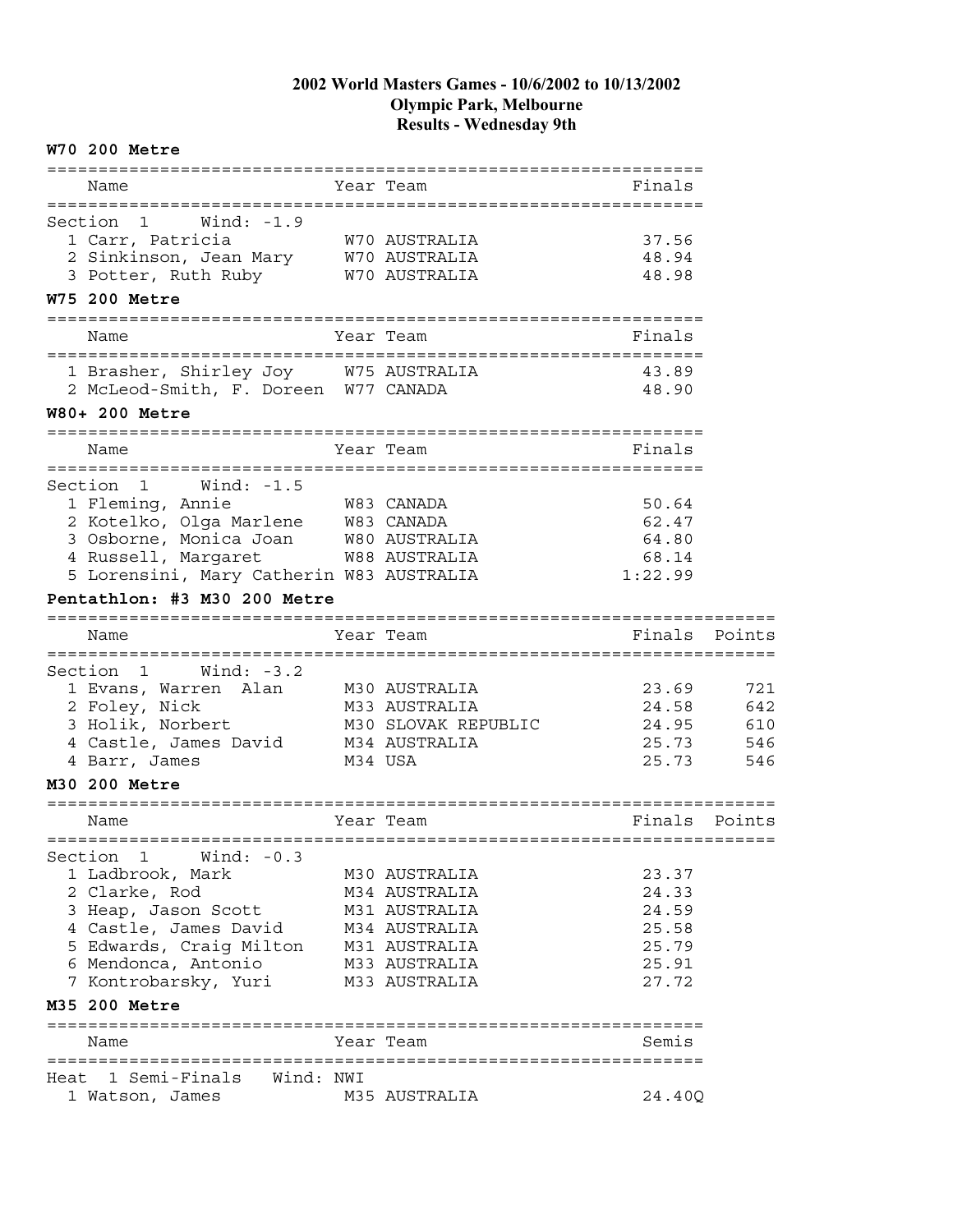| M35 200 Metre                          |              |                     |               |        |
|----------------------------------------|--------------|---------------------|---------------|--------|
| 2 Dawson, Andrew James M38 AUSTRALIA   |              |                     | 24.60Q        |        |
| 3 Arthur, Darren                       |              | M37 AUSTRALIA       | 25.39Q        |        |
| 4 Taylor, Dean                         |              | M39 AUSTRALIA       | 25.46Q        |        |
| 5 Siomou, Christos M39 AUSTRALIA       |              |                     | 25.47         |        |
| 6 Kiss, Andrew                         |              | M35 AUSTRALIA       | 25.75         |        |
| 7 Pentreath, Steven John M37 AUSTRALIA |              |                     | 26.05         |        |
| Heat 2 Semi-Finals                     | Wind: $-3.2$ |                     |               |        |
| 1 O'Dwyer, Peter Francis               |              | M36 AUSTRALIA       | 23.32Q        |        |
| 2 Onyenyeonwu, George                  | M35 USA      |                     | 24.35Q        |        |
| 3 Jenkins, Darrin John                 |              | M37 AUSTRALIA       | 24.66Q        |        |
| 4 Harris, Paul Anthony                 |              | M37 AUSTRALIA       | 25.25Q        |        |
| 5 Holland, Gavin                       |              | M38 AUSTRALIA       | 25.41         |        |
| 6 Mackay, John                         |              | M35 AUSTRALIA       | 25.85         |        |
| 7 Walters, Bob                         | M38 USA      |                     | 26.09         |        |
| 8 Praljak, Steve                       |              | M37 AUSTRALIA       | 26.70         |        |
| M35 200 Metre                          |              |                     |               |        |
| Name                                   |              | Year Team           | Finals        | Points |
|                                        |              |                     |               |        |
| Section 1 Finals Wind: -2.0            |              |                     |               |        |
| 1 O'Dwyer, Peter Francis M36 AUSTRALIA |              |                     | 22.58         |        |
| 2 Watson, James                        |              | M35 AUSTRALIA       | 23.65         |        |
| 3 Onyenyeonwu, George                  | M35 USA      |                     | 23.87         |        |
| 4 Jenkins, Darrin John M37 AUSTRALIA   |              |                     | 24.27         |        |
| 5 Arthur, Darren                       |              | M37 AUSTRALIA       | 24.72         |        |
| 6 Dawson, Andrew James M38 AUSTRALIA   |              |                     | 24.73         |        |
| 7 Harris, Paul Anthony M37 AUSTRALIA   |              |                     | 25.54         |        |
| 8 Taylor, Dean                         |              | M39 AUSTRALIA       | 25.66         |        |
| Pentathlon: #3 M35 200 Metre           |              |                     |               |        |
| Name                                   |              | Year Team           | Finals Points |        |
|                                        |              |                     |               |        |
| Section 1 Wind: -3.0                   |              |                     |               |        |
| 1 Kamas, Roman                         |              | M35 SLOVAK REPUBLIC | 26.08         | 553    |
| 2 Pavlidis, Harry M35 AUSTRALIA        |              |                     | 26.53         | 518    |
| 3 McQueen, John Duncan M35 AUSTRALIA   |              |                     | 27.82         | 422    |
| 4 McInnes, Cameron                     |              | M35 AUSTRALIA       | 28.69         | 363    |
| 5 Schembri, Stephen                    |              | M37 AUSTRALIA       | 28.94         | 347    |
| 6 Koroneos, Alex                       |              | M36 AUSTRALIA       | 30.26         | 266    |
| Wind: $-3.8$<br>Section 2              |              |                     |               |        |
| 1 Krynauw, Stephanus                   |              | M37 NEW ZEALAND     | 24.45         | 690    |
| 2 Baldwin, Terry John                  |              | M39 AUSTRALIA       | 25.48         | 602    |
| 3 Heap, Gregory James                  |              | M37 AUSTRALIA       | 25.82         | 574    |
| 4 Robson, Greq                         |              | M39 AUSTRALIA       | 27.57         | 440    |
| 5 Donnoli, Carlo                       |              | M39 AUSTRALIA       | 34.96         | 60     |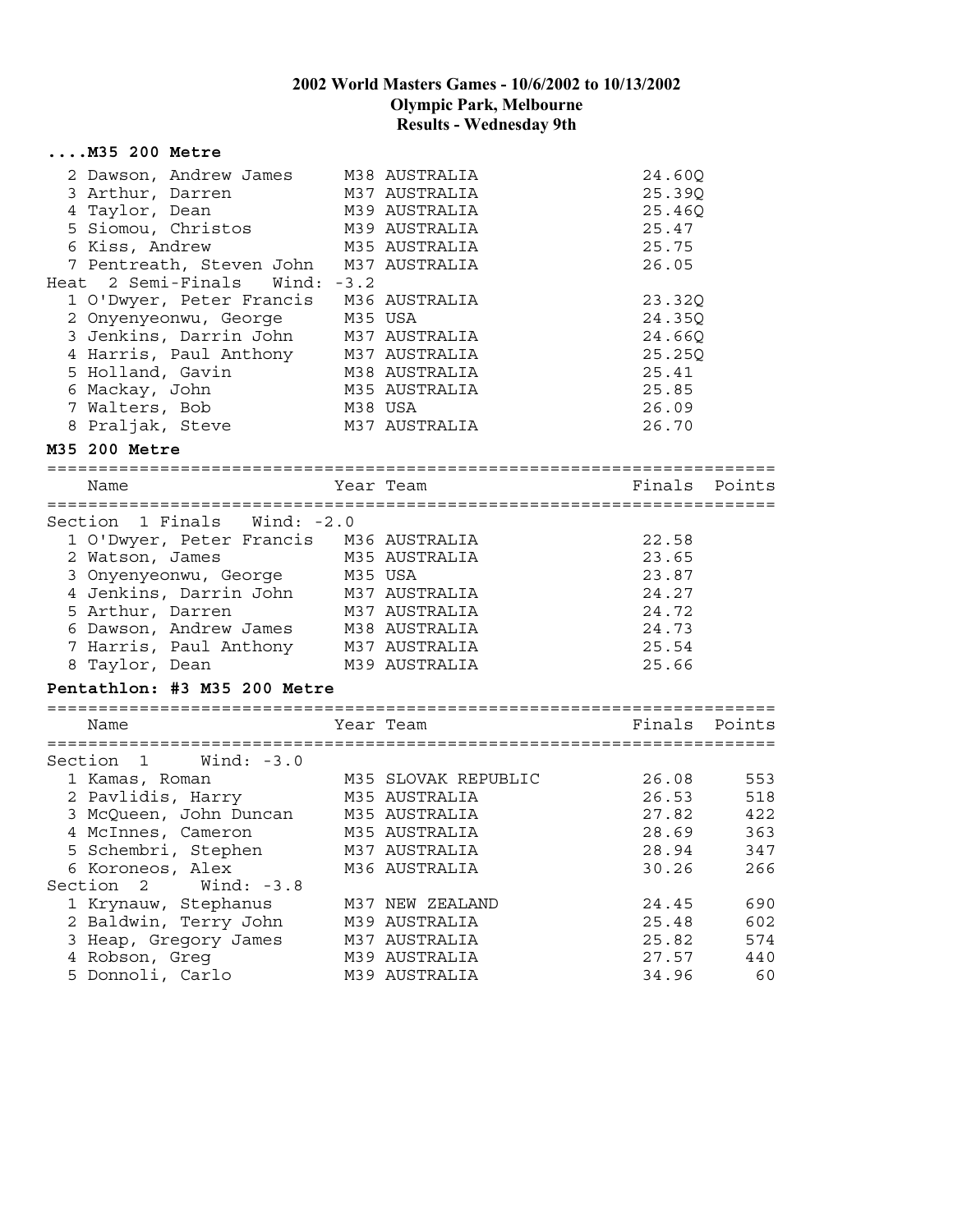#### **M40 200 Metre**

| Year Team<br>Semis<br>Name<br>Heat 1 Semi-Finals Wind: -1.9<br>1 O'Keeffe, Greg M43 AUSTRALIA<br>23.83Q<br>2 Tuckett, Peter M43 AUSTRALIA<br>23.87Q<br>3 O'Donnell, Peter John M41 AUSTRALIA<br>24.73Q<br>4 Cross, David<br>M41 AUSTRALIA<br>25.17Q<br>5 Whitaker, Clarence Frede M40 AUSTRALIA<br>25.24<br>6 Sargent, Jeffrey 143 AUSTRALIA<br>7 Jones, Warwick Anthony 141 AUSTRALIA<br>25.77<br>25.83<br>8 Clark, Charles Edward Ad M40 AUSTRALIA<br>26.16<br>Heat 2 Semi-Finals Wind: -0.8<br>1 Isackson, David<br>2 McDowell, Mark<br>3 Doherty, Mark<br>M41 AUSTRALIA<br>24.05Q<br>M41 AUSTRALIA<br>24.08Q<br>M43 AUSTRALIA<br>24.38Q<br>4 Coghili, Phillip M43 AUSTRALIA<br>24.91Q<br>5 Su, Paul<br>M42 SINGAPORE<br>24.93<br>6 Smith, Bernie M43 AUSTRALIA<br>25.38<br>7 Rodrigues, Nilson Rodnei M41 BRAZIL<br>26.35<br>-- Pocklington, Colin Daryl M43 AUSTRALIA<br>DQ<br>Pentathlon: #3 M40 200 Metre<br>Year Team<br>Name<br>Section 1 Wind: -2.0<br>1 Whitaker, Clarence Frede M40 AUSTRALIA<br>25.31<br>2 Burden, Stephen<br>26.44<br>M43 NEW ZEALAND<br>3 MCALISTER, Garry M43 AUSTRALIA<br>26.62<br>4 Ball, Michael Francis M42 AUSTRALIA<br>26.66<br>5 Marchand, Edouard Domini M43 USA<br>27.78<br>28.53<br>6 Crook, Georgian (1988)<br>Section 2 Wind: -3.1<br>1 Svilainis, Saulius M43 LITHUANIA<br>M43 AUSTRALIA<br>M43 AUSTRALIA<br>25.76<br>26.37<br>M40 AUSTRALIA<br>26.87<br>3 Bews, Stephen<br>4 Kay, John<br>M43 AUSTRALIA<br>26.88<br>5 Simpson, Greg M44 AUSTRALIA<br>28.77<br>6 Raftopoulos, Peter M42 AUSTRALIA<br>52.90<br>Section 3<br>Wind: -4.1<br>1 Barker, William<br>27.31<br>M41 AUSTRALIA<br>2 Nelson, Warwick<br>27.69<br>M42 AUSTRALIA<br>3 Limogiannis, Steven<br>28.21<br>M42 AUSTRALIA<br>4 Whitaker II, Lyle<br>M41 USA<br>28.70<br>5 Dennehy, John<br>28.90<br>M42 AUSTRALIA<br>6 Fisher, Kevin<br>29.22<br>M43 AUSTRALIA<br>7 Harris, Terry<br>M44 AUSTRALIA<br>32.00<br>M40 200 Metre<br>Year Team<br>Name<br>Section 1 Finals Wind: -1.7<br>1 O'Keeffe, Greg<br>23.57<br>M43 AUSTRALIA<br>2 Isackson, David<br>23.64<br>M41 AUSTRALIA |  |  |  |
|-----------------------------------------------------------------------------------------------------------------------------------------------------------------------------------------------------------------------------------------------------------------------------------------------------------------------------------------------------------------------------------------------------------------------------------------------------------------------------------------------------------------------------------------------------------------------------------------------------------------------------------------------------------------------------------------------------------------------------------------------------------------------------------------------------------------------------------------------------------------------------------------------------------------------------------------------------------------------------------------------------------------------------------------------------------------------------------------------------------------------------------------------------------------------------------------------------------------------------------------------------------------------------------------------------------------------------------------------------------------------------------------------------------------------------------------------------------------------------------------------------------------------------------------------------------------------------------------------------------------------------------------------------------------------------------------------------------------------------------------------------------------------------------------------------------------------------------------------------------------------------------------------------------------------------------------------------------------------------------------------------------------------------------------------------------------------------------------|--|--|--|
|                                                                                                                                                                                                                                                                                                                                                                                                                                                                                                                                                                                                                                                                                                                                                                                                                                                                                                                                                                                                                                                                                                                                                                                                                                                                                                                                                                                                                                                                                                                                                                                                                                                                                                                                                                                                                                                                                                                                                                                                                                                                                         |  |  |  |
|                                                                                                                                                                                                                                                                                                                                                                                                                                                                                                                                                                                                                                                                                                                                                                                                                                                                                                                                                                                                                                                                                                                                                                                                                                                                                                                                                                                                                                                                                                                                                                                                                                                                                                                                                                                                                                                                                                                                                                                                                                                                                         |  |  |  |
|                                                                                                                                                                                                                                                                                                                                                                                                                                                                                                                                                                                                                                                                                                                                                                                                                                                                                                                                                                                                                                                                                                                                                                                                                                                                                                                                                                                                                                                                                                                                                                                                                                                                                                                                                                                                                                                                                                                                                                                                                                                                                         |  |  |  |
| 691<br>598<br>584<br>581<br>496<br>443<br>653<br>604<br>564<br>564<br>426<br>531<br>502<br>465<br>430<br>417<br>395<br>231<br>Finals Points                                                                                                                                                                                                                                                                                                                                                                                                                                                                                                                                                                                                                                                                                                                                                                                                                                                                                                                                                                                                                                                                                                                                                                                                                                                                                                                                                                                                                                                                                                                                                                                                                                                                                                                                                                                                                                                                                                                                             |  |  |  |
|                                                                                                                                                                                                                                                                                                                                                                                                                                                                                                                                                                                                                                                                                                                                                                                                                                                                                                                                                                                                                                                                                                                                                                                                                                                                                                                                                                                                                                                                                                                                                                                                                                                                                                                                                                                                                                                                                                                                                                                                                                                                                         |  |  |  |
|                                                                                                                                                                                                                                                                                                                                                                                                                                                                                                                                                                                                                                                                                                                                                                                                                                                                                                                                                                                                                                                                                                                                                                                                                                                                                                                                                                                                                                                                                                                                                                                                                                                                                                                                                                                                                                                                                                                                                                                                                                                                                         |  |  |  |
|                                                                                                                                                                                                                                                                                                                                                                                                                                                                                                                                                                                                                                                                                                                                                                                                                                                                                                                                                                                                                                                                                                                                                                                                                                                                                                                                                                                                                                                                                                                                                                                                                                                                                                                                                                                                                                                                                                                                                                                                                                                                                         |  |  |  |
|                                                                                                                                                                                                                                                                                                                                                                                                                                                                                                                                                                                                                                                                                                                                                                                                                                                                                                                                                                                                                                                                                                                                                                                                                                                                                                                                                                                                                                                                                                                                                                                                                                                                                                                                                                                                                                                                                                                                                                                                                                                                                         |  |  |  |
|                                                                                                                                                                                                                                                                                                                                                                                                                                                                                                                                                                                                                                                                                                                                                                                                                                                                                                                                                                                                                                                                                                                                                                                                                                                                                                                                                                                                                                                                                                                                                                                                                                                                                                                                                                                                                                                                                                                                                                                                                                                                                         |  |  |  |
|                                                                                                                                                                                                                                                                                                                                                                                                                                                                                                                                                                                                                                                                                                                                                                                                                                                                                                                                                                                                                                                                                                                                                                                                                                                                                                                                                                                                                                                                                                                                                                                                                                                                                                                                                                                                                                                                                                                                                                                                                                                                                         |  |  |  |
|                                                                                                                                                                                                                                                                                                                                                                                                                                                                                                                                                                                                                                                                                                                                                                                                                                                                                                                                                                                                                                                                                                                                                                                                                                                                                                                                                                                                                                                                                                                                                                                                                                                                                                                                                                                                                                                                                                                                                                                                                                                                                         |  |  |  |
|                                                                                                                                                                                                                                                                                                                                                                                                                                                                                                                                                                                                                                                                                                                                                                                                                                                                                                                                                                                                                                                                                                                                                                                                                                                                                                                                                                                                                                                                                                                                                                                                                                                                                                                                                                                                                                                                                                                                                                                                                                                                                         |  |  |  |
|                                                                                                                                                                                                                                                                                                                                                                                                                                                                                                                                                                                                                                                                                                                                                                                                                                                                                                                                                                                                                                                                                                                                                                                                                                                                                                                                                                                                                                                                                                                                                                                                                                                                                                                                                                                                                                                                                                                                                                                                                                                                                         |  |  |  |
|                                                                                                                                                                                                                                                                                                                                                                                                                                                                                                                                                                                                                                                                                                                                                                                                                                                                                                                                                                                                                                                                                                                                                                                                                                                                                                                                                                                                                                                                                                                                                                                                                                                                                                                                                                                                                                                                                                                                                                                                                                                                                         |  |  |  |
|                                                                                                                                                                                                                                                                                                                                                                                                                                                                                                                                                                                                                                                                                                                                                                                                                                                                                                                                                                                                                                                                                                                                                                                                                                                                                                                                                                                                                                                                                                                                                                                                                                                                                                                                                                                                                                                                                                                                                                                                                                                                                         |  |  |  |
|                                                                                                                                                                                                                                                                                                                                                                                                                                                                                                                                                                                                                                                                                                                                                                                                                                                                                                                                                                                                                                                                                                                                                                                                                                                                                                                                                                                                                                                                                                                                                                                                                                                                                                                                                                                                                                                                                                                                                                                                                                                                                         |  |  |  |
|                                                                                                                                                                                                                                                                                                                                                                                                                                                                                                                                                                                                                                                                                                                                                                                                                                                                                                                                                                                                                                                                                                                                                                                                                                                                                                                                                                                                                                                                                                                                                                                                                                                                                                                                                                                                                                                                                                                                                                                                                                                                                         |  |  |  |
|                                                                                                                                                                                                                                                                                                                                                                                                                                                                                                                                                                                                                                                                                                                                                                                                                                                                                                                                                                                                                                                                                                                                                                                                                                                                                                                                                                                                                                                                                                                                                                                                                                                                                                                                                                                                                                                                                                                                                                                                                                                                                         |  |  |  |
|                                                                                                                                                                                                                                                                                                                                                                                                                                                                                                                                                                                                                                                                                                                                                                                                                                                                                                                                                                                                                                                                                                                                                                                                                                                                                                                                                                                                                                                                                                                                                                                                                                                                                                                                                                                                                                                                                                                                                                                                                                                                                         |  |  |  |
| Finals Points                                                                                                                                                                                                                                                                                                                                                                                                                                                                                                                                                                                                                                                                                                                                                                                                                                                                                                                                                                                                                                                                                                                                                                                                                                                                                                                                                                                                                                                                                                                                                                                                                                                                                                                                                                                                                                                                                                                                                                                                                                                                           |  |  |  |
|                                                                                                                                                                                                                                                                                                                                                                                                                                                                                                                                                                                                                                                                                                                                                                                                                                                                                                                                                                                                                                                                                                                                                                                                                                                                                                                                                                                                                                                                                                                                                                                                                                                                                                                                                                                                                                                                                                                                                                                                                                                                                         |  |  |  |
|                                                                                                                                                                                                                                                                                                                                                                                                                                                                                                                                                                                                                                                                                                                                                                                                                                                                                                                                                                                                                                                                                                                                                                                                                                                                                                                                                                                                                                                                                                                                                                                                                                                                                                                                                                                                                                                                                                                                                                                                                                                                                         |  |  |  |
|                                                                                                                                                                                                                                                                                                                                                                                                                                                                                                                                                                                                                                                                                                                                                                                                                                                                                                                                                                                                                                                                                                                                                                                                                                                                                                                                                                                                                                                                                                                                                                                                                                                                                                                                                                                                                                                                                                                                                                                                                                                                                         |  |  |  |
|                                                                                                                                                                                                                                                                                                                                                                                                                                                                                                                                                                                                                                                                                                                                                                                                                                                                                                                                                                                                                                                                                                                                                                                                                                                                                                                                                                                                                                                                                                                                                                                                                                                                                                                                                                                                                                                                                                                                                                                                                                                                                         |  |  |  |
|                                                                                                                                                                                                                                                                                                                                                                                                                                                                                                                                                                                                                                                                                                                                                                                                                                                                                                                                                                                                                                                                                                                                                                                                                                                                                                                                                                                                                                                                                                                                                                                                                                                                                                                                                                                                                                                                                                                                                                                                                                                                                         |  |  |  |
|                                                                                                                                                                                                                                                                                                                                                                                                                                                                                                                                                                                                                                                                                                                                                                                                                                                                                                                                                                                                                                                                                                                                                                                                                                                                                                                                                                                                                                                                                                                                                                                                                                                                                                                                                                                                                                                                                                                                                                                                                                                                                         |  |  |  |
|                                                                                                                                                                                                                                                                                                                                                                                                                                                                                                                                                                                                                                                                                                                                                                                                                                                                                                                                                                                                                                                                                                                                                                                                                                                                                                                                                                                                                                                                                                                                                                                                                                                                                                                                                                                                                                                                                                                                                                                                                                                                                         |  |  |  |
|                                                                                                                                                                                                                                                                                                                                                                                                                                                                                                                                                                                                                                                                                                                                                                                                                                                                                                                                                                                                                                                                                                                                                                                                                                                                                                                                                                                                                                                                                                                                                                                                                                                                                                                                                                                                                                                                                                                                                                                                                                                                                         |  |  |  |
|                                                                                                                                                                                                                                                                                                                                                                                                                                                                                                                                                                                                                                                                                                                                                                                                                                                                                                                                                                                                                                                                                                                                                                                                                                                                                                                                                                                                                                                                                                                                                                                                                                                                                                                                                                                                                                                                                                                                                                                                                                                                                         |  |  |  |
|                                                                                                                                                                                                                                                                                                                                                                                                                                                                                                                                                                                                                                                                                                                                                                                                                                                                                                                                                                                                                                                                                                                                                                                                                                                                                                                                                                                                                                                                                                                                                                                                                                                                                                                                                                                                                                                                                                                                                                                                                                                                                         |  |  |  |
|                                                                                                                                                                                                                                                                                                                                                                                                                                                                                                                                                                                                                                                                                                                                                                                                                                                                                                                                                                                                                                                                                                                                                                                                                                                                                                                                                                                                                                                                                                                                                                                                                                                                                                                                                                                                                                                                                                                                                                                                                                                                                         |  |  |  |
|                                                                                                                                                                                                                                                                                                                                                                                                                                                                                                                                                                                                                                                                                                                                                                                                                                                                                                                                                                                                                                                                                                                                                                                                                                                                                                                                                                                                                                                                                                                                                                                                                                                                                                                                                                                                                                                                                                                                                                                                                                                                                         |  |  |  |
|                                                                                                                                                                                                                                                                                                                                                                                                                                                                                                                                                                                                                                                                                                                                                                                                                                                                                                                                                                                                                                                                                                                                                                                                                                                                                                                                                                                                                                                                                                                                                                                                                                                                                                                                                                                                                                                                                                                                                                                                                                                                                         |  |  |  |
|                                                                                                                                                                                                                                                                                                                                                                                                                                                                                                                                                                                                                                                                                                                                                                                                                                                                                                                                                                                                                                                                                                                                                                                                                                                                                                                                                                                                                                                                                                                                                                                                                                                                                                                                                                                                                                                                                                                                                                                                                                                                                         |  |  |  |
|                                                                                                                                                                                                                                                                                                                                                                                                                                                                                                                                                                                                                                                                                                                                                                                                                                                                                                                                                                                                                                                                                                                                                                                                                                                                                                                                                                                                                                                                                                                                                                                                                                                                                                                                                                                                                                                                                                                                                                                                                                                                                         |  |  |  |
|                                                                                                                                                                                                                                                                                                                                                                                                                                                                                                                                                                                                                                                                                                                                                                                                                                                                                                                                                                                                                                                                                                                                                                                                                                                                                                                                                                                                                                                                                                                                                                                                                                                                                                                                                                                                                                                                                                                                                                                                                                                                                         |  |  |  |
|                                                                                                                                                                                                                                                                                                                                                                                                                                                                                                                                                                                                                                                                                                                                                                                                                                                                                                                                                                                                                                                                                                                                                                                                                                                                                                                                                                                                                                                                                                                                                                                                                                                                                                                                                                                                                                                                                                                                                                                                                                                                                         |  |  |  |
|                                                                                                                                                                                                                                                                                                                                                                                                                                                                                                                                                                                                                                                                                                                                                                                                                                                                                                                                                                                                                                                                                                                                                                                                                                                                                                                                                                                                                                                                                                                                                                                                                                                                                                                                                                                                                                                                                                                                                                                                                                                                                         |  |  |  |
|                                                                                                                                                                                                                                                                                                                                                                                                                                                                                                                                                                                                                                                                                                                                                                                                                                                                                                                                                                                                                                                                                                                                                                                                                                                                                                                                                                                                                                                                                                                                                                                                                                                                                                                                                                                                                                                                                                                                                                                                                                                                                         |  |  |  |
|                                                                                                                                                                                                                                                                                                                                                                                                                                                                                                                                                                                                                                                                                                                                                                                                                                                                                                                                                                                                                                                                                                                                                                                                                                                                                                                                                                                                                                                                                                                                                                                                                                                                                                                                                                                                                                                                                                                                                                                                                                                                                         |  |  |  |
|                                                                                                                                                                                                                                                                                                                                                                                                                                                                                                                                                                                                                                                                                                                                                                                                                                                                                                                                                                                                                                                                                                                                                                                                                                                                                                                                                                                                                                                                                                                                                                                                                                                                                                                                                                                                                                                                                                                                                                                                                                                                                         |  |  |  |
|                                                                                                                                                                                                                                                                                                                                                                                                                                                                                                                                                                                                                                                                                                                                                                                                                                                                                                                                                                                                                                                                                                                                                                                                                                                                                                                                                                                                                                                                                                                                                                                                                                                                                                                                                                                                                                                                                                                                                                                                                                                                                         |  |  |  |
|                                                                                                                                                                                                                                                                                                                                                                                                                                                                                                                                                                                                                                                                                                                                                                                                                                                                                                                                                                                                                                                                                                                                                                                                                                                                                                                                                                                                                                                                                                                                                                                                                                                                                                                                                                                                                                                                                                                                                                                                                                                                                         |  |  |  |
|                                                                                                                                                                                                                                                                                                                                                                                                                                                                                                                                                                                                                                                                                                                                                                                                                                                                                                                                                                                                                                                                                                                                                                                                                                                                                                                                                                                                                                                                                                                                                                                                                                                                                                                                                                                                                                                                                                                                                                                                                                                                                         |  |  |  |
|                                                                                                                                                                                                                                                                                                                                                                                                                                                                                                                                                                                                                                                                                                                                                                                                                                                                                                                                                                                                                                                                                                                                                                                                                                                                                                                                                                                                                                                                                                                                                                                                                                                                                                                                                                                                                                                                                                                                                                                                                                                                                         |  |  |  |
|                                                                                                                                                                                                                                                                                                                                                                                                                                                                                                                                                                                                                                                                                                                                                                                                                                                                                                                                                                                                                                                                                                                                                                                                                                                                                                                                                                                                                                                                                                                                                                                                                                                                                                                                                                                                                                                                                                                                                                                                                                                                                         |  |  |  |
|                                                                                                                                                                                                                                                                                                                                                                                                                                                                                                                                                                                                                                                                                                                                                                                                                                                                                                                                                                                                                                                                                                                                                                                                                                                                                                                                                                                                                                                                                                                                                                                                                                                                                                                                                                                                                                                                                                                                                                                                                                                                                         |  |  |  |
|                                                                                                                                                                                                                                                                                                                                                                                                                                                                                                                                                                                                                                                                                                                                                                                                                                                                                                                                                                                                                                                                                                                                                                                                                                                                                                                                                                                                                                                                                                                                                                                                                                                                                                                                                                                                                                                                                                                                                                                                                                                                                         |  |  |  |
|                                                                                                                                                                                                                                                                                                                                                                                                                                                                                                                                                                                                                                                                                                                                                                                                                                                                                                                                                                                                                                                                                                                                                                                                                                                                                                                                                                                                                                                                                                                                                                                                                                                                                                                                                                                                                                                                                                                                                                                                                                                                                         |  |  |  |
|                                                                                                                                                                                                                                                                                                                                                                                                                                                                                                                                                                                                                                                                                                                                                                                                                                                                                                                                                                                                                                                                                                                                                                                                                                                                                                                                                                                                                                                                                                                                                                                                                                                                                                                                                                                                                                                                                                                                                                                                                                                                                         |  |  |  |
|                                                                                                                                                                                                                                                                                                                                                                                                                                                                                                                                                                                                                                                                                                                                                                                                                                                                                                                                                                                                                                                                                                                                                                                                                                                                                                                                                                                                                                                                                                                                                                                                                                                                                                                                                                                                                                                                                                                                                                                                                                                                                         |  |  |  |
|                                                                                                                                                                                                                                                                                                                                                                                                                                                                                                                                                                                                                                                                                                                                                                                                                                                                                                                                                                                                                                                                                                                                                                                                                                                                                                                                                                                                                                                                                                                                                                                                                                                                                                                                                                                                                                                                                                                                                                                                                                                                                         |  |  |  |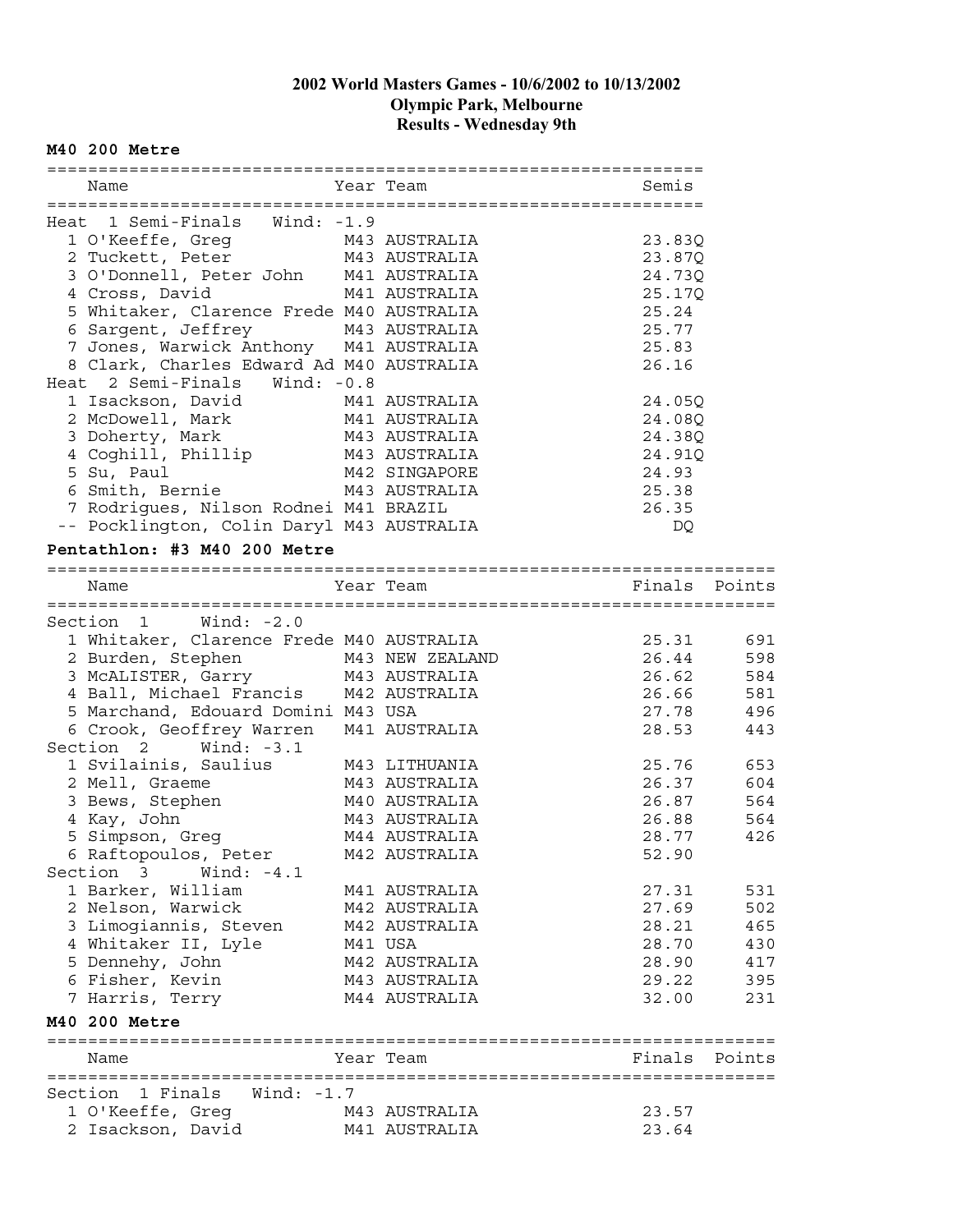| $\ldots$ . $M40$ 200 Metre                                                                                                                  |         |               |        |        |
|---------------------------------------------------------------------------------------------------------------------------------------------|---------|---------------|--------|--------|
| 3 Tuckett, Peter M43 AUSTRALIA                                                                                                              |         |               | 23.80  |        |
| 4 McDowell, Mark                                                                                                                            |         | M41 AUSTRALIA | 24.19  |        |
| 5 Doherty, Mark                                                                                                                             |         | M43 AUSTRALIA | 24.57  |        |
| 6 O'Donnell, Peter John M41 AUSTRALIA                                                                                                       |         |               | 24.82  |        |
| 7 Cross, David                                                                                                                              |         | M41 AUSTRALIA | 25.25  |        |
| 7 Cross, David                             M41 AUSTRALIA<br>8 Coghill, Phillip             M43 AUSTRALIA                                    |         |               | 25.34  |        |
| M45 200 Metre                                                                                                                               |         |               |        |        |
| Name                                                                                                                                        |         | Year Team     | Semis  |        |
|                                                                                                                                             |         |               |        |        |
| Heat 1 Semi-Finals Wind: -1.0                                                                                                               |         |               |        |        |
| 1 Lyons, Philip M48 AUSTRALIA<br>2 Flowers, Colin M46 AUSTRALIA                                                                             |         |               | 24.97Q |        |
|                                                                                                                                             |         |               | 26.01Q |        |
| 3 Tonkin, Mark                                                                                                                              |         | M49 AUSTRALIA | 26.46Q |        |
| 4 Malseed, Gerard Thomas M46 AUSTRALIA                                                                                                      |         |               | 26.53Q |        |
| 5 Bingham, Wayne                                                                                                                            |         | M47 AUSTRALIA | 26.66  |        |
| 6 Corneilse, Ivor M48 AUSTRALIA                                                                                                             |         |               | 26.84  |        |
| 7 Barton, Henry<br>Heat 2 Semi-Finals Wind: -1.5                                                                                            |         | M47 AUSTRALIA | 27.43  |        |
|                                                                                                                                             |         |               | 25.33Q |        |
| 1 Nettleton, Darryl M45 AUSTRALIA<br>2 Chin Aleong, Neil M49 CANADA<br>3 Turner, Paul M48 AUSTRALIA                                         |         |               | 25.59Q |        |
|                                                                                                                                             |         |               | 25.63Q |        |
|                                                                                                                                             |         |               | 25.71Q |        |
| 4 Watts, Andrew James<br>5 Hepburn, Greg<br>6 McKenna, Paul<br>7 Lancaster, Philip<br>M45 AUSTRALIA<br>7 Lancaster, Philip<br>M45 AUSTRALIA |         |               | 26.53  |        |
|                                                                                                                                             |         |               | 26.92  |        |
|                                                                                                                                             |         |               | 27.10  |        |
| 8 Schutz, Gottfried M49 AUSTRALIA                                                                                                           |         |               | 37.70  |        |
| M45 200 Metre                                                                                                                               |         |               |        |        |
|                                                                                                                                             |         |               |        |        |
| Name                                                                                                                                        |         | Year Team     | Finals |        |
| Section 1 Finals Wind: -2.1                                                                                                                 |         |               |        |        |
| 1 Lyons, Philip M48 AUSTRALIA                                                                                                               |         |               | 24.51  |        |
| 2 Nettleton, Darryl M45 AUSTRALIA                                                                                                           |         |               | 25.40  |        |
| 3 Chin Aleong, Neil M49 CANADA                                                                                                              |         |               | 25.54  |        |
| 4 Watts, Andrew James M46 AUSTRALIA                                                                                                         |         |               | J25.77 |        |
| 4 Turner, Paul                                                                                                                              |         | M48 AUSTRALIA | 25.77  |        |
| 6 Flowers, Colin                                                                                                                            |         | M46 AUSTRALIA | 26.19  |        |
| 7 Tonkin, Mark                                                                                                                              |         | M49 AUSTRALIA | 26.88  |        |
| 8 Malseed, Gerard Thomas M46 AUSTRALIA                                                                                                      |         |               | 27.36  |        |
| Pentathlon: #3 M45 200 Metre                                                                                                                |         |               |        |        |
| Name                                                                                                                                        |         | Year Team     | Finals | Points |
| Section 1<br>$Wind: -3.0$                                                                                                                   |         |               |        |        |
| 1 Janusey, Michael                                                                                                                          | M45 USA |               | 24.77  | 815    |
| 2 Lavering, Ian Herbert                                                                                                                     |         | M49 AUSTRALIA | 28.74  | 498    |
| 3 Williams, Steven                                                                                                                          |         | M46 AUSTRALIA | 28.90  | 488    |
| 4 Atkinson-Howatt, Andrew M45 AUSTRALIA                                                                                                     |         |               | 30.60  | 375    |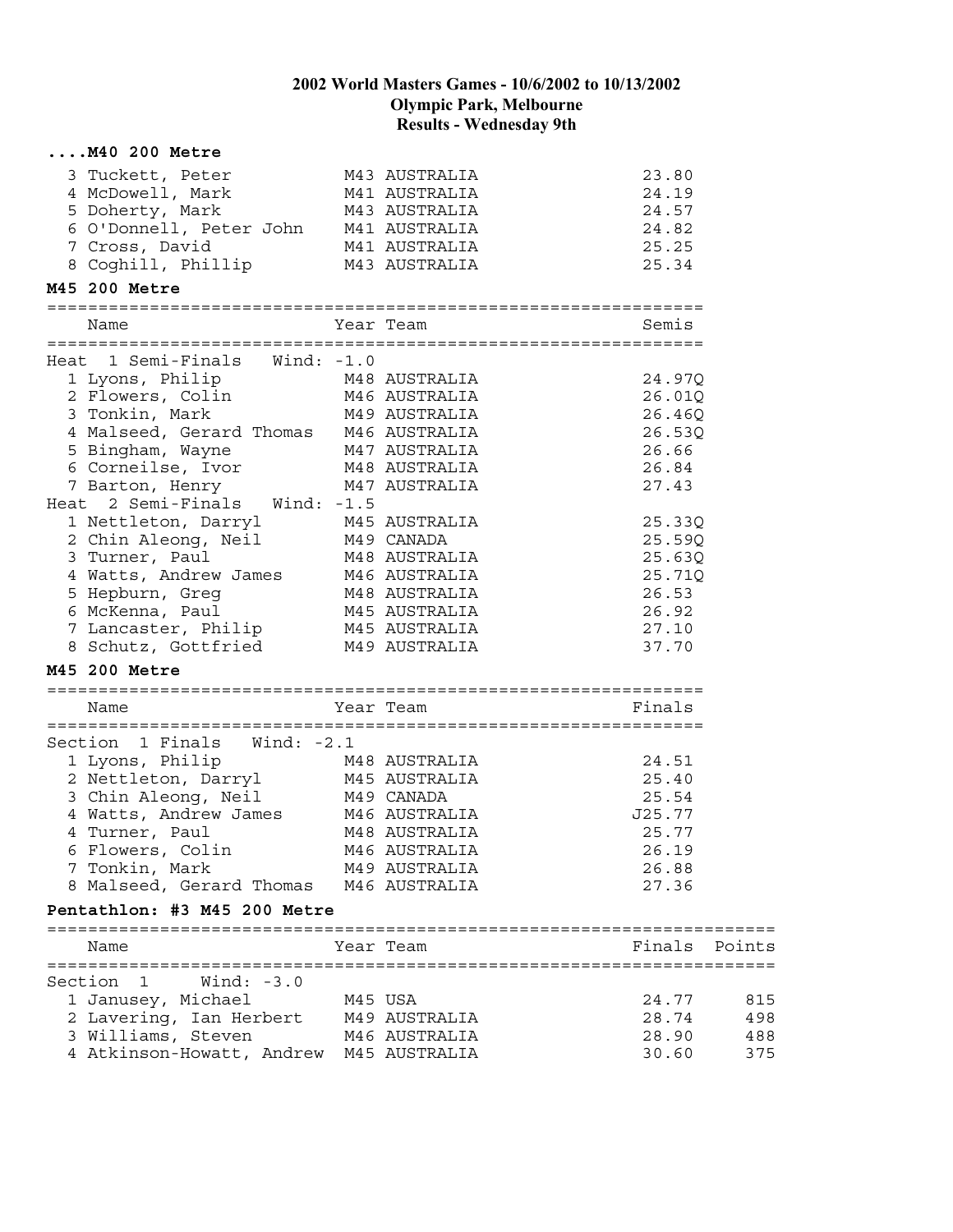| Pentathlon: #3 M45 200 Metre             |               |        |        |
|------------------------------------------|---------------|--------|--------|
| 5 Riddoch, Clyde Ian                     | M49 AUSTRALIA | 31.64  | 312    |
| Section 2 Wind: -0.9                     |               |        |        |
| 1 Creek, John                            | M46 AUSTRALIA | 25.83  | 724    |
| 2 Haralampou, Arthur                     | M47 AUSTRALIA | 27.01  | 628    |
| 3 Crocker, Stephen                       | M49 AUSTRALIA | 27.28  | 607    |
| 4 Wells, Jameson                         | M46 USA       | 29.64  | 437    |
| Section 3 Wind: -2.1                     |               |        |        |
| 1 Russ, Jim                              | M46 USA       | 26.60  | 660    |
| 2 Hanbury-Brown, Robert M45 AUSTRALIA    |               | 27.86  | 563    |
| 3 McLay, David Ian Hamilto M46 AUSTRALIA |               | 28.49  | 516    |
| 3 O'Toole, Shaun                         | M47 AUSTRALIA | 28.49  | 516    |
| M50 200 Metre                            |               |        |        |
| Name                                     | Year Team     | Semis  |        |
|                                          |               |        |        |
| Heat 1 Semi-Finals Wind: -0.9            |               |        |        |
| 1 Van Bavel, Hans                        | M53 AUSTRALIA | 25.28Q |        |
| 2 Van Stappen, John Guido M52 AUSTRALIA  |               | 25.53Q |        |
| 3 Polglase, Phillip                      | M52 AUSTRALIA | 25.82Q |        |
| 4 Sutherland, Greg M52 AUSTRALIA         |               | 26.26Q |        |
| 5 Coleman, Alan<br>M53 AUSTRALIA         |               | 26.44  |        |
| 6 Ford, Graham<br>M53 AUSTRALIA          |               | 26.52  |        |
| 7 Wearmouth, Richard John M50 AUSTRALIA  |               | 26.85  |        |
| 8 Roach, Ronald David                    | M51 AUSTRALIA | 27.38  |        |
| Heat 2 Semi-Finals<br>Wind: $-1.1$       |               |        |        |
| 1 Morison, John                          | M53 AUSTRALIA | 25.64Q |        |
| 2 Moyle, Keith                           | M52 AUSTRALIA | 26.04Q |        |
| 3 McTernan, Michael                      | M53 AUSTRALIA | 26.11Q |        |
| 4 Smith, Stephen David M50 AUSTRALIA     |               | 26.42Q |        |
| 5 Whitehall, Geoff                       | M53 AUSTRALIA | 27.05  |        |
| 6 Abu-Shaybeh Shanaah, Mas M54 PERU      |               | 27.27  |        |
| 7 McHugh, Francis Thomas M50 AUSTRALIA   |               | 28.12  |        |
|                                          |               |        |        |
| Pentathlon: #3 M50 200 Metre             |               |        |        |
| Name                                     | Year Team     | Finals | Points |
|                                          |               |        |        |
| Section 1<br>Wind: -2.4                  |               |        |        |
| 1 Whitehall, Geoff                       | M53 AUSTRALIA | 26.82  | 719    |
| 2 Banens, Bob                            | M53 AUSTRALIA | 28.45  | 593    |
| 3 Neale, John Lawerence                  | M51 AUSTRALIA | 28.75  | 571    |
| 4 Bryden, Paul Herbert                   | M51 AUSTRALIA | 29.55  | 514    |
| 5 Reppuhn, Thomas                        | M54 USA       | 35.85  | 163    |
| Section<br>Wind: $-2.2$<br>2             |               |        |        |
| 1 Bodsworth, Bruce                       | M51 AUSTRALIA | 27.05  | 700    |
| 2 Cornish, Bruce                         | M54 AUSTRALIA | 29.61  | 510    |
| 3 McNally, Douglas Donald                | M51 AUSTRALIA | 31.13  | 410    |
| 4 Watson, Richard Baldwin                | M50 USA       | 32.43  | 332    |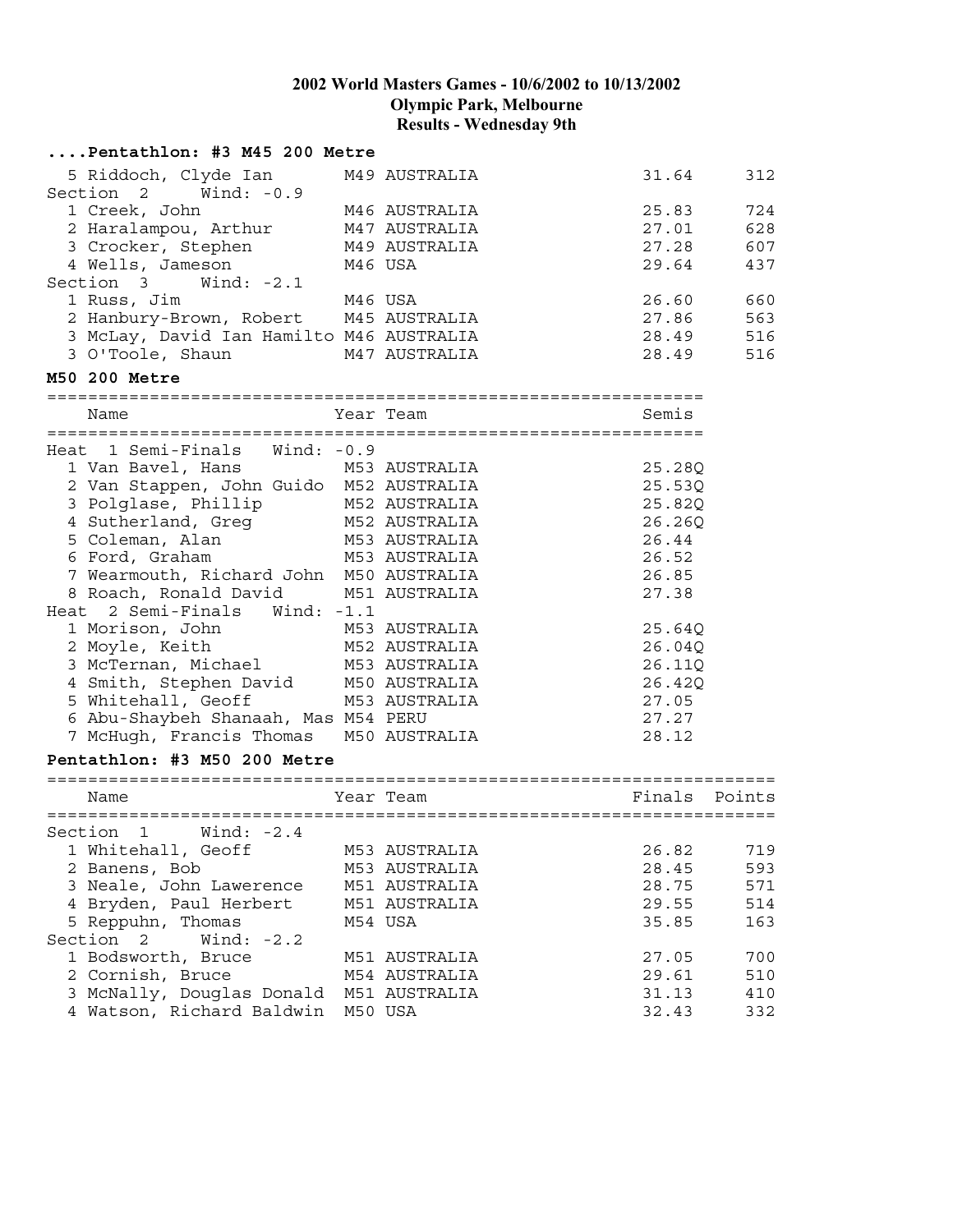#### **M50 200 Metre** ================================================================ Name Year Team Finals ================================================================ Section 1 Finals Wind: -1.9 1 Bowen, Robert M50 USA 24.20 2 Van Bavel, Hans M53 AUSTRALIA 24.80 3 Van Stappen, John Guido M52 AUSTRALIA 25.03 4 Polglase, Phillip M52 AUSTRALIA 25.23 5 Moyle, Keith M52 AUSTRALIA 25.85 6 Sutherland, Greg M52 AUSTRALIA 26.10 7 McTernan, Michael M53 AUSTRALIA 26.42 8 Smith, Stephen David M50 AUSTRALIA 26.47 **M55 200 Metre** ================================================================ Name Semis Sear Team Semis Semis ================================================================ Heat 1 Semi-Finals Wind: -0.7 1 Crombie, Peter M57 AUSTRALIA 25.61Q 2 Vybostok, Vladimir M55 SLOVAK REPUBLIC 25.68Q 3 Storey, Mal M56 AUSTRALIA 25.87Q 4 Cousins, Wayne M56 AUSTRALIA 26.00Q 5 Steinmetz, Mike M55 USA 27.30 6 Swane, Dwight M58 CANADA 29.61 7 Dougherty, Gerald M58 NEW ZEALAND 29.64 8 Milnes, Richard M56 AUSTRALIA 29.66 Heat 2 Semi-Finals Wind: -0.7 1 Wall, John M56 AUSTRALIA 25.51Q 2 Howden, Keith Andrew M57 AUSTRALIA 25.52Q 3 Lutteral, Michael M55 AUSTRALIA 26.34Q 4 Jordan, Ronald M57 USA 28.50Q 5 McMahon, Terry M55 AUSTRALIA 28.56 6 Brown, Joseph Edward M55 AUSTRALIA 28.94 7 Laing, Alexander Denis M55 AUSTRALIA 29.90 8 Sourek, Karel M58 CZECH REPUBLIC 39.25 **Pentathlon: #3 M55 200 Metre** ======================================================================= Name Year Team Finals Points ======================================================================= Section 1 Wind: -3.4 1 Viney, Nelson M55 AUSTRALIA 27.84 715 2 Pasztor, Mihaly M58 HUNGARY 29.53 589 3 Hawken, Selwyn M57 AUSTRALIA 29.65 581 4 Bradley, Kevin Michael M58 NEW ZEALAND 30.36 531 5 Trvsnick, Petr M55 CZECH REPUBLIC 31.14 480 Section 2 Wind: -3.1 1 Taylor, Grahame I M56 AUSTRALIA 28.36 675 2 Cesar, Normando Tadeu Br M56 BRAZIL 29.72 576 3 Philpott, Graham Carey M59 AUSTRALIA 31.04 486 4 Gordon, John Barry M58 AUSTRALIA 32.61 389

5 Kelly, Terence M57 AUSTRALIA 33.79 322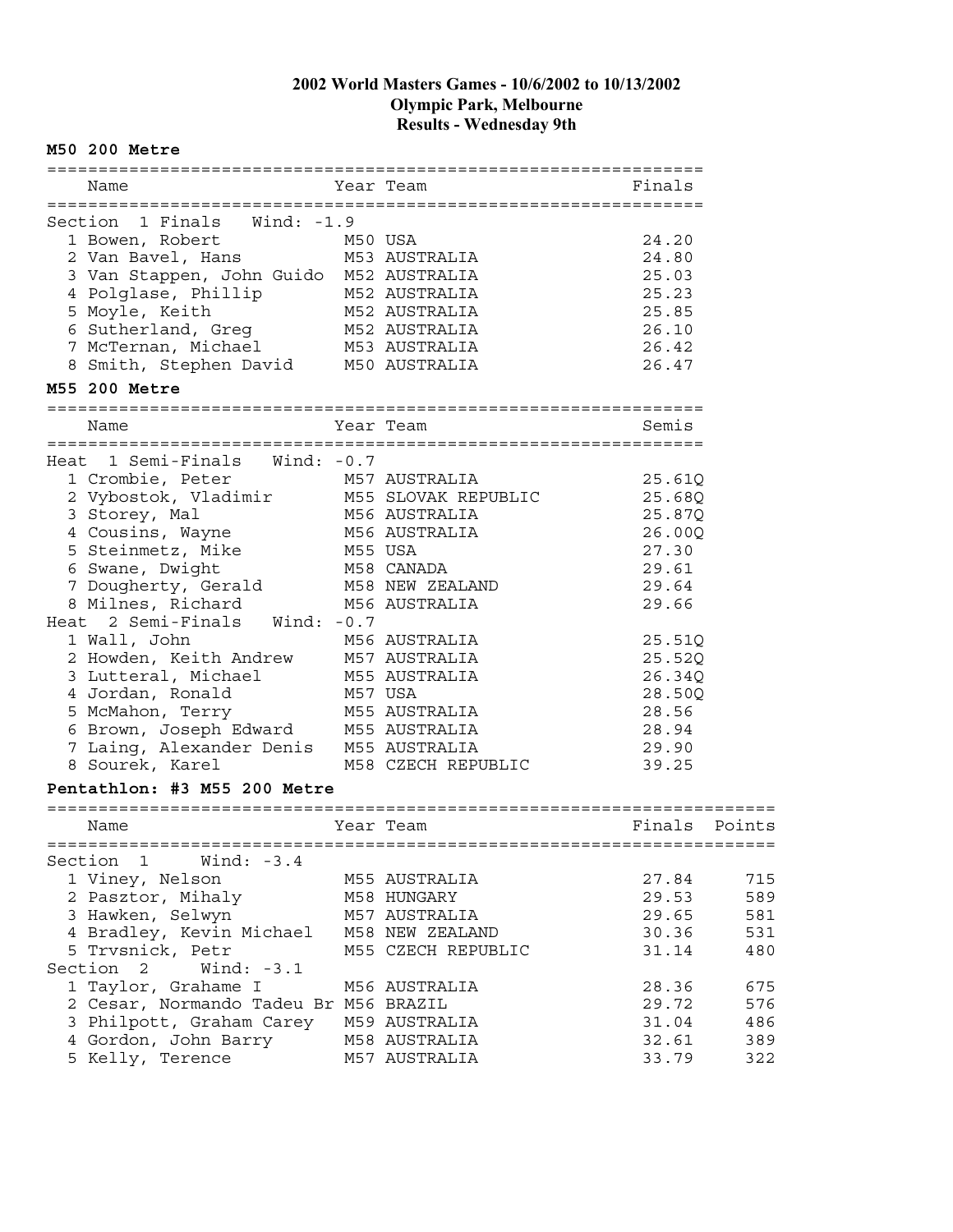#### **M55 200 Metre**

|      | Name                                                                                                                             |              | Year Team                      | Finals         |        |
|------|----------------------------------------------------------------------------------------------------------------------------------|--------------|--------------------------------|----------------|--------|
|      |                                                                                                                                  |              |                                |                |        |
|      | 1 Finals Wind: -1.9<br>Section<br>1 Crombie, Peter                                                                               |              | M57 AUSTRALIA                  | 25.06          |        |
|      | 2 Howden, Keith Andrew M57 AUSTRALIA                                                                                             |              |                                | 25.21          |        |
|      | 3 Vybostok, Vladimir M55 SLOVAK REPUBLIC                                                                                         |              |                                | 25.36          |        |
|      | 4 Wall, John                                                                                                                     |              | M56 AUSTRALIA                  | 25.59          |        |
|      | 5 Storey, Mal                                                                                                                    |              | M56 AUSTRALIA                  | 25.88          |        |
|      | 6 Cousins, Wayne                                                                                                                 |              | M56 AUSTRALIA                  | 25.89          |        |
|      | Pentathlon: #3 M60 200 Metre                                                                                                     |              |                                |                |        |
|      | Name                                                                                                                             |              | Year Team                      | Finals         | Points |
|      |                                                                                                                                  |              |                                |                |        |
|      | Section 1<br>Wind: $-3.5$                                                                                                        |              |                                |                |        |
|      | 1 Noden, Graeme Stanl                                                                                                            |              | M64 AUSTRALIA                  | 29.66          | 658    |
|      | 2 Yamada, Eiichiro<br>M62 JAPAN                                                                                                  |              |                                | 30.38          | 606    |
|      | 3 Tait, Brian                                                                                                                    |              | M60 AUSTRALIA                  | 31.03          | 562    |
|      | 4 Poulter, Jim                                                                                                                   |              | M61 AUSTRALIA                  | 31.34          | 541    |
|      | 5 Donohoe, Noel James M62 AUSTRALIA                                                                                              |              |                                | 31.99          | 499    |
|      | M60 200 Metre                                                                                                                    |              | -----------------------        |                |        |
|      | Name                                                                                                                             |              | Year Team                      | Finals         |        |
|      |                                                                                                                                  |              |                                |                |        |
|      | Section<br>1 Finals Wind: -0.6                                                                                                   |              |                                |                |        |
|      | 1 Cooper, John                                                                                                                   |              | M61 AUSTRALIA                  | 25.87          |        |
|      | 2 Buyers, Colin                                                                                                                  |              | M60 AUSTRALIA                  | 26.41          |        |
|      | 3 Wishart, Robert                                                                                                                |              | M60 AUSTRALIA                  | 26.74          |        |
|      | s wishall, Kobert<br>4 Stevenson, Michael<br>5 Michael                                                                           |              | M62 AUSTRALIA                  | 27.41          |        |
|      |                                                                                                                                  |              |                                | 27.99          |        |
|      | 4 Stevenson, Michael         M62 AUSTRALIA<br>5 Arthur, Ronald Georg     M62 AUSTRALIA<br>6 Schumacher, Helmut       M64 GERMANY |              |                                | 28.56          |        |
|      | 7 Bonck, Lionel                                                                                                                  | M61 USA      |                                | 29.40          |        |
|      | M65 200 Metre                                                                                                                    |              |                                |                |        |
|      |                                                                                                                                  |              |                                |                |        |
|      | Name                                                                                                                             |              | Year Team                      | Prelims        |        |
|      | Heat 1 Preliminaries                                                                                                             | Wind: $-1.1$ |                                |                |        |
|      | 1 Clive, David                                                                                                                   |              | M65 AUSTRALIA                  | 29.28Q         |        |
|      | 2 Matthews, Conrad John                                                                                                          |              | M66 AUSTRALIA                  | 29.52Q         |        |
|      | 3 Dunn, Dave                                                                                                                     |              | M66 CANADA                     | 30.70Q         |        |
|      | 4 Kakris, Lucas                                                                                                                  |              | M69 AUSTRALIA                  | 32.93          |        |
|      | 5 Zeitzen, Barry                                                                                                                 |              | M69 AUSTRALIA                  | 40.71          |        |
|      | 6 Barnett, David                                                                                                                 |              | M65 AUSTRALIA                  | 45.73          |        |
| Heat | 2 Preliminaries                                                                                                                  | Wind: $-1.1$ |                                |                |        |
|      | 1 Austin, Reginald                                                                                                               |              | M65 AUSTRALIA                  | 27.75Q         |        |
|      | 2 Marion, Kevin Francis                                                                                                          |              | M66 AUSTRALIA                  | 29.64Q         |        |
|      | 3 O'Connor, Raymond                                                                                                              |              | M65 AUSTRALIA                  | 31.31Q         |        |
|      | 4 Chambers, Don Brian                                                                                                            |              | M65 AUSTRALIA                  | 31.64q         |        |
|      | 5 Beauchamp, Hilton Stanle M66 AUSTRALIA                                                                                         |              |                                | 32.05q         |        |
|      | 6 Soulsby, Robert Leonard M69 AUSTRALIA                                                                                          |              |                                | 33.92          |        |
|      | 7 Hunt, Stanley<br>8 Mathew, John                                                                                                |              | M66 AUSTRALIA<br>M65 AUSTRALIA | 38.05<br>39.11 |        |
|      |                                                                                                                                  |              |                                |                |        |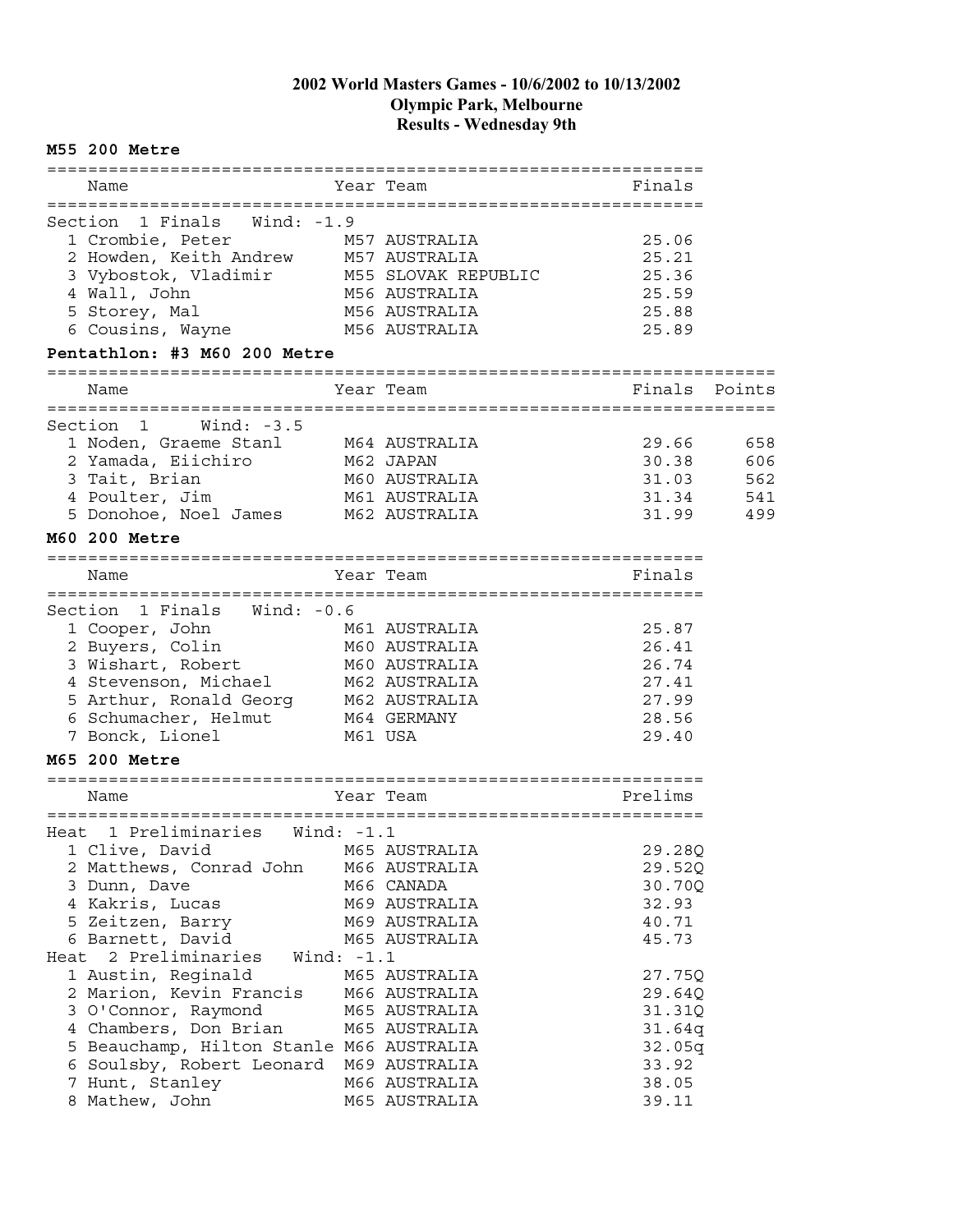#### ================================================================ Name Year Team Finals ================================================================ Section 1 Finals Wind: -1.9 1 Austin, Reginald M65 AUSTRALIA 27.31 2 Clive, David M65 AUSTRALIA 29.10 3 Matthews, Conrad John M66 AUSTRALIA 29.64 4 Beauchamp, Hilton Stanle M66 AUSTRALIA 31.38 5 O'Connor, Raymond M65 AUSTRALIA 31.60 6 Chambers, Don Brian M65 AUSTRALIA 32.76 7 Dunn, Dave M66 CANADA 34.48 -- Marion, Kevin Francis M66 AUSTRALIA 1988 DNF **M70 200 Metre** ================================================================ Name Year Team Prelims ================================================================ Heat 1 Preliminaries Wind: -0.3 1 Reuter, Karl Wolfgang An M73 GERMANY 1988 10.66Q 2 Aulakh, Harbhajan Singh M70 INDIA 31.03Q 3 Gourlay, Gordon Eric M73 AUSTRALIA 34.98Q 4 Thomsen, Hugh Paul M72 AUSTRALIA 18.48 Heat 2 Preliminaries Wind: -0.8 1 Shindo, Tamahiko M70 JAPAN 29.70Q 2 Mather, David Havelock M70 AUSTRALIA 32.60Q 3 Hughes, Richard Maclay M70 AUSTRALIA 33.26Q 4 Persson, Borje M71 SWEDEN 34.85q 5 Yakovlev, Innokenty M70 RUSSIA 35.05q 6 Collett, Charles M73 NEW ZEALAND 42.93 **M70 200 Metre** ================================================================ Name Year Team Finals ================================================================ Section 1 Finals Wind: -1.9 1 Reuter, Karl Wolfgang An M73 GERMANY 28.71 2 Shindo, Tamahiko M70 JAPAN 28.82 3 Aulakh, Harbhajan Singh M70 INDIA 31.14 4 Mather, David Havelock M70 AUSTRALIA 32.58 5 Hughes, Richard Maclay M70 AUSTRALIA 32.92 6 Gourlay, Gordon Eric M73 AUSTRALIA 34.56 7 Yakovlev, Innokenty M70 RUSSIA 34.71 **Pentathlon: #3 M65-74 200 Metre** ======================================================================= Name **The Seap Team Constructs** Points Points Points Points ======================================================================= Section 1 Wind: -2.2 1 Cowley, Trevor M67 NEW ZEALAND 32.40 558 2 Johnson, Ron M70 NEW ZEALAND 32.93 625 3 Brook, Maxwell Bryan M66 AUSTRALIA 33.25 504 -- Simons, George Sydney M67 AUSTRALIA CHANGER ONF Section 2 Wind: -2.8 1 Reuter, Karl Wolfgang An M73 GERMANY 1988 1800 1915

2 Sturzaker, John Hector M69 AUSTRALIA 32.50 551 3 Matsushima, Takumi M70 BRAZIL 34.90 503

**M65 200 Metre**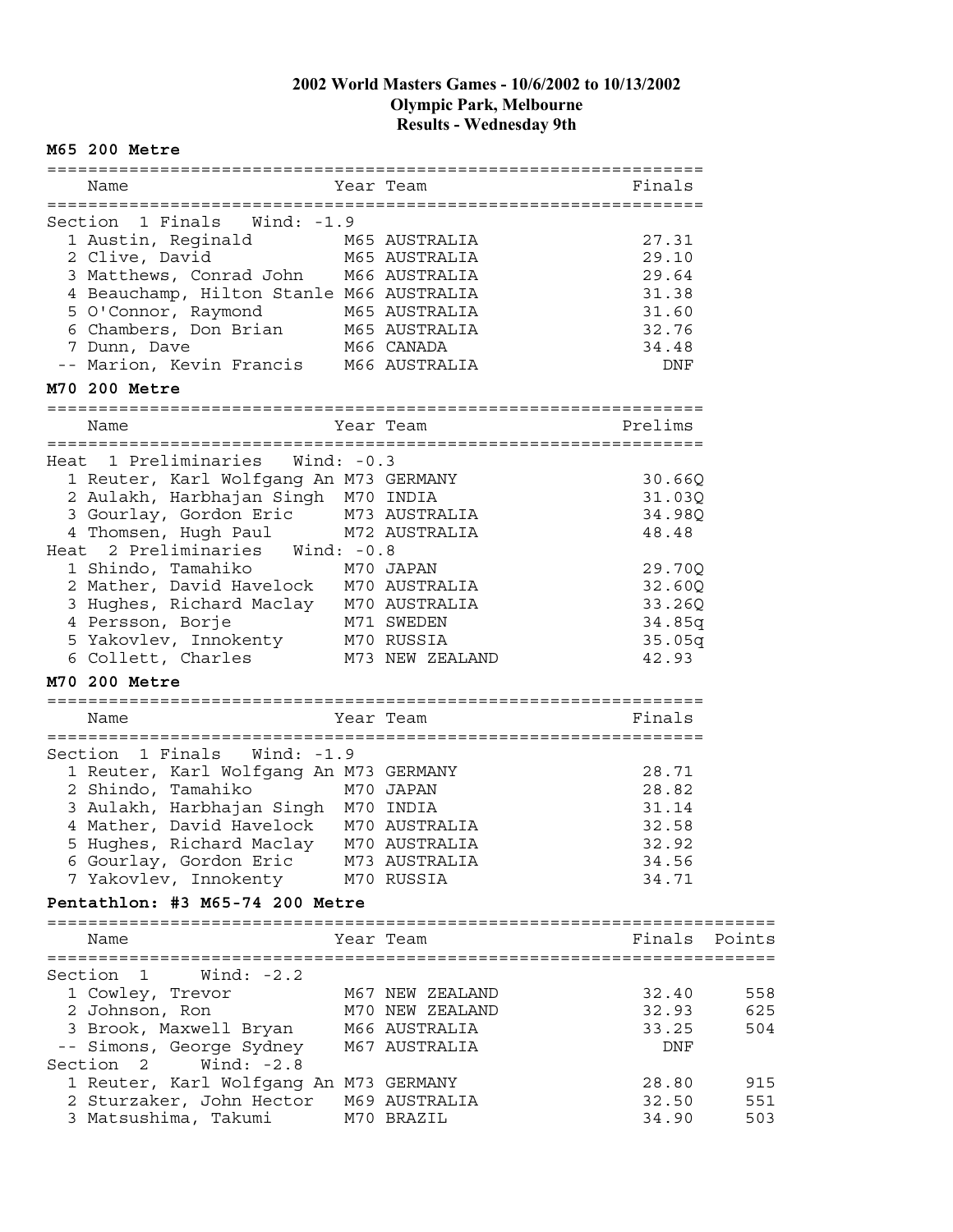| Pentathlon: #3 M65-74 200 Metre                                       |         |                                   |                           |            |
|-----------------------------------------------------------------------|---------|-----------------------------------|---------------------------|------------|
| 4 Sharpe, Brian John                                                  |         | M71 AUSTRALIA                     | 35.89                     | 447        |
| M75 200 Metre                                                         |         |                                   |                           |            |
| Name                                                                  |         | Year Team                         | Finals                    |            |
|                                                                       |         |                                   |                           |            |
| Section 1<br>Wind: $-2.0$<br>1 Thomson, Jimmy                         |         | M75 AUSTRALIA                     | 32.25                     |            |
| 1 Thomson, Jimmy M75 AUSTRALIA<br>2 O'Connor, Frederick M78 AUSTRALIA |         |                                   | 34.22                     |            |
| 3 Robson, Leslie                                                      |         | M75 CANADA                        | 34.45                     |            |
| M75 USA<br>4 Soller, Richard                                          |         |                                   | 36.76                     |            |
| M80 200 Metre                                                         |         |                                   |                           |            |
| Name                                                                  |         | Year Team                         | Finals                    |            |
| Section<br>$\overline{1}$<br>Wind: -2.9                               |         |                                   |                           |            |
| 1 Johnston, Mike                                                      |         | M81 AUSTRALIA                     | 33.47                     |            |
| 2 Frearson, Donald                                                    |         | M81 AUSTRALIA                     | 39.19                     |            |
| 3 Russell, Dennis                                                     |         | M82 AUSTRALIA                     | 44.61                     |            |
| 4 Dent, Ron                                                           |         | M81 AUSTRALIA                     | 46.76                     |            |
| 5 Baldridge, Charles                                                  | M80 USA |                                   | 69.30                     |            |
| M85+ 200 Metre                                                        |         |                                   |                           |            |
| Name                                                                  |         | Year Team                         | Finals                    |            |
| Section<br>Wind: -1.8<br>$\mathbf{1}$                                 |         |                                   |                           |            |
| 1 Tompkins, Frederic                                                  | M85 USA |                                   | 41.94                     |            |
| 2 Smith, Andrew Clifford M87 AUSTRALIA                                |         |                                   | 56.86                     |            |
| 3 Merrett, Lionel                                                     |         | M85 AUSTRALIA                     | 65.82                     |            |
| Pentathlon: #3 M75+ 200 Metre                                         |         |                                   |                           |            |
| Name                                                                  |         | Year Team                         | Finals Points             |            |
|                                                                       |         |                                   | :======================== |            |
| Wind: -2.8<br>Section<br>$\mathbf{1}$                                 |         |                                   |                           |            |
| 1 O'Connor, Frederick                                                 |         | M78 AUSTRALIA                     | 34.14                     | 666        |
| M75 USA<br>2 Daprano, William                                         |         |                                   | 34.34                     | 654        |
| 3 Dauphinet, Maurice M76 AUSTRALIA                                    |         |                                   | 35.40                     | 589        |
| 4 McKay, Maxwell Herbert M78 AUSTRALIA                                |         |                                   | 38.03                     | 443        |
| 5 Younger, Vladimir                                                   |         | M90 AUSTRALIA                     | 69.43                     |            |
| Pentathlon: #5 W30-39 800 Metre                                       |         |                                   |                           |            |
| Name                                                                  |         | Year Team                         | Finals Points             |            |
|                                                                       |         |                                   |                           |            |
| Section<br>1                                                          |         | W32 AUSTRALIA                     |                           |            |
| 1 Rothery, Cherie                                                     |         |                                   | 2:32.70<br>2:34.78        | 659<br>634 |
| 2 Shillaw, Chareen<br>3 Baldwin, Jennifer                             |         | W34 SOUTH AFRICA<br>W37 AUSTRALIA | 2:36.42                   | 678        |
| 4 Sunley, Julie                                                       |         | W38 AUSTRALIA                     | 3:29.51                   | 184        |
|                                                                       |         |                                   |                           |            |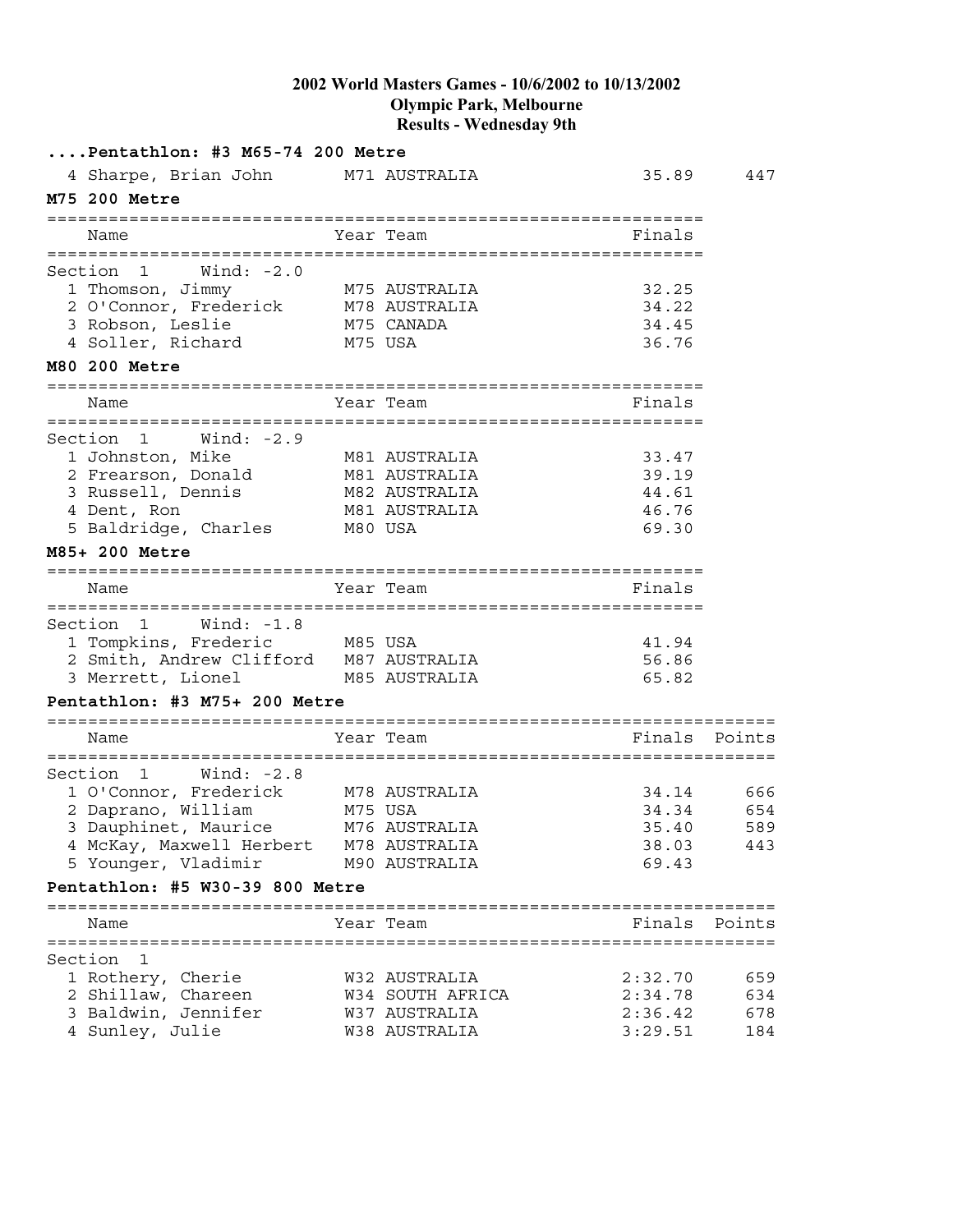### **Pentathlon: #5 W40-49 800 Metre**

|      | Name                                       |         | Year Team           | Finals   | Points |
|------|--------------------------------------------|---------|---------------------|----------|--------|
|      |                                            |         |                     |          |        |
|      | 1 Kay, Marie                               |         | W42 AUSTRALIA       | 2:56.43  | 529    |
|      | 2 Osmers, Lyn                              |         | W42 NEW ZEALAND     | 3:01.17  | 481    |
|      | 3 Bridle, Christine Anne W45 AUSTRALIA     |         |                     | 3:09.32  | 478    |
|      | 4 Macey, Kerrie Ann                        |         | W48 AUSTRALIA       | 3:27.59  | 321    |
|      | 5 Johnson, Liz                             | W46 USA |                     | 3:30.41  | 299    |
|      | 6 Monahan, Gai Michelle W49 AUSTRALIA      |         |                     | 3:49.23  | 173    |
|      | Pentathlon: #5 W50-59 800 Metre            |         |                     |          |        |
|      |                                            |         |                     |          |        |
|      | Name                                       |         | Year Team           | Finals   | Points |
|      | 1 Perkins, Wilma                           |         | W53 AUSTRALIA       | 3:05.63  | 595    |
|      | 2 Taylor, Margaret Anne W54 AUSTRALIA      |         |                     | 3:17.86  | 479    |
|      | 3 Brownlie, Rita                           |         | W56 ENGLAND         | 3:24.25  | 509    |
|      |                                            |         | W50 CANADA          | 3:26.37  | 406    |
|      | 4 Cochrane, Nancy                          |         |                     |          |        |
|      | 5 Longaverova, Jarmila W51 SLOVAK REPUBLIC |         |                     | 3:26.38  | 406    |
|      | 6 Radley, Elizabeth                        |         | W51 AUSTRALIA       | 3:47.74  | 246    |
|      | Pentathlon: #5 W60+ 800 Metre              |         |                     |          |        |
|      | Name                                       |         | Year Team           | Finals   | Points |
|      |                                            |         |                     |          |        |
|      | 1 Harris, Frances                          |         | W61 AUSTRALIA       | 3:15.12  | 690    |
|      | 2 Jordan, Barbara                          | W66 USA |                     | 3:43.57  | 547    |
|      | 3 Westbrook, Suzanne                       |         | W60 AUSTRALIA       | 3:54.70  | 359    |
|      | 4 Kouvalenskaia, Galina W68 RUSSIA         |         |                     | 4:02.01  | 406    |
|      | 5 Zeitzen-Vanderburg, Anna W69 AUSTRALIA   |         |                     | 5:19.81  | 36     |
|      |                                            |         |                     |          |        |
|      | Pentathlon: #5 M30 1500 Metre              |         |                     |          |        |
|      | Name                                       |         | Year Team           | Finals   | Points |
|      |                                            |         |                     |          |        |
|      | 1 Foley, Nick                              |         | M33 AUSTRALIA       | 4:55.80  | 584    |
|      | 2 Holik, Norbert                           |         | M30 SLOVAK REPUBLIC | 4:56.29  | 581    |
|      | 3 Barr, James                              | M34 USA |                     | 5:23.28  | 433    |
|      | 4 Evans, Warren Alan                       |         | M30 AUSTRALIA       | 5:37.05  | 365    |
|      | M35 1500 Metre                             |         |                     |          |        |
|      |                                            |         |                     |          |        |
|      | Name                                       |         | Year Team           | Prelims  |        |
|      | Heat 1 Preliminaries                       |         |                     |          |        |
|      | 1 Schwerkolt, Robert                       |         | M36 AUSTRALIA       |          |        |
|      |                                            |         |                     | 4:13.13Q |        |
|      | 2 Rowbotham, David                         |         | M38 NEW ZEALAND     | 4:13.65Q |        |
|      | 3 Bruce, Sean                              |         | M35 AUSTRALIA       | 4:18.47Q |        |
|      | 4 Robson, Greg                             |         | M39 AUSTRALIA       | 4:42.16Q |        |
|      | 5 Worsnop, Mark                            |         | M39 AUSTRALIA       | 4:43.65q |        |
|      | 6 D'Arcy, Paul                             |         | M38 AUSTRALIA       | 4:44.95  |        |
|      | 7 Huse, Alan                               |         | M39 AUSTRALIA       | 5:02.70  |        |
|      | 8 Blezard, Bill                            |         | M38 AUSTRALIA       | 5:04.35  |        |
|      | 9 Sigmont, Charles Robert                  |         | M38 AUSTRALIA       | 5:12.72  |        |
| Heat | 2 Preliminaries                            |         |                     |          |        |
|      | 1 Polkinghorne, Richard                    |         | M37 AUSTRALIA       | 4:19.80Q |        |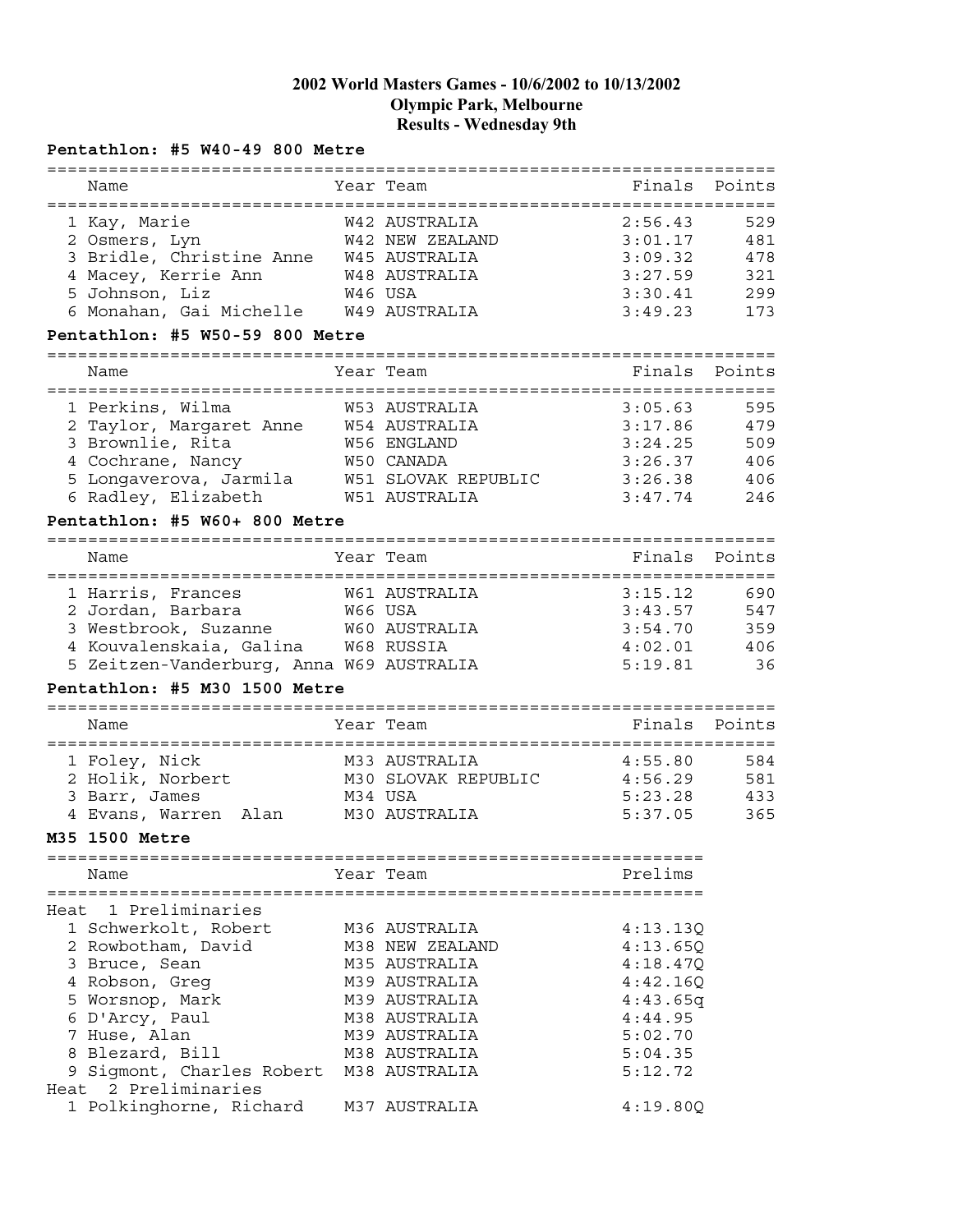|      | $\ldots$ $M35$ 1500 Metre                 |                     |                     |        |
|------|-------------------------------------------|---------------------|---------------------|--------|
|      | 2 Paulin, Dean Edward                     | M35 AUSTRALIA       | 4:19.83Q            |        |
|      | 3 White, Kim                              | M35 AUSTRALIA       | 4:32.32Q            |        |
|      | 4 Cook, Philip                            | M36 AUSTRALIA       | 4:39.92Q            |        |
|      | 5 Monro, Geoffrey                         | M37 AUSTRALIA       | 4:41.77q            |        |
|      | 6 Paalberg, Tiit                          | M39 ESTONIA         | 4:42.24q            |        |
|      | 7 Jones, Allan                            | M39 AUSTRALIA       | 4:42.64q            |        |
|      | 8 Dyer, George Geoffrey                   | M38 AUSTRALIA       | 4:46.30             |        |
|      | 9 McConnell, Brett                        | M39 AUSTRALIA       | 5:01.81             |        |
|      | 10 McCrabb, Austin                        | M37 AUSTRALIA       | 5:05.65             |        |
|      | Pentathlon: #5 M35 1500 Metre             |                     |                     |        |
|      |                                           |                     |                     |        |
|      | Name                                      | Year Team           | Finals              | Points |
|      | Section 1                                 |                     |                     |        |
|      | 1 Robson, Greg                            | M39 AUSTRALIA       | 4:40.30             | 711    |
|      | 2 Kamas, Roman                            | M35 SLOVAK REPUBLIC | 4:41.07             | 706    |
|      | 3 Krynauw, Stephanus                      | M37 NEW ZEALAND     | 5:12.68             | 520    |
|      | 4 Pavlidis, Harry                         | M35 AUSTRALIA       | 5:26.44             | 448    |
|      | 5 Baldwin, Terry John                     | M39 AUSTRALIA       | 5:35.10             | 404    |
|      | 6 Heap, Gregory James                     | M37 AUSTRALIA       | 5:48.14             | 343    |
|      | 7 Schembri, Stephen                       | M37 AUSTRALIA       | 6:15.00             | 232    |
|      | 8 Donnoli, Carlo                          | M39 AUSTRALIA       | 6:24.01             | 199    |
|      | 9 Koroneos, Alex                          | M36 AUSTRALIA       | 6:34.84             | 163    |
|      | 10 McInnes, Cameron                       | M35 AUSTRALIA       | 6:46.40             | 127    |
|      | M40 1500 Metre                            |                     |                     |        |
|      | Name                                      | Year Team           | Prelims             |        |
|      |                                           |                     |                     |        |
|      | Heat 1 Preliminaries                      |                     |                     |        |
|      | 1 Ritchie, Glenn Raymond M40 AUSTRALIA    |                     | 4:33.97Q            |        |
|      | 2 Mulholland, Stephen Andr M44 AUSTRALIA  |                     | 4:34.00Q            |        |
|      | 3 Stewart, Angus                          | M40 AUSTRALIA       | 4:34.89Q            |        |
|      | 4 Farlow, Colin                           | M40 AUSTRALIA       | 4:39.56Q            |        |
|      | 5 Mc Allister, Gary                       | M41 AUSTRALIA       | 4:48.30q            |        |
|      | 6 Douglas, Lyal                           | M43 AUSTRALIA       | 4:59.78             |        |
|      | 7 Horan, Michael Anthony M43 AUSTRALIA    |                     | 5:00.10             |        |
|      |                                           |                     |                     |        |
|      | 8 Monahan, Phill John                     | M44 AUSTRALIA       | 5:01.42             |        |
|      | 9 Barber, Colin                           | M44 AUSTRALIA       | 5:18.60             |        |
|      | 10 Garlick, Gregory Charles M44 AUSTRALIA |                     | 5:24.41             |        |
|      | 11 Kolak, John                            | M44 AUSTRALIA       | 5:58.21             |        |
| Heat | 2 Preliminaries                           |                     |                     |        |
|      | 1 Lyons, Greg John                        | M41 AUSTRALIA       | 4:10.14Q            |        |
|      | 2 Crosbie, Tim                            | M40 AUSTRALIA       | 4:15.98Q            |        |
|      | 3 Muscara, Mario                          | M40 AUSTRALIA       | 4:31.49Q            |        |
|      | 4 Cosgrave, Gerard                        | M44 AUSTRALIA       | 4:33.71Q            |        |
|      | 5 Norden, Brendan                         | M44 AUSTRALIA       | 4:35.48q            |        |
|      | 6 Thomas, Pat                             | M40 AUSTRALIA       | 4:35.66q            |        |
|      | 7 Buttifant, Mark                         | M42 AUSTRALIA       | 4:45.15q            |        |
|      | 8 O'Callaghan, Daniel<br>9 Drake, Colin   | M42 AUSTRALIA       | 4:45.64q<br>4:50.60 |        |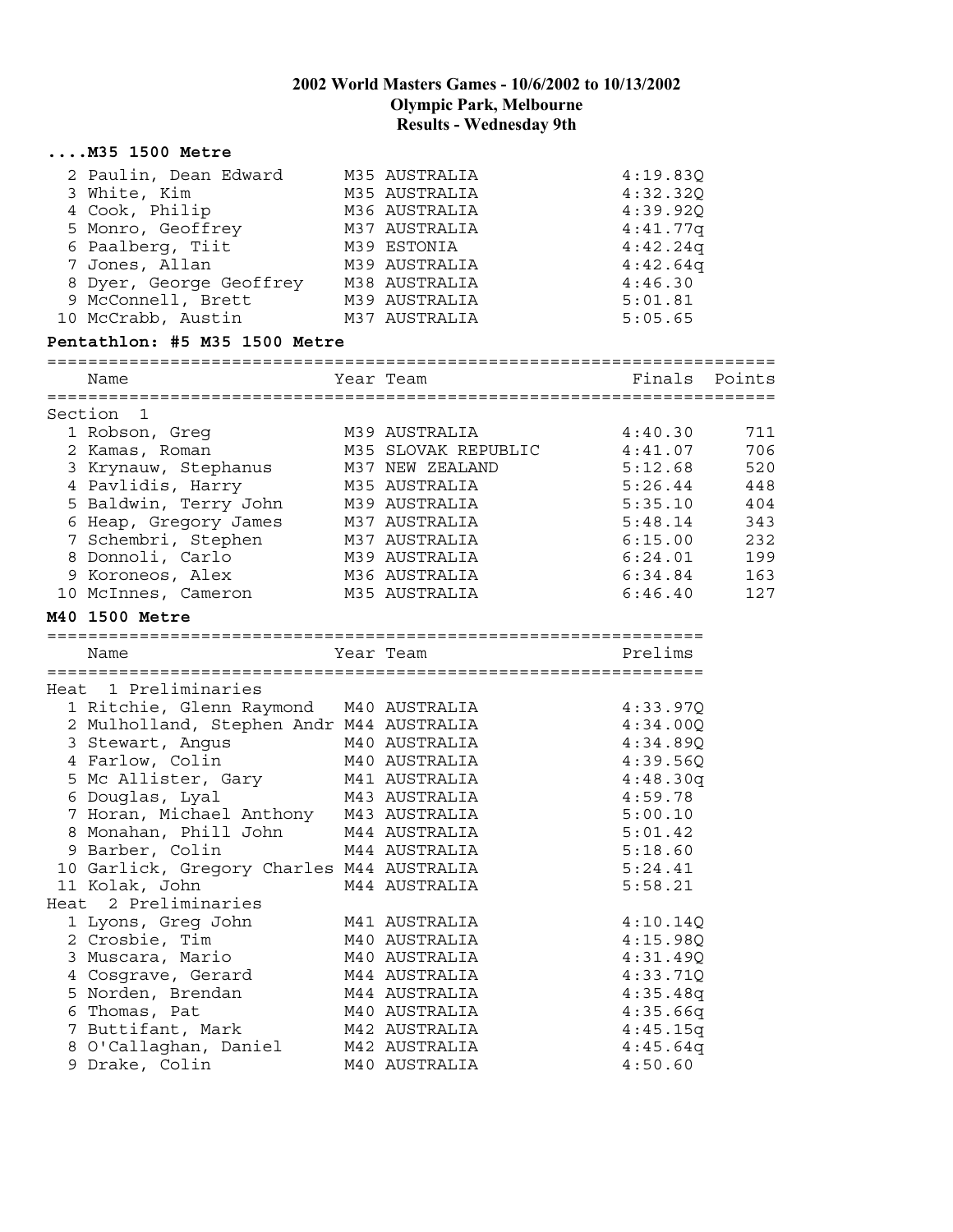| $\ldots$ $M40$ 1500 Metre                               |         |                    |          |        |
|---------------------------------------------------------|---------|--------------------|----------|--------|
| 10 Kondogonis, John                                     |         | M41 AUSTRALIA      | 5:00.34  |        |
| 11 Boloski, Gavin                                       |         | M41 AUSTRALIA      | 5:05.62  |        |
| 12 Newling, Robert                                      |         | M42 AUSTRALIA      | 5:06.04  |        |
| 13 Boyd, David                                          |         | M42 AUSTRALIA      | 5:21.47  |        |
| 14 Murphy, Stephen James M41 AUSTRALIA                  |         |                    | 5:59.97  |        |
| Pentathlon: #5 M40 1500 Metre                           |         |                    |          |        |
| Name                                                    |         | Year Team          | Finals   | Points |
| Section 1                                               |         |                    |          |        |
| 1 MCALISTER, Garry                                      |         | M43 AUSTRALIA      | 4:43.00  | 756    |
| 2 Barker, William                                       |         | M41 AUSTRALIA      | 5:25.45  | 512    |
| 3 Fisher, Kevin                                         |         | M43 AUSTRALIA      | 5:30.45  | 486    |
| 4 Crook, Geoffrey Warren                                |         | M41 AUSTRALIA      | 5:45.82  | 410    |
| 5 Limogiannis, Steven M42 AUSTRALIA                     |         |                    | 5:47.35  | 403    |
| 6 Simpson, Greg                                         |         | M44 AUSTRALIA      | 5:48.60  | 397    |
| 7 Dennehy, John                                         |         | M42 AUSTRALIA      | 5:58.51  | 352    |
| 8 Harris, Terry                                         |         | M44 AUSTRALIA      | 6:40.17  | 191    |
| 9 Raftopoulos, Peter                                    |         | M42 AUSTRALIA      | 6:54.71  | 145    |
| Section 2                                               |         |                    |          |        |
| 1 Bews, Stephen                                         |         | M40 AUSTRALIA      | 5:15.10  | 567    |
| 2 Svilainis, Saulius                                    |         | M43 LITHUANIA      | 5:21.76  | 531    |
| 3 Whitaker, Clarence Frede M40 AUSTRALIA                |         |                    | 5:24.53  | 517    |
| 4 Nelson, Warwick                                       |         | M42 AUSTRALIA      | 5:30.31  | 487    |
|                                                         |         |                    | 5:42.57  | 426    |
|                                                         |         |                    | 5:50.76  | 387    |
| 7 Marchand, Edouard Domini M43 USA                      |         |                    | 5:51.81  | 382    |
| 8 Burden, Stephen                                       |         | M43 NEW ZEALAND    | 6:12.93  | 291    |
| 9 Whitaker II, Lyle                                     | M41 USA |                    | 7:08.07  | 108    |
| M45 1500 Metre                                          |         |                    |          |        |
|                                                         |         |                    | Prelims  |        |
| Name                                                    |         | Year Team          |          |        |
| Heat 1 Preliminaries                                    |         |                    |          |        |
|                                                         |         | M46 AUSTRALIA      | 4:35.15Q |        |
| 1 Pelgrim, Bert<br>2 Jones, Peter<br>3 Paterson, Stuart |         | M45 AUSTRALIA      | 4:36.22Q |        |
|                                                         |         | M46 AUSTRALIA      | 4:36.39Q |        |
| 4 Hauenstein, Daryl                                     |         | M45 AUSTRALIA      | 4:37.21Q |        |
| 5 Cant, Anthony Robert                                  |         | M45 AUSTRALIA      | 4:38.01q |        |
| 6 Wilson, Raymond                                       |         | M49 AUSTRALIA      | 4:38.42q |        |
| 7 Jemtchougov, Victor                                   |         | M48 RUSSIA         | 4:39.92q |        |
| 8 Valiant, Gordon                                       |         | M49 USA            | 4:46.95q |        |
| 9 Allen, Wayne                                          |         | M47 AUSTRALIA      | 5:01.61  |        |
| 10 Whitecross, Greg                                     |         | M49 AUSTRALIA      | 5:03.58  |        |
| 11 Hamam, Claude Michael                                |         | M49 AUSTRALIA      | 5:03.63  |        |
| 12 Brown, Chris                                         |         | M47 AUSTRALIA      | 5:43.48  |        |
| 13 Chuchala, Wojciech                                   |         | M45 AUSTRALIA      | 5:44.27  |        |
| 14 Dillon, Kevin                                        |         | M48 ENGLAND        | 6:32.41  |        |
| Heat 2 Preliminaries                                    |         |                    |          |        |
| 1 Matecha, Miroslav                                     |         | M47 CZECH REPUBLIC | 4:36.30Q |        |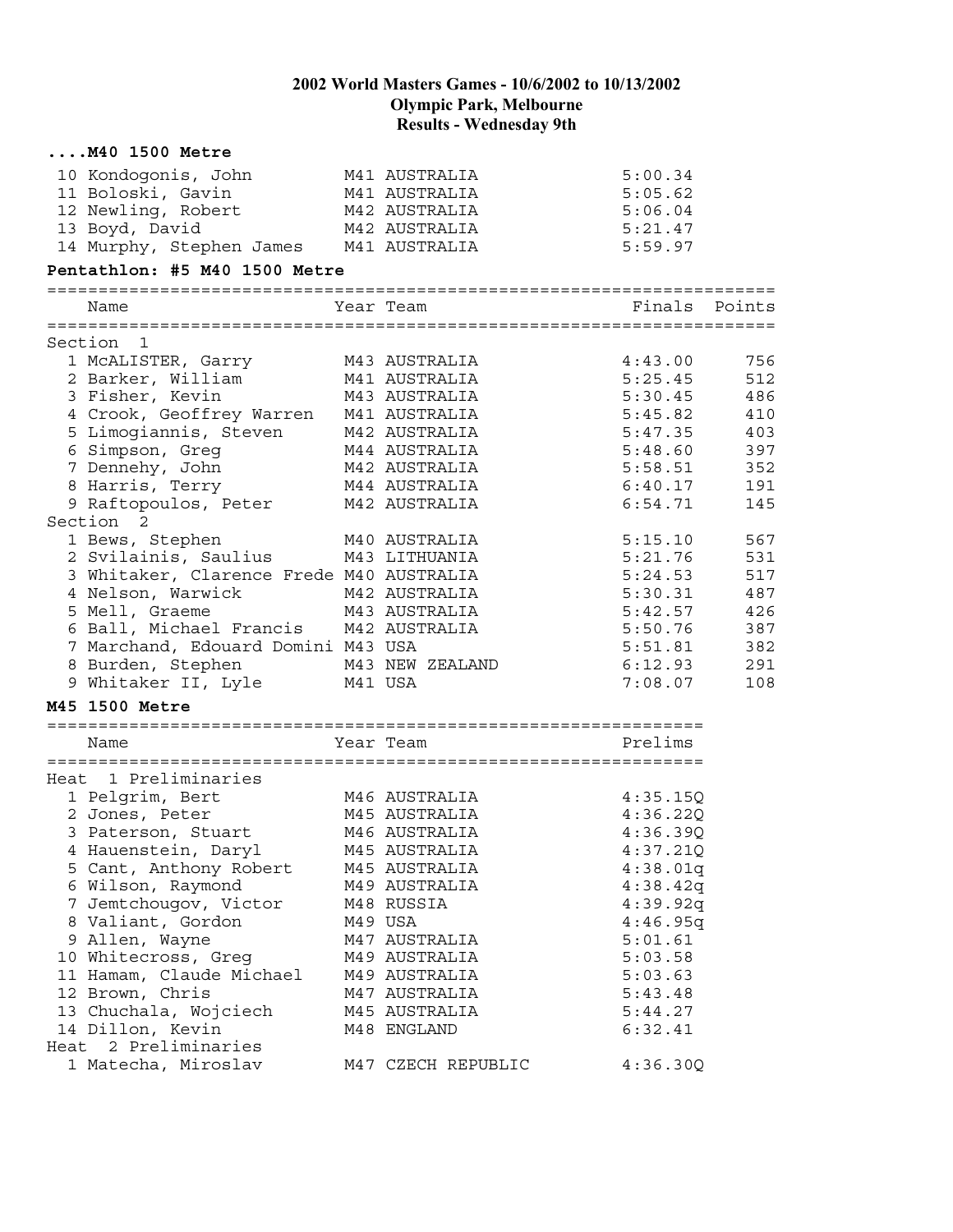|      | $\ldots$ . M45 1500 Metre                |         |                 |          |        |
|------|------------------------------------------|---------|-----------------|----------|--------|
|      | 2 Daniliuk, Steve                        |         | M47 AUSTRALIA   | 4:40.73Q |        |
|      | 3 Lyden, Peter Anthony M47 AUSTRALIA     |         |                 | 4:41.61Q |        |
|      | 4 Chambers, Charles                      |         | M48 AUSTRALIA   | 4:43.53Q |        |
|      | 5 Walsh, Gavan                           |         | M49 AUSTRALIA   | 4:49.18  |        |
|      | 6 Ryan, Ashley                           |         | M48 AUSTRALIA   | 4:57.11  |        |
|      | 7 Rattenbury, Bruce                      |         | M49 AUSTRALIA   | 5:08.89  |        |
|      | 8 Malseed, Gerard Thomas                 |         | M46 AUSTRALIA   | 5:18.45  |        |
|      | 9 McLay, David Ian Hamilto M46 AUSTRALIA |         |                 | 5:19.99  |        |
|      | 10 Sanderson, Greg                       |         | M48 AUSTRALIA   | 5:20.45  |        |
|      | 11 Dobryden, Paul                        |         | M47 AUSTRALIA   | 5:31.67  |        |
|      | 12 Stockdale, Mike                       |         | M47 AUSTRALIA   | 5:55.02  |        |
|      | 13 Jordan, Steve                         |         | M45 AUSTRALIA   | 5:59.39  |        |
|      | Pentathlon: #5 M45 1500 Metre            |         |                 |          |        |
|      | Name                                     |         | Year Team       | Finals   | Points |
|      |                                          |         |                 |          |        |
|      | Section<br>$\mathbf{1}$                  |         |                 |          |        |
|      | 1 Janusey, Michael                       |         | M45 USA         | 5:12.87  | 644    |
|      | 2 Russ, Jim                              | M46 USA |                 | 5:15.83  | 627    |
|      | 3 Lavering, Ian Herbert M49 AUSTRALIA    |         |                 | 5:18.84  | 611    |
|      | 4 McLay, David Ian Hamilto M46 AUSTRALIA |         |                 | 5:20.25  | 603    |
|      | 5 Creek, John                            |         | M46 AUSTRALIA   | 5:25.48  | 575    |
|      | 6 Wells, Jameson                         | M46 USA |                 | 5:31.55  | 543    |
|      | 7 Haralampou, Arthur                     |         | M47 AUSTRALIA   | 5:39.39  | 503    |
|      | 8 Williams, Steven                       |         | M46 AUSTRALIA   | 5:43.26  | 484    |
|      | 9 Hanbury-Brown, Robert M45 AUSTRALIA    |         |                 | 5:55.15  | 427    |
|      | 10 Riddoch, Clyde Ian                    |         | M49 AUSTRALIA   | 5:55.83  | 424    |
|      | 11 Crocker, Stephen                      |         | M49 AUSTRALIA   | 5:59.33  | 408    |
|      | 12 Atkinson-Howatt, Andrew M45 AUSTRALIA |         |                 | 6:02.45  | 394    |
|      | 13 O'Toole, Shaun                        |         | M47 AUSTRALIA   | 6:05.15  | 382    |
|      | M50 1500 Metre                           |         |                 |          |        |
|      |                                          |         |                 |          |        |
|      | Name                                     |         | Year Team       | Prelims  |        |
|      | Heat 1 Preliminaries                     |         |                 |          |        |
|      | 1 Solovyov, Victor                       |         | M54 UKRAINE     | 4:37.38Q |        |
|      | 2 Goldammer, Klaus                       |         | M50 GERMANY     | 4:40.460 |        |
|      | 3 Clark, Geoffrey                        |         | M53 AUSTRALIA   | 4:42.28Q |        |
|      | 4 Shaw, Derek                            |         | M50 NEW ZEALAND | 4:43.220 |        |
|      | 5 Collie, Jason                          |         | M51 AUSTRALIA   | 4:48.14q |        |
|      | 6 Gibson, Alan                           |         | M52 AUSTRALIA   | 4:50.05q |        |
|      | 7 Rademaker, Freddy                      |         | M50 AUSTRALIA   | 4:52.29q |        |
|      | 8 Standeven, David                       |         | M50 AUSTRALIA   | 4:58.43  |        |
|      | 9 Jones, David                           |         | M51 AUSTRALIA   | 5:08.58  |        |
|      | 10 Goode, John Peter                     |         | M51 AUSTRALIA   | 5:32.13  |        |
|      | 11 Caulfield, John Patrick               |         | M54 AUSTRALIA   | 5:43.00  |        |
|      | 12 Knox, Keith                           |         | M52 AUSTRALIA   | 5:48.42  |        |
| Heat | 2 Preliminaries                          |         |                 |          |        |
|      | 1 Howard, Maxwell John                   |         | M50 AUSTRALIA   | 4:42.94Q |        |
|      | 2 Tretyak, Alexander                     |         | M50 UKRAINE     | 4:46.40Q |        |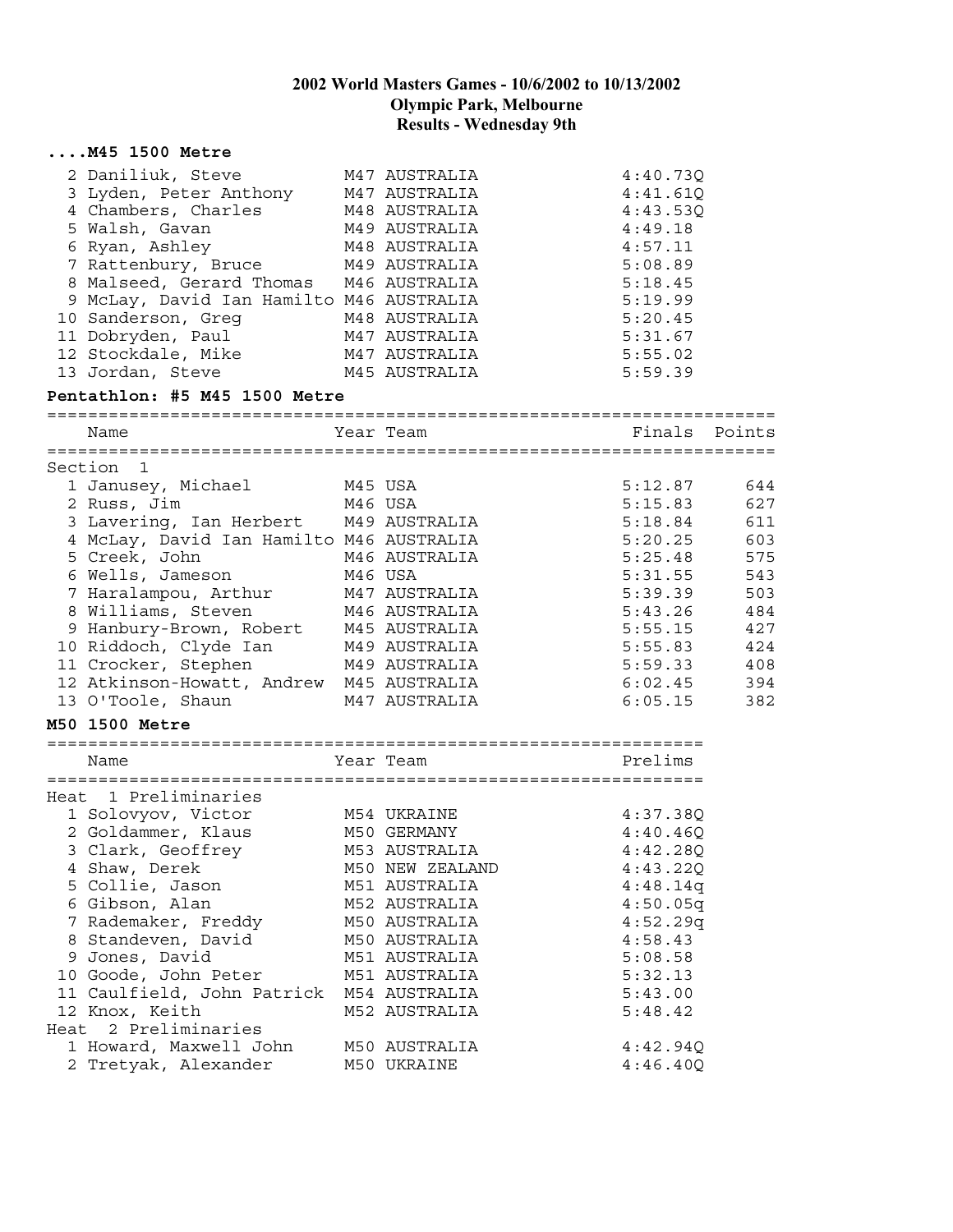|         | $\ldots$ . M50 1500 Metre                                                                                                                                                                                                                                                              |                                                                                                                     |                                                                                                    |                                               |
|---------|----------------------------------------------------------------------------------------------------------------------------------------------------------------------------------------------------------------------------------------------------------------------------------------|---------------------------------------------------------------------------------------------------------------------|----------------------------------------------------------------------------------------------------|-----------------------------------------------|
|         | 3 Castle, Ian<br>4 Innes, David Robert M51 AUSTRALIA<br>5 Wright, Terry<br>7 Hutchison, Murray 1983 AUSTRALIA<br>8 Carter, Michael Douglas 1984 AUSTRALIA<br>9 Eadie, Graham A 1951 AUSTRALIA<br>10 Stone, Ian<br>11 Crawford, John Roy M51 AUSTRALIA<br>Pentathlon: #5 M50 1500 Metre | M51 AUSTRALIA<br>M52 AUSTRALIA<br>M54 AUSTRALIA                                                                     | 4:48.01Q<br>4:49.740<br>4:52.49q<br>4:56.98<br>5:14.19<br>5:18.89<br>5:25.77<br>5:48.73<br>6:02.98 |                                               |
|         | Name                                                                                                                                                                                                                                                                                   | Year Team                                                                                                           | Finals Points                                                                                      |                                               |
|         |                                                                                                                                                                                                                                                                                        |                                                                                                                     |                                                                                                    |                                               |
| Section | $\overline{1}$<br>1 Bodsworth, Bruce<br>2 Bryden, Paul Herbert M51 AUSTRALIA<br>3 Cornish, Bruce<br>4 Neale, John Lawerence M51 AUSTRALIA<br>5 Watson, Richard Baldwin M50 USA<br>6 McNally, Douglas Donald M51 AUSTRALIA<br>7 Banens, Bob                                             | M51 AUSTRALIA<br>M54 AUSTRALIA<br>M53 AUSTRALIA                                                                     | 4:59.69<br>5:38.73<br>5:43.92<br>6:08.37<br>6:23.16<br>6:46.32<br>7:07.72                          | 789<br>573<br>547<br>431<br>367<br>276<br>203 |
|         | M55 1500 Metre                                                                                                                                                                                                                                                                         |                                                                                                                     |                                                                                                    |                                               |
|         | Name                                                                                                                                                                                                                                                                                   | Year Team                                                                                                           | Prelims                                                                                            |                                               |
|         | Heat 1 Preliminaries                                                                                                                                                                                                                                                                   |                                                                                                                     |                                                                                                    |                                               |
|         | 1 Franzi, Norman<br>2 Solomon, Kevin William M55 AUSTRALIA<br>3 Clement-Smith, Ian<br>4 Smart, Peter<br>5 Hendy, Robert John<br>6 Clark, Gary<br>7 Wright, Simon                                                                                                                       | M58 AUSTRALIA<br>M55 AUSTRALIA<br>M57 AUSTRALIA<br>M57 AUSTRALIA<br>M56 AUSTRALIA<br>M56 NEW ZEALAND                | 4:50.62Q<br>4:56.22Q<br>4:57.06Q<br>4:57.16Q<br>4:57.30q<br>4:59.21q<br>5:19.69q                   |                                               |
|         | 8 Rapoport, Walter<br>9 Plunkett, Allan Ronald M56 AUSTRALIA                                                                                                                                                                                                                           | M56 AUSTRALIA                                                                                                       | 5:40.87<br>6:00.32                                                                                 |                                               |
|         | Heat 2 Preliminaries<br>1 Gillies, Leslie<br>2 Chamberlain, Kevin<br>3 Macdonald, Harold Neil<br>4 Box, James<br>5 Philpott, Graham Carey<br>6 Lyons, Geoffrey<br>7 Hindle, Geoff                                                                                                      | M55 AUSTRALIA<br>M56 AUSTRALIA<br>M59 AUSTRALIA<br>M56 AUSTRALIA<br>M59 AUSTRALIA<br>M55 AUSTRALIA<br>M59 AUSTRALIA | 5:05.88Q<br>5:06.18Q<br>5:06.79Q<br>5:07.10Q<br>5:07.58q<br>5:40.65<br>5:42.06                     |                                               |
|         | 8 Guttmann, Tony<br>9 Miller, Trevor                                                                                                                                                                                                                                                   | M57 AUSTRALIA<br>M57 AUSTRALIA                                                                                      | 5:43.70<br>7:24.15                                                                                 |                                               |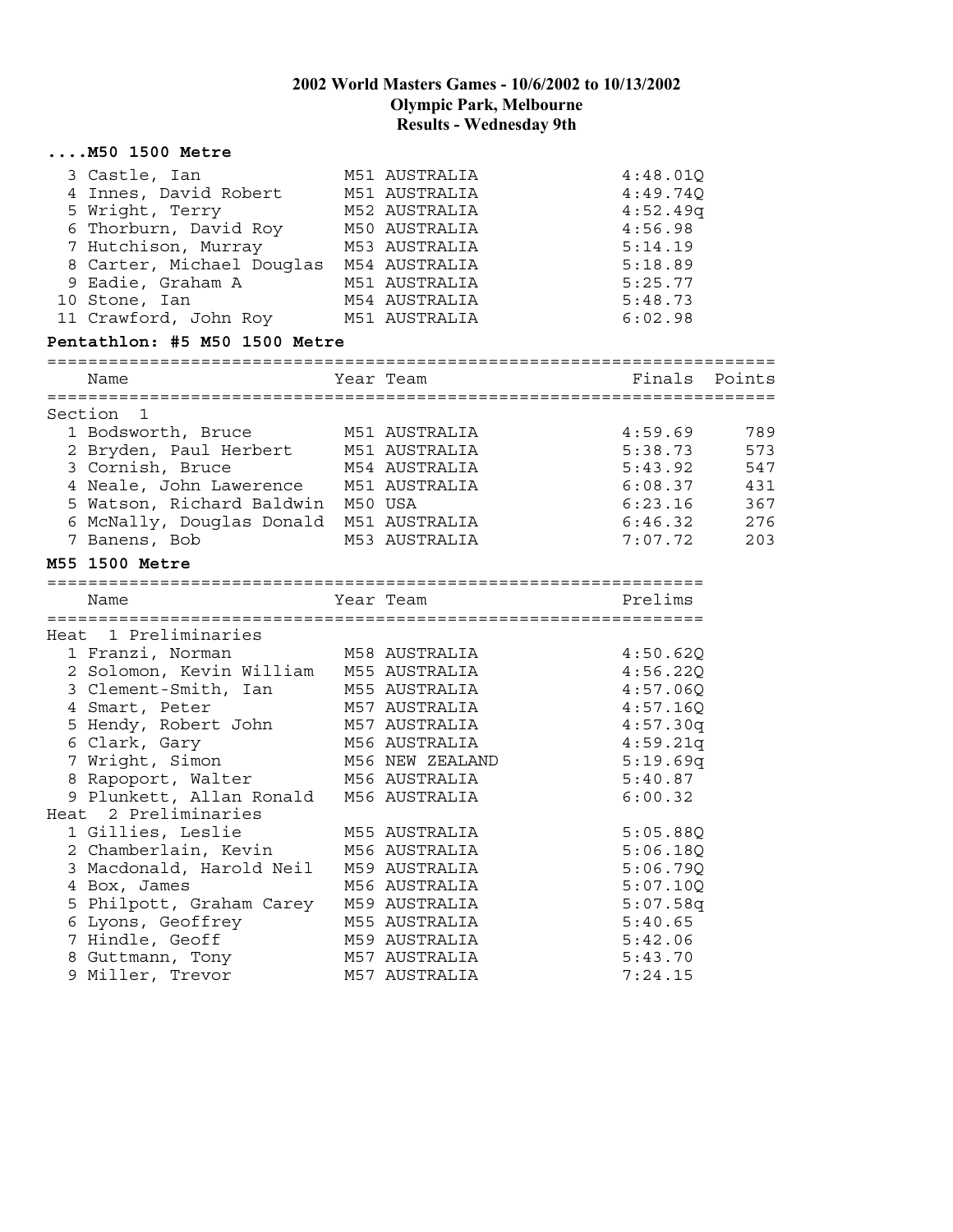#### **Pentathlon: #5 M55 1500 Metre**

| =========                                |         |                    | ============================= |        |
|------------------------------------------|---------|--------------------|-------------------------------|--------|
| Name                                     |         | Year Team          | Finals                        | Points |
|                                          |         |                    |                               |        |
| Section<br>1                             |         |                    |                               |        |
| 1 Philpott, Graham Carey                 |         | M59 AUSTRALIA      | 5:11.60                       | 794    |
| 2 Cesar, Normando Tadeu Br M56 BRAZIL    |         |                    | 5:48.31                       | 597    |
| 3 Pasztor, Mihaly                        |         | M58 HUNGARY        | 5:50.19                       | 588    |
| 4 Viney, Nelson                          |         | M55 AUSTRALIA      | 5:50.92                       | 584    |
| 5 Bradley, Kevin Michael M58 NEW ZEALAND |         |                    | 5:55.33                       | 563    |
| 6 Gordon, John Barry                     |         | M58 AUSTRALIA      | 6:15.89                       | 467    |
| 7 Taylor, Grahame I                      |         | M56 AUSTRALIA      | 6:19.86                       | 449    |
| 8 Hawken, Selwyn                         |         | M57 AUSTRALIA      | 6:47.61                       | 335    |
| 9 Trvsnick, Petr                         |         | M55 CZECH REPUBLIC | 7:08.70                       | 259    |
| 10 Kelly, Terence                        |         | M57 AUSTRALIA      | 7:48.36                       | 140    |
| Pentathlon: #5 M60 1500 Metre            |         |                    |                               |        |
| Name                                     | ======= | Year Team          | Finals                        | Points |
|                                          |         |                    |                               |        |
| 1 Yamada, Eiichiro                       |         | M62 JAPAN          | 6:11.16                       | 566    |
| 2 Noden, Graeme Stanl                    |         | M64 AUSTRALIA      | 6:55.56                       | 377    |
| 3 Poulter, Jim                           |         | M61 AUSTRALIA      | 7:06.22                       | 337    |
| 4 Tait, Brian                            |         | M60 AUSTRALIA      | 7:10.56                       | 321    |
|                                          |         |                    |                               |        |
| Pentathlon: #5 M65-74 1500 Metre         |         |                    |                               |        |
| Name                                     |         | Year Team          | Finals                        | Points |
|                                          |         |                    |                               |        |
| 1 Brook, Maxwell Bryan M66 AUSTRALIA     |         |                    | 6:20.01                       | 613    |
| 2 Johnson, Ron                           |         | M70 NEW ZEALAND    | 6:28.73                       | 674    |
| 3 Cowley, Trevor                         |         | M67 NEW ZEALAND    | 6:29.88                       | 569    |
| 4 Reuter, Karl Wolfgang An M73 GERMANY   |         |                    | 6:49.20                       | 585    |
| 5 Sturzaker, John Hector M69 AUSTRALIA   |         |                    | 7:40.69                       | 295    |
| 6 Matsushima, Takumi                     |         | M70 BRAZIL         | 8:06.11                       | 301    |
| Pentathlon: #5 M75+ 1500 Metre           |         |                    |                               |        |
|                                          |         |                    |                               |        |
| Name                                     |         | Year Team          | Finals                        | Points |
| 1 McKay, Maxwell Herbert                 |         | M78 AUSTRALIA      | 8:41.30                       | 295    |
| 2 Dauphinet, Maurice                     |         | M76 AUSTRALIA      | 8:42.14                       | 293    |
| 3 O'Connor, Frederick                    |         | M78 AUSTRALIA      | 9:03.01                       | 235    |
| 4 Daprano, William                       |         | M75 USA            | 9:04.48                       | 231    |
| -- Younger, Vladimir                     |         | M90 AUSTRALIA      | DNF                           |        |
| W30-59 5000 Metre Race Walk              |         |                    |                               |        |
|                                          |         |                    |                               |        |
| Name                                     |         | Year Team          | Finals                        |        |
| 1 Ventris, Lyn                           |         | W46 AUSTRALIA      | 24:09.44                      |        |
| 2 Bonney, Kylie Cherrey                  |         | W30 AUSTRALIA      | 25:27.84                      |        |
|                                          |         |                    |                               |        |
| 3 Carr, Heather Ruth                     |         | W53 AUSTRALIA      | 26:36.87                      |        |
| 4 Loveday, Nardene Louise W30 AUSTRALIA  |         |                    | 27:17.44                      |        |
| 5 Chneider, Larissa                      |         | W41 RUSSIA         | 27:32.84                      |        |
| 6 King, Robin                            |         | W44 AUSTRALIA      | 27:40.81                      |        |
| 7 Gourlay, Marlene Anne                  |         | W50 AUSTRALIA      | 27:51.23                      |        |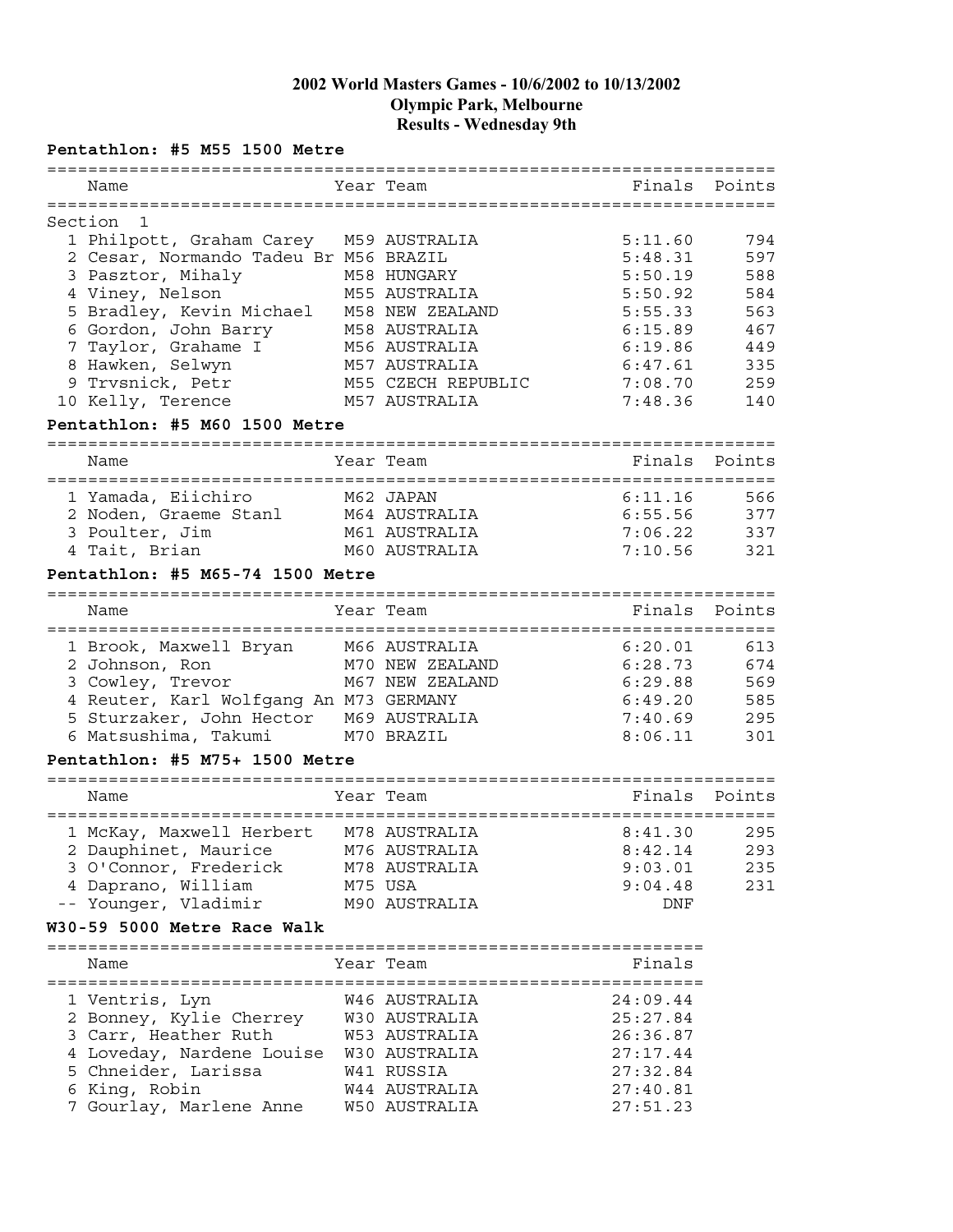#### **....W30-59 5000 Metre Race Walk**

| 8 Emmett, Amanda                          | W39 AUSTRALIA          | 28:17.05   |
|-------------------------------------------|------------------------|------------|
| 9 Macdougall, Gillian                     | W41 NEW ZEALAND        | 28:34.93   |
| 10 McDonald, Sharon                       | W49 NEW ZEALAND        | 28:47.86   |
| 11 Feldman, Elizabeth                     | W54 AUSTRALIA          | 29:05.39   |
| 12 Holmes, Janet                          | W49 AUSTRALIA          | 29:10.38   |
| 13 Howorth, Sandra                        | W39 AUSTRALIA          | 29:22.20   |
| 14 Johnson, Celia Anne                    | W55 AUSTRALIA          | 29:53.83   |
| 15 Kriegler, Lili-Ann                     | W45 AUSTRALIA          | 30:05.12   |
| 16 Weekes, Anne                           | W40 AUSTRALIA          | 30:50.04   |
| 17 Pownall, Lee                           | W59 AUSTRALIA          | 31:10.48   |
| 18 Armstrong, Ginger                      | W40 USA                | 31:27.79   |
| 19 Dodds, Jan                             | W45 AUSTRALIA          | 32:07.67   |
| 20 Carter, Jayne Margaret                 | W51 AUSTRALIA          | 32:52.32   |
| 21 Leung, Patricia                        | W48 AUSTRALIA          | 34:04.01   |
| 22 Hawkins, Annette                       | W52 AUSTRALIA          | 35:07.54   |
| 23 Garden, Ruth                           | W50 AUSTRALIA          | 35:11.72   |
| 24 Lancaster, Heather                     | W45 AUSTRALIA          | 35:19.96   |
| 25 Wilson, Bernadette                     | W37 AUSTRALIA          | 35:39.86   |
| 26 Bell, Simone Anne                      | W56 NEW ZEALAND        | 35:53.71   |
| 27 Quirk, Anne                            | W44 AUSTRALIA          | 36:40.88   |
| 28 Clarke, Rosemary Ann                   | W41 AUSTRALIA          | 36:54.72   |
| 29 Carey, Margaret                        | W53 AUSTRALIA          | 38:02.58   |
| 30 Lynch, Prue                            | <b>W51 AUSTRALIA</b>   | 41:26.52   |
| 31 Bingham, Kathleen Monica W53 AUSTRALIA |                        | 42:35.00   |
| -- Papageorgiou, Roxani                   | W57 AUSTRALIA          | DNF        |
| -- Padget, Valmai Edna                    | W58 AUSTRALIA          | DNF        |
| -- Salter, Cecile                         | W48 AUSTRALIA          | DNF        |
| -- Major, Annette Maree                   | W40 AUSTRALIA          | $\rm DNF$  |
| -- Watson, Janice                         | W55 AUSTRALIA          | DNF        |
| -- Karunaratne, Totage Iran W55 SRI LANKA |                        | $\rm{DNF}$ |
| -- King, Evelyn                           | <b>W53 NEW ZEALAND</b> | DQ         |
| W60+ 5000 Metre Race Walk                 |                        |            |
| Name                                      | Year Team              | Finals     |
|                                           |                        |            |
| 1 Riley, Brenda                           | W62 AUSTRALIA          | 28:15.66   |
| 2 Edmonds, Beverly                        | W62 AUSTRALIA          | 32:12.30   |
| 3 Albury, Jean                            | W73 AUSTRALIA          | 32:36.54   |
| 4 Schickert, Lynne                        | W60 AUSTRALIA          | 34:02.62   |
| 5 Kaufman, Janice                         | W66 AUSTRALIA          | 34:04.61   |
| 6 Beaumont, Margaret Hale                 | W64 AUSTRALIA          | 34:08.86   |
| 7 Thompson, Larna                         | W75 AUSTRALIA          | 34:40.70   |
| 8 Dauphinet, Christiane                   | W71 AUSTRALIA          | 34:41.96   |
| 9 Elix, Ros                               | W68 AUSTRALIA          | 34:51.49   |
| 10 Richards, Anthea Ellen                 | W60 AUSTRALIA          | 35:12.07   |
| 11 Baarslag Leb, Tina                     | W69 AUSTRALIA          | 35:50.29   |
| 12 Bass, Pamela                           | W71 SOUTH AFRICA       | 36:08.06   |

13 Knox, Jean W75 AUSTRALIA 36:14.18 14 O'Reilly, Juani W74 AUSTRALIA 36:26.29 15 Satchithananda, Mallika W66 SRI LANKA 37:15.70 16 Coppock, Shirley Eveth W66 AUSTRALIA 38:37.78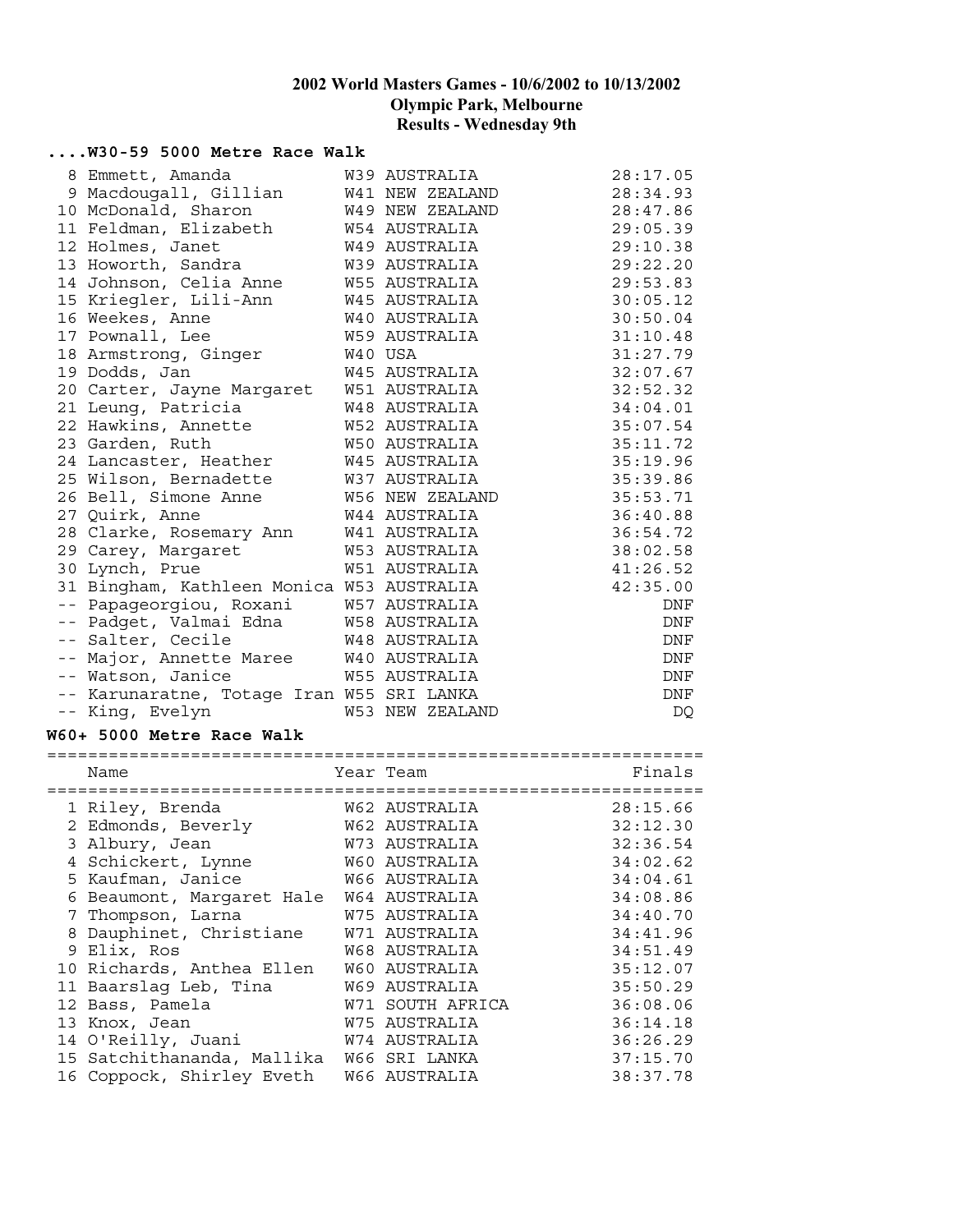# **....W60+ 5000 Metre Race Walk**

| 17 Mews, Pamela Leslie W67 AUSTRALIA      |                  | 38:38.28 |
|-------------------------------------------|------------------|----------|
| 18 Faulconbridge, Ruth Mary W65 AUSTRALIA |                  | 40:47.53 |
| 19 Perdue, Winnie                         | W64 USA          | 41:36.11 |
| 20 Greeff, Veejay                         | W66 SOUTH AFRICA | 46:31.17 |
| 21 Krause, Margaret W76 AUSTRALIA         |                  | 48:01.25 |
| 22 Lorensini, Mary Catherin W83 AUSTRALIA |                  | 50:40.26 |
| 23 Warman, Laures Geneve W81 NEW ZEALAND  |                  | 51:47.68 |
| -- Russell, Margaret M88 AUSTRALIA        |                  | DO       |

#### **M30-54 5000 Metre Race Walk**

================================================================

| Name                                                                                | Year Team     | Finals   |
|-------------------------------------------------------------------------------------|---------------|----------|
| 1 Tokarev, Volodymyr     M46 UKRAINE                                                |               | 22:59.00 |
| 2 Barabash, Vladimir M46 RUSSIA                                                     |               | 22:59.51 |
| 3 Donahoo, Mark                                                                     | M44 AUSTRALIA | 23:01.94 |
| 4 Asorey Rial, Jose Antoni M38 RUSSIA                                               |               | 23:44.00 |
|                                                                                     |               | 23:50.82 |
| 5 Morgan, Gary               M42 USA<br>6 Reid, Ross Thomas           M48 AUSTRALIA |               | 23:53.55 |
| 7 Cochrane, Andrew Donald M47 AUSTRALIA                                             |               | 25:08.77 |
| 8 Bunker, John Alan M52 AUSTRALIA                                                   |               | 25:08.82 |
| 9 Erickson, Timothy M51 AUSTRALIA                                                   |               | 25:17.80 |
| 10 Rance, Paul Anthony 144 AUSTRALIA<br>11 Siegele, Johann 153 AUSTRIA              |               | 25:18.97 |
|                                                                                     |               | 25:19.28 |
| 12 Knox, Keith                                                                      | M52 AUSTRALIA | 25:41.40 |
| 13 Stenhouse, John M50 AUSTRALIA                                                    |               | 26:01.32 |
| 14 Rowe, Gregory John M40 AUSTRALIA                                                 |               | 28:01.04 |
| 15 Boddy, Harold Neil M47 AUSTRALIA                                                 |               | 28:11.04 |
| 16 Cooper, Stuart                                                                   | M51 AUSTRALIA | 28:52.81 |
| 17 Evans, Simon Robert 1942 AUSTRALIA<br>18 Barrow, Geoff 1853 AUSTRALIA            |               | 29:01.12 |
|                                                                                     |               | 29:31.71 |
| 19 Overton, Francis Albert M54 AUSTRALIA                                            |               | 30:03.60 |
| 20 Worsnop, Christopher Joh M45 AUSTRALIA                                           |               | 30:22.52 |
| 21 McLay, David Ian Hamilto M46 AUSTRALIA                                           |               | 32:15.03 |
| 22 Wood, Robin L                                                                    | M52 AUSTRALIA | 32:40.88 |
| 23 McKinnon, Christopher Wi M37 AUSTRALIA                                           |               | 32:57.99 |
| 24 Lovett, Chris                                                                    | M51 AUSTRALIA | 33:52.52 |
| 25 Staehr, Clinton Stuart M32 AUSTRALIA                                             |               | 41:29.05 |
| -- Calderbank, Kerry M54 AUSTRALIA                                                  |               | DNF      |
| -- Cornish, Bruce M54 AUSTRALIA                                                     |               | DNF      |
| -- Merrett, David M54 AUSTRALIA                                                     |               | DQ       |
| -- Cherny, Mark                                                                     | M42 AUSTRALIA | DQ       |

#### **M55-74 5000 Metre Race Walk**

| Name                                 | Year Team                        | Finals               |
|--------------------------------------|----------------------------------|----------------------|
| 1 Jamieson, Andrew<br>2 Little, Gary | M56 AUSTRALIA<br>M60 NEW ZEALAND | 23:39.78<br>23:44.09 |
| 3 Sawall, Willi                      | M60 AUSTRALIA                    | 25:14.46             |
| 4 Pivonka, Milan                     | M59 CZECH REPUBLIC               | 25:35.27             |
| 5 Opsahl, George                     | M60 USA                          | 28:26.78             |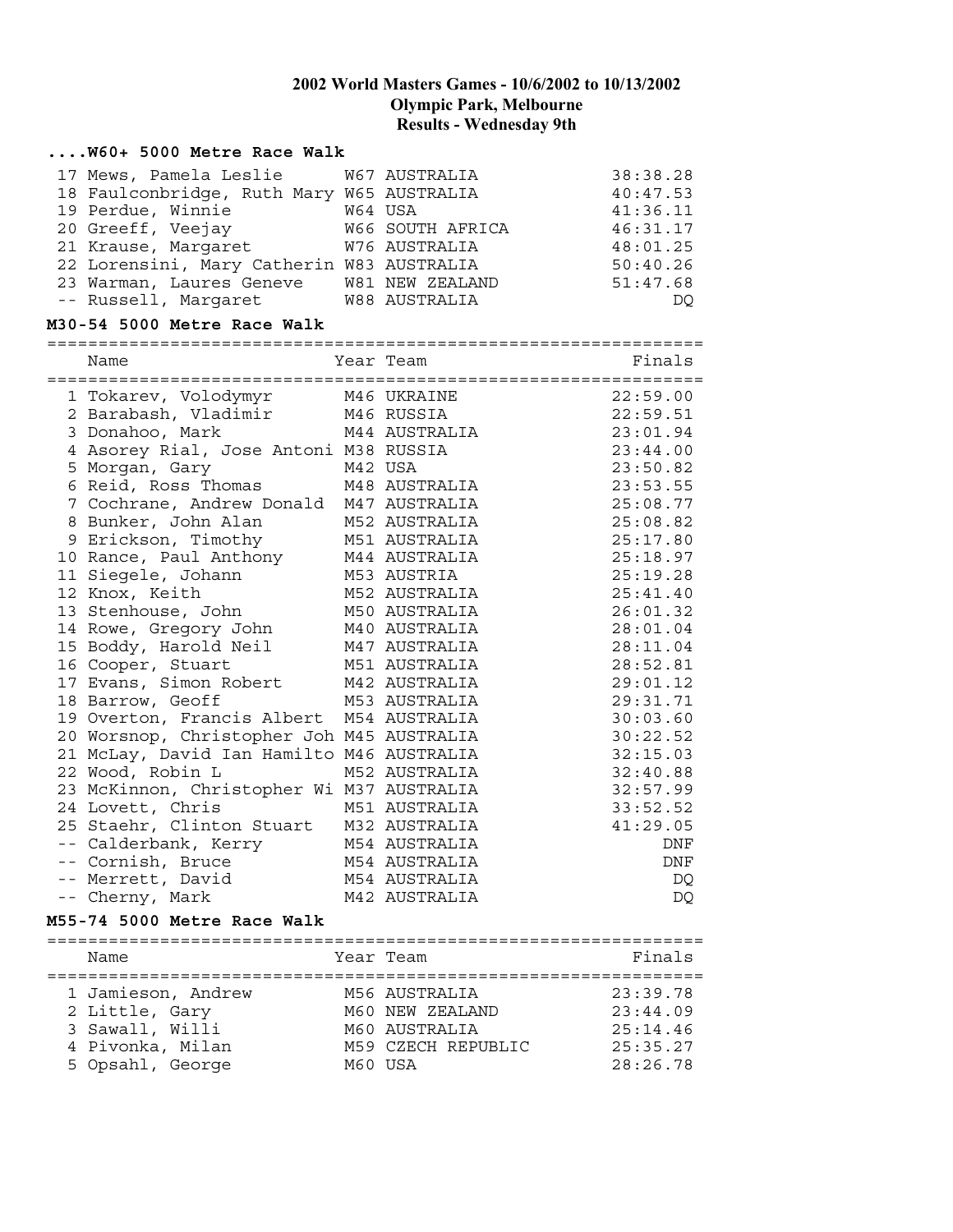#### **....M55-74 5000 Metre Race Walk**

|    | 6 Hall, Eric William M70 ENGLAND          |               | 29:46.98 |
|----|-------------------------------------------|---------------|----------|
|    | 7 Walters, Kenneth M70 AUSTRALIA          |               | 30:00.97 |
|    | 8 Hallo, John Kingsle M60 AUSTRALIA       |               | 30:38.30 |
| 9  | Major, Geoffrey William                   | M66 AUSTRALIA | 30:48.67 |
| 10 | Conboy, Bruce                             | M57 AUSTRALIA | 31:13.65 |
|    | 11 Hainsworth, Colin                      | M72 AUSTRALIA | 31:43.76 |
|    | 12 Morrison, John                         | M62 AUSTRALIA | 32:14.14 |
|    | 13 Brooks, Fredrick Cha                   | M68 AUSTRALIA | 33:09.94 |
|    | 14 Smith, Robert Leigh                    | M67 AUSTRALIA | 33:17.28 |
|    | 15 Gourlay, Gordon Eric M73 AUSTRALIA     |               | 34:19.80 |
|    | 16 Thompson, Timothy                      | M56 AUSTRALIA | 34:40.28 |
| 17 | Doyle, John Michael                       | M70 AUSTRALIA | 35:03.42 |
|    | 18 Chandra, De Narayan                    | M73 INDIA     | 35:04.42 |
|    | 19 McNair, David William                  | M71 AUSTRALIA | 35:57.55 |
|    | 20 West, Norm                             | M60 AUSTRALIA | 35:59.36 |
|    | 21 Sicklemore, Graham Samue M73 AUSTRALIA |               | 37:17.90 |
|    | 22 Beaumont, Ian Francis M66 AUSTRALIA    |               | 37:22.80 |
|    | 23 Sidhu, Bhagsingh                       | M73 USA       | 37:54.11 |
|    | 24 Bellette, Mick                         | M73 AUSTRALIA | 38:08.56 |
|    | 25 Heywood, John Wesley                   | M73 AUSTRALIA | 38:32.34 |
|    | 26 McCormack, Kevin                       | M68 AUSTRALIA | 39:45.07 |
|    | 27 McWilliams, Peter Willia M58 AUSTRALIA |               | 39:45.82 |
|    | 28 O'Hara, Sean Peter                     | M65 AUSTRALIA | 45:39.18 |
|    | 29 Smyth, John Phillip                    | M71 AUSTRALIA | 50:49.51 |
|    | -- Sinclair, John                         | M60 AUSTRALIA | DQ       |
|    | -- Sette, Raphael                         | M70 AUSTRALIA | DQ       |

#### **M75+ 5000 Metre Race Walk**

================================================================

| Name                                      | Year Team          | Finals   |
|-------------------------------------------|--------------------|----------|
| 1 Dubjak, Vratislav                       | M75 CZECH REPUBLIC | 32:33.29 |
| 2 Balcarik, Alois                         | M75 CZECH REPUBLIC | 32:33.86 |
| 3 O'Neil, Norman Rolan                    | M75 AUSTRALIA      | 32:55.77 |
| 4 Whyte, Donald Arthur                    | M77 AUSTRALIA      | 33:19.60 |
| 5 Grigg, Russell                          | M75 AUSTRALIA      | 41:26.45 |
| 6 Hopkins, Kevin Vincent                  | M84 AUSTRALIA      | 41:28.04 |
| 7 Field, Ralph William M88 AUSTRALIA      |                    | 50:54.78 |
| -- Merrett, Lionel                        | M85 AUSTRALIA      | DO       |
| -- Hansford-Miller, Frank H M85 AUSTRALIA |                    | DQ       |
| -- Brown, Frederick William M80 AUSTRALIA |                    | DO       |

#### **Pentathlon: #1 W40-49 80 Metre Hurdles**

| Year Team<br>Name                                         | Finals Points |
|-----------------------------------------------------------|---------------|
|                                                           |               |
| Section 1 Wind: 2.3                                       |               |
| 1 Kay, Marie<br>W42 AUSTRALIA<br>13.44                    | 810           |
| 2 Osmers, Lyn<br>13.70<br>W42 NEW ZEALAND                 | 772           |
| 3 Macey, Kerrie Ann<br>W48 AUSTRALIA<br>15.40             | 657           |
| 4 Bridle, Christine Anne<br><b>W45 AUSTRALIA</b><br>16.70 | 502           |
| 5 Johnson, Liz<br>17.18<br>W46 USA                        | 449           |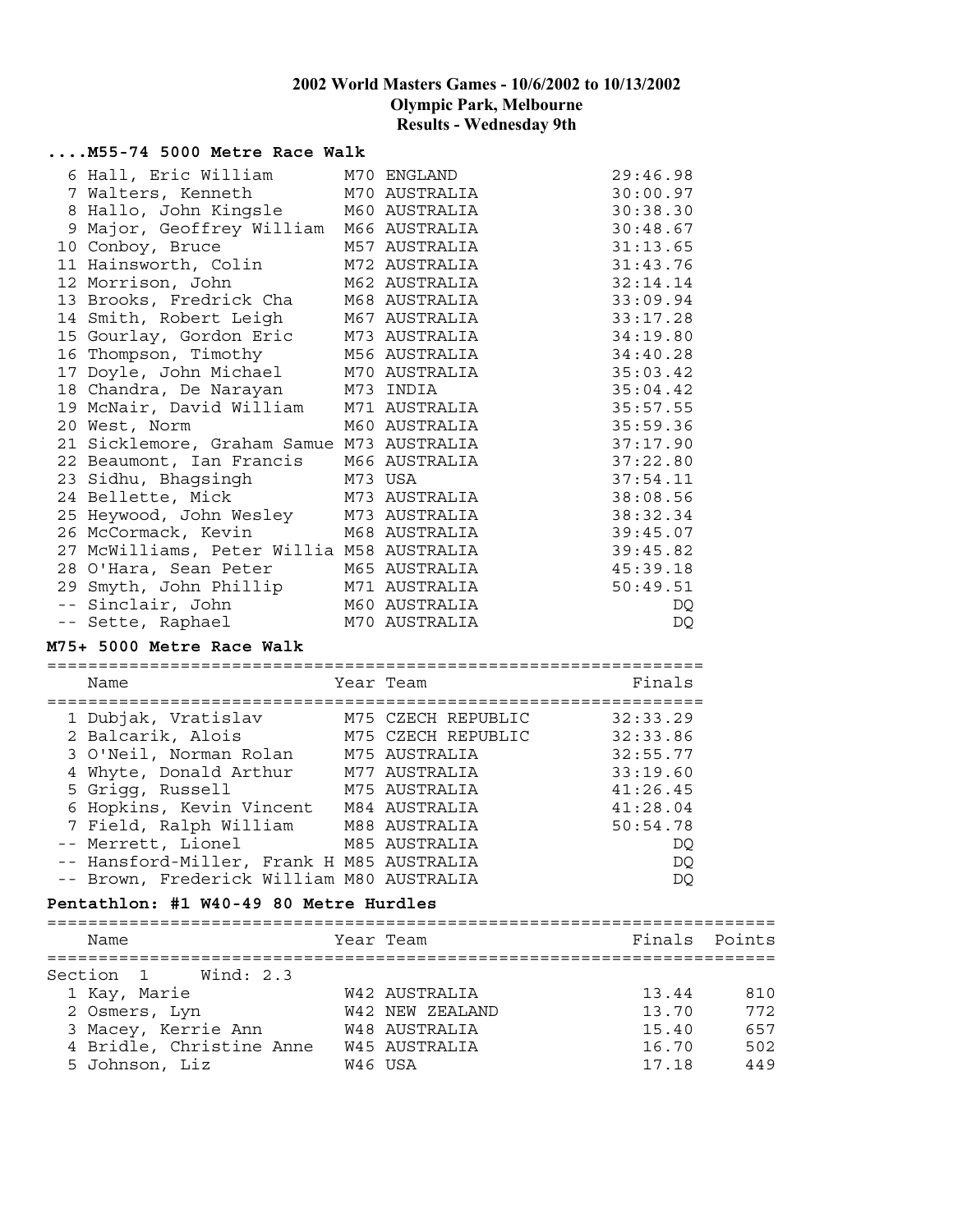|        | Pentathlon: #1 W40-49 80 Metre Hurdles        |              |  |                                                                                           |                                     |            |
|--------|-----------------------------------------------|--------------|--|-------------------------------------------------------------------------------------------|-------------------------------------|------------|
|        | 6 Monahan, Gai Michelle W49 AUSTRALIA         |              |  |                                                                                           | 19.23                               | 256        |
|        | Pentathlon: #1 W50-59 80 Metre Hurdles        |              |  |                                                                                           |                                     |            |
|        | -------------------------------------<br>Name |              |  | Year Team                                                                                 | Finals                              | Points     |
|        | ========================                      |              |  |                                                                                           |                                     |            |
|        | Section<br>1                                  | Wind: $-0.5$ |  |                                                                                           |                                     |            |
|        | 1 Taylor, Margaret Anne                       |              |  | <b>W54 AUSTRALIA</b>                                                                      | 15.43                               | 725        |
|        | 2 Perkins, Wilma                              |              |  | W53 AUSTRALIA                                                                             | 16.59                               | 585        |
|        | 3 Cochrane, Nancy                             |              |  | W50 CANADA                                                                                | 16.62                               | 582        |
|        |                                               |              |  | 4 Longaverova, Jarmila     W51 SLOVAK REPUBLIC<br>5 Radlev, Elizabeth       W51 AUSTRALIA | 17.16                               | 521        |
|        | 5 Radley, Elizabeth                           |              |  | W51 AUSTRALIA                                                                             | 18.99                               | 338        |
|        | 6 Brownlie, Rita                              |              |  | W56 ENGLAND                                                                               | 20.06                               | 347        |
|        | Pentathlon: #1 W60+ 80 Metre Hurdles          |              |  |                                                                                           |                                     |            |
|        | Name                                          |              |  | Year Team                                                                                 | Finals                              | Points     |
|        |                                               |              |  |                                                                                           |                                     |            |
|        | Section 1                                     | $Wind: +0.0$ |  |                                                                                           |                                     |            |
|        | 1 Jordan, Barbara                             |              |  |                                                                                           | 17.17                               | 907        |
|        | 2 Harris, Frances                             |              |  | W66 USA<br>W61 AUSTRALIA                                                                  | 18.03                               | 666        |
|        | 3 Zeitzen-Vanderburg, Anna W69 AUSTRALIA      |              |  |                                                                                           | 20.83                               | 530        |
|        | 4 Westbrook, Suzanne W60 AUSTRALIA            |              |  |                                                                                           | 24.57                               | 137        |
|        | 5 Kouvalenskaia, Galina                       |              |  | W68 RUSSIA                                                                                | 28.92                               | 41         |
|        | Pentathlon: #1 W30-39 100 Metre Hurdles       |              |  |                                                                                           |                                     |            |
|        |                                               |              |  |                                                                                           |                                     |            |
|        | Name                                          |              |  | Year Team                                                                                 | Finals                              | Points     |
|        |                                               |              |  |                                                                                           |                                     |            |
|        | Section<br>$\mathbf{1}$<br>1 Shillaw, Chareen | Wind: $0.5$  |  |                                                                                           | 15.80                               |            |
|        |                                               |              |  | W34 SOUTH AFRICA<br>W32 AUSTRALIA                                                         | 18.78                               | 739        |
|        | 2 Rothery, Cherie<br>3 Baldwin, Jennifer      |              |  | W37 AUSTRALIA                                                                             | 19.47                               | 411<br>438 |
|        |                                               |              |  | W38 AUSTRALIA                                                                             |                                     |            |
|        | 4 Sunley, Julie                               |              |  |                                                                                           | 21.46                               | 271        |
|        | Pentathlon: #2 W30-39 High Jump               |              |  |                                                                                           |                                     |            |
|        | Name                                          |              |  | Year Team                                                                                 | Finals                              | Points     |
|        |                                               |              |  |                                                                                           |                                     |            |
| Flight | 1                                             |              |  |                                                                                           |                                     |            |
|        | 1 Rothery, Cherie                             |              |  | W32 AUSTRALIA                                                                             | 1.45m                               | 588        |
|        | 2 Shillaw, Chareen                            |              |  | W34 SOUTH AFRICA                                                                          | 1.42m                               | 555        |
|        | 3 Baldwin, Jennifer                           |              |  | W37 AUSTRALIA                                                                             | 1.39m                               | 610        |
|        | 4 Sunley, Julie                               |              |  | W38 AUSTRALIA                                                                             | 1.24m                               | 439        |
|        | Pentathlon: #2 W40-49 High Jump               |              |  |                                                                                           | =================================== |            |
|        | Name                                          |              |  | Year Team                                                                                 | Finals                              | Points     |
|        |                                               |              |  |                                                                                           |                                     |            |
|        | 1 Kay, Marie                                  |              |  | W42 AUSTRALIA                                                                             | 1.60m                               | 1016       |
|        | 2 Osmers, Lyn                                 |              |  | W42 NEW ZEALAND                                                                           | 1.57m                               | 978        |
|        | 3 Bridle, Christine Anne W45 AUSTRALIA        |              |  |                                                                                           | 1.33m                               | 759        |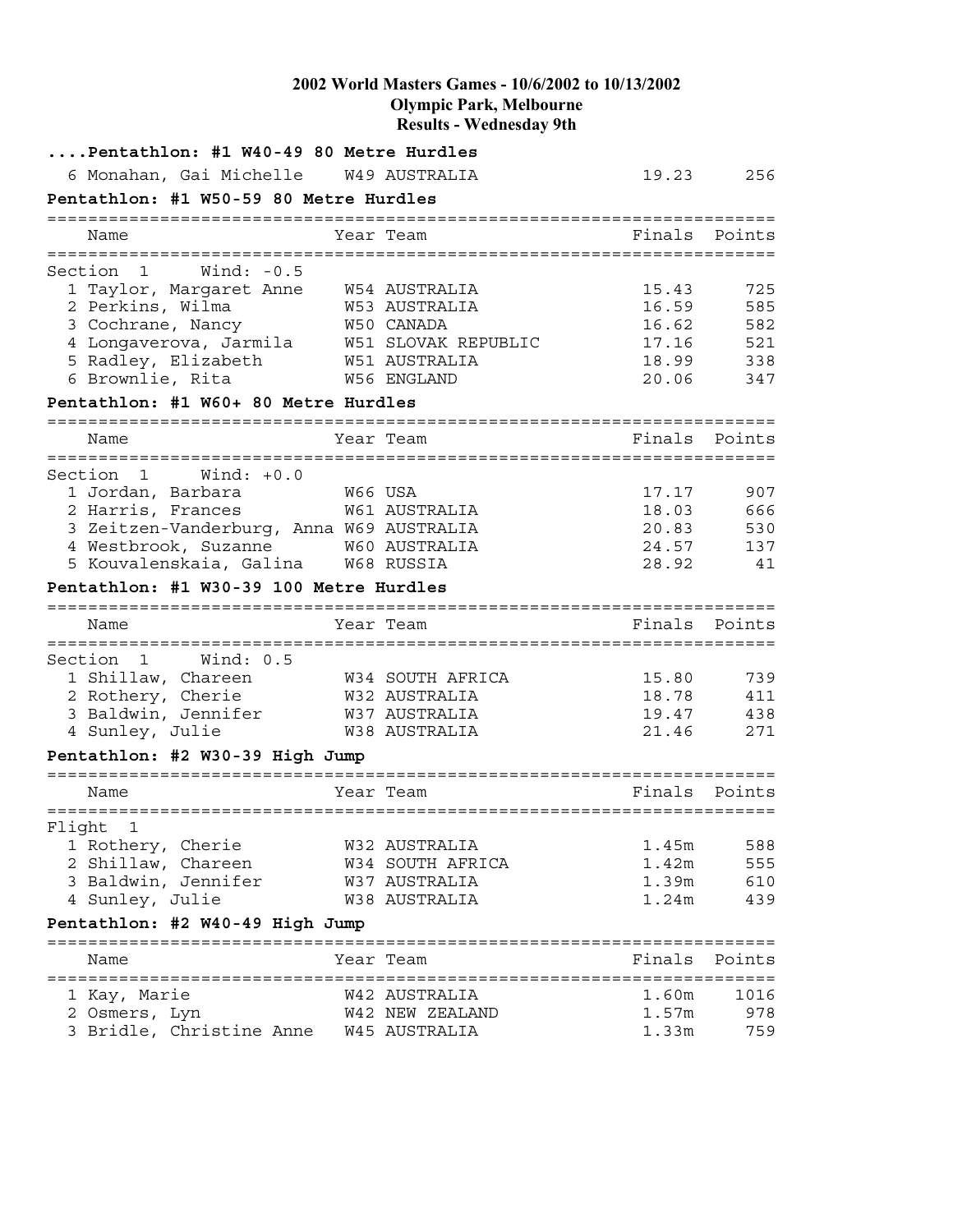| Pentathlon: #2 W40-49 High Jump            |         |                     |                   |                    |     |
|--------------------------------------------|---------|---------------------|-------------------|--------------------|-----|
| 4 Macey, Kerrie Ann                        |         | W48 AUSTRALIA       | 1.27m             | 666                |     |
| 5 Johnson, Liz                             | W46 USA |                     | 1.24m             | 632                |     |
| 6 Monahan, Gai Michelle W49 AUSTRALIA      |         |                     | 1.03m             | 359                |     |
| Pentathlon: #2 W50-59 High Jump            |         |                     |                   |                    |     |
| Name                                       |         | Year Team           | Finals            | Points             |     |
|                                            |         |                     |                   |                    |     |
| 1 Taylor, Margaret Anne W54 AUSTRALIA      |         |                     | 1.37m             | 941                |     |
| 2 Perkins, Wilma                           |         | W53 AUSTRALIA       | 1.29m             | 818                |     |
| 2 Longaverova, Jarmila W51 SLOVAK REPUBLIC |         |                     |                   | 1.29m 818          |     |
| 4 Cochrane, Nancy<br>W50 CANADA            |         |                     |                   | 1.20m 678          |     |
| 5 Brownlie, Rita                           |         | W56 ENGLAND         |                   | 1.11m 655          |     |
| 6 Radley, Elizabeth 6 W51 AUSTRALIA        |         |                     |                   | 1.02m 429          |     |
| Pentathlon: #2 W60+ High Jump              |         |                     |                   |                    |     |
| Name                                       |         | Year Team           | Finals            | Points             |     |
|                                            |         |                     |                   |                    |     |
| 1 Harris, Frances                          |         | W61 AUSTRALIA       | 1.17 <sub>m</sub> | 867                |     |
| W66 USA<br>2 Jordan, Barbara               |         |                     |                   | 1.08m 830          |     |
| 3 Westbrook, Suzanne W60 AUSTRALIA         |         |                     |                   | 1.05m 666          |     |
| 4 Zeitzen-Vanderburg, Anna W69 AUSTRALIA   |         |                     |                   | 0.99m 666          |     |
| 4 Kouvalenskaia, Galina W68 RUSSIA         |         |                     |                   | 0.99m 666          |     |
| Pentathlon: #4 W30-39 Long Jump            |         |                     |                   |                    |     |
| Name                                       |         | Year Team           | Finals            | Wind Points        |     |
|                                            |         |                     |                   |                    |     |
| 1 Shillaw, Chareen                         |         | W34 SOUTH AFRICA    | 4.97m             | 1.3                | 551 |
| 2 Baldwin, Jennifer W37 AUSTRALIA          |         |                     |                   | $4.70m$ $1.7$      | 573 |
| 3 Rothery, Cherie                          |         | W32 AUSTRALIA       |                   | $4.53m$ $2.7$      | 436 |
| 4 Sunley, Julie                            |         | W38 AUSTRALIA       | 4.20m             | 1.6                | 431 |
| Pentathlon: #4 W40-49 Long Jump            |         |                     |                   |                    |     |
| Name                                       |         | Year Team           |                   | Finals Wind Points |     |
|                                            |         |                     |                   |                    |     |
| 1 Kay, Marie                               |         | W42 AUSTRALIA       | 5.30m             | 1.8                | 887 |
| 2 Osmers, Lyn                              |         | W42 NEW ZEALAND     | 5.18m             | 1.6                | 843 |
| 3 Bridle, Christine Anne                   |         | W45 AUSTRALIA       | 4.26m             | 2.1                | 637 |
| 4 Macey, Kerrie Ann                        |         | W48 AUSTRALIA       | 4.20m             | 2.0                | 617 |
| 5 Johnson, Liz                             |         | W46 USA             | 3.26m             | 2.5                | 317 |
| 6 Monahan, Gai Michelle                    |         | W49 AUSTRALIA       | 3.02m             | 2.0                | 250 |
| Pentathlon: #4 W50-59 Long Jump            |         |                     |                   |                    |     |
|                                            |         |                     |                   |                    |     |
| Name                                       |         | Year Team           | Finals            | Wind Points        |     |
| 1 Taylor, Margaret Anne                    |         | W54 AUSTRALIA       | 4.60m             | 1.3                | 890 |
| 2 Perkins, Wilma                           |         | W53 AUSTRALIA       | 4.58m             | 0.7                | 883 |
| 3 Longaverova, Jarmila                     |         | W51 SLOVAK REPUBLIC | 4.22m             | 0.6                | 738 |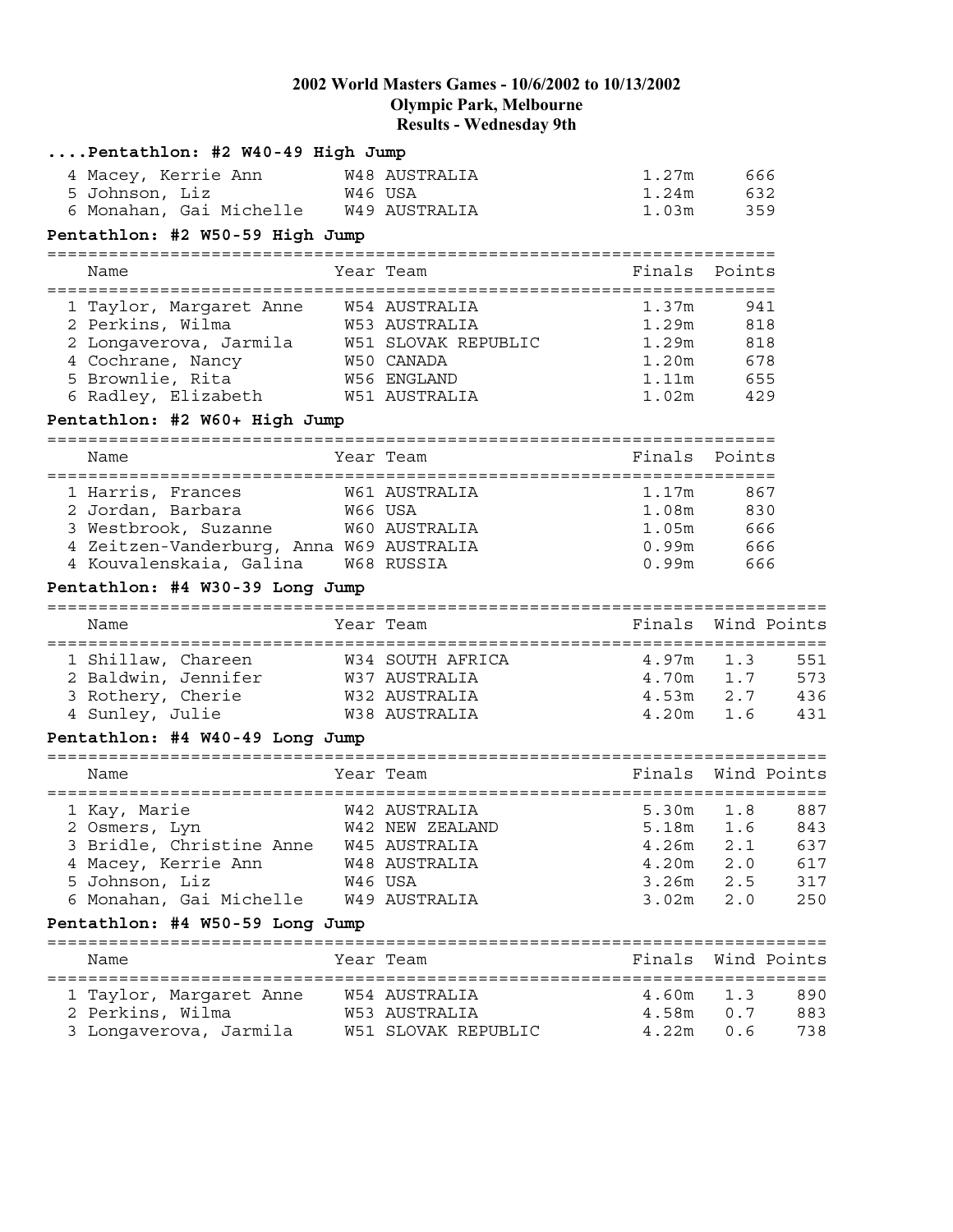| Pentathlon: #4 W50-59 Long Jump           |         |                                |                                |                  |             |
|-------------------------------------------|---------|--------------------------------|--------------------------------|------------------|-------------|
| 4 Cochrane, Nancy                         |         | W50 CANADA                     | 3.48m                          | 1.0              | 464         |
| 5 Radley, Elizabeth                       |         | W51 AUSTRALIA                  | 3.05m                          | 1.7              | 324         |
| 6 Brownlie, Rita                          |         | W56 ENGLAND                    | 3.00m                          | 1.4              | 379         |
| Pentathlon: #4 W60+ Long Jump             |         |                                |                                |                  |             |
|                                           |         |                                |                                |                  |             |
| Name                                      |         | Year Team                      | Finals                         |                  | Wind Points |
| 1 Harris, Frances                         |         | W61 AUSTRALIA                  | 3.74m                          | 1.6              | 777         |
| 2 Jordan, Barbara 66 W66 USA              |         |                                | 3.25m                          | 1.1              | 665         |
| 3 Zeitzen-Vanderburg, Anna W69 AUSTRALIA  |         |                                | 2.46m                          | 0.5              | 324         |
| 4 Kouvalenskaia, Galina W68 RUSSIA        |         |                                | 2.42m                          | 1.7              | 308         |
| -- Westbrook, Suzanne                     |         | W60 AUSTRALIA                  | ND                             | NWI              |             |
| Pentathlon: #1 M30 Long Jump              |         |                                |                                |                  |             |
|                                           |         |                                |                                |                  |             |
| Name                                      |         | Year Team                      | Finals                         |                  | Wind Points |
| 1 Evans, Warren Alan M30 AUSTRALIA        |         |                                | 6.43m                          | $-1.2$           | 682         |
| 2 Foley, Nick<br>M33 AUSTRALIA            |         |                                | $6.16m - 1.3$                  |                  | 621         |
| 3 Barr, James                             | M34 USA |                                | $5.90m - 1.6$                  |                  | 565         |
| 4 Holik, Norbert                          |         | M30 SLOVAK REPUBLIC            | $5.49m - 1.1$                  |                  | 479         |
| 5 Castle, James David M34 AUSTRALIA       |         |                                | $5.10m - 0.8$                  |                  | 402         |
| 6 Staehr, Clinton Stuart M32 AUSTRALIA    |         |                                | $4.77m - 0.4$                  |                  | 339         |
| Pentathlon: #1 M35 Long Jump              |         |                                |                                |                  |             |
| Name                                      |         | Year Team                      | Finals                         |                  | Wind Points |
|                                           |         |                                |                                |                  |             |
| 1 Krynauw, Stephanus M37 NEW ZEALAND      |         |                                | 6.11m                          | $-1.4$           | 682         |
| 2 Kamas, Roman                            |         | M35 SLOVAK REPUBLIC            | 5.80m                          | $-1.4$           | 608         |
| 3 Baldwin, Terry John                     |         | M39 AUSTRALIA                  | 5.75m                          | $-0.5$           | 597         |
| 4 Lovell, Matthew                         |         | M36 AUSTRALIA                  | 5.40m                          | $-0.7$           | 519         |
| 5 Pavlidis, Harry                         |         | M35 AUSTRALIA                  | 5.38m                          | $-1.1$           | 514         |
| 6 Heap, Gregory James                     |         | M37 AUSTRALIA                  | 5.34m                          | $-0.9$           | 506         |
| 7 McQueen, John Duncan                    |         | M35 AUSTRALIA                  | $4.67m - 1.2$                  |                  | 365         |
| 8 Robson, Greg                            |         | M39 AUSTRALIA                  | $4.66m - 1.2$<br>4.54m         |                  | 363         |
| 9 McInnes, Cameron                        |         | M35 AUSTRALIA                  |                                | $-1.2$<br>$-1.0$ | 341         |
| 10 Schembri, Stephen                      |         | M37 AUSTRALIA<br>M36 AUSTRALIA | 4.25m                          |                  | 285         |
| 11 Koroneos, Alex                         |         |                                | $3.87m$ 0.8                    |                  | 217         |
| 12 Jeff, Wayne<br>13 Donnoli, Carlo       |         | M37 AUSTRALIA                  | $3.71m - 2.1$<br>$3.36m - 1.3$ |                  | 190<br>135  |
| 14 McKinnon, Christopher Wi M37 AUSTRALIA |         | M39 AUSTRALIA                  | $3.27m - 2.0$                  |                  | 122         |
| Pentathlon: #1 M40 Long Jump              |         |                                |                                |                  |             |
|                                           |         |                                |                                |                  |             |
| Name                                      |         | Year Team                      | Finals                         |                  | Wind Points |
| 1 Svilainis, Saulius M43 LITHUANIA        |         |                                | $5.86m - 0.8$                  |                  | 720         |
| 2 Mell, Graeme                            |         | M43 AUSTRALIA                  | 5.68m 1.0                      |                  | 673         |
| 3 Burden, Stephen                         |         | M43 NEW ZEALAND                | 5.61m                          | 2.8              | 655         |
| 4 Whitaker, Clarence Frede M40 AUSTRALIA  |         |                                | 5.53m                          | 0.3              | 635         |
|                                           |         |                                |                                |                  |             |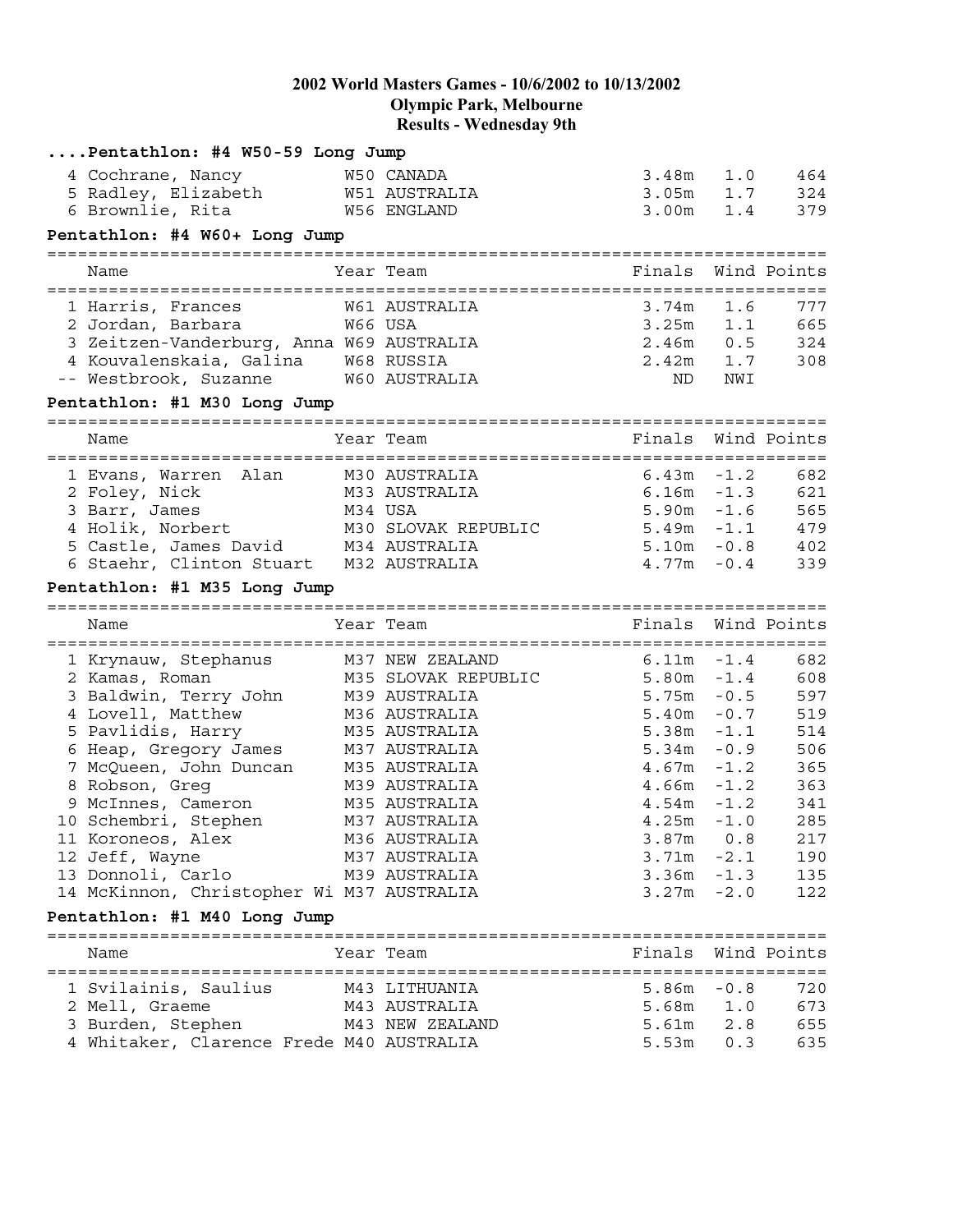| Pentathlon: #1 M40 Long Jump             |         |               |               |        |             |
|------------------------------------------|---------|---------------|---------------|--------|-------------|
|                                          |         |               |               |        |             |
| 5 Bews, Stephen                          |         | M40 AUSTRALIA | $5.26m - 0.3$ |        | 569         |
| 6 Nelson, Warwick                        |         | M42 AUSTRALIA | 5.00m 1.7     |        | 508         |
| 7 Kay, John                              |         | M43 AUSTRALIA | $4.91m$ 0.3   |        | 487         |
| 8 Marchand, Edouard Domini M43 USA       |         |               | 4.89m         | $-0.3$ | 481         |
| 9 MCALISTER, Garry                       |         | M43 AUSTRALIA | 4.88m 0.9     |        | 479         |
| 10 Whitaker II, Lyle                     |         | M41 USA       | 4.81m         | 0.7    | 463         |
| 11 Ball, Michael Francis                 |         | M42 AUSTRALIA | 4.70m 1.6     |        | 439         |
| 12 Barker, William                       |         | M41 AUSTRALIA | 4.55m         | $-0.4$ | 405         |
| 13 Crook, Geoffrey Warren                |         | M41 AUSTRALIA | 4.51m         | $+0.0$ | 398         |
| 14 Limogiannis, Steven                   |         | M42 AUSTRALIA | 4.50m 0.9     |        | 394         |
| 15 Fisher, Kevin                         |         | M43 AUSTRALIA | $4.40m$ 0.3   |        | 373         |
| 16 Simpson, Greg                         |         | M44 AUSTRALIA | 4.39m         | $-0.5$ | 371         |
| 17 Dennehy, John                         |         | M42 AUSTRALIA | $4.05m - 0.5$ |        | 301         |
| 18 Raftopoulos, Peter                    |         | M42 AUSTRALIA | $3.86m$ 1.1   |        | 262         |
| 18 Harris, Terry                         |         | M44 AUSTRALIA | 3.86m         | 0.8    | 262         |
| Pentathlon: #1 M45 Long Jump             |         |               |               |        |             |
|                                          |         |               |               |        |             |
| Name                                     |         | Year Team     | Finals        |        | Wind Points |
|                                          |         |               |               |        |             |
| 1 Creek, John                            |         | M46 AUSTRALIA | 5.73m         | 1.3    | 790         |
| 2 Russ, Jim                              | M46 USA |               | 5.56m         | 2.2    | 741         |
| 3 Janusey, Michael                       | M45 USA |               | 5.45m         | 0.6    | 711         |
| 4 Crocker, Stephen                       |         | M49 AUSTRALIA | 5.20m         | 1.8    | 644         |
| 4 Watts, Andrew James                    |         | M46 AUSTRALIA | 5.20m         | NWI    | 644         |
| 6 Hanbury-Brown, Robert M45 AUSTRALIA    |         |               | 5.16m         | 1.9    | 632         |
| 7 Haralampou, Arthur                     |         | M47 AUSTRALIA | 4.97m         | 1.1    | 582         |
| 8 McLay, David Ian Hamilto M46 AUSTRALIA |         |               | 4.80m         | 1.5    | 540         |
| 9 Wells, Jameson                         | M46 USA |               | 4.79m         | NWI    | 537         |
| 10 Lendvai, Alfred                       |         | M48 AUSTRALIA | 4.57m         | NWI    | 481         |
| 11 O'Toole, Shaun                        |         | M47 AUSTRALIA | 4.48m         | NWI    | 459         |
| 12 Lavering, Ian Herbert                 |         | M49 AUSTRALIA | 4.37m         | 1.6    | 433         |
| 13 Riddoch, Clyde Ian                    |         | M49 AUSTRALIA | 4.09m         | 1.0    | 367         |
| 14 Atkinson-Howatt, Andrew M45 AUSTRALIA |         |               | 3.97m         | 1.2    | 341         |
| 15 Williams, Steven                      |         | M46 AUSTRALIA | 3.42m         | 0.7    | 225         |
| 16 McMillan, John                        |         | M48 AUSTRALIA | 2.74m         | NWI    | 103         |
| -- Banton, Steven                        | M49 USA |               | ND            | NWI    |             |
|                                          |         |               |               |        |             |
| Pentathlon: #1 M50 Long Jump             |         |               |               |        |             |
|                                          |         |               |               |        |             |
| Name                                     |         | Year Team     | Finals        |        | Wind Points |
|                                          |         |               |               |        |             |
| 1 Banens, Bob                            |         | M53 AUSTRALIA | 5.17m         | NWI    | 734         |
| 2 Bodsworth, Bruce                       |         | M51 AUSTRALIA | 4.92m         | 0.4    | 661         |
| 3 McNally, Douglas Donald                |         | M51 AUSTRALIA | 4.82m         | 1.2    | 632         |
| 4 Whitehall, Geoff                       |         | M53 AUSTRALIA | 4.52m         | 1.4    | 548         |
| 5 Cornish, Bruce                         |         | M54 AUSTRALIA | 4.43m         | 1.7    | 523         |
| 6 Bryden, Paul Herbert                   |         | M51 AUSTRALIA | 4.31m         | NWI    | 492         |
| 7 Neale, John Lawerence                  |         | M51 AUSTRALIA | 4.22m         | NWI    | 467         |
| 8 Watson, Richard Baldwin                |         | M50 USA       | 4.17m         | NWI    | 455         |
| 9 Hollier, John                          |         | M51 USA       | 3.93m         | 1.1    | 394         |

10 Reppuhn, Thomas M54 USA 3.11m 0.7 206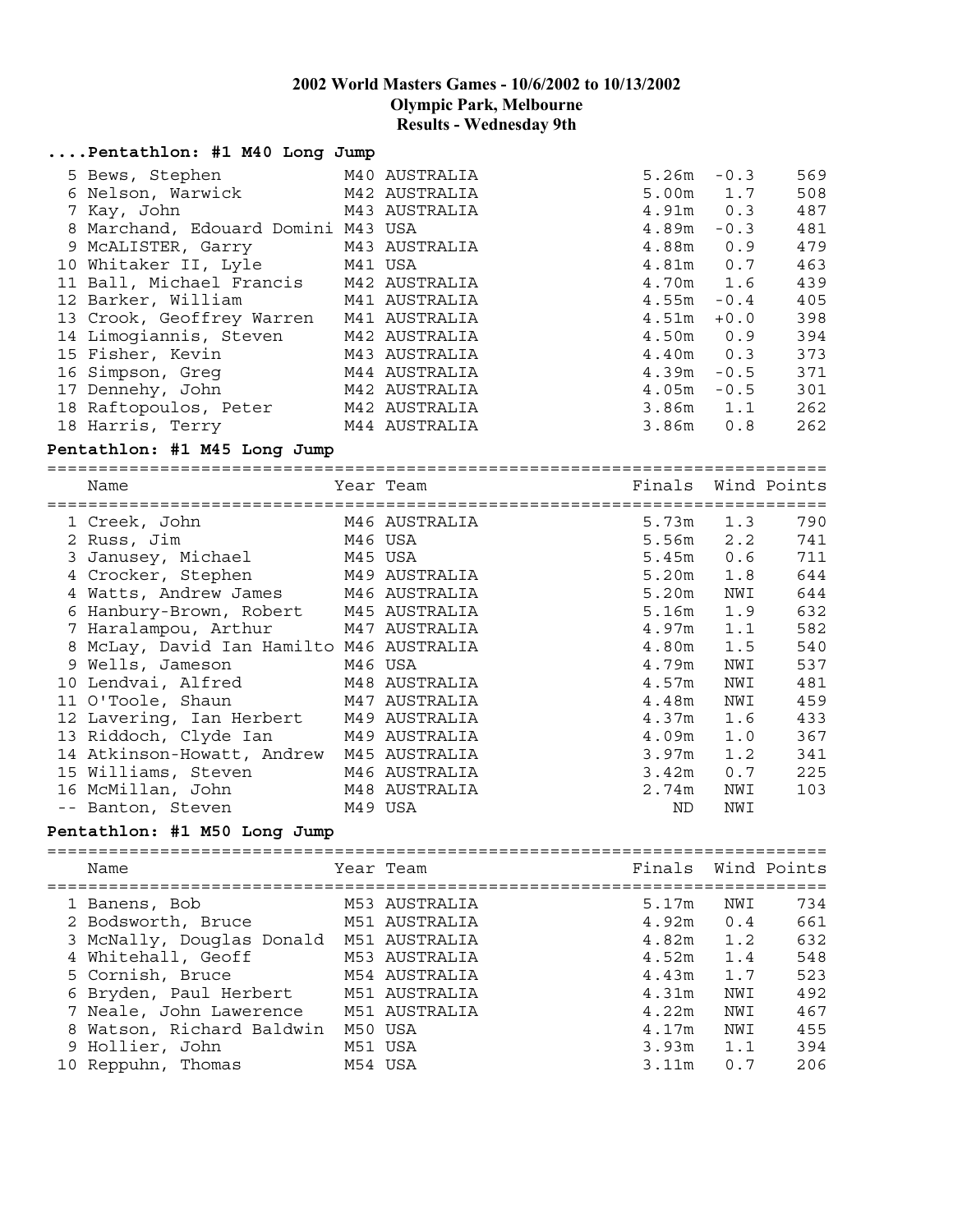# **Pentathlon: #1 M55 Long Jump**

|                                           |         | :=============================    |                |            |             |
|-------------------------------------------|---------|-----------------------------------|----------------|------------|-------------|
| Name                                      |         | Year Team                         | Finals         |            | Wind Points |
| =====================================     |         | ================================= |                |            |             |
| 1 Taylor, Grahame I                       |         | M56 AUSTRALIA                     | 5.03m          | $-0.7$     | 797         |
|                                           |         |                                   |                |            | 771         |
| 2 Pasztor, Mihaly                         |         | M58 HUNGARY                       | 4.95m          | $+0.0$     |             |
| 3 Viney, Nelson                           |         | M55 AUSTRALIA                     | 4.71m          | $-1.1$     | 695         |
| 4 Philpott, Graham Carey M59 AUSTRALIA    |         |                                   | $4.44$ m       | $-0.6$     | 613         |
| 5 Cesar, Normando Tadeu Br M56 BRAZIL     |         |                                   | 4.33m          | $-0.5$     | 578         |
| 6 Trvsnick, Petr                          |         | M55 CZECH REPUBLIC                | 4.29m          | $-0.8$     | 567         |
| 7 Hawken, Selwyn                          |         | M57 AUSTRALIA                     | 4.16m          | $-0.9$     | 529         |
| 8 Bradley, Kevin Michael M58 NEW ZEALAND  |         |                                   | 4.13m          | $-0.2$     | 521         |
| 9 Kelly, Terence                          |         | M57 AUSTRALIA                     | $3.73m - 1.4$  |            | 409         |
| 9 Gordon, John Barry M58 AUSTRALIA        |         |                                   | 3.73m          | $-1.3$     | 409         |
|                                           |         |                                   |                |            |             |
| Pentathlon: #1 M60 Long Jump              |         |                                   |                |            |             |
|                                           |         |                                   |                |            |             |
| Name                                      |         | Year Team                         | Finals         |            | Wind Points |
|                                           |         |                                   |                |            |             |
| 1 Noden, Graeme Stanl                     |         | M64 AUSTRALIA                     | 4.77m          | 1.1        | 821         |
| 2 Yamada, Eiichiro                        |         | M62 JAPAN                         | 4.58m          | 0.3        | 755         |
| 3 Poulter, Jim                            |         | M61 AUSTRALIA                     | 4.56m          | 1.1        | 748         |
| 4 Herft, Spencer                          |         | M63 AUSTRALIA                     | $4.28m$ $1.0$  |            | 655         |
| 5 Donohoe, Noel James M62 AUSTRALIA       |         |                                   | $4.02m$ 0.9    |            | 569         |
| 6 Tait, Brian                             |         | M60 AUSTRALIA                     | 3.57m          | 1.2        | 433         |
|                                           |         |                                   |                |            |             |
| Pentathlon: #1 M65-74 Long Jump           |         |                                   |                |            |             |
|                                           |         |                                   |                |            |             |
| Name                                      |         | Year Team                         | Finals         |            | Wind Points |
|                                           |         |                                   |                |            |             |
| 1 Reuter, Karl Wolfgang An M73 GERMANY    |         |                                   | 4.88m          | 0.7        | 1120        |
|                                           |         |                                   |                |            |             |
| 2 Matsushima, Takumi M70 BRAZIL           |         |                                   | 4.23m          | 1.1        | 845         |
|                                           |         | M67 NEW ZEALAND                   | $3.78m$ 0.5    |            | 578         |
| 3 Cowley, Trevor                          |         |                                   |                |            |             |
| 4 Sturzaker, John Hector M69 AUSTRALIA    |         |                                   | $3.74m - 1.0$  |            | 563         |
| 5 Johnson, Ron                            |         | M70 NEW ZEALAND                   | $3.68m$ 0.7    |            | 630         |
| 6 Brook, Maxwell Bryan M66 AUSTRALIA      |         |                                   | $3.64m$ 0.4    |            | 531         |
| 7 Dunn, Terence                           |         | M65 AUSTRALIA                     | $3.07m$ 0.3    |            | 352         |
| Sharpe, Brian John M71 AUSTRALIA          |         |                                   | 2.88m          | 0.9        | 354         |
| Pentathlon: #1 M75+ Long Jump             |         |                                   |                |            |             |
|                                           |         |                                   |                |            |             |
| Name                                      |         | Year Team                         | Finals         |            | Wind Points |
|                                           |         |                                   |                |            |             |
|                                           |         | M78 AUSTRALIA                     | 3.59m          | 1.0        | 691         |
| 1 O'Connor, Frederick                     |         |                                   |                |            |             |
| 2 Daprano, William                        | M75 USA |                                   | $3.52m$ 0.6    |            | 664         |
| 3 Dauphinet, Maurice                      |         | M76 AUSTRALIA                     | $3.38m - 1.2$  |            | 606         |
| 4 McKay, Maxwell Herbert M78 AUSTRALIA    |         |                                   | $3.30m$ 0.3    |            | 576         |
| 5 Younger, Vladimir                       |         | M90 AUSTRALIA                     | $2.06m$ 0.6    |            | 413         |
| Pentathlon: #3 W30-39 Shot Put            |         |                                   |                |            |             |
|                                           |         |                                   |                |            |             |
| Name                                      |         | Year Team                         | Finals         | Points     |             |
|                                           |         |                                   |                |            |             |
| 1 Sunley, Julie                           |         | W38 AUSTRALIA                     | 8.97m          | 462        |             |
| 2 Rothery, Cherie                         |         | W32 AUSTRALIA                     | 8.93m          | 460        |             |
| 3 Baldwin, Jennifer<br>4 Shillaw, Chareen |         | W37 AUSTRALIA<br>W34 SOUTH AFRICA | 7.99m<br>7.42m | 399<br>362 |             |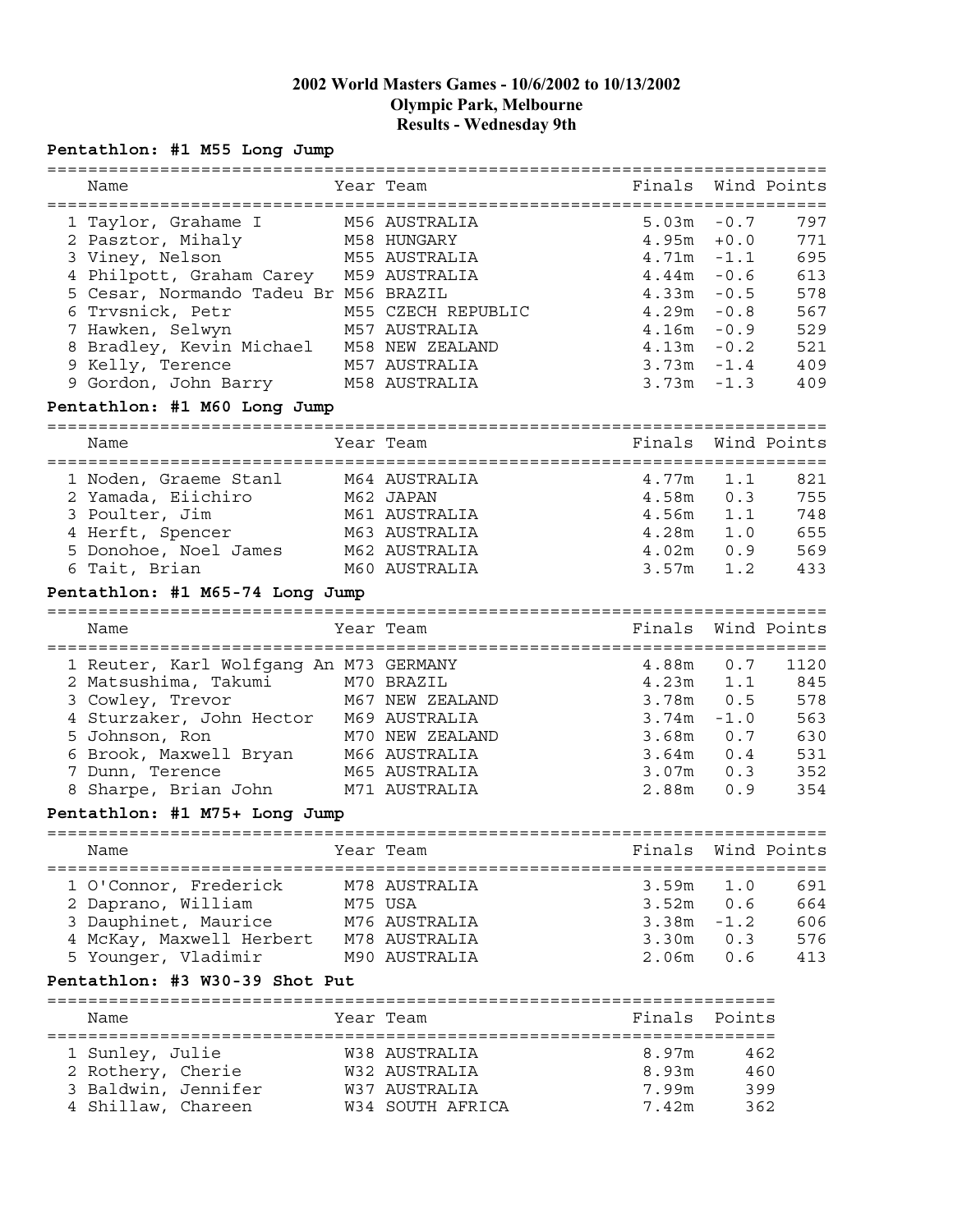## **Pentathlon: #3 W40-49 Shot Put**

| Name<br>Year Team<br>Finals<br>Points<br>584<br>1 Kay, Marie<br>W42 AUSTRALIA<br>10.14m<br>534<br>W42 NEW ZEALAND<br>9.43m<br>2 Osmers, Lyn<br>3 Bridle, Christine Anne W45 AUSTRALIA<br>7.43m<br>471<br>439<br>4 Macey, Kerrie Ann<br>W48 AUSTRALIA<br>7.03m<br>5 Johnson, Liz<br>6.86m<br>425<br>W46 USA<br>6 Monahan, Gai Michelle W49 AUSTRALIA<br>299<br>5.25m<br>Pentathlon: #3 W50-59 Shot Put 3kg<br>Year Team<br>Finals<br>Points<br>Name<br>.====================================<br>=======<br>:===========<br>9.53m<br>635<br>1 Perkins, Wilma<br>W53 AUSTRALIA<br>2 Longaverova, Jarmila M51 SLOVAK REPUBLIC<br>9.44m<br>627<br>3 Radley, Elizabeth<br>W51 AUSTRALIA<br>7.13m<br>443<br>4 Taylor, Margaret Anne W54 AUSTRALIA<br>6.73m<br>412<br>5 Cochrane, Nancy<br>5.84m<br>W50 CANADA<br>342<br>6 Brownlie, Rita<br>W56 ENGLAND<br>5.73m<br>399<br>Pentathlon: #3 W60+ Shot Put 3kg<br>Year Team<br>Finals<br>Points<br>Name<br>785<br>1 Kouvalenskaia, Galina W68 RUSSIA<br>7.55m<br>6.86m<br>594<br>2 Harris, Frances<br>W61 AUSTRALIA<br>3 Westbrook, Suzanne<br>503<br>W60 AUSTRALIA<br>6.00m<br>4 Zeitzen-Vanderburg, Anna W69 AUSTRALIA<br>5.87m<br>581<br>5 Jordan, Barbara<br>W66 USA<br>5.27m<br>509<br>M30 Discus Throw 2kg<br>======================================<br>========================<br>Finals<br>Name<br>Year Team<br>46.20m<br>1 Amerasekera, Yohan Antho M30 AUSTRALIA<br>2 Evans, Warren Alan<br>M30 AUSTRALIA<br>44.83m<br>3 Meszaros, Robert<br>M32 HUNGARY<br>40.27m<br>36.82m<br>4 Barr, James<br>M34 USA<br>5 Howie, Andrew<br>M30 AUSTRALIA<br>26.59m<br>6 Noorman, Jason<br>25.70m<br>M33 AUSTRALIA<br>Pentathlon: #4 M30 Discus Throw<br>Finals<br>Year Team<br>Points<br>Name<br>729<br>Alan<br>M30 AUSTRALIA<br>43.17m<br>1 Evans, Warren<br>34.07m<br>2 Barr, James<br>M34 USA<br>545<br>3 Holik, Norbert<br>524<br>M30 SLOVAK REPUBLIC<br>33.01m<br>4 Foley, Nick<br>M33 AUSTRALIA<br>32.53m<br>514<br>5 Castle, James David<br>M34 AUSTRALIA | =========== |  |        |     |
|-------------------------------------------------------------------------------------------------------------------------------------------------------------------------------------------------------------------------------------------------------------------------------------------------------------------------------------------------------------------------------------------------------------------------------------------------------------------------------------------------------------------------------------------------------------------------------------------------------------------------------------------------------------------------------------------------------------------------------------------------------------------------------------------------------------------------------------------------------------------------------------------------------------------------------------------------------------------------------------------------------------------------------------------------------------------------------------------------------------------------------------------------------------------------------------------------------------------------------------------------------------------------------------------------------------------------------------------------------------------------------------------------------------------------------------------------------------------------------------------------------------------------------------------------------------------------------------------------------------------------------------------------------------------------------------------------------------------------------------------------------------------------------------------------------------------------------------------------------------------------------------------------------------------------------------------------------------------------------------------------------|-------------|--|--------|-----|
|                                                                                                                                                                                                                                                                                                                                                                                                                                                                                                                                                                                                                                                                                                                                                                                                                                                                                                                                                                                                                                                                                                                                                                                                                                                                                                                                                                                                                                                                                                                                                                                                                                                                                                                                                                                                                                                                                                                                                                                                       |             |  |        |     |
|                                                                                                                                                                                                                                                                                                                                                                                                                                                                                                                                                                                                                                                                                                                                                                                                                                                                                                                                                                                                                                                                                                                                                                                                                                                                                                                                                                                                                                                                                                                                                                                                                                                                                                                                                                                                                                                                                                                                                                                                       |             |  |        |     |
|                                                                                                                                                                                                                                                                                                                                                                                                                                                                                                                                                                                                                                                                                                                                                                                                                                                                                                                                                                                                                                                                                                                                                                                                                                                                                                                                                                                                                                                                                                                                                                                                                                                                                                                                                                                                                                                                                                                                                                                                       |             |  |        |     |
|                                                                                                                                                                                                                                                                                                                                                                                                                                                                                                                                                                                                                                                                                                                                                                                                                                                                                                                                                                                                                                                                                                                                                                                                                                                                                                                                                                                                                                                                                                                                                                                                                                                                                                                                                                                                                                                                                                                                                                                                       |             |  |        |     |
|                                                                                                                                                                                                                                                                                                                                                                                                                                                                                                                                                                                                                                                                                                                                                                                                                                                                                                                                                                                                                                                                                                                                                                                                                                                                                                                                                                                                                                                                                                                                                                                                                                                                                                                                                                                                                                                                                                                                                                                                       |             |  |        |     |
|                                                                                                                                                                                                                                                                                                                                                                                                                                                                                                                                                                                                                                                                                                                                                                                                                                                                                                                                                                                                                                                                                                                                                                                                                                                                                                                                                                                                                                                                                                                                                                                                                                                                                                                                                                                                                                                                                                                                                                                                       |             |  |        |     |
|                                                                                                                                                                                                                                                                                                                                                                                                                                                                                                                                                                                                                                                                                                                                                                                                                                                                                                                                                                                                                                                                                                                                                                                                                                                                                                                                                                                                                                                                                                                                                                                                                                                                                                                                                                                                                                                                                                                                                                                                       |             |  |        |     |
|                                                                                                                                                                                                                                                                                                                                                                                                                                                                                                                                                                                                                                                                                                                                                                                                                                                                                                                                                                                                                                                                                                                                                                                                                                                                                                                                                                                                                                                                                                                                                                                                                                                                                                                                                                                                                                                                                                                                                                                                       |             |  |        |     |
|                                                                                                                                                                                                                                                                                                                                                                                                                                                                                                                                                                                                                                                                                                                                                                                                                                                                                                                                                                                                                                                                                                                                                                                                                                                                                                                                                                                                                                                                                                                                                                                                                                                                                                                                                                                                                                                                                                                                                                                                       |             |  |        |     |
|                                                                                                                                                                                                                                                                                                                                                                                                                                                                                                                                                                                                                                                                                                                                                                                                                                                                                                                                                                                                                                                                                                                                                                                                                                                                                                                                                                                                                                                                                                                                                                                                                                                                                                                                                                                                                                                                                                                                                                                                       |             |  |        |     |
|                                                                                                                                                                                                                                                                                                                                                                                                                                                                                                                                                                                                                                                                                                                                                                                                                                                                                                                                                                                                                                                                                                                                                                                                                                                                                                                                                                                                                                                                                                                                                                                                                                                                                                                                                                                                                                                                                                                                                                                                       |             |  |        |     |
|                                                                                                                                                                                                                                                                                                                                                                                                                                                                                                                                                                                                                                                                                                                                                                                                                                                                                                                                                                                                                                                                                                                                                                                                                                                                                                                                                                                                                                                                                                                                                                                                                                                                                                                                                                                                                                                                                                                                                                                                       |             |  |        |     |
|                                                                                                                                                                                                                                                                                                                                                                                                                                                                                                                                                                                                                                                                                                                                                                                                                                                                                                                                                                                                                                                                                                                                                                                                                                                                                                                                                                                                                                                                                                                                                                                                                                                                                                                                                                                                                                                                                                                                                                                                       |             |  |        |     |
|                                                                                                                                                                                                                                                                                                                                                                                                                                                                                                                                                                                                                                                                                                                                                                                                                                                                                                                                                                                                                                                                                                                                                                                                                                                                                                                                                                                                                                                                                                                                                                                                                                                                                                                                                                                                                                                                                                                                                                                                       |             |  |        |     |
|                                                                                                                                                                                                                                                                                                                                                                                                                                                                                                                                                                                                                                                                                                                                                                                                                                                                                                                                                                                                                                                                                                                                                                                                                                                                                                                                                                                                                                                                                                                                                                                                                                                                                                                                                                                                                                                                                                                                                                                                       |             |  |        |     |
|                                                                                                                                                                                                                                                                                                                                                                                                                                                                                                                                                                                                                                                                                                                                                                                                                                                                                                                                                                                                                                                                                                                                                                                                                                                                                                                                                                                                                                                                                                                                                                                                                                                                                                                                                                                                                                                                                                                                                                                                       |             |  |        |     |
|                                                                                                                                                                                                                                                                                                                                                                                                                                                                                                                                                                                                                                                                                                                                                                                                                                                                                                                                                                                                                                                                                                                                                                                                                                                                                                                                                                                                                                                                                                                                                                                                                                                                                                                                                                                                                                                                                                                                                                                                       |             |  |        |     |
|                                                                                                                                                                                                                                                                                                                                                                                                                                                                                                                                                                                                                                                                                                                                                                                                                                                                                                                                                                                                                                                                                                                                                                                                                                                                                                                                                                                                                                                                                                                                                                                                                                                                                                                                                                                                                                                                                                                                                                                                       |             |  |        |     |
|                                                                                                                                                                                                                                                                                                                                                                                                                                                                                                                                                                                                                                                                                                                                                                                                                                                                                                                                                                                                                                                                                                                                                                                                                                                                                                                                                                                                                                                                                                                                                                                                                                                                                                                                                                                                                                                                                                                                                                                                       |             |  |        |     |
|                                                                                                                                                                                                                                                                                                                                                                                                                                                                                                                                                                                                                                                                                                                                                                                                                                                                                                                                                                                                                                                                                                                                                                                                                                                                                                                                                                                                                                                                                                                                                                                                                                                                                                                                                                                                                                                                                                                                                                                                       |             |  |        |     |
|                                                                                                                                                                                                                                                                                                                                                                                                                                                                                                                                                                                                                                                                                                                                                                                                                                                                                                                                                                                                                                                                                                                                                                                                                                                                                                                                                                                                                                                                                                                                                                                                                                                                                                                                                                                                                                                                                                                                                                                                       |             |  |        |     |
|                                                                                                                                                                                                                                                                                                                                                                                                                                                                                                                                                                                                                                                                                                                                                                                                                                                                                                                                                                                                                                                                                                                                                                                                                                                                                                                                                                                                                                                                                                                                                                                                                                                                                                                                                                                                                                                                                                                                                                                                       |             |  |        |     |
|                                                                                                                                                                                                                                                                                                                                                                                                                                                                                                                                                                                                                                                                                                                                                                                                                                                                                                                                                                                                                                                                                                                                                                                                                                                                                                                                                                                                                                                                                                                                                                                                                                                                                                                                                                                                                                                                                                                                                                                                       |             |  |        |     |
|                                                                                                                                                                                                                                                                                                                                                                                                                                                                                                                                                                                                                                                                                                                                                                                                                                                                                                                                                                                                                                                                                                                                                                                                                                                                                                                                                                                                                                                                                                                                                                                                                                                                                                                                                                                                                                                                                                                                                                                                       |             |  |        |     |
|                                                                                                                                                                                                                                                                                                                                                                                                                                                                                                                                                                                                                                                                                                                                                                                                                                                                                                                                                                                                                                                                                                                                                                                                                                                                                                                                                                                                                                                                                                                                                                                                                                                                                                                                                                                                                                                                                                                                                                                                       |             |  |        |     |
|                                                                                                                                                                                                                                                                                                                                                                                                                                                                                                                                                                                                                                                                                                                                                                                                                                                                                                                                                                                                                                                                                                                                                                                                                                                                                                                                                                                                                                                                                                                                                                                                                                                                                                                                                                                                                                                                                                                                                                                                       |             |  |        |     |
|                                                                                                                                                                                                                                                                                                                                                                                                                                                                                                                                                                                                                                                                                                                                                                                                                                                                                                                                                                                                                                                                                                                                                                                                                                                                                                                                                                                                                                                                                                                                                                                                                                                                                                                                                                                                                                                                                                                                                                                                       |             |  |        |     |
|                                                                                                                                                                                                                                                                                                                                                                                                                                                                                                                                                                                                                                                                                                                                                                                                                                                                                                                                                                                                                                                                                                                                                                                                                                                                                                                                                                                                                                                                                                                                                                                                                                                                                                                                                                                                                                                                                                                                                                                                       |             |  |        |     |
|                                                                                                                                                                                                                                                                                                                                                                                                                                                                                                                                                                                                                                                                                                                                                                                                                                                                                                                                                                                                                                                                                                                                                                                                                                                                                                                                                                                                                                                                                                                                                                                                                                                                                                                                                                                                                                                                                                                                                                                                       |             |  |        |     |
|                                                                                                                                                                                                                                                                                                                                                                                                                                                                                                                                                                                                                                                                                                                                                                                                                                                                                                                                                                                                                                                                                                                                                                                                                                                                                                                                                                                                                                                                                                                                                                                                                                                                                                                                                                                                                                                                                                                                                                                                       |             |  |        |     |
|                                                                                                                                                                                                                                                                                                                                                                                                                                                                                                                                                                                                                                                                                                                                                                                                                                                                                                                                                                                                                                                                                                                                                                                                                                                                                                                                                                                                                                                                                                                                                                                                                                                                                                                                                                                                                                                                                                                                                                                                       |             |  |        |     |
|                                                                                                                                                                                                                                                                                                                                                                                                                                                                                                                                                                                                                                                                                                                                                                                                                                                                                                                                                                                                                                                                                                                                                                                                                                                                                                                                                                                                                                                                                                                                                                                                                                                                                                                                                                                                                                                                                                                                                                                                       |             |  |        |     |
|                                                                                                                                                                                                                                                                                                                                                                                                                                                                                                                                                                                                                                                                                                                                                                                                                                                                                                                                                                                                                                                                                                                                                                                                                                                                                                                                                                                                                                                                                                                                                                                                                                                                                                                                                                                                                                                                                                                                                                                                       |             |  |        |     |
|                                                                                                                                                                                                                                                                                                                                                                                                                                                                                                                                                                                                                                                                                                                                                                                                                                                                                                                                                                                                                                                                                                                                                                                                                                                                                                                                                                                                                                                                                                                                                                                                                                                                                                                                                                                                                                                                                                                                                                                                       |             |  |        |     |
|                                                                                                                                                                                                                                                                                                                                                                                                                                                                                                                                                                                                                                                                                                                                                                                                                                                                                                                                                                                                                                                                                                                                                                                                                                                                                                                                                                                                                                                                                                                                                                                                                                                                                                                                                                                                                                                                                                                                                                                                       |             |  |        |     |
|                                                                                                                                                                                                                                                                                                                                                                                                                                                                                                                                                                                                                                                                                                                                                                                                                                                                                                                                                                                                                                                                                                                                                                                                                                                                                                                                                                                                                                                                                                                                                                                                                                                                                                                                                                                                                                                                                                                                                                                                       |             |  |        |     |
|                                                                                                                                                                                                                                                                                                                                                                                                                                                                                                                                                                                                                                                                                                                                                                                                                                                                                                                                                                                                                                                                                                                                                                                                                                                                                                                                                                                                                                                                                                                                                                                                                                                                                                                                                                                                                                                                                                                                                                                                       |             |  |        |     |
|                                                                                                                                                                                                                                                                                                                                                                                                                                                                                                                                                                                                                                                                                                                                                                                                                                                                                                                                                                                                                                                                                                                                                                                                                                                                                                                                                                                                                                                                                                                                                                                                                                                                                                                                                                                                                                                                                                                                                                                                       |             |  |        |     |
|                                                                                                                                                                                                                                                                                                                                                                                                                                                                                                                                                                                                                                                                                                                                                                                                                                                                                                                                                                                                                                                                                                                                                                                                                                                                                                                                                                                                                                                                                                                                                                                                                                                                                                                                                                                                                                                                                                                                                                                                       |             |  | 21.84m | 307 |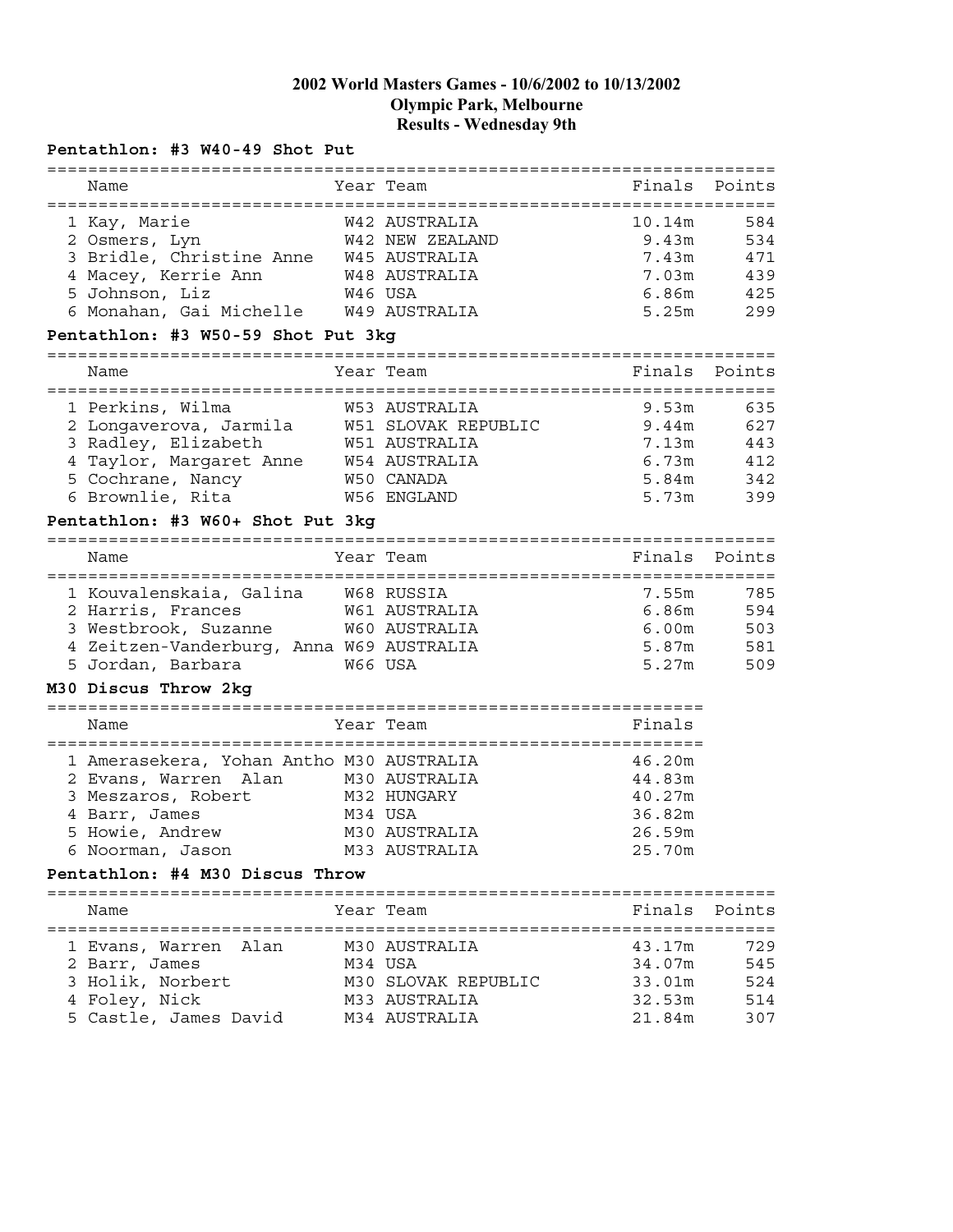# **M35 Discus Throw 2kg**

| Name                                     | Year Team                            | Finals           |            |
|------------------------------------------|--------------------------------------|------------------|------------|
| 1 Gyngell, Stuart M38 AUSTRALIA          |                                      | 46.39m           |            |
| 2 Frkovic, Philip                        | M38 AUSTRALIA                        | 37.99m           |            |
| 3 McQueen, John Duncan M35 AUSTRALIA     |                                      | 34.45m           |            |
| 4 Koroneos, Alex                         | M36 AUSTRALIA                        | 28.87m           |            |
| 5 Lazaris, Cowstantinos M35 AUSTRALIA    |                                      | 24.39m           |            |
| 6 Robson, Greg                           | M39 AUSTRALIA                        | 24.37m           |            |
| 7 Jeff, Wayne                            | M37 AUSTRALIA                        | 23.44m           |            |
| 8 McKinnon, Christopher Wi M37 AUSTRALIA |                                      | 15.34m           |            |
| -- Grozde, David                         | M37 AUSTRALIA                        | ND               |            |
| Pentathlon: #4 M35 Discus Throw          |                                      |                  |            |
|                                          |                                      |                  |            |
| Name                                     | Year Team                            | Finals           | Points     |
| 1 McQueen, John Duncan M35 AUSTRALIA     |                                      | 34.93m           | 562        |
| 2 Pavlidis, Harry                        | M35 AUSTRALIA                        | 33.48m           | 533        |
| 3 Heap, Gregory James M37 AUSTRALIA      |                                      | 31.57m           | 495        |
| 4 Kamas, Roman                           |                                      | 29.20m           | 449        |
| 5 Koroneos, Alex                         | M35 SLOVAK REPUBLIC<br>M36 AUSTRALIA | 28.68m           | 439        |
| 5 Baldwin, Terry John                    | M39 AUSTRALIA                        | 28.68m           | 439        |
| 7 Krynauw, Stephanus                     | M37 NEW ZEALAND                      | 28.64m           | 438        |
| 8 Robson, Greg                           | M39 AUSTRALIA                        | 23.63m           | 341        |
| 9 McInnes, Cameron                       | M35 AUSTRALIA                        | 16.85m           | 214        |
| 10 Schembri, Stephen                     | M37 AUSTRALIA                        | 16.41m           | 206        |
| 11 Donnoli, Carlo                        | M39 AUSTRALIA                        | 16.21m           | 202        |
| Pentathlon: #4 M40 Discus Throw          |                                      |                  |            |
|                                          |                                      |                  |            |
| Name                                     | Year Team                            | Finals Points    |            |
| 1 Svilainis, Saulius M43 LITHUANIA       |                                      | 36.89m           | 602        |
| 2 Bews, Stephen                          | M40 AUSTRALIA                        | 32.48m           | 513        |
| 3 Whitaker II, Lyle                      | M41 USA                              | 28.49m           | 435        |
| 4 Mell, Graeme                           | M43 AUSTRALIA                        | 28.27m           | 431        |
| 5 Kay, John                              | M43 AUSTRALIA                        | 26.92m           | 404        |
| 6 Whitaker, Clarence Frede M40 AUSTRALIA |                                      | 25.35m           | 374        |
|                                          |                                      | 24.85m           | 364        |
|                                          |                                      | 24.24m           | 352        |
| 9 Crook, Geoffrey Warren                 | M41 AUSTRALIA                        | 23.53m           | 339        |
| 10 Marchand, Edouard Domini M43 USA      |                                      | 22.94m           | 328        |
| 11 Barker, William                       | M41 AUSTRALIA                        | 22.85m           | 326        |
| 12 Nelson, Warwick                       | M42 AUSTRALIA                        | 21.84m           | 307        |
| 13 MCALISTER, Garry                      | M43 AUSTRALIA                        | 20.60m           | 283        |
| 14 Limogiannis, Steven                   |                                      |                  |            |
|                                          | M42 AUSTRALIA<br>M44 AUSTRALIA       | 19.89m           | 270        |
| 15 Simpson, Greg                         | M42 AUSTRALIA                        | 18.86m           | 251        |
| 16 Raftopoulos, Peter                    |                                      | 18.02m           | 235<br>234 |
| 17 Fisher, Kevin                         | M43 AUSTRALIA                        | 17.96m<br>17.54m |            |
| 18 Dennehy, John<br>19 Harris, Terry     | M42 AUSTRALIA                        |                  | 226        |
|                                          | M44 AUSTRALIA                        | 15.67m           | 192        |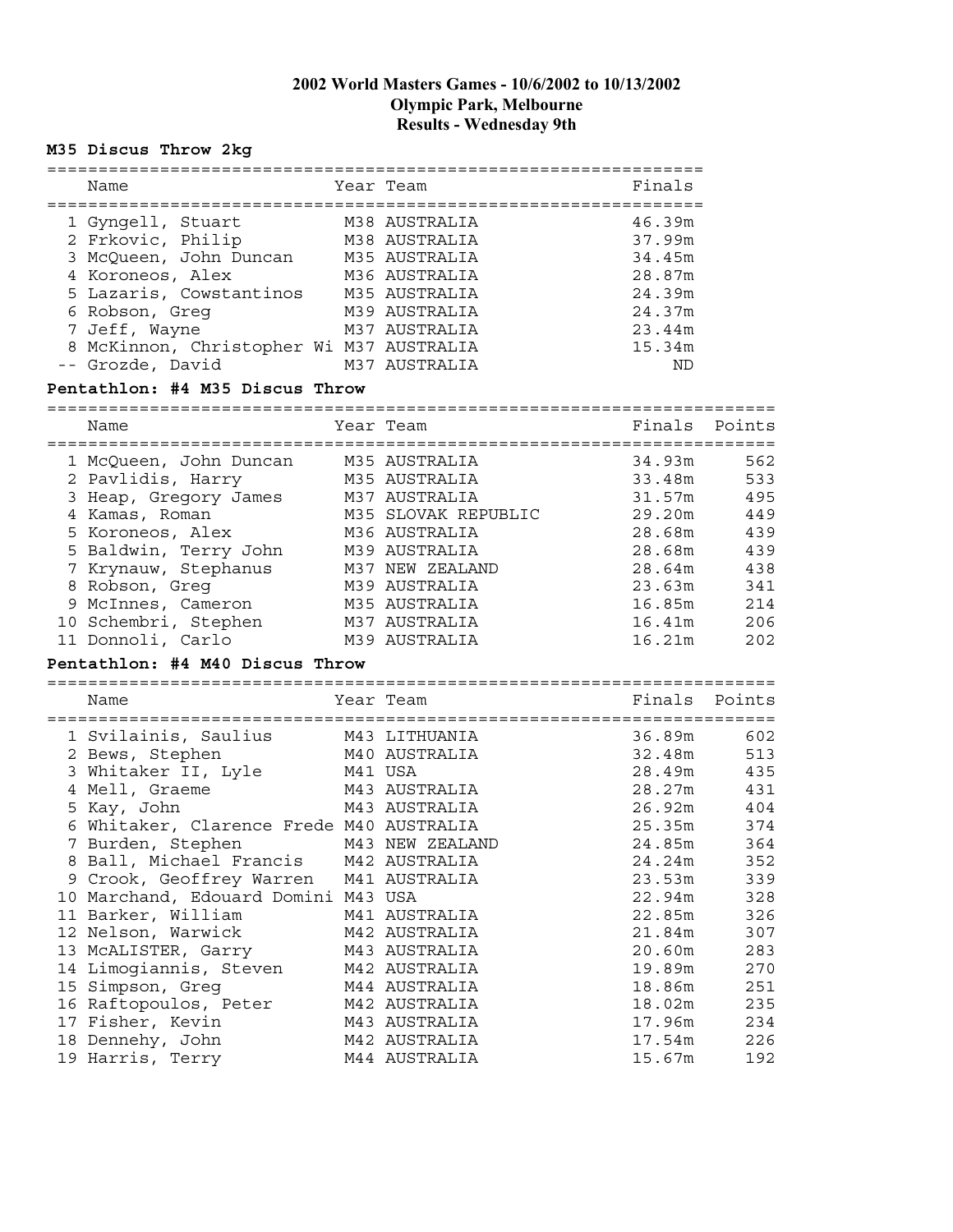#### **M40 Discus Throw 2kg**

| Name                                     |         | Year Team                        | Finals           |
|------------------------------------------|---------|----------------------------------|------------------|
| 1 Svilainis, Saulius<br>2 Cumming, Mark  |         | M43 LITHUANIA<br>M40 NEW ZEALAND | 36.02m<br>32.73m |
| 3 Dorman, Steve<br>4 Funabiki, Norimasa  |         | M41 AUSTRALIA<br>M44 JAPAN       | 30.90m<br>30.84m |
| 5 Whitaker II, Lyle                      | M41 USA |                                  | 30.35m           |
| 6 Wickramasinghe, Senarath M44 AUSTRALIA |         |                                  | 28.75m           |
| 7 Barker, William                        |         | M41 AUSTRALIA                    | 24.55m           |
| 8 Crook, Geoffrey Warren                 |         | M41 AUSTRALIA                    | 23.26m           |
| 9 Starr, Matthew                         |         | M44 AUSTRALIA                    | 18.49m           |
| 10 Dennehy, John                         |         | M42 AUSTRALIA                    | 16.23m           |

#### **Pentathlon: #4 M45 Discus Throw 2kg**

======================================================================= Name Tear Team Team Finals Points ======================================================================= 1 Janusey, Michael M45 USA 32.31m 571 2 Russ, Jim M46 USA 31.90m 562 3 Riddoch, Clyde Ian M49 AUSTRALIA 29.26m 505 4 Wells, Jameson M46 USA 28.28m 483 5 Creek, John M46 AUSTRALIA 25.46m 423 6 O'Toole, Shaun M47 AUSTRALIA 23.53m 382 7 Crocker, Stephen M49 AUSTRALIA 123.44m 380 8 Hanbury-Brown, Robert M45 AUSTRALIA 1988 13.02m 371 9 Atkinson-Howatt, Andrew M45 AUSTRALIA 1988 122.29m 356 10 Haralampou, Arthur M47 AUSTRALIA 21.97m 349 11 Williams, Steven M46 AUSTRALIA 20.58m 320 12 Lavering, Ian Herbert M49 AUSTRALIA 16.51m 236 13 McLay, David Ian Hamilto M46 AUSTRALIA 15.99m 226

#### **M45 Discus Throw 2kg**

================================================================ Name **The South Sear Team** Primals and Primals and Primals and Primals and Primals

| 1 Berger, Hubert                          |         | M48 GERMANY   | 44.18m  |
|-------------------------------------------|---------|---------------|---------|
| 2 Soutar, Kenneth James M45 AUSTRALIA     |         |               | 40.52m  |
| 3 Macs, Janis                             |         | M47 LATVIA    | 34.72m  |
| 4 Banton, Steven                          | M49 USA |               | 34.14m  |
| 5 Johnston, Mark James                    |         | M49 AUSTRALIA | 31.85m  |
| 6 Riddoch, Clyde Ian                      |         | M49 AUSTRALIA | 30.20m  |
| 7 Joni, Lajos                             |         | M47 AUSTRALIA | 27.13m  |
| 8 Cauchi, Mark                            |         | M45 AUSTRALIA | 24.83m  |
| 9 Hanbury-Brown, Robert                   |         | M45 AUSTRALIA | 23.34m  |
| 10 Haralampou, Arthur                     |         | M47 AUSTRALIA | 20.84m  |
| 11 McMillan, John                         |         | M48 AUSTRALIA | 19.52m  |
| 12 McLay, David Ian Hamilto M46 AUSTRALIA |         |               | 17.39m  |
| M50 Discus Throw 1.5kg                    |         |               |         |
| Name                                      |         | Year Team     | Prelims |
| Flight 1 Preliminaries                    |         |               |         |
| 1 Glass, Roger                            |         | M52 AUSTRALIA | 31.05mq |
| 2 Cornish, Bruce                          |         | M54 AUSTRALIA | 29.78mg |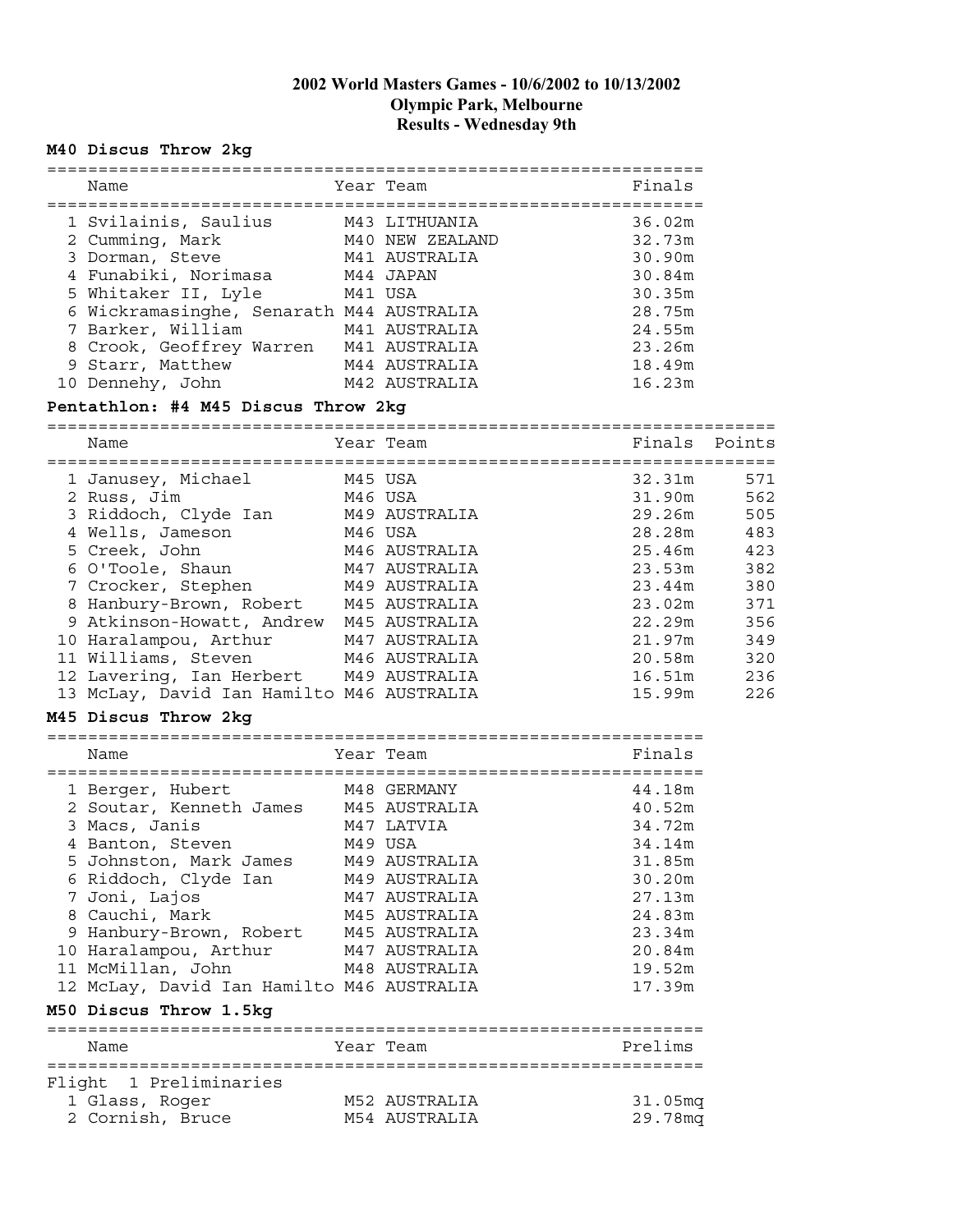|        | M50 Discus Throw 1.5kg                                                                                                                                                                                                                                                                                                                             |         |                                                                                                                                                                              |                                                                                                                                          |                                                             |
|--------|----------------------------------------------------------------------------------------------------------------------------------------------------------------------------------------------------------------------------------------------------------------------------------------------------------------------------------------------------|---------|------------------------------------------------------------------------------------------------------------------------------------------------------------------------------|------------------------------------------------------------------------------------------------------------------------------------------|-------------------------------------------------------------|
|        | 3 McNally, Douglas Donald<br>4 Di Giantomasso, Jack<br>5 Curtin, Bernard<br>6 Calderbank, Kerry<br>7 Hollier, John<br>Flight 2 Preliminaries<br>1 Hedendahl, Erik<br>2 Banens, Bob<br>3 Turbin, Alex<br>4 Parker, David<br>5 Watson, Richard Baldwin M50 USA<br>6 Neale, John Lawerence<br>7 Holden, Bruce<br>8 Driesen, Steven John M50 AUSTRALIA |         | M51 AUSTRALIA<br>M53 AUSTRALIA<br>M54 AUSTRALIA<br>M54 AUSTRALIA<br>M51 USA<br>M54 CANADA<br>M53 AUSTRALIA<br>M52 AUSTRALIA<br>M50 AUSTRALIA<br>M51 AUSTRALIA<br>M52 ENGLAND | 28.97mq<br>23.78mq<br>23.51m<br>18.83m<br>15.73m<br>39.74mq<br>39.06mq<br>37.31mq<br>36.19mq<br>34.33mq<br>32.30mq<br>30.70mq<br>29.92mq |                                                             |
|        | Pentathlon: #4 M50 Discus Throw 1.5kg                                                                                                                                                                                                                                                                                                              |         |                                                                                                                                                                              |                                                                                                                                          |                                                             |
|        | Name                                                                                                                                                                                                                                                                                                                                               |         | Year Team                                                                                                                                                                    | Finals                                                                                                                                   | Points                                                      |
| Flight | 1<br>1 Banens, Bob<br>2 Watson, Richard Baldwin M50 USA<br>3 Bryden, Paul Herbert<br>4 Neale, John Lawerence M51 AUSTRALIA<br>5 McNally, Douglas Donald M51 AUSTRALIA<br>6 Cornish, Bruce<br>7 Reppuhn, Thomas<br>8 Bodsworth, Bruce<br>9 Whitehall, Geoff<br>M50 Discus Throw 1.5kg                                                               | M54 USA | M53 AUSTRALIA<br>M51 AUSTRALIA<br>M54 AUSTRALIA<br>M51 AUSTRALIA<br>M53 AUSTRALIA                                                                                            | 42.12m<br>35.99m<br>32.94m<br>30.88m<br>29.07m<br>27.61m<br>25.23m<br>24.57m<br>21.49m                                                   | 776<br>641<br>574<br>530<br>491<br>460<br>410<br>396<br>332 |
|        | Name                                                                                                                                                                                                                                                                                                                                               |         | Year Team                                                                                                                                                                    | Finals                                                                                                                                   |                                                             |
|        | Flight 1 Finals<br>1 Hedendahl, Erik<br>2 Watson, Richard Baldwin M50 USA<br>3 Turbin, Alex<br>4 Banens, Bob<br>5 Parker, David<br>6 Holden, Bruce<br>7 Neale, John Lawerence<br>8 Driesen, Steven John<br>9 McNally, Douglas Donald<br>10 Glass, Roger                                                                                            |         | M54 CANADA<br>M52 AUSTRALIA<br>M53 AUSTRALIA<br>M50 AUSTRALIA<br>M52 ENGLAND<br>M51 AUSTRALIA<br>M50 AUSTRALIA<br>M51 AUSTRALIA<br>M52 AUSTRALIA                             | 40.54m<br>37.67m<br>37.53m<br>37.00m<br>35.16m<br>33.72m<br>30.88m<br>29.61m<br>29.35m<br>28.52m                                         |                                                             |
|        | 11 Cornish, Bruce                                                                                                                                                                                                                                                                                                                                  |         | M54 AUSTRALIA                                                                                                                                                                | 28.31m                                                                                                                                   |                                                             |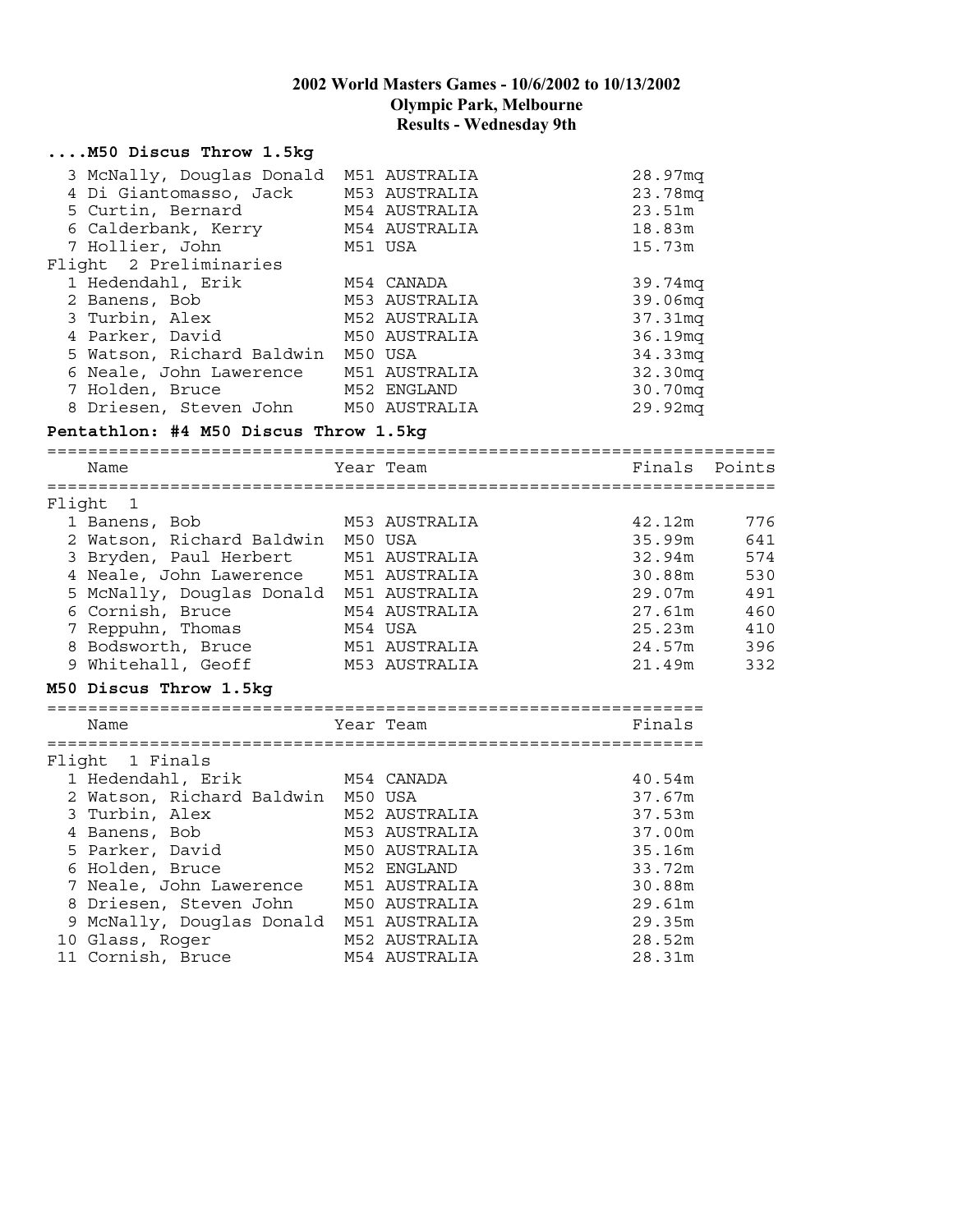#### **M55 Discus Throw 1.5kg**

|        | Name                                     |         | Year Team                           | Finals  |        |
|--------|------------------------------------------|---------|-------------------------------------|---------|--------|
| Flight | $\blacksquare$                           |         |                                     |         |        |
|        | 1 Fahey, Thomas                          | M55 USA |                                     | 50.53m  |        |
|        | 2 Bookin-Weiner, Jerry M56 USA           |         |                                     | 39.28m  |        |
|        | 3 Green, Ray                             |         | M58 AUSTRALIA                       | 38.34m  |        |
|        | 4 Gotsch, Joergen M56 DENMARK            |         |                                     | 34.57m  |        |
|        | 5 Rose, Graeme<br>M58 AUSTRALIA          |         |                                     | 33.02m  |        |
|        | 6 Kelly, Terence                         |         | M57 AUSTRALIA                       | J32.90m |        |
|        | 6 Reynolds, John Allan M58 AUSTRALIA     |         |                                     | 32.90m  |        |
|        | 8 McWilliams, Peter Willia M58 AUSTRALIA |         |                                     | 30.39m  |        |
|        | 9 Young, Peter                           |         | M55 AUSTRALIA                       | 28.99m  |        |
|        | 10 Amerasekera, Errol                    |         | M58 AUSTRALIA                       | 27.66m  |        |
|        | 11 FitzGerald, Jim                       |         | M57 AUSTRALIA                       | 24.63m  |        |
|        | 12 Kranz, Robert                         | M55 USA |                                     | 24.37m  |        |
|        | 13 Wookey, David                         |         | M58 AUSTRALIA                       | 20.08m  |        |
|        | 14 Manga, Tingi                          |         | M57 NEW ZEALAND                     | 19.30m  |        |
|        | Pentathlon: #4 M55 Discus Throw 1.5kg    |         |                                     |         |        |
|        | Name                                     |         | Year Team                           | Finals  | Points |
|        |                                          |         |                                     |         |        |
|        | 1 Trvsnick, Petr                         |         | M55 CZECH REPUBLIC<br>M57 AUSTRALIA | 33.46m  | 669    |
|        | 2 Kelly, Terence                         |         |                                     | 30.46m  | 596    |
|        | 3 Taylor, Grahame I                      |         | M56 AUSTRALIA                       | 29.94m  | 584    |
|        | 4 Bradley, Kevin Michael M58 NEW ZEALAND |         |                                     | 28.67m  | 553    |
|        | 5 Pasztor, Mihaly                        |         | M58 HUNGARY                         | 28.54m  | 550    |
|        | 6 Viney, Nelson                          |         | M55 AUSTRALIA                       | 26.21m  | 494    |
|        | 7 Hawken, Selwyn                         |         | M57 AUSTRALIA                       | 26.18m  | 494    |
|        | 8 Cesar, Normando Tadeu Br M56 BRAZIL    |         |                                     | 20.72m  | 365    |
|        | 9 Gordon, John Barry M58 AUSTRALIA       |         |                                     | 17.61m  | 294    |
|        | 10 Philpott, Graham Carey M59 AUSTRALIA  |         |                                     | 16.45m  | 268    |
|        | M60 Discus Throw 1kg                     |         |                                     |         |        |
|        | Name                                     |         | Year Team                           | Finals  |        |
|        | 1 Albers, Klaus Heinri M62 GERMANY       |         |                                     | 53.43m  |        |
|        | 2 Heiler, Roland<br>M63 GERMANY          |         |                                     | 51.85m  |        |
|        | 3 Karasek, Zdenek                        |         | M60 CZECH REPUBLIC                  | 43.02m  |        |
|        | 4 Horak, Vladimir                        |         | M63 CZECH REPUBLIC                  | 41.77m  |        |
|        | 5 Yamada, Eiichiro                       |         | M62 JAPAN                           | 40.98m  |        |
|        | 6 Meszaros, Miklos                       |         | M63 HUNGARY                         | 39.82m  |        |
|        | 7 James, Keith                           |         | M61 AUSTRALIA                       | 39.55m  |        |
|        | 8 Sowerby, George Brett                  |         | M62 AUSTRALIA                       | 36.48m  |        |
|        | 9 Richardson, Graham                     |         | M64 AUSTRALIA                       | 34.51m  |        |
|        | 10 Binks, William Jame                   |         | M61 AUSTRALIA                       | 33.73m  |        |
|        | 11 Watson, Bob                           |         | M60 AUSTRALIA                       | 32.66m  |        |

12 Koch, John Barrie M63 AUSTRALIA 32.29m 13 Nicol, Gregor 61 M63 AUSTRALIA 61 M63 30.42m 14 James, Morrie M62 AUSTRALIA 29.35m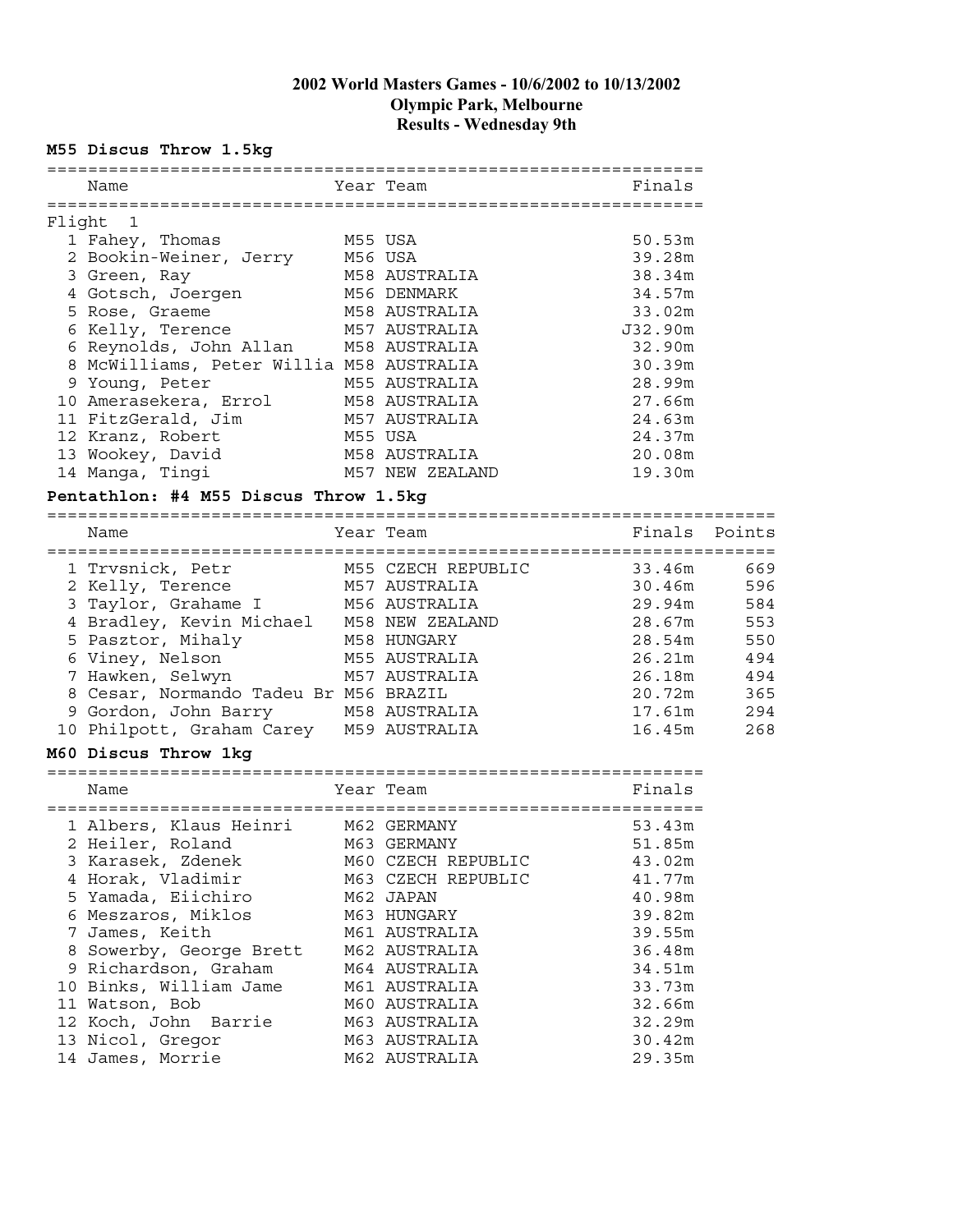| Pentathlon: #4 M60 Discus Throw          |         |                                               |        |        |
|------------------------------------------|---------|-----------------------------------------------|--------|--------|
| ================================<br>Name |         | --------------------------------<br>Year Team | Finals | Points |
| 1 Yamada, Eiichiro                       |         | M62 JAPAN                                     | 42.43m | 817    |
| 2 Poulter, Jim                           |         | M61 AUSTRALIA                                 | 27.44m | 477    |
| 3 Tait, Brian                            |         | M60 AUSTRALIA                                 | 22.71m | 374    |
| 4 Noden, Graeme Stanl M64 AUSTRALIA      |         |                                               | 21.89m | 357    |
| Pentathlon: #4 M65-74 Discus Throw       |         |                                               |        |        |
| Name                                     |         | Year Team                                     | Finals | Points |
|                                          |         |                                               |        |        |
| 1 Matsushima, Takumi                     |         | M70 BRAZIL                                    | 33.35m | 794    |
| 2 Sturzaker, John Hector M69 AUSTRALIA   |         |                                               | 32.16m | 666    |
| 3 Johnson, Ron                           |         | M70 NEW ZEALAND                               | 28.81m | 665    |
| 4 Reuter, Karl Wolfgang An M73 GERMANY   |         |                                               | 26.96m | 613    |
| 5 Cowley, Trevor                         |         | M67 NEW ZEALAND                               | 25.25m | 493    |
| 6 Dunn, Terence                          |         | M65 AUSTRALIA                                 | 23.40m | 448    |
| 7 Brook, Maxwell Bryan M66 AUSTRALIA     |         |                                               | 19.28m | 348    |
| 8 Sharpe, Brian John M71 AUSTRALIA       |         |                                               | 17.39m | 351    |
| Pentathlon: #4 M75+ Discus Throw         |         |                                               |        |        |
|                                          |         |                                               |        |        |
| Name                                     |         | Year Team                                     | Finals | Points |
| 1 O'Connor, Frederick                    |         | M78 AUSTRALIA                                 | 24.91m | 635    |
| 2 Daprano, William                       | M75 USA |                                               | 24.34m | 618    |
| 3 Dauphinet, Maurice M76 AUSTRALIA       |         |                                               | 22.92m | 573    |
| 4 McKay, Maxwell Herbert M78 AUSTRALIA   |         |                                               | 19.75m | 476    |
| 5 Younger, Vladimir                      |         | M90 AUSTRALIA                                 | 14.43m | 631    |
| Pentathlon: #2 M30 Javelin Throw         |         |                                               |        |        |
| Name                                     |         | Year Team                                     | Finals | Points |
|                                          |         |                                               |        |        |
| 1 Evans, Warren Alan                     |         | M30 AUSTRALIA                                 | 54.99m | 663    |
| 2 Barr, James                            | M34 USA |                                               | 47.99m | 559    |
| 3 Foley, Nick                            |         | M33 AUSTRALIA                                 | 43.87m | 498    |
| 4 Holik, Norbert                         |         | M30 SLOVAK REPUBLIC                           | 38.18m | 416    |
| 5 Castle, James David                    |         | M34 AUSTRALIA                                 | 19.55m | 155    |
| Pentathlon: #2 M35 Javelin Throw         |         |                                               |        |        |
|                                          |         |                                               |        |        |
| Name                                     |         | Year Team                                     | Finals | Points |
| 1 Kamas, Roman                           |         | M35 SLOVAK REPUBLIC                           | 48.85m | 627    |
| 2 Pavlidis, Harry                        |         | M35 AUSTRALIA                                 | 45.53m | 574    |
| 3 Baldwin, Terry John                    |         | M39 AUSTRALIA                                 | 42.50m | 526    |
| 4 Heap, Gregory James                    |         | M37 AUSTRALIA                                 | 39.12m | 473    |
| 5 Krynauw, Stephanus                     |         | M37 NEW ZEALAND                               | 38.84m | 468    |
| 6 Koroneos, Alex                         |         | M36 AUSTRALIA                                 | 30.89m | 345    |
| 7 McQueen, John Duncan                   |         | M35 AUSTRALIA                                 | 30.20m | 335    |
| 8 Schembri, Stephen                      |         | M37 AUSTRALIA                                 | 27.93m | 300    |
| 9 Robson, Greg                           |         | M39 AUSTRALIA                                 | 26.87m | 284    |
| 10 McInnes, Cameron                      |         | M35 AUSTRALIA                                 | 21.65m | 206    |
| -- Donnoli, Carlo                        |         | M39 AUSTRALIA                                 | ND     |        |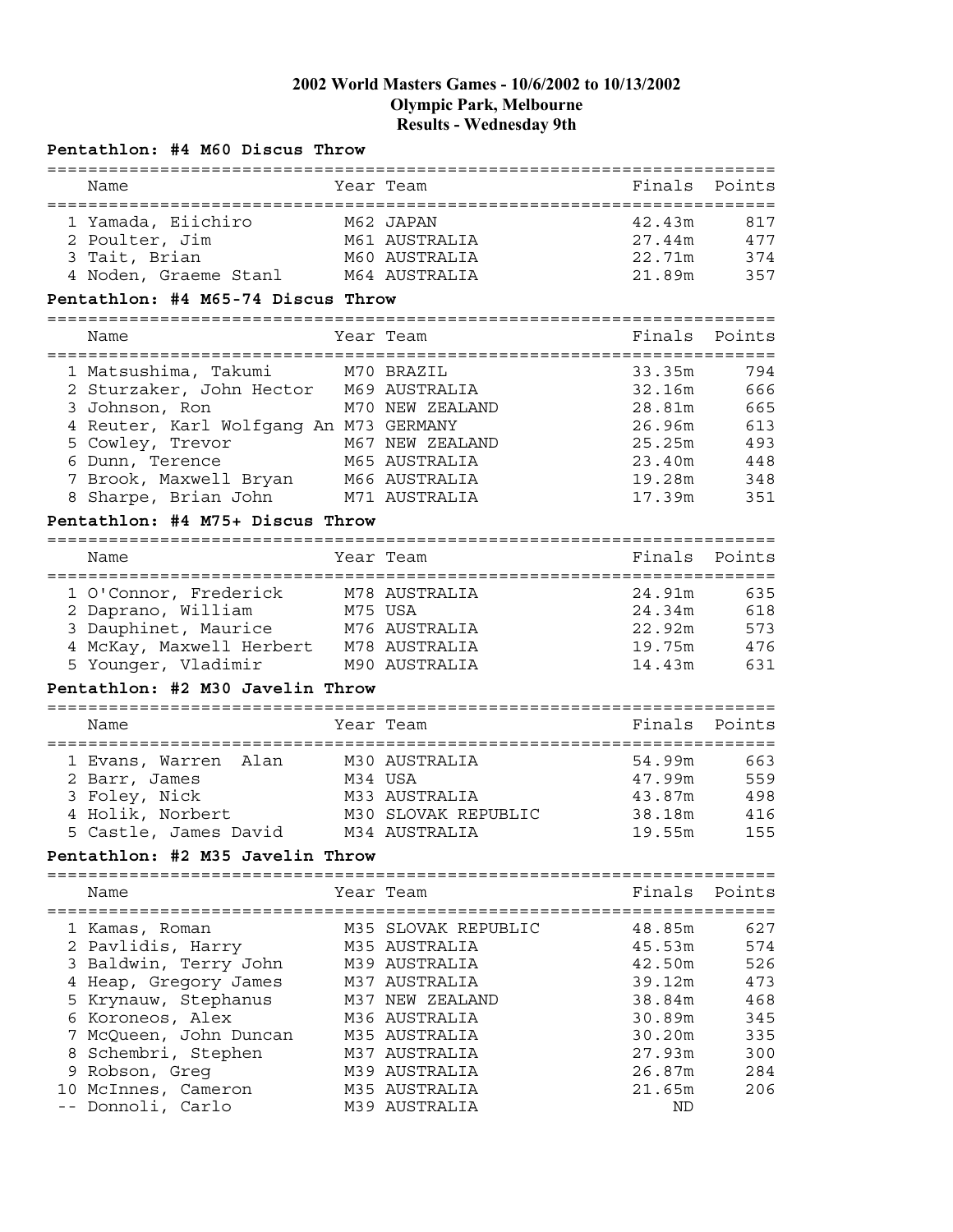#### **Pentathlon: #2 M40 Javelin Throw**

| Name                                      |         | Year Team       | Finals | Points |
|-------------------------------------------|---------|-----------------|--------|--------|
|                                           |         |                 |        |        |
| 1 Kay, John                               |         | M43 AUSTRALIA   | 49.23m | 711    |
| 2 Marchand, Edouard Domini M43 USA        |         |                 | 45.05m | 637    |
| 3 Bews, Stephen                           |         | M40 AUSTRALIA   | 43.99m | 619    |
| 4 Svilainis, Saulius                      |         | M43 LITHUANIA   | 43.79m | 615    |
| 5 Burden, Stephen                         |         | M43 NEW ZEALAND | 43.28m | 606    |
| 6 Ball, Michael Francis                   |         | M42 AUSTRALIA   | 39.47m | 540    |
| 7 Barker, William                         |         | M41 AUSTRALIA   | 36.31m | 485    |
| 8 Whitaker II, Lyle                       | M41 USA |                 | 35.29m | 467    |
| 9 Fisher, Kevin                           |         | M43 AUSTRALIA   | 34.40m | 452    |
| 10 Mell, Graeme                           |         | M43 AUSTRALIA   | 34.08m | 447    |
| 11 Nelson, Warwick                        |         | M42 AUSTRALIA   | 33.97m | 445    |
| 12 Whitaker, Clarence Frede M40 AUSTRALIA |         |                 | 32.74m | 424    |
|                                           |         |                 | 30.55m |        |
| 13 MCALISTER, Garry                       |         | M43 AUSTRALIA   |        | 386    |
| 14 Crook, Geoffrey Warren M41 AUSTRALIA   |         |                 | 28.40m | 350    |
| 15 Raftopoulos, Peter                     |         | M42 AUSTRALIA   | 27.33m | 332    |
| 16 Limogiannis, Steven                    |         | M42 AUSTRALIA   | 25.29m | 298    |
| 17 Simpson, Greg                          |         | M44 AUSTRALIA   | 24.50m | 285    |
| 18 Harris, Terry                          |         | M44 AUSTRALIA   | 17.71m | 174    |
| 19 Dennehy, John                          |         | M42 AUSTRALIA   | 17.38m | 169    |
| Pentathlon: #2 M45 Javelin Throw          |         |                 |        |        |
|                                           |         |                 |        |        |
|                                           |         |                 |        |        |
| Name                                      |         | Year Team       | Finals | Points |
|                                           |         |                 |        |        |
| 1 Janusey, Michael                        | M45 USA |                 | 55.53m | 923    |
| 2 Russ, Jim                               |         | M46 USA         | 46.20m | 739    |
| 3 Watts, Andrew James                     |         | M46 AUSTRALIA   | 40.08m | 620    |
| 4 Atkinson-Howatt, Andrew M45 AUSTRALIA   |         |                 | 39.79m | 614    |
| 5 Creek, John                             |         | M46 AUSTRALIA   | 39.21m | 603    |
| 6 Wells, Jameson                          |         | M46 USA         | 37.35m | 567    |
| 7 Haralampou, Arthur                      |         | M47 AUSTRALIA   | 36.77m | 556    |
| 8 O'Toole, Shaun                          |         | M47 AUSTRALIA   | 36.14m | 544    |
| 9 Riddoch, Clyde Ian M49 AUSTRALIA        |         |                 |        |        |
|                                           |         |                 | 35.41m | 530    |
| 10 Williams, Steven                       |         | M46 AUSTRALIA   | 30.39m | 435    |
| 11 Lavering, Ian Herbert                  |         | M49 AUSTRALIA   | 29.20m | 413    |
| 12 Hanbury-Brown, Robert                  |         | M45 AUSTRALIA   | 25.99m | 353    |
| 13 Crocker, Stephen                       |         | M49 AUSTRALIA   | 25.86m | 350    |
| 14 McMillan, John                         |         | M48 AUSTRALIA   | 21.82m | 276    |
| Pentathlon: #2 M50 Javelin Throw 800gm    |         |                 |        |        |
|                                           |         |                 |        |        |
| Name                                      |         | Year Team       | Finals | Points |
|                                           |         |                 |        |        |
| 1 Banens, Bob                             |         | M53 AUSTRALIA   | 50.87m | 930    |
| 2 Watson, Richard Baldwin                 | M50 USA |                 |        | 866    |
|                                           |         |                 | 47.95m |        |
| 3 Bryden, Paul Herbert                    |         | M51 AUSTRALIA   | 37.22m | 635    |
| 4 Bodsworth, Bruce                        |         | M51 AUSTRALIA   | 35.36m | 596    |
| 5 McNally, Douglas Donald                 |         | M51 AUSTRALIA   | 35.33m | 595    |
| 6 Neale, John Lawerence                   |         | M51 AUSTRALIA   | 29.03m | 463    |
| 7 Cornish, Bruce                          |         | M54 AUSTRALIA   | 27.30m | 428    |
| 8 Reppuhn, Thomas                         |         | M54 USA         | 27.11m | 424    |
| 9 Whitehall, Geoff                        |         | M53 AUSTRALIA   | 22.65m | 332    |
| -- Hollier, John                          |         | M51 USA         | ND     |        |
|                                           |         |                 |        |        |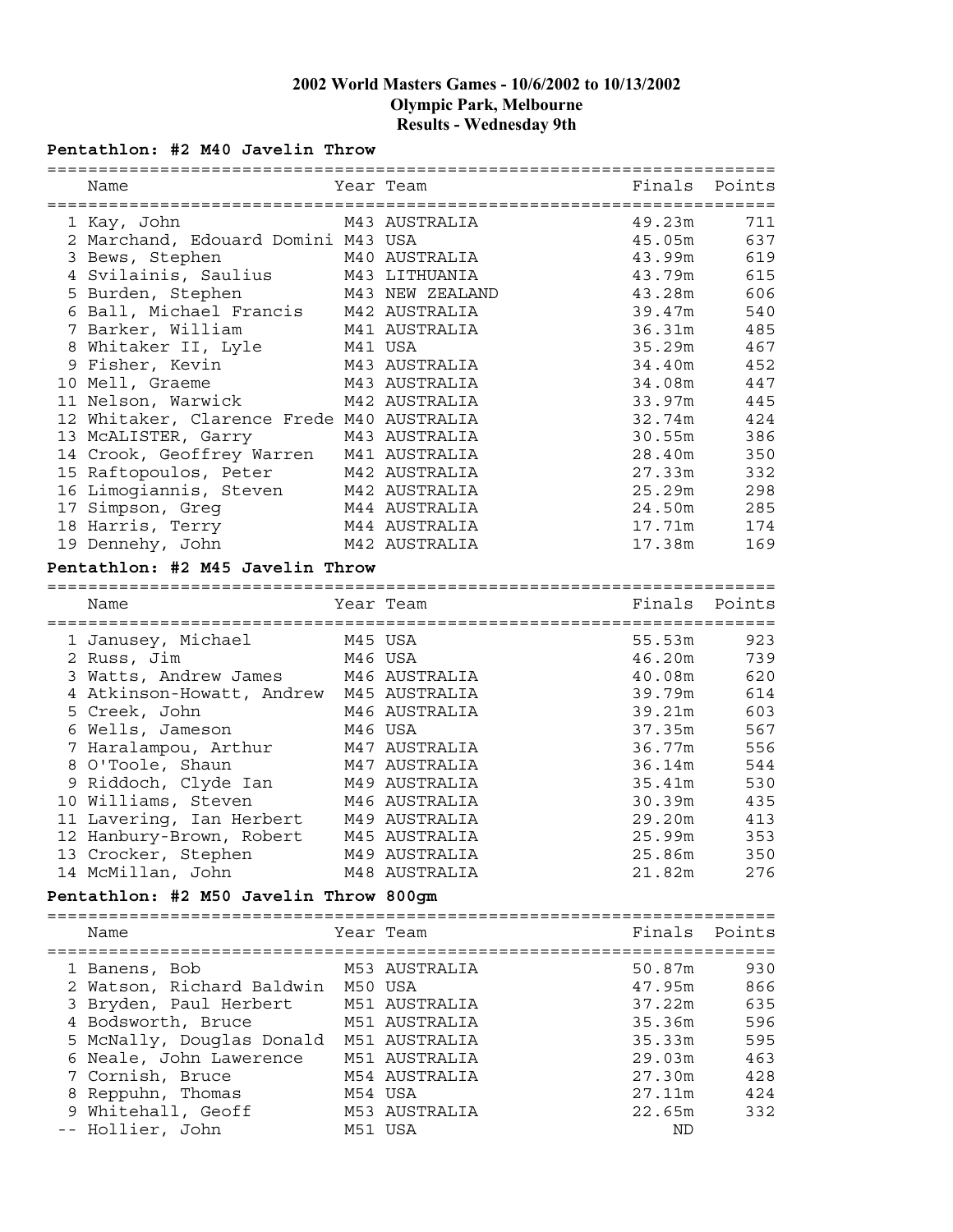### **Pentathlon: #2 M55 Javelin Throw**

|                                        |                                   | ======================== |        |
|----------------------------------------|-----------------------------------|--------------------------|--------|
| Name                                   | Year Team                         | Finals                   | Points |
| ====================================== | ================================= |                          |        |
| 1 Trvsnick, Petr                       | M55 CZECH REPUBLIC                | 38.17m                   | 736    |
| 2 Taylor, Grahame I                    | M56 AUSTRALIA                     | 37.04m                   | 710    |
| 3 Pasztor, Mihaly                      | M58 HUNGARY                       | 34.42m                   | 648    |
| 4 Viney, Nelson                        | M55 AUSTRALIA                     | 32.17m                   | 596    |
|                                        |                                   |                          |        |
| 5 Hawken, Selwyn                       | M57 AUSTRALIA                     | 31.78m                   | 587    |
| 6 Kelly, Terence                       | M57 AUSTRALIA                     | 30.23m                   | 551    |
| 7 Cesar, Normando Tadeu Br M56 BRAZIL  |                                   | 24.91m                   | 429    |
| 8 Bradley, Kevin Michael               | M58 NEW ZEALAND                   | 24.07m                   | 410    |
| 9 Philpott, Graham Carey M59 AUSTRALIA |                                   | 20.89m                   | 339    |
| 10 Gordon, John Barry                  | M58 AUSTRALIA                     | 15.13m                   | 212    |
| Pentathlon: #2 M60 Javelin Throw       |                                   |                          |        |
|                                        |                                   |                          |        |
| Name                                   | Year Team                         | Finals                   | Points |
| .========================              |                                   |                          |        |
| 1 Yamada, Eiichiro                     | M62 JAPAN                         | 37.37m                   | 729    |
| 2 Herft, Spencer                       | M63 AUSTRALIA                     | 31.25m                   | 584    |
| 3 Donohoe, Noel James                  | M62 AUSTRALIA                     | 26.39m                   | 470    |
| 4 Poulter, Jim                         | M61 AUSTRALIA                     | 25.42m                   | 448    |
| 5 Noden, Graeme Stanl M64 AUSTRALIA    |                                   | 25.38m                   | 447    |
| 6 Tait, Brian                          | M60 AUSTRALIA                     | 20.88m                   | 344    |
|                                        |                                   |                          |        |
| Pentathlon: #2 M65-74 Javelin Throw    |                                   |                          |        |
|                                        |                                   |                          |        |
| Name                                   | Year Team                         | Finals                   | Points |
| 1 Matsushima, Takumi                   | M70 BRAZIL                        | 39.09m                   | 966    |
|                                        | M70 NEW ZEALAND                   | 30.45m                   | 714    |
| 2 Johnson, Ron                         |                                   |                          |        |
| 3 Dunn, Terence                        | M65 AUSTRALIA                     | 28.42m                   | 583    |
| 4 Sturzaker, John Hector M69 AUSTRALIA |                                   | 24.98m                   | 495    |
| 5 Cowley, Trevor                       | M67 NEW ZEALAND                   | 24.88m                   | 492    |
| 6 Reuter, Karl Wolfgang An M73 GERMANY |                                   | 19.37m                   | 401    |
| Sharpe, Brian John                     | M71 AUSTRALIA                     | 19.09m                   | 394    |
| 8 Brook, Maxwell Bryan M66 AUSTRALIA   |                                   | 17.92m                   | 317    |
| Pentathlon: #2 M75+ Javelin Throw      |                                   |                          |        |
|                                        |                                   |                          |        |
| Name                                   | Year Team                         | Finals                   | Points |
|                                        |                                   |                          |        |
| 1 Daprano, William                     | M75 USA                           | 31.00m                   | 819    |
| 2 O'Connor, Frederick                  | M78 AUSTRALIA                     | 27.68m                   | 713    |
| 3 McKay, Maxwell Herbert M78 AUSTRALIA |                                   | 18.40m                   | 425    |
| 4 Dauphinet, Maurice                   | M76 AUSTRALIA                     | 18.35m                   | 423    |
| 5 Younger, Vladimir                    | M90 AUSTRALIA                     | 13.14m                   | 502    |
| W30-49 Weight Throw 9.08kg             |                                   |                          |        |
|                                        |                                   |                          |        |
| Name                                   | Year Team                         | Finals                   |        |
|                                        |                                   |                          |        |
| 1 McCahill, Christine                  | W38 NEW ZEALAND                   | 16.57m                   |        |
| 2 Hardy, Jayne                         | W39 AUSTRALIA                     | 14.04m                   |        |
| 3 Gibbins, Sharon Louise W44 AUSTRALIA |                                   | 12.11m                   |        |
| 4 Whitehall, Anna-Lisa                 | W37 AUSTRALIA                     | 10.10m                   |        |
|                                        |                                   |                          |        |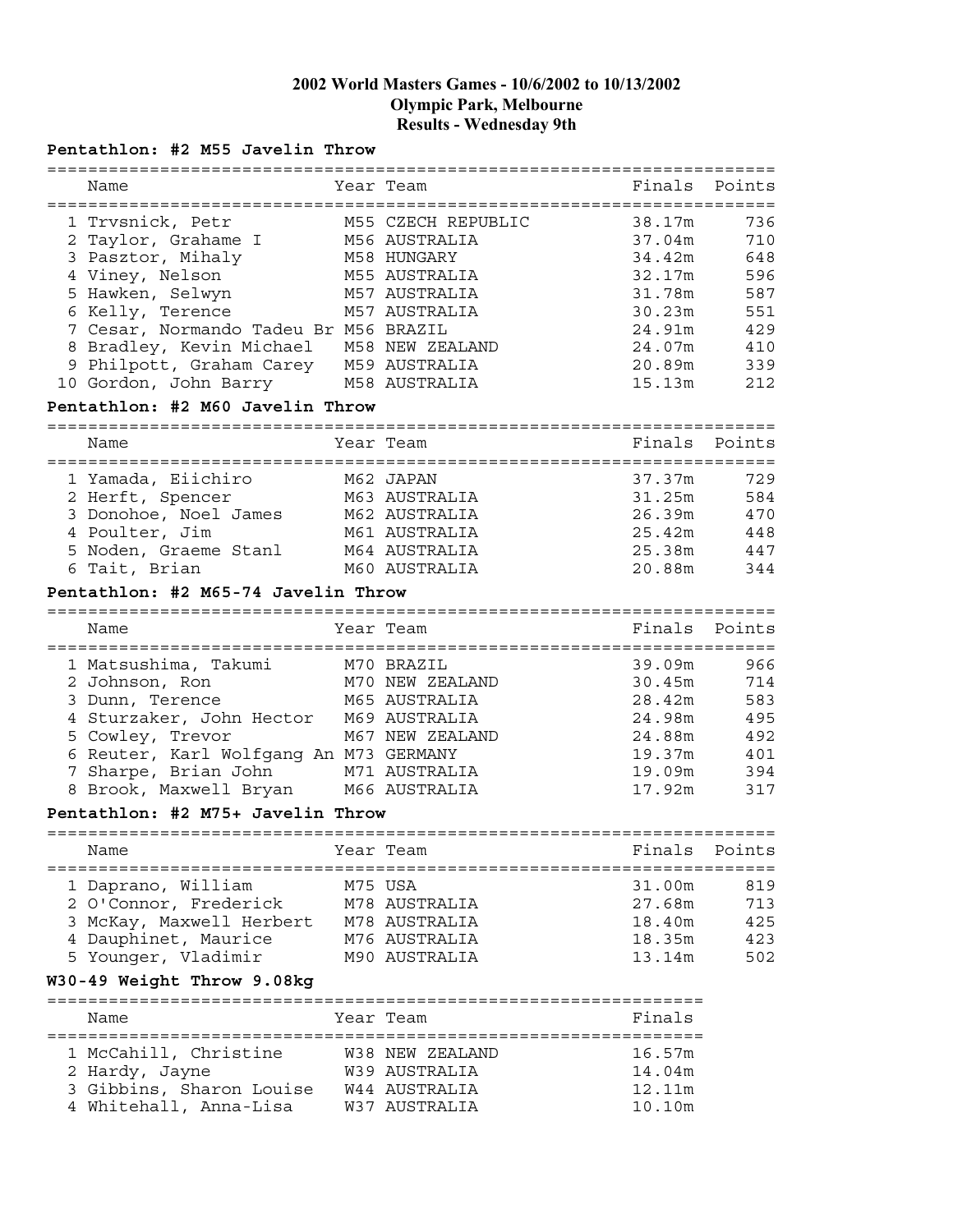| W30-49 Weight Throw 9.08kg                                                                    |         |                                |                  |
|-----------------------------------------------------------------------------------------------|---------|--------------------------------|------------------|
| 5 Tregoning, Jennifer Jane W46 AUSTRALIA                                                      |         |                                | 9.28m            |
| 6 Ellis, Shirlianne                                                                           |         | W44 AUSTRALIA                  | 8.12m            |
| 7 Leavey, Karen                                                                               |         | W35 AUSTRALIA                  | 7.08m            |
| W50-59 Weight Throw 7.26kg                                                                    |         |                                |                  |
|                                                                                               |         |                                |                  |
| Name                                                                                          |         | Year Team                      | Finals           |
|                                                                                               |         |                                |                  |
| 1 Parviainen, Marja-Leena W58 AUSTRALIA                                                       |         |                                | 15.15m           |
| 2 Kirsch, Lisa                                                                                |         | W50 AUSTRALIA                  | 14.20m           |
| 3 Szczepanska, Elizabeth A W51 AUSTRALIA                                                      |         |                                | 14.18m           |
| 4 Schultz, Christine Dorot W51 AUSTRALIA                                                      |         |                                | 13.87m           |
| 5 Palmer, Denise                                                                              |         | W51 AUSTRALIA<br>W53 AUSTRALIA | 13.19m           |
| 6 Coram, Judy                                                                                 |         | W59 AUSTRALIA                  | 11.78m           |
| 7 Rudov, Raylea                                                                               |         |                                | 10.82m<br>10.24m |
| 8 Van Bockel, Adriana Mart W50 AUSTRALIA<br>9 Thomas, Mary                                    |         | W58 AUSTRALIA                  | 9.88m            |
| 10 Bowles, Kristine                                                                           |         | W50 AUSTRALIA                  | 9.44m            |
| 11 Szanto, Erika                                                                              | W58 USA |                                | 8.55m            |
| 11 Szanco, Internet<br>12 Strobach, Concetta – M56 USA<br>13 Revnolds. Sharon – M54 AUSTRALIA |         |                                | 8.28m            |
|                                                                                               |         |                                | 7.87m            |
| 14 Mussett, Lorraine                                                                          |         | W53 AUSTRALIA                  | 5.73m            |
| 15 Freeman, Wendy                                                                             |         | W54 AUSTRALIA                  | 4.97m            |
|                                                                                               |         |                                |                  |
| W60+ Weight Throw 5.45kg                                                                      |         |                                |                  |
|                                                                                               |         |                                |                  |
| Name                                                                                          |         | Year Team                      | Finals           |
|                                                                                               |         |                                |                  |
| 1 Davies, Jan                                                                                 |         | W60 AUSTRALIA                  | 15.53m           |
| 2 Mellmann, Gudrun                                                                            |         | W60 GERMANY                    | 12.76m           |
| 3 Mitchell, Irene                                                                             |         | W61 AUSTRALIA                  | 11.59m           |
| 4 Worrell, Valerie                                                                            |         | W67 AUSTRALIA                  | 11.37m           |
| 5 Broemmel, Almut                                                                             |         | W67 GERMANY                    | 11.04m           |
| 6 Doherty, Heather Isabell W69 AUSTRALIA                                                      |         |                                | 10.71m           |
| 7 Bourke, Jennifer                                                                            |         | W62 AUSTRALIA                  | 10.29m           |
| 8 Preece, June                                                                                |         | W67 AUSTRALIA                  | 9.02m            |
| 9 Davidson, Gwenyth Evelyn W79 AUSTRALIA                                                      |         |                                | 8.77m            |
| 10 Kotelko, Olga Marlene W83 CANADA                                                           |         |                                | 8.29m            |
| 11 Westbrook, Suzanne                                                                         |         | W60 AUSTRALIA                  | 8.04m            |
| 12 Hines, Yvonne June                                                                         |         | W65 AUSTRALIA                  | 7.97m            |
| 13 Brasher, Shirley Joy                                                                       |         | W75 AUSTRALIA                  | 6.70m            |
| 14 Leech, Patricia Elizabet W72 NEW ZEALAND                                                   |         |                                | 6.55m            |
| 15 Skarratt, Marion                                                                           |         | W81 AUSTRALIA                  | 6.07m            |
| 16 Hinton, Margaret                                                                           |         | W81 USA                        | 5.46m            |
| 17 McLeod-Smith, F. Doreen                                                                    |         | W77 CANADA                     | 5.33m            |
| 18 Russell, Margaret                                                                          |         | W88 AUSTRALIA                  | 4.70m            |
| M30-49 Weight Throw 15.88kg                                                                   |         |                                |                  |
| Name                                                                                          |         | Year Team                      | Finals           |
| 1 Cumming, Mark                                                                               |         | M40 NEW ZEALAND                | 15.42m           |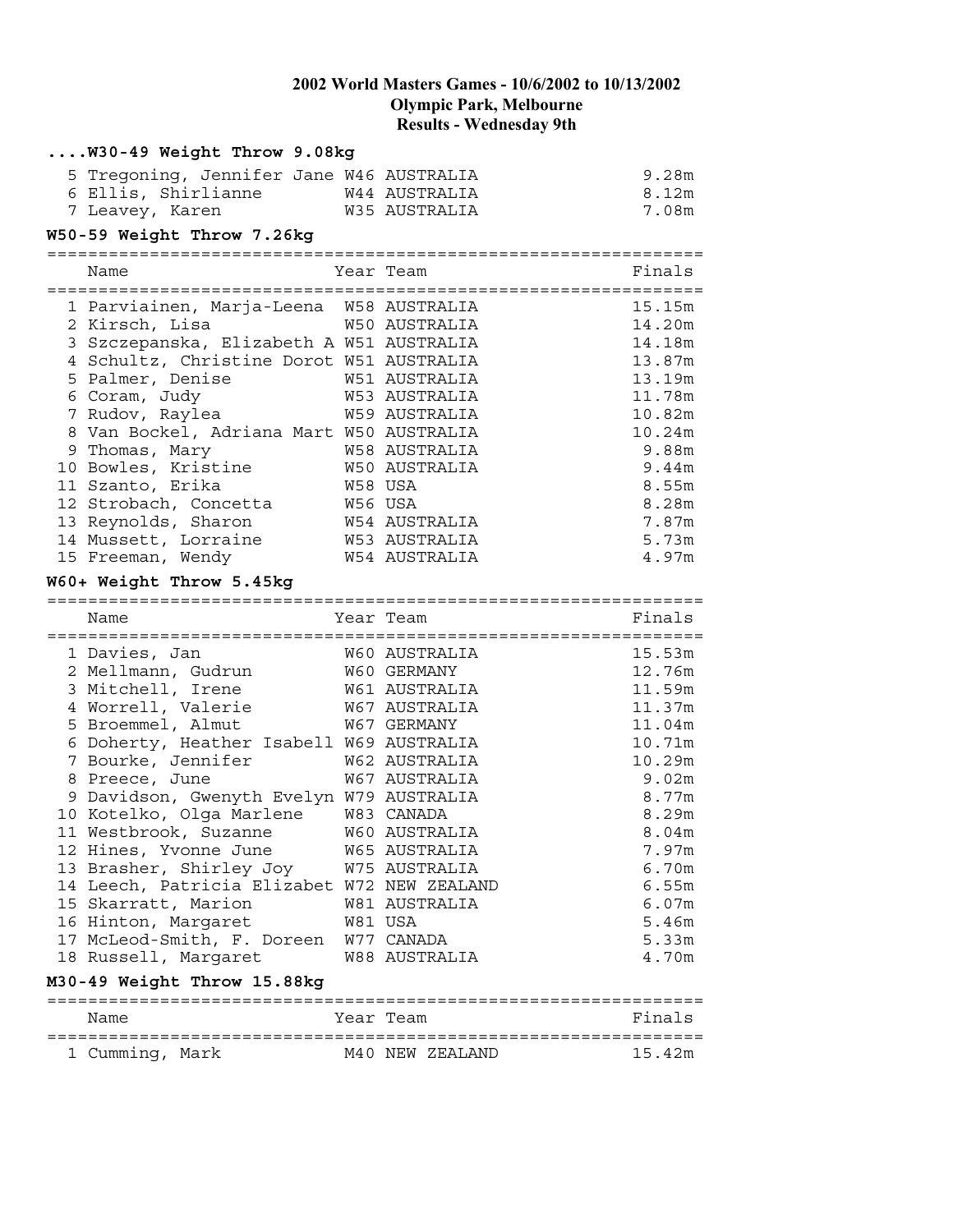#### **....M30-49 Weight Throw 15.88kg**

| 2 Berger, Hubert                          | M48 GERMANY     | 15.32m |
|-------------------------------------------|-----------------|--------|
| 3 Gyngell, Stuart                         | M38 AUSTRALIA   | 15.11m |
| 4 Frkovic, Philip                         | M38 AUSTRALIA   | 12.30m |
| 5 Johnston, Mark James M49 AUSTRALIA      |                 | 11.49m |
| 6 Grozde, David                           | M37 AUSTRALIA   | 11.32m |
| 7 Dorman, Steve                           | M41 AUSTRALIA   | 10.97m |
| 8 Joni, Lajos                             | M47 AUSTRALIA   | 10.87m |
| 9 Funabiki, Norimasa M44 JAPAN            |                 | 9.97m  |
| 10 Donnellan, John Charles M41 AUSTRALIA  |                 | 9.88m  |
| 11 Noorman, Jason                         | M33 AUSTRALIA   | 8.44m  |
| 12 Riddoch, Clyde Ian M49 AUSTRALIA       |                 | 8.22m  |
| 13 O'Donnell, Anthony John M43 AUSTRALIA  |                 | 8.21m  |
| 14 Barker, William                        | M41 AUSTRALIA   | 6.57m  |
| 15 McCrabb, Austin M37 AUSTRALIA          |                 | 6.33m  |
| 16 Coombs, Greq<br>M40 AUSTRALIA          |                 | 6.06m  |
| 17 McKinnon, Christopher Wi M37 AUSTRALIA |                 | 5.73m  |
| 18 Burke, Warren                          | M34 NEW ZEALAND | 5.54m  |

#### **M50 Weight Throw 11.34kg**

| Name                      |         | Year Team     | Finals |
|---------------------------|---------|---------------|--------|
| 1 Glass, Roger            |         | M52 AUSTRALIA | 15.92m |
| 2 Turbin, Alex            |         | M52 AUSTRALIA | 15.12m |
| 3 Hedendahl, Erik         |         | M54 CANADA    | 14.99m |
| 4 Banens, Bob             |         | M53 AUSTRALIA | 14.46m |
| 5 Watson, Richard Baldwin | M50 USA |               | 12.89m |
| 6 Parker, David           |         | M50 AUSTRALIA | 12.74m |
| 7 Driesen, Steven John    |         | M50 AUSTRALIA | 11.70m |
| 8 Curtin, Bernard         |         | M54 AUSTRALIA | 10.69m |
| 9 Neale, John Lawerence   |         | M51 AUSTRALIA | 10.40m |
| 10 Cornish, Bruce         |         | M54 AUSTRALIA | 8.77m  |

#### **M55 Weight Throw 11.34kg**

================================================================ Name Year Team

| 1 Rose, Graeme           | M58 AUSTRALIA   | 16.29m |
|--------------------------|-----------------|--------|
| 2 Bradley, Kevin Michael | M58 NEW ZEALAND | 15.30m |
| 3 Green, Ray             | M58 AUSTRALIA   | 14.47m |
| 4 Bookin-Weiner, Jerry   | M56 USA         | 14.46m |
| 5 Laszlo, Varheqyi       | M55 HUNGARY     | 14.27m |
| 6 Reynolds, John Allan   | M58 AUSTRALIA   | 13.11m |
| 7 Wookey, David          | M58 AUSTRALIA   | 9.52m  |
| 8 FitzGerald, Jim        | M57 AUSTRALIA   | 8.23m  |
| 9 Kranz, Robert          | M55 USA         | 7.46m  |
| M60 Weight Throw 9.08kg  |                 |        |

| Name           |  | Year Team | Finals |
|----------------|--|-----------|--------|
| 1 Cahners, Bob |  | M60 USA   | 18.96m |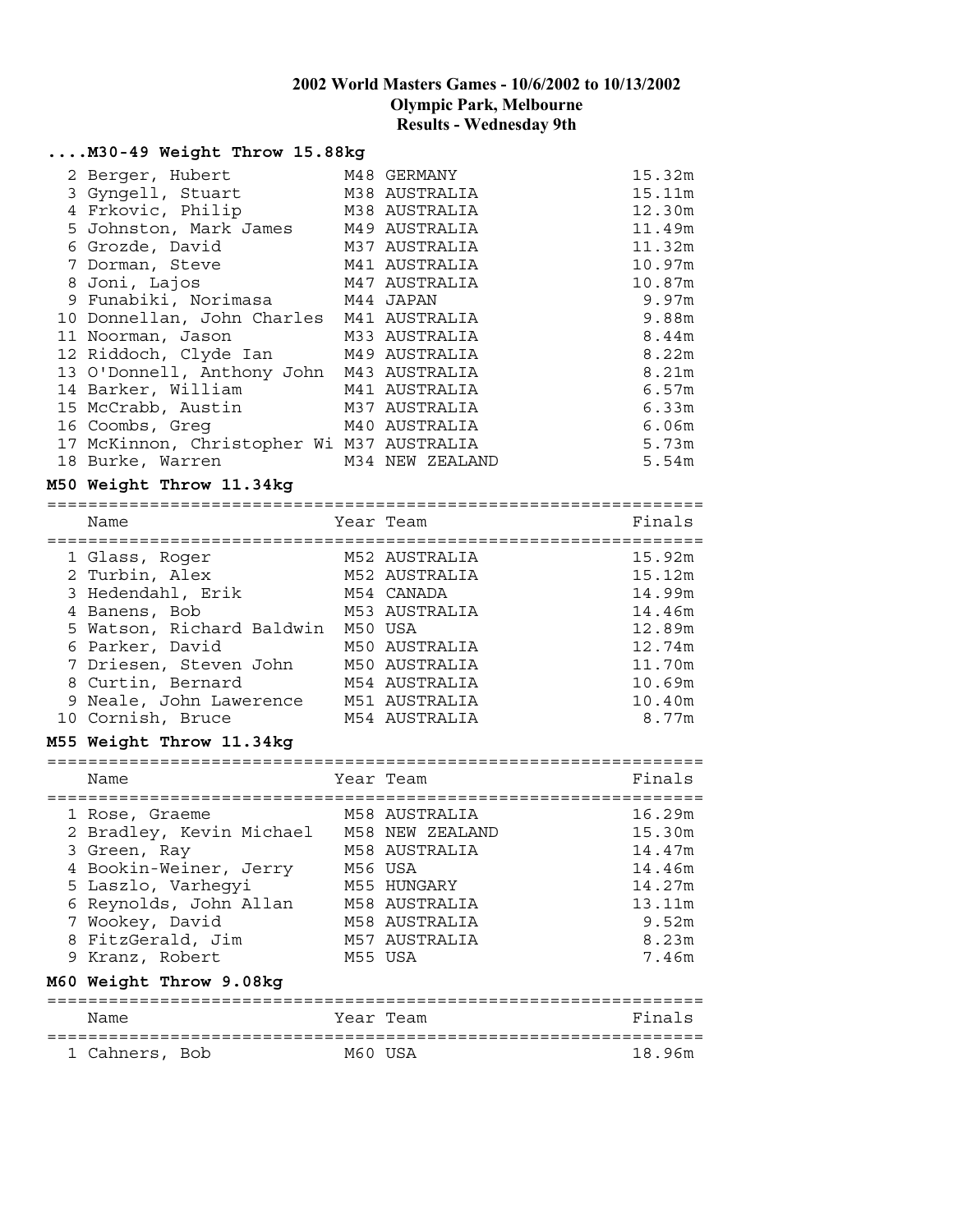# **....M60 Weight Throw 9.08kg**

| 2 Yamada, Hiroshi                              | M61 JAPAN          | 17.12m |
|------------------------------------------------|--------------------|--------|
| 3 Binks, William Jame                          | M61 AUSTRALIA      | 16.10m |
| 4 Karasek, Zdenek                              | M60 CZECH REPUBLIC | 15.51m |
| 5 James, Keith                                 | M61 AUSTRALIA      | 14.00m |
| 6 Koch, John Barrie                            | M63 AUSTRALIA      | 13.22m |
| 7 Sowerby, George Brett                        | M62 AUSTRALIA      | 11.68m |
| 8 James, Morrie                                | M62 AUSTRALIA      | 10.36m |
| -- Richardson, Graham                          | M64 AUSTRALIA      | ND.    |
| M65 Weight Throw 9.08kg                        |                    |        |
|                                                |                    |        |
|                                                |                    |        |
| Name                                           | Year Team          | Finals |
|                                                | M66 NEW ZEALAND    | 16.72m |
| 1 Devlin, Lawrence Joseph<br>2 Hancock, Thomas | M66 AUSTRALIA      | 15.18m |
| 3 Dedes, Ioannis                               | M66 GREECE         | 13.86m |
| 4 Herron, Robert E                             | M65 USA            | 12.83m |
| 5 Ropelin, Arvo                                | M69 AUSTRALIA      | 11.30m |
| 6 Fasteen, Gerald                              | M66 USA            | 11.19m |
| 7 Slattery, Bryan                              | M65 NEW ZEALAND    | 9.37m  |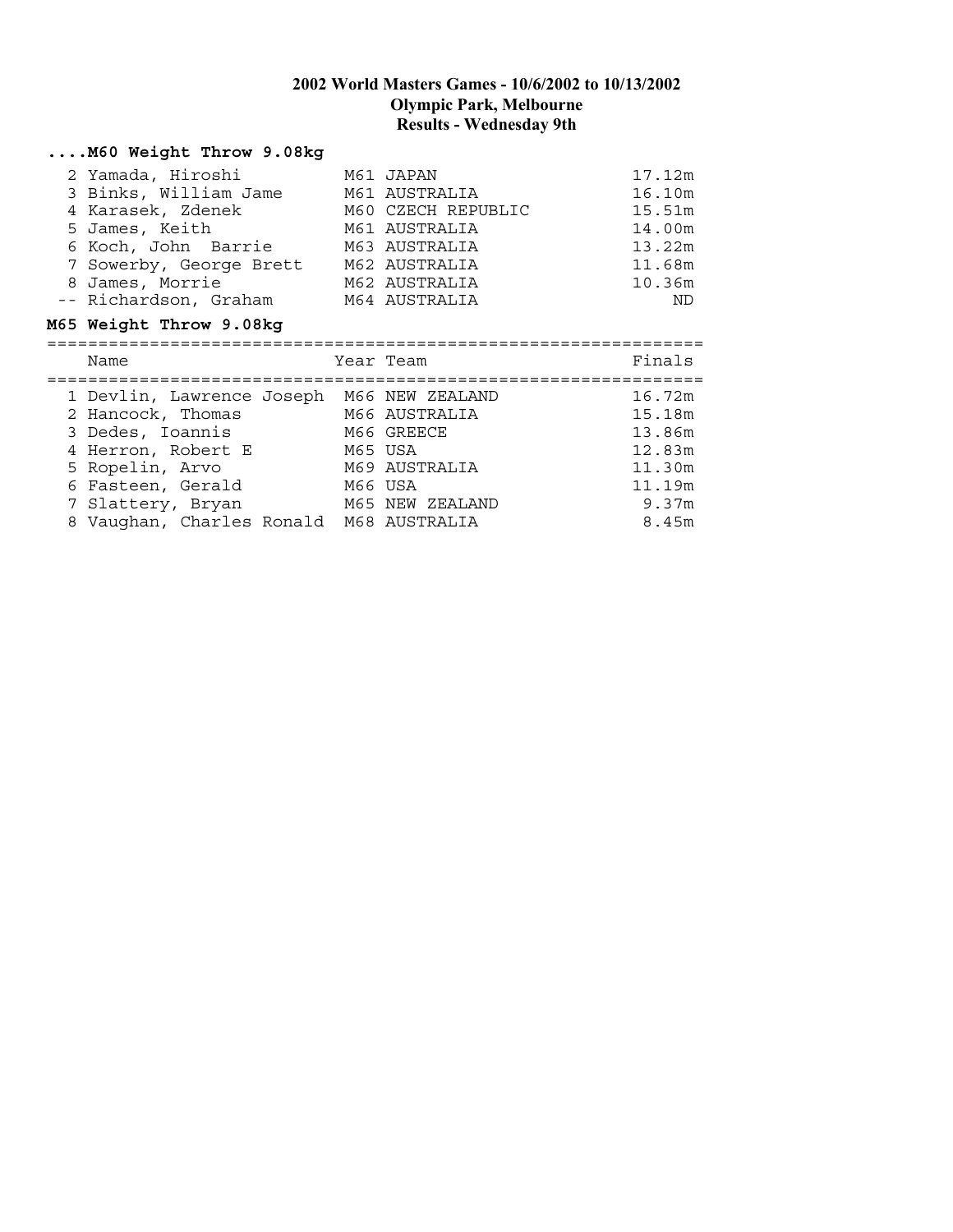#### **W30 400 Metre**

| Name                                     | Year Team                     | Prelims |
|------------------------------------------|-------------------------------|---------|
|                                          |                               |         |
| Heat 1 Preliminaries                     |                               |         |
| 1 Fox, Carolyn                           | W34 AUSTRALIA                 | 61.24Q  |
| 2 Smith, Lynette                         | W31 AUSTRALIA                 | 63.91Q  |
| 3 Bailey, Julie                          | W34 AUSTRALIA                 | 67.02Q  |
| 4 Ely, Fiona Louise                      | W33 AUSTRALIA                 | 69.29q  |
| 5 Jemtchougova, Natalia                  | W31 RUSSIA                    | 70.55   |
| Heat 2 Preliminaries                     |                               |         |
| 1 Rothery, Cherie                        | W32 AUSTRALIA                 | 63.82Q  |
| 2 Gleeson, Tara                          | W32 AUSTRALIA                 | 64.16Q  |
| 3 Ward, Sue                              | W32 AUSTRALIA                 | 64.39Q  |
| 4 Hanek, Daniella                        | W31 AUSTRALIA                 | 68.56q  |
| 5 Minutolo, Serafina                     | W30 AUSTRALIA                 | 75.40   |
| <b>W35 400 Metre</b>                     |                               |         |
| :=========================               | ============================= |         |
| Name                                     | Year Team                     | Prelims |
| Heat 1 Preliminaries                     |                               |         |
| 1 Stephen, Marissa                       | W35 NEW ZEALAND               | 58.09Q  |
| 2 Ford, Lisa                             | W38 AUSTRALIA                 | 64.12Q  |
| 3 Steere, Lisa                           | W37 AUSTRALIA                 | 66.93Q  |
| 4 Bishop, Debbie                         | W37 AUSTRALIA                 | 68.60q  |
| 5 Churcher, Leanne                       | W37 AUSTRALIA                 | 69.99   |
| Heat 2 Preliminaries                     |                               |         |
| 1 Clancy, Jenny                          | W39 AUSTRALIA                 | 62.61Q  |
| 2 Mogentale, Gianna                      | W38 AUSTRALIA                 | 63.56Q  |
| 3 Johns, Marlene                         | W38 AUSTRALIA                 | 65.83Q  |
| 4 Curtis, Judith                         | W38 AUSTRALIA                 | 67.15q  |
| <b>W40 400 Metre</b>                     |                               |         |
|                                          |                               |         |
| Name                                     | Year Team                     | Prelims |
|                                          |                               |         |
| Heat 1 Preliminaries                     |                               |         |
| 1 Loizou, Bronwen Meredith W41 AUSTRALIA |                               | 60.57Q  |
| 2 McDonald, Catherine Ann W44 AUSTRALIA  |                               | 64.64Q  |
| 3 Crawford, Debbie Maree W40 AUSTRALIA   |                               | 64.73Q  |
| 4 Bodikian, Nancy                        | W43 AUSTRALIA                 | 66.33q  |
| 5 Armstrong, Stephanine                  | W41 AUSTRALIA                 | 66.43q  |
| 6 Penn, Cristine                         | W43 AUSTRALIA                 | 66.55   |
| 7 Jordan, Merle                          | W40 BARBADOS                  | 69.96   |
| Heat 2 Preliminaries                     |                               |         |
| 1 Macauley, Mary                         | W40 USA                       | 63.53Q  |
| 2 Smith, Leanne Beth                     | W43 AUSTRALIA                 | 64.06Q  |
| 3 Gunn, Victoria                         | W41 AUSTRALIA                 | 65.57Q  |
| 4 McCarthy, Leanne Margare W40 AUSTRALIA |                               | 67.81   |
| 5 Griffiths, Gillianne                   | W42 AUSTRALIA                 | 68.69   |
| 6 Welsh, Mandy                           | W42 AUSTRALIA                 | 70.99   |
| 7 Orelli, Cathy Marie                    | <b>W40 AUSTRALIA</b>          | 71.35   |
| 8 Bell, Sally-Anne                       | W42 AUSTRALIA                 | 1:21.87 |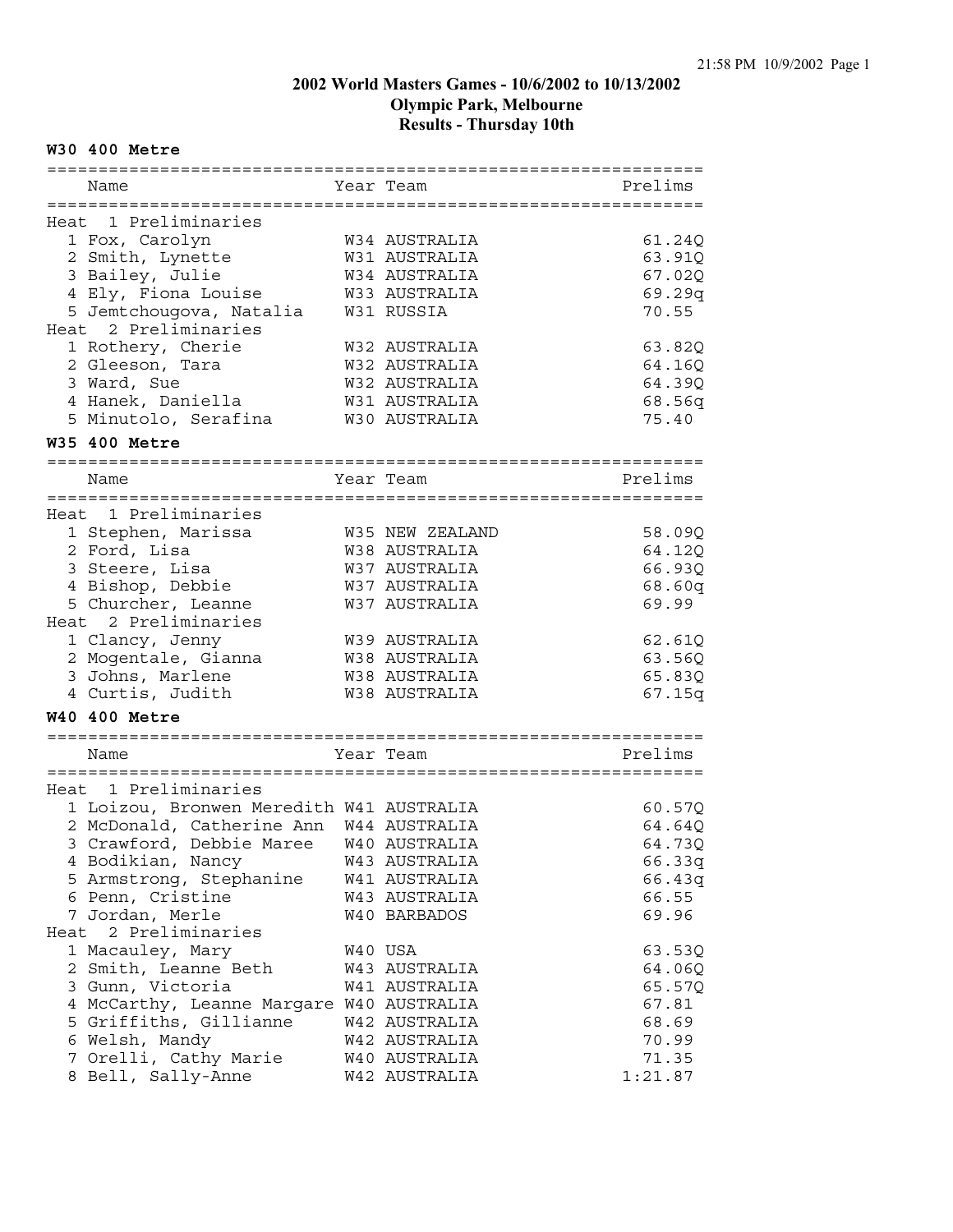#### **W45 400 Metre**

| :===========================             |  |                        |          |  |  |
|------------------------------------------|--|------------------------|----------|--|--|
| Name                                     |  | Year Team              | Prelims  |  |  |
| Heat 1 Preliminaries                     |  |                        |          |  |  |
| 1 Oost, Sonja                            |  | <b>W45 NETHERLANDS</b> | 63.62Q   |  |  |
| 2 Guthrie, Susan                         |  | W49 AUSTRALIA          | 70.12Q   |  |  |
| 3 Choate, Lynne                          |  | W49 AUSTRALIA          | 73.13Q   |  |  |
| 4 Lyden, Diane Lynne                     |  | W45 AUSTRALIA          | 75.98q   |  |  |
|                                          |  | W45 AUSTRALIA          | 1:24.74  |  |  |
| 5 Gould, Hilary<br>Heat 2 Preliminaries  |  |                        |          |  |  |
|                                          |  | W46 AUSTRALIA          |          |  |  |
| 1 Kearney, Doreen                        |  |                        | 66.68Q   |  |  |
| 2 Bridle, Christine Anne                 |  | W45 AUSTRALIA          | 71.01Q   |  |  |
| 3 Wright, Robyn                          |  | W47 AUSTRALIA          | 72.21Q   |  |  |
| 4 Zaulich, Janet                         |  | W46 AUSTRALIA          | 75.49q   |  |  |
| 5 Lee, Amanda                            |  | W46 AUSTRALIA          | 79.81    |  |  |
| 6 Monahan, Gai Michelle                  |  | W49 AUSTRALIA          | 1:25.47  |  |  |
| <b>W50 400 Metre</b>                     |  |                        |          |  |  |
| Name                                     |  | Year Team              | Prelims  |  |  |
|                                          |  |                        |          |  |  |
| Heat 1 Preliminaries                     |  |                        |          |  |  |
| 1 Blurton, Barbara                       |  | W52 AUSTRALIA          | 64.80Q   |  |  |
| 2 Heagney, Kathryn                       |  | W51 AUSTRALIA          | 66.17Q   |  |  |
| 3 Smythe, Kaye Patricia                  |  | W53 AUSTRALIA          | 70.10Q   |  |  |
| 4 Reid, Glenys                           |  | <b>W50 AUSTRALIA</b>   | 76.05q   |  |  |
| 5 Hondromatidis, Chrisoull W54 AUSTRALIA |  |                        | 1:27.81  |  |  |
|                                          |  | W52 USA                |          |  |  |
| 6 Han, Chong<br>Heat 2 Preliminaries     |  |                        | 1:31.44  |  |  |
| 1 Kirkman, Gail Marie                    |  |                        |          |  |  |
|                                          |  | W50 NEW ZEALAND        | 64.60Q   |  |  |
| 2 Casey, Judy                            |  | W54 AUSTRALIA          | 73.88Q   |  |  |
| 3 Steadman, Helen Margaret W53 AUSTRALIA |  |                        | 79.83Q   |  |  |
| 4 Baron, Loraine                         |  | W53 AUSTRALIA          | 1:21.11q |  |  |
| 5 Learmont, Beverley                     |  | W54 AUSTRALIA          | 1:26.90  |  |  |
| M30 400 Metre                            |  |                        |          |  |  |
| Name                                     |  | Year Team              | Prelims  |  |  |
|                                          |  |                        |          |  |  |
| Heat 1 Preliminaries                     |  |                        |          |  |  |
| 1 Cherry, Timothy                        |  | M34 AUSTRALIA          | 51.35Q   |  |  |
| 2 Edwards, Phillip                       |  | M33 AUSTRALIA          | 51.92Q   |  |  |
| 3 Ladbrook, Mark                         |  | M30 AUSTRALIA          | 51.99Q   |  |  |
| 4 Page, David                            |  | M31 AUSTRALIA          | 52.19q   |  |  |
| 5 Parker, Stephen                        |  | M31 AUSTRALIA          | 54.46    |  |  |
| 6 Wagener, Shane Grant                   |  | M31 AUSTRALIA          | 57.08    |  |  |
| 7 Mendonca, Antonio                      |  | M33 AUSTRALIA          | 63.73    |  |  |
| 2 Preliminaries<br>Heat                  |  |                        |          |  |  |
| 1 Downes, Marcus Joseph                  |  | M34 AUSTRALIA          | 51.28Q   |  |  |
| 2 Coull, Josh                            |  | M32 AUSTRALIA          | 52.10Q   |  |  |
| 3 Wilcox, Andrew                         |  | M33 AUSTRALIA          | 52.86Q   |  |  |
| 4 West, Chris                            |  | M34 AUSTRALIA          | 53.82q   |  |  |
| 5 Edwards, Craig Milton                  |  | M31 AUSTRALIA          | 56.78    |  |  |
|                                          |  | M34 AUSTRALIA          |          |  |  |
| 6 Blackmore, Quentin                     |  |                        | 59.47    |  |  |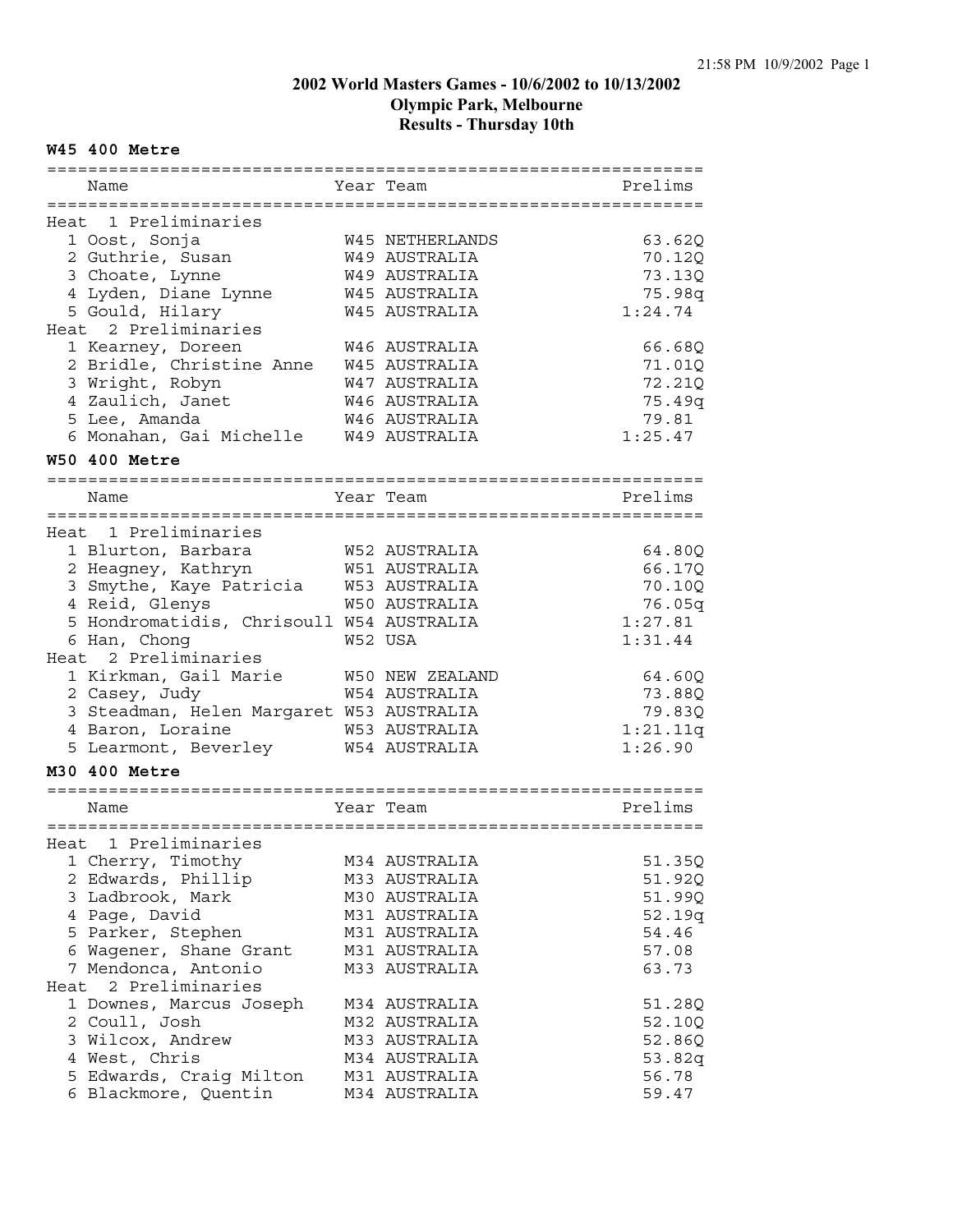#### **M35 400 Metre**

| Name                                                            | Year Team                      | Prelims          |
|-----------------------------------------------------------------|--------------------------------|------------------|
| Heat 1 Preliminaries                                            |                                |                  |
| 1 Krauss, Alejandro                                             | M38 CHILE                      | 51.69Q           |
| 2 Harvey, Richard                                               | M38 AUSTRALIA                  | 54.29Q           |
| 3 Mackay, John                                                  | M35 AUSTRALIA                  | 56.51Q           |
| 4 Newman, James Willia                                          | M38 AUSTRALIA                  | 57.14q           |
| 5 Robson, Greg                                                  | M39 AUSTRALIA                  | 59.17q           |
| 6 Clifton, Andy                                                 | M38 AUSTRALIA                  | 61.04            |
| 7 McCrabb, Austin                                               | M37 AUSTRALIA                  | 63.37            |
| Heat 2 Preliminaries                                            |                                |                  |
| 1 O'Dwyer, Peter Francis                                        | M36 AUSTRALIA                  | 53.31Q           |
| 2 McCubbin, Robert George                                       | M39 AUSTRALIA                  | 53.94Q           |
| 3 Mellor, David                                                 | M37 AUSTRALIA                  | 59.34Q           |
| 4 Cook, Philip                                                  | M36 AUSTRALIA                  | 60.01            |
| 5 Jones, Allan                                                  | M39 AUSTRALIA                  | 60.91            |
| 6 Blanco, John Emilio                                           | M37 AUSTRALIA                  | 64.19            |
| 7 Blezard, Bill                                                 | M38 AUSTRALIA                  | 66.81            |
|                                                                 |                                |                  |
| M40 400 Metre                                                   |                                |                  |
|                                                                 |                                |                  |
| Name                                                            | Year Team                      | Prelims          |
|                                                                 |                                |                  |
| Heat 1 Preliminaries                                            |                                |                  |
| 1 Smith, Bernie                                                 | M43 AUSTRALIA                  | 56.13Q           |
| M41 AUSTRALIA<br>2 Cross, David                                 |                                | 56.66Q           |
| 3 Jones, Warwick Anthony M41 AUSTRALIA                          |                                | 58.25Q           |
| 4 Douglas, Lyal                                                 | M43 AUSTRALIA                  | 59.19            |
| 5 Pocklington, Colin Daryl M43 AUSTRALIA                        |                                | 59.56            |
| Heat 2 Preliminaries                                            |                                |                  |
| 1 Dinsdale, Alan                                                | M40 AUSTRALIA                  | 57.01Q           |
| 2 Morton, John                                                  | M44 AUSTRALIA                  | 57.77Q           |
| 3 Karabatsas, George                                            | M42 AUSTRALIA                  | 58.47Q           |
| 4 Derby, Shane                                                  | M42 AUSTRALIA<br>M42 AUSTRALIA | 58.56q<br>64.70  |
| 5 Newling, Robert<br>Heat 3 Preliminaries                       |                                |                  |
| 1 Tuckett, Peter                                                | M43 AUSTRALIA                  | 55.85Q           |
| 2 McDowell, Mark                                                | M41 AUSTRALIA                  | 56.65Q           |
|                                                                 | M42 AUSTRALIA                  | 57.27Q           |
| 3 Lolatgis, Anthony<br>4 Clark, Charles Edward Ad M40 AUSTRALIA |                                |                  |
| 5 Jones, Harvey John                                            | M42 AUSTRALIA                  | 57.98q<br>58.34q |
| 6 Mesley, Bruce William                                         | M41 AUSTRALIA                  | 58.58            |
| 7 MCALISTER, Garry                                              | M43 AUSTRALIA                  | 58.87            |
| 8 O'Shea, Anthony Francis                                       | M40 AUSTRALIA                  | 64.49            |
| Heat 4 Preliminaries                                            |                                |                  |
| 1 O'Donnell, Peter John                                         | M41 AUSTRALIA                  |                  |
| 2 Smith, Trevor                                                 | M40 AUSTRALIA                  | 55.64Q<br>56.60Q |
| 3 Coghill, Phillip                                              | M43 AUSTRALIA                  | 56.64Q           |
| 4 Baldwin, Bryan                                                | M42 AUSTRALIA                  | 57.46q           |
| 5 Sargent, Jeffrey                                              | M43 AUSTRALIA                  | 59.09            |
| 6 O'Callaghan, Daniel                                           | M42 AUSTRALIA                  | 59.73            |
| 7 Harris, Graham Thomas                                         | M41 AUSTRALIA                  | 60.86            |
| 8 O'Dwyer, Gary                                                 | M43 AUSTRALIA                  | 62.08            |
|                                                                 |                                |                  |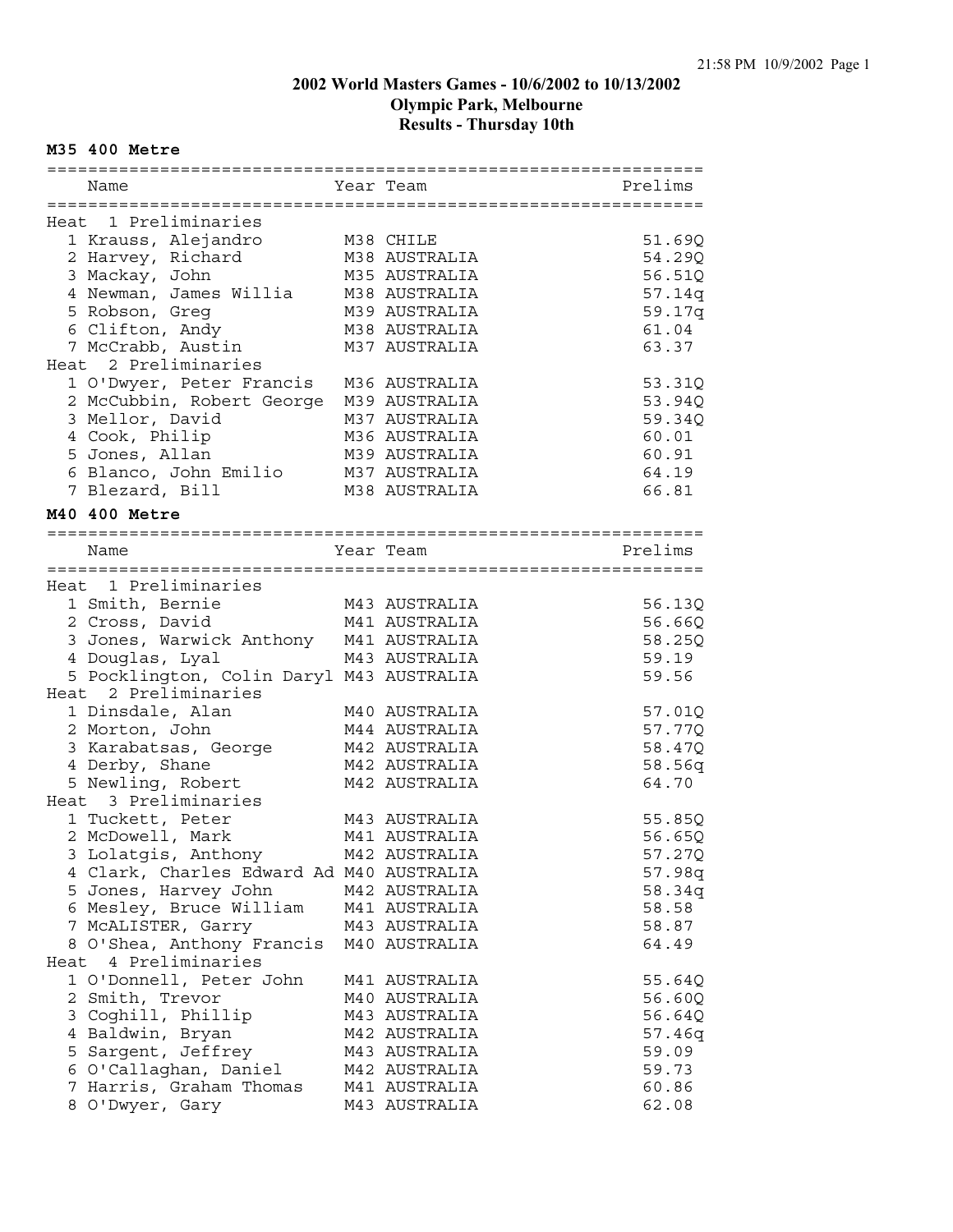#### **M40 400 Metre**

| Name          |                                          |         | Year Team     | Semis   |
|---------------|------------------------------------------|---------|---------------|---------|
|               |                                          |         |               |         |
|               | Heat 1 Semi-Finals                       |         |               |         |
|               | 1 O'Donnell, Peter John                  |         | M41 AUSTRALIA | 55.79Q  |
|               | 2 Smith, Trevor                          |         | M40 AUSTRALIA | 56.01Q  |
|               | 3 Dinsdale, Alan                         |         | M40 AUSTRALIA | 56.78Q  |
|               | 4 Coghill, Phillip                       |         | M43 AUSTRALIA | 57.19Q  |
|               | 5 Baldwin, Bryan                         |         | M42 AUSTRALIA | 57.72   |
|               | 6 Karabatsas, George                     |         | M42 AUSTRALIA | 57.84   |
|               | 7 Derby, Shane                           |         | M42 AUSTRALIA | 58.46   |
|               | Heat 2 Semi-Finals                       |         |               |         |
|               | 1 Tuckett, Peter                         |         | M43 AUSTRALIA | 54.16Q  |
|               | 2 McDowell, Mark                         |         | M41 AUSTRALIA | 54.27Q  |
|               | 3 Cross, David                           |         | M41 AUSTRALIA | 55.74Q  |
|               | 4 Smith, Bernie                          |         | M43 AUSTRALIA | 57.26Q  |
|               | 5 Jones, Warwick Anthony M41 AUSTRALIA   |         |               | 58.75   |
|               | 6 Clark, Charles Edward Ad M40 AUSTRALIA |         |               | 58.96   |
|               | 7 Jones, Harvey John M42 AUSTRALIA       |         |               | 59.06   |
|               |                                          |         |               |         |
| M45 400 Metre |                                          |         |               |         |
|               |                                          |         |               |         |
| Name          |                                          |         | Year Team     | Prelims |
|               |                                          |         |               |         |
|               | Heat 1 Preliminaries                     |         |               |         |
|               | 1 Hicks, Terry John                      |         | M47 AUSTRALIA | 57.90Q  |
|               | 2 Nettleton, Darryl                      |         | M45 AUSTRALIA | 59.02Q  |
|               | 3 Sinden, Ian                            |         | M47 AUSTRALIA | 60.72Q  |
|               | 4 Ryan, Ashley                           |         | M48 AUSTRALIA | 61.13q  |
|               | 5 Malseed, Gerard Thomas M46 AUSTRALIA   |         |               | 62.80   |
|               | 6 Corneilse, Ivor                        |         | M48 AUSTRALIA | 64.64   |
|               | 7 Simmons, Michael                       | M46 USA |               | 66.29   |
|               | Heat 2 Preliminaries                     |         |               |         |
|               | 1 Jones, Peter                           |         | M45 AUSTRALIA | 57.25Q  |
|               | 2 Williams, Leslie Richard M46 AUSTRALIA |         |               | 58.12Q  |
|               | 3 Anderson, Deane                        |         | M46 AUSTRALIA | 60.85Q  |
|               | 4 Talanskas, Michael                     |         | M47 AUSTRALIA | 61.44q  |
|               | 5 Spring, Peter                          |         | M47 AUSTRALIA | 64.92   |
|               | 6 Brown, Chris                           |         | M47 AUSTRALIA | 67.12   |
|               | 7 Gould, Peter J                         |         | M48 AUSTRALIA | 73.83   |
|               | Heat 3 Preliminaries                     |         |               |         |
|               | 1 Edwards, Michael Joseph M45 AUSTRALIA  |         |               | 58.52Q  |
|               | 2 Renner, Kevyn                          |         | M45 USA       | 60.53Q  |
|               | 3 McLay, David Ian Hamilto M46 AUSTRALIA |         |               | 63.39Q  |
|               | 4 Slater, Warren                         |         | M46 AUSTRALIA | 63.73   |
|               | 5 Brown, Leigh                           |         | M45 AUSTRALIA | 66.02   |
|               | 6 Williams, Steven                       |         | M46 AUSTRALIA | 75.97   |
|               | Heat 4 Preliminaries                     |         |               |         |
|               | 1 Morfitt, Neil Raymond                  |         | M46 AUSTRALIA | 58.54Q  |
|               | 2 Opie, Stephen Geoffrey                 |         | M45 AUSTRALIA | 58.89Q  |
|               | 3 Watts, Andrew James                    |         | M46 AUSTRALIA | 60.30Q  |
|               | 4 Flowers, Colin                         |         | M46 AUSTRALIA | 61.16q  |
|               | 5 Peronis, Stephen                       |         | M49 AUSTRALIA | 61.25q  |
|               | 6 Fatchen, Leigh                         |         | M45 AUSTRALIA | 62.64   |
|               | 7 Whitecross, Greg                       |         | M49 AUSTRALIA | 62.94   |
|               | 8 Attard, Mario                          |         | M46 AUSTRALIA | 79.12   |
|               |                                          |         |               |         |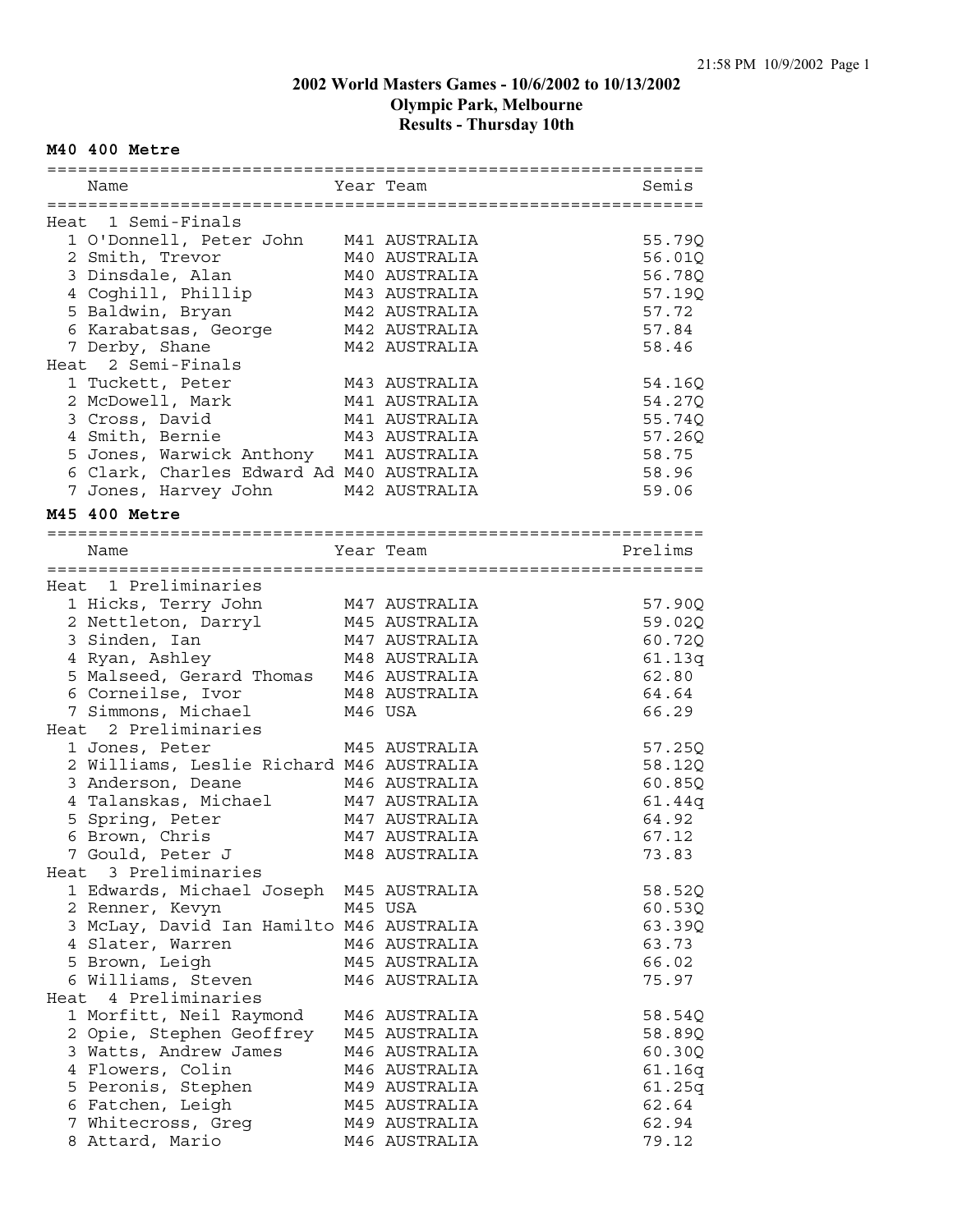#### **M45 400 Metre**

| Name                                     |         | Year Team     | Semis   |
|------------------------------------------|---------|---------------|---------|
|                                          |         |               |         |
| Heat 1 Semi-Finals                       |         |               |         |
| 1 Morfitt, Neil Raymond M46 AUSTRALIA    |         |               | 57.28Q  |
| 2 Williams, Leslie Richard M46 AUSTRALIA |         |               | 57.750  |
| 3 Watts, Andrew James                    |         | M46 AUSTRALIA | 58.33Q  |
| 4 Jones, Peter                           |         | M45 AUSTRALIA | 58.35Q  |
| 5 Talanskas, Michael                     |         | M47 AUSTRALIA | 59.67   |
| 6 Renner, Kevyn                          | M45 USA |               | 60.15   |
| 7 Ryan, Ashley                           |         | M48 AUSTRALIA | 60.97   |
| 8 McLay, David Ian Hamilto M46 AUSTRALIA |         |               | 62.66   |
| Heat 2 Semi-Finals                       |         |               |         |
| 1 Edwards, Michael Joseph                |         | M45 AUSTRALIA | 55.82Q  |
| 2 Hicks, Terry John                      |         | M47 AUSTRALIA | 56.60Q  |
| 3 Nettleton, Darryl                      |         | M45 AUSTRALIA | 57.65Q  |
| 4 Opie, Stephen Geoffrey                 |         | M45 AUSTRALIA | 58.72Q  |
| 5 Flowers, Colin                         |         | M46 AUSTRALIA | 59.64   |
| 6 Peronis, Stephen                       |         | M49 AUSTRALIA | 60.56   |
| 7 Sinden, Ian                            |         | M47 AUSTRALIA | 60.80   |
| 8 Anderson, Deane                        |         | M46 AUSTRALIA | 60.92   |
| M50 400 Metre                            |         |               |         |
|                                          |         |               |         |
| Name                                     |         | Year Team     | Prelims |
|                                          |         |               |         |
| Heat 1 Preliminaries                     |         |               |         |
| 1 White, Keith John                      |         | M54 AUSTRALIA | 59.74Q  |
| 2 Whitehall, Geoff                       |         | M53 AUSTRALIA | 60.08Q  |
| 3 Bogatin, Len                           |         | M50 AUSTRALIA | 62.04Q  |
| 4 Thorburn, David Roy                    |         | M50 AUSTRALIA | 64.49   |
| 5 Cornish, Bruce                         |         | M54 AUSTRALIA | 65.87   |
| 6 Wamala, Frederick                      |         | M51 AUSTRALIA | 66.13   |
| 7 King, Kevin                            |         | M50 AUSTRALIA | 73.13   |
| Heat 2 Preliminaries                     |         |               |         |
| 1 Hayward, Stuart                        |         | M53 AUSTRALIA | 58.31Q  |
| 2 Hilling, Glenn                         |         | M51 AUSTRALIA | 59.13Q  |
| 3 Sims, Geoff                            |         | M54 AUSTRALIA | 59.54Q  |
| 4 Hollier, John                          |         | M51 USA       | 59.85q  |
| 5 Eadie, Graham A                        |         | M51 AUSTRALIA | 64.60   |
| 6 Mathews, Anthony                       |         | M51 AUSTRALIA | 66.07   |
| 7 Dilworth, Joseph                       |         | M51 AUSTRALIA | 74.43   |
| Heat 3 Preliminaries                     |         |               |         |
| 1 Polglase, Phillip                      |         | M52 AUSTRALIA | 59.85Q  |
| 2 McHugh, Francis Thomas                 |         | M50 AUSTRALIA | 62.64Q  |
| 3 Smith, Stephen David                   |         | M50 AUSTRALIA | 62.70Q  |
| 4 Calderbank, Kerry                      |         | M54 AUSTRALIA | 64.33q  |
| 5 Desmond, Greg Malcolm                  |         | M53 AUSTRALIA | 67.42   |
| 6 Petoud, Pierre                         |         | M53 AUSTRALIA | 68.21   |
| Heat 4 Preliminaries                     |         |               |         |
| 1 Morison, John                          |         | M53 AUSTRALIA | 57.13Q  |
| 2 Coleman, Alan                          |         | M53 AUSTRALIA | 59.07Q  |
| 3 Ford, Graham                           |         | M53 AUSTRALIA | 59.40Q  |
| 4 McCurry, Colin                         |         | M54 AUSTRALIA | 60.11q  |
| 5 Rademaker, Freddy                      |         | M50 AUSTRALIA | 61.06q  |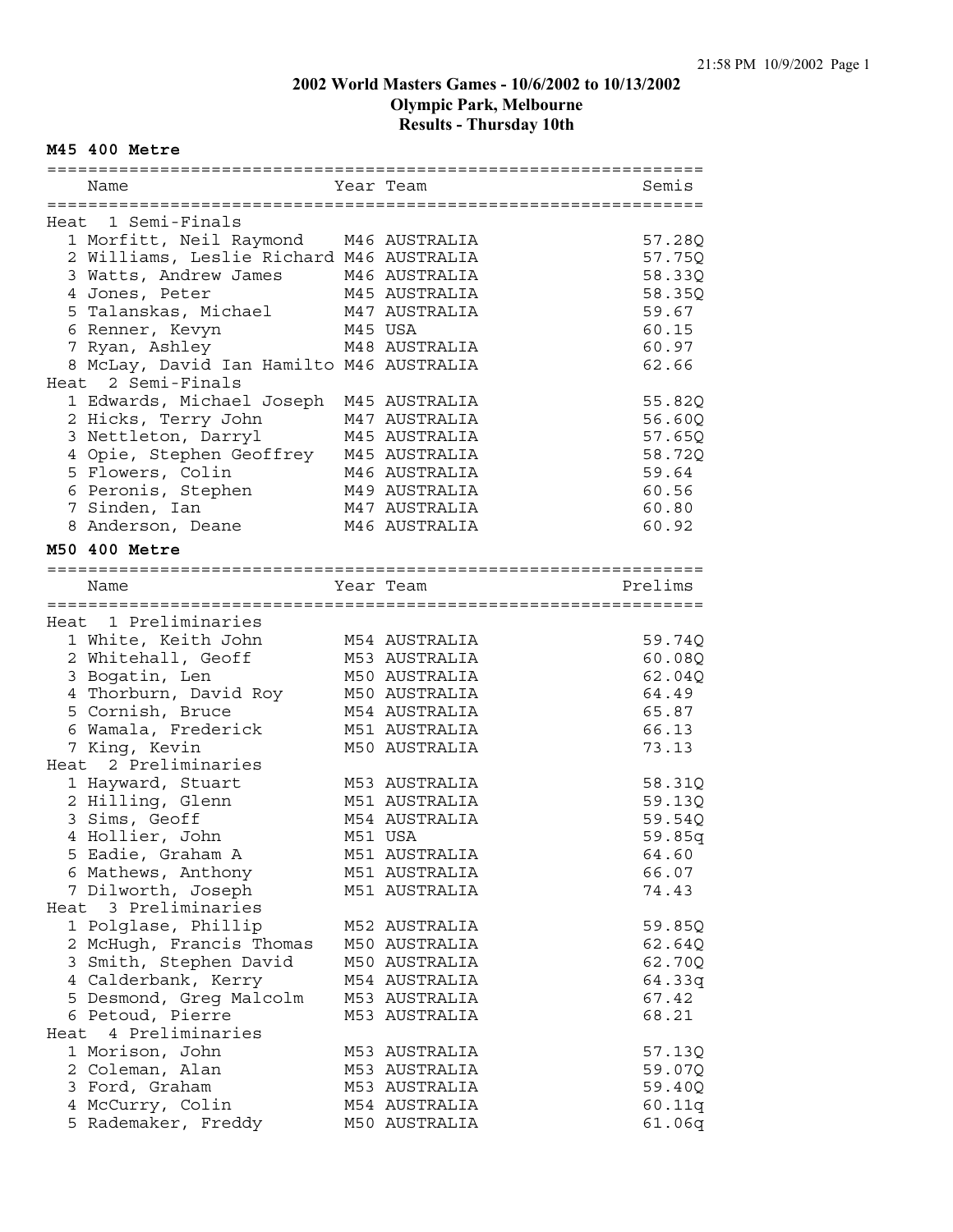#### **M50 400 Metre**

| Name                                          | Year Team       | Semis   |
|-----------------------------------------------|-----------------|---------|
|                                               |                 |         |
| Heat 1 Semi-Finals                            |                 |         |
| 1 Morison, John                               | M53 AUSTRALIA   | 56.23Q  |
| 2 Polglase, Phillip                           | M52 AUSTRALIA   | 56.85Q  |
| 3 Ford, Graham                                | M53 AUSTRALIA   | 57.79Q  |
| 4 Smith, Stephen David                        | M50 AUSTRALIA   | 58.00Q  |
| 5 Coleman, Alan                               | M53 AUSTRALIA   | 58.67   |
| 6 Hollier, John                               | M51 USA         | 60.09   |
| 7 McHugh, Francis Thomas                      | M50 AUSTRALIA   | 62.15   |
| 8 Calderbank, Kerry                           | M54 AUSTRALIA   | 64.33   |
| Heat 2 Semi-Finals                            |                 |         |
| 1 Hayward, Stuart                             | M53 AUSTRALIA   | 56.84Q  |
| 2 Hilling, Glenn                              | M51 AUSTRALIA   | 57.95Q  |
| 3 Sims, Geoff                                 | M54 AUSTRALIA   | 58.99Q  |
| 4 White, Keith John                           | M54 AUSTRALIA   | 59.60Q  |
| 5 McCurry, Colin                              | M54 AUSTRALIA   | 59.84   |
| 6 Whitehall, Geoff                            | M53 AUSTRALIA   | 59.89   |
| 7 Rademaker, Freddy                           | M50 AUSTRALIA   | 61.57   |
|                                               |                 |         |
| M55 400 Metre                                 |                 |         |
|                                               |                 |         |
| Name                                          | Year Team       | Prelims |
|                                               |                 |         |
| Heat 1 Preliminaries                          |                 |         |
| 1 Howden, Keith Andrew                        | M57 AUSTRALIA   | 60.24Q  |
| 2 Hotton, Paul                                | M55 AUSTRALIA   | 60.89Q  |
| 3 McMahon, Terry                              | M55 AUSTRALIA   | 66.91Q  |
| 4 Laing, Alexander Denis                      | M55 AUSTRALIA   | 68.67q  |
| 5 Kitchen, Neville                            | M57 AUSTRALIA   | 70.37q  |
| 6 Poynton, Keith William                      | M58 AUSTRALIA   | 78.33   |
| 7 Robb, Murray                                | M55 NEW ZEALAND | 1:52.97 |
| Heat 2 Preliminaries                          |                 |         |
| 1 Mahony, Anton John                          | M56 AUSTRALIA   | 63.87Q  |
| 2 Symington, Graeme                           | M56 AUSTRALIA   | 63.96Q  |
| 3 Brown, Joseph Edward                        | M55 AUSTRALIA   | 66.55Q  |
| 4 Brokenshire, Jim                            | M57 AUSTRALIA   | 74.07   |
| 5 Wignall, Jeff                               | M58 AUSTRALIA   | 76.95   |
| -- Russell, John                              | M58 AUSTRALIA   | DNF     |
| -- Riordan, Brian Barry M58 AUSTRALIA         |                 | DNF     |
| M60 400 Metre                                 |                 |         |
|                                               |                 |         |
| Name                                          | Year Team       | Prelims |
|                                               |                 |         |
| Heat 1 Preliminaries                          |                 |         |
| 1 Buyers, Colin                               | M60 AUSTRALIA   | 62.06Q  |
| 2 Cooper, John                                | M61 AUSTRALIA   | 62.43Q  |
| 3 Arthur, Ronald Georg                        | M62 AUSTRALIA   | 63.25   |
| 4 Gay, Albert                                 | M60 AUSTRALIA   | 65.38   |
|                                               | M61 AUSTRALIA   | 70.92   |
| 5 Woods, Christopher                          |                 |         |
| 6 Trott, Graeme Dougl<br>Heat 2 Preliminaries | M63 AUSTRALIA   | 1:39.78 |
|                                               |                 |         |
| 1 Trembath, Richard                           | M60 AUSTRALIA   | 62.34Q  |
| 2 Bonck, Lionel                               | M61 USA         | 62.50Q  |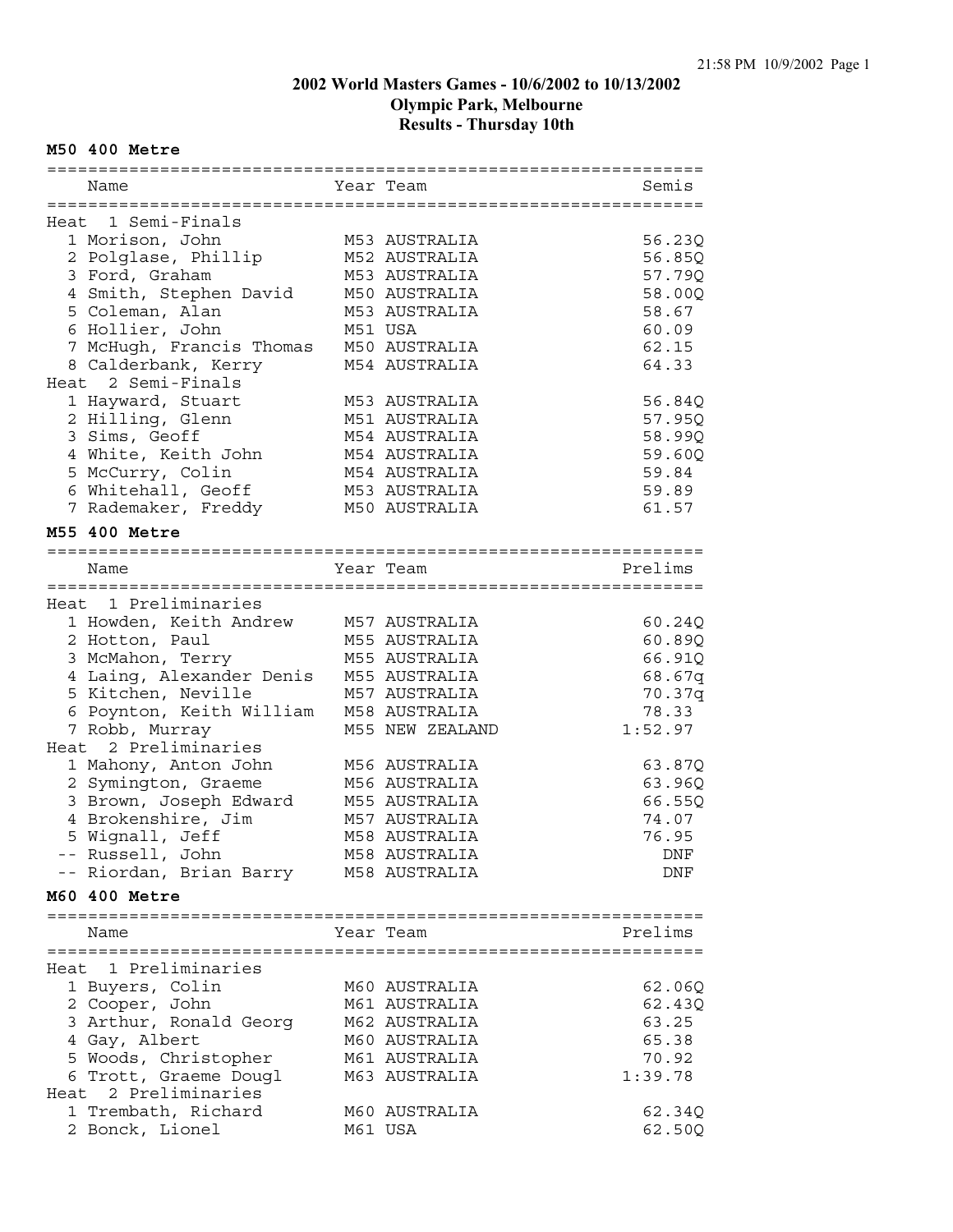| M60 400 Metre                            |                 |          |
|------------------------------------------|-----------------|----------|
| 3 Francis, Geoffrey W.                   | M60 AUSTRALIA   | 62.60q   |
| 4 Moriizum, Yoshioki                     | M63 JAPAN       | 68.60    |
| Heat 3 Preliminaries                     |                 |          |
| 1 Nobbs, David C                         | M62 AUSTRALIA   | 61.69Q   |
| 2 Kent, Ross                             | M60 AUSTRALIA   | 62.150   |
| 3 Stevenson, Michael                     | M62 AUSTRALIA   | 62.42q   |
| 4 Schumacher, Helmut                     | M64 GERMANY     | 64.56    |
| 5 Seibold, Ewald                         | M60 AUSTRALIA   | 69.14    |
| 6 Walker, Alexander Mc                   | M60 AUSTRALIA   | 71.17    |
| M70 400 Metre                            |                 |          |
|                                          | Year Team       | Prelims  |
| Name                                     |                 |          |
| Heat 1 Preliminaries                     |                 |          |
| 1 Carr, David                            | M70 AUSTRALIA   | 78.39Q   |
| 2 Sharpe, Brian John                     | M71 AUSTRALIA   | 1:21.37Q |
| 3 Noden, Keith Maurice                   | M73 AUSTRALIA   | 1:24.62Q |
| 4 Collett, Charles                       | M73 NEW ZEALAND | 1:37.43q |
| 5 Bellette, Mick                         | M73 AUSTRALIA   | 1:43.52  |
| Heat 2 Preliminaries                     |                 |          |
| 1 Shindo, Tamahiko                       | M70 JAPAN       | 69.55Q   |
| 2 Aulakh, Harbhajan Singh M70 INDIA      |                 | 70.10Q   |
| 3 Reuter, Karl Wolfgang An M73 GERMANY   |                 | 72.59Q   |
| 4 Hughes, Richard Maclay M70 AUSTRALIA   |                 | 79.72q   |
| W30-39 5000 Metre                        |                 |          |
| Name                                     | Year Team       | Finals   |
| Section<br>1                             |                 |          |
| 1 Papworth, Carmel                       | W37 AUSTRALIA   | 18:07.51 |
| 2 Beischer, Caroline Ruth W35 AUSTRALIA  |                 | 18:17.74 |
| 3 Petrie, June                           | W38 AUSTRALIA   | 18:42.49 |
| 4 Dicker, Sharee                         | W36 AUSTRALIA   | 18:49.79 |
| 5 Lambert, Joanne Elizabet W36 AUSTRALIA |                 | 18:53.19 |
| 6 Prosenica, Sandra                      | W36 AUSTRALIA   | 19:08.62 |
| 7 Norney, Julie                          | W34 AUSTRALIA   | 19:13.38 |
| 8 Buckley, Anne                          | W35 AUSTRALIA   | 19:15.78 |
| 9 Abfalter, Maria Louise                 | W34 AUSTRALIA   | 19:48.21 |
| 10 Lange, Katrina                        | W34 AUSTRALIA   | 20:08.37 |
| 11 Hanns, Bronwyn                        | W35 AUSTRALIA   | 20:30.15 |
| 12 Farr, Carol                           | W39 AUSTRALIA   | 21:01.43 |
| 13 Thomlinson, Nadine                    | W33 AUSTRALIA   | 21:23.23 |
| 14 Chehade, Laura                        | W30 AUSTRALIA   | 25:35.67 |
| 15 Rawson, Cate                          | W37 AUSTRALIA   | 25:36.55 |
| W40-49 5000 Metre                        |                 |          |
| Name                                     | Year Team       | Finals   |
|                                          |                 |          |
| 1 Dowie, Jenny                           | W43 AUSTRALIA   | 18:23.00 |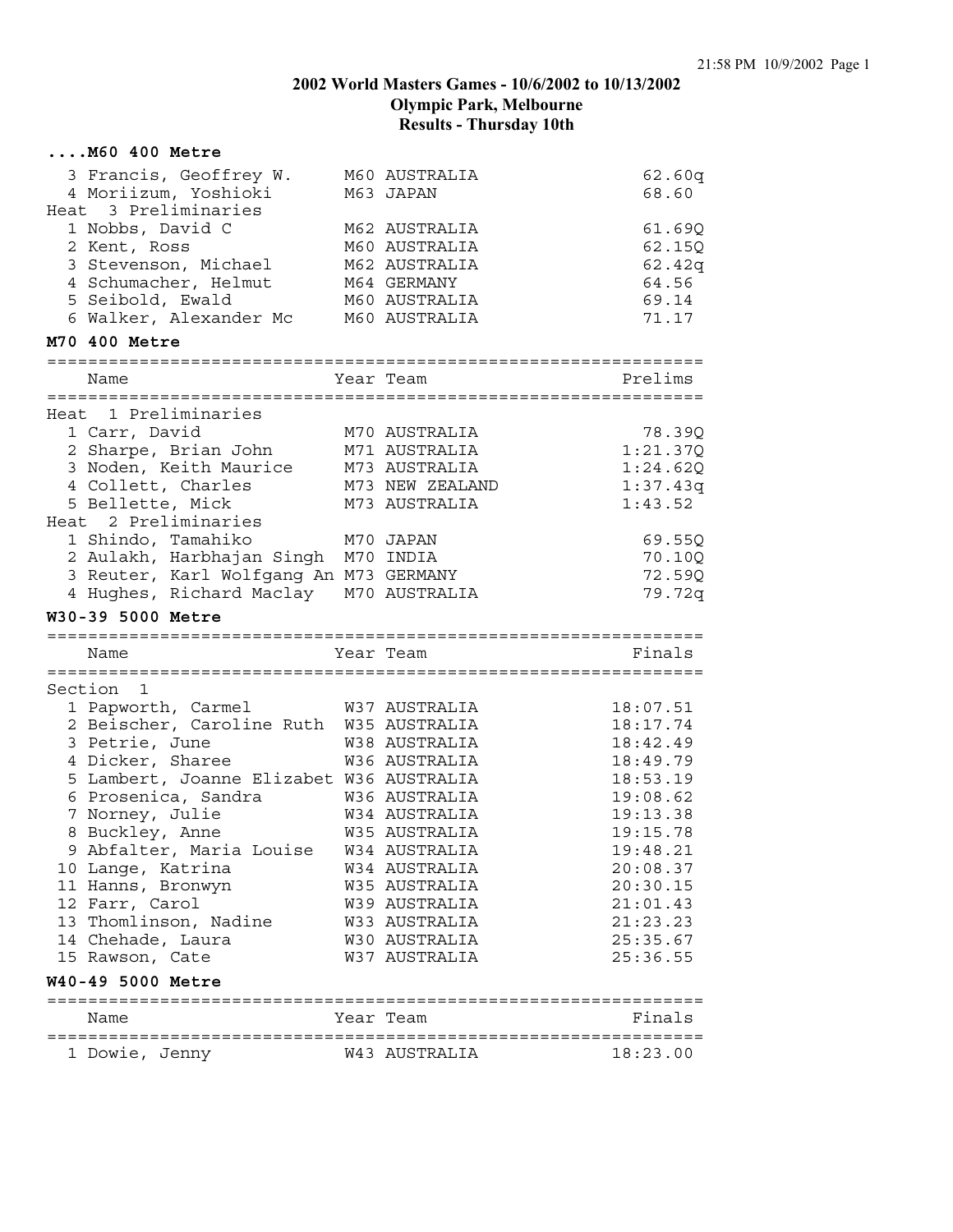#### **....W40-49 5000 Metre**

| 2 Cowan, Joanne                           | W47 AUSTRALIA | 18:25.93 |
|-------------------------------------------|---------------|----------|
| 3 Castka, Gillian Hancer W46 HONG KONG    |               | 18:39.05 |
| 4 Higgins, Sharon                         | W43 AUSTRALIA | 19:21.90 |
| W49 USA<br>5 Vesey, Robin                 |               | 19:35.58 |
| 6 Yarnell, Caroline W42 AUSTRALIA         |               | 19:37.79 |
| 7 Madsen Johnsen, Bente W43 DENMARK       |               | 19:43.52 |
| 8 Weeks, Kate                             | W40 AUSTRALIA | 19:46.61 |
| 9 O'Halloran, Christine Ma W44 AUSTRALIA  |               | 19:55.39 |
| 10 Yeung, Mei Lun                         | W42 HONG KONG | 20:11.89 |
| 11 Olley, Susan Lee                       | W47 AUSTRALIA | 20:39.62 |
| 12 Pelgrim, Annette                       | W48 AUSTRALIA | 20:51.56 |
| 13 McPherson, Anne 646 AUSTRALIA          |               | 20:56.24 |
| 14 Parker, Kathryn W40 AUSTRALIA          |               | 21:41.73 |
| 15 VanDerNagel, Helen W45 AUSTRALIA       |               | 21:42.08 |
| 16 Miller, Lisa Jane                      | W43 AUSTRALIA | 22:26.31 |
| 17 Lippitt, Anne Marie W47 ENGLAND        |               | 22:38.30 |
| 18 Trotsenko, Alexandra W42 RUSSIA        |               | 23:48.66 |
| 19 Drennan, Carmel                        | W43 AUSTRALIA | 23:59.77 |
| 20 Martin, Robyn Jacqueline W41 AUSTRALIA |               | 24:32.44 |
| -- Bell, Sally-Anne W42 AUSTRALIA         |               | DNF      |

#### **W50-59 5000 Metre**

================================================================

| Name |                                                                                                                                                                                                                                                            |                       | Finals                                                                                                                                                                                                                                                                                                                                                                                                                                                                                                                                                                                                                                                                                                              |
|------|------------------------------------------------------------------------------------------------------------------------------------------------------------------------------------------------------------------------------------------------------------|-----------------------|---------------------------------------------------------------------------------------------------------------------------------------------------------------------------------------------------------------------------------------------------------------------------------------------------------------------------------------------------------------------------------------------------------------------------------------------------------------------------------------------------------------------------------------------------------------------------------------------------------------------------------------------------------------------------------------------------------------------|
|      |                                                                                                                                                                                                                                                            |                       |                                                                                                                                                                                                                                                                                                                                                                                                                                                                                                                                                                                                                                                                                                                     |
|      |                                                                                                                                                                                                                                                            |                       | 19:06.16                                                                                                                                                                                                                                                                                                                                                                                                                                                                                                                                                                                                                                                                                                            |
|      |                                                                                                                                                                                                                                                            |                       | 20:48.82                                                                                                                                                                                                                                                                                                                                                                                                                                                                                                                                                                                                                                                                                                            |
|      |                                                                                                                                                                                                                                                            |                       | 21:20.91                                                                                                                                                                                                                                                                                                                                                                                                                                                                                                                                                                                                                                                                                                            |
|      |                                                                                                                                                                                                                                                            |                       | 21:31.14                                                                                                                                                                                                                                                                                                                                                                                                                                                                                                                                                                                                                                                                                                            |
|      |                                                                                                                                                                                                                                                            |                       | 21:53.92                                                                                                                                                                                                                                                                                                                                                                                                                                                                                                                                                                                                                                                                                                            |
|      |                                                                                                                                                                                                                                                            |                       | 21:58.64                                                                                                                                                                                                                                                                                                                                                                                                                                                                                                                                                                                                                                                                                                            |
|      |                                                                                                                                                                                                                                                            |                       | 22:02.44                                                                                                                                                                                                                                                                                                                                                                                                                                                                                                                                                                                                                                                                                                            |
|      |                                                                                                                                                                                                                                                            |                       | 22:12.39                                                                                                                                                                                                                                                                                                                                                                                                                                                                                                                                                                                                                                                                                                            |
|      |                                                                                                                                                                                                                                                            |                       | 22:35.00                                                                                                                                                                                                                                                                                                                                                                                                                                                                                                                                                                                                                                                                                                            |
|      |                                                                                                                                                                                                                                                            |                       | 23:16.15                                                                                                                                                                                                                                                                                                                                                                                                                                                                                                                                                                                                                                                                                                            |
|      |                                                                                                                                                                                                                                                            |                       | 23:18.43                                                                                                                                                                                                                                                                                                                                                                                                                                                                                                                                                                                                                                                                                                            |
|      |                                                                                                                                                                                                                                                            |                       | 24:10.90                                                                                                                                                                                                                                                                                                                                                                                                                                                                                                                                                                                                                                                                                                            |
|      |                                                                                                                                                                                                                                                            |                       | 24:16.27                                                                                                                                                                                                                                                                                                                                                                                                                                                                                                                                                                                                                                                                                                            |
|      |                                                                                                                                                                                                                                                            |                       | 24:57.04                                                                                                                                                                                                                                                                                                                                                                                                                                                                                                                                                                                                                                                                                                            |
|      |                                                                                                                                                                                                                                                            |                       | 27:37.54                                                                                                                                                                                                                                                                                                                                                                                                                                                                                                                                                                                                                                                                                                            |
|      |                                                                                                                                                                                                                                                            |                       | 27:43.28                                                                                                                                                                                                                                                                                                                                                                                                                                                                                                                                                                                                                                                                                                            |
|      |                                                                                                                                                                                                                                                            |                       | 28:31.92                                                                                                                                                                                                                                                                                                                                                                                                                                                                                                                                                                                                                                                                                                            |
|      |                                                                                                                                                                                                                                                            |                       | 28:44.13                                                                                                                                                                                                                                                                                                                                                                                                                                                                                                                                                                                                                                                                                                            |
|      |                                                                                                                                                                                                                                                            |                       | 28:52.07                                                                                                                                                                                                                                                                                                                                                                                                                                                                                                                                                                                                                                                                                                            |
|      |                                                                                                                                                                                                                                                            |                       | 28:53.41                                                                                                                                                                                                                                                                                                                                                                                                                                                                                                                                                                                                                                                                                                            |
|      |                                                                                                                                                                                                                                                            |                       | 29:47.81                                                                                                                                                                                                                                                                                                                                                                                                                                                                                                                                                                                                                                                                                                            |
|      |                                                                                                                                                                                                                                                            |                       | 30:39.51                                                                                                                                                                                                                                                                                                                                                                                                                                                                                                                                                                                                                                                                                                            |
|      |                                                                                                                                                                                                                                                            |                       | 32:07.51                                                                                                                                                                                                                                                                                                                                                                                                                                                                                                                                                                                                                                                                                                            |
|      |                                                                                                                                                                                                                                                            |                       | DNF                                                                                                                                                                                                                                                                                                                                                                                                                                                                                                                                                                                                                                                                                                                 |
|      | 2 Poppett, Cheryl<br>4 Janeckova, Anezka<br>6 Torpy, Tina<br>10 Voronina, Nina<br>11 Clark, Julie<br>12 Hopkins, Susan<br>13 Pearce, Fay Maree<br>15 Watson, Janice<br>18 Hollis, Jodie<br>19 Bourke, Trish<br>21 Beveridge, Frieda<br>-- Chapman, Barbara | 9 Brokenshire, Gwenda | Year Team<br>1 Fairfax, Louise               W51 AUSTRALIA<br>W52 AUSTRALIA<br>3 Dunne, Wilhelmina M55 AUSTRALIA<br>W55 CZECH REPUBLIC<br>5 Chorley, Nancy Elizabeth W55 AUSTRALIA<br>W57 AUSTRALIA<br>7 Wright, Janis Marguerite W52 AUSTRALIA<br>8 Goodwin, Christine W50 AUSTRALIA<br>W56 AUSTRALIA<br>W52 RUSSIA<br>W50 AUSTRALIA<br>W51 AUSTRALIA<br>W53 AUSTRALIA<br>14 Walker, Christine M52 AUSTRALIA<br>W55 AUSTRALIA<br>16 Woodruff, Angela Josephi W51 AUSTRALIA<br>17 Schneiders, Virginiaann W54 AUSTRALIA<br>W54 AUSTRALIA<br>W52 AUSTRALIA<br>20 McHugh, Dianne Patricia W52 AUSTRALIA<br>W55 AUSTRALIA<br>22 Gauthier, Judy 651 CANADA<br>23 Prescott, Valerie Helen W58 AUSTRALIA<br>W55 AUSTRALIA |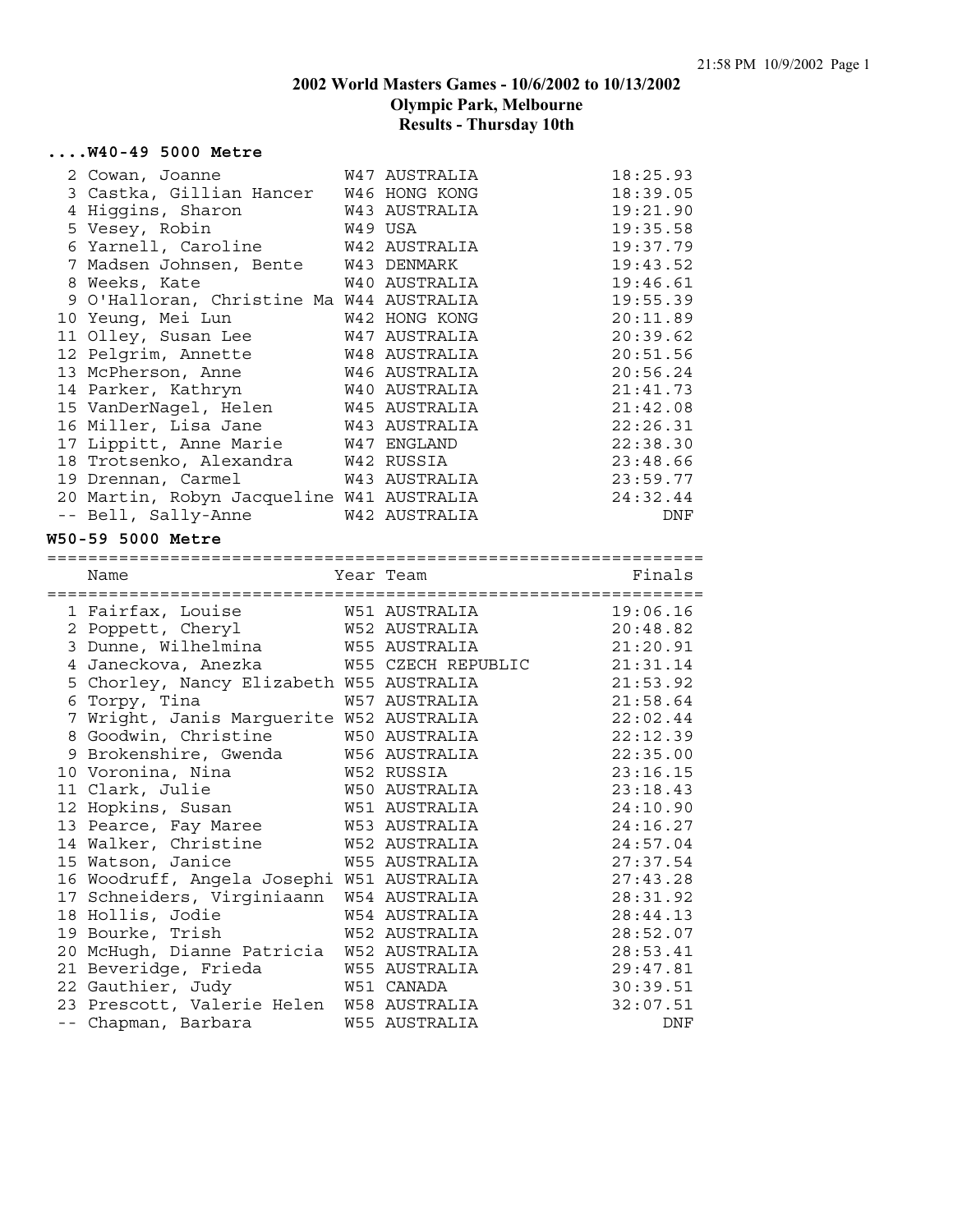#### **W60+ 5000 Metre**

| Name                                      | Year Team            | Finals   |
|-------------------------------------------|----------------------|----------|
|                                           | W62 AUSTRALIA        | 21:32.90 |
| 1 Riley, Brenda                           | W60 AUSTRALIA        |          |
| 2 Cadogan, Maureen                        |                      | 23:06.13 |
| 3 Hewitt, Pauline                         | W66 NEW ZEALAND      | 23:52.93 |
| 4 Borovkova, Maria                        | W69 RUSSIA           | 25:57.68 |
| 5 Hollicky, Nessie                        | W71 CANADA           | 26:20.13 |
| 6 Gilmore, Lois Ann                       | W71 USA              | 26:34.51 |
| 7 Sinkinson, Jean Mary                    | W70 AUSTRALIA        | 27:37.86 |
| 8 Wallett, Norma                          | W73 AUSTRALIA        | 28:02.10 |
| 9 Passmore, Lauretta                      | <b>W66 AUSTRALIA</b> | 28:09.47 |
| 10 Satchithananda, Mallika                | W66 SRI LANKA        | 33:42.62 |
| 11 Dalheim, Margaret                      | W74 AUSTRALIA        | 34:14.56 |
| 12 Agostini, Helen Margaret W77 AUSTRALIA |                      | 37:13.04 |
| 13 Krause, Margaret                       | W76 AUSTRALIA        | 37:24.84 |
| -- Osborne, Monica Joan                   | W80 AUSTRALIA        | DNF      |
| -- Quinlivan, Dorothy                     | W70 AUSTRALIA        | DNF      |
| -- Russell, Margaret                      | <b>W88 AUSTRALIA</b> | DQ       |
| -- Greaves, Eva Joyce                     | W78 AUSTRALIA        | DQ       |
| M30 5000 Metre                            |                      |          |
|                                           |                      |          |
| Name                                      | Year Team            | Finals   |
| 1 Wallace, Anthony                        | M31 AUSTRALIA        | 15:39.90 |
| 2 Merrifield Jr., Lawrence M30 USA        |                      | 15:46.53 |
| 3 Demetriou, Andrew                       | M33 AUSTRALIA        | 15:51.14 |
| 4 Jones, Jeffrey Robert                   | M30 AUSTRALIA        | 15:58.33 |
| 5 Campbell, Malcolm                       | M31 AUSTRALIA        | 16:32.02 |
| 6 Staehr, Clinton Stuart                  | M32 AUSTRALIA        | 16:41.40 |
| 7 Pleysier, Ramon                         | M32 AUSTRALIA        | 16:48.54 |
| 8 Corbett, Brian                          | M30 AUSTRALIA        | 17:13.64 |
| 9 Burke, Warren                           | M34 NEW ZEALAND      | 20:58.53 |
| 10 Zois, John                             | M34 AUSTRALIA        | 24:22.94 |
| M35 5000 Metre                            |                      |          |
|                                           |                      |          |
| Name                                      | Year Team            | Finals   |
| 1 Paulin, Dean Edward                     | M35 AUSTRALIA        | 14:48.56 |
| 2 Wilson, Paul Terrence                   | M35 AUSTRALIA        | 14:50.50 |
| 3 Quilty, Sean                            | M36 AUSTRALIA        | 15:08.39 |
| 4 Atkinson, James                         | M36 AUSTRALIA        | 15:09.85 |
| 5 Paatsch, John D                         | M37 AUSTRALIA        | 16:16.56 |
| 6 Norden, Gregory                         | M37 AUSTRALIA        | 17:31.23 |
| 7 Dyer, George Geoffrey                   | M38 AUSTRALIA        | 17:48.09 |
| 8 Bohnke, Michael                         | M38 AUSTRALIA        | 18:05.03 |
| 9 Cook, Philip                            | M36 AUSTRALIA        | 18:25.06 |
| 10 Hocking, Anthony John                  | M36 AUSTRALIA        | 18:26.09 |
| 11 Goodenough, Patrick                    | M38 NEW ZEALAND      | 18:30.00 |
| 12 Toomath, John                          | M38 AUSTRALIA        | 18:37.21 |
| 13 Huse, Alan                             | M39 AUSTRALIA        | 19:07.74 |
| 14 Monro, Geoffrey                        | M37 AUSTRALIA        | 19:34.38 |
| 15 Blezard, Bill                          | M38 AUSTRALIA        | 19:37.78 |
| 16 Harwood, Graham                        | M38 AUSTRALIA        | 21:57.79 |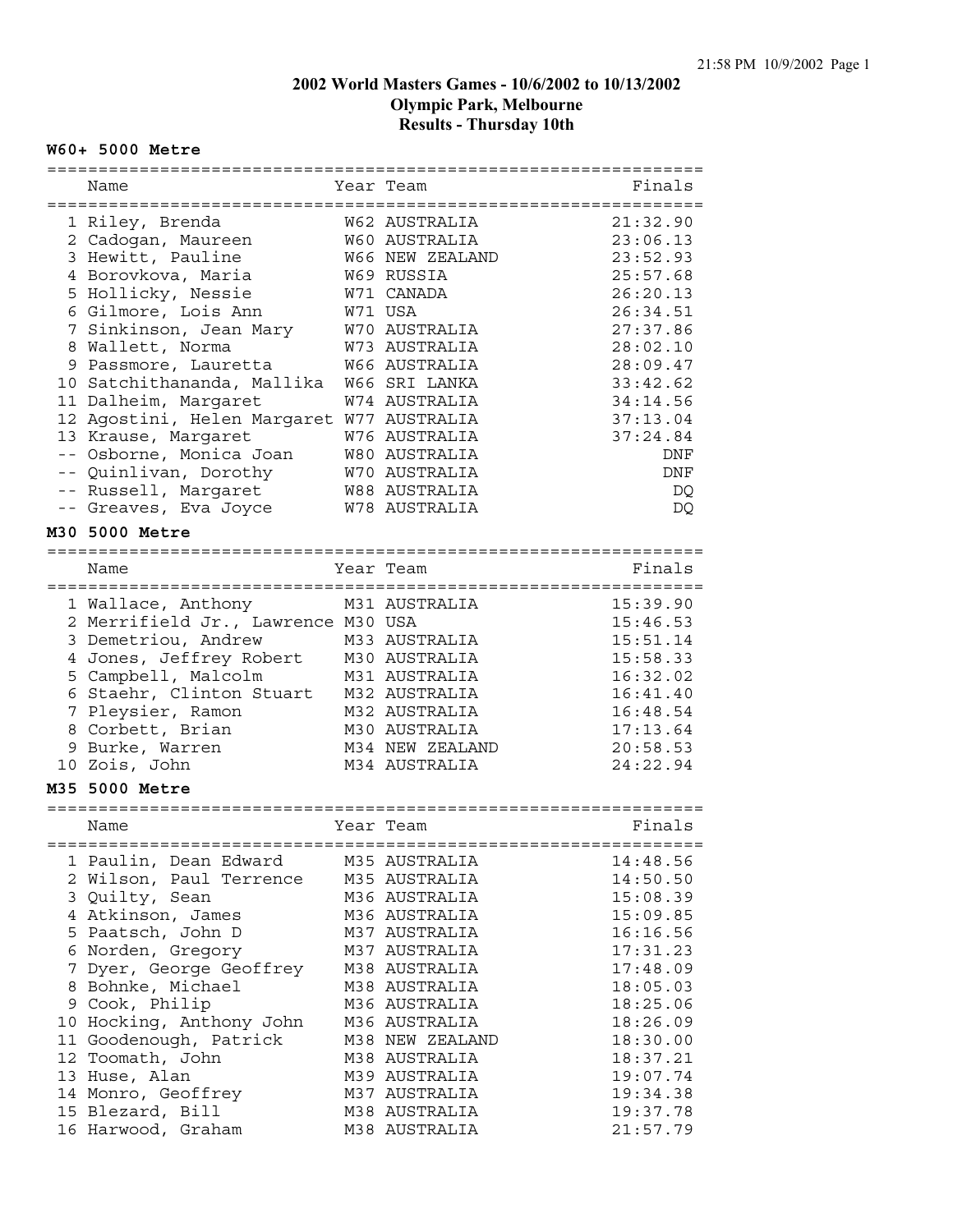| $\ldots$ . M35 5000 Metre    |         |                                    |          |
|------------------------------|---------|------------------------------------|----------|
| 17 Donnoli, Carlo            |         | M39 AUSTRALIA                      | 23:35.48 |
| -- White, Kim                |         | M35 AUSTRALIA                      | DNF      |
| M40 5000 Metre               |         |                                    |          |
|                              |         |                                    |          |
| Name                         |         | Year Team                          | Finals   |
| 1 O'Connor, Christopher      |         | M42 AUSTRALIA                      | 16:20.11 |
| 2 Fitzgerald, Peter          |         | M40 AUSTRALIA                      | 16:22.35 |
| 3 Clarke, Wayne Maxwell      |         | M40 AUSTRALIA                      | 16:23.37 |
| 4 James, Peter               |         | M41 AUSTRALIA                      | 16:28.19 |
| 5 Considine, Paul            |         | M42 AUSTRALIA                      | 17:02.78 |
| 6 Farlow, Colin              |         | M40 AUSTRALIA                      | 17:09.34 |
| 7 Warren, Paul John          |         | M41 AUSTRALIA                      | 17:11.63 |
| 8 Dent, Ian                  |         | M42 AUSTRALIA                      | 17:19.37 |
| 9 Mc Allister, Gary          |         | M41 AUSTRALIA                      | 17:27.42 |
| 10 Harding, David            | M42 USA |                                    | 17:29.22 |
| 11 Sharam, Jeffrey           |         | M43 AUSTRALIA                      | 17:41.48 |
| 12 Bushfield, Mark           |         | M43 AUSTRALIA                      | 17:47.26 |
| 13 Cosgrave, Gerard          |         | M44 AUSTRALIA                      | 18:01.05 |
| -- Hughes, Mark Peter        |         | M43 AUSTRALIA                      | DNF      |
| Section 2                    |         |                                    |          |
| 1 Norden, Brendan            |         | M44 AUSTRALIA                      | 17:27.06 |
| 2 Nicola, John               |         | M40 AUSTRALIA                      | 18:30.55 |
| 3 Kondogonis, John           |         | M41 AUSTRALIA                      | 18:32.54 |
| 4 Maher, Peter               |         | M42 AUSTRALIA                      | 18:33.61 |
| 5 Tsavdaridis, John          |         | M40 AUSTRALIA                      | 18:47.99 |
| 6 Monahan, Phill John        |         | M44 AUSTRALIA                      | 19:27.57 |
| 7 Munday, Paul               |         | M44 AUSTRALIA                      | 19:50.20 |
| 8 Newling, Robert            |         | M42 AUSTRALIA                      | 19:51.10 |
| 9 Cash, Craig                |         | M40 AUSTRALIA                      | 20:18.60 |
| 10 Boyd, David               |         | M42 AUSTRALIA                      | 20:30.54 |
| 11 Kolak, John               |         | M44 AUSTRALIA                      | 20:57.42 |
| 12 Sutton, Robert            |         | M40 AUSTRALIA                      | 21:34.26 |
| 13 Murphy, Stephen James     |         | M41 AUSTRALIA                      | 22:07.89 |
| 14 Gembarovski, John         |         | M41 AUSTRALIA                      | 22:48.01 |
| 15 Winning, Chris            |         | M41 AUSTRALIA                      | 22:54.79 |
| 16 Barrett, Rod              |         | M42 AUSTRALIA                      | 23:43.83 |
| M45 5000 Metre               |         |                                    |          |
| :=========================== |         | ================================== |          |
| Name                         |         | Year Team                          | Finals   |
| Section<br>1                 |         |                                    |          |
| 1 Bowes, Phillip Michael     |         | M46 AUSTRALIA                      | 15:57.23 |
| 2 Matecha, Miroslav          |         | M47 CZECH REPUBLIC                 | 16:22.93 |
| 3 Pelgrim, Bert              |         | M46 AUSTRALIA                      | 16:28.62 |
| 4 Bolton, Garry              |         | M48 AUSTRALIA                      | 16:37.33 |
| 5 Chambers, Charles          |         | M48 AUSTRALIA                      | 16:42.72 |
| 6 Long, Allan Terrence       |         | M45 AUSTRALIA                      | 16:49.76 |
| 7 Lyden, Peter Anthony       |         | M47 AUSTRALIA                      | 16:51.95 |
| 8 Drolet, Normand            |         | M49 CANADA                         | 16:55.27 |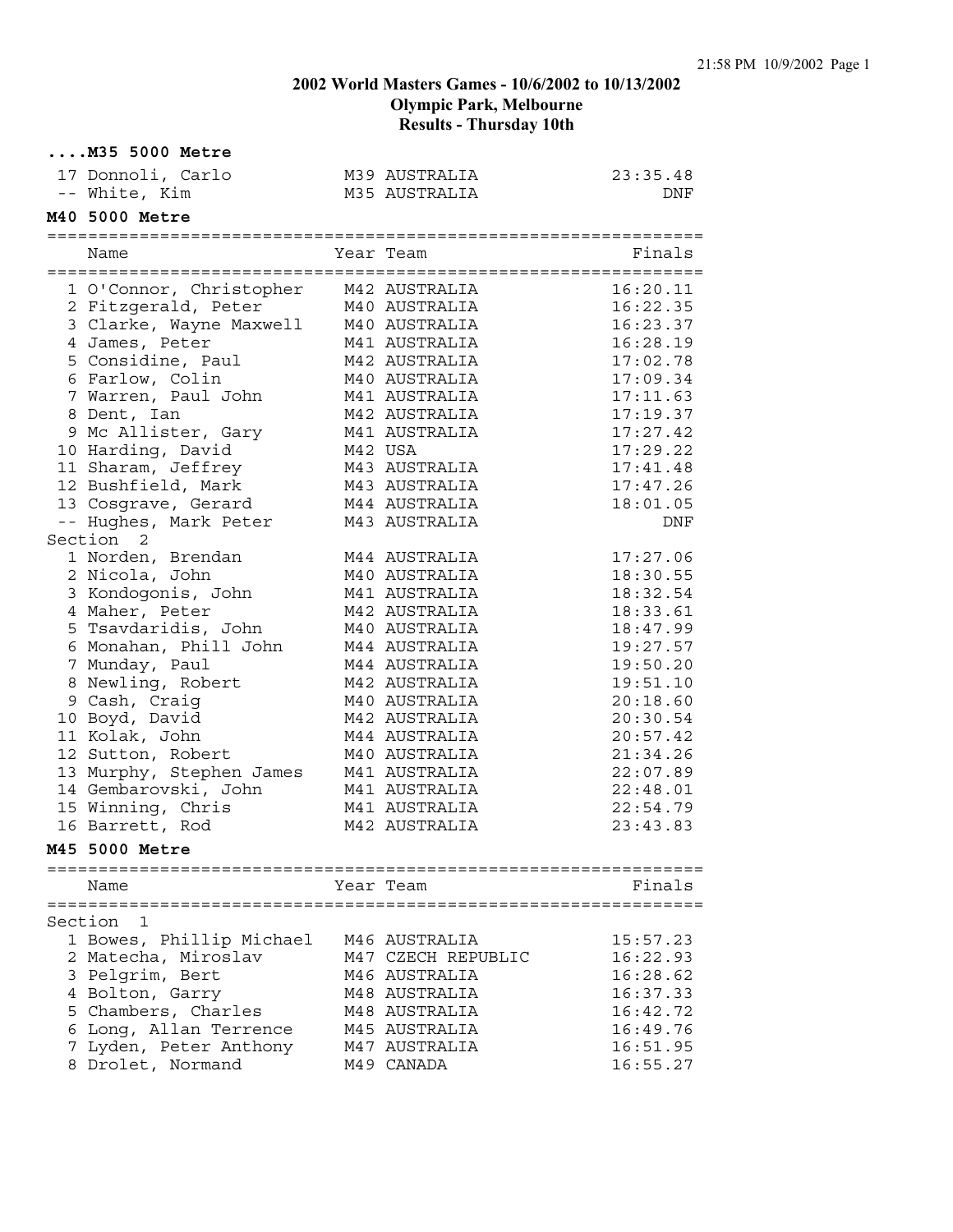#### **....M45 5000 Metre**

| 9 Wendel, Rob                             | M45 AUSTRALIA                  | 17:07.00             |
|-------------------------------------------|--------------------------------|----------------------|
| 10 Boot, Jeff                             | M46 AUSTRALIA                  | 17:31.00             |
| 11 Crosato, Robert                        | M45 AUSTRALIA                  | 17:35.33             |
| 12 Hammett, Gary                          | M45 AUSTRALIA                  | 17:36.83             |
| 13 Bryant, Craig                          | M46 AUSTRALIA                  | 17:48.47             |
| 14 Weeks, Peter                           | M48 AUSTRALIA                  | 17:57.59             |
| 15 Connor, Garry                          | M46 AUSTRALIA                  | 18:34.98             |
| 16 Boyle, Neil                            | M48 AUSTRALIA                  | 18:53.79             |
| 17 McLay, David Ian Hamilto M46 AUSTRALIA |                                | 20:49.15             |
| Section 2                                 |                                |                      |
| 1 Dybdahl, Bjorn                          | M49 AUSTRALIA                  | 18:07.63             |
| 2 Shanahan, Kevin James                   | M46 AUSTRALIA                  | 18:37.86             |
| 3 Allen, Wayne                            | M47 AUSTRALIA                  | 18:59.68             |
| 4 Rattenbury, Bruce                       | M49 AUSTRALIA                  | 19:01.67             |
| 5 Worsnop, Christopher Joh M45 AUSTRALIA  |                                | 19:17.13             |
| 6 Menkhorst, Peter                        | M49 AUSTRALIA                  | 19:23.64             |
| 7 Wilson, Ken                             | M48 AUSTRALIA                  | 19:34.67             |
| 8 Chuchala, Wojciech                      | M45 AUSTRALIA                  | 19:43.46             |
| 9 Hammat, Ray                             | M49 AUSTRALIA                  | 19:50.23             |
| 10 Chee, Yong                             | M45 SINGAPORE                  | 20:25.38             |
| 11 O'Brien, Michael Joseph                | M47 AUSTRALIA                  | 20:42.10             |
| 12 Maclennan, Mark Lionel                 | M45 AUSTRALIA                  | 20:47.58             |
| 13 Tunks, Peter Ronald                    | M45 AUSTRALIA                  | 20:56.21             |
| 14 Brown, Chris                           | M47 AUSTRALIA                  | 20:57.42             |
| 15 Stockdale, Mike                        | M47 AUSTRALIA                  | 21:10.44             |
|                                           |                                |                      |
|                                           |                                |                      |
| 16 Jordan, Steve                          | M45 AUSTRALIA                  | 21:28.10             |
| 17 Higginbotham, John Willi M47 AUSTRALIA |                                | 23:17.80             |
| 18 Ward, Bruce Raymond                    | M45 AUSTRALIA                  | 23:25.01             |
| M50 5000 Metre                            |                                |                      |
| Name                                      | Year Team                      | Finals               |
|                                           |                                |                      |
| Section 1                                 |                                |                      |
| 1 Goldammer, Klaus                        | M50 GERMANY                    | 16:31.89             |
| 2 McCusker, Bob                           | M50 USA                        | 16:34.90             |
| 3 Clark, Geoffrey                         | M53 AUSTRALIA                  | 16:40.12             |
| 4 Howard, Maxwell John                    | M50 AUSTRALIA                  | 17:25.54             |
| 5 Standeven, David                        | M50 AUSTRALIA                  | 17:29.77             |
| 6 Shaw, Derek                             | M50 NEW ZEALAND                | 17:34.53             |
| 7 Jones, David                            | M51 AUSTRALIA                  | 18:42.02             |
| 8 Gunn, Robert                            | M52 AUSTRALIA                  | 18:50.52             |
|                                           | M54 AUSTRALIA                  | 18:52.49             |
| 9 Moore, Geoffrey Lewis                   | M52 RUSSIA                     | 18:57.41             |
| 10 Lednev, Fedor                          | M53 AUSTRALIA                  | 19:01.09             |
| 11 Hutchison, Murray                      |                                |                      |
| 12 Rademaker, Freddy                      | M50 AUSTRALIA<br>M52 AUSTRALIA | 19:31.56<br>21:05.24 |
| 13 Nicol, Stuart Campbell                 |                                |                      |
| 14 Crawford, John Roy<br>Section 2        | M51 AUSTRALIA                  | 22:57.43             |
|                                           | M52 AUSTRALIA                  | 17:52.62             |
| 1 Wright, Terry<br>2 Potter, Victor       | M54 AUSTRALIA                  | 18:07.72             |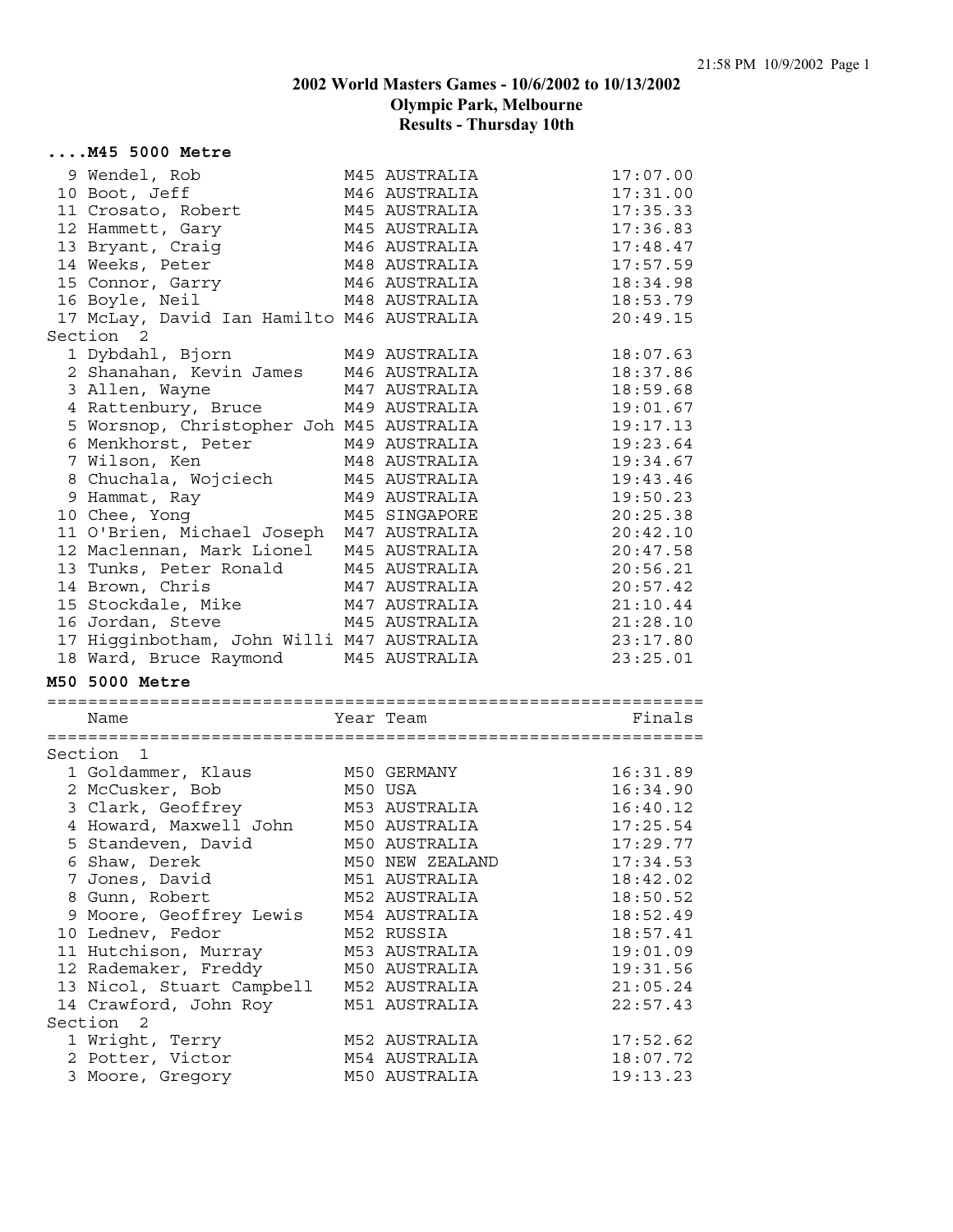#### **....M50 5000 Metre**

| 4 Cook, Ian<br>5 Hopkins, Jim<br>6 Caulfield, John Patrick<br>7 Spooner, Ellison Hugh<br>8 Ehrenberg, Zvi<br>9 Gluckman, John<br>10 Bish, Trevor Gordon<br>11 Rees, Desmond John<br>12 Fleisner, Paul Gavin | M51 AUSTRALIA<br>M52 AUSTRALIA<br>M54 AUSTRALIA<br>M53 NEW ZEALAND<br>M52 ISRAEL<br>M51 NEW ZEALAND<br>M51 AUSTRALIA<br>M50 AUSTRALIA<br>M54 AUSTRALIA | 19:29.18<br>19:42.77<br>20:34.33<br>20:49.36<br>20:52.32<br>20:54.01<br>20:56.59<br>21:12.32<br>22:23.17 |
|-------------------------------------------------------------------------------------------------------------------------------------------------------------------------------------------------------------|--------------------------------------------------------------------------------------------------------------------------------------------------------|----------------------------------------------------------------------------------------------------------|
| 13 Bellesini, Steve                                                                                                                                                                                         | M51 AUSTRALIA                                                                                                                                          | 22:57.08                                                                                                 |
| 14 Bearman, Mick<br>15 Ventris, John<br>-- Wilson, Gregory Lloyd                                                                                                                                            | M52 AUSTRALIA<br>M53 AUSTRALIA<br>M50 AUSTRALIA                                                                                                        | 24:12.43<br>24:52.66<br>DNF                                                                              |
| M55 5000 Metre                                                                                                                                                                                              |                                                                                                                                                        |                                                                                                          |
| Name                                                                                                                                                                                                        | Year Team                                                                                                                                              | Finals                                                                                                   |
| Section 1                                                                                                                                                                                                   |                                                                                                                                                        |                                                                                                          |
| 1 Franzi, Norman<br>2 Graves, Ian Vincent Edwa M58 AUSTRALIA                                                                                                                                                | M58 AUSTRALIA                                                                                                                                          | 18:00.73<br>18:13.27                                                                                     |
| 3 Bennie, Alan                                                                                                                                                                                              | M55 AUSTRALIA                                                                                                                                          | 18:23.42                                                                                                 |
| 4 Clement-Smith, Ian                                                                                                                                                                                        | M55 AUSTRALIA                                                                                                                                          | 18:28.07                                                                                                 |
| 5 Philpott, Graham Carey                                                                                                                                                                                    | M59 AUSTRALIA                                                                                                                                          | 18:33.77                                                                                                 |
| 6 Ingram, Geoffrey                                                                                                                                                                                          | M56 AUSTRALIA                                                                                                                                          | 18:36.74                                                                                                 |
| 7 Box, James                                                                                                                                                                                                | M56 AUSTRALIA                                                                                                                                          | 18:40.91                                                                                                 |
| 8 Smart, Peter                                                                                                                                                                                              | M57 AUSTRALIA                                                                                                                                          | 18:49.59                                                                                                 |
| 9 Hotton, Paul                                                                                                                                                                                              | M55 AUSTRALIA                                                                                                                                          | 19:11.41                                                                                                 |
| 10 Wright, Simon                                                                                                                                                                                            | M56 NEW ZEALAND                                                                                                                                        | 19:40.55                                                                                                 |
| 11 Lyons, Geoffrey                                                                                                                                                                                          | M55 AUSTRALIA                                                                                                                                          | 19:44.80                                                                                                 |
| 12 Mathers, Jeremy                                                                                                                                                                                          | M59 SOUTH AFRICA                                                                                                                                       | 20:19.22                                                                                                 |
| 13 Brokenshire, Jim                                                                                                                                                                                         | M57 AUSTRALIA                                                                                                                                          | 20:35.77                                                                                                 |
| 14 Willigen, John                                                                                                                                                                                           | M55 AUSTRALIA                                                                                                                                          | 21:11.38                                                                                                 |
| 15 Pearce, William James                                                                                                                                                                                    | M55 AUSTRALIA                                                                                                                                          | 21:19.09                                                                                                 |
| 16 Plunkett, Allan Ronald                                                                                                                                                                                   | M56 AUSTRALIA                                                                                                                                          | 21:24.06                                                                                                 |
| 17 Roberts, David Vincent                                                                                                                                                                                   | M59 AUSTRALIA                                                                                                                                          | 21:31.58                                                                                                 |
| 18 Ker, Jeffrey                                                                                                                                                                                             | M56 AUSTRALIA                                                                                                                                          | 21:47.62                                                                                                 |
| 19 Orelli, Michael                                                                                                                                                                                          | M58 AUSTRALIA                                                                                                                                          | 21:56.20                                                                                                 |
| 20 Arnold, Andrew Horsford                                                                                                                                                                                  | M58 AUSTRALIA                                                                                                                                          | 22:40.29                                                                                                 |
| 21 Martin, Paul                                                                                                                                                                                             | M56 AUSTRALIA                                                                                                                                          | 22:41.13                                                                                                 |
| 22 Richards, Gary Donald                                                                                                                                                                                    | M56 AUSTRALIA                                                                                                                                          | 22:46.64                                                                                                 |
| 23 Page, William<br>24 Miller, Trevor                                                                                                                                                                       | M55 AUSTRALIA                                                                                                                                          | 24:59.74                                                                                                 |
|                                                                                                                                                                                                             | M57 AUSTRALIA                                                                                                                                          | 26:49.97                                                                                                 |
| 25 Noonan, John<br>-- Ashmore, Alan Lennard                                                                                                                                                                 | M59 AUSTRALIA<br>M55 AUSTRALIA                                                                                                                         | 27:45.67                                                                                                 |
| -- Konopka, Jan                                                                                                                                                                                             | M56 SLOVAK REPUBLIC                                                                                                                                    | DNF<br>DNF                                                                                               |
|                                                                                                                                                                                                             |                                                                                                                                                        |                                                                                                          |
| M60 5000 Metre                                                                                                                                                                                              |                                                                                                                                                        |                                                                                                          |
| Name                                                                                                                                                                                                        | Year Team                                                                                                                                              | Finals                                                                                                   |
| 1 Sandery, Peter                                                                                                                                                                                            | M61 AUSTRALIA                                                                                                                                          | 17:08.70                                                                                                 |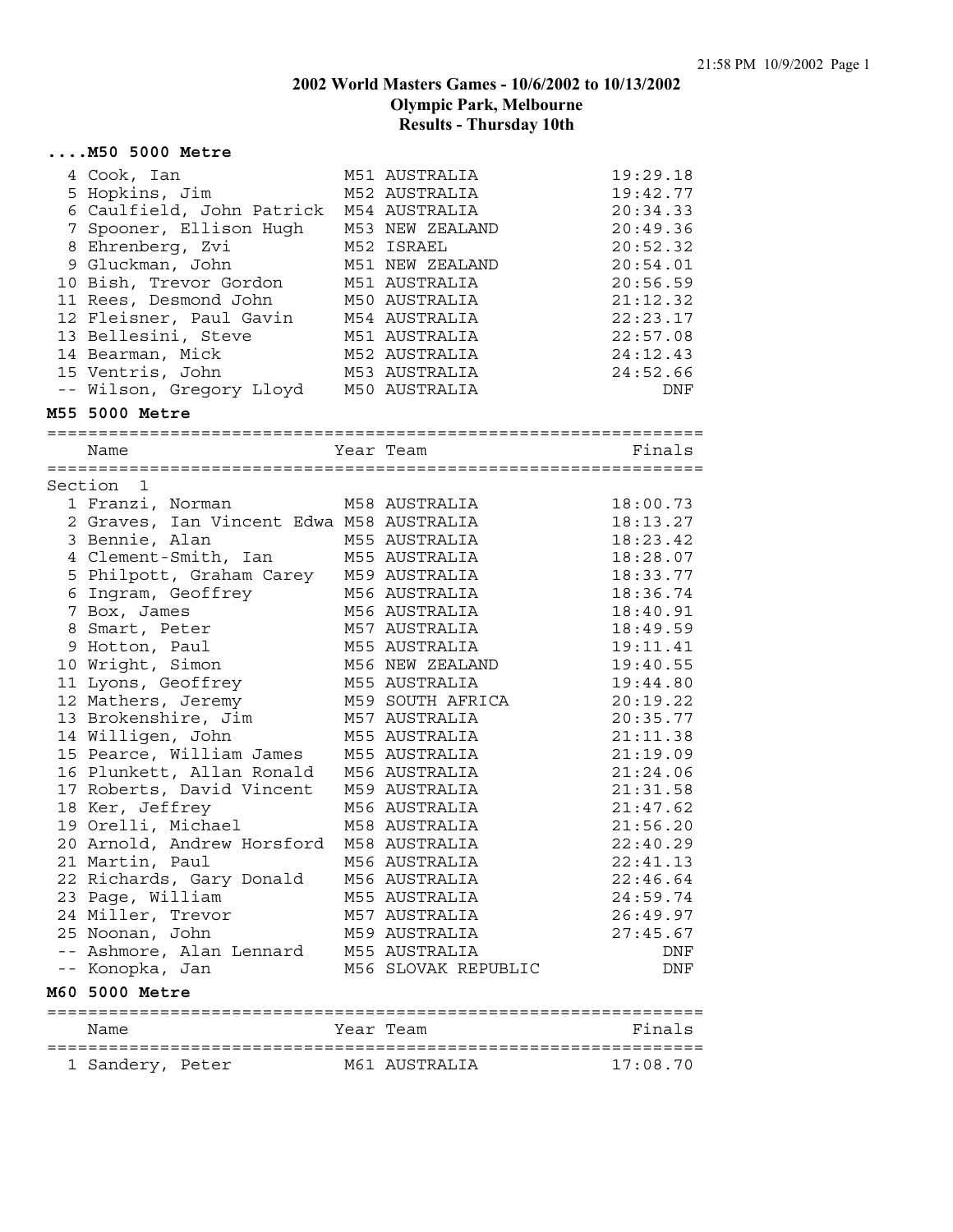#### **....M60 5000 Metre**

| 2 Rezac, Ivo                                                | M60 CZECH REPUBLIC          | 17:34.78   |
|-------------------------------------------------------------|-----------------------------|------------|
| 3 Carse, Bert                                               | M61 AUSTRALIA               | 18:10.14   |
| 4 Walker, John                                              | M62 AUSTRALIA               | 18:19.27   |
| 5 Hannaford, Peter                                          | M63 AUSTRALIA               | 18:58.85   |
| 6 Wyatt, Norris                                             | M60 NEW ZEALAND             | 19:08.80   |
| 7 Schickert, Bob                                            | M60 AUSTRALIA               | 19:14.92   |
| 8 Scott, Joseph                                             | M60 AUSTRALIA               | 19:19.36   |
| 9 Paulin, Edward                                            | M64 AUSTRALIA               | 19:30.76   |
| 10 Bartonek, Jindrich                                       | M63 CZECH REPUBLIC          | 19:31.50   |
| 11 Locke, David                                             | M61 AUSTRALIA               | 19:57.99   |
| 12 Hlusicka, Josef                                          | M64 CZECH REPUBLIC          | 20:00.45   |
| 13 Barrett, Alwyn                                           | M60 AUSTRALIA               | 20:04.29   |
| 14 Kneen, John                                              | M60 AUSTRALIA               | 20:25.53   |
| 15 Thomas, Bryan Willia                                     | M61 AUSTRALIA               | 20:31.07   |
| 16 Waite, John Raymond                                      | M61 AUSTRALIA               | 21:07.76   |
| 17 LeVasseur, Jerry                                         | M64 USA                     | 21:35.86   |
| 18 Hayes, Robert Lesli                                      | M64 AUSTRALIA               | 21:37.70   |
| 19 Bradac, Alois                                            | M62 CZECH REPUBLIC          | 21:50.37   |
| 20 Allen, Kevin John                                        | M62 AUSTRALIA               | 22:20.77   |
| 21 Higgins, Barry                                           | M64 AUSTRALIA               | 22:23.13   |
| 22 Woods, Lester Dougl                                      | M60 NEW ZEALAND             | 22:25.70   |
| 23 McKeown, Thomas Cecil                                    | M62 AUSTRALIA               | 22:48.17   |
| 24 Sharrock, Ray                                            | M62 AUSTRALIA               | 23:17.86   |
| 25 Healey, Rod                                              | M60 AUSTRALIA               | 23:38.56   |
|                                                             | M64 AUSTRALIA               | 23:52.33   |
| 26 Dorr, Barry<br>27 McLaughlin, John Michael M62 AUSTRALIA |                             | 25:06.18   |
|                                                             | M61 CANADA                  | 27:21.85   |
| 28 Godfrey, Kenneth                                         | M63 AUSTRALIA               | 28:52.54   |
| 29 Boyd, John Peter                                         |                             |            |
| -- Budiukin, Nikolai                                        | M61 RUSSIA<br>M61 AUSTRALIA | DNF<br>DNF |
| -- Le Bas, Douglas Lind<br>-- Jones, Allan Laurie           | M61 AUSTRALIA               | DNF        |
|                                                             |                             |            |
| <b>M65-74 5000 Metre</b>                                    |                             |            |
| Name                                                        | Year Team                   | Finals     |
|                                                             |                             |            |
| 1 McLeod, Colin                                             | M66 AUSTRALIA               | 18:21.70   |
| 2 Berry, Anthony                                            | M67 AUSTRALIA               | 19:26.02   |
| 3 Hana, Kvetoslav                                           | M65 CZECH REPUBLIC          | 20:33.48   |
| 4 Lewis, Robert                                             | M74 AUSTRALIA               | 21:31.93   |
| 5 Pearson, Robert                                           | M68 AUSTRALIA               | 21:58.18   |
| 6 Bichsel, Fred                                             | M65 AUSTRALIA               | 22:07.56   |
| 7 Padget, David Peter                                       | M70 AUSTRALIA               | 22:08.25   |
| 8 Powley, Gilbert Charles                                   | M73 NEW ZEALAND             | 22:18.46   |
| 9 McPherson, Neil Douglas                                   | M68 AUSTRALIA               | 22:19.96   |
| 10 McMahon, Barry                                           | M65 AUSTRALIA               | 22:26.69   |
| 11 Patteson, Ken Mathew                                     | M70 AUSTRALIA               | 22:37.47   |
| 12 Pleysier, Cornelis                                       | M70 AUSTRALIA               | 22:38.44   |
| 13 Bramich, Glynn                                           | M71 AUSTRALIA               | 23:00.27   |
| 14 Le Get, Peter                                            | M68 AUSTRALIA               | 23:02.69   |
| 15 Peacock, John                                            | M66 AUSTRALIA               | 23:07.42   |
| 16 Bridle, Mick Rex                                         | M70 AUSTRALIA               | 23:10.72   |
|                                                             |                             |            |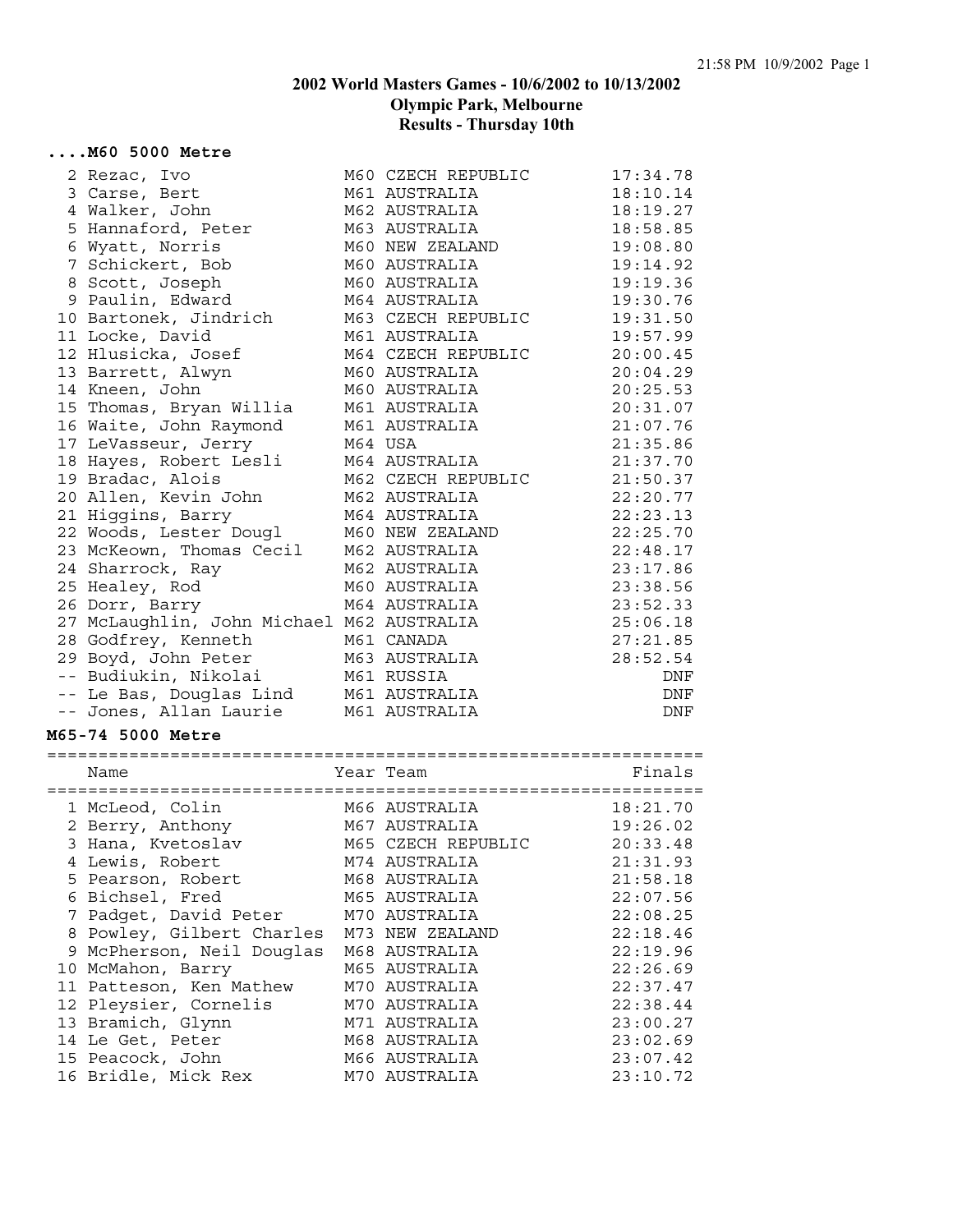|        | M65-74 5000 Metre                                                                                                                                  |                                                  |                                  |                   |
|--------|----------------------------------------------------------------------------------------------------------------------------------------------------|--------------------------------------------------|----------------------------------|-------------------|
|        | 17 Stuart, Ronald Charles M70 AUSTRALIA<br>18 Saunders, Ken<br>M68 USA<br>19 Tuck, Carl F.                                                         | M70 AUSTRALIA                                    | 23:46.41<br>23:52.72<br>24:12.33 |                   |
|        | 20 Burrow, George M69 AUSTRALIA<br>21 Oppliger, Alan M70 USA<br>22 Simons, George Sydney M67 AUSTRALIA                                             |                                                  | 24:28.24<br>25:22.20<br>29:35.28 |                   |
|        | M75+ 5000 Metre                                                                                                                                    |                                                  |                                  |                   |
|        | Name                                                                                                                                               | Year Team                                        | Finals                           |                   |
|        | 1 Pearce, Norm<br>2 Burridge, William M77 AUSTRALIA                                                                                                | M77 AUSTRALIA                                    | 23:53.88<br>24:05.86             |                   |
|        | 3 Tutchener, Frank<br>4 Honeywell, William Richa M77 AUSTRALIA                                                                                     | M75 AUSTRALIA                                    | 24:14.39<br>25:01.61             |                   |
|        | 5 Kemp, John<br>6 Churchward, Roger M77 AUSTRALIA                                                                                                  | M75 AUSTRALIA                                    | 25:15.33<br>26:03.22             |                   |
|        | 7 McKeown, Gordon<br>8 Gilmour, John                                                                                                               | M79 AUSTRALIA<br>M83 AUSTRALIA                   | 26:36.22<br>28:15.82             |                   |
|        | 9 Brownbill, Peter Scott M84 AUSTRALIA<br>0 Matchett, Ken M80 AUSTRALIA<br>1 Davidson, John M80 AUSTRALIA<br>10 Matchett, Ken<br>11 Davidson, John | M80 AUSTRALIA                                    | 29:19.63<br>29:51.07<br>29:53.52 |                   |
|        | 12 Bonecker, Frank Joseph M77 AUSTRALIA<br>-- Hansford-Miller, Frank H M85 AUSTRALIA                                                               |                                                  | 30:20.45<br>DQ                   |                   |
|        | M30 Long Jump                                                                                                                                      |                                                  |                                  |                   |
|        | Name                                                                                                                                               | Year Team                                        | Finals                           | Wind              |
| Flight | $\mathbf{1}$                                                                                                                                       |                                                  |                                  |                   |
|        | 1 Evans, Warren Alan<br>2 Barr, James<br>3 Mendonca, Antonio                                                                                       | M30 AUSTRALIA<br>M34 USA<br>M33 AUSTRALIA        | $6.62m - 1.6$<br>5.65m<br>5.29m  | $-0.7$<br>$-1.2$  |
|        | 4 Howie, Andrew<br>5 Castle, James David M34 AUSTRALIA                                                                                             | M30 AUSTRALIA                                    | 4.93m<br>$4.90m - 1.1$           | 0.3               |
|        | -- Heap, Jason Scott M31 AUSTRALIA<br>M35 Long Jump                                                                                                |                                                  | ND                               | NWI               |
|        |                                                                                                                                                    |                                                  |                                  |                   |
|        | Name                                                                                                                                               | Year Team                                        | Finals Wind                      |                   |
|        | 1 Krynauw, Stephanus<br>2 Corbitt, Martin<br>3 Araneda Galvez, John                                                                                | M37 NEW ZEALAND<br>M38 SOUTH AFRICA<br>M36 CHILE | 6.34m<br>6.23m<br>6.19m          | 3.2<br>1.7<br>2.0 |
|        | 4 Smith, Ian<br>5 Harris, Paul Anthony                                                                                                             | M39 AUSTRALIA<br>M37 AUSTRALIA                   | 5.71m<br>5.53m                   | 1.0<br>2.5        |
|        | 6 Kiss, Andrew<br>7 Edwards, Wayne                                                                                                                 | M35 AUSTRALIA<br>M39 AUSTRALIA                   | 5.47m<br>5.06m                   | 1.5<br>1.4        |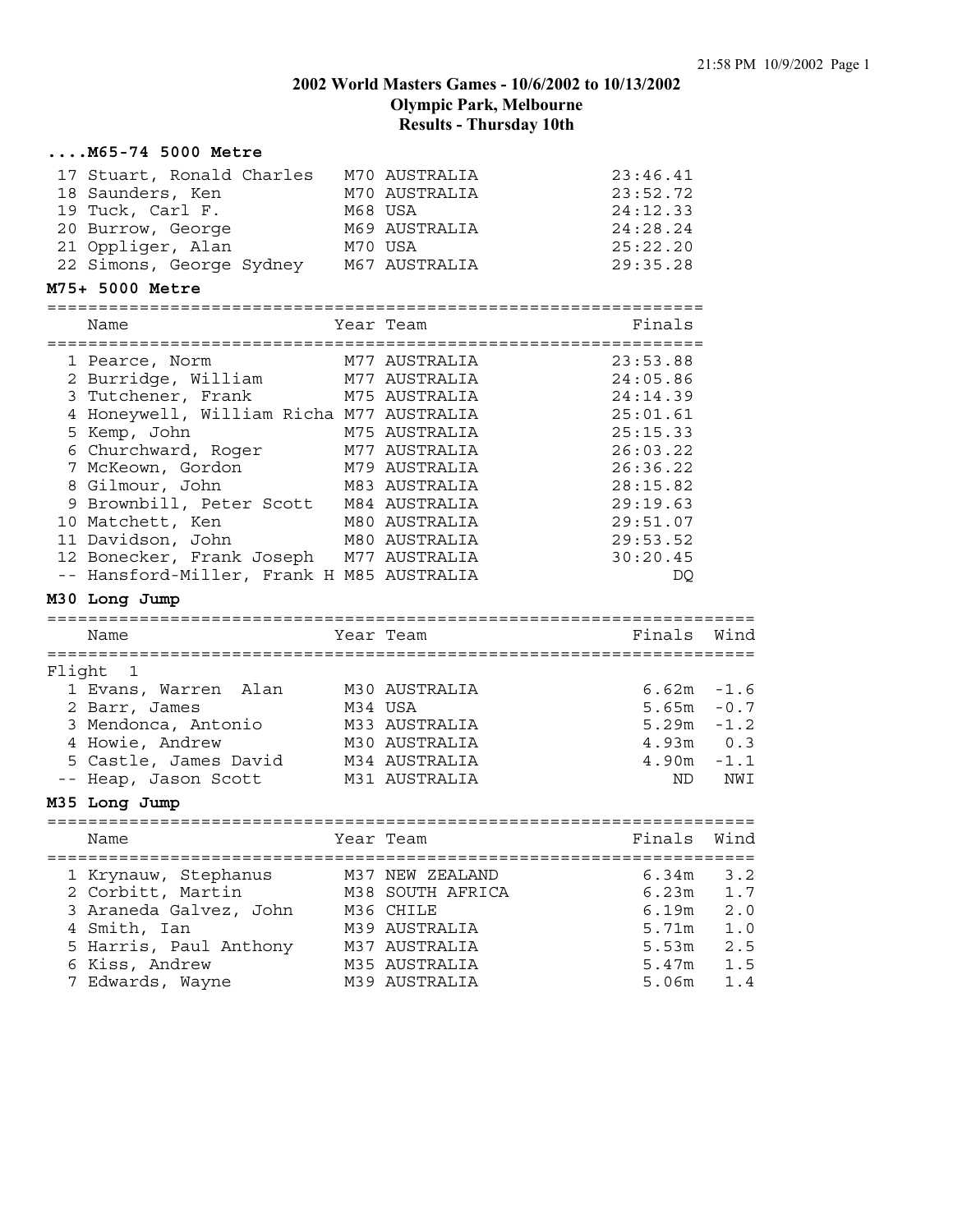# **M40 Long Jump**

| Name                                      | Year Team           | Prelims            | Wind          |
|-------------------------------------------|---------------------|--------------------|---------------|
|                                           |                     |                    |               |
| Flight 1 Preliminaries                    |                     |                    |               |
| 1 Gavenciak, Igor                         | M42 SLOVAK REPUBLIC | 6.60 <sub>mq</sub> | 2.3           |
| 2 Hayrapetyan, Gerasim                    | M43 USA             | 6.18 <sub>mq</sub> | 1.7           |
| 3 Behin, Steven                           | M40 AUSTRALIA       | 6.09 <sub>mq</sub> | 1.1           |
| 4 Ruzicka, Ivan                           | M40 CZECH REPUBLIC  | 5.80mg             | 1.2           |
| 5 Fajgl, Pavel                            | M41 CZECH REPUBLIC  | 5.74mg             | 2.2           |
| 6 Mell, Graeme                            | M43 AUSTRALIA       | 5.57 <sub>mq</sub> | 3.0           |
| 7 Lang, Christopher David                 | M40 AUSTRALIA       | 4.91mq             | 2.2           |
| 8 O'Donnell, Anthony John                 | M43 AUSTRALIA       | 4.64m              | 1.8           |
| 9 Hannah, Perry                           | M41 AUSTRALIA       | 4.63m              | 2.0           |
| Flight 2 Preliminaries                    |                     |                    |               |
| 1 Smith, Darren                           | M40 AUSTRALIA       | 5.88mq             | 2.2           |
| 2 Jones, Warwick Anthony                  | M41 AUSTRALIA       | 5.29mg             | $2.6$         |
| 3 Kelly, Stephen                          | M40 AUSTRALIA       | 5.24mg             | 2.2           |
| 4 Harris, Graham Thomas                   | M41 AUSTRALIA       | 4.87mq             | 2.6           |
| 5 Baldwin, Bryan                          | M42 AUSTRALIA       | 4.84 <sub>mq</sub> | 1.1           |
| 6 Rogers, Glenn                           | M40 AUSTRALIA       | 4.54m              | 2.1           |
|                                           |                     |                    |               |
| M40 Long Jump                             |                     |                    |               |
|                                           |                     |                    |               |
| Name                                      | Year Team           | Finals             | Wind          |
|                                           |                     |                    |               |
| Flight 1 Finals                           |                     |                    |               |
| 1 Gavenciak, Igor                         | M42 SLOVAK REPUBLIC | 6.28m              | 1.0           |
| 2 Hayrapetyan, Gerasim                    | M43 USA             | 6.24m              | 1.3           |
| 3 Behin, Steven                           | M40 AUSTRALIA       | 6.19m              | 1.9           |
| 4 Smith, Darren                           | M40 AUSTRALIA       | 6.15m              | 1.0           |
| 5 Fajgl, Pavel                            | M41 CZECH REPUBLIC  | 5.82m              | 1.3           |
| 6 Mell, Graeme                            | M43 AUSTRALIA       | 5.81m              | 3.1           |
| 7 Ruzicka, Ivan                           | M40 CZECH REPUBLIC  | 5.80m              | 2.3           |
| 8 Jones, Warwick Anthony M41 AUSTRALIA    |                     | 5.16m              | 1.7           |
| 9 Lang, Christopher David                 | M40 AUSTRALIA       | 4.90m              | 2.4           |
| M45 Long Jump                             |                     |                    |               |
|                                           |                     |                    |               |
|                                           |                     |                    |               |
| Name                                      | Year Team           | Finals             | Wind          |
|                                           |                     |                    |               |
| Flight 1                                  |                     |                    |               |
| 1 Tompkins, Clayton Herber M49 AUSTRALIA  |                     | 6.07m              | 2.4           |
| 2 Smith, Joe                              | M46 USA             | 6.02m              | 2.2           |
| 3 Creek, John                             | M46 AUSTRALIA       | 5.74m              | 2.1           |
| 4 Sargent, Grant                          | M45 AUSTRALIA       | 5.24m              | 1.4           |
| 5 Hepburn, Greg                           | M48 AUSTRALIA       | 5.23m              | $0.5$         |
| 6 Turner, Paul                            | M48 AUSTRALIA       | 5.08m              | 1.8           |
| 7 Barton, Henry                           | M47 AUSTRALIA       | 5.06m              | $+0.0$        |
| 8 Haralampou, Arthur                      | M47 AUSTRALIA       | 5.05m              | 1.8           |
| 9 Nettleton, Darryl                       | M45 AUSTRALIA       | 5.04m              | 3.0           |
| 10 Geis, Hildebrand                       | M49 GERMANY         | 4.99m              | 1.6           |
| 11 McLay, David Ian Hamilto M46 AUSTRALIA |                     | 4.90m              | $4\,\ldotp 8$ |
| 12 Meagher, Robin                         | M49 AUSTRALIA       | 4.86m              | $+0.0$        |
| 13 Cauchi, Mark                           | M45 AUSTRALIA       | 4.79m              | 1.5           |
| 14 Anderson, Deane                        | M46 AUSTRALIA       | 4.70m              | 2.9           |
| 15 Flowers, Colin                         | M46 AUSTRALIA       | 4.59m              | $1.5$         |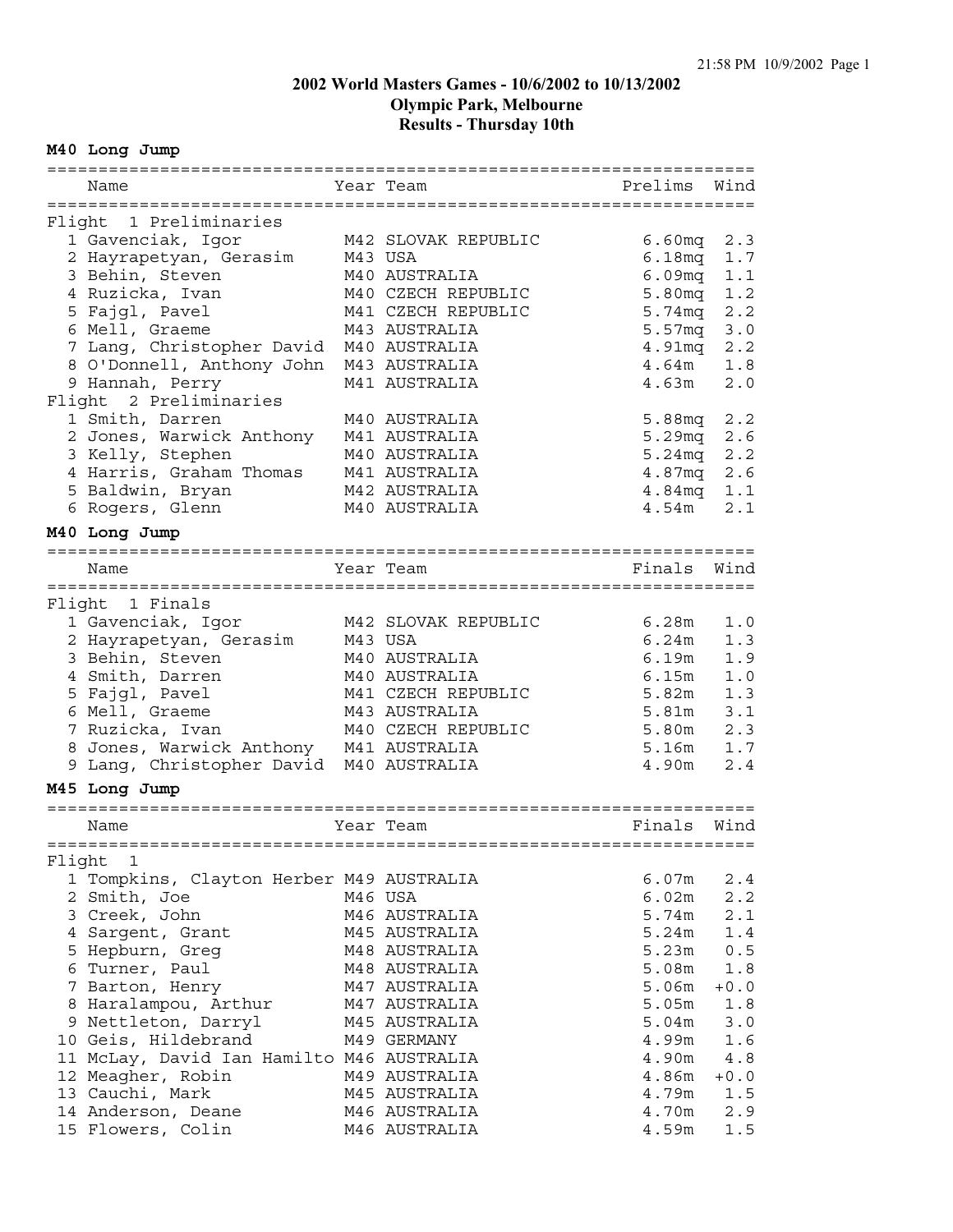| M45 Long Jump                                                   |                                          |                   |      |
|-----------------------------------------------------------------|------------------------------------------|-------------------|------|
| 16 Craigie, Rob                                                 | M49 AUSTRALIA                            | 4.24m             | 3.3  |
| 17 Mannix, Mark Joseph                                          | M45 AUSTRALIA                            | 3.38m             | 2.8  |
| 18 Grace, David                                                 | M49 AUSTRALIA                            | 3.36m             | 2.3  |
| M50 Long Jump                                                   |                                          |                   |      |
| Name                                                            | Year Team                                | Finals            | Wind |
| 1 Koivisto, Pekka                                               | M53 FINLAND                              | 5.77m             | 3.7  |
| 2 Ritterman, Henry                                              | M51 AUSTRALIA                            | 5.44m             | 1.9  |
| 3 Moyle, Keith                                                  | M52 AUSTRALIA                            | 5.40m             | 2.7  |
| 4 Peters, Noel                                                  | M54 AUSTRALIA                            | 5.09m             | 3.1  |
| 5 Banens, Bob                                                   | M53 AUSTRALIA                            | 4.94m             | 2.6  |
| 6 Buckingham, Jack                                              | M52 AUSTRALIA                            | 4.91m             | 2.6  |
| 7 Fulgenzi, Tino                                                | M54 AUSTRALIA                            | 4.64m             | 1.9  |
| 8 Rademaker, Freddy                                             | M50 AUSTRALIA                            | 4.59m             | 1.3  |
| 9 Cornish, Bruce                                                | M54 AUSTRALIA                            | 4.17m             | 1.1  |
| 10 Knight, Ken                                                  | M52 AUSTRALIA                            | 4.05m             | 3.1  |
| 11 Murray, Kevin                                                | M53 NEW ZEALAND                          | 3.97 <sub>m</sub> | 0.9  |
| 12 Desmond, Greg Malcolm                                        | M53 AUSTRALIA                            | 3.13m             | 1.9  |
| -- King, Kevin                                                  | M50 AUSTRALIA                            | ND                | NWI  |
| W30-39 Discus Throw 1kg                                         |                                          |                   |      |
|                                                                 |                                          |                   |      |
|                                                                 |                                          |                   |      |
| Name                                                            | Year Team                                | Finals            |      |
|                                                                 |                                          |                   |      |
| 1 McCahill, Christine                                           | W38 NEW ZEALAND                          | 38.04m            |      |
| 2 Hardy, Jayne                                                  | W39 AUSTRALIA                            | 36.80m            |      |
| 3 Pfanner, Judy                                                 | W36 AUSTRALIA                            | 34.38m            |      |
| 4 Lycett, Julia                                                 | W38 AUSTRALIA                            | 33.67m            |      |
| 5 Smith, Lynette                                                | W31 AUSTRALIA                            | 32.73m            |      |
| 6 Sunley, Julie                                                 | W38 AUSTRALIA                            | 25.15m            |      |
| 7 Passarini, Raelene                                            | W37 AUSTRALIA                            | 24.16m            |      |
| 8 Sanderson, Jennifer Mare W34 AUSTRALIA                        |                                          | 23.38m            |      |
| 9 Howitt, Jodie                                                 | W35 AUSTRALIA                            | 23.29m            |      |
| 10 Abegunawardawa Yapa, Sep W37 SRI LANKA                       |                                          | 23.03m            |      |
| 11 Whitehall, Anna-Lisa                                         | W37 AUSTRALIA                            | 18.98m            |      |
| W40 Discus Throw 1kg                                            |                                          |                   |      |
|                                                                 |                                          |                   |      |
| Name<br>-----------------------------                           | Year Team<br>=========================== | Finals            |      |
|                                                                 |                                          |                   |      |
| 1 Gibbins, Sharon Louise                                        | W44 AUSTRALIA                            | 29.21m            |      |
| 2 Clarke, Rosemary Ann                                          | W41 AUSTRALIA                            | 23.24m            |      |
| 3 Ellis, Shirlianne                                             | W44 AUSTRALIA                            | 22.27m            |      |
| 4 Siwratna Bandaranaya, Si W42 SRI LANKA<br>5 Goldenberg, Julie | W42 AUSTRALIA                            | 20.47m<br>18.15m  |      |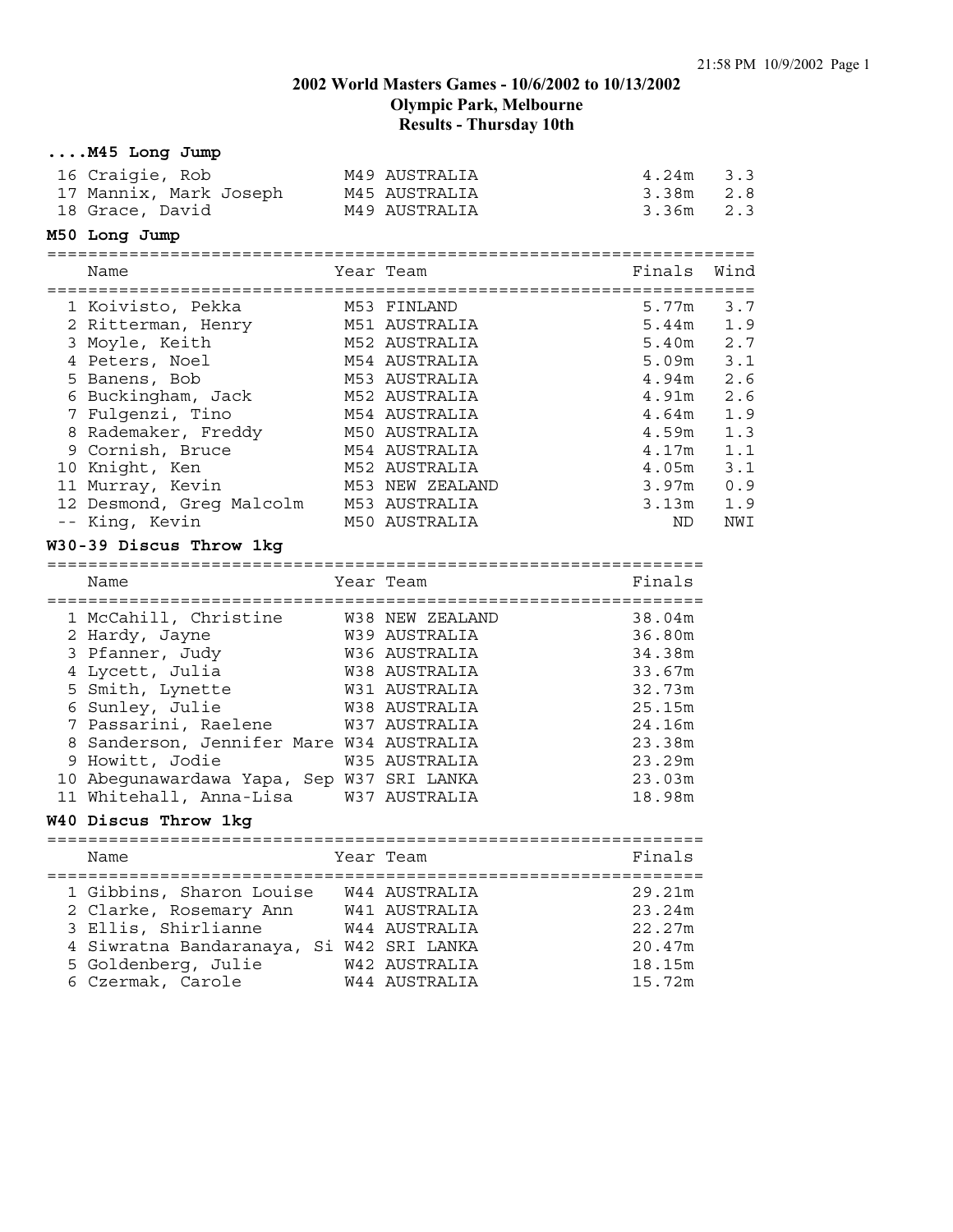#### **W45 Discus Throw 1kg**

| Name                                                        |         | Year Team                              | Finals |
|-------------------------------------------------------------|---------|----------------------------------------|--------|
| 1 Ivanova, Natalia                                          |         | W45 RUSSIA                             | 32.05m |
|                                                             |         |                                        | 27.12m |
| 2 Tregoning, Jennifer Jane W46 AUSTRALIA                    |         | W46 AUSTRALIA                          |        |
| 3 Mousley, Deborah                                          |         |                                        | 24.66m |
| 4 Johnson, Liz                                              | W46 USA |                                        | 23.03m |
| 5 Williams, Merle                                           |         | W45 AUSTRALIA                          | 19.39m |
| 6 Allan, Sherril-Lea                                        |         | W46 AUSTRALIA                          | 19.35m |
| 7 Monahan, Gai Michelle                                     |         | W49 AUSTRALIA                          | 18.13m |
| 8 Simons, Gweneth Kay                                       |         | W46 AUSTRALIA                          | 17.77m |
| W50 Discus Throw 1kg<br>==================================  |         | -------------                          |        |
| Name                                                        |         | Year Team<br>========================= | Finals |
| 1 Schultz, Christine Dorot W51 AUSTRALIA                    |         |                                        | 34.98m |
| 2 Palmer, Denise                                            |         | W51 AUSTRALIA                          | 31.46m |
| 3 Szczepanska, Elizabeth A W51 AUSTRALIA                    |         |                                        | 27.30m |
| 4 Van Bockel, Adriana Mart W50 AUSTRALIA                    |         |                                        | 23.93m |
| 5 Coram, Judy                                               |         | W53 AUSTRALIA                          | 23.82m |
| 6 Perkins, Wilma                                            |         | <b>W53 AUSTRALIA</b>                   | 22.92m |
| 7 Tsitsoula-Roilidou, Magd W50 GREECE                       |         |                                        | 22.86m |
| 8 Bowles, Kristine                                          |         | W50 AUSTRALIA                          | 20.91m |
| 9 Radley, Elizabeth                                         |         | W51 AUSTRALIA                          | 18.30m |
| 10 Mussett, Lorraine                                        |         | W53 AUSTRALIA                          | 14.20m |
| W55-64 Discus Throw 1kg<br>-------------------------------- |         | :====================                  |        |
| Name                                                        |         | Year Team                              | Finals |
| 1 Mellmann, Gudrun                                          |         | W60 GERMANY                            | 28.91m |
| 2 Parviainen, Marja-Leena W58 AUSTRALIA                     |         |                                        | 28.84m |
| 3 Thomas, Mary                                              |         | W58 AUSTRALIA                          | 26.10m |
| 4 Strobach, Concetta                                        | W56 USA |                                        | 25.98m |
| 5 Bourke, Jennifer                                          |         | W62 AUSTRALIA                          | 23.45m |
| 6 Rudov, Raylea                                             |         | W59 AUSTRALIA                          | 22.34m |
| 7 Szanto, Erika                                             | W58 USA |                                        | 21.23m |
| 8 Davies, Jan                                               |         | W60 AUSTRALIA                          | 20.57m |
| 9 Thomas, Patricia                                          |         | <b>W57 AUSTRALIA</b>                   | 19.69m |
| 10 Braden, Roberta                                          | W60 USA |                                        | 18.61m |
| 11 McLean, Margaret Joy                                     |         | W64 AUSTRALIA                          | 18.57m |
| 12 Prescott, Valerie Helen                                  |         | W58 AUSTRALIA                          | 17.05m |
| 13 Karunaratne, Totage Iran W55 SRI LANKA                   |         |                                        | 15.18m |
| 14 Oppliger, Jayne                                          | W62 USA |                                        | 11.56m |
|                                                             |         |                                        | 10.79m |
| 15 Morrell, Dorothy<br>W65+ Discus Throw 1kg                |         | W56 AUSTRALIA                          |        |
|                                                             |         |                                        |        |
| Name                                                        |         | Year Team                              | Finals |

1 Broemmel, Almut W67 GERMANY 24.68m 2 Doherty, Heather Isabell W69 AUSTRALIA 24.44m 3 Baumann, Ruth W71 GERMANY 20.77m 4 Davidson, Gwenyth Evelyn W79 AUSTRALIA 16.11m 5 DeNeefe, Isabel W69 AUSTRALIA 15.51m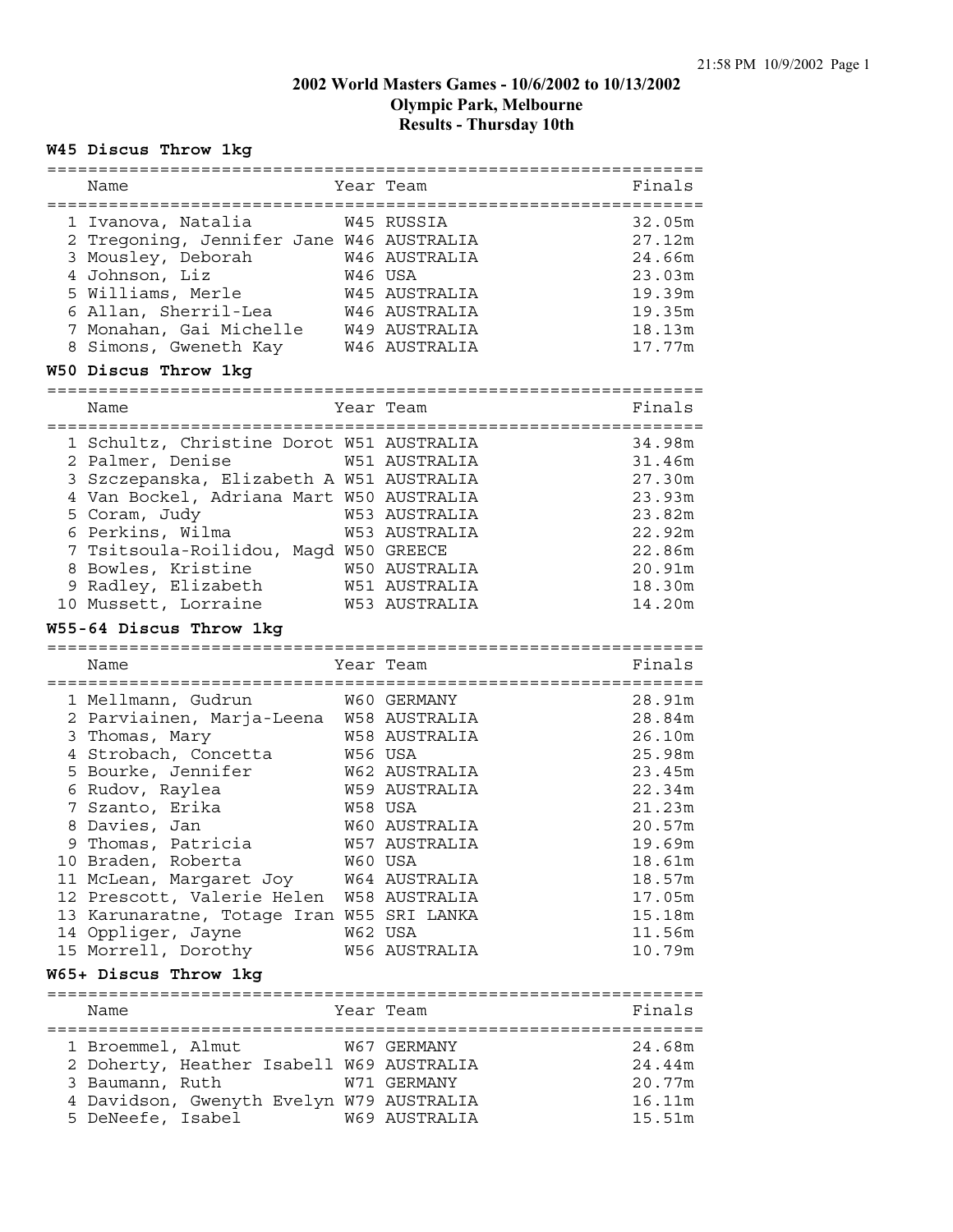#### **....W65+ Discus Throw 1kg**

| 6 Hines, Yvonne June      | W65 AUSTRALIA        | 13.81m |
|---------------------------|----------------------|--------|
| 7 Kotelko, Olga Marlene   | W83 CANADA           | 13.51m |
| 8 Hinton, Margaret        | W81 USA              | 12.76m |
| 9 McLeod-Smith, F. Doreen | W77 CANADA           | 10.97m |
| 10 Greaves, Eva Joyce     | W78 AUSTRALIA        | 10.66m |
| 11 Russell, Margaret      | <b>W88 AUSTRALIA</b> | 8.94m  |

#### **M65 Discus Throw 1kg**

| Name                      | Year Team |                 | Finals |
|---------------------------|-----------|-----------------|--------|
| 1 Hancock, Thomas         |           | M66 AUSTRALIA   | 43.29m |
| 2 Herron, Robert E        | M65 USA   |                 | 35.72m |
| 3 Fasteen, Gerald         | M66 USA   |                 | 34.16m |
| 4 Polonsky, Ahikam        |           | M67 ISRAEL      | 33.02m |
| 5 Sturzaker, John Hector  |           | M69 AUSTRALIA   | 31.27m |
| 6 Ropelin, Arvo           |           | M69 AUSTRALIA   | 30.07m |
| 7 Slattery, Bryan         |           | M65 NEW ZEALAND | 28.53m |
| 8 Vaughan, Charles Ronald |           | M68 AUSTRALIA   | 25.92m |
| 9 Dobrev, Pavel           |           | M69 BULGARIA    | 20.86m |
| 10 Bayer, Ben- Zion       |           | M66 ISRAEL      | 20.60m |
| 11 McCormack, Kevin       |           | M68 AUSTRALIA   | 18.47m |

#### **M70 Discus Throw 1kg**

================================================================

| Name                                       |         | Year Team       | Finals |
|--------------------------------------------|---------|-----------------|--------|
| 1 Whiting, George                          |         | M70 USA         | 36.32m |
| 2 Olson, Leonard T.                        | M71 USA |                 | 34.71m |
| 3 Feica, Ray                               | M70 USA |                 | 34.44m |
| 4 Hanus, Jaroslav                          |         | M72 ENGLAND     | 30.70m |
| 5 Soutar, James Rose M71 AUSTRALIA         |         |                 | 27.58m |
| 6 Johnson, Ron                             |         | M70 NEW ZEALAND | 27.48m |
| 7 Blair, James Alexander - M71 NEW ZEALAND |         |                 | 26.51m |
| 8 Ballantyne, Milton James M73 AUSTRALIA   |         |                 | 25.58m |
| 9 Harris, Alexander Willia M73 AUSTRALIA   |         |                 | 24.50m |
| 10 Grayburn, Arthur Edwin M74 NEW ZEALAND  |         |                 | 24.21m |
| 11 Matsushima, Takumi M70 BRAZIL           |         |                 | 24.11m |
| 12 Werner, Ronald Stedman M71 AUSTRALIA    |         |                 | 21.53m |
| 13 Stankovic, Sinisa M70 AUSTRALIA         |         |                 | 20.73m |
| 14 Harbott, Alwyn Michael                  |         | M70 AUSTRALIA   | 20.70m |

#### **M75+ Discus Throw 1kg**

================================================================ Name **Name** Year Team **Finals** ================================================================ 1 Aso, Katsuya M76 JAPAN 32.69m 2 Stankovic, Stojan M79 AUSTRALIA 24.38m 3 Leech, David Dower M75 NEW ZEALAND 23.86m 4 Peridis, Jim M76 AUSTRALIA 23.43m 5 Horsley, Robert M80 USA 23.22m 6 Blandy, Denis M77 AUSTRALIA 22.28m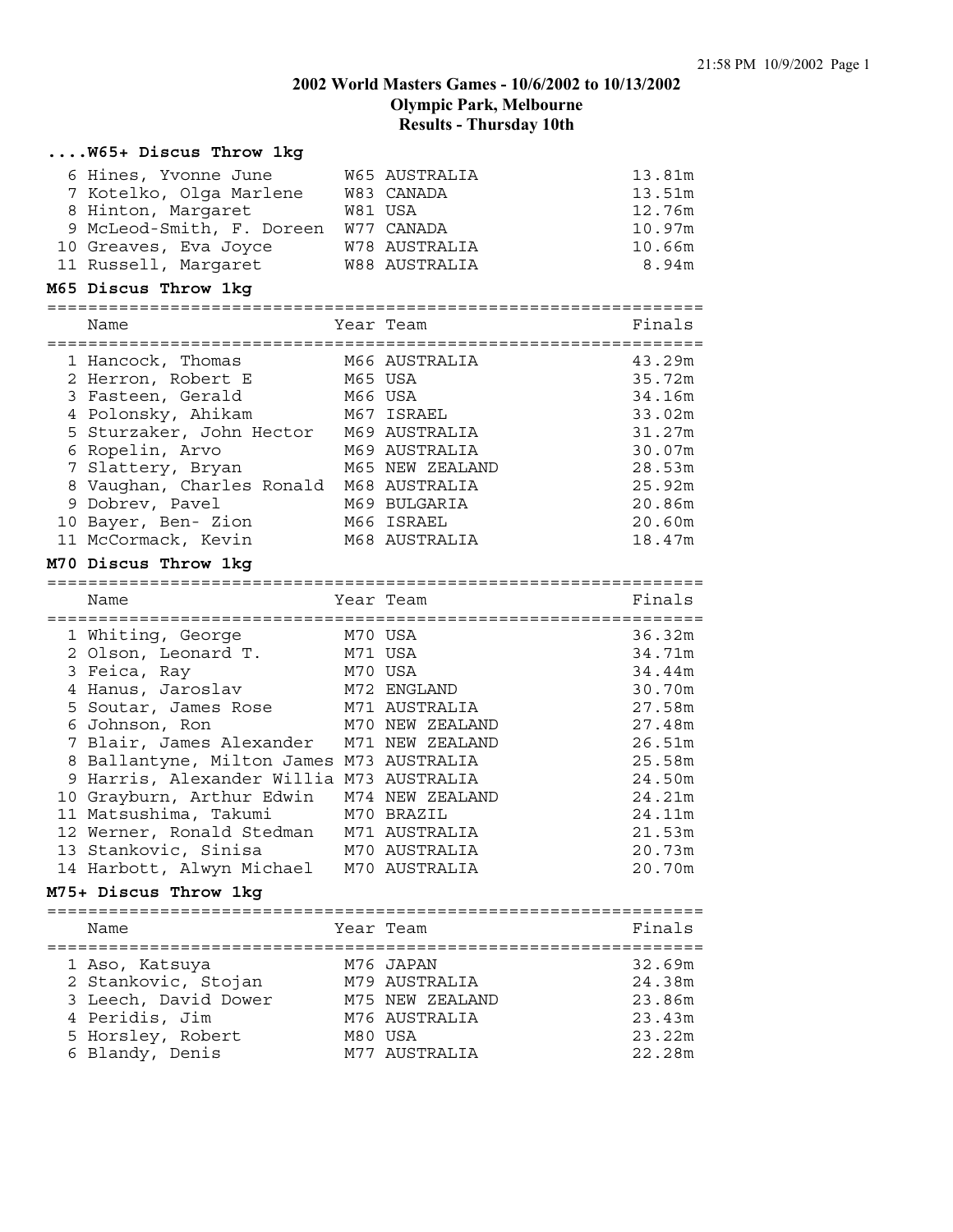# **....M75+ Discus Throw 1kg**

| 7 Knox, Kenneth Uchter M78 AUSTRALIA |               | 22.21m |
|--------------------------------------|---------------|--------|
| 8 Grigg, Russell                     | M75 AUSTRALIA | 20.65m |
| 9 Goldy, Champion B Sr.              | M85 USA       | 20.53m |
| 10 Foley, Royce Patrick              | M85 AUSTRALIA | 20.47m |
| 11 Fraser, John                      | M87 AUSTRALIA | 20.12m |
| 12 McKay, Maxwell Herbert            | M78 AUSTRALIA | 20.02m |
| 13 Price, Ron                        | M75 AUSTRALIA | 19.29m |
| 14 Kjaer, Kristian                   | M78 DENMARK   | 18.33m |
| 15 Younger, Vladimir                 | M90 AUSTRALIA | 15.21m |
| 16 Baldridge, Charles                | M80 USA       | 14.91m |
| 17 Merrett, Lionel                   | M85 AUSTRALIA | 14.33m |
| 18 Zamorano Labbe, Moises            | M90 CHILE     | 14.00m |

#### **W55 Hammer Throw 3kg**

================================================================ Name **South States** Year Team **Finals** Finals

| - 1 a bh                                 |                      |        |
|------------------------------------------|----------------------|--------|
| 1 Parviainen, Marja-Leena                | <b>W58 AUSTRALIA</b> | 51.30m |
| 2 Thomas, Mary                           | <b>W58 AUSTRALIA</b> | 32.41m |
| 3 Rudov, Raylea                          | <b>W59 AUSTRALIA</b> | 31.06m |
| 4 Szanto, Erika                          | W58 USA              | 28.26m |
| 5 Thomas, Patricia                       | W57 AUSTRALIA        | 25.31m |
| 6 Strobach, Concetta                     | W56 USA              | 24.13m |
| 7 Morrell, Dorothy                       | <b>W56 AUSTRALIA</b> | 15.70m |
| 8 Karunaratne, Totage Iran W55 SRI LANKA |                      | 14.30m |
|                                          |                      |        |

#### **W60-69 Hammer Throw 3kg**

================================================================ Name **South Strain Team** Team Team Finals

| 1 Davies, Jan                            | W60 AUSTRALIA        | 38.90m |
|------------------------------------------|----------------------|--------|
| 2 Mellmann, Gudrun                       | W60 GERMANY          | 38.43m |
| 3 Worrell, Valerie                       | W67 AUSTRALIA        | 31.78m |
| 4 Mitchell, Irene                        | W61 AUSTRALIA        | 31.66m |
| 5 Bourke, Jennifer                       | <b>W62 AUSTRALIA</b> | 27.24m |
| 6 Broemmel, Almut                        | W67 GERMANY          | 26.31m |
| 7 Doherty, Heather Isabell W69 AUSTRALIA |                      | 24.96m |
| 8 Oppliger, Jayne                        | W62 USA              | 21.35m |
| 9 Westbrook, Suzanne                     | W60 AUSTRALIA        | 19.86m |
| 10 Slattery, Marie Joan W66 NEW ZEALAND  |                      | 18.53m |
| 11 Hines, Yvonne June                    | <b>W65 AUSTRALIA</b> | 18.28m |

#### **W70+ Hammer Throw 3kg**

================================================================ Name **The Year Team** Primals Primals ================================================================ 1 Davidson, Gwenyth Evelyn W79 AUSTRALIA 21.17m 2 Leech, Patricia Elizabet W72 NEW ZEALAND 17.85m 3 Skarratt, Marion W81 AUSTRALIA 16.63m 4 Brasher, Shirley Joy W75 AUSTRALIA 16.37m 5 Kotelko, Olga Marlene W83 CANADA 15.84m 6 McLeod-Smith, F. Doreen W77 CANADA 10.29m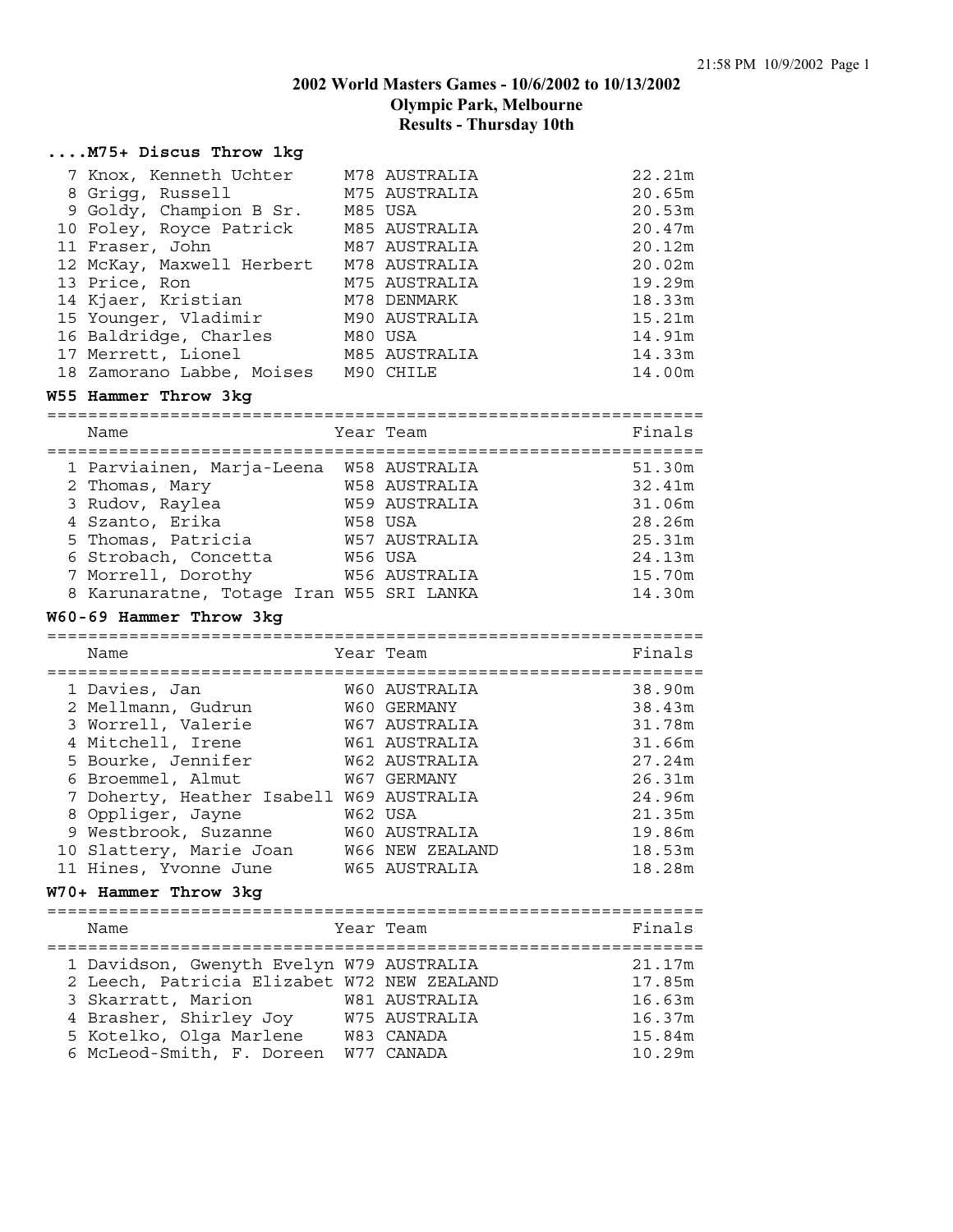| W70+ Hammer Throw 3kg      |               |        |
|----------------------------|---------------|--------|
| 7 Hinton, Margaret         | W81 USA       | 9.02m  |
| 8 Russell, Margaret        | W88 AUSTRALIA | 7.80m  |
| M70 Weight Throw 7.26kg    |               |        |
| Name                       | Year Team     | Finals |
|                            |               |        |
| 1 Van-Weenen, Wim          | M70 AUSTRALIA | 17.10m |
| 2 Feica, Ray               | M70 USA       | 16.62m |
| 3 Olson, Leonard T.        | M71 USA       | 14.19m |
| 4 Mullins, Thomas Leo      | M72 AUSTRALIA | 14.02m |
| 5 Hanus, Jaroslav          | M72 ENGLAND   | 13.08m |
| 6 Harbott, Alwyn Michael   | M70 AUSTRALIA | 10.05m |
| 7 Stankovic, Sinisa        | M70 AUSTRALIA | 9.19m  |
| 8 Werner, Ronald Stedman   | M71 AUSTRALIA | 9.04m  |
| 9 Ballantyne, Milton James | M73 AUSTRALIA | 8.80m  |
| 10 Smyth, John Phillip     | M71 AUSTRALIA | 5.64m  |

#### **M75+ Weight Throw 7.26kg**

|                                                                                                                                                                                                                                                                | Finals                                                                                                                                                                                                      |
|----------------------------------------------------------------------------------------------------------------------------------------------------------------------------------------------------------------------------------------------------------------|-------------------------------------------------------------------------------------------------------------------------------------------------------------------------------------------------------------|
|                                                                                                                                                                                                                                                                | 13.28m                                                                                                                                                                                                      |
|                                                                                                                                                                                                                                                                | 13.06m                                                                                                                                                                                                      |
|                                                                                                                                                                                                                                                                | 12.72m                                                                                                                                                                                                      |
|                                                                                                                                                                                                                                                                | 12.31m                                                                                                                                                                                                      |
|                                                                                                                                                                                                                                                                | 12.24m                                                                                                                                                                                                      |
|                                                                                                                                                                                                                                                                | 11.68m                                                                                                                                                                                                      |
|                                                                                                                                                                                                                                                                | 10.36m                                                                                                                                                                                                      |
|                                                                                                                                                                                                                                                                | 9.11m                                                                                                                                                                                                       |
|                                                                                                                                                                                                                                                                | 9.08m                                                                                                                                                                                                       |
|                                                                                                                                                                                                                                                                | 9.06m                                                                                                                                                                                                       |
|                                                                                                                                                                                                                                                                | 9.02m                                                                                                                                                                                                       |
|                                                                                                                                                                                                                                                                | 6.46m                                                                                                                                                                                                       |
| 1 Leech, David Dower<br>2 Horsley, Robert<br>3 Peridis, Jim<br>4 Aso, Katsuya<br>5 Foy, Russell<br>6 Fraser, John<br>7 Stankovic, Stojan<br>8 Kjaer, Kristian<br>9 Foley, Royce Patrick<br>10 Knox, Kenneth Uchter<br>11 Blandy, Denis<br>12 Younger, Vladimir | Year Team<br>M75 NEW ZEALAND<br>M80 USA<br>M76 AUSTRALIA<br>M76 JAPAN<br>M76 AUSTRALIA<br>M87 AUSTRALIA<br>M79 AUSTRALIA<br>M78 DENMARK<br>M85 AUSTRALIA<br>M78 AUSTRALIA<br>M77 AUSTRALIA<br>M90 AUSTRALIA |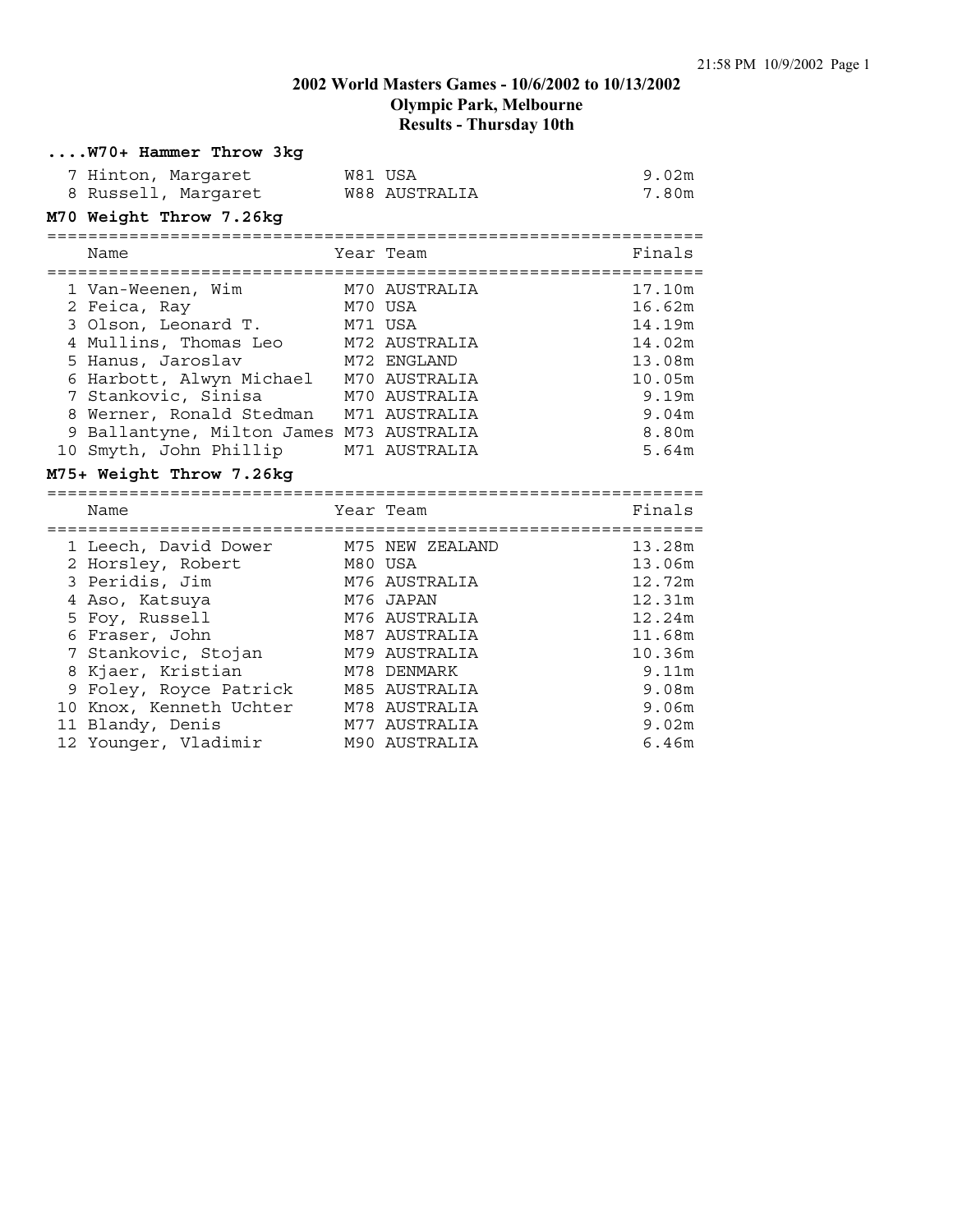# **W30 400 Metre**

|       | <b>Name</b>                | Yr | <b>Team</b>            | Final   | H# |
|-------|----------------------------|----|------------------------|---------|----|
|       |                            |    |                        |         | H# |
|       |                            |    |                        |         | H# |
| Final |                            |    |                        |         |    |
|       | 1 Fox, Carolyn             |    | W34 AUSTRALIA          | 59.11   |    |
| 2     | Gleeson, Tara              |    | W32 AUSTRALIA          | 60.35   |    |
|       | 3 Ward, Sue                |    | W32 AUSTRALIA          | 61.87   |    |
| 4     | Smith, Lynette             |    | W31 AUSTRALIA          | 62.44   |    |
|       | 5 Rothery, Cherie          |    | W32 AUSTRALIA          | 64.01   |    |
|       | 6 Bailey, Julie            |    | W34 AUSTRALIA          | 66.67   |    |
|       | 7 Hanek, Daniella          |    | W31 AUSTRALIA          | 68.31   |    |
|       | 8 Ely, Fiona Louise        |    | W33 AUSTRALIA          | 69.29   |    |
|       | <b>W35 400 Metre</b>       |    |                        |         |    |
| Final |                            |    |                        |         |    |
|       | Stephen, Marissa           |    | W35 NEW ZEALAND        | 56.98   |    |
|       | 2 Clancy, Jenny            |    | W39 AUSTRALIA          | 58.91   |    |
|       | 3 Mogentale, Gianna        |    | W38 AUSTRALIA          | 60.25   |    |
|       | 4 Curtis, Judith           |    | W38 AUSTRALIA          | 64.59   |    |
| 5     | Johns, Marlene             |    | W38 AUSTRALIA          | 64.62   |    |
| 6     | Steere, Lisa               |    | W37 AUSTRALIA          | 66.93   |    |
|       | 7 Bishop, Debbie           |    | W37 AUSTRALIA          | 70.02   |    |
|       | <b>W40 400 Metre</b>       |    |                        |         |    |
| Final |                            |    |                        |         |    |
|       | 1 Loizou, Bronwen Meredith |    | W41 AUSTRALIA          | 57.32   |    |
|       | 2 Smith, Leanne Beth       |    | W43 AUSTRALIA          | 60.55   |    |
|       | 3 Macauley, Mary           |    | W40 USA                | 62.03   |    |
|       | 4 McDonald, Catherine Ann  |    | W44 AUSTRALIA          | 62.80   |    |
|       | 5 Crawford, Debbie Maree   |    | W40 AUSTRALIA          | 63.45   |    |
|       | 6 Gunn, Victoria           |    | W41 AUSTRALIA          | 64.80   |    |
|       | Bodikian, Nancy            |    | W43 AUSTRALIA          | 65.03   |    |
|       | <b>W45 400 Metre</b>       |    |                        |         |    |
| Final |                            |    |                        |         |    |
|       | Oost, Sonja                |    | <b>W45 NETHERLANDS</b> | 60.87   |    |
|       | 2 Kearney, Doreen          |    | W46 AUSTRALIA          | 63.39   |    |
|       | 3 Guthrie, Susan           |    | W49 AUSTRALIA          | 67.94   |    |
|       | 4 Choate, Lynne            |    | W49 AUSTRALIA          | 68.91   |    |
|       | 5 Bridle, Christine Anne   |    | W45 AUSTRALIA          | 70.25   |    |
|       | 6 Wright, Robyn            |    | W47 AUSTRALIA          | 71.09   |    |
|       | 7 Lyden, Diane Lynne       |    | <b>W45 AUSTRALIA</b>   | 75.67   |    |
|       | 8 Zaulich, Janet           |    | W46 AUSTRALIA          | 76.20   |    |
|       | <b>W50 400 Metre</b>       |    |                        |         |    |
| Final |                            |    |                        |         |    |
|       | 1 Blurton, Barbara         |    | W52 AUSTRALIA          | 62.22   |    |
|       | 2 Kirkman, Gail Marie      |    | <b>W50 NEW ZEALAND</b> | 62.99   |    |
|       | 3 Heagney, Kathryn         |    | W51 AUSTRALIA          | 64.46   |    |
|       | 4 Casey, Judy              |    | W54 AUSTRALIA          | 68.56   |    |
|       | 5 Smythe, Kaye Patricia    |    | W53 AUSTRALIA          | 68.67   |    |
|       | 6 Reid, Glenys             |    | W50 AUSTRALIA          | 75.21   |    |
|       | Steadman, Helen Margaret   |    | W53 AUSTRALIA          | 78.27   |    |
|       | 8 Baron, Loraine           |    | W53 AUSTRALIA          | 1:20.91 |    |

Page 1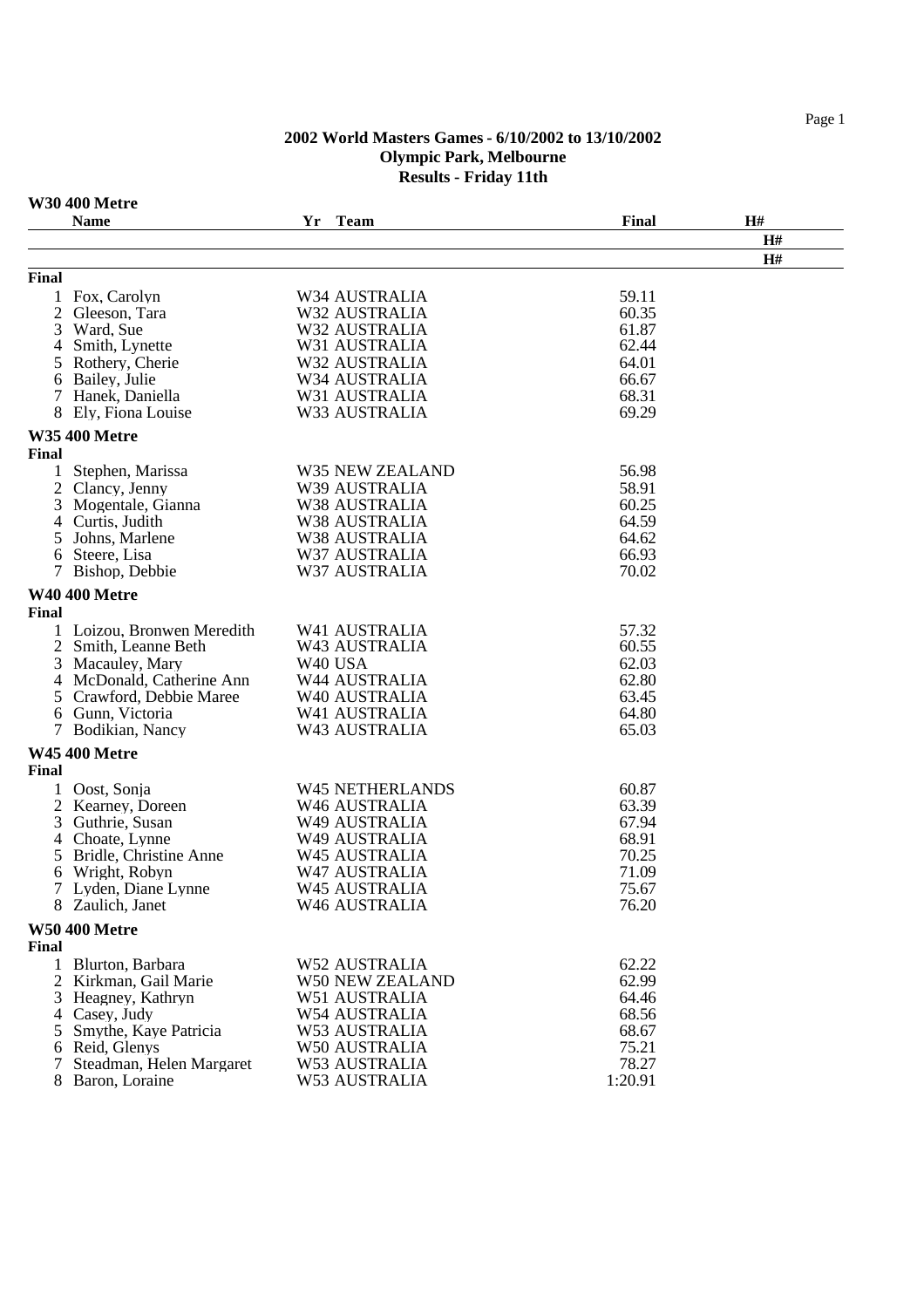#### **W55 400 Metre**

|       | 1 Holcombe, Ann                                 | <b>W55 AUSTRALIA</b>                  | 64.86            |
|-------|-------------------------------------------------|---------------------------------------|------------------|
|       | 2 Gower, Sheryl Naomi                           | <b>W55 NEW ZEALAND</b>                | 66.87            |
|       | 3 Allison, Marge                                | <b>W58 AUSTRALIA</b>                  | 67.54            |
|       | 4 Waring, Chris<br>5 Rocnakova, Miloslava       | W59 NEW ZEALAND<br>W57 CZECH REPUBLIC | 69.78<br>1:22.89 |
|       | 6 Robbins, Sue                                  | W57 USA                               | 1:29.61          |
|       |                                                 |                                       |                  |
|       | <b>W60 400 Metre</b><br>1 Stobaus, Anne Therese | W61 AUSTRALIA                         | 69.08            |
|       | 2 Harris, Frances                               | W61 AUSTRALIA                         | 75.43            |
|       | 3 Cadogan, Maureen                              | W60 AUSTRALIA                         | 75.81            |
|       | 4 Cudmore, Miriam Mary Ellen                    | <b>W64 AUSTRALIA</b>                  | 77.43            |
|       | 5 Radcliffe, Patricia Margaret                  | W60 CANADA                            | 79.10            |
|       | 6 Westbrook, Suzanne                            | W60 AUSTRALIA                         | 1:35.80          |
|       | <b>W65 400 Metre</b>                            |                                       |                  |
|       | 1 Daprano, Jean A.                              | W66 USA                               | 76.31            |
|       | 2 Peters, Margaret Louise                       | <b>W68 NEW ZEALAND</b>                | 1:20.16          |
|       | 3 Woodman, Lorraine Merle                       | <b>W65 AUSTRALIA</b>                  | 1:23.41          |
|       | 4 Nilsson, Astrid                               | W66 SWEDEN                            | 1:28.60          |
|       | 5 Abrahams, Sheila Mary                         | <b>W68 AUSTRALIA</b>                  | 2:02.42          |
|       | <b>W70 400 Metre</b>                            |                                       |                  |
|       | 1 Hollicky, Nessie                              | W71 CANADA                            | 1:31.69          |
|       | 2 Barker, Rowena                                | W70 AUSTRALIA                         | 1:36.52          |
|       | 3 Sinkinson, Jean Mary                          | W70 AUSTRALIA                         | 1:47.47          |
|       | 4 Dalheim, Margaret                             | W74 AUSTRALIA                         | 2:05.03          |
|       | <b>W75 400 Metre</b>                            |                                       |                  |
|       | 1 Brasher, Shirley Joy                          | W75 AUSTRALIA                         | 1:41.56          |
|       | 2 Thompson, Larna                               | W75 AUSTRALIA                         | 1:56.24          |
|       | <b>W80 400 Metre</b>                            |                                       |                  |
|       | 1 Fleming, Annie                                | W83 CANADA                            | 1:58.16          |
|       | 2 Osborne, Monica Joan                          | W80 AUSTRALIA                         | 2:34.67          |
|       | <b>W85 400 Metre</b>                            |                                       |                  |
|       | 1 Russell, Margaret                             | <b>W88 AUSTRALIA</b>                  | 2:43.02          |
|       | <b>M30 400 Metre</b>                            |                                       |                  |
| Final |                                                 |                                       |                  |
|       | 1 Wilcox, Andrew                                | M33 AUSTRALIA                         | 49.41            |
|       | 2 Ladbrook, Mark                                | <b>M30 AUSTRALIA</b>                  | 49.44            |
|       | 3 Cherry, Timothy                               | <b>M34 AUSTRALIA</b>                  | 50.26            |
|       | 4 Downes, Marcus Joseph                         | M34 AUSTRALIA                         | 50.88            |
|       | 5 Edwards, Phillip<br>6 Page, David             | M33 AUSTRALIA<br>M31 AUSTRALIA        | 51.43            |
| 7     | Coull, Josh                                     | <b>M32 AUSTRALIA</b>                  | 51.94<br>52.50   |
|       |                                                 |                                       |                  |
| Final | <b>M35 400 Metre</b>                            |                                       |                  |
| 1     | O'Dwyer, Peter Francis                          | <b>M36 AUSTRALIA</b>                  | 48.69            |
| 2     | Krauss, Alejandro                               | M38 CHILE                             | 49.01            |
|       |                                                 |                                       |                  |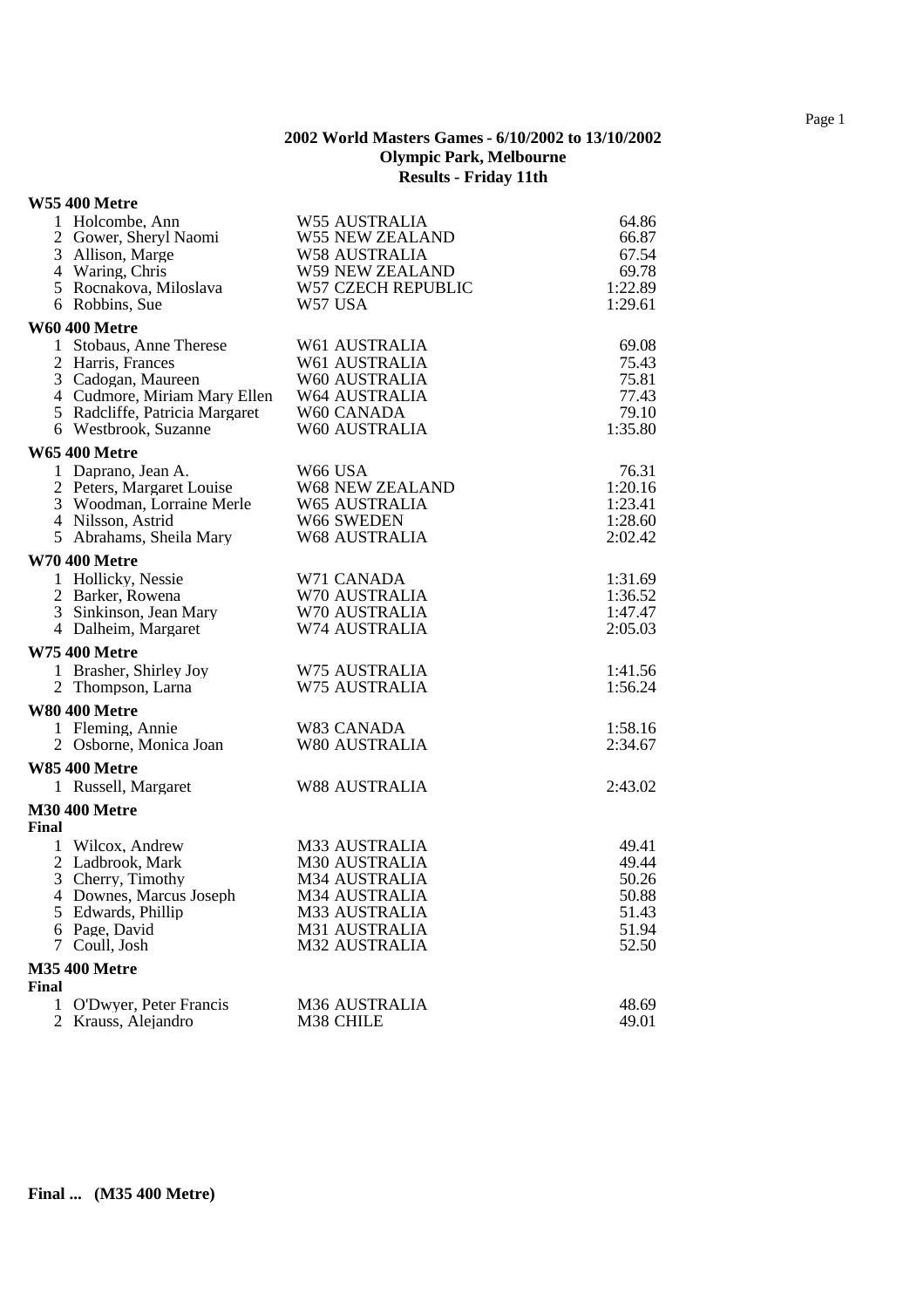|              | 3 McCubbin, Robert George<br>4 Harvey, Richard | M39 AUSTRALIA<br><b>M38 AUSTRALIA</b> | 49.85<br>53.62 |
|--------------|------------------------------------------------|---------------------------------------|----------------|
|              | 5 Mackay, John                                 | <b>M35 AUSTRALIA</b>                  | 55.51          |
|              | 6 Mellor, David                                | <b>M37 AUSTRALIA</b>                  | 57.19          |
|              | 7 Newman, James Willia                         | M38 AUSTRALIA                         | 57.37          |
|              | 8 Robson, Greg                                 | M39 AUSTRALIA                         | 59.03          |
| Final        | <b>M40 400 Metre</b>                           |                                       |                |
| $\mathbf{1}$ | Tuckett, Peter                                 | M43 AUSTRALIA                         | 52.51          |
|              | 2 McDowell, Mark                               | M41 AUSTRALIA                         | 52.73          |
|              | 3 O'Donnell, Peter John                        | M41 AUSTRALIA                         | 55.32          |
|              | 4 Cross, David                                 | M41 AUSTRALIA                         | 55.62          |
|              | 5 Smith, Trevor                                | M40 AUSTRALIA                         | 55.85          |
|              | 6 Smith, Bernie                                | M43 AUSTRALIA                         | 56.25          |
|              | 7 Dinsdale, Alan                               | M40 AUSTRALIA                         | 56.70          |
|              | 8 Coghill, Phillip                             | M43 AUSTRALIA                         | 56.97          |
| Final        | <b>M45 400 Metre</b>                           |                                       |                |
| $\mathbf{1}$ | Watts, Andrew James                            | M <sub>46</sub> AUSTRALIA             | 55.65          |
|              | 2 Edwards, Michael Joseph                      | <b>M45 AUSTRALIA</b>                  | 55.97          |
|              | 3 Hicks, Terry John                            | <b>M47 AUSTRALIA</b>                  | 56.52          |
|              | 4 Williams, Leslie Richard                     | M46 AUSTRALIA                         | 57.10          |
|              | 5 Jones, Peter                                 | <b>M45 AUSTRALIA</b>                  | 57.15          |
|              | 6 Morfitt, Neil Raymond                        | M46 AUSTRALIA                         | 57.72          |
|              | 7 Opie, Stephen Geoffrey                       | <b>M45 AUSTRALIA</b>                  | 60.02          |
|              | --- Nettleton, Darryl                          | <b>M45 AUSTRALIA</b>                  | <b>DQ</b>      |
| Final        | <b>M50 400 Metre</b>                           |                                       |                |
|              | 1 Hayward, Stuart                              | <b>M53 AUSTRALIA</b>                  | 55.13          |
|              | 2 Morison, John                                | <b>M53 AUSTRALIA</b>                  | 56.55          |
|              | 3 Ford, Graham                                 | <b>M53 AUSTRALIA</b>                  | 58.03          |
|              | 4 Smith, Stephen David                         | <b>M50 AUSTRALIA</b>                  | 58.26          |
|              | 5 Sims, Geoff                                  | M54 AUSTRALIA                         | 58.57          |
|              | 6 White, Keith John                            | <b>M54 AUSTRALIA</b>                  | 59.97          |
|              | --- Hilling, Glenn                             | <b>M51 AUSTRALIA</b>                  | D <sub>O</sub> |
|              | --- Polglase, Phillip                          | <b>M52 AUSTRALIA</b>                  | <b>DQ</b>      |
| Final        | <b>M55 400 Metre</b>                           |                                       |                |
|              |                                                | <b>M57 AUSTRALIA</b>                  |                |
|              | 1 Howden, Keith Andrew<br>2 Symington, Graeme  | <b>M56 AUSTRALIA</b>                  | 57.57<br>63.18 |
|              | 3 Mahony, Anton John                           | <b>M56 AUSTRALIA</b>                  | 63.78          |
|              | 4 McMahon, Terry                               | M55 AUSTRALIA                         | 66.25          |
|              | 5 Brown, Joseph Edward                         | <b>M55 AUSTRALIA</b>                  | 66.58          |
|              | 6 Laing, Alexander Denis                       | <b>M55 AUSTRALIA</b>                  | 68.99          |
|              | --- Hotton, Paul                               | <b>M55 AUSTRALIA</b>                  | <b>DNF</b>     |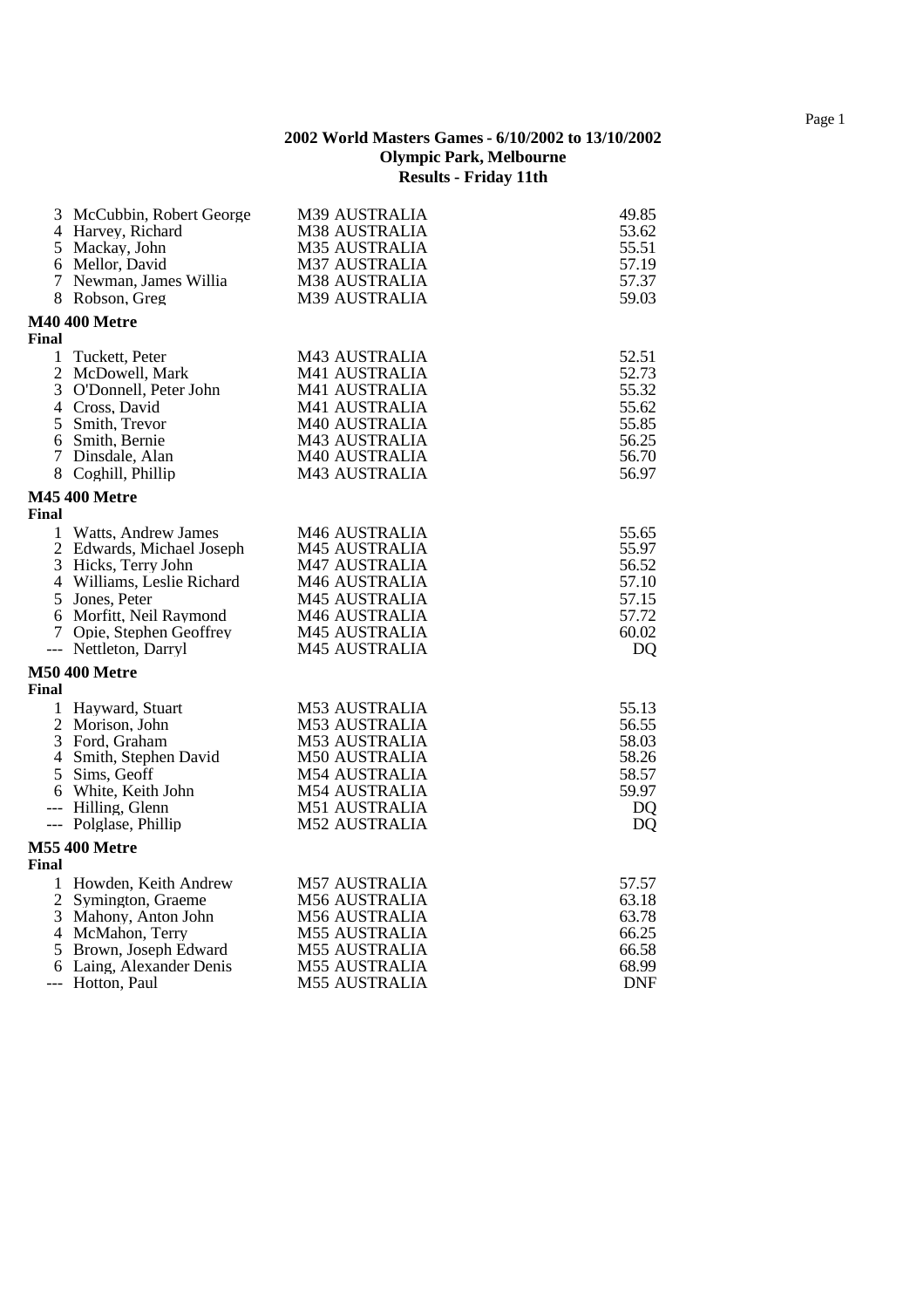#### **M60 400 Metre**

| Final                                         |                             |                    |
|-----------------------------------------------|-----------------------------|--------------------|
| 1 Buyers, Colin                               | M60 AUSTRALIA               | 57.88              |
| 2 Cooper, John                                | M61 AUSTRALIA               | 59.03              |
| 3 Trembath, Richard                           | M60 AUSTRALIA               | 60.35              |
| 4 Nobbs, David C                              | <b>M62 AUSTRALIA</b>        | 60.75              |
| 5 Bonck, Lionel                               | M61 USA                     | 62.00              |
| 6 Francis, Geoffrey W.                        | <b>M60 AUSTRALIA</b>        | 64.04              |
| --- Kent, Ross                                | M60 AUSTRALIA               | D <sub>Q</sub>     |
| <b>M65 400 Metre</b>                          |                             |                    |
| 1 Matthews, Conrad John                       | M66 AUSTRALIA               | 64.01              |
| 2 Justice, John Walter                        | <b>M65 AUSTRALIA</b>        | 64.72              |
| 3 Dunn, Dave                                  | M66 CANADA                  | 67.00              |
| 4 Brook, Maxwell Bryan                        | M66 AUSTRALIA               | 75.49              |
| 5 Kakris, Lucas                               | M69 AUSTRALIA               | 76.77              |
| --- Groves, Brian Kenneth                     | M66 AUSTRALIA               | <b>DNF</b>         |
| --- Beauchamp, Hilton Stanley                 | M66 AUSTRALIA               | <b>DNF</b>         |
| <b>M70 400 Metre</b>                          |                             |                    |
| Final                                         |                             |                    |
| 1 Shindo, Tamahiko                            | M70 JAPAN                   | 63.50              |
| 2 Carr, David                                 | <b>M70 AUSTRALIA</b>        | 63.77              |
| 3 Reuter, Karl Wolfgang Anton                 | M73 GERMANY                 | 66.37              |
| 4 Aulakh, Harbhajan Singh                     | M70 INDIA                   | 71.66              |
| 5 Noden, Keith Maurice                        | M73 AUSTRALIA               | 1:21.53            |
| 6 Sharpe, Brian John                          | M71 AUSTRALIA               | 1:27.09            |
| <b>M75 400 Metre</b>                          |                             |                    |
| 1 Thomson, Jimmy                              | <b>M75 AUSTRALIA</b>        | 76.06              |
| 2 Robson, Leslie                              | M75 CANADA                  | 1:20.44            |
| 3 Constable, John                             | <b>M75 AUSTRALIA</b>        | 1:31.91            |
| 4 Honeywell, William Richard                  | <b>M77 AUSTRALIA</b>        | 1:41.41            |
| <b>M80 400 Metre</b>                          |                             |                    |
| 1 Johnston, Mike                              | M81 AUSTRALIA               | 74.28              |
| 2 Baldridge, Charles                          | M80 USA                     | 2:51.38            |
| <b>M85 400 Metre</b>                          |                             |                    |
| 1 Tompkins, Frederic                          | M85 USA                     | 1:40.27            |
| 2 Gamble, Eddie                               | <b>M87 AUSTRALIA</b>        | 2:02.85            |
| 3 Smith, Andrew Clifford                      | <b>M87 AUSTRALIA</b>        | 2:37.04            |
|                                               |                             |                    |
| <b>W30 1500 Metre Run</b>                     |                             |                    |
| 1 Sargent, Devon Joan                         | W34 USA                     | 4:53.47            |
| 2 Norney, Julie                               | W34 AUSTRALIA               | 5:02.99            |
| 3 Smith, Lynette                              | W31 AUSTRALIA               | 5:05.52            |
| 4 Abfalter, Maria Louise<br>5 Charest, Sylvie | W34 AUSTRALIA<br>W30 CANADA | 5:20.49            |
| Jemtchougova, Natalia<br>6                    | W31 RUSSIA                  | 6:00.77<br>6:03.24 |
| Fien, Mary<br>---                             | W30 AUSTRALIA               | <b>DNF</b>         |
|                                               |                             |                    |
| W35 1500 Metre Run                            |                             |                    |
| 1 Beischer, Caroline Ruth                     | W35 AUSTRALIA               | 4:51.07            |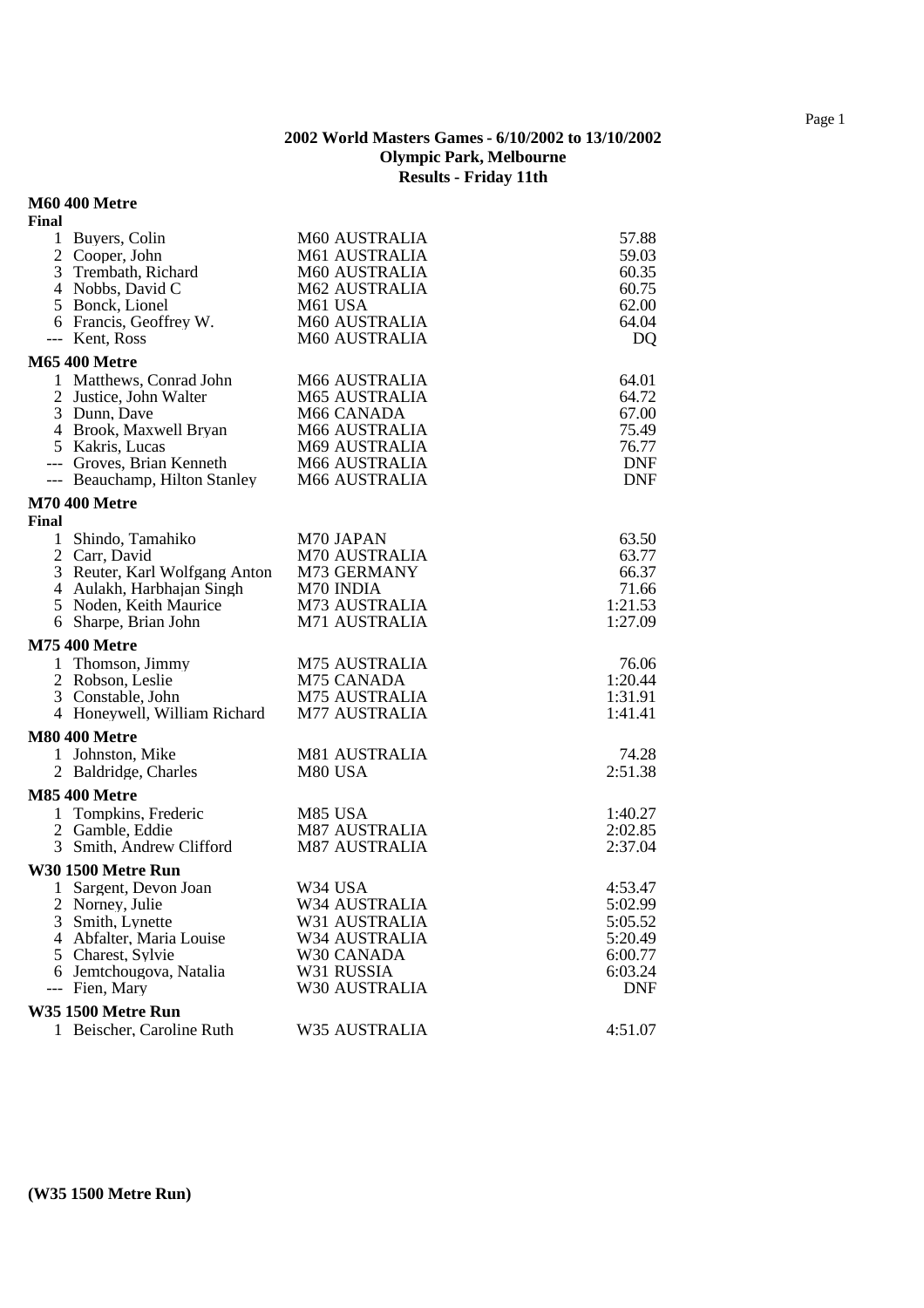| 3 Petrie, June              |                      |         |
|-----------------------------|----------------------|---------|
|                             | W38 AUSTRALIA        | 4:54.57 |
| 4 Hewitt, Delwyn            | W37 AUSTRALIA        | 4:57.75 |
| 5 Mannen, Kimberley         | W37 USA              | 5:02.04 |
| 6 Gore, Laurel              | W38 AUSTRALIA        | 5:04.20 |
| 7 Coombe, Amanda Jane       | W35 AUSTRALIA        | 5:15.53 |
| 8 Steere, Lisa              | W37 AUSTRALIA        | 5:24.83 |
| 9 Churcher, Leanne          | W37 AUSTRALIA        | 6:31.51 |
| 10 Truskett, Julie Michelle | W37 AUSTRALIA        | 7:47.78 |
| <b>W40 1500 Metre Run</b>   |                      |         |
| 1 Quitzau, Stacey           | W42 AUSTRALIA        | 4:53.78 |
| 2 Dowie, Jenny              | W43 AUSTRALIA        | 4:55.39 |
| 3 Gunn, Victoria            | W41 AUSTRALIA        | 4:57.35 |
| 4 Stephens, Jennifer        | W43 AUSTRALIA        | 5:05.02 |
| 5 Cayzer, Lyn               | W41 AUSTRALIA        | 5:06.62 |
| 6 Penn, Cristine            | W43 AUSTRALIA        | 5:10.65 |
| 7 Terril, Julie May         | W44 AUSTRALIA        | 5:11.60 |
| 8 Parker, Kathryn           | W40 AUSTRALIA        | 5:57.80 |
| 9 Monahan, Donna            | W40 AUSTRALIA        | 6:18.04 |
| 10 Martin, Robyn Jacqueline | W41 AUSTRALIA        | 6:53.27 |
| <b>W45 1500 Metre Run</b>   |                      |         |
| 1 O'Reilly, Maria           | W47 AUSTRALIA        | 5:34.79 |
| 2 Pelgrim, Annette          | W48 AUSTRALIA        | 5:48.03 |
| 3 VanDerNagel, Helen        | W45 AUSTRALIA        | 5:59.55 |
| 4 Wright, Robyn             | W47 AUSTRALIA        | 6:09.96 |
| <b>W50 1500 Metre Run</b>   |                      |         |
| 1 Fairfax, Louise           | W51 AUSTRALIA        | 5:24.44 |
| 2 Sims, Kathy               | W51 AUSTRALIA        | 5:29.63 |
| 3 Novotna, Eva              | W54 CZECH REPUBLIC   | 5:31.74 |
| 4 Poppett, Cheryl           | <b>W52 AUSTRALIA</b> | 5:35.65 |
| 5 Denehey, Jessica          | W52 AUSTRALIA        | 5:37.26 |
| 6 Longstaff, Rosemary       | W51 AUSTRALIA        | 5:42.62 |
| 7 Goodwin, Christine        | W50 AUSTRALIA        | 5:59.76 |
| 8 Wright, Janis Marguerite  | <b>W52 AUSTRALIA</b> | 6:08.26 |
| 9 Ercsenyi, Edith           | W51 HUNGARY          | 6:18.12 |
| 10 Pearce, Fay Maree        | W53 AUSTRALIA        | 6:36.34 |
| 11 Bartlett, Lynne          | W54 AUSTRALIA        | 8:04.85 |
| <b>W55 1500 Metre Run</b>   |                      |         |
| 1 Holcombe, Ann             | <b>W55 AUSTRALIA</b> | 5:01.90 |
| 2 Janeckova, Anezka         | W55 CZECH REPUBLIC   | 6:01.08 |
| 3 Rocnakova, Miloslava      | W57 CZECH REPUBLIC   | 6:18.56 |
| 4 Brokenshire, Gwenda       | <b>W56 AUSTRALIA</b> | 6:23.26 |
| 5 Robbins, Sue              | W57 USA              | 7:03.74 |
| 6 Cassidy, Margaret         | W59 AUSTRALIA        | 7:06.52 |
| 7 Beveridge, Frieda         | <b>W55 AUSTRALIA</b> | 7:42.83 |
| W60 1500 Metre Run          |                      |         |
| 1 Cadogan, Maureen          | W60 AUSTRALIA        | 5:56.33 |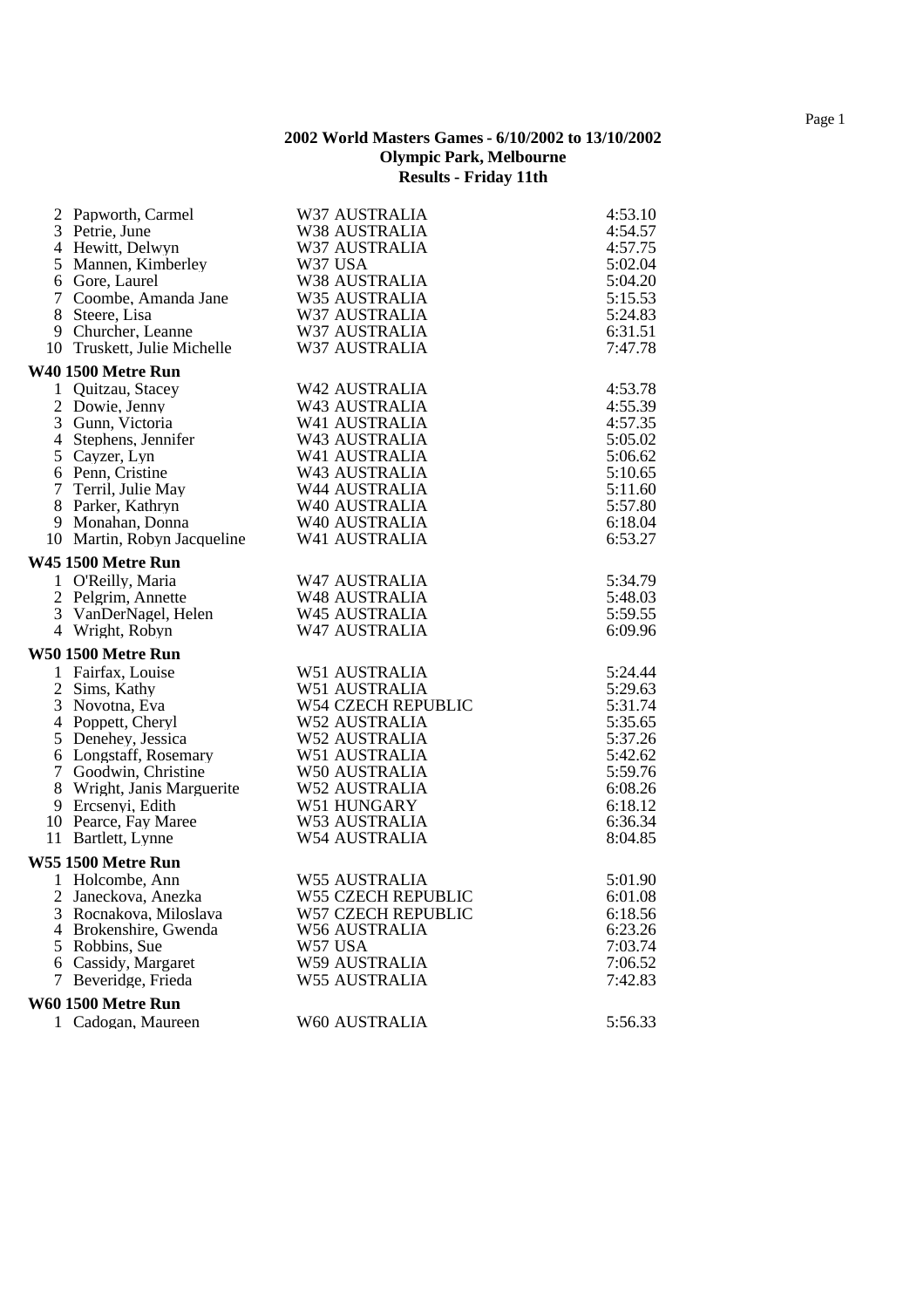#### **W65 1500 Metre Run**

| 1 Daprano, Jean A.<br>2 Kavtaskina, Nadezda   | W66 USA<br>W66 LATVIA          | 6:14.78<br>6:20.00 |
|-----------------------------------------------|--------------------------------|--------------------|
| 3 Hewitt, Pauline                             | W66 NEW ZEALAND                | 6:40.44            |
| 4 Borovkova, Maria                            | W69 RUSSIA                     | 7:32.18            |
| 5 Passmore, Lauretta                          | W66 AUSTRALIA                  | 7:39.06            |
|                                               |                                |                    |
| <b>W70 1500 Metre Run</b>                     |                                |                    |
| 1 Hollicky, Nessie                            | W71 CANADA                     | 7:16.38            |
| 2 Barker, Rowena                              | W70 AUSTRALIA                  | 7:19.87            |
| 3 Gilmore, Lois Ann<br>4 Sinkinson, Jean Mary | W71 USA                        | 7:27.95            |
|                                               | W70 AUSTRALIA<br>W74 AUSTRALIA | 8:26.32            |
| 5 O'Reilly, Juani<br>6 Dalheim, Margaret      | W74 AUSTRALIA                  | 8:36.09<br>9:31.39 |
|                                               |                                |                    |
| W75 1500 Metre Run                            |                                |                    |
| 1 Brasher, Shirley Joy                        | W75 AUSTRALIA                  | 7:57.83            |
| 2 Krause, Margaret                            | W76 AUSTRALIA                  | 10:11.65           |
| W85 1500 Metre Run                            |                                |                    |
| 1 Russell, Margaret                           | <b>W88 AUSTRALIA</b>           | 13:31.70           |
| <b>M30 1500 Metre Run</b>                     |                                |                    |
| 1 Ellinghaus, Stephen                         | M33 AUSTRALIA                  | 3:59.72            |
| 2 Edwards, Phillip                            | M33 AUSTRALIA                  | 4:08.26            |
| 3 Hill, David                                 | <b>M32 AUSTRALIA</b>           | 4:09.93            |
| 4 Wallace, Anthony                            | M31 AUSTRALIA                  | 4:19.04            |
| 5 Kuan, Vai Man                               | M31 CHINA                      | 4:37.98            |
| 6 Mossios, Con                                | M33 AUSTRALIA                  | 4:43.88            |
| 7 Martorella, Rene                            | M30 AUSTRALIA                  | 5:15.75            |
| <b>M35 1500 Metre Run</b>                     |                                |                    |
| Final                                         |                                |                    |
| 1 Paulin, Dean Edward                         | <b>M35 AUSTRALIA</b>           | 3:56.45            |
| 2 Schwerkolt, Robert                          | M36 AUSTRALIA                  | 3:59.81            |
| 3 Rowbotham, David                            | <b>M38 NEW ZEALAND</b>         | 4:04.05            |
| 4 Polkinghorne, Richard                       | <b>M37 AUSTRALIA</b>           | 4:14.16            |
| 5 Robson, Greg                                | M39 AUSTRALIA                  | 4:37.48            |
| 6 Jones, Alan M                               | M39 AUSTRALIA                  | 4:42.08            |
| 7 Monro, Geoffrey                             | <b>M37 AUSTRALIA</b>           | 4:58.40            |
| --- White, Kim                                | <b>M35 AUSTRALIA</b>           | <b>DNF</b>         |
| <b>M40 1500 Metre Run</b>                     |                                |                    |
| Final                                         |                                |                    |
| 1 Ritchie, Glenn Raymond                      | M40 AUSTRALIA                  | 4:08.57            |
| 2 Crosbie, Tim                                | M40 AUSTRALIA                  | 4:09.54            |
| 3 Mulholland, Stephen Andrew                  | <b>M44 AUSTRALIA</b>           | 4:18.67            |
| 4 Lyons, Greg John                            | M41 AUSTRALIA                  | 4:22.08            |
| 5 Stewart, Angus                              | M40 AUSTRALIA                  | 4:23.23            |
| 6 Muscara, Mario                              | M40 AUSTRALIA                  | 4:24.88            |
| Farlow, Colin<br>7                            | M40 AUSTRALIA                  | 4:28.31            |
| 8<br>Thomas, Pat                              | M40 AUSTRALIA                  | 4:30.10            |
| Cosgrave, Gerard<br>9                         | M44 AUSTRALIA                  | 4:33.57            |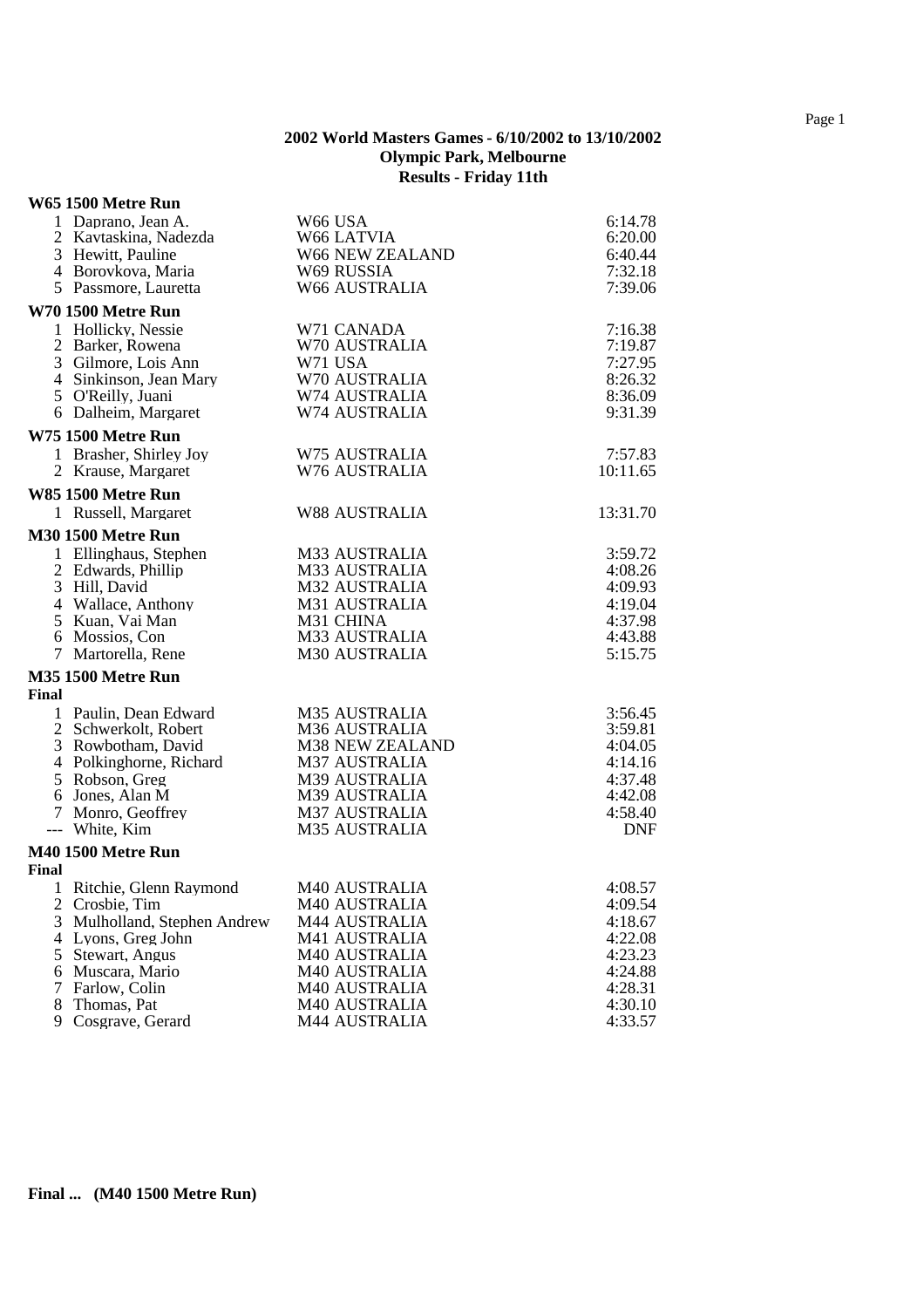|                | 10 Norden, Brendan        | <b>M44 AUSTRALIA</b>   | 4:36.31    |
|----------------|---------------------------|------------------------|------------|
|                | 11 Buttifant, Mark        | M42 AUSTRALIA          | 4:39.71    |
|                | 12 O'Callaghan, Daniel    | M42 AUSTRALIA          | 5:20.57    |
|                | <b>M45 1500 Metre Run</b> |                        |            |
| Final          |                           |                        |            |
|                | 1 Paterson, Stuart        | M46 AUSTRALIA          | 4:20.56    |
|                | 2 Jones, Peter            | <b>M45 AUSTRALIA</b>   | 4:21.73    |
|                | 3 Daniliuk, Steve         | M47 AUSTRALIA          | 4:22.32    |
|                | 4 Hauenstein, Daryl       | <b>M45 AUSTRALIA</b>   | 4:23.06    |
|                | 5 Pelgrim, Bert           | M46 AUSTRALIA          | 4:23.92    |
|                | 6 Matecha, Miroslav       | M47 CZECH REPUBLIC     | 4:29.94    |
|                | 7 Wilson, Raymond         | M49 AUSTRALIA          | 4:33.72    |
|                | 8 Cant, Anthony Robert    | <b>M45 AUSTRALIA</b>   | 4:36.25    |
|                | 9 Lyden, Peter Anthony    | <b>M47 AUSTRALIA</b>   | 4:37.50    |
|                | 10 Valiant, Gordon        | M49 USA                | 4:38.04    |
|                | 11 Jemtchougov, Victor    | M48 RUSSIA             | 4:38.22    |
|                | 12 Chambers, Charles      | <b>M48 AUSTRALIA</b>   | 4:51.90    |
|                | <b>M50 1500 Metre Run</b> |                        |            |
| Final          |                           |                        |            |
| $\mathbf{1}$   | Goldammer, Klaus          | M50 GERMANY            | 4:29.62    |
|                | 2 Collie, Jason           | M51 AUSTRALIA          | 4:32.70    |
|                | 3 Solovyov, Victor        | <b>M54 UKRAINE</b>     | 4:32.95    |
|                | 4 Tretyak, Alexander      | <b>M50 UKRAINE</b>     | 4:36.38    |
|                | 5 Castle, Ian             | <b>M51 AUSTRALIA</b>   | 4:38.69    |
|                | 6 Gibson, Alan            | <b>M52 AUSTRALIA</b>   | 4:42.19    |
| 7 <sup>1</sup> | Shaw, Derek               | <b>M50 NEW ZEALAND</b> | 4:44.62    |
|                | 8 Innes, David Robert     | <b>M51 AUSTRALIA</b>   | 4:52.87    |
|                | 9 Rademaker, Freddy       | <b>M50 AUSTRALIA</b>   | 4:54.57    |
|                | 10 Wright, Terry          | <b>M52 AUSTRALIA</b>   | 4:56.24    |
|                | --- Clark, Geoffrey       | <b>M53 AUSTRALIA</b>   | <b>DNF</b> |
|                | <b>M55 1500 Metre Run</b> |                        |            |
| Final          |                           |                        |            |
| $\mathbf{1}$   | Solomon, Kevin William    | <b>M55 AUSTRALIA</b>   | 4:39.16    |
|                | 2 Macdonald, Harold Neil  | <b>M59 AUSTRALIA</b>   | 4:42.34    |
|                | 3 Chamberlain, Kevin      | <b>M56 AUSTRALIA</b>   | 4:42.88    |
|                | 4 Hendy, Robert John      | <b>M57 AUSTRALIA</b>   | 4:45.24    |
|                | 5 Franzi, Norman          | M58 AUSTRALIA          | 4:50.97    |
|                | 6 Philpott, Graham Carey  | <b>M59 AUSTRALIA</b>   | 4:54.77    |
|                | 7 Clark, Gary             | <b>M56 AUSTRALIA</b>   | 4:54.89    |
|                | 8 Box, James              | <b>M56 AUSTRALIA</b>   | 4:55.12    |
|                | 9 Clement-Smith, Ian      | <b>M55 AUSTRALIA</b>   | 4:55.68    |
|                | 10 Smart, Peter           | <b>M57 AUSTRALIA</b>   | 4:56.93    |
|                | 11 Wright, Simon          | <b>M56 NEW ZEALAND</b> | 5:07.74    |
|                | <b>M60 1500 Metre Run</b> |                        |            |
|                | 1 Carse, Bert             | M61 AUSTRALIA          | 4:44.76    |
|                | 2 Sandery, Peter          | M61 AUSTRALIA          | 4:48.36    |
|                | 3 Walker, John            | <b>M62 AUSTRALIA</b>   | 4:57.18    |
|                |                           |                        |            |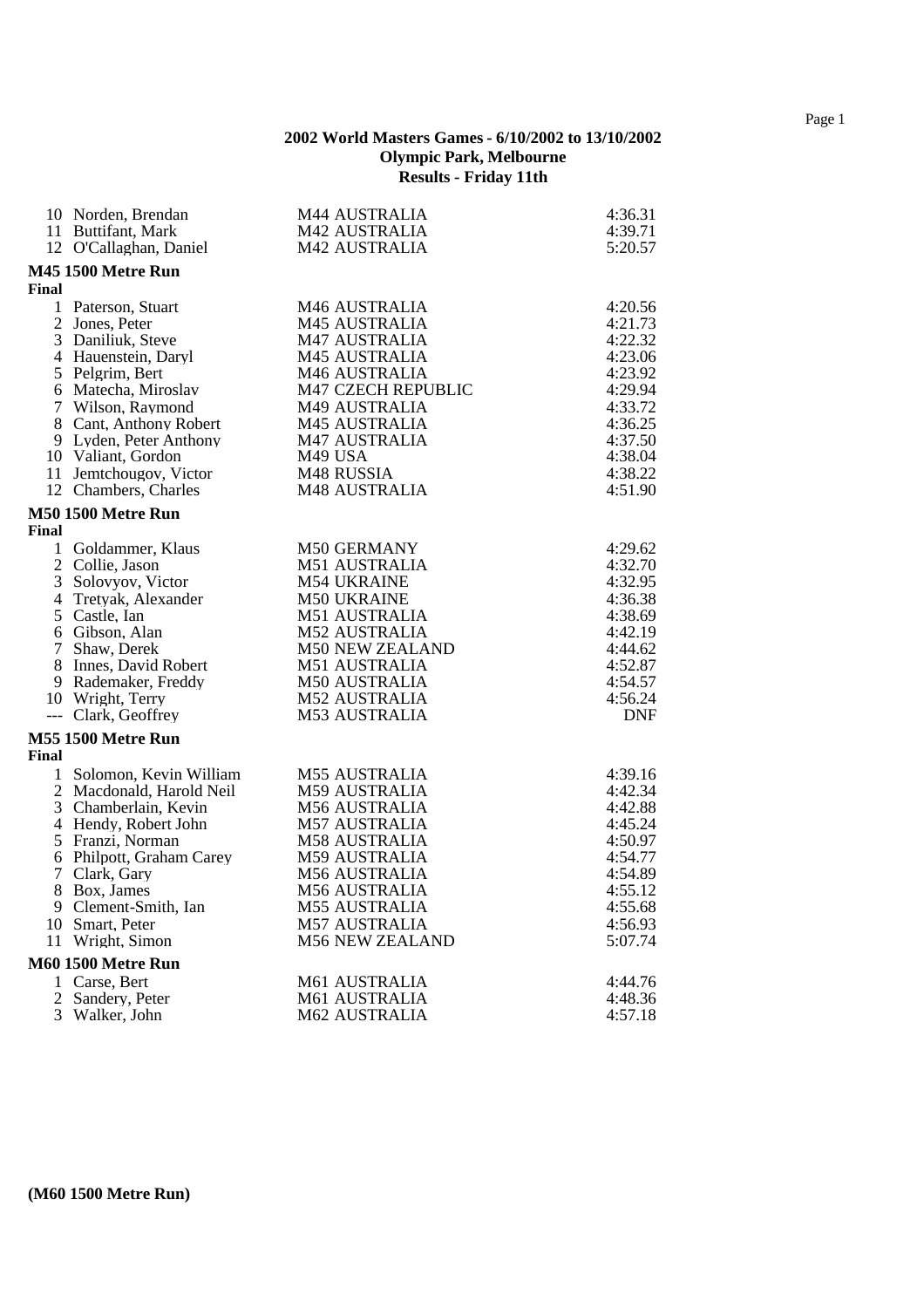| 4 Rennie, George Campb       | M61 AUSTRALIA        | 5:00.71    |
|------------------------------|----------------------|------------|
| 5 Schickert, Bob             | M60 AUSTRALIA        | 5:01.71    |
| 6 Hannaford, Peter           | M63 AUSTRALIA        | 5:07.02    |
| 7 Wyatt, Norris              | M60 NEW ZEALAND      | 5:20.11    |
| 8 Smith, Bob                 | M60 AUSTRALIA        | 5:30.30    |
| 9 Kneen, John                | M60 AUSTRALIA        | 5:33.36    |
| 10 Gay, Albert               | M60 AUSTRALIA        | 5:35.28    |
| 11 Hayes, Robert Lesli       | M64 AUSTRALIA        | 5:46.96    |
| 12 LeVasseur, Jerry          | M64 USA              | 6:00.40    |
| 13 Lindsey, Frederick Te     | M61 AUSTRALIA        | 6:59.31    |
| --- Allen, Kevin John        | M62 AUSTRALIA        | <b>DNF</b> |
| <b>M65 1500 Metre Run</b>    |                      |            |
| 1 Justice, John Walter       | M65 AUSTRALIA        | 5:03.10    |
| 2 O'Connor, Raymond          | M65 AUSTRALIA        | 5:06.72    |
| 3 McLeod, Colin              | M66 AUSTRALIA        | 5:11.59    |
| 4 Noble, Christopher         | M67 USA              | 5:45.18    |
| 5 Burgess, Terrence Dale     | M68 AUSTRALIA        | 6:03.63    |
| 6 Brook, Maxwell Bryan       | M66 AUSTRALIA        | 6:12.77    |
| 7 Burrow, George             | M69 AUSTRALIA        | 6:40.33    |
| 8 Stanley, Leon Cornelius    | M65 AUSTRALIA        | 6:54.91    |
| 9 Zeitzen, Barry             | M69 AUSTRALIA        | 6:59.28    |
| 10 Heap, Neville Ernest      | M69 AUSTRALIA        | 7:23.97    |
| <b>M70 1500 Metre Run</b>    |                      |            |
| 1 Carr, David                | M70 AUSTRALIA        | 6:07.64    |
| 2 Lewis, Robert              | M74 AUSTRALIA        | 6:07.72    |
| 3 Matzner, Karel             | M73 CZECH REPUBLIC   | 6:17.68    |
| 4 Oppliger, Alan             | M70 USA              | 6:57.56    |
| 5 Doyle, John Michael        | M70 AUSTRALIA        | 7:00.61    |
| 6 Sette, Raphael             | M70 AUSTRALIA        | 7:28.61    |
| <b>M75 1500 Metre Run</b>    |                      |            |
| 1 Pearce, Norm               | M77 AUSTRALIA        | 6:25.80    |
| 2 Tutchener, Frank           | M75 AUSTRALIA        | 6:35.03    |
| 3 Kemp, John                 | M75 AUSTRALIA        | 6:57.61    |
| 4 Honeywell, William Richard | <b>M77 AUSTRALIA</b> | 7:22.58    |
| 5 Churchward, Roger          | M77 AUSTRALIA        | 7:26.03    |
| 6 McKeown, Gordon            | M79 AUSTRALIA        | 7:26.21    |
| 7 Constable, John            | M75 AUSTRALIA        | 7:37.09    |
|                              |                      |            |
| <b>M80 1500 Metre Run</b>    |                      |            |
| 1 Gilmour, John              | M83 AUSTRALIA        | 7:33.96    |
| 2 Brownbill, Peter Scott     | <b>M84 AUSTRALIA</b> | 7:36.35    |
| 3 Davidson, John             | <b>M80 AUSTRALIA</b> | 8:36.26    |
| 4 Baldridge, Charles         | M80 USA              | 12:59.72   |
| <b>M85 1500 Metre Run</b>    |                      |            |
| 1 Gamble, Eddie              | <b>M87 AUSTRALIA</b> | 9:36.33    |
| 2 Tompkins, Frederic         | M85 USA              | 10:58.10   |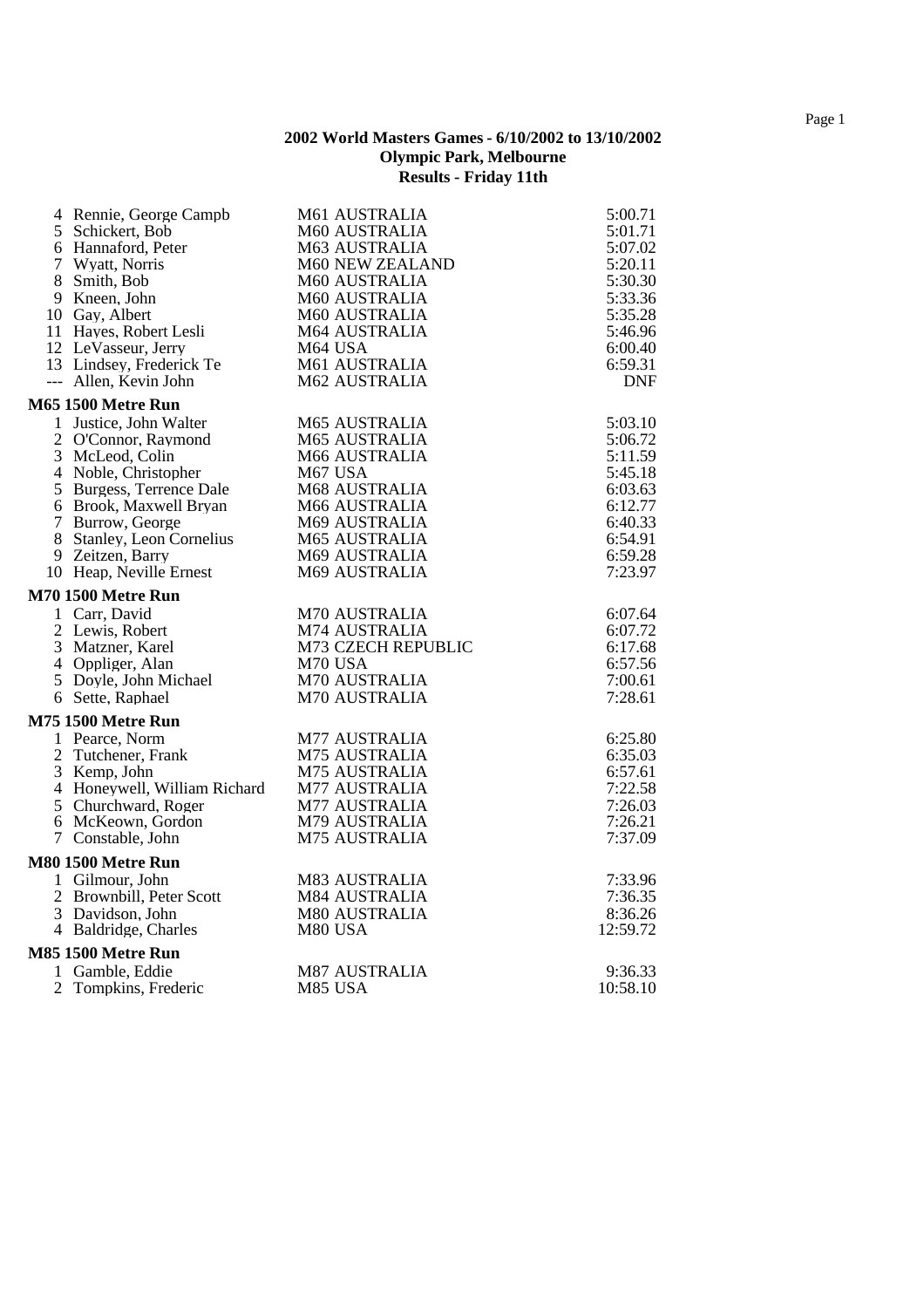#### **W40 80 Metre Hurdles**

|    | 1 Kay, Marie                 | W42 AUSTRALIA              | 13.09 | $-2.4$ |
|----|------------------------------|----------------------------|-------|--------|
|    | 2 Osmers, Lyn                | W42 NEW ZEALAND            | 14.21 | $-2.4$ |
|    | 3 Davey, Karen               | W44 AUSTRALIA              | 16.78 | $-2.4$ |
|    | 4 Cutting, Raelene Joy       | W42 AUSTRALIA              | 16.92 | $-2.4$ |
|    | 5 Siwratna Bandaranaya,      | W42 SRI LANKA              | 18.08 | $-2.4$ |
|    | W45 80 Metre Hurdles         |                            |       |        |
|    | 1 Russell, Joanne            | W45 AUSTRALIA              | 13.30 | $-2.1$ |
|    | 2 Lee, Salli-Ann             | W45 AUSTRALIA              | 14.75 | $-2.1$ |
|    | 3 Macey, Kerrie Ann          | W48 AUSTRALIA              | 16.64 | $-2.1$ |
|    | 4 Johnson, Liz               | W46 USA                    | 16.97 | $-2.1$ |
|    | <b>W50 80 Metre Hurdles</b>  |                            |       |        |
|    | 1 Kirkman, Gail Marie        | W50 NEW ZEALAND            | 14.38 | $-2.6$ |
|    | 2 Taylor, Margaret Anne      | W54 AUSTRALIA              | 14.82 | $-2.6$ |
|    | 3 Longaverova, Jarmila       | <b>W51 SLOVAK REPUBLIC</b> | 14.96 | $-2.6$ |
|    | 4 Cochrane, Nancy            | W50 CANADA                 | 16.72 | $-2.6$ |
|    | 5 Reid, Glenys               | W50 AUSTRALIA              | 17.72 | $-2.6$ |
|    | 6 Radley, Elizabeth          | W51 AUSTRALIA              | 18.50 | $-2.6$ |
|    | <b>W55 80 Metre Hurdles</b>  |                            |       |        |
|    | 1 Oakes, Patricia            | W56 ENGLAND                | 17.05 | $-2.6$ |
|    | <b>W60 80 Metre Hurdles</b>  |                            |       |        |
|    | 1 Westbrook, Suzanne         | W60 AUSTRALIA              | 24.57 | $-2.0$ |
|    | <b>W65 80 Metre Hurdles</b>  |                            |       |        |
|    | 1 Jordan, Barbara            | W66 USA                    | 17.21 | $-2.0$ |
|    | 2 Yamamoto, Midori           | W68 JAPAN                  | 18.97 | $-2.0$ |
|    | 3 Zeitzen-Vanderburg, Anna   | W69 AUSTRALIA              | 20.88 | $-2.0$ |
|    | <b>W70 80 Metre Hurdles</b>  |                            |       |        |
|    | 1 Peterson, Shirley          | W74 NEW ZEALAND            | 19.53 | $-2.0$ |
|    | 2 Gomberadze, Kaleria        | W73 RUSSIA                 | 22.04 | $-2.0$ |
|    | <b>M70 80 Metre Hurdles</b>  |                            |       |        |
|    | 1 Mather, David Havelock     | M70 AUSTRALIA              | 16.05 | $-2.1$ |
|    | 2 McGrath, Frederick James   | M71 AUSTRALIA              | 18.27 | $-2.1$ |
|    | 3 Gourlay, Gordon Eric       | M73 AUSTRALIA              | 18.62 | $-2.1$ |
|    | --- Aulakh, Harbhajan Singh  | M70 INDIA                  | DQ    | $-2.1$ |
|    | <b>M75 80 Metre Hurdles</b>  |                            |       |        |
|    | 1 Dobriban, Geza             | M76 HUNGARY                | 17.26 | $-1.7$ |
|    | 2 O'Connor, Frederick        | M78 AUSTRALIA              | 19.55 | $-1.7$ |
|    | 3 McKay, Maxwell Herbert     | M78 AUSTRALIA              | 23.05 | $-1.7$ |
|    | <b>W30 100 Metre Hurdles</b> |                            |       |        |
| 1. | Shillaw, Chareen             | W34 SOUTH AFRICA           | 16.05 | $-1.0$ |
|    | 2 Ingram, Richelle           | W32 AUSTRALIA              | 19.14 | $-1.0$ |
|    | 3 Brooks, Jo                 | W31 AUSTRALIA              | 20.46 | $-1.0$ |
|    | W35 100 Metre Hurdles        |                            |       |        |
|    | 1 Stewart, Olivia            | W37 AUSTRALIA              | 16.83 | $-1.4$ |
|    | 2 Baldwin, Jennifer          | W37 AUSTRALIA              | 18.28 | $-1.4$ |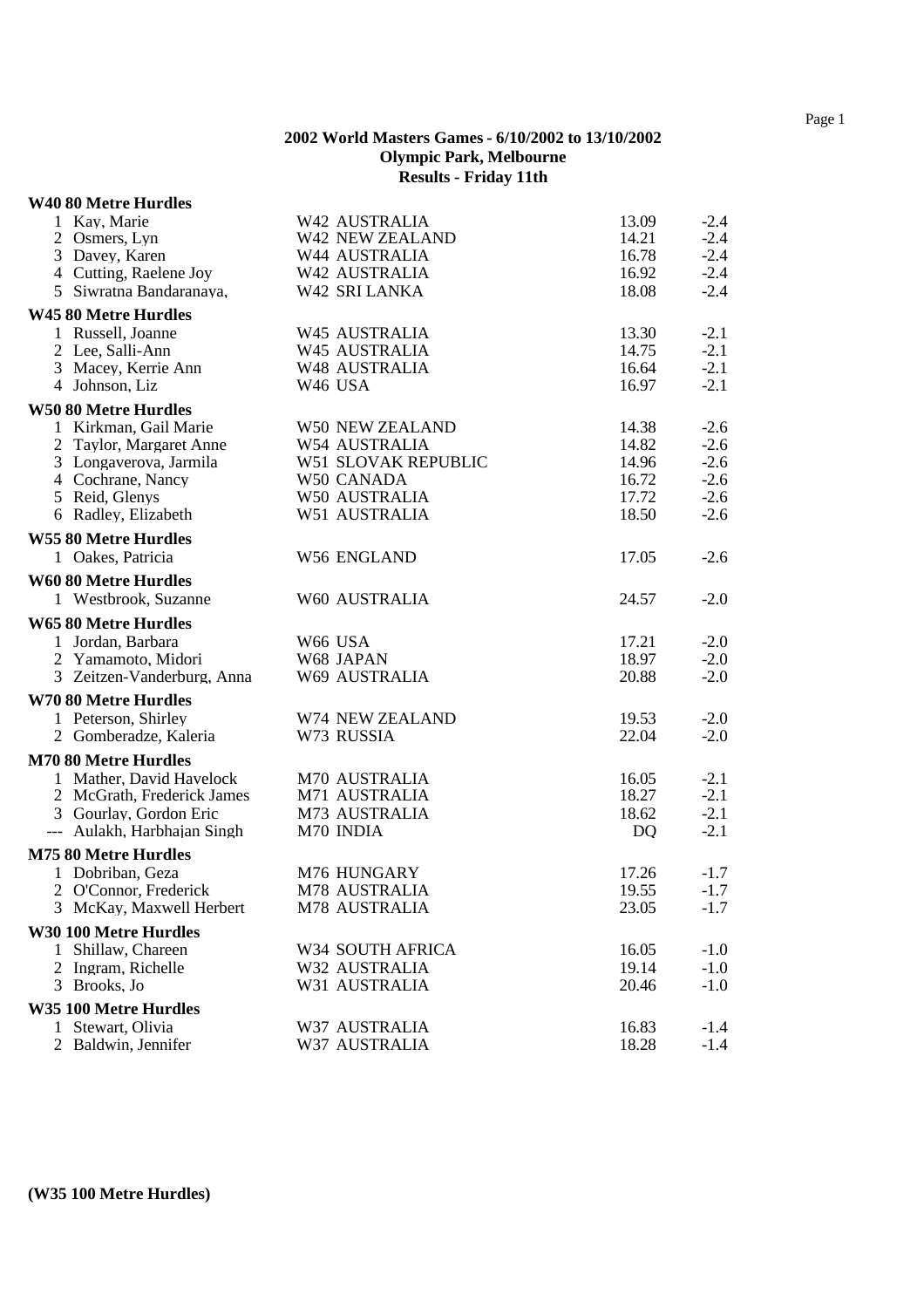| 3 Matthews, Cathrine Anne    | W36 AUSTRALIA              | 18.43      | $-1.4$ |
|------------------------------|----------------------------|------------|--------|
| 4 McCulloch, Janet           | W36 AUSTRALIA              | 19.04      | $-1.4$ |
| 5 Howitt, Jodie              | W35 AUSTRALIA              | 19.88      | $-1.4$ |
| 6 Kaur, Rajinder Pal Kaur    | W38 INDIA                  | 20.88      | $-1.4$ |
| <b>M50 100 Metre Hurdles</b> |                            |            |        |
| 1 Longauer, Eduard           | <b>M53 SLOVAK REPUBLIC</b> | 15.24      | $-2.5$ |
| 2 Burge, Conrad Michael      | M51 AUSTRALIA              | 15.61      | $-2.5$ |
| 3 Ritterman, Michael         | M51 AUSTRALIA              | 17.80      | $-2.5$ |
| 4 Cusack, Michael            | M50 AUSTRALIA              | 19.83      | $-2.5$ |
| 5 Ritterman, Henry           | M51 AUSTRALIA              | 20.29      | $-2.5$ |
| 6 Rademaker, Freddy          | M50 AUSTRALIA              | 20.44      | $-2.5$ |
| 7 Sutherland, Greg           | M52 AUSTRALIA              | 20.45      | $-2.5$ |
| <b>M55 100 Metre Hurdles</b> |                            |            |        |
| 1 Brinker, Kenneth           | M55 USA                    | 16.04      | $-2.3$ |
| 2 Giles, Harry               | M58 AUSTRALIA              | 16.52      | $-2.3$ |
| 3 Barber, Tom                | M55 AUSTRALIA              | 18.42      | $-2.3$ |
| 4 Dore, James Philli         | <b>M55 AUSTRALIA</b>       | 18.64      | $-2.3$ |
| 5 Hawken, Selwyn             | M57 AUSTRALIA              | 21.00      | $-2.3$ |
| 6 Mathews, Allan William     | M55 AUSTRALIA              | 27.19      | $-2.3$ |
| --- Taylor, Grahame I        | M56 AUSTRALIA              | <b>DNF</b> | $-2.3$ |
| --- Eves, Russell            | M55 AUSTRALIA              | <b>DNF</b> | $-2.3$ |
| <b>M60 100 Metre Hurdles</b> |                            |            |        |
| 1 Stevenson, Michael         | M62 AUSTRALIA              | 17.29      | $-2.1$ |
| 2 Knocke, Bill               | M62 USA                    | 17.81      | $-2.1$ |
| 3 Trembath, Richard          | M60 AUSTRALIA              | 18.38      | $-2.1$ |
| 4 Donohoe, Noel James        | M62 AUSTRALIA              | 23.48      | $-2.1$ |
| <b>M65 100 Metre Hurdles</b> |                            |            |        |
| 1 Chambers, Don Brian        | M65 AUSTRALIA              | 21.13      | $-2.1$ |
| 2 Brook, Maxwell Bryan       | M66 AUSTRALIA              | 27.37      | $-2.1$ |
| <b>M30 110 Metre Hurdles</b> |                            |            |        |
| 1 Evans, Warren Alan         | M30 AUSTRALIA              | 16.32      | $-2.2$ |
| 2 Castle, James David        | M34 AUSTRALIA              | 21.07      | $-2.2$ |
| <b>M35 110 Metre Hurdles</b> |                            |            |        |
| 1 Baldwin, Terry John        | M39 AUSTRALIA              | 18.44      | $-2.2$ |
| 2 Hall, Gregory              | M35 AUSTRALIA              | 20.07      | $-2.2$ |
| 3 Corbitt, Martin            | M38 SOUTH AFRICA           | 20.33      | $-2.2$ |
| 4 McKinnon, Christopher      | M37 AUSTRALIA              | 26.74      | $-2.2$ |
| <b>M40 110 Metre Hurdles</b> |                            |            |        |
| 1 McCloud, Dexter            | M42 USA                    | 15.76      | $-1.4$ |
| 2 Hayrapetyan, Gerasim       | M43 USA                    | 16.62      | $-1.4$ |
| 3 Harris, Graham Thomas      | M41 AUSTRALIA              | 23.64      | $-1.4$ |
| <b>M45 110 Metre Hurdles</b> |                            |            |        |
| 1 Tompkins, Clayton Herbert  | M49 AUSTRALIA              | 17.47      | $-0.8$ |
| 2 Price, Stacey              | M48 USA                    | 17.49      | $-0.8$ |
| 3 Russ, Jim                  | M46 USA                    | 18.32      | $-0.8$ |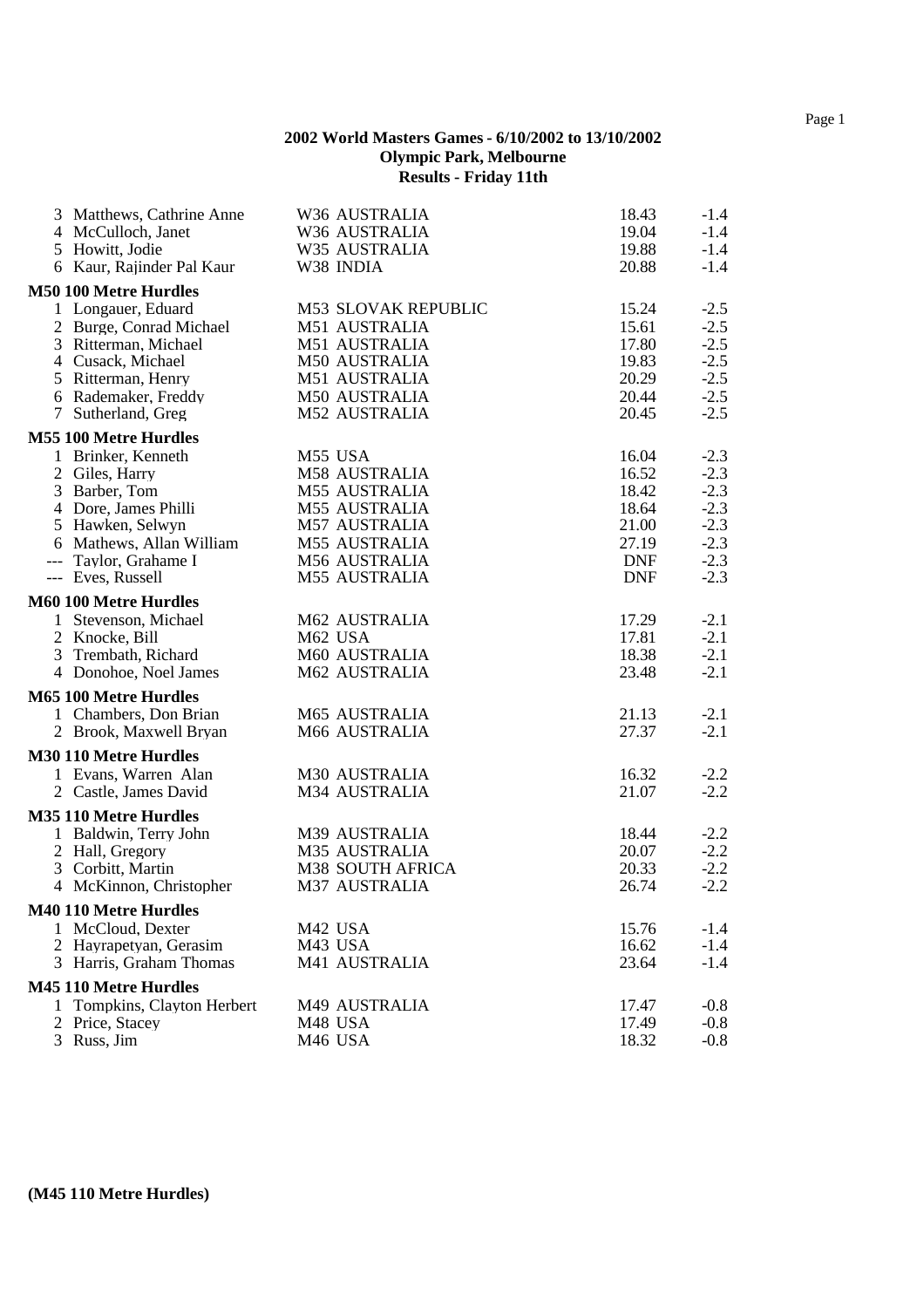| 4 McLay, David Ian Hamilton                                     | M46 AUSTRALIA                                          |                           | 20.15<br>$-0.8$                                              |
|-----------------------------------------------------------------|--------------------------------------------------------|---------------------------|--------------------------------------------------------------|
| 5 Cauchi, Mark                                                  | M45 AUSTRALIA                                          |                           | 20.53<br>$-0.8$                                              |
| 6 Varigos, Greg                                                 | M45 AUSTRALIA                                          |                           | 21.29<br>$-0.8$                                              |
| 7 Nelson, Dennis<br>--- Williams, Steven                        | M47 USA<br>M46 AUSTRALIA                               |                           | 24.86<br>$-0.8$<br><b>DNF</b><br>$-0.8$                      |
|                                                                 |                                                        |                           |                                                              |
| Women 4x100 Metre Relay 200-239                                 |                                                        |                           |                                                              |
| 1 Banksia<br>1) Choate, Lynne 53                                | 2) Heagney, Kathryn 50                                 | 3) Perkins, Wilma 49      | 56.82<br>4) Taylor, Margaret Anne 48                         |
| 2 Lilly Pilly<br>1) Crowhurst, Mary 65                          | 2) Cochrane, Nancy 52                                  | 3) Forsyth, Vicki Dawn 52 | 62.65<br>4) Radcliffe, Patricia                              |
| 3 Bluebell<br>1) Voronina, Nina 50                              | 2) Trotsenko, Alexandra 59                             | 3) Borovkova, Maria 33    | 67.46<br>4) Chneider, Larissa 60                             |
| Women 4x100 Metre Relay 240+                                    |                                                        |                           |                                                              |
| 1 Possum<br>1) Westbrook, Suzanne 42                            | 2) Jojkity, Joanne 46                                  | 3) Oakes, Patricia 46     | 70.68<br>4) Zeitzen-Vanderburg, Anna                         |
| 2 Koala<br>1) McLeod-Smith, F. Doreen 2) Krepkina, Valentina 65 |                                                        |                           | 75.89<br>3) Kotelko, Olga Marlene 19 4) Hinchey, Margaret 41 |
| <b>Women 4x100 Metre Relay 160-199</b>                          |                                                        |                           |                                                              |
| 1 Sandpiper<br>1) Courtney, Barbara 57                          | 2) Dacy, Julie Ann 57                                  | 3) Kearney, Doreen 56     | 54.32<br>4) Russell, Joanne 56                               |
| 2 Honeyeater<br>1) Davey, Karen 58                              | 2) Ellis, Shirlianne 57                                | 3) Oost, Sonja 57         | 56.73<br>4) Turner-Prawdiuk, Sharon                          |
| 3 Raven                                                         |                                                        | 3) Cash, Vivienne 52      | 59.27                                                        |
| 1) Allsop Oam, Rowena<br>4 Pelican                              | 2) Burnie, Kay 52                                      |                           | 4) Guthrie, Susan 53<br>62.03                                |
| 1) Ingram, Richelle 69<br>5 Cassowary                           | 2) Radley, Elizabeth 51                                |                           | 3) Hondromatidis, Chrisoulla 4) Baron, Loraine 49<br>64.50   |
| 1) Reid, Glenys 52                                              | 2) Johnson, Liz 56                                     | 3) Grigg, Angela Maree 58 | 4) Learmont, Beverley 48                                     |
| Women 4x100 Metre Relay Under 160                               |                                                        |                           |                                                              |
| 1 Kookaburra<br>1) Clancy, Jenny 63                             | 2) Ford, Lisa 64                                       | 3) Mogentale, Gianna 63   | 49.96<br>4) Stephen, Marissa 67                              |
| 2 Silvereye<br>1) Baldwin, Jennifer 65                          | 2) Fox, Carolyn 68                                     | 3) Gleeson, Tara 70       | 52.18<br>4) Loizou, Bronwen                                  |
| 3 Fantail<br>1) McCulloch, Janet 66                             | 2) Penn, Cristine 58                                   | 3) Quitzau, Stacey 60     | 55.17<br>4) Smith, Lynette 70                                |
| 4 Flamingo                                                      |                                                        |                           | 55.72                                                        |
| 1) Chandler, Jodi 68<br>5 Lorikeet                              | 2) Fitzgerald, Sonya                                   | 3) Howitt, Jodie 66       | 4) Matthews, Cathrine Anne<br>58.03                          |
| 1) Crowhurst, Mary 65                                           | 2) Goldenberg, Julie 60                                | 3) Jordan, Merle 61       | 4) Stewart, Olivia 65                                        |
| Men 4x100 Metre Relay Under 160                                 |                                                        |                           |                                                              |
| 1 Budgerigars                                                   | 1) O'Dwyer, Peter Francis 66 2) Onyenyeonwu, George 66 | 3) Stephens, Glenn 67     | 44.18<br>4) Carey, Robert 63                                 |
| 2 Galah<br>1) Cherry, Timothy 67                                | 2) Coull, Josh 69                                      | 3) Ladbrook, Mark 72      | 45.32<br>4) Whiteley, Shayne 71                              |
| 3 Magpie<br>1) Praljak, Steve 65                                | 2) Lennon, Warren                                      | 3) Holland, Gavin 64      | 47.92<br>4) Schembri, Stephen 65                             |
| 4 Parakeet                                                      |                                                        |                           | 50.70                                                        |
| 1) Burke, Warren 67                                             | 2) Castle, James David 68                              |                           | 3) Edwards, Craig Milton 70 4) Mendonca, Antonio 69          |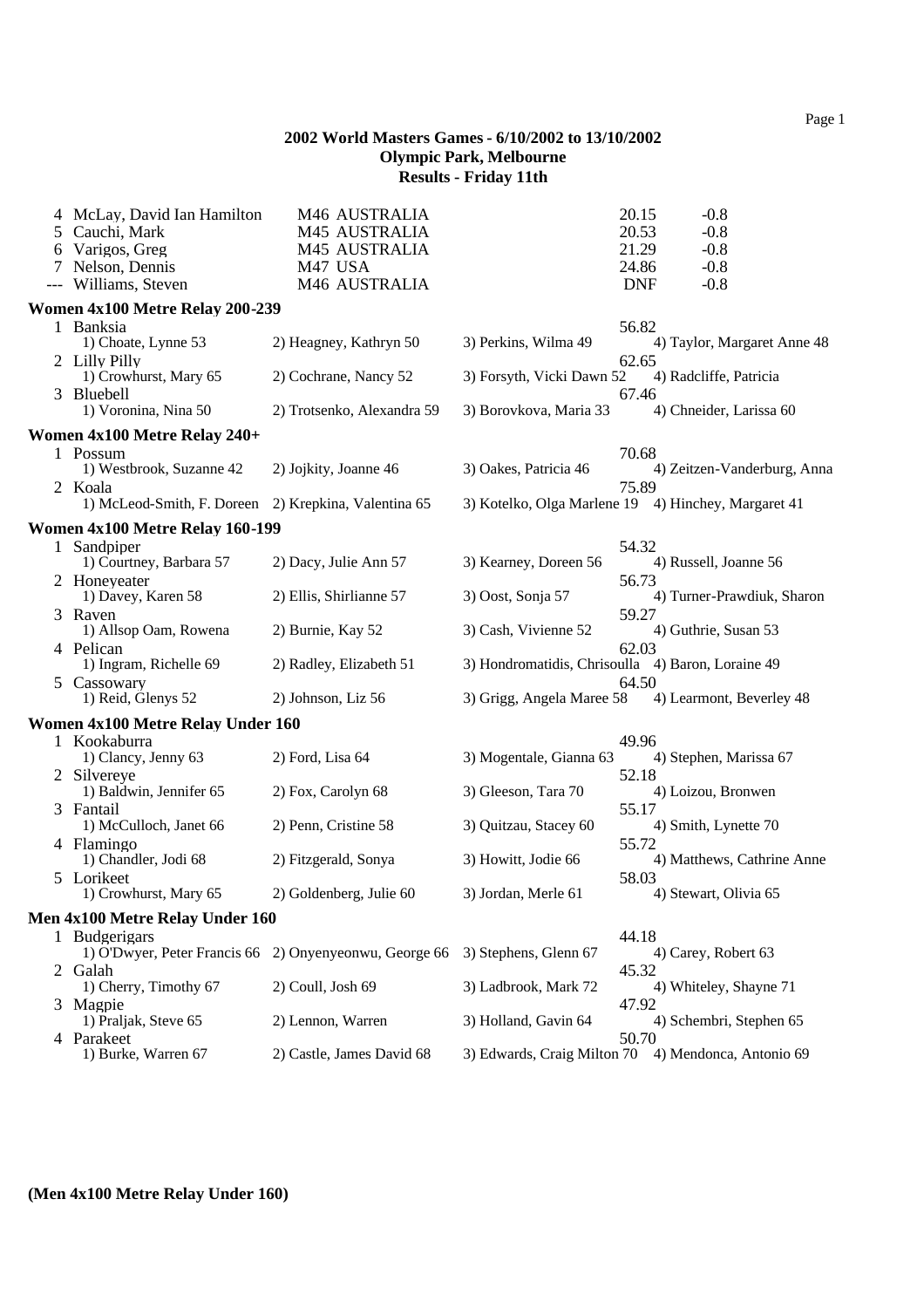| 5 Eagle                                                |                                                  |                             | 52.73                                              |
|--------------------------------------------------------|--------------------------------------------------|-----------------------------|----------------------------------------------------|
| 1) Rogers, Glenn 61<br>--- Kingfisher                  | 2) Maloney, Peter Gerard                         | 3) Arthur, Darren 65        | 4) Clifton, Andy 63<br><b>DNF</b>                  |
| 1) Harris, Paul Anthony 65                             | 2) Kiss, Andrew 66                               | 3) Mackay, John 67          | 4) Siomou, Christos 63                             |
| <b>Men 4x100 Metre Relay 200-239</b>                   |                                                  |                             |                                                    |
| 1 Saltbush                                             |                                                  |                             | 48.84                                              |
| 1) Ford, Graham 49                                     | 2) Howden, Keith Andrew 45 3) Moyle, Keith 50    |                             | 4) Coleman, Alan 49                                |
| 2 Boronia                                              |                                                  |                             | 59.30                                              |
| 1) Schutz, Gottfried 53                                | 2) Bryden, Paul Herbert 50                       | 3) Desmond, Greg Malcolm    | 4) Neale, John Lawerence 51                        |
| --- Frangipani                                         |                                                  |                             | <b>DNF</b>                                         |
| 1) Cornish, Bruce 48                                   | 2) Mathews, Allan William 47 3) Doust, Robert 44 |                             | 4) Robert, John 43                                 |
| --- Wattle                                             |                                                  |                             | DQ                                                 |
| 1) Hepburn, Greg 54                                    | 2) Peronis, Stephen 53                           | 3) Sharkey, Mike 49         | 4) White, Keith John 47                            |
| --- Buttercup                                          |                                                  |                             | DO                                                 |
| 1) Polglase, Phillip 49                                | 2) Turner, Paul 53                               | 3) Van Stappen, John Guido  | 4) Wall, John 46                                   |
| <b>Men 4x100 Metre Relay 240+</b>                      |                                                  |                             |                                                    |
| 1 Flying Fox                                           |                                                  |                             | 56.40                                              |
| 1) Gay, Albert 41                                      | 2) Schumacher, Helmut 38                         | 3) Chambers, Don Brian 37   | 4) Matthews, Conrad John 36                        |
| 2 Tasmanian Devil                                      |                                                  |                             | 71.88                                              |
| 1) Green, Ray 44                                       | 2) Walker, Alexander Mc 42                       | 3) Zeitzen, Barry 33        | 4) James, Keith 41                                 |
| --- Rabbit                                             |                                                  |                             | DO                                                 |
| 1) Cooper, John 41                                     | 2) Cousins, Wayne 46                             | 3) Dauphinet, Maurice 26    | 4) Storey, Mal 46                                  |
| <b>Men 4x100 Metre Relay 160-199</b>                   |                                                  |                             |                                                    |
| 1 Swift                                                |                                                  |                             | 44.63                                              |
| 1) Doherty, Mark 59                                    | 2) Hannah, Perry 61                              | 3) O'Keeffe, Greg 59        | 4) Tuckett, Peter 59                               |
| 2 Sandpiper                                            |                                                  |                             | 47.63                                              |
| 1) McDowell, Mark 61                                   | 2) Flowers, Colin 56                             | 3) Page, David 71           | 4) Nettleton, Darryl 57                            |
| 3 Swallow                                              |                                                  |                             | 48.41                                              |
| 1) Coghill, Phillip 59                                 | 2) Cross, David 61                               |                             | 3) Pocklington, Colin Daryl 59 4) Smith, Bernie 59 |
| 4 Wagtail                                              |                                                  |                             | 49.48<br>2                                         |
| 1) McCurry, Colin 48                                   | 2) McKenna, Paul 57                              | 3) O'Donnell, Peter John 61 | 4) Sargent, Jeffrey 58                             |
| 5 Crane                                                |                                                  |                             | 49.49<br>2                                         |
| 1) Corneilse, Ivor 54                                  | 2) Lancaster, Philip 57                          | 3) Thomas, Mark 62          | 4) Tonkin, Mark 52                                 |
| 6 Swan                                                 |                                                  |                             | 50.15<br>2                                         |
| 1) O'Shea, Anthony Francis 62 2) Clark, Charles Edward |                                                  | 3) Currie, Brett 61         | 4) Price, Stacey 53                                |
| 7 Pelican                                              |                                                  |                             | 51.40                                              |
| 1) Barker, William 60                                  | 2) Robson, Greg 63                               | 3) Simpson, Greg 58         | 4) Smith, Ian 63                                   |
| 8 Pigeon                                               |                                                  |                             | 52.87                                              |
| 1) Berry, Charles Edward 66                            | 2) Bianco, John                                  | 3) Hollier, John 51         | 4) Roney, Peter 52                                 |
| 9 Sparrow                                              |                                                  |                             | 53.77                                              |
| 1) Anderson, Peter 53                                  | 2) Attard, Mario 56                              | 3) Hill, James 52           | 4) Talanskas, Michael 55                           |
| 10 Corellas                                            |                                                  |                             | 58.05                                              |
| 1) Cherny, Mark 60                                     | 2) Limogiannis, Steven 60                        | 3) Lolatgis, Anthony 59     | 4) Varigos, Greg 57                                |
| --- Robin                                              |                                                  |                             | <b>DNF</b><br>2                                    |
| 1) McLay, David Ian                                    | 2) Cauchi, Mark 57                               | 3) Crocker, Stephen 53      | 4) Simmons, Michael 55                             |
| --- Skylark                                            |                                                  |                             | DQ<br>$\mathbf{I}$                                 |
| 1) Merchand, Edouard                                   | 2) O'Dwyer, Gary 59                              | 3) Flavell, John Phillip 62 | 4) Renner, Kevyn 57                                |
| <b>Women 4x400 Metre Relay 160-199</b>                 |                                                  |                             |                                                    |
| 1 Corellas                                             |                                                  |                             | 4:32.34                                            |
| 1) McCarthy, Leanne                                    | 2) Choate, Lynne 53                              | 3) Oost, Sonja 57           | 4) Guthrie, Susan 53                               |

# **(Women 4x400 Metre Relay 160-199)**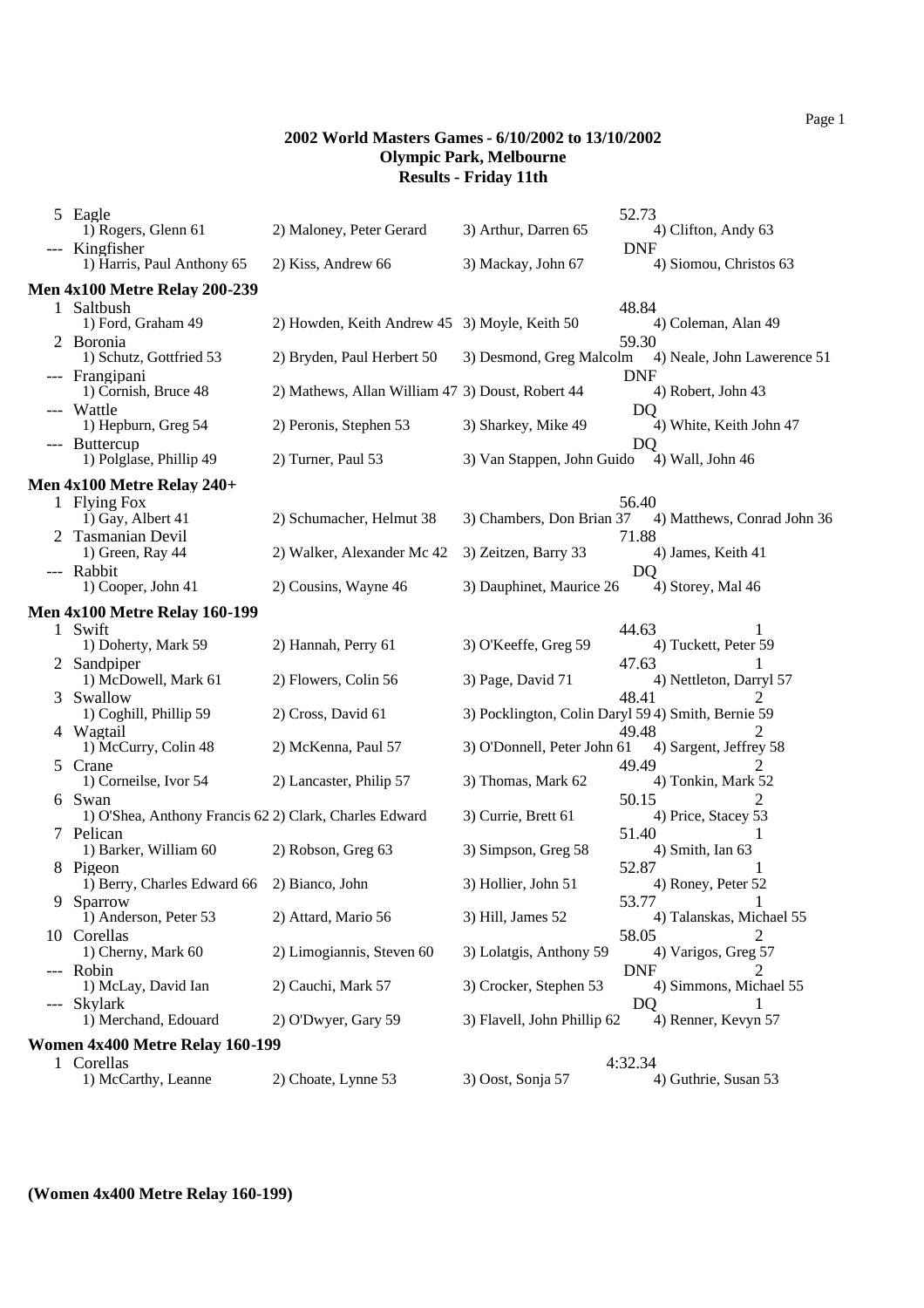| 2 Wagtail                                                           |                                                       |                           | 4:32.54                                                       |  |  |  |
|---------------------------------------------------------------------|-------------------------------------------------------|---------------------------|---------------------------------------------------------------|--|--|--|
| 1) Curtis, Judith 63                                                | 2) Macauley, Mary 62                                  | 3) Cochrane, Nancy 52     | 4) Rothery, Cherie 70                                         |  |  |  |
| 3 Firetail<br>1) Trotsenko, Alexandra 59                            | 2) Jemtchougova, Natalia 71                           | 3) Voronina, Nina 50      | 4:58.32<br>4) Chneider, Larissa 60                            |  |  |  |
| 4 Quokka<br>1) Penn, Cristine 58                                    | 2) Chandler, Jodi 68                                  | 3) Grigg, Angela Maree 58 | 4:59.99<br>4) Stewart, Olivia 65                              |  |  |  |
| Women 4x400 Metre Relay Under 160                                   |                                                       |                           |                                                               |  |  |  |
| 1 Brolga's                                                          |                                                       |                           | 4:00.91                                                       |  |  |  |
| 1) Mogentale, Gianna 63<br>2 Silvereye                              | $2)$ Ford, Lisa 64                                    | 3) Stephen, Marissa 67    | 4) Clancy, Jenny 63<br>4:01.92                                |  |  |  |
| 1) Gleeson, Tara 70                                                 | 2) Baldwin, Jennifer 65                               | 3) Fox, Carolyn 68        | 4) Loizou, Bronwen                                            |  |  |  |
| 3 Fantail<br>1) Quitzau, Stacey 60                                  | 2) Penn, Cristine 58                                  | 3) Smith, Lynette 70      | 4:17.44<br>4) McCulloch, Janet 66                             |  |  |  |
| 4 Emu<br>1) Crawford, Debbie Maree 62 2) Gunn, Victoria 61          |                                                       | 3) Kayzer, Lynn           | 4:20.09<br>4) Coombe, Amanda Jane 67                          |  |  |  |
| <b>Women 4x400 Metre Relay 200-239</b>                              |                                                       |                           |                                                               |  |  |  |
| 1 Frangipani<br>1) Smythe, Kaye Patricia 48                         | 2) Heagney, Kathryn 50                                | 3) Blurton, Barbara 50    | 4:39.69<br>4) Holcombe, Ann 47                                |  |  |  |
| 2 Acacia<br>1) Novotna, Eva 48                                      | 2) Kasparova, Jana 47                                 | 3) Janeckova, Anezka 47   | 5:26.77<br>4) Rocnakova, Miloslava 45                         |  |  |  |
| 3 Iris                                                              |                                                       |                           | 6:26.69                                                       |  |  |  |
| 1) Bandaranaya, Siwratna                                            | 2) Satchithananda, Mallika 36 3) Abegunawardawa Yapa, |                           | 4) Karunaratne, Totage                                        |  |  |  |
| <b>Men 4x400 Metre Relay 160-199</b>                                |                                                       |                           |                                                               |  |  |  |
| 1 Heron<br>1) O'Dwyer, Peter Francis 66 2) O'Donnell, Peter John 61 |                                                       | 3) McCurry, Colin 48      | 3:41.40<br>2<br>4) Opie, Stephen Geoffrey 57                  |  |  |  |
| 2 Bellbird<br>1) Coghill, Phillip 59                                | 2) Cross, David 61                                    |                           | 3:46.25<br>3) Pocklington, Colin Daryl 59 4) Smith, Bernie 59 |  |  |  |
| 3 Cuckoo<br>1) Hicks, Terry John 54                                 | 2) Macdonald, Harold Neil 43 3) Nettleton, Darryl 57  |                           | 3:50.28<br>4) Williams, Leslie Richard 55                     |  |  |  |
| 4 Harrier                                                           |                                                       |                           | 3:51.65                                                       |  |  |  |
| 1) Crosbie, Tim 62                                                  | 2) Dawson, Andrew James 64 3) Harvey, Richard 64      |                           | 4) Seibold, Ewald 42                                          |  |  |  |
| 5 Raven<br>1) Corneilse, Ivor 54                                    | 2) Lancaster, Philip 57                               | 3) Thomas, Mark 62        | 3:54.41<br>4) Stewart, Angus 61                               |  |  |  |
| 6 Sparrow<br>1) Douglas, Lyal 59                                    | 2) McLay, David Ian                                   | 3) Warren, Lennon John 65 | 3:58.15<br>1<br>4) Morton, John 58                            |  |  |  |
| 7 Sandpiper<br>1) Cosgrave, Gerard 58                               | 2) Creek, John 56                                     | 3) McKenna, Paul 57       | 2<br>4:00.21<br>4) Whitecross, Greg 53                        |  |  |  |
| 8 Swift<br>1) Matecha, Miroslav 55                                  | 2) Pechek, Vladimir 57                                | 3) Ruzicka, Ivan 61       | 4:03.38<br>4) Tomanek, Stainslav 54                           |  |  |  |
| 9 Pelican<br>1) Barker, William 60                                  | 2) Robson, Greg 63                                    | 3) Simpson, Greg 58       | 4:05.43<br>4) Smith, Ian 63                                   |  |  |  |
| 10 Bushlark                                                         |                                                       |                           | 4:09.91                                                       |  |  |  |
| 1) Marchand, Edouard<br>11 Rosella                                  | 2) Derby, Shane 60                                    | 3) O'Dwyer, Gary 59       | 4) Simmons, Michael 55<br>4:15.81<br>2                        |  |  |  |
| 1) Hammat, Ray 53                                                   | 2) Ryan, Ashley 54                                    | 3) Clark, Charles Edward  | 4) Hauenstein, Daryl 56<br>4:36.82<br>1                       |  |  |  |
| 12 Wagtail<br>1) Hardwick, David 51                                 | 2) Neale, John Lawerence 51                           | 3) Talanskas, Michael 55  | 4) Watson, Richard Baldwin                                    |  |  |  |
| <b>Men 4x400 Metre Relay 200-239</b>                                |                                                       |                           |                                                               |  |  |  |
| 1 Rosemary<br>1) Hayward, Stuart 49                                 | 2) O'Keeffe, Greg 59                                  | 3) Polglase, Phillip 49   | 3:41.24<br>4) Van Stappen, John Guido                         |  |  |  |
|                                                                     |                                                       |                           |                                                               |  |  |  |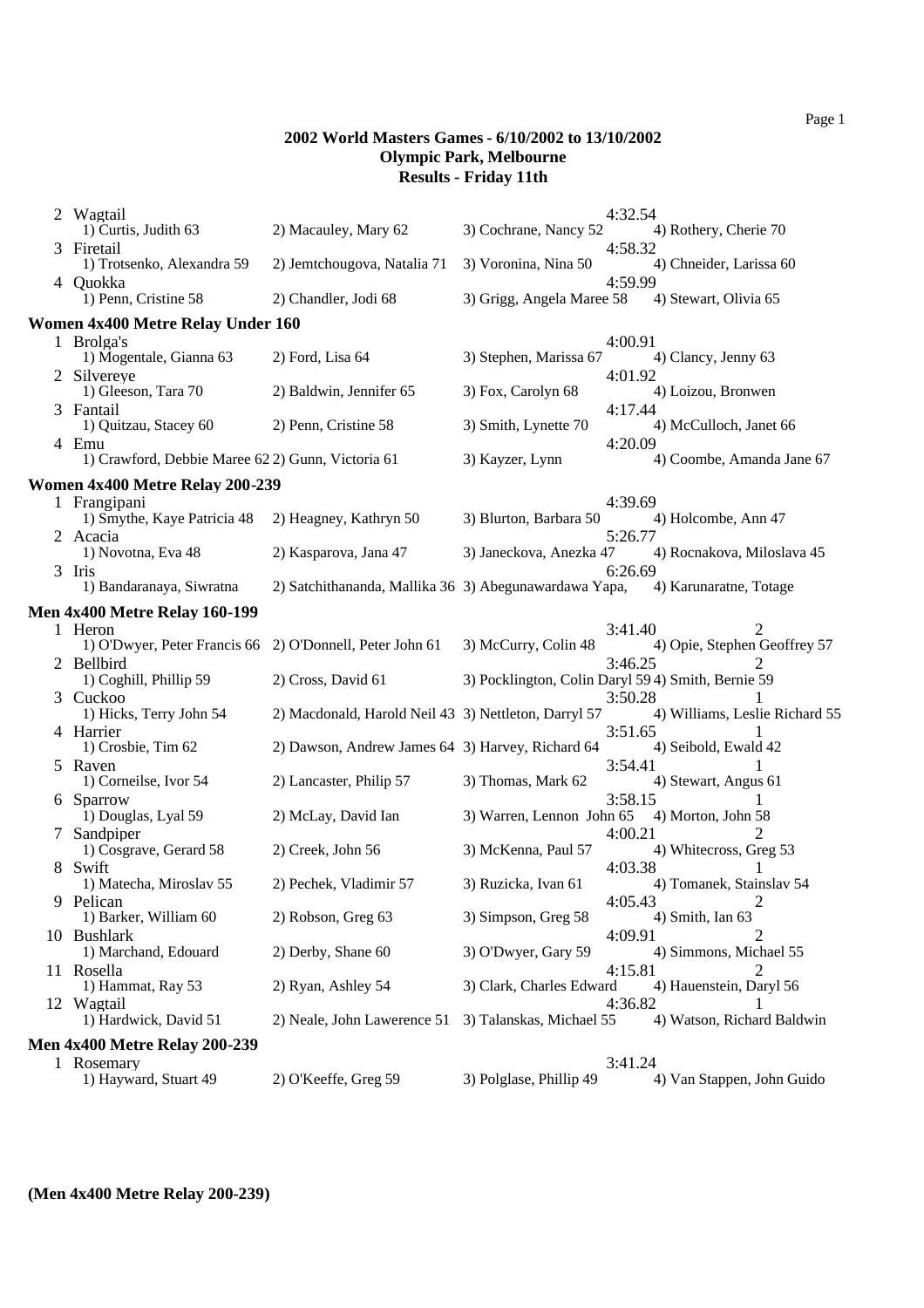|   | 2 Wattle<br>1) Bowen, Robert 52                                  | 2) Brinker, Kenneth 47      | 3) Howden, Keith Andrew 45 4) Morison, John 49 | 3:45.05           |                            |  |  |
|---|------------------------------------------------------------------|-----------------------------|------------------------------------------------|-------------------|----------------------------|--|--|
| 3 | Saltbush                                                         |                             |                                                | 4:04.40           |                            |  |  |
|   | 1) Ford, Graham 49                                               | 2) Sims, Geoff 48           | 3) Coleman, Alan 49                            |                   | 4) Hilling, Glenn 51       |  |  |
|   | 4 Banksia<br>1) Cornish, Bruce 48                                | 2) Doust, Robert 44         | 3) Gay, Albert 41                              | 4:27.86           | 4) Hollier, John 51        |  |  |
|   | 5 Gum<br>1) Watson, Richard Baldwin                              | 2) Bryden, Paul Herbert 50  | 3) Neale, John Lawerence 51 4) Roney, Peter 52 | 4:36.36           |                            |  |  |
|   | 6 Orchid                                                         |                             |                                                | 4:49.80           |                            |  |  |
|   | 1) Mathews, Allan William 47 2) Maloney, Peter Gerard            |                             | 3) Cornish, Bruce 48                           |                   | 4) Francis, Geoffrey W. 42 |  |  |
|   | Men 4x400 Metre Relay 240+                                       |                             |                                                |                   |                            |  |  |
|   | 1 Crocodiles<br>1) Buyers, Colin 42                              | 2) Cooper, John 41          | 3) Pearce, Norm 25                             | 4:34.04           | 4) Storey, Mal 46          |  |  |
|   | 2 Boronia                                                        |                             |                                                | 4:51.39           |                            |  |  |
|   | 1) Matthews, Conrad John 36 2) Schumacher, Helmut 38             |                             | 3) Stockdale, Graham 42                        |                   | 4) Zeitzen, Barry 33       |  |  |
|   | 3 Dragon<br>1) Hana, Kvetoslav 37                                | 2) Hlusicka, Josef 38       | 3) Rezac, Ivo 41                               | 5:18.40           | 4) Bradac, Alois 40        |  |  |
|   | Men 4x400 Metre Relay Under 160                                  |                             |                                                |                   |                            |  |  |
|   | 1 Emu                                                            |                             |                                                | 3:45.09           |                            |  |  |
|   | 1) Cherry, Timothy 67                                            | 2) Coull, Josh 69           | 3) Ladbrook, Mark 72                           |                   | 4) Stojanovic, Darren 71   |  |  |
|   | 2 Bowerbird<br>1) Burke, Warren 67                               | 2) Edwards, Craig Milton 70 | 3) Castle, James David 68                      | 4:05.06           | 4) Mendonca, Antonio 69    |  |  |
|   | 3 Curlew                                                         |                             |                                                | 4:08.61           |                            |  |  |
|   | 1) McKinnon, Christopher                                         | 2) Considine, Paul 59       | 3) Clark, Charles Edward                       | 4:33.75           | 4) Harris, Paul Anthony 65 |  |  |
|   | 4 Cockatoo<br>1) O'Shea, Anthony Francis 62 2) Estrada, Mario 64 |                             | 3) Schembri, Stephen 65                        |                   | 4) Siomou, Christos 63     |  |  |
|   | <b>W30 Pole Vault</b>                                            |                             |                                                |                   |                            |  |  |
|   | 1 Hill, Irie                                                     | W33 ENGLAND                 |                                                | 4.00m             |                            |  |  |
|   | <b>W45 Pole Vault</b>                                            |                             |                                                |                   |                            |  |  |
|   | 1 Hartigan, Dawn                                                 | W45 AUSTRALIA               |                                                | 3.40m             |                            |  |  |
|   | 2 Johnson, Liz                                                   | W <sub>46</sub> USA         |                                                | 1.85m             |                            |  |  |
|   | <b>W50 Pole Vault</b>                                            |                             |                                                |                   |                            |  |  |
|   | 1 Perkins, Wilma                                                 | W53 AUSTRALIA               |                                                | 2.50m             |                            |  |  |
|   | 2 Kako, Fumiko<br>--- Cochrane, Nancy                            | W53 JAPAN                   |                                                | 2.20m             |                            |  |  |
|   |                                                                  | W50 CANADA                  |                                                | <b>NH</b>         |                            |  |  |
|   | <b>W55 Pole Vault</b>                                            |                             |                                                |                   |                            |  |  |
|   | 1 Mc Donnell, Hazel                                              | <b>W55 AUSTRALIA</b>        |                                                | 1.90m             |                            |  |  |
|   | <b>W65 Pole Vault</b>                                            |                             |                                                |                   |                            |  |  |
|   | 1 Yamamoto, Midori                                               | W68 JAPAN                   |                                                | 2.10 <sub>m</sub> |                            |  |  |
|   | <b>W75 Pole Vault</b>                                            |                             |                                                |                   |                            |  |  |
|   | 1 Valien, Johnnye                                                | W77 USA                     |                                                | 1.40m             |                            |  |  |
|   | <b>M30 Pole Vault</b>                                            |                             |                                                |                   |                            |  |  |
|   | 1 Evans, Warren Alan                                             | <b>M30 AUSTRALIA</b>        |                                                | 4.50m             |                            |  |  |
|   | 2 Hill, Warren                                                   | M33 ENGLAND                 |                                                | 3.00m             |                            |  |  |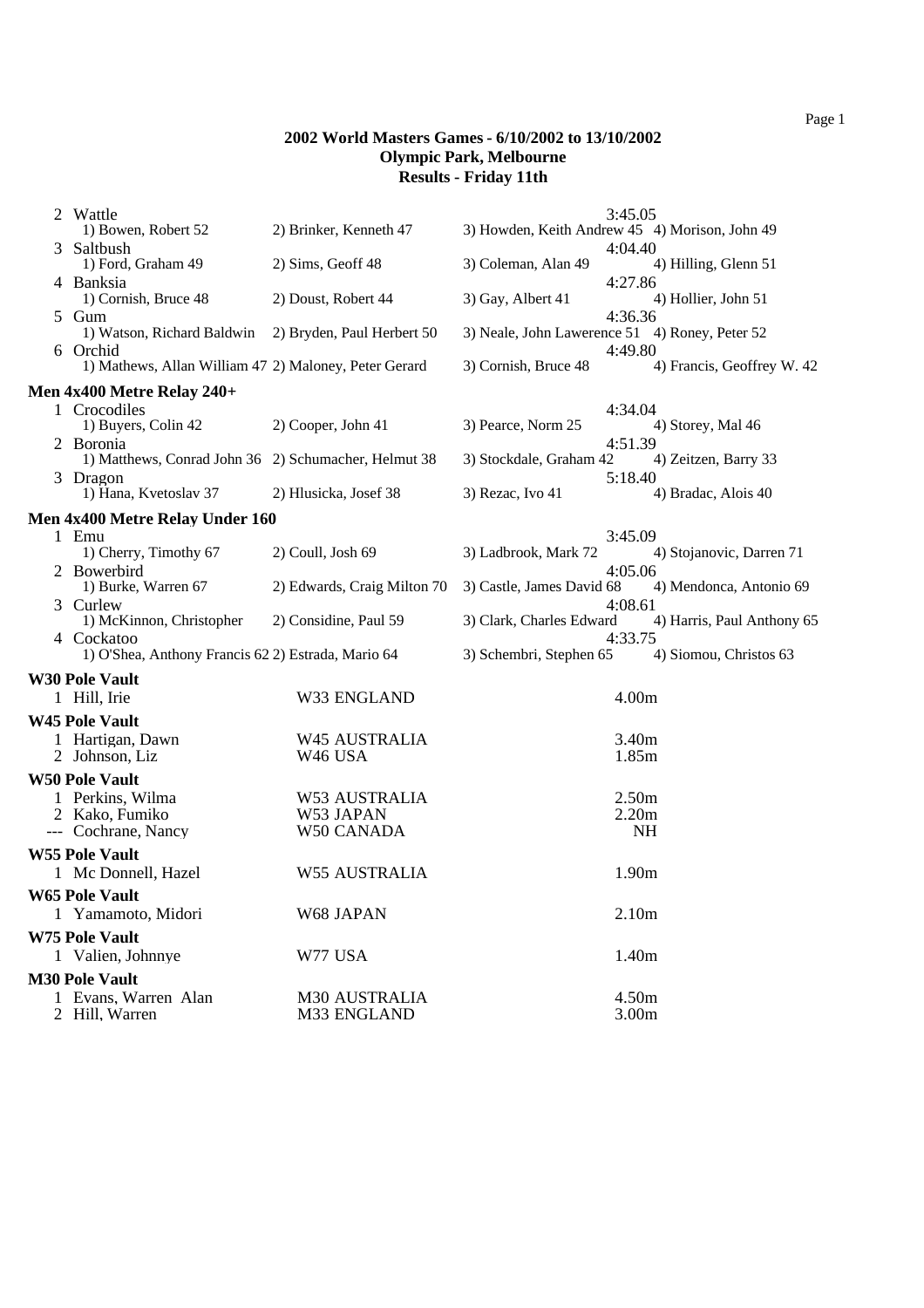# **M35 Pole Vault**

| 1 Estrada, Mario<br>2 Krynauw, Stephanus               | M37 MEXICO<br><b>M37 NEW ZEALAND</b> | 3.50 <sub>m</sub><br>3.00 <sub>m</sub> |
|--------------------------------------------------------|--------------------------------------|----------------------------------------|
| 3 McKinnon, Christopher                                | <b>M37 AUSTRALIA</b>                 | 2.50 <sub>m</sub>                      |
| <b>M40 Pole Vault</b>                                  |                                      |                                        |
| 1 Jankowski, George                                    | M40 AUSTRALIA                        | 2.50 <sub>m</sub>                      |
| 2 Simpson, Greg                                        | <b>M44 AUSTRALIA</b>                 | 2.45m                                  |
| <b>M45 Pole Vault</b>                                  |                                      |                                        |
| 1 Tompkins, Clayton Herbert                            | M49 AUSTRALIA                        | 3.20 <sub>m</sub>                      |
| 2 Huddle, Robert Kenneth                               | <b>M47 AUSTRALIA</b>                 | 3.00 <sub>m</sub>                      |
| 3 Cauchi, Mark                                         | <b>M45 AUSTRALIA</b>                 | 2.40 <sub>m</sub>                      |
| --- McLay, David Ian Hamilton<br>--- Arnold, Bruce     | M46 AUSTRALIA<br>M48 AUSTRALIA       | NH<br><b>NH</b>                        |
| <b>M50 Pole Vault</b>                                  |                                      |                                        |
| 1 Banens, Bob                                          | M53 AUSTRALIA                        | 2.70 <sub>m</sub>                      |
| 1 Fulgenzi, Tino                                       | M54 AUSTRALIA                        | 2.70 <sub>m</sub>                      |
| 3 Neale, John Lawerence                                | M51 AUSTRALIA                        | 2.00 <sub>m</sub>                      |
| <b>M55 Pole Vault</b>                                  |                                      |                                        |
| 1 Viney, Nelson                                        | <b>M55 AUSTRALIA</b>                 | 3.00 <sub>m</sub>                      |
| 2 Middour, David H.                                    | M56 USA                              | 2.80m                                  |
| 3 Kelly, Terence                                       | <b>M57 AUSTRALIA</b>                 | 2.40 <sub>m</sub>                      |
| 4 McWilliams, Peter William                            | M58 AUSTRALIA                        | 2.00 <sub>m</sub>                      |
| 4 Hawken, Selwyn                                       | <b>M57 AUSTRALIA</b>                 | 2.00 <sub>m</sub>                      |
| --- Berezinsky, Serafim                                | M56 RUSSIA                           | NH<br><b>NH</b>                        |
| --- Cesar, Normando Tadeu Braga M56 BRAZIL             |                                      |                                        |
| <b>M60 Pole Vault</b>                                  |                                      |                                        |
| 1 Barclay, Rob                                         | <b>M64 AUSTRALIA</b>                 | 3.10 <sub>m</sub>                      |
| 2 Watson, Bob<br>3 Poulter, Jim                        | M60 AUSTRALIA<br>M61 AUSTRALIA       | 2.80 <sub>m</sub><br>J2.80m            |
| 4 Hall, Michael                                        | M63 AUSTRALIA                        | 2.00 <sub>m</sub>                      |
| --- Nicol, Gregor                                      | M63 AUSTRALIA                        | <b>NH</b>                              |
| <b>M65 Pole Vault</b>                                  |                                      |                                        |
| 1 Seymour, Brian                                       | M69 AUSTRALIA                        | 2.00 <sub>m</sub>                      |
| 2 Dunn. Terence                                        | <b>M65 AUSTRALIA</b>                 | J2.00 <sub>m</sub>                     |
| 3 Cowley, Trevor                                       | M67 NEW ZEALAND                      | 1.80m                                  |
| <b>M70 Pole Vault</b>                                  |                                      |                                        |
| 1 Johnson, Ron                                         | M70 NEW ZEALAND                      | 2.30 <sub>m</sub>                      |
| 2 McGrath, Frederick James                             | M71 AUSTRALIA                        | 2.20m                                  |
| 3 Moore, Peter                                         | M73 AUSTRALIA                        | 1.90 <sub>m</sub>                      |
| 4 Cook, Earl Eric                                      | <b>M72 AUSTRALIA</b>                 | 1.60m                                  |
| --- Sharpe, Brian John                                 | M71 AUSTRALIA                        | NH                                     |
| <b>M75 Pole Vault</b>                                  |                                      |                                        |
| 1 Opperman, Wallace Sydney<br>2 McKay, Maxwell Herbert | M76 NEW ZEALAND<br>M78 AUSTRALIA     | 1.50m<br>1.40m                         |
| 3 Honeywell, William Richard                           | <b>M77 AUSTRALIA</b>                 | J1.40m                                 |
|                                                        |                                      |                                        |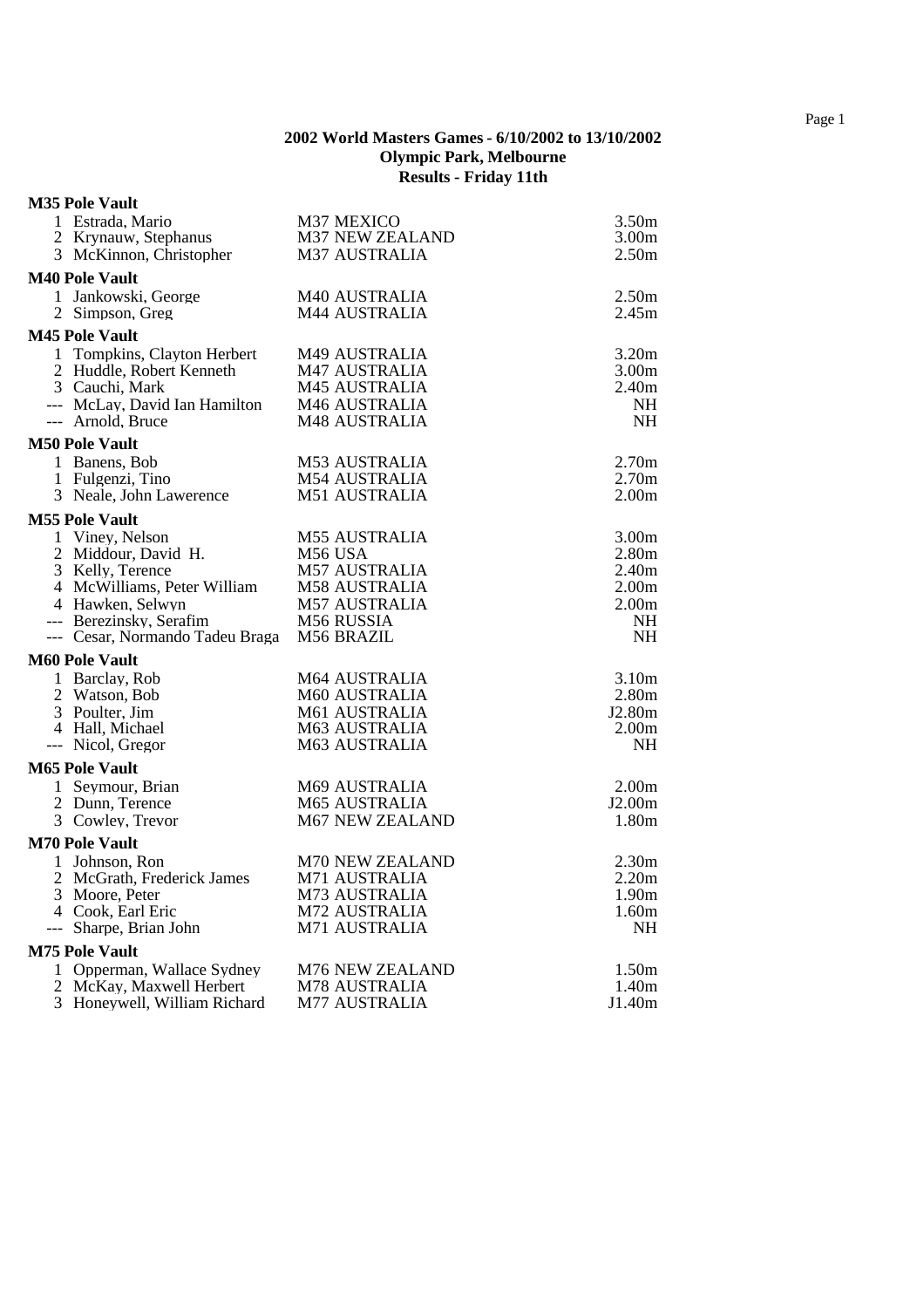#### **M90 Pole Vault**

| 1 Younger, Vladimir         | M90 AUSTRALIA       | 1.30m             |            |
|-----------------------------|---------------------|-------------------|------------|
| W30 Long Jump               |                     |                   |            |
| 1 Hill, Irie                | W33 ENGLAND         | 5.34m             | 0.9        |
| 2 Ward, Sue                 | W32 AUSTRALIA       | 5.27m             | 1.9        |
| 3 Felsmanné Bölöni, Eszter  | W32 HUNGARY         | 5.05m             | 1.7        |
| 4 Constable, Amanda         | W31 AUSTRALIA       | 4.93m             | 2.0        |
| 5 De Klerk, Natasha Sonja   | W34 AUSTRALIA       | 4.66m             | 1.5        |
| 6 Brooks, Jo                | W31 AUSTRALIA       | 4.31 <sub>m</sub> | 1.0        |
| 7 Zhao, Elena               | W32 AUSTRALIA       | 4.08m             | 1.0        |
| 8 Ely, Fiona Louise         | W33 AUSTRALIA       | 3.77m             | 0.8        |
| W35 Long Jump               |                     |                   |            |
| 1 Krepkina, Valentina       | W37 UKRAINE         | 5.65m             | 0.6        |
| 2 Mogentale, Gianna         | W38 AUSTRALIA       | 4.87m             | 1.9        |
| 3 Baldwin, Jennifer         | W37 AUSTRALIA       | 4.86m             | 2.8        |
| 4 McCulloch, Janet          | W36 AUSTRALIA       | 4.79m             | 0.9        |
| 5 Sunley, Julie             | W38 AUSTRALIA       | 4.03m             | 1.3        |
| 6 Truskett, Julie Michelle  | W37 AUSTRALIA       | 3.51 <sub>m</sub> | 1.8        |
| 7 Tomasicka, Laila          | W36 LATVIA          | 3.19m             | 0.9        |
| W40 Long Jump               |                     |                   |            |
| 1 Kay, Marie                | W42 AUSTRALIA       | 5.24m             | $-1.8$     |
| 2 Osmers, Lyn               | W42 NEW ZEALAND     | 4.89m             | $-0.8$     |
| 3 Davey, Karen              | W44 AUSTRALIA       | 4.42m             | $-1.0$     |
| 4 Clarke, Rosemary Ann      | W41 AUSTRALIA       | 4.05m             | $-0.8$     |
| 5 Cutting, Raelene Joy      | W42 AUSTRALIA       | 4.04m             | $-1.2$     |
| 6 Vinnik, Tatiana           | W43 AUSTRALIA       | 3.81m             | $-0.5$     |
| 7 Marks, Deborah Lorraine   | W41 AUSTRALIA       | 3.64m             | $-0.3$     |
| 8 Bandaranaya, Siwratna     | W40 INDIA           | 3.51 <sub>m</sub> | $-0.7$     |
| 9 Goldenberg, Julie         | W42 AUSTRALIA       | 3.45m             | $-1.0$     |
| W45 Long Jump               |                     |                   |            |
| 1 Lee, Salli-Ann            | W45 AUSTRALIA       | 4.62m             | <b>NWI</b> |
| 2 Choate, Lynne             | W49 AUSTRALIA       | 4.18m             | <b>NWI</b> |
| 3 Macey, Kerrie Ann         | W48 AUSTRALIA       | 4.04m             | <b>NWI</b> |
| 4 Johnson, Liz              | W <sub>46</sub> USA | 3.42m             | <b>NWI</b> |
| 5 Jacimovic, Jill Kristine  | W48 AUSTRALIA       | 3.16m             | <b>NWI</b> |
| W50 Long Jump               |                     |                   |            |
| 1 Perkins, Wilma            | W53 AUSTRALIA       | 4.63m             | $-0.5$     |
| 2 Taylor, Margaret Anne     | W54 AUSTRALIA       | 4.61 <sub>m</sub> | $+0.0$     |
| 3 Haylock, Sue              | W51 AUSTRALIA       | 4.24m             | $-1.0$     |
| 4 Cash, Vivienne            | W50 AUSTRALIA       | 4.13m             | $-1.3$     |
| 5 Forsyth, Vicki Dawn       | W50 AUSTRALIA       | J4.13m            | $-0.6$     |
| 6 Heagney, Kathryn          | W51 AUSTRALIA       | 4.00m             | $-0.6$     |
| 7 Hawthorne, Mary           | W54 AUSTRALIA       | 3.81m             | $-0.3$     |
| 8 Reid, Glenys              | W50 AUSTRALIA       | 3.28m             | $-0.4$     |
| 9 Hondromatidis, Chrisoulla | W54 AUSTRALIA       | 2.70m             | $-1.0$     |
| W55 Long Jump               |                     |                   |            |
| 1 Oakes, Patricia           | W56 ENGLAND         | 3.58m             | $-1.3$     |
|                             |                     |                   |            |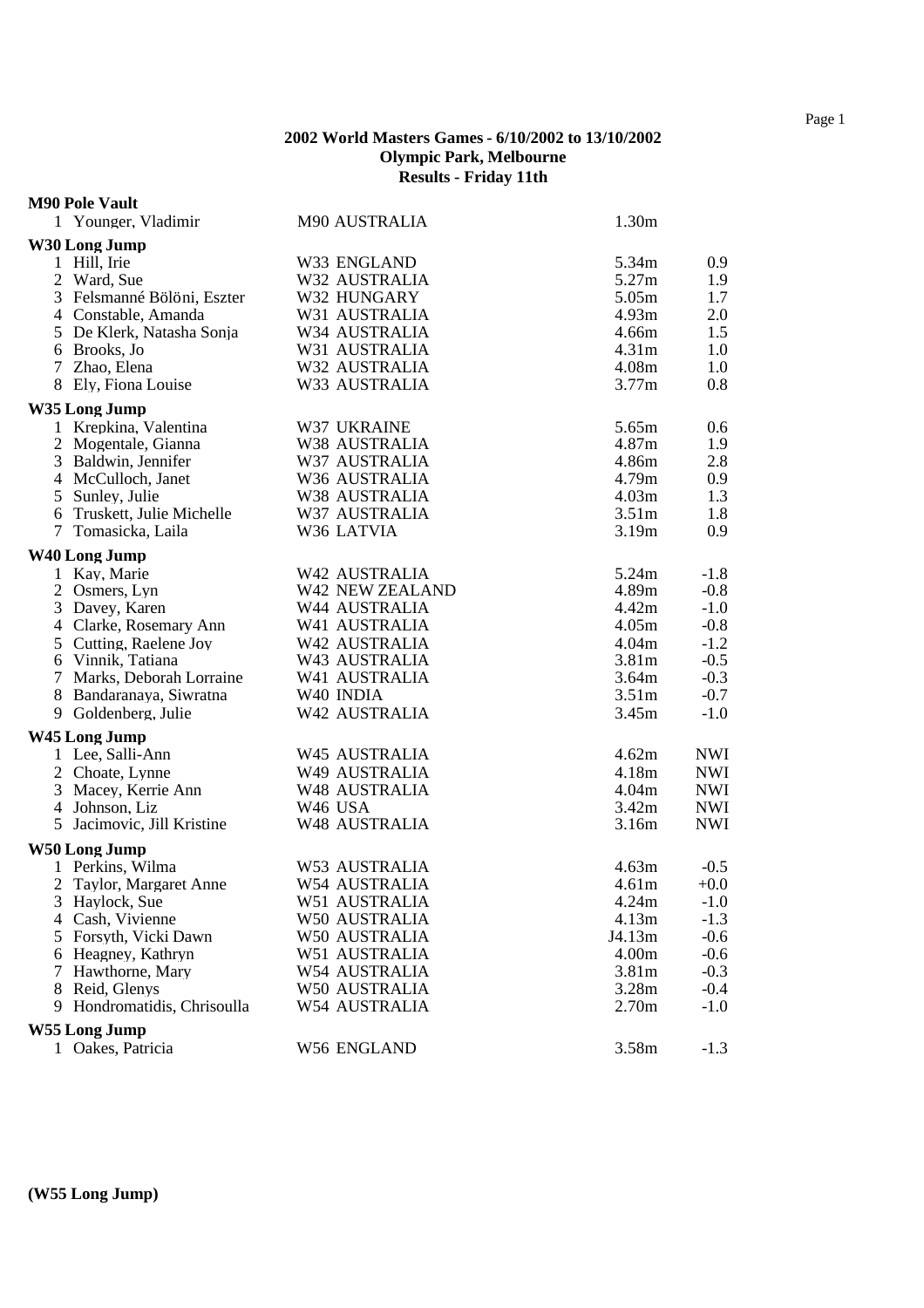|   | 2 Karunaratne, Totage                   | W55 SRI LANKA              | 3.21m             | $-1.2$     |
|---|-----------------------------------------|----------------------------|-------------------|------------|
|   | 3 Grigg, Glenda Joyce                   | W59 AUSTRALIA              | 3.12m             | $-1.2$     |
|   | 4 Titmuss, Beryl                        | W59 AUSTRALIA              | 2.97m             | $-0.7$     |
|   | W60 Long Jump                           |                            |                   |            |
|   | 1 Harris, Frances                       | W61 AUSTRALIA              | 4.02m             | $-0.8$     |
|   | 2 Bayler, Frances Helen                 | W62 NEW ZEALAND            | 3.12m             | $-1.4$     |
|   | 3 Schickert, Lynne                      | W60 AUSTRALIA              | 2.52m             | $-0.9$     |
|   | W65 Long Jump                           |                            |                   |            |
|   | 1 Jordan, Barbara                       | W66 USA                    | 3.10m             | 0.9        |
|   | 2 Slattery, Marie Joan                  | W66 NEW ZEALAND            | 2.77m             | 2.8        |
|   | 3 Carter, Mavis Madeline                | W66 NEW ZEALAND            | 2.71 <sub>m</sub> | 0.8        |
|   |                                         |                            |                   |            |
|   | W70 Long Jump<br>1 Gomberadze, Kaleria  | W73 RUSSIA                 | 2.76m             | 2.6        |
|   |                                         | W70 AUSTRALIA              | 3.41 <sub>m</sub> |            |
|   | 1 Carr, Patricia<br>2 Peterson, Shirley | W74 NEW ZEALAND            | 3.33m             | 0.4<br>2.2 |
|   |                                         |                            |                   |            |
|   | W75 Long Jump                           |                            |                   |            |
|   | 1 Valien, Johnnye                       | W77 USA                    | 2.56m             | 2.3        |
|   | <b>W80 Long Jump</b>                    |                            |                   |            |
|   | 1 Kotelko, Olga Marlene                 | W83 CANADA                 | 2.08m             | 3.2        |
|   | 2 Hinton, Margaret                      | W81 USA                    | J2.08m            | 1.1        |
|   | 3 Sajwaj-Miller, Gladys                 | W80 USA                    | 1.68m             | 1.9        |
|   | M55 Long Jump                           |                            |                   |            |
|   | 1 Vybostok, Vladimir                    | <b>M55 SLOVAK REPUBLIC</b> | 5.72m             | $+0.0$     |
|   | 2 Giles, Harry                          | M58 AUSTRALIA              | 5.36m             | 1.3        |
|   | 3 Saouliak, Sviatoslav                  | M56 RUSSIA                 | 5.33m             | 0.9        |
|   | 4 Mankowski, Gabriel                    | M56 POLAND                 | 5.28m             | 0.3        |
|   | 5 Chtcherbina, Fedor                    | M59 RUSSIA                 | 5.22m             | 1.9        |
|   | 6 Taylor, Grahame I                     | M56 AUSTRALIA              | 5.00m             | 0.5        |
|   | 7 Harrowfield, John Ronald              | M59 AUSTRALIA              | 4.88m             | 0.4        |
|   | 8 Pasztor, Mihaly                       | M58 HUNGARY                | 4.86m             | 0.5        |
|   | 9 Dore, James Philli                    | M55 AUSTRALIA              | 4.64m             | 1.4        |
|   | 10 Barber, Tom                          | M55 AUSTRALIA              | 4.63m             | 1.2        |
|   | 11 Chandra, Subhash                     | M55 AUSTRALIA              | 4.36m             | 0.4        |
|   | 12 Searle, John                         | M55 AUSTRALIA              | 4.31 <sub>m</sub> | 1.5        |
|   | 13 Bryant, Alan George                  | M55 AUSTRALIA              | 4.08m             | 0.9        |
|   | M60 Long Jump                           |                            |                   |            |
|   | 1 Noden, Graeme Stanl                   | M64 AUSTRALIA              | 4.92m             | 0.8        |
|   | 2 Poulter, Jim                          | M61 AUSTRALIA              | 4.67m             | 0.6        |
| 3 | Schumacher, Helmut                      | M64 GERMANY                | 4.60m             | 1.0        |
|   | 4 Donohoe, Noel James                   | M62 AUSTRALIA              | 3.93m             | 0.7        |
|   | M65 Long Jump                           |                            |                   |            |
|   | 1 Roytman, Vladimir                     | M65 RUSSIA                 | 4.78m             | $-1.1$     |
| 2 | Travers, Derek                          | M67 AUSTRALIA              | 4.56m             | $-1.0$     |
|   | 3 Cowley, Trevor                        | M67 NEW ZEALAND            | 4.02m             | $-1.0$     |
|   | 4 Beauchamp, Hilton Stanley             | M66 AUSTRALIA              | 3.79m             | $-0.7$     |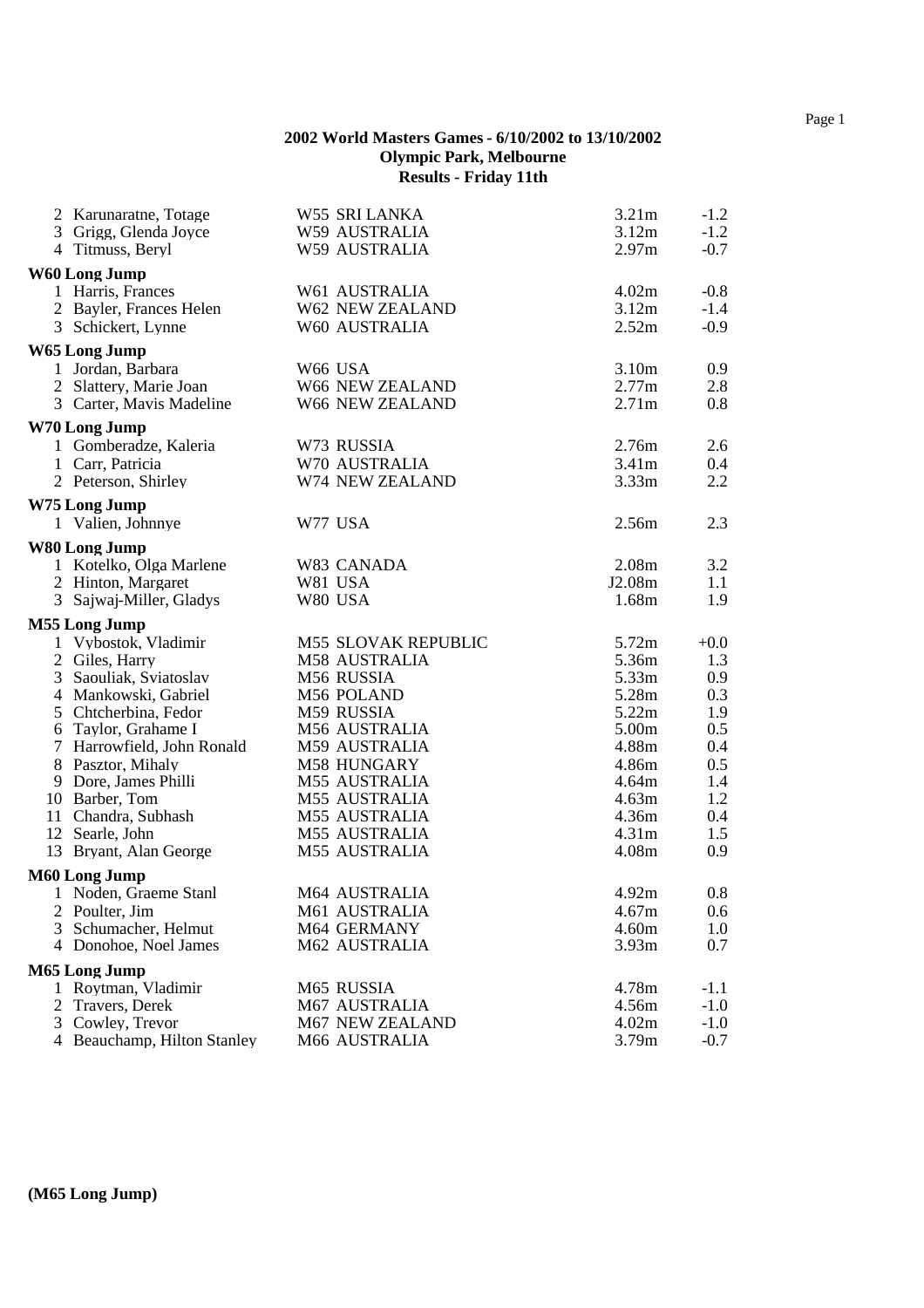|   | 5 Soulsby, Robert Leonard     | M69 AUSTRALIA   | 3.48m             | $-0.3$ |
|---|-------------------------------|-----------------|-------------------|--------|
|   | <b>M70 Long Jump</b>          |                 |                   |        |
|   | 1 Reuter, Karl Wolfgang Anton | M73 GERMANY     | 4.78m             | $+0.0$ |
|   | 2 McGrath, Frederick James    | M71 AUSTRALIA   | 3.86m             | 1.8    |
|   | 3 Stankovic, Sinisa           | M70 AUSTRALIA   | 3.85m             | 1.0    |
|   | 4 Ito, Shoji                  | M71 JAPAN       | 3.82 <sub>m</sub> | 1.4    |
|   | 5 Johnson, Ron                | M70 NEW ZEALAND | 3.80m             | $+0.0$ |
|   | 6 Coffey, Leo                 | M72 AUSTRALIA   | 3.77m             | 2.0    |
|   | 7 Yakovlev, Innokenty         | M70 RUSSIA      | 3.63m             | 1.5    |
|   | 8 Heywood, John Wesley        | M73 AUSTRALIA   | 2.59 <sub>m</sub> | 1.4    |
|   | M75 Long Jump                 |                 |                   |        |
|   | 1 Dobriban, Geza              | M76 HUNGARY     | 3.91 <sub>m</sub> | $-1.0$ |
|   | 2 O'Connor, Frederick         | M78 AUSTRALIA   | 3.78m             | $-1.6$ |
|   | 3 Soller, Richard             | M75 USA         | 3.58m             | $-1.3$ |
|   | 4 Daprano, William            | M75 USA         | 3.55m             | $-0.7$ |
|   | 5 McKay, Maxwell Herbert      | M78 AUSTRALIA   | 3.35m             | $-0.9$ |
|   | 6 Robson, Leslie              | M75 CANADA      | 3.30 <sub>m</sub> | $+0.0$ |
| 7 | Stankovic, Stojan             | M79 AUSTRALIA   | 2.90 <sub>m</sub> | $-1.2$ |
|   | 8 Honeywell, William Richard  | M77 AUSTRALIA   | 2.49 <sub>m</sub> | $-1.2$ |
|   | <b>M80 Long Jump</b>          |                 |                   |        |
|   | 1 Russell, Dennis             | M82 AUSTRALIA   | 2.13m             | $-1.3$ |
|   | M85 Long Jump                 |                 |                   |        |
|   | 1 Merrett, Lionel             | M85 AUSTRALIA   | 1.74m             | $-1.1$ |
|   | M90 Long Jump                 |                 |                   |        |
|   | 1 Zamorano Labbe, Moises      | M90 CHILE       | 2.56m             | $-0.3$ |
|   | 2 Younger, Vladimir           | M90 AUSTRALIA   | 2.34m             | $-2.1$ |
|   |                               |                 |                   |        |

Page 1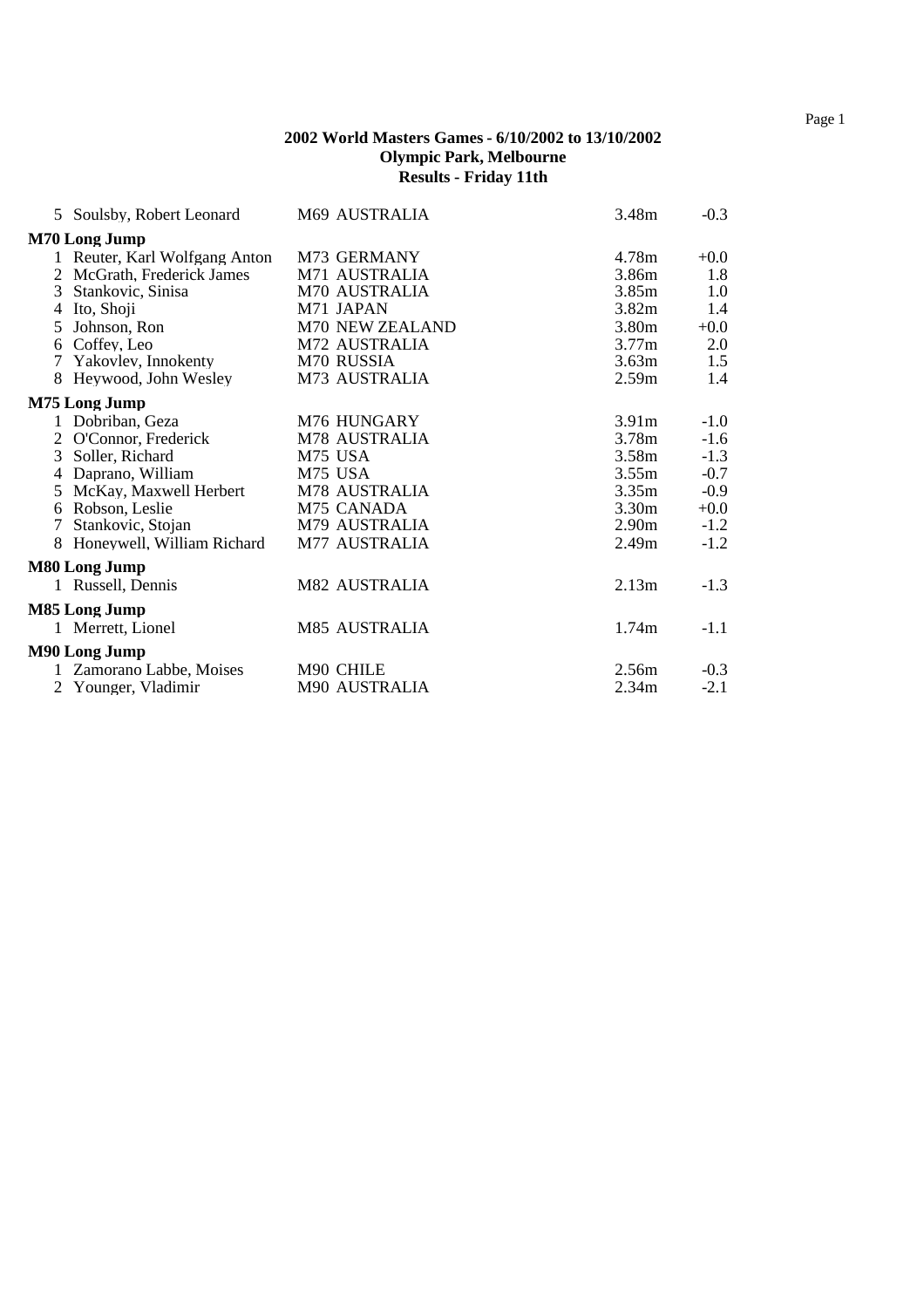#### m45wp.txt

|  | M45 Weight Pentathlon                                                               |  | Points HT SP DT JT WT              |  |  |
|--|-------------------------------------------------------------------------------------|--|------------------------------------|--|--|
|  | 1 Berger, Hubert #45062 39.44m 11.51m 45.04m 37.35m 15.28m<br>GERMANY               |  |                                    |  |  |
|  | M48                                                                                 |  | 3717 (653) (703) (856) (567) (938) |  |  |
|  | 2 Johnston, Mark Ja #45037 38.88m 10.03m 33.78m 27.25m 10.78m<br>AUSTRALIA          |  |                                    |  |  |
|  | M49                                                                                 |  | 2842 (641) (597) (603) (376) (625) |  |  |
|  | 3 Joni, Lajos #45126<br>AUSTRALIA                                                   |  | 33.48m 10.24m 29.81m 27.54m 9.10m  |  |  |
|  | M47                                                                                 |  | 2551 (532) (612) (516) (381) (510) |  |  |
|  | 4 Geis, Hildebrand #45029 18.54m 8.85m 26.09m 38.11m 7.00m<br><b>GERMANY</b><br>M49 |  |                                    |  |  |
|  |                                                                                     |  | 2135 (236) (513) (436) (582) (368) |  |  |
|  | 5 Riddoch, Clyde Ia #45038 24.40m 7.91m 26.21m 32.88m 7.64m<br>AUSTRALIA<br>M49     |  |                                    |  |  |
|  |                                                                                     |  | 2129 (351) (446) (439) (482) (411) |  |  |
|  | 6 Childs, Michael W #45176 29.73m 7.06m 17.58m 32.11m 8.48m<br>AUSTRALIA            |  |                                    |  |  |
|  | M46                                                                                 |  | 2036 (457) (386) (258) (467) (468) |  |  |
|  |                                                                                     |  |                                    |  |  |

#### 2002 World Masters Games - 6/10/2002 to 13/10/2002 Olympic Park, Melbourne Results - Weight Pentathlon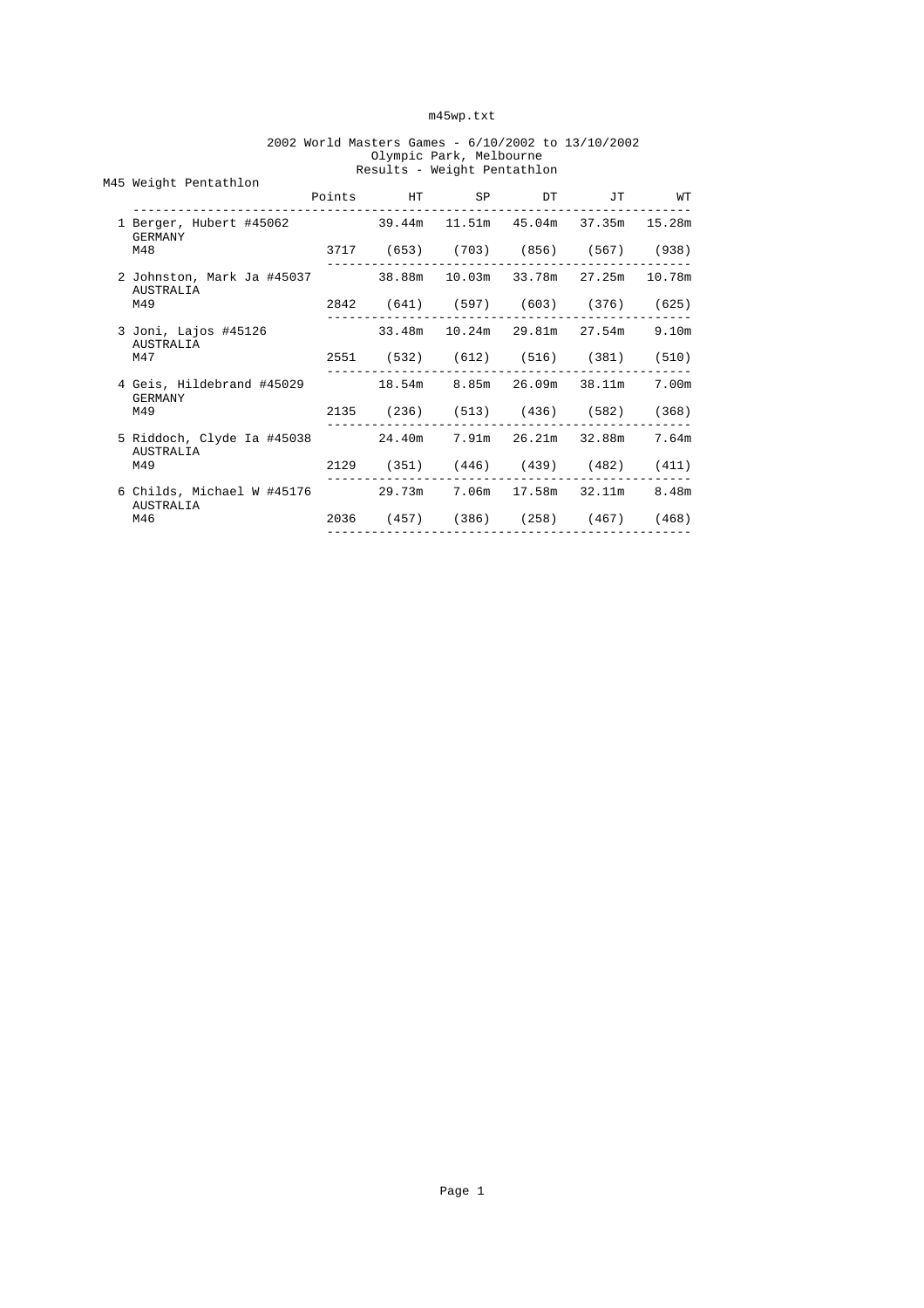#### m65wp.txt

#### 2002 World Masters Games - 6/10/2002 to 13/10/2002 Olympic Park, Melbourne Results - Weight Pentathlon

|  | M65 Weight Pentathlon                                                             | RESULLS - WEIGHL PENLALIIION |  |  |  |                                    |  |
|--|-----------------------------------------------------------------------------------|------------------------------|--|--|--|------------------------------------|--|
|  |                                                                                   |                              |  |  |  | Points HT SP DT JT WT              |  |
|  | 1 Hancock, Thomas #65056 38.01m 11.92m 42.16m 37.05m 13.65m<br>AUSTRALIA<br>M66   |                              |  |  |  |                                    |  |
|  |                                                                                   |                              |  |  |  | 4386 (825) (975) (923) (809) (854) |  |
|  | 2 Devlin, Lawrence #65043 43.26m 9.97m 34.13m 24.88m 15.61m<br>NEW ZEALAND<br>M66 |                              |  |  |  |                                    |  |
|  |                                                                                   |                              |  |  |  | 3958 (961) (793) (716) (492) (996) |  |
|  | 3 Herron, Robert E #65064<br>USA<br>M65                                           |                              |  |  |  | 33.64m 10.99m 29.43m 30.05m 12.84m |  |
|  |                                                                                   |                              |  |  |  | 3617 (712) (888) (597) (625) (795) |  |
|  | 4 Fasteen, Gerald #65049<br>USA<br>M66                                            |                              |  |  |  | 25.30m 11.33m 34.79m 35.14m 11.21m |  |
|  |                                                                                   |                              |  |  |  | 3590 (500) (920) (733) (758) (679) |  |
|  | 5 Ropelin, Arvo #65008<br>AUSTRALIA<br>M69                                        |                              |  |  |  | 25.62m 11.22m 31.68m 32.20m 11.47m |  |
|  |                                                                                   |                              |  |  |  | 3448 (507) (909) (654) (681) (697) |  |
|  | 6 Dedes, Ioannis #65059<br><b>GREECE</b><br>M66                                   |                              |  |  |  | 39.16m 8.31m 16.91m 16.11m 14.89m  |  |
|  |                                                                                   |                              |  |  |  | 3002 (854) (640) (292) (273) (943) |  |
|  | 7 Vaughan, Charles #65026<br>AUSTRALIA<br>M68                                     |                              |  |  |  | 23.26m 7.02m 25.31m 23.86m 9.86m   |  |
|  |                                                                                   |                              |  |  |  | 2513 (448) (522) (494) (466) (583) |  |
|  | 8 Kouzmine, Valenti #65035 19.39m 7.80m 22.90m 20.25m 8.73m<br>RUSSIA<br>M67      |                              |  |  |  |                                    |  |
|  |                                                                                   |                              |  |  |  | 2257 (351) (593) (435) (375) (503) |  |
|  |                                                                                   |                              |  |  |  |                                    |  |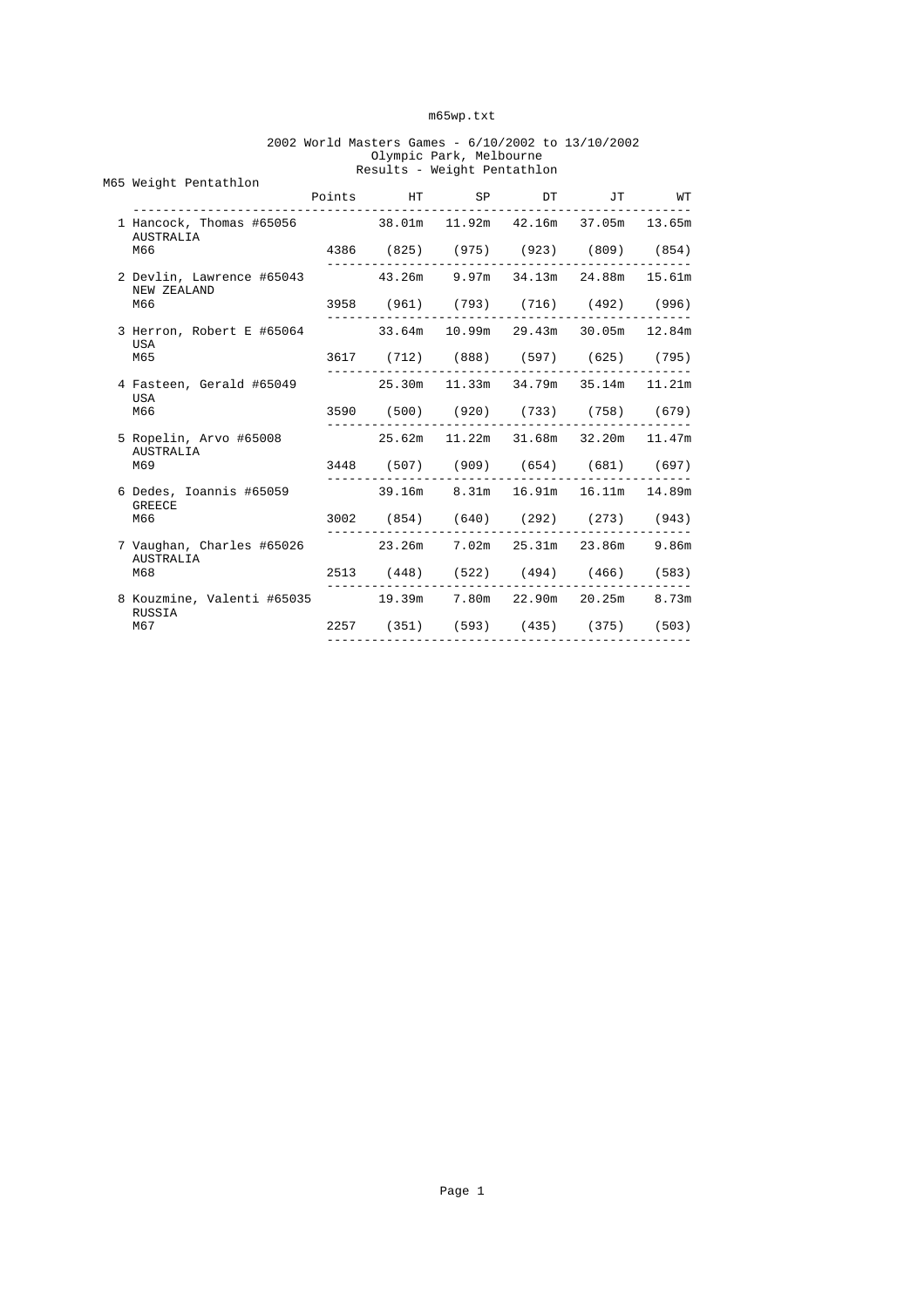#### **2002 World Masters Games - 10/6/2002 to 10/13/2002 Olympic Park, Melbourne Results - Weight Pentathlon**

|  | M70 Weight Pentathlon                                                            | Points HT SP DT JT WT              |                                        |  |       |
|--|----------------------------------------------------------------------------------|------------------------------------|----------------------------------------|--|-------|
|  | $--- M70 ---$                                                                    |                                    |                                        |  |       |
|  | 1 Feica, Ray #70058<br>USA<br>M70                                                | 34.94m 11.88m 33.60m 34.11m 15.62m |                                        |  |       |
|  |                                                                                  |                                    | 4286 (739) (968) (801) (820) (958)     |  |       |
|  | 2 Van-Weenen, Wim #70061 42.35m 10.11m 29.40m 24.37m 16.23m<br>AUSTRALIA<br>M70  |                                    |                                        |  |       |
|  |                                                                                  |                                    | 3955 (929) (803) (681) (541) (1001)    |  |       |
|  | 3 Olson, Leonard T. #70050<br>USA<br>M71                                         |                                    | 35.49m  11.24m  33.32m  24.56m  13.38m |  |       |
|  |                                                                                  |                                    | 3802 (753) (908) (793) (546) (802)     |  |       |
|  | 4 Johnson, Ron #70071<br>NEW ZEALAND<br>M70                                      |                                    | 30.81m 9.91m 31.67m 34.05m 12.15m      |  |       |
|  |                                                                                  |                                    | 3699 (634) (784) (746) (818) (717)     |  |       |
|  | 5 Obergfell, Klaus #70053 33.20m 10.00m 30.26m 26.21m 14.58m<br>GERMANY<br>M71   |                                    |                                        |  |       |
|  |                                                                                  |                                    | 3673 (695) (793) (706) (593) (886)     |  |       |
|  | 6 Soutar, James Ros #70038 27.24m 8.47m 26.99m 19.30m 11.42m<br>AUSTRALIA<br>M71 |                                    |                                        |  |       |
|  |                                                                                  |                                    | 2875 (543) (652) (614) (399) (667)     |  |       |
|  | 7 Staecker, Harry W #70043<br>AUSTRALIA<br>M71                                   |                                    | 29.08m 8.41m 22.93m 24.89m 8.41m       |  |       |
|  |                                                                                  |                                    | 2755 (590) (647) (501) (556) (461)     |  |       |
|  | 8 Grayburn, Arthur #70001 20.68m 7.95m 22.59m 29.89m 8.47m<br>NEW ZEALAND<br>M74 |                                    |                                        |  |       |
|  |                                                                                  |                                    | 2638 (380) (604) (491) (698) (465)     |  |       |
|  | 9 Ballantyne, Milto #70007 24.30m 9.26m 24.71m 16.03m 9.95m<br>AUSTRALIA<br>M73  |                                    |                                        |  |       |
|  |                                                                                  |                                    | 2621 (470) (725) (550) (310) (566)     |  |       |
|  | 10 Harbott, Alwyn Mi #70083<br><b>AUSTRALIA</b><br>M70                           |                                    | 28.24m 7.65m 23.93m 15.90m 10.38m      |  |       |
|  |                                                                                  |                                    | 2575 (569) (577) (528) (306) (595)     |  |       |
|  | 11 Stankovic, Sinisa #70088<br>AUSTRALIA<br>M70                                  |                                    | 23.91m  8.15m  23.39m  18.42m          |  | 9.39m |
|  |                                                                                  |                                    | 2498 (460) (622) (513) (375) (528)     |  |       |
|  |                                                                                  |                                    |                                        |  |       |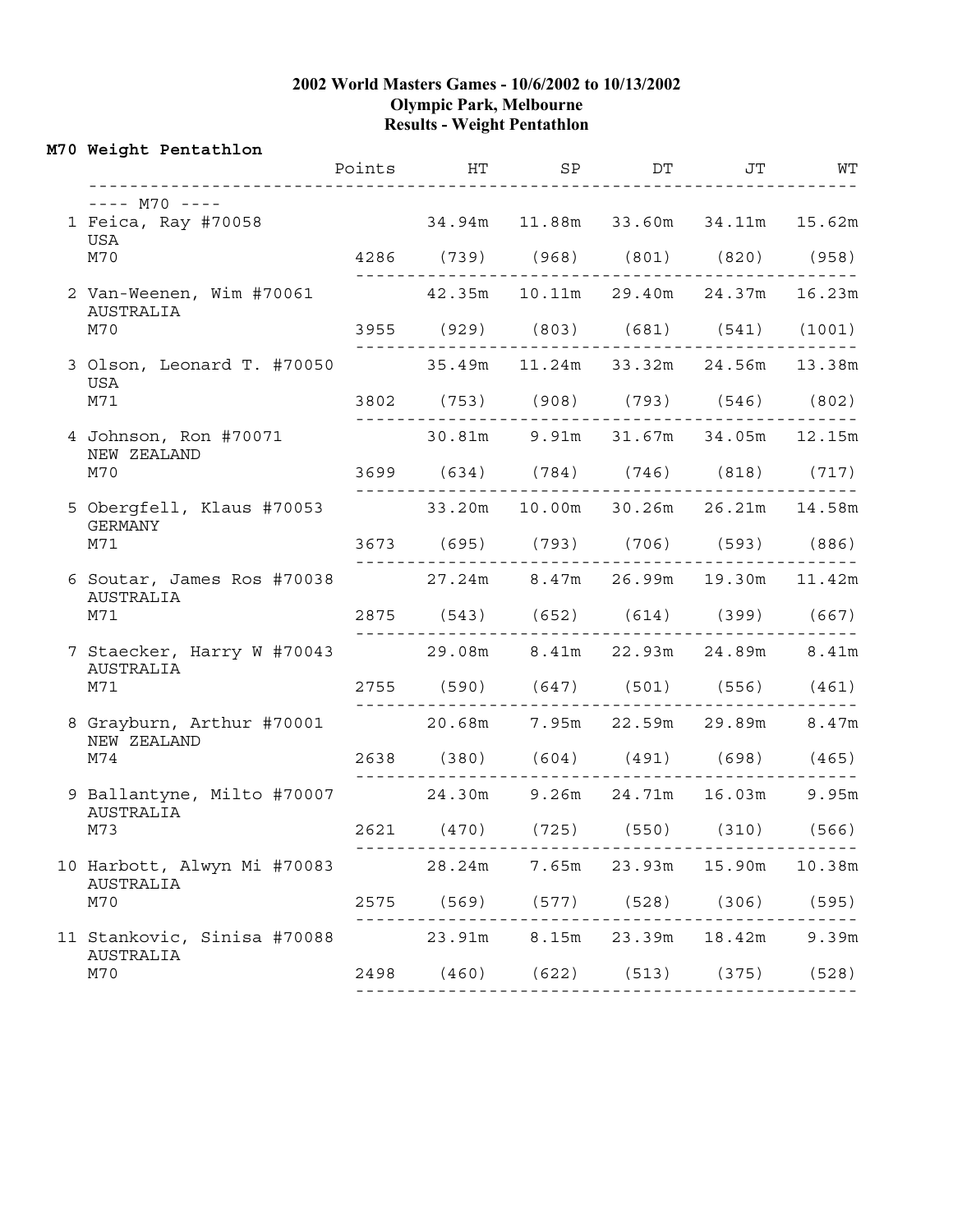#### **2002 World Masters Games - 10/6/2002 to 10/13/2002 Olympic Park, Melbourne Results - Weight Pentathlon**

#### **M75+ Weight Pentathlon** Points HT SP DT JT WT ---------------------------------------------------------------------------  $--- M75 ---$ 1 Aso, Katsuya #75020 30.21m 9.08m 33.15m 30.11m 12.51m JAPAN M76 4008 (703) (804) (898) (791) (812) ------------------------------------------------- 2 Leech, David Dowe #75030 27.43m 8.66m 24.33m 19.76m 12.80m NEW ZEALAND M75 3302 (625) (760) (617) (466) (834) ------------------------------------------------- 3 Foy, Russell #75023 29.94m 9.07m 19.00m 16.30m 11.76m AUSTRALIA M76 3068 (695) (803) (453) (361) (756) ------------------------------------------------- 4 Peridis, Jim #75019 26.98m 10.42m 19.95m 14.81m 11.04m AUSTRALIA M76 3055 (612) (942) (482) (317) (702) ------------------------------------------------- 5 Stankovic, Stojan #75002 25.41m 7.55m 21.18m 23.81m 9.78m AUSTRALIA M79 2935 (568) (647) (520) (592) (608) ------------------------------------------------- 6 Kjaer, Kristian #75007 22.45m 7.23m 18.20m 13.44m 8.48m DENMARK M78 2316 (485) (614) (429) (276) (512) ------------------------------------------------- ---- M80 ---- 1 Horsley, Robert #80009 27.00m 7.59m 18.91m 11.13m 13.05m USA M80 2980 (696) (739) (516) (240) (789) -------------------------------------------------  $---$  M85  $---$ 1 Fraser, John #85003 23.20m 7.36m 19.79m 11.80m 10.55m AUSTRALIA M87 3273 (704) (867) (672) (322) (708) ------------------------------------------------- 2 Foley, Royce Patr #85008 17.30m 5.25m 18.44m 9.79m 8.44m AUSTRALIA<br>M85 M85 2476 (488) (582) (617) (247) (542) -------------------------------------------------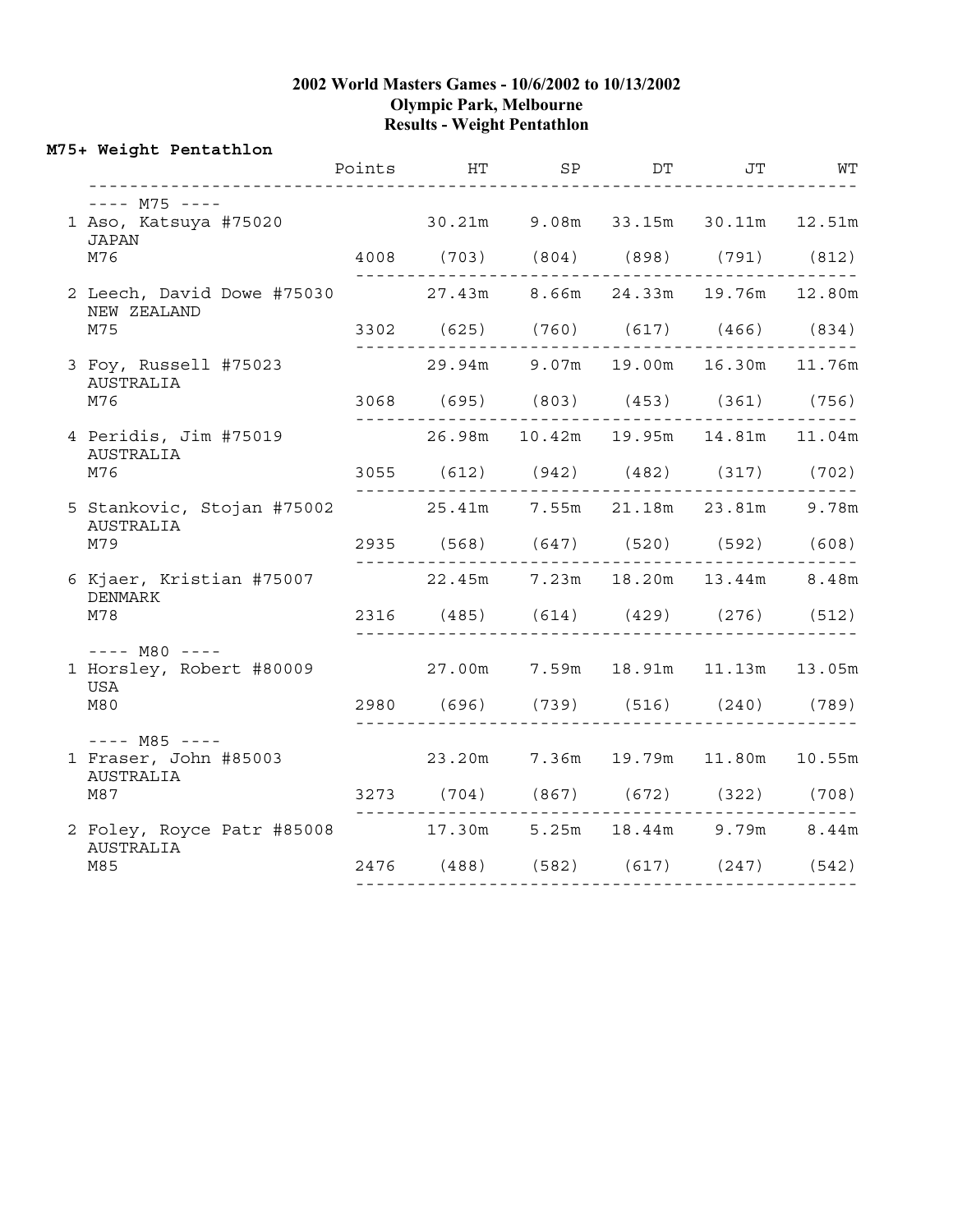#### w60wp.txt

#### 2002 World Masters Games - 6/10/2002 to 13/10/2002 Olympic Park, Melbourne Results - Weight Pentathlon

|            |                                                                                                     |        |        | Results - Weight Pentathion          |    |                           |        |
|------------|-----------------------------------------------------------------------------------------------------|--------|--------|--------------------------------------|----|---------------------------|--------|
|            | W60+ Weight Pentathlon                                                                              | Points |        | HT SP                                | DT | JT                        | WT     |
|            | $--- W60 ---$                                                                                       |        |        |                                      |    |                           |        |
|            | 1 Mellmann, Gudrun #60432<br>GERMANY<br><b>W60</b>                                                  |        |        | 36.65m 9.61m 29.40m 27.45m 13.46m    |    |                           |        |
|            |                                                                                                     |        |        | 4525 (992) (887) (867) (890) (889)   |    |                           |        |
|            | 2 Davies, Jan #60431<br>AUSTRALIA<br><b>W60</b>                                                     |        |        | 38.13m 8.61m 19.97m 23.53m 14.55m    |    |                           |        |
|            |                                                                                                     |        |        | 4086 (1039) (779) (548) (748) (972)  |    |                           |        |
|            | 3 Westbrook, Suzann #60435<br>AUSTRALIA<br><b>W60</b>                                               |        |        | 20.82m  4.65m  14.40m  16.76m  8.87m |    |                           |        |
|            |                                                                                                     |        |        | 2268 (491) (363) (367) (505) (542)   |    |                           |        |
| W67        | $--- W65 ---$<br>1 Broemmel, Almut #65416                                                           |        |        | 26.63m 8.53m 26.29m 26.09m           |    |                           | 10.05m |
|            | GERMANY                                                                                             |        |        | 4201 (761) (905) (877) (970) (688)   |    |                           |        |
|            | 2 Worrell, Valerie #65415<br>AUSTRALIA<br>W67                                                       |        | 29.65m |                                      |    | $7.13m$ $23.13m$ $16.65m$ | 10.51m |
|            |                                                                                                     |        |        | 3663 (867) (733) (755) (582) (726)   |    |                           |        |
|            | 3 Kouvalenskaia, Ga #65413<br>RUSSIA<br><b>W68</b>                                                  |        |        | $21.22m$ 8.04m                       |    | 15.31m 14.76m             | 8.68m  |
|            |                                                                                                     |        |        | 2961 (573) (845) (460) (505) (578)   |    |                           |        |
|            | $---$ W70 $---$<br>1 Leech, Patricia E #70411 17.13m 4.41m 10.69m 8.62m                             |        |        |                                      |    |                           | 6.48m  |
|            | NEW ZEALAND<br>W72                                                                                  |        |        | 2067 (494) (483) (343) (306) (441)   |    |                           |        |
|            | $--- W75 ---$                                                                                       |        |        |                                      |    |                           |        |
|            | 1 Davidson, Gwenyth #75400<br>AUSTRALIA<br>W79                                                      |        |        | 21.90m 6.41m 16.55m 11.93m           |    |                           | 8.08m  |
|            |                                                                                                     |        |        | 3499 (764) (893) (678) (531) (633)   |    |                           |        |
|            | 2 McLeod-Smith, F. #75403<br>CANADA<br>W77                                                          |        |        | 7.87m  4.35m  10.08m  11.32m         |    |                           | 5.26m  |
|            |                                                                                                     |        |        | 1986 (181) (563) (371) (499) (372)   |    |                           |        |
| <b>W83</b> | $-- W80$ $---$<br>1 Kotelko, Olga Mar #80400               15.70m       5.64m     14.53m     14.58m |        |        |                                      |    |                           | 7.65m  |
|            | CANADA                                                                                              |        |        | 3570 (571) (903) (672) (776) (648)   |    |                           |        |
|            | 2 Skarratt, Marion #80404<br>AUSTRALIA<br><b>W81</b>                                                |        |        | 17.58m 5.71m 11.84m 13.25m           |    |                           | 5.80m  |
|            |                                                                                                     | 3259   |        | (659) (916) (526) (696) (462)        |    |                           |        |
|            |                                                                                                     |        |        |                                      |    |                           |        |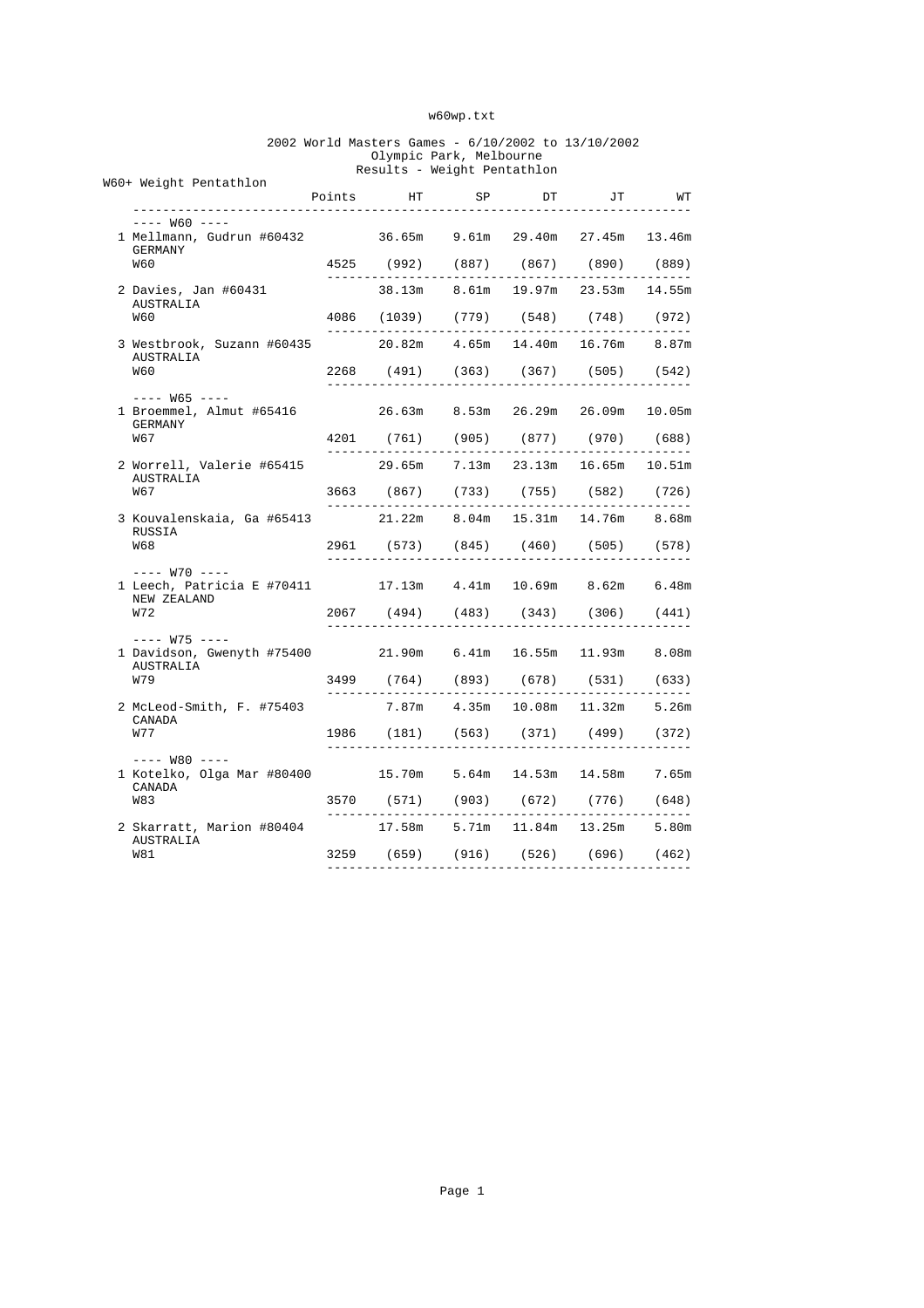# **2002 World Masters Games - 6/10/2002 to 13/10/2002 Olympic Park, Melbourne Rankings**

**M30+ 10k Walk RR**

| Comp#<br>. = = = = = = = = = = = = = | Name<br>========================     | Team           | Time Points |
|--------------------------------------|--------------------------------------|----------------|-------------|
|                                      | 1 45085 Reid, Ross Thomas 54         | Australia      | 50:54       |
|                                      | 2 35048 Asorey Rial, Jose Antonio 64 | Russia         | 50:54       |
|                                      | 3 60119 Sawall, Willi 41             | Australia      | 52:58       |
|                                      | 4 50153 Erickson, Timothy 50         | Australia      | 53:09       |
|                                      | 5 45132 Cochrane, Andrew Donald 55   | Australia      | 54:45       |
|                                      | 6 50196 Stenhouse, John 51           | Australia      | 57:05       |
| 7 40156                              | Cassidy, Kevin 60                    | Australia      | 57:52       |
| 8 55139                              | Mayhew, Trevor 46                    | Australia      | 59:52       |
| 9 50151                              | Cooper, Stuart 50                    | Australia      | 1:01:15     |
| 10 45320                             | Boddy, Harold Neil 55                | Australia      | 1:02:04     |
| 11 50251                             | Dirk, Van Der Gaag 51                | Australia      | 1:03:16     |
| 12 40139                             | Evans, Simon Robert 60               | Australia      | 1:03:48     |
| 13 70085                             | Hall, Eric William 32                | England        | 1:04:18     |
| 14 60150                             | Hallo, John Kingsle 42               | Australia      | 1:04:49     |
| 15 70029                             | Hainsworth, Colin 29                 | Australia      | 1:05:08     |
| 16 55083                             | Conboy, Bruce 44                     | Australia      | 1:05:35     |
| 17 50032                             | Cornish, Bruce 48                    | Australia      | 1:05:43     |
| 18 75034                             | Dubjak, Vratislav 27                 | Czech Republic | 1:06:35     |
| 19 45166                             | McLay, David Ian Hamilton 56         | Australia      | 1:07:38     |
| 20 60051                             | Morrison, John 39                    | Australia      | 1:08:44     |
| 21 65034                             | Smith, Robert Leigh 35               | Australia      | 1:09:44     |
| 22 35097                             | McKinnon, Christopher William        | Australia      | 1:11:18     |
| 23 60134                             | McGregor, Ron 42                     | Australia      | 1:11:29     |
| 24 55135                             | Thompson, Timothy 46                 | Australia      | 1:13:36     |
| 25 50149                             | Lovett, Chris 50                     | Australia      | 1:13:40     |
| 26 75016                             | Whyte, Donald Arthur 25              | Australia      | 1:14:09     |
| 27 65047                             | Beaumont, Ian Francis 36             | Australia      | 1:16:45     |
| 28 70006                             | Bellette, Mick 28                    | Australia      | 1:18:21     |
| 29 70021                             | Heywood, John Wesley 29              | Australia      | 1:21:49     |
| 30 75027                             | Grigg, Russell 27                    | Australia      | 1:22:49     |
| 31 55094                             | Batrouney, Robert George 45          | Australia      | 1:22:54     |
| 32 55045                             | McWilliams, Peter William 44         | Australia      | 1:22:54     |
| 33 65015                             | McCormack, Kevin 33                  | Australia      | 1:23:44     |
| 34 80010                             | Brown, Frederick William 22          | Australia      | 1:25:03     |
|                                      | 35 60198 Lloyd, Maurice Davi 38      | Australia      | 1:35:30     |
| 40166                                | Villani, Giovanni 60                 | Australia      | <b>DSO</b>  |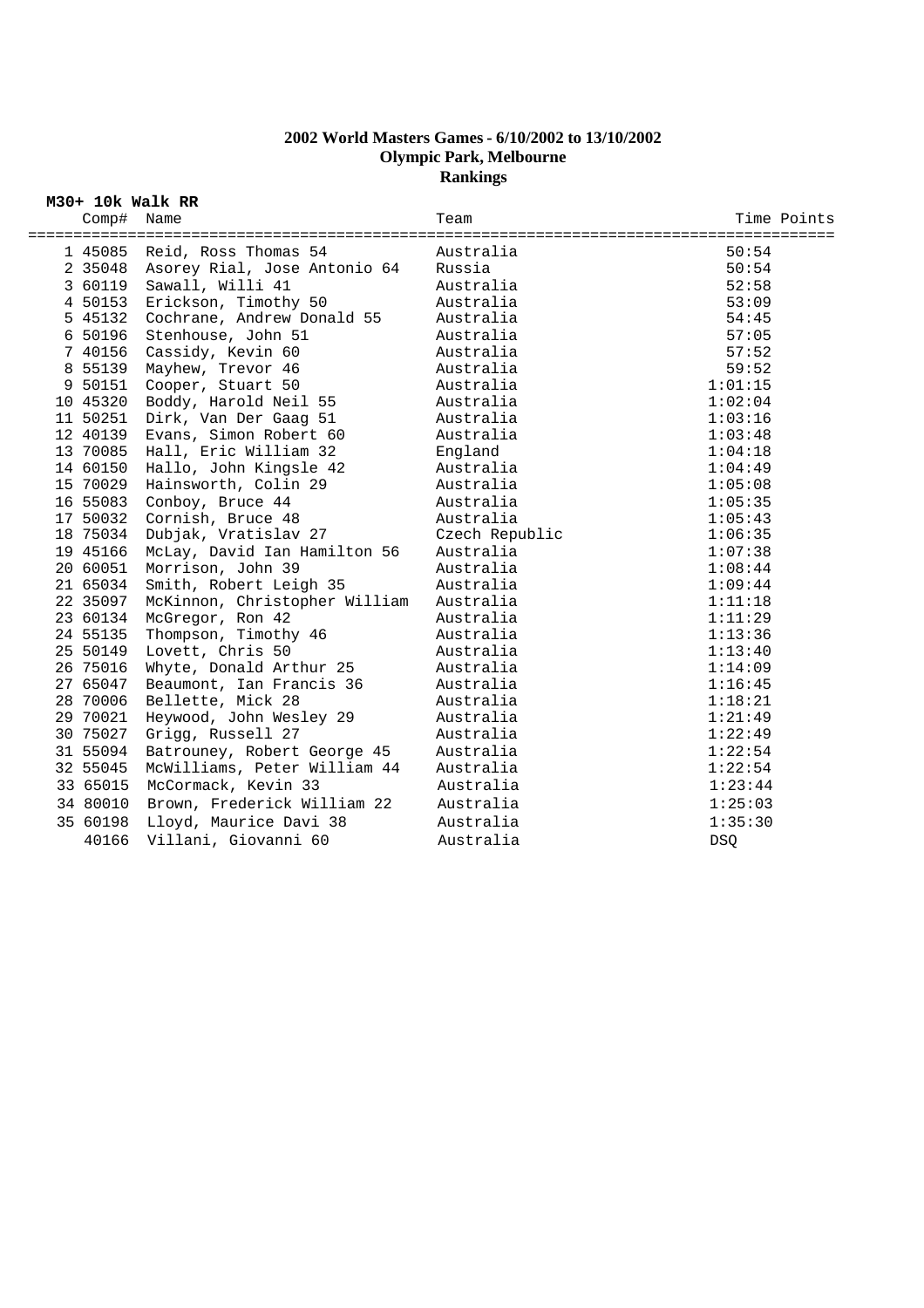## **2002 World Masters Games - 6/10/2002 to 13/10/2002 Olympic Park, Melbourne Rankings**

## **M30+ 20k Walk RR**

| Comp#    | Name                                              | Team           | Time Points |
|----------|---------------------------------------------------|----------------|-------------|
|          | =====================<br>1 40028 Donahoo, Mark 58 | Australia      | 1:39:58     |
|          | 2 55143 Jamieson, Andrew 46                       | Australia      | 1:41:56     |
|          | 3 45184 Barabash, Vladimir 56                     | Russia         | 1:43:17     |
|          | 4 45162 Tokarev, Volodymyr 56                     | Ukraine        | 1:44:08     |
| 5 60131  | Little, Gary 41                                   | New Zealand    | 1:46:40     |
| 6 40121  | Morgan, Gary 60                                   | Usa            | 1:47:34     |
| 7 35006  | Thomas, Mark Lindsey 62                           | Australia      | 1:49:05     |
| 8 50042  | Siegele, Johann 48                                | Austria        | 1:49:30     |
| 9 50126  | Bunker, John Alan 50                              | Australia      | 1:51:37     |
|          | 10 50258 Knox, Keith 50                           | Australia      | 1:52:28     |
| 11 40032 | Rance, Paul Anthony 58                            | Australia      | 1:56:12     |
| 12 60140 | Whyte, Robin 42                                   | Australia      | 1:59:27     |
| 13 60125 | Opsahl, George 41                                 | Usa            | 2:00:50     |
|          | 14 40218 Rowe, Gregory John 61                    | Australia      | 2:07:36     |
| 15 70087 | Walters, Kenneth 32                               | Australia      | 2:09:30     |
| 16 55006 | Pivonka, Milan 42                                 | Czech Republic | 2:12:31     |
| 17 75031 | Balcarik, Alois 27                                | Czech Republic | 2:16:20     |
| 18 45262 | Worsnop, Christopher John 57                      | Australia      | 2:18:07     |
| 19 75032 | O'Neil, Norman Rolan 27                           | Australia      | 2:19:05     |
| 20 65050 | Major, Geoffrey William 36                        | Australia      | 2:22:37     |
| 21 65092 | Brooks, Fredrick Cha 34                           | Australia      | 2:24:26     |
| 22 70016 | Chandra, De Narayan 29                            | India          | 2:27:13     |
|          | 23 50094 Wood, Robin L 50                         | Australia      | 2:28:04     |
| 24 70079 | Doyle, John Michael 32                            | Australia      | 2:28:35     |
| 25 70019 | Sidhu, Bhagsingh 29                               | Usa            | 2:31:17     |
|          |                                                   |                |             |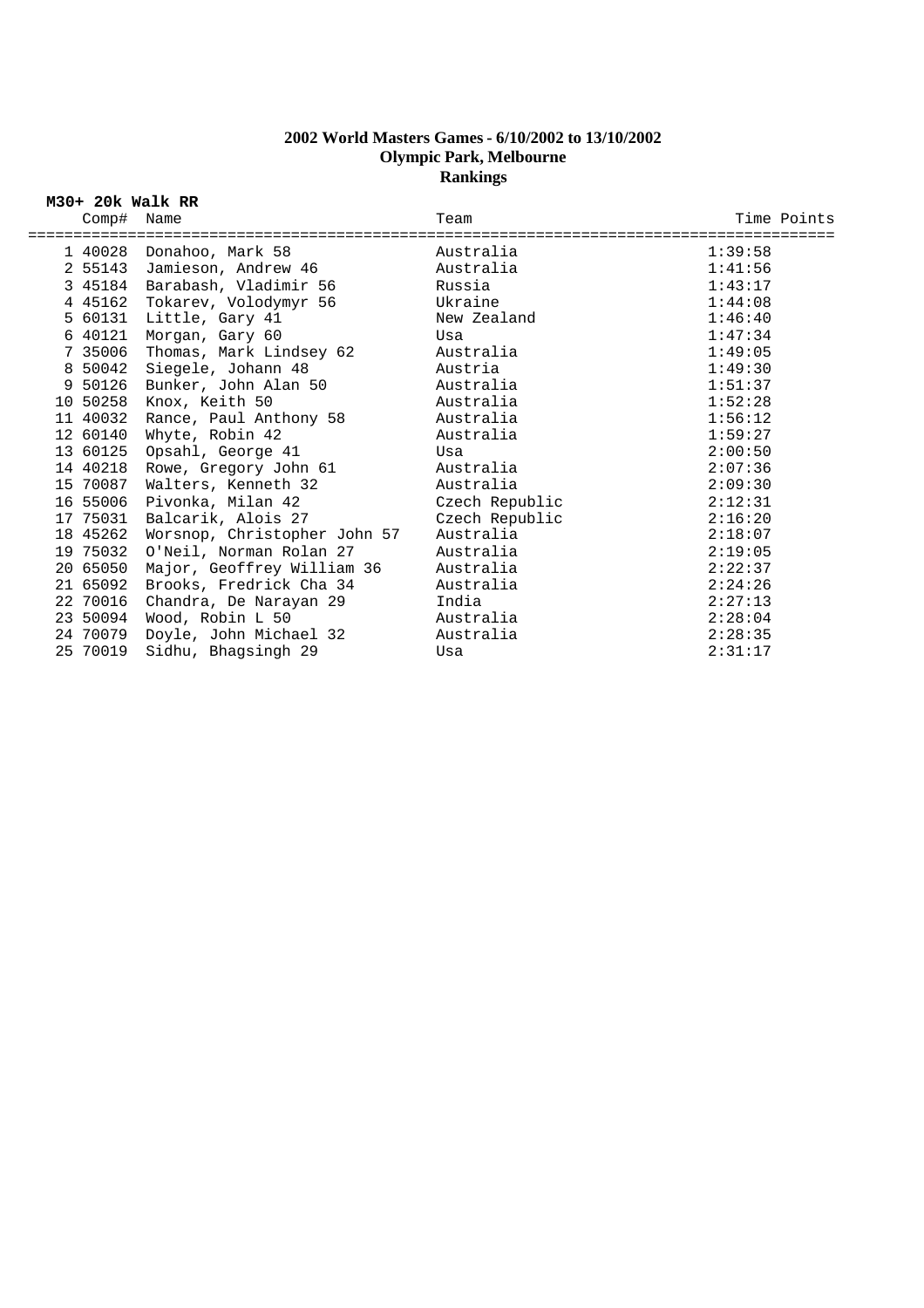#### **M30 8000 Metre**

| Name                                      | Year Team           | Finals  | Points |
|-------------------------------------------|---------------------|---------|--------|
| 1 Jones, Jeffrey Robert M30 AUSTRALIA     |                     | 28:30.2 |        |
| 2 Leeworthy, Carl Peter                   | M34 AUSTRALIA       | 28:54.8 |        |
| 3 Campbell, Malcolm                       | M31 AUSTRALIA       | 29:46.0 |        |
| 4 Kollmorgen, Stuart                      | M33 AUSTRALIA       | 31:20.6 |        |
| 5 Drake, Christopher                      | M34 AUSTRALIA       | 33:45.2 |        |
| M35 8000 Metre                            |                     |         |        |
|                                           |                     |         |        |
| Name                                      | Year Team           | Finals  | Points |
| 1 Meagher, John                           | M39 AUSTRALIA       | 25:43.9 |        |
| 2 Wilson, Paul Terrence                   | M35 AUSTRALIA       | 26:19.0 |        |
| 3 Quilty, Sean                            | M36 AUSTRALIA       | 26:42.5 |        |
| 4 Atkinson, James                         | M36 AUSTRALIA       | 26:47.2 |        |
| 5 McGuire White, Richard                  | M36 AUSTRALIA       | 27:04.1 |        |
| 6 Schwerkolt, Robert                      | M36 AUSTRALIA       | 27:48.0 |        |
| 7 Lennox, Mark                            | M36 AUSTRALIA       | 28:40.6 |        |
| 8 Wong, Anthony                           | M38 AUSTRALIA       | 31:14.4 |        |
| 9 Monro, Geoffrey                         | M37 AUSTRALIA       | 31:52.4 |        |
| 10 Goodenough, Patrick                    | M38 NEW ZEALAND     | 31:59.1 |        |
| 11 Bohnke, Michael                        | M38 AUSTRALIA       | 32:17.7 |        |
| 12 Dyer, George Geoffrey                  | M38 AUSTRALIA       | 32:26.8 |        |
| 13 Marquardt, Timothy                     | M36 AUSTRALIA       | 32:29.3 |        |
| 14 Hocking, Anthony John                  | M36 AUSTRALIA       | 32:44.6 |        |
| 15 McKinnon, Christopher Wi M37 AUSTRALIA |                     | 33:23.3 |        |
| 16 Davis, Rob                             | M38 AUSTRALIA       | 33:31.3 |        |
| 17 Harding, Greg                          | M39 AUSTRALIA       | 33:41.4 |        |
| 18 King, Julian                           | M38 AUSTRALIA       | 34:43.7 |        |
| 19 Silvester, Chris                       | M38 AUSTRALIA       | 39:17.7 |        |
| 20 Donegan, Rod                           | M35 AUSTRALIA       | 39:29.5 |        |
| M40 8000 Metre                            |                     |         |        |
| Name                                      | Year Team           | Finals  | Points |
|                                           |                     |         |        |
| 1 Barus, Atila                            | M42 SLOVAK REPUBLIC | 28:33.3 |        |
| 2 Fitzgerald, Peter                       | M40 AUSTRALIA       | 28:34.2 |        |
| 3 James, Peter                            | M41 AUSTRALIA       | 29:02.7 |        |
| 4 Raupach, Ken                            | M41 AUSTRALIA       | 29:08.0 |        |
| 5 Ermel, Ricky                            | M41 AUSTRALIA       | 29:15.4 |        |
| 6 Pechek, Vladimir                        | M44 CZECH REPUBLIC  | 29:48.8 |        |
| 7 Mc Allister, Gary                       | M41 AUSTRALIA       | 30:36.0 |        |
| 8 Harding, David                          | M42 USA             | 30:38.8 |        |
| 9 Norden, Brendan                         | M44 AUSTRALIA       | 30:46.8 |        |
| 10 Sharam, Jeffrey                        | M43 AUSTRALIA       | 30:55.6 |        |
| 11 Darby, Edward                          | M44 AUSTRALIA       | 31:08.7 |        |
| 12 Frandsen, Ole                          | M40 DENMARK         | 32:13.6 |        |
| 13 Maher, Peter                           | M42 AUSTRALIA       | 33:07.9 |        |
| 14 Andrews, Greg                          | M40 AUSTRALIA       | 33:28.5 |        |
| 15 Griffin, Peter                         | M44 NEW ZEALAND     | 33:38.2 |        |
| 16 Tugendhaft, Ashley                     | M44 AUSTRALIA       | 34:59.5 |        |
| 17 Matthews, Steve Michae                 | M44 AUSTRALIA       | 35:26.8 |        |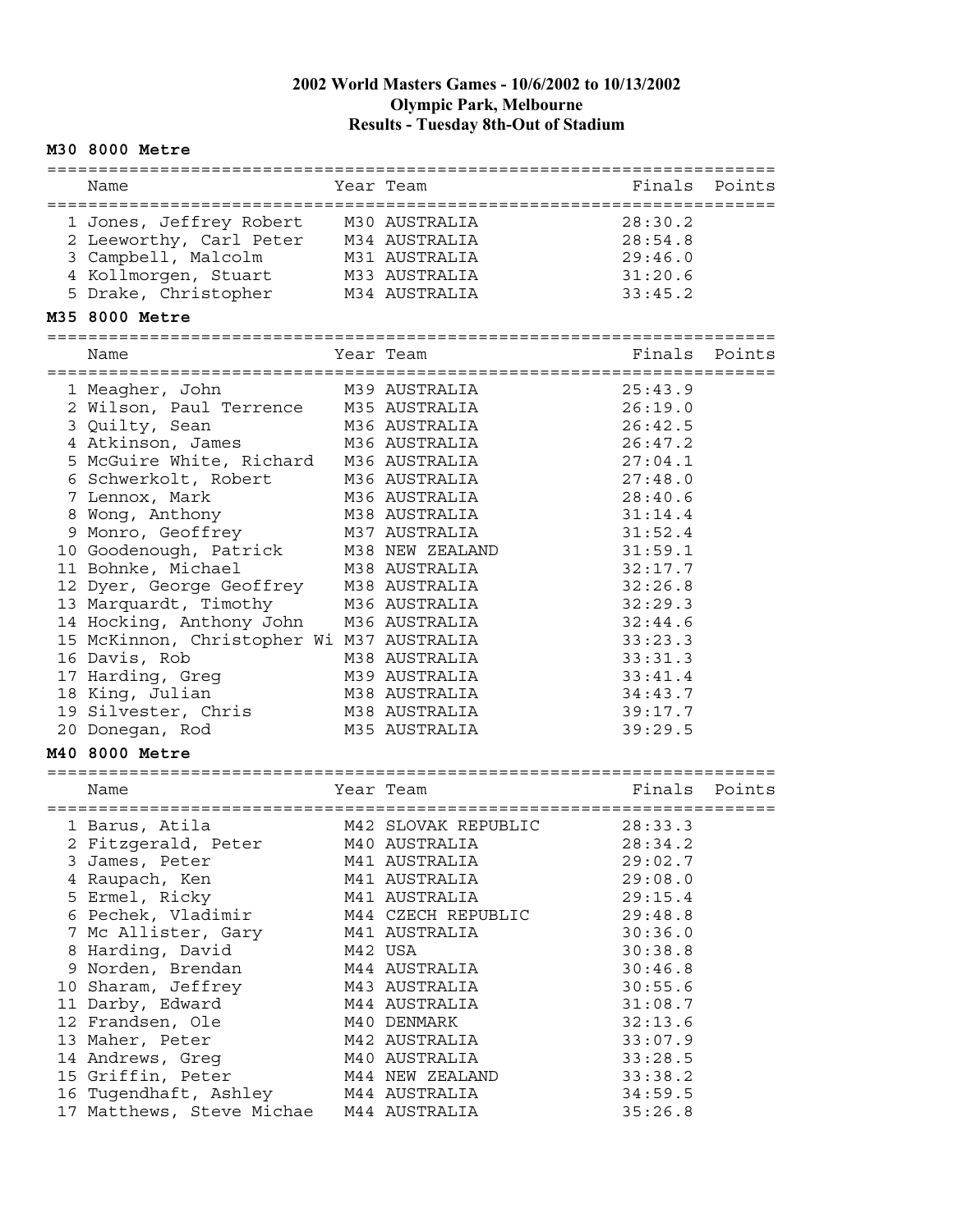#### **....M40 8000 Metre**

| 18 Cash, Craiq                          | M40 AUSTRALIA   | 35:28.3 |
|-----------------------------------------|-----------------|---------|
| 19 Whitworth, Wayne                     | M41 AUSTRALIA   | 35:38.5 |
| 20 Gould, Peter                         | M42 AUSTRALIA   | 35:59.8 |
| 21 Krebs, Torsten                       | M42 SWITZERLAND | 36:18.6 |
| 22 Cassidy, Kevin                       | M42 AUSTRALIA   | 36:32.8 |
| 23 Beasley, Gary                        | M43 AUSTRALIA   | 36:51.5 |
| 24 Kolak, John                          | M44 AUSTRALIA   | 37:04.8 |
| 25 Horan, Michael Anthony M43 AUSTRALIA |                 | 37:10.3 |
| 26 Foster, Barry John                   | M44 AUSTRALIA   | 38:06.9 |
| 27 Sharpe, Howard Stephen               | M44 AUSTRALIA   | 38:47.8 |
| 28 Duckworth, Rodney David              | M42 AUSTRALIA   | 40:23.4 |
| 29 Shaw, Lindsay                        | M42 AUSTRALIA   | 42:13.2 |
| 30 Barrett, Rod                         | M42 AUSTRALIA   | 44:16.8 |
| 31 Rait, Julian                         | M44 AUSTRALIA   | 47:04.2 |

#### **M45 8000 Metre**

=======================================================================

| Name                                                                                                                                                                                                                                         | Year Team | Finals Points |  |
|----------------------------------------------------------------------------------------------------------------------------------------------------------------------------------------------------------------------------------------------|-----------|---------------|--|
| 1 Bowes, Phillip Michael M46 AUSTRALIA 27:57.4<br>2 Krempl, Marijan M47 SLOVENIA 28:19.7<br>3 Chambers, Charles M48 AUSTRALIA 28:49.5<br>4 Burn, Robert M49 ENGLAND 29:05.3<br>5 Bolton, Garry M48 AUSTRALIA 29:33.4<br>6 Tomanek, Stain     |           |               |  |
|                                                                                                                                                                                                                                              |           |               |  |
|                                                                                                                                                                                                                                              |           |               |  |
|                                                                                                                                                                                                                                              |           |               |  |
|                                                                                                                                                                                                                                              |           |               |  |
|                                                                                                                                                                                                                                              |           |               |  |
|                                                                                                                                                                                                                                              |           |               |  |
|                                                                                                                                                                                                                                              |           |               |  |
|                                                                                                                                                                                                                                              |           |               |  |
| 7 Ikin, Stephen M46 AUSTRALIA 29:58.7<br>8 Lyden, Peter Anthony M47 AUSTRALIA 30:07.1<br>9 Haworth, Mark Geoffrey M45 AUSTRALIA 30:33.3<br>10 Coldham, John M46 AUSTRALIA 30:33.3<br>11 Crosato, Robert M45 AUSTRALIA 30:36.3<br>12 Boot     |           |               |  |
|                                                                                                                                                                                                                                              |           |               |  |
|                                                                                                                                                                                                                                              |           |               |  |
|                                                                                                                                                                                                                                              |           |               |  |
|                                                                                                                                                                                                                                              |           |               |  |
|                                                                                                                                                                                                                                              |           |               |  |
| 15 Lynch, Christopher M47 AUSTRALIA 32:03.2<br>16 Dybdahl, Bjorn M49 AUSTRALIA 33:12.9<br>17 Boyle, Neil M48 AUSTRALIA 33:12.9<br>18 Goss, Paul M45 AUSTRALIA 33:50.5<br>19 Cavanagh, William James M49 AUSTRALIA 33:51.4<br>20 Motteram     |           |               |  |
|                                                                                                                                                                                                                                              |           |               |  |
|                                                                                                                                                                                                                                              |           |               |  |
|                                                                                                                                                                                                                                              |           |               |  |
|                                                                                                                                                                                                                                              |           |               |  |
| 21 Noonan, Martin M47 AUSTRALIA 33:52.9                                                                                                                                                                                                      |           |               |  |
|                                                                                                                                                                                                                                              |           |               |  |
|                                                                                                                                                                                                                                              |           |               |  |
| 24 McLay, David Ian Hamilto M46 AUSTRALIA 34:09.5                                                                                                                                                                                            |           |               |  |
|                                                                                                                                                                                                                                              |           |               |  |
|                                                                                                                                                                                                                                              |           |               |  |
|                                                                                                                                                                                                                                              |           |               |  |
|                                                                                                                                                                                                                                              |           |               |  |
|                                                                                                                                                                                                                                              |           |               |  |
|                                                                                                                                                                                                                                              |           |               |  |
|                                                                                                                                                                                                                                              |           |               |  |
|                                                                                                                                                                                                                                              |           |               |  |
| 24 McLay, David Ian Hamilto M46 AUSTRALIA<br>25 Wilson, Ken M48 AUSTRALIA<br>26 Braddock, Keith M49 AUSTRALIA<br>27 Worsnop, Christopher Joh M45 AUSTRALIA<br>28 Hammat, Ray M49 AUSTRALIA<br>29 Chee, Yong M45 SINGAPORE<br>36:47.8<br>30 S |           |               |  |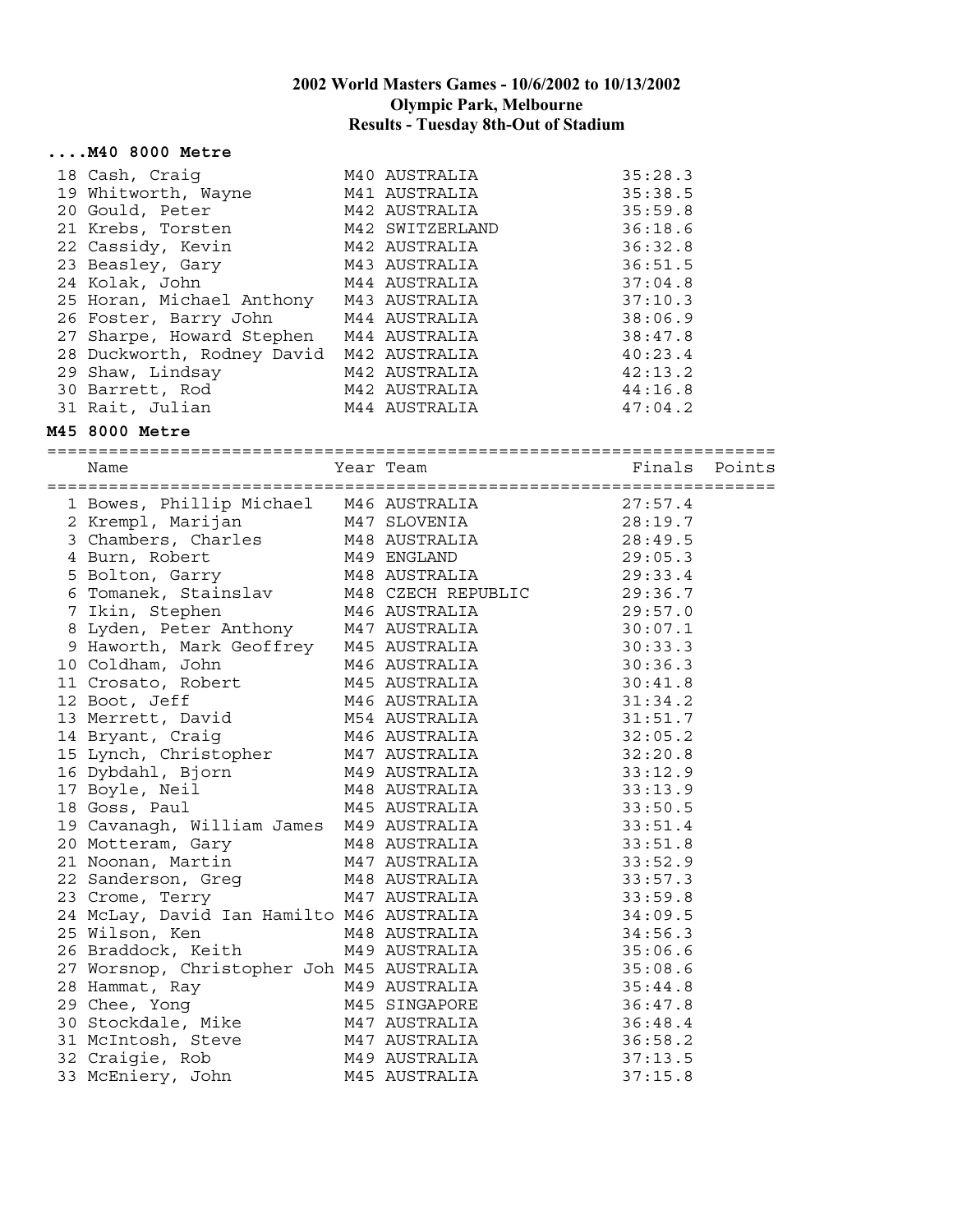#### **....M45 8000 Metre**

| 34 Stone, John           | M46 AUSTRALIA | 37:55.2 |
|--------------------------|---------------|---------|
| 35 Roberts, Neil         | M47 AUSTRALIA | 38:07.4 |
| 36 Lippitt, Martin David | M49 ENGLAND   | 38:10.0 |
| 37 Ebeling, Gregory      | M47 AUSTRALIA | 39:10.4 |
| 38 Taylor, Michael       | M46 AUSTRALIA | 39:25.5 |
| 39 Bram, Alexander       | M48 AUSTRALIA | 40:13.5 |
| 40 Lynch, Chris          | M47 AUSTRALIA | 40:37.3 |
| 41 Ashworth, Ian         | M49 AUSTRALIA | 44:12.6 |
| 42 Dillon, Kevin         | M48 ENGLAND   | 46:16.6 |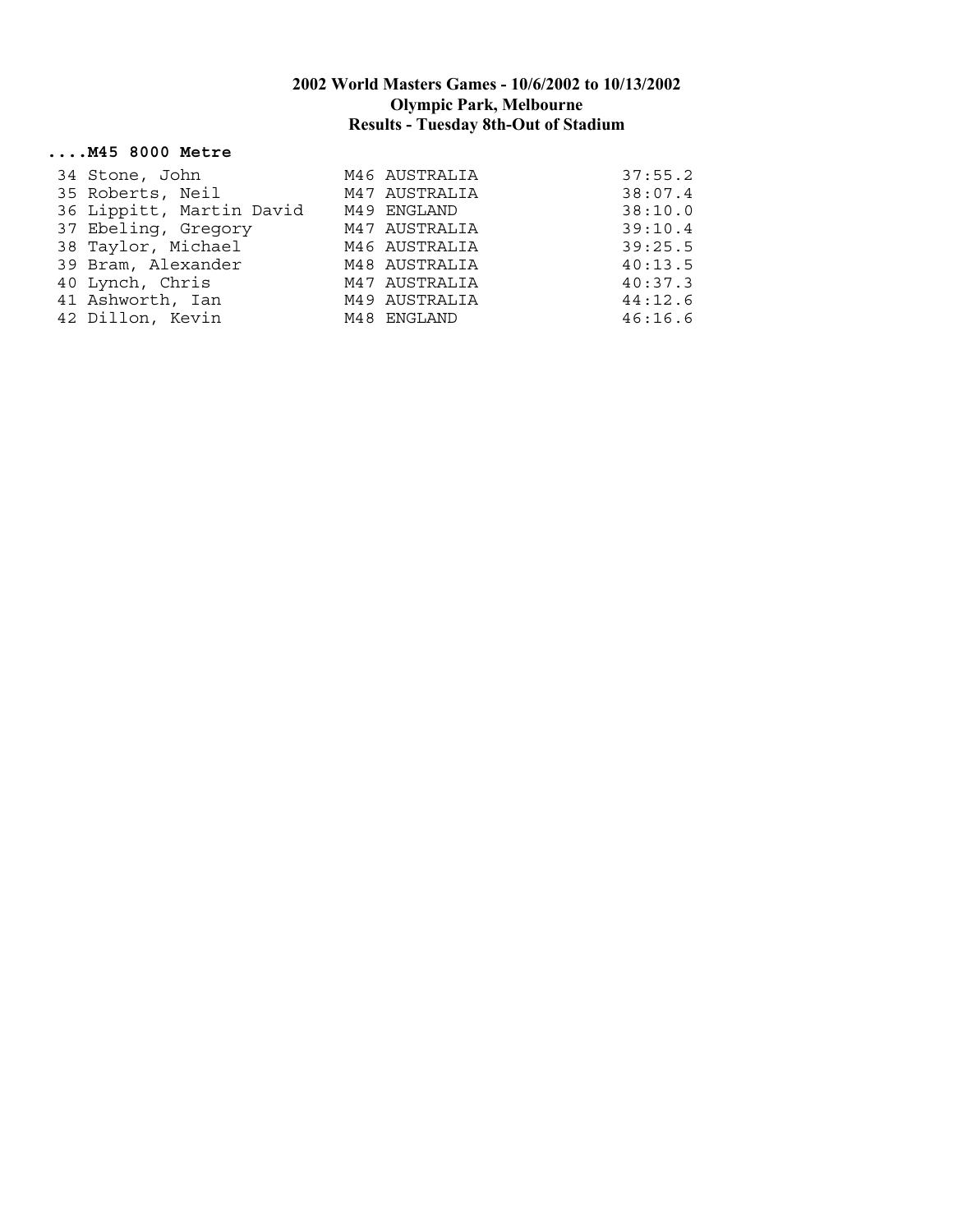#### **M50 8000 Metre**

| 1 Goldammer, Klaus M50 GERMANY 29:00.7<br>2 Clark, Geoffrey M53 AUSTRALIA 29:03.3<br>3 Wilson, Gregory Lloyd M50 AUSTRALIA 29:25.1<br>4 Herridge, John M52 AUSTRALIA 30:10.9<br>5 Standeven, David M50 AUSTRALIA 30:24.9<br>7 M50 AUSTRA     |                 |               |  |
|----------------------------------------------------------------------------------------------------------------------------------------------------------------------------------------------------------------------------------------------|-----------------|---------------|--|
|                                                                                                                                                                                                                                              |                 |               |  |
|                                                                                                                                                                                                                                              |                 |               |  |
|                                                                                                                                                                                                                                              |                 |               |  |
|                                                                                                                                                                                                                                              |                 |               |  |
|                                                                                                                                                                                                                                              |                 |               |  |
|                                                                                                                                                                                                                                              |                 |               |  |
| 5 Standeven, David<br>6 Thomson, John M50 AUSTRALIA<br>7 Shaw, Derek M50 NEW ZEALAND 30:58.3<br>7 Shaw, Derek M50 NEW ZEALAND 31:18.7<br>8 Tutty, Peter George M52 NEW ZEALAND 31:18.7<br>9 Bence, Peter Frederick M53 AUSTRALIA 32:04.0     |                 |               |  |
|                                                                                                                                                                                                                                              |                 |               |  |
|                                                                                                                                                                                                                                              |                 |               |  |
|                                                                                                                                                                                                                                              |                 |               |  |
|                                                                                                                                                                                                                                              |                 |               |  |
|                                                                                                                                                                                                                                              |                 |               |  |
|                                                                                                                                                                                                                                              |                 |               |  |
|                                                                                                                                                                                                                                              |                 |               |  |
|                                                                                                                                                                                                                                              |                 |               |  |
| 17 Hardwick, David M51 USA                                                                                                                                                                                                                   |                 | 34:51.9       |  |
| 17 Hardwick, David<br>18 Bradley, Keith<br>19 Vogel, Clive M50 AUSTRALIA 34:54.8<br>20 Connolly, Mark M52 AUSTRALIA 35:02.3<br>21 Hopkins, Jim M52 AUSTRALIA 35:08.3<br>22 Hogan, Wayne M50 AUSTRALIA 35:10.6<br>23 McEwan, Greig M51 AUST   |                 |               |  |
|                                                                                                                                                                                                                                              |                 |               |  |
|                                                                                                                                                                                                                                              |                 |               |  |
|                                                                                                                                                                                                                                              |                 |               |  |
|                                                                                                                                                                                                                                              |                 |               |  |
|                                                                                                                                                                                                                                              |                 |               |  |
|                                                                                                                                                                                                                                              |                 | 35:26.9       |  |
| 24 Caulfield, John Patrick M54 AUSTRALIA                                                                                                                                                                                                     |                 | 35:32.4       |  |
| 25 Mathers, Andrew Gordon M53 AUSTRALIA 35:47.7<br>26 Ferris, Phil M54 NEW ZEALAND 36:10.3<br>27 Knox, Keith M52 AUSTRALIA 36:21.5<br>28 Hall, Morris M53 NEW ZEALAND 36:43.3                                                                |                 |               |  |
|                                                                                                                                                                                                                                              |                 |               |  |
|                                                                                                                                                                                                                                              |                 |               |  |
|                                                                                                                                                                                                                                              |                 |               |  |
| 29 Bish, Trevor Gordon M51 AUSTRALIA 36:59.9                                                                                                                                                                                                 |                 |               |  |
| 30 Nicol, Stuart Campbell M52 AUSTRALIA 38:27.2<br>31 Moore, Barry M52 AUSTRALIA 38:27.2<br>32 Mathews, Anthony M51 AUSTRALIA 38:35.4<br>32 Mathews, Anthony M51 AUSTRALIA 38:47.9<br>33 Bellesini, Steve M51 AUSTRALIA 39:18.8<br>34 Jones, |                 |               |  |
|                                                                                                                                                                                                                                              |                 |               |  |
|                                                                                                                                                                                                                                              |                 |               |  |
|                                                                                                                                                                                                                                              |                 |               |  |
|                                                                                                                                                                                                                                              |                 |               |  |
|                                                                                                                                                                                                                                              |                 |               |  |
|                                                                                                                                                                                                                                              |                 |               |  |
| 37 Silich, Malcolm                                                                                                                                                                                                                           | M52 NEW ZEALAND | 42:00.2       |  |
| 38 Ribeiro, Jose                                                                                                                                                                                                                             | M54 CANADA      | 42:56.9       |  |
| 39 Hinton, Brian Robert                                                                                                                                                                                                                      | M54 AUSTRALIA   | 44:36.1       |  |
|                                                                                                                                                                                                                                              |                 |               |  |
| 40 Watson, John Campbell                                                                                                                                                                                                                     | M52 AUSTRALIA   | 47:23.4       |  |
| 41 Martin, Greg                                                                                                                                                                                                                              | M51 AUSTRALIA   | 54:12.1       |  |
| M55 8000 Metre                                                                                                                                                                                                                               |                 |               |  |
| Name                                                                                                                                                                                                                                         | Year Team       | Finals Points |  |
| 1 Scorzelli, Frank                                                                                                                                                                                                                           | M55 AUSTRALIA   | 30:12.7       |  |
| 2 Graves, Ian Vincent Edwa M58 AUSTRALIA                                                                                                                                                                                                     |                 | 31:18.4       |  |
| 3 Box, James                                                                                                                                                                                                                                 | M56 AUSTRALIA   | 32:00.9       |  |
| 4 Bennie, Alan                                                                                                                                                                                                                               | M55 AUSTRALIA   | 32:14.9       |  |
| 5 Ingram, Geoffrey                                                                                                                                                                                                                           | M56 AUSTRALIA   | 32:26.7       |  |
| 6 Smart, Peter                                                                                                                                                                                                                               | M57 AUSTRALIA   | 33:01.6       |  |
|                                                                                                                                                                                                                                              |                 |               |  |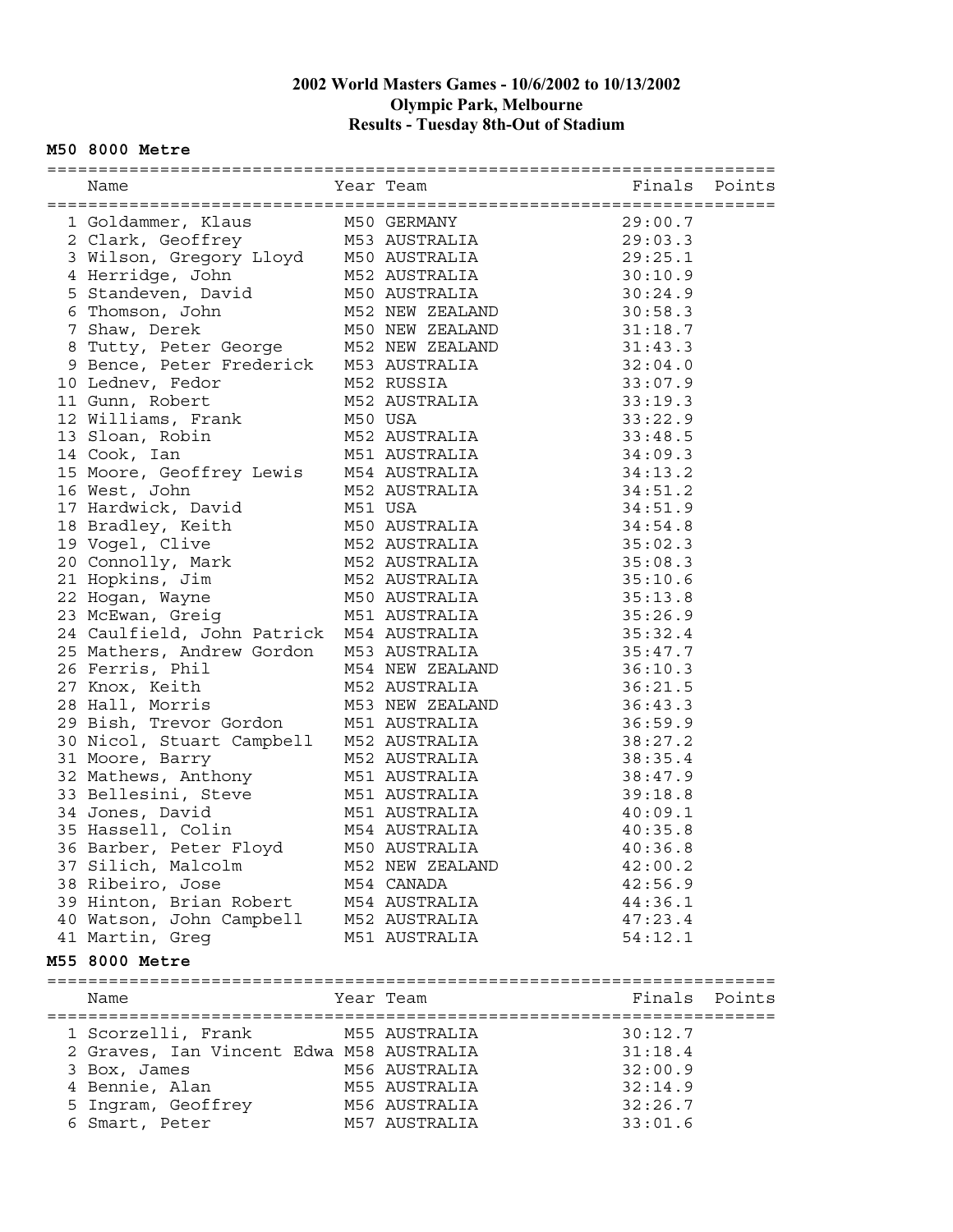#### **....M55 8000 Metre**

| 7 Hawksworth, Trevor Ronal M55 AUSTRALIA 33:26.0                                                                                                                                                                                         |                                     |                    |
|------------------------------------------------------------------------------------------------------------------------------------------------------------------------------------------------------------------------------------------|-------------------------------------|--------------------|
| 33:26.0<br>8 Capon, Geoff M56 NEW ZEALAND 33:55.6<br>9 Konopka, Jan M56 SLOVAK REPUBLIC 34:02.9<br>10 Wright, Simon M56 NEW ZEALAND 34:06.2<br>11 Van Der Ploeg, Gerry M56 AUSTRALIA 34:25.2<br>12 Lyons, Geoffrey M55 AUSTRALIA 35:34.5 |                                     |                    |
|                                                                                                                                                                                                                                          |                                     |                    |
|                                                                                                                                                                                                                                          |                                     |                    |
|                                                                                                                                                                                                                                          |                                     |                    |
|                                                                                                                                                                                                                                          |                                     |                    |
|                                                                                                                                                                                                                                          |                                     |                    |
| 14 Gray, Graham Rupert M58 AUSTRALIA 35:57.4                                                                                                                                                                                             |                                     |                    |
|                                                                                                                                                                                                                                          |                                     |                    |
| 15 Bayley, Rodney<br>16 Duthie, Ian M58 AUSTRALIA 37:00.8<br>17 McHarg, Bill M56 AUSTRALIA 37:00.8<br>18 Pearce, William James M55 AUSTRALIA 37:59.6<br>19 Kacar, Murat M55 TURKEY 38:09.2                                               |                                     |                    |
|                                                                                                                                                                                                                                          |                                     |                    |
|                                                                                                                                                                                                                                          |                                     |                    |
|                                                                                                                                                                                                                                          |                                     | 38:09.2            |
|                                                                                                                                                                                                                                          |                                     |                    |
|                                                                                                                                                                                                                                          | M58 AUSTRALIA                       | 38:28.8            |
| 21 Counsell, John<br>22 Scale, Steve                                                                                                                                                                                                     | M58 AUSTRALIA 38:30.9               |                    |
| 23 Parker, William                                                                                                                                                                                                                       | M57 AUSTRALIA 38:39.1               |                    |
| 24 Plunkett, Allan Ronald M56 AUSTRALIA 38:42.0                                                                                                                                                                                          |                                     |                    |
|                                                                                                                                                                                                                                          |                                     |                    |
| 25 Willigen, John                                                                                                                                                                                                                        | M55 AUSTRALIA 38:49.5               |                    |
| 26 Doust, Robert                                                                                                                                                                                                                         | M58 AUSTRALIA 39:14.3               |                    |
|                                                                                                                                                                                                                                          |                                     |                    |
|                                                                                                                                                                                                                                          |                                     |                    |
|                                                                                                                                                                                                                                          |                                     |                    |
|                                                                                                                                                                                                                                          |                                     |                    |
|                                                                                                                                                                                                                                          |                                     |                    |
|                                                                                                                                                                                                                                          |                                     |                    |
|                                                                                                                                                                                                                                          |                                     |                    |
| 27 Orelli, Michael M58 AUSTRALIA 39:19.1<br>28 Cox, Roger M55 AUSTRALIA 39:19.1<br>29 Williams, Frank M58 AUSTRALIA 40:26.1<br>30 Fryday, Alan M55 AUSTRALIA 40:26.1<br>31 Sylvester, Bob M56 AUSTRALIA 42:00.5<br>32 Miller, Trevor M57 |                                     |                    |
| 35 Daniel, Peter                                                                                                                                                                                                                         | M57 AUSTRALIA                       | 52:10.6            |
| M60 8000 Metre                                                                                                                                                                                                                           |                                     |                    |
| Name                                                                                                                                                                                                                                     | Year Team                           | Finals<br>Points   |
|                                                                                                                                                                                                                                          |                                     |                    |
| 1 Sandery, Peter M61 AUSTRALIA 30:36.0<br>2 Walker, John M62 AUSTRALIA 31:17.8<br>3 Scott, Joseph M60 AUSTRALIA 32:14.0<br>4 Wyatt, Norris M60 NEW ZEALAND 33:24.6                                                                       |                                     |                    |
|                                                                                                                                                                                                                                          |                                     |                    |
|                                                                                                                                                                                                                                          |                                     |                    |
|                                                                                                                                                                                                                                          |                                     |                    |
| 5 Hlusicka, Josef M64 CZECH REPUBLIC 33:38.5                                                                                                                                                                                             |                                     |                    |
| 6 Bartonek, Jindrich M63 CZECH REPUBLIC 34:22.2                                                                                                                                                                                          |                                     |                    |
| 7 Waite, John Raymond                                                                                                                                                                                                                    | M61 AUSTRALIA                       | 35:42.3            |
| 8 Kneen, John                                                                                                                                                                                                                            | M60 AUSTRALIA                       | 35:56.2            |
| 9 Thomas, Bryan Willia                                                                                                                                                                                                                   | M61 AUSTRALIA                       | 36:22.7            |
| 10 Bradac, Alois                                                                                                                                                                                                                         | M62 CZECH REPUBLIC                  | 36:50.0            |
| 11 Louzecky, Milos                                                                                                                                                                                                                       | M62 CZECH REPUBLIC                  | 37:06.6            |
| 12 Beyrich, Armin                                                                                                                                                                                                                        | M64 GERMANY                         | 37:21.9            |
|                                                                                                                                                                                                                                          |                                     |                    |
|                                                                                                                                                                                                                                          |                                     |                    |
| 13 Woods, Lester Dougl                                                                                                                                                                                                                   | M60 NEW ZEALAND                     | 38:14.7            |
| 14 Hayes, Robert Lesli                                                                                                                                                                                                                   | M64 AUSTRALIA                       | 38:38.7            |
| 15 Comber, J                                                                                                                                                                                                                             | M60 AUSTRALIA                       | 39:40.3            |
| 16 LeVasseur, Jerry                                                                                                                                                                                                                      | M64 USA                             | 39:54.3            |
| 17 McKeown, Thomas Cecil<br>18 Beranek, Miloslav                                                                                                                                                                                         | M62 AUSTRALIA<br>M64 CZECH REPUBLIC | 40:04.1<br>40:18.8 |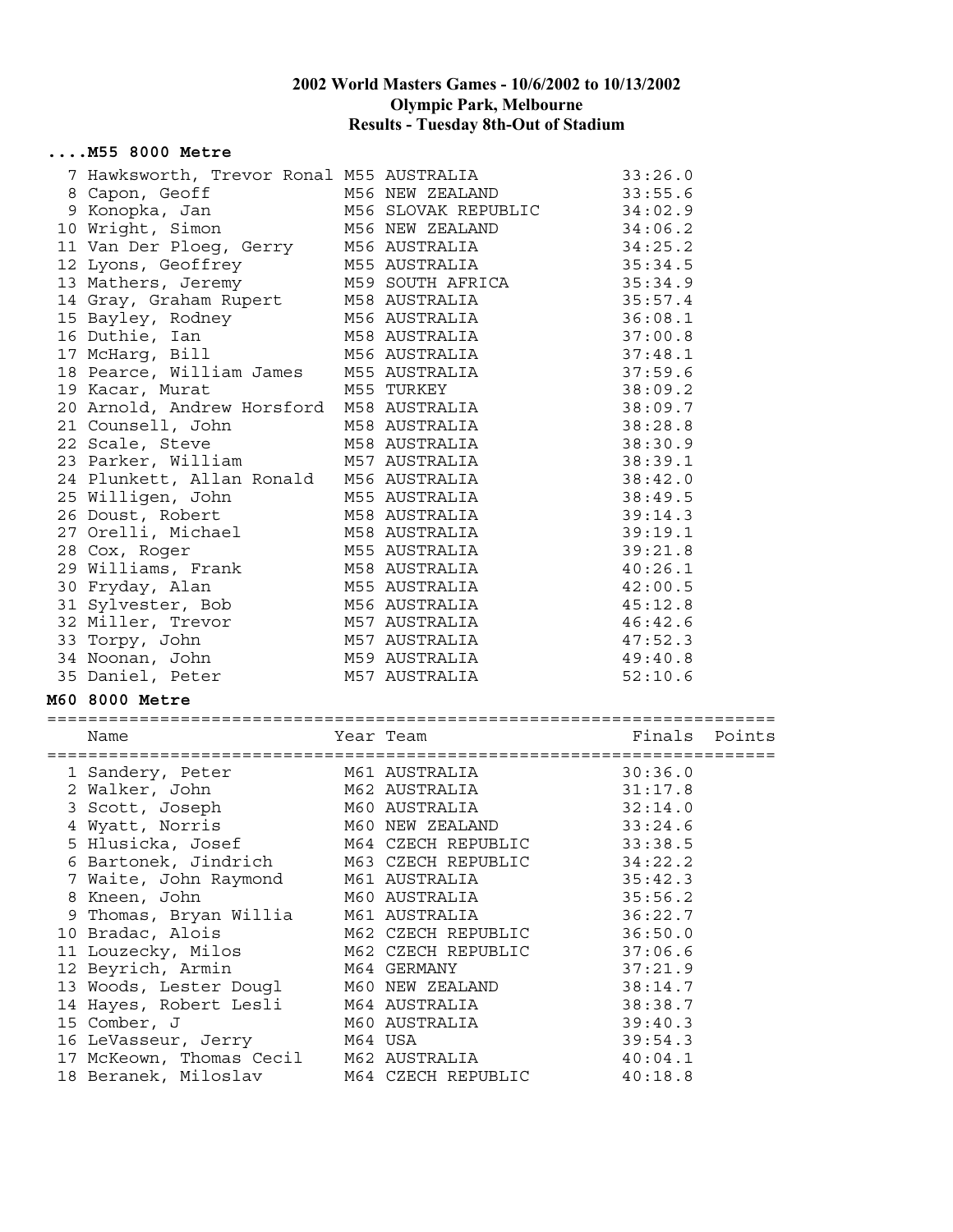| M60 8000 Metre                                                                                                                                                                               |         |                    |                    |        |
|----------------------------------------------------------------------------------------------------------------------------------------------------------------------------------------------|---------|--------------------|--------------------|--------|
| 19 Chabrel, Des                                                                                                                                                                              |         | M60 AUSTRALIA      | 40:22.0            |        |
| 20 Higgins, Barry                                                                                                                                                                            |         | M64 AUSTRALIA      | 40:30.1            |        |
| 21 Smith, Bob                                                                                                                                                                                |         | M60 AUSTRALIA      | 40:40.6            |        |
| 22 Budiukin, Nikolai                                                                                                                                                                         |         | M61 RUSSIA         | 42:34.6            |        |
| 23 Ryan, Robert                                                                                                                                                                              | M60 USA |                    | 43:38.1            |        |
| 24 Mai, Peter                                                                                                                                                                                |         | M62 AUSTRALIA      | 44:45.4            |        |
| 25 Small, Graeme Ronal                                                                                                                                                                       |         | M61 AUSTRALIA      | 44:51.9            |        |
| 26 Godfrey, Kenneth                                                                                                                                                                          |         | M61 CANADA         | 49:40.5            |        |
| M65 8000 Metre                                                                                                                                                                               |         |                    |                    |        |
|                                                                                                                                                                                              |         |                    |                    |        |
| Name                                                                                                                                                                                         |         | Year Team          | Finals             | Points |
| 1 McLeod, Colin                                                                                                                                                                              |         | M66 AUSTRALIA      | 31:55.4            |        |
| 2 Hana, Kvetoslav                                                                                                                                                                            |         | M65 CZECH REPUBLIC | 34:32.8            |        |
| 3 McMahon, Barry                                                                                                                                                                             |         | M65 AUSTRALIA      | 38:04.0            |        |
|                                                                                                                                                                                              |         | M65 AUSTRALIA      | 38:57.9            |        |
| 4 Bichsel, Fred<br>5 Le Get, Peter                                                                                                                                                           |         | M68 AUSTRALIA      | 40:33.5            |        |
| 6 Peacock, John                                                                                                                                                                              |         | M66 AUSTRALIA      | 41:28.2            |        |
| 7 Goggin, Bernard John M65 AUSTRALIA                                                                                                                                                         |         |                    | 46:12.8            |        |
| 8 Zeitzen, Barry M69 AUSTRALIA                                                                                                                                                               |         |                    | 46:42.3            |        |
| 9 Simons, George Sydney M67 AUSTRALIA                                                                                                                                                        |         |                    | 56:25.1            |        |
| M70 8000 Metre                                                                                                                                                                               |         |                    |                    |        |
|                                                                                                                                                                                              |         |                    |                    |        |
|                                                                                                                                                                                              |         |                    |                    |        |
| Name                                                                                                                                                                                         |         | Year Team          | Finals             | Points |
|                                                                                                                                                                                              |         |                    |                    |        |
| 1 Padget, David Peter M70 AUSTRALIA                                                                                                                                                          |         |                    | 38:21.6            |        |
| 2 Pleysier, Cornelis M70 AUSTRALIA                                                                                                                                                           |         |                    | 38:24.0            |        |
| 3 Saunders, Ken                                                                                                                                                                              |         | M70 AUSTRALIA      | 40:57.3            |        |
| 4 Stuart, Ronald Charles M70 AUSTRALIA                                                                                                                                                       |         |                    | 42:29.7            |        |
| 5 Oppliger, Alan<br>M70 USA                                                                                                                                                                  |         |                    | 44:24.1            |        |
| 6 McRae, Charles                                                                                                                                                                             |         | M70 AUSTRALIA      | 44:24.5            |        |
| 7 Gubbins, John Mark M73 AUSTRALIA                                                                                                                                                           |         |                    | 47:39.0            |        |
|                                                                                                                                                                                              |         |                    | 51:29.3            |        |
|                                                                                                                                                                                              |         | M73 NEW ZEALAND    | 52:43.3            |        |
|                                                                                                                                                                                              |         |                    | 56:10.2            |        |
|                                                                                                                                                                                              |         |                    | 56:46.8<br>57:58.8 |        |
| 9 Sette, Rapnaeı<br>9 Collett, Charles<br>10 Cameron, Donald George M70 NEW ZEALAND<br>11 Miller, John Osman M72 AUSTRALIA<br>11 Miller, John Osman M73 INDIA<br>173 INDIA<br>M75 8000 Metre |         |                    |                    |        |
|                                                                                                                                                                                              |         |                    |                    |        |
| Name                                                                                                                                                                                         |         | Year Team          | Finals             | Points |
| 1 Burridge, William                                                                                                                                                                          |         | M77 AUSTRALIA      | 42:56.3            |        |
| 2 Churchward, Roger                                                                                                                                                                          |         | M77 AUSTRALIA      | 44:17.3            |        |
| 3 Honeywell, William Richa M77 AUSTRALIA<br>4 Barrett, Newell Laroy                                                                                                                          |         |                    | 44:47.8            |        |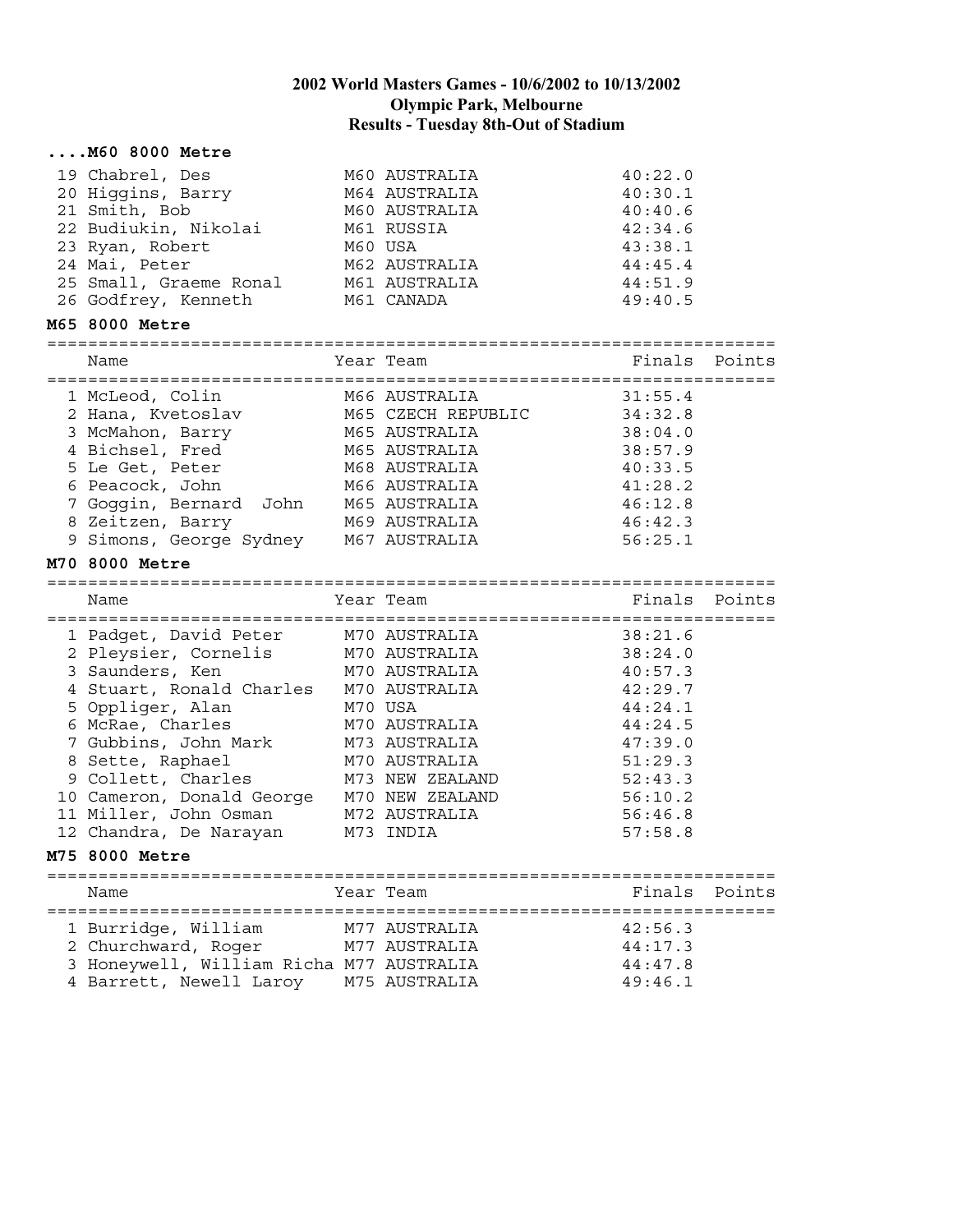#### **M80 8000 Metre**

| Name            | Year Team |                                | Finals Points      |  |
|-----------------|-----------|--------------------------------|--------------------|--|
| 1 Gilmour, John |           | M83 AUSTRALIA<br>M80 AUSTRALIA | 50:06.6<br>59.04.4 |  |
| 2 Matchett, Ken |           |                                |                    |  |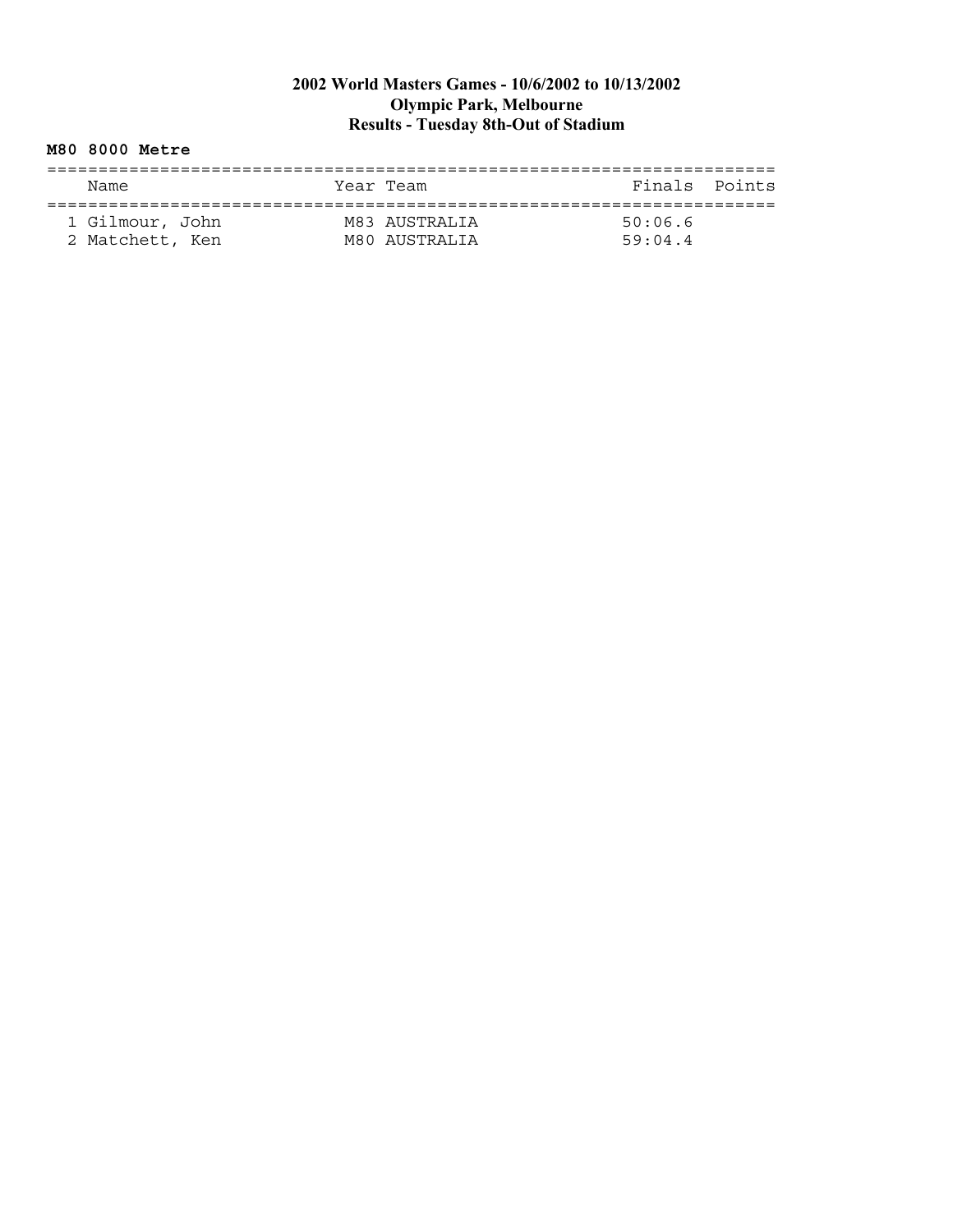## **M30 Half Marathon**

|     | <b>Name</b>                             | Yr | <b>Team</b>                    | Final                    | H# |
|-----|-----------------------------------------|----|--------------------------------|--------------------------|----|
|     |                                         |    |                                |                          | H# |
|     |                                         |    |                                |                          | H# |
|     | 7 Merrifield Jr., Lawrence              |    | M30 USA                        | 1:13:35.46               |    |
|     | 24 Demetriou, Andrew                    |    | M33 AUSTRALIA                  | 1:18:03.99               |    |
|     | 27 Lam, Weng Hei                        |    | M34 CHINA                      | 1:18:40.23               |    |
|     | 46 Jones, Malcolm                       |    | M31 AUSTRALIA                  | 1:23:07.69               |    |
|     | 50 Bett, James Wilson                   |    | M31 AUSTRALIA                  | 1:23:33.88               |    |
| 73  | Quintal, Paul                           |    | M30 AUSTRALIA                  | 1:26:32.25               |    |
|     | 95 Gaspari, Joe                         |    | M34 AUSTRALIA                  | 1:29:37.27               |    |
|     | 99 Crocker, Richard                     |    | M32 AUSTRALIA                  | 1:30:24.15               |    |
|     | 110 Van Zelst, Nick                     |    | M30 AUSTRALIA                  | 1:31:38.55               |    |
|     | 117 Ryan, David                         |    | M31 AUSTRALIA                  | 1:32:16.77               |    |
|     | 144 Ruigrok, Martin                     |    | M33 AUSTRALIA                  | 1:36:04.81               |    |
|     | 160 Tidey, Derek James                  |    | <b>M32 AUSTRALIA</b>           | 1:37:27.24               |    |
|     | 182 Reichel, Andrew                     |    | M31 AUSTRALIA                  | 1:40:17.58               |    |
|     | 192 Reed, Jason                         |    | M33 AUSTRALIA                  | 1:41:47.28               |    |
|     | 198 Unknown8, A                         |    | <b>M32 AUSTRALIA</b>           | 1:42:34.31               |    |
|     | 261 Poole, Tim                          |    | M33 AUSTRALIA                  | 1:53:58.83               |    |
|     | 274 Van Meenen, Christopher             |    | M32 CANADA                     | 1:57:37.64               |    |
|     |                                         |    |                                |                          |    |
|     | <b>M35 Half Marathon</b>                |    |                                |                          |    |
|     | 1 Meagher, John                         |    | M39 AUSTRALIA                  | 1:07:05.24               |    |
| 2   | Ouilty, Sean                            |    | M36 AUSTRALIA                  | 1:08:11.66               |    |
| 3   | Wilson, Paul Terrence                   |    | <b>M35 AUSTRALIA</b>           | 1:08:30.41<br>1:09:34.78 |    |
| 4   | Paulin, Dean Edward                     |    | <b>M35 AUSTRALIA</b>           |                          |    |
| 6   | Lennox, Mark                            |    | M36 AUSTRALIA                  | 1:13:17.78               |    |
| 8   | Walsh, John Anthony                     |    | M38 AUSTRALIA                  | 1:13:47.51               |    |
|     | 35 Wong, Anthony                        |    | M38 AUSTRALIA                  | 1:20:19.50               |    |
| 39  | 37 Jones, Alan<br>Dyer, George Geoffrey |    | M36 AUSTRALIA<br>M38 AUSTRALIA | 1:20:57.60<br>1:21:43.67 |    |
|     | 40 Unknown6, A                          |    | M36 AUSTRALIA                  | 1:21:46.95               |    |
| 42  | Norden, Gregory                         |    | <b>M37 AUSTRALIA</b>           | 1:22:20.22               |    |
| 48  | Davis, Rob                              |    | M38 AUSTRALIA                  | 1:23:28.26               |    |
| 51  | Adams, John                             |    | M36 AUSTRALIA                  | 1:23:37.42               |    |
| 53  | Monro, Geoffrey                         |    | <b>M37 AUSTRALIA</b>           | 1:24:01.96               |    |
|     | 58 D'Arcy, Paul                         |    | M38 AUSTRALIA                  | 1:24:15.94               |    |
|     | 59 Jones, Alan M                        |    | M39 AUSTRALIA                  | 1:24:22.96               |    |
|     | 62 Goodenough, Patrick                  |    | M38 NEW ZEALAND                | 1:24:48.46               |    |
| 67  | Mead, Robert                            |    | M36 AUSTRALIA                  | 1:25:10.15               |    |
| 78  | McConnell, Brett                        |    | M39 AUSTRALIA                  | 1:27:29.21               |    |
|     | 80 Johnson, Murray                      |    | M39 AUSTRALIA                  | 1:27:41.73               |    |
|     | 89 Bohnke, Michael                      |    | M38 AUSTRALIA                  | 1:28:20.53               |    |
|     | 102 Toomath, John                       |    | M38 AUSTRALIA                  | 1:30:50.94               |    |
|     | 115 Erwin, Michael                      |    | M36 AUSTRALIA                  | 1:32:09.98               |    |
|     | 120 Thomas, Mark Lindsey                |    | M39 AUSTRALIA                  | 1:32:21.90               |    |
|     | 121 Huse, Alan                          |    | M39 AUSTRALIA                  | 1:32:28.64               |    |
|     | 123 Hlosta, Thomas                      |    | M35 AUSTRIA                    | 1:32:42.56               |    |
|     | 125 Harding, Greg                       |    | M39 AUSTRALIA                  | 1:33:01.06               |    |
|     | 132 Suthers, Steven                     |    | M35 AUSTRALIA                  | 1:34:10.42               |    |
|     | 140 Rowsthorn, Mark                     |    | M37 AUSTRALIA                  | 1:35:29.78               |    |
| 149 | Ryan, Damien Paul                       |    | M38 AUSTRALIA                  | 1:36:53.64               |    |
| 151 | Roberts, Mark                           |    | M39 AUSTRALIA                  | 1:37:04.62               |    |
|     | 158 Jensen, Erling                      |    | M38 DENMARK                    | 1:37:21.69               |    |
| 161 | Ahern, John                             |    | M36 AUSTRALIA                  | 1:37:27.72               |    |
|     | 178 Fimiani, Tony                       |    | M39 AUSTRALIA                  | 1:39:55.00               |    |
| 181 | Jenkins, Anthony                        |    | M36 AUSTRALIA                  | 1:40:16.67               |    |

#### **(M35 Half Marathon)**

Page 1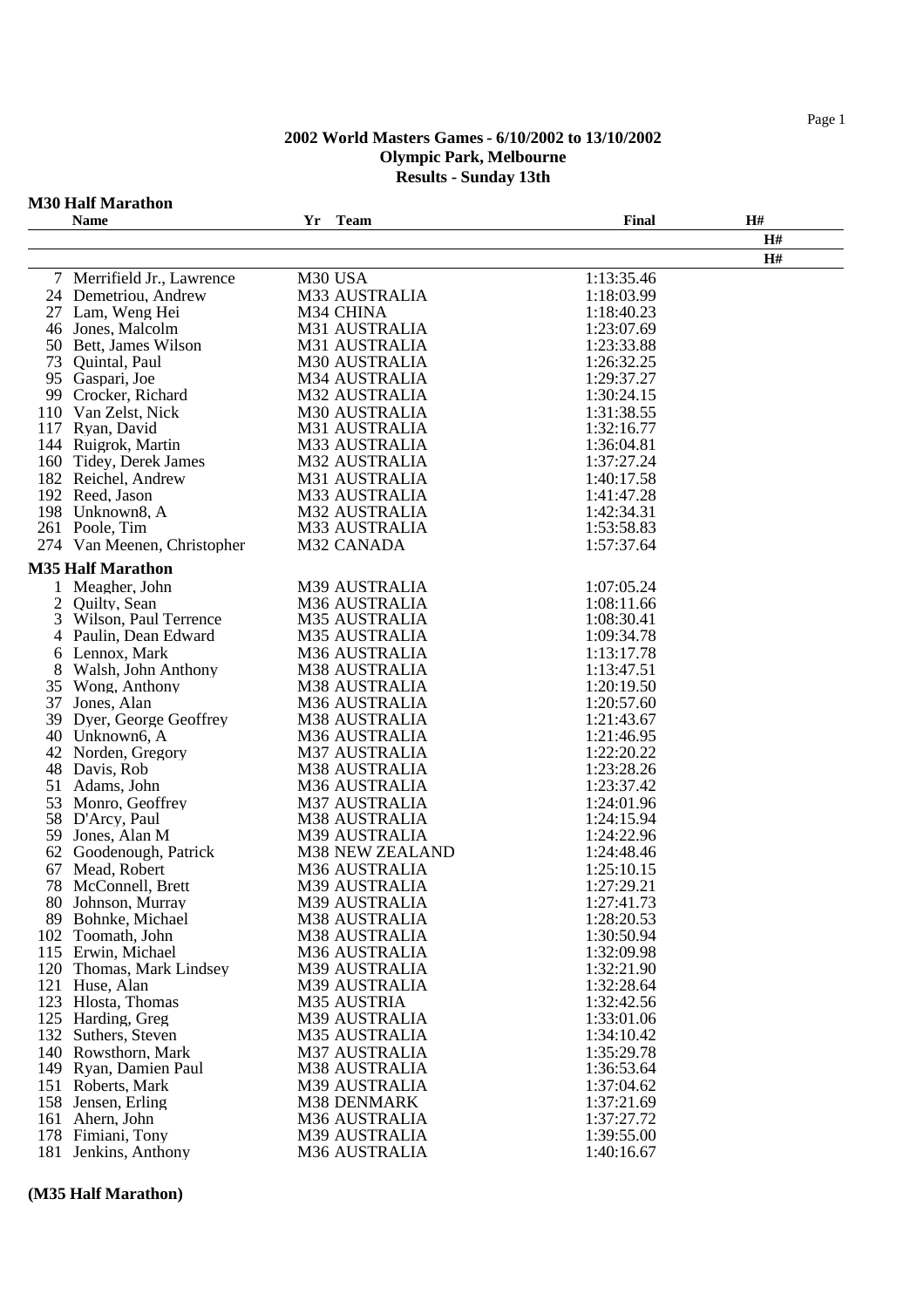|     | 232 Silvester, Chris         | M38 AUSTRALIA          | 1:47:50.66 |
|-----|------------------------------|------------------------|------------|
|     |                              |                        |            |
|     | 243 Whitty, Michael          | <b>M37 AUSTRALIA</b>   | 1:48:59.65 |
|     | 260 Donegan, Rod             | <b>M35 AUSTRALIA</b>   | 1:53:55.68 |
|     | 265 McCarthy, Garry Francis  | M38 AUSTRALIA          | 1:55:05.87 |
|     | 283 Da Silva, Mark           | <b>M36 AUSTRALIA</b>   | 2:00:28.62 |
|     | <b>M40 Half Marathon</b>     |                        |            |
|     | 9 Fitzgerald, Peter          | M40 AUSTRALIA          | 1:14:09.51 |
|     | 12 Cornthwaite, Ian          | M40 AUSTRALIA          | 1:15:04.53 |
|     | 13 Miller, Stephen           | M41 AUSTRALIA          | 1:15:19.57 |
|     | 14 James, Peter              | M41 AUSTRALIA          | 1:15:46.46 |
|     | 16 Pechek, Vladimir          | M44 CZECH REPUBLIC     | 1:16:24.50 |
|     | 18 Norden, Brendan           | M44 AUSTRALIA          | 1:17:08.99 |
|     | 22 Mc Allister, Gary         | M41 AUSTRALIA          | 1:18:02.09 |
|     | 32 Harding, David            | M <sub>42</sub> USA    | 1:19:47.63 |
|     | 34 Mansson, Goran            | M41 SWEDEN             | 1:20:17.91 |
|     | 52 Mooney, David Geoffrey    | M43 AUSTRALIA          | 1:23:49.23 |
|     | 56 Angliss, Graham           | M40 AUSTRALIA          | 1:24:13.37 |
|     | 57 Macleod, Alisdair Gordon  | M43 AUSTRALIA          | 1:24:14.10 |
|     | 60 Allen, Peter              | <b>M40 AUSTRALIA</b>   | 1:24:31.86 |
|     | 64 Jensen, Jeffrey           | M44 USA                | 1:24:56.50 |
|     | 72 Maher, Peter              | <b>M42 AUSTRALIA</b>   | 1:26:21.28 |
|     | 79 Clarke, Alan              | M42 AUSTRALIA          | 1:27:36.41 |
|     | 87 Ridley, Graham            | M40 AUSTRALIA          | 1:28:12.50 |
|     | 88 Large, Richard            | M44 AUSTRALIA          | 1:28:18.07 |
|     | 98 Bancroft, Brett           | <b>M43 AUSTRALIA</b>   | 1:30:09.83 |
|     | 100 Andrews, Greg            | <b>M40 AUSTRALIA</b>   | 1:30:29.92 |
|     | 101 Van Dueren, Philip       | M43 AUSTRALIA          | 1:30:45.83 |
|     | 103 Tugendhaft, Ashley       | M44 AUSTRALIA          | 1:31:05.72 |
|     | 105 Cartwright, Stuart McCor | M43 AUSTRALIA          | 1:31:11.58 |
|     | 106 Nugent, Gavin            | M41 AUSTRALIA          | 1:31:23.14 |
|     | 108 Chandler, Chris          | M41 AUSTRALIA          | 1:31:35.26 |
|     | 111 Park, James Alexander    | <b>M44 NEW ZEALAND</b> | 1:31:46.68 |
|     | 114 Scheer, Mitchell         | M40 AUSTRALIA          | 1:32:09.23 |
|     | 129 Killalea, Patrick        | <b>M42 AUSTRALIA</b>   | 1:33:28.21 |
|     | 138 Hibbert, Stephen Francis | M44 AUSTRALIA          | 1:35:05.62 |
|     | 146 Hansen, Peter Karl       | M40 AUSTRALIA          | 1:36:21.05 |
|     | 152 Couper, Geoff            | M40 AUSTRALIA          | 1:37:07.92 |
|     | 153 Sutton, Robert           | M40 AUSTRALIA          | 1:37:11.93 |
|     | 157 Lefebvre, Andrew         | M40 AUSTRALIA          | 1:37:18.56 |
|     | 162 Gould, Peter             | M42 AUSTRALIA          | 1:37:38.47 |
|     | 171 James, Phillip Anthony   | <b>M42 AUSTRALIA</b>   | 1:38:46.15 |
|     | 174 McKenzie, Graeme Douglas | M42 AUSTRALIA          | 1:39:28.87 |
|     | 175 Ryan, Des                | <b>M42 AUSTRALIA</b>   | 1:39:33.82 |
|     | 177 Beasley, Gary            | M43 AUSTRALIA          | 1:39:54.24 |
|     | 185 Gibson, Mark             | M43 AUSTRALIA          | 1:40:27.08 |
|     | 195 Kevin, Mark              | <b>M44 AUSTRALIA</b>   | 1:42:14.84 |
|     | 196 Lee, Glenn               | <b>M40 AUSTRALIA</b>   | 1:42:19.25 |
|     | 203 Islas Franco, Alfonso    | M42 MEXICO             | 1:43:03.06 |
|     | 204 Horan, Michael Anthony   | M43 AUSTRALIA          | 1:43:03.54 |
|     | 205 Green, Christopher       | M41 AUSTRALIA          | 1:43:04.43 |
|     | 209 Edwards, Nick            | M43 AUSTRALIA          | 1:43:40.87 |
| 211 | Nyhan, John Francis          | <b>M44 AUSTRALIA</b>   | 1:44:04.45 |
|     | 219 Bishop, Peter            | <b>M44 AUSTRALIA</b>   | 1:45:43.84 |

#### **(M40 Half Marathon)**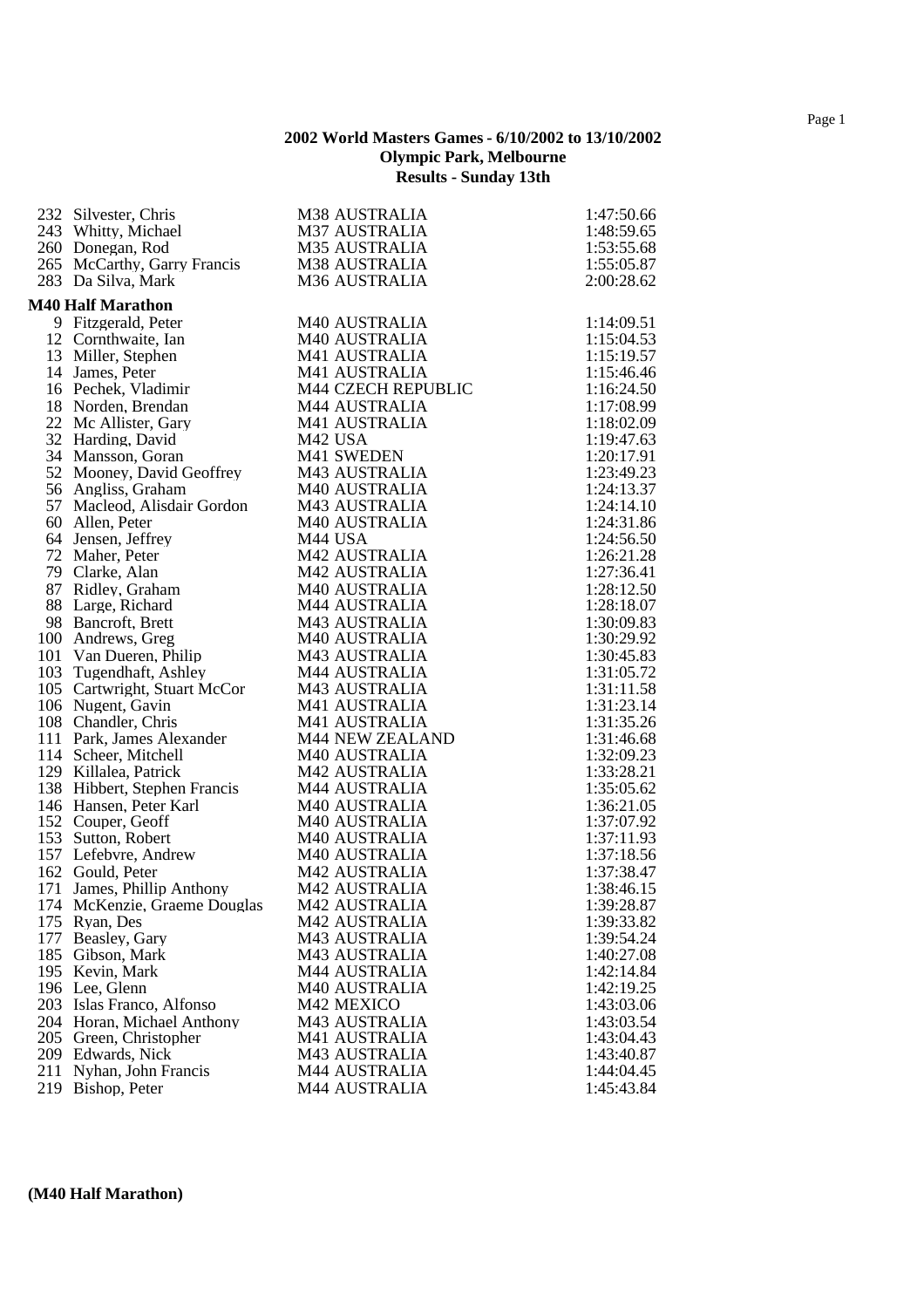| 224 Cannizzo, Anthony         | M40 AUSTRALIA          | 1:46:31.40 |
|-------------------------------|------------------------|------------|
| 226 Lonnee, Craig             | M42 AUSTRALIA          | 1:46:39.27 |
| 233 Shaw, Lindsay             | <b>M42 AUSTRALIA</b>   | 1:47:50.77 |
| 246 McCarthy, Pete            | <b>M40 AUSTRALIA</b>   | 1:49:49.61 |
| 247 Weir, Peter               | M44 AUSTRALIA          | 1:49:53.49 |
| 263 Cogan, David Robert       | M41 AUSTRALIA          | 1:54:25.51 |
| 267 Mellas, Jim               | <b>M40 AUSTRALIA</b>   | 1:55:15.47 |
| 286 Mettam, Neil              | M41 AUSTRALIA          | 2:03:18.81 |
| 299 Quinlan, Anthony          | M40 AUSTRALIA          | 2:16:50.61 |
| 304 Prasad, Suresh            | M43 AUSTRALIA          | 2:25:24.99 |
| <b>M45 Half Marathon</b>      |                        |            |
| 5 Bowes, Phillip Michael      | M46 AUSTRALIA          | 1:11:36.32 |
| 10 Pelgrim, Bert              | M46 AUSTRALIA          | 1:14:16.21 |
| 11 Chambers, Charles          | <b>M48 AUSTRALIA</b>   | 1:14:46.62 |
| 19 Tomanek, Stainslav         | M48 CZECH REPUBLIC     | 1:17:18.54 |
| 25 Wendel, Rob                | M45 AUSTRALIA          | 1:18:07.19 |
| 26 Hammett, Gary              | <b>M45 AUSTRALIA</b>   | 1:18:15.45 |
| 28 Kuhne, Adrian              | M49 AUSTRALIA          | 1:18:45.68 |
| 31 Duxbury, Kenneth Andrew    | <b>M48 AUSTRALIA</b>   | 1:19:35.96 |
| 41 Cheong, Man Iun            | M47 CHINA              | 1:22:07.55 |
| 43 Lynch, Christopher         | <b>M47 AUSTRALIA</b>   | 1:22:36.36 |
| 47 Kelly, John Davis          | M49 AUSTRALIA          | 1:23:27.34 |
| 55 Dybdahl, Bjorn             | M49 AUSTRALIA          | 1:24:10.70 |
| 61 Weeks, Peter               | M48 AUSTRALIA          | 1:24:41.82 |
| 65 Boyle, Neil                | M48 AUSTRALIA          | 1:24:56.86 |
| 66 Jourdain, Richard          | <b>M48 AUSTRALIA</b>   | 1:25:08.29 |
| 75 Jemtchougov, Victor        | M48 RUSSIA             | 1:26:48.40 |
| 85 Goss, Paul                 | M45 AUSTRALIA          | 1:28:06.40 |
| 90 Cavanagh, William James    | M49 AUSTRALIA          | 1:28:40.36 |
| 91 Motteram, Gary             | M48 AUSTRALIA          | 1:28:48.30 |
| 96 Menkhorst, Peter           | M49 AUSTRALIA          | 1:29:54.17 |
| 104 Brache, Zane              | M48 AUSTRALIA          | 1:31:08.29 |
| 109 Crome, Terry              | <b>M47 AUSTRALIA</b>   | 1:31:37.67 |
| 112 Pye, Leo                  | <b>M47 AUSTRALIA</b>   | 1:31:54.32 |
| 118 Taylor, Michael           | M46 AUSTRALIA          | 1:32:18.10 |
| 119 Campbell, Peter Louis     | <b>M48 NEW ZEALAND</b> | 1:32:21.43 |
| 126 Pachelo, Arlindo          | M48 AUSTRALIA          | 1:33:08.86 |
| 135 Braddock, Keith           | M49 AUSTRALIA          | 1:34:32.38 |
| 154 Hubber, Peter             | M48 AUSTRALIA          | 1:37:12.82 |
| 166 Ebeling, Gregory          | <b>M47 AUSTRALIA</b>   | 1:38:03.67 |
| 168 Wiseman, Steven           | <b>M47 AUSTRALIA</b>   | 1:38:17.27 |
| 172 Bright, Neil              | M46 AUSTRALIA          | 1:38:55.80 |
| 176 McLay, David Ian Hamilton | M46 AUSTRALIA          | 1:39:42.50 |
| 188 Grayling, Michael Robert  | M46 AUSTRALIA          | 1:40:48.48 |
| 208 Fedeler, Reinhard         | M48 GERMANY            | 1:43:40.35 |
| 210 Taylor2, Michael          | <b>M46 AUSTRALIA</b>   | 1:43:44.33 |
| 215 Unkown3, A                | <b>M46 AUSTRALIA</b>   | 1:44:44.06 |
| 216 Preece, Mark              | <b>M45 AUSTRALIA</b>   | 1:44:53.03 |
| 217 Coldham, John             | M46 AUSTRALIA          | 1:45:23.77 |
| 223 Brown, Chris              | <b>M47 AUSTRALIA</b>   | 1:46:20.56 |
| 225 Lynch, Chris              | <b>M47 AUSTRALIA</b>   | 1:46:36.40 |
| 227 Bram, Alexander           | M48 AUSTRALIA          | 1:46:50.70 |
| 230 Trafford, Chris           | M49 AUSTRALIA          | 1:47:30.19 |
|                               |                        |            |

# **(M45 Half Marathon)**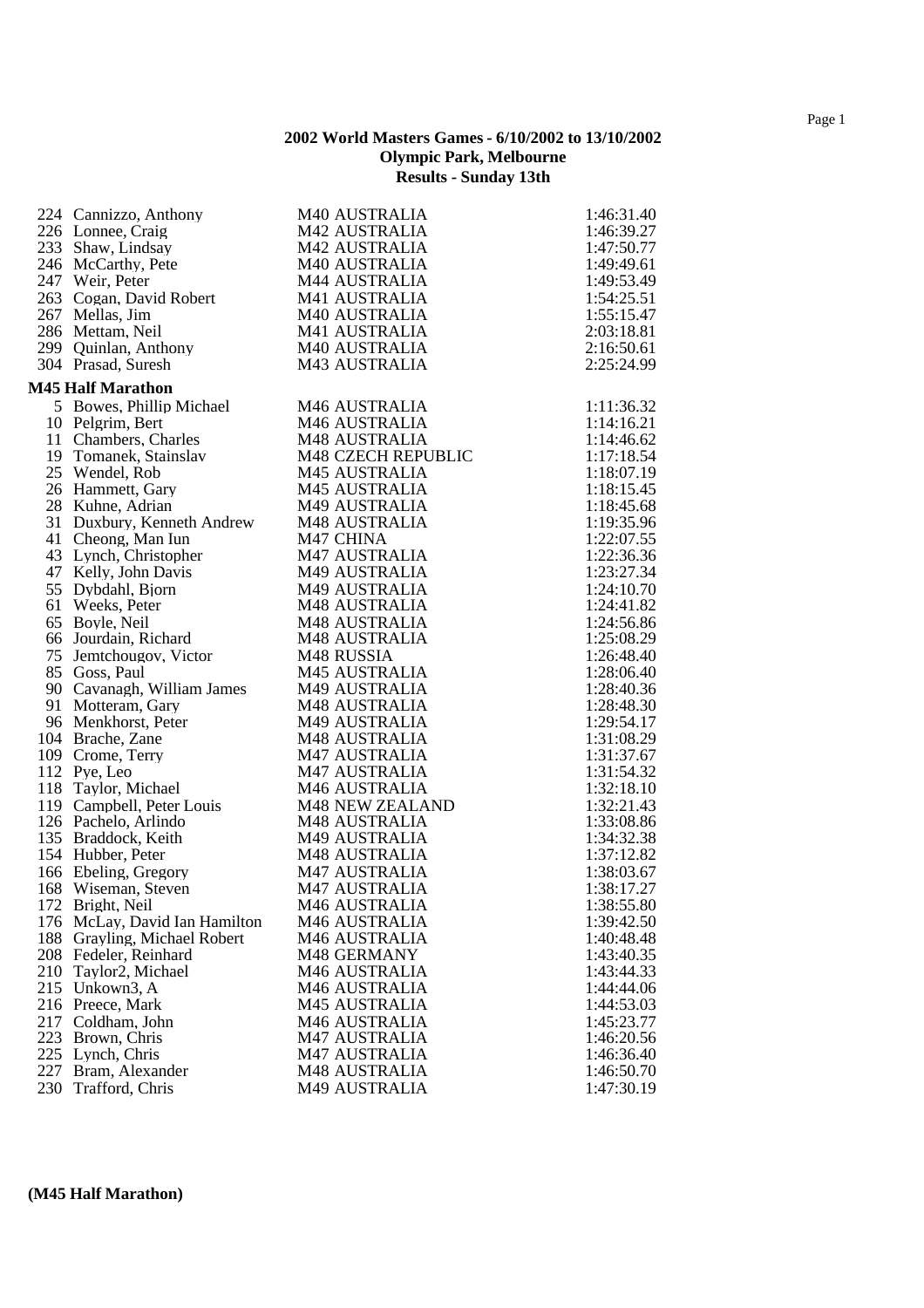| 240 Lippitt, Martin David<br>M49 ENGLAND<br>1:48:43.77<br>M48 AUSTRALIA<br>248 Galanos, Manny<br>1:49:53.82<br>251 Jordan, Steve<br><b>M45 AUSTRALIA</b><br>1:50:41.29<br>258 Wright, Gavin Wilson<br><b>M48 AUSTRALIA</b><br>1:53:34.69<br>270 Thatcher, Allan<br>M49 AUSTRALIA<br>1:56:40.10<br>272 Marshall, Douglas<br>M49 AUSTRALIA<br>1:57:15.72<br>297 Quinn, Gregory<br>M48 AUSTRALIA<br>2:13:01.10<br><b>M50 Half Marathon</b><br><b>M50 GERMANY</b><br>15 Goldammer, Klaus<br>1:16:19.45<br><b>M52 AUSTRALIA</b><br>17 Herridge, John<br>1:17:06.76<br>23 Standeven, David<br><b>M50 AUSTRALIA</b><br>1:18:02.52<br>33 Harrison, Brian<br><b>M51 AUSTRALIA</b><br>1:19:55.04<br>36 Potter, Victor<br><b>M54 AUSTRALIA</b><br>1:20:23.28<br>38 Tutty, Peter George<br><b>M52 NEW ZEALAND</b><br>1:21:38.37<br><b>M54 AUSTRALIA</b><br>1:23:28.99<br>49 De Fanis, Sam<br><b>M53 AUSTRALIA</b><br>54 Bence, Peter Frederick<br>1:24:09.14<br>63 Lednev, Fedor<br>M52 RUSSIA<br>1:24:53.62<br>71 Gunn, Robert<br>M52 AUSTRALIA<br>1:26:15.86<br>81 Moore, Geoffrey Lewis<br><b>M54 AUSTRALIA</b><br>1:27:50.67<br>82 Sloan, Robin<br><b>M52 AUSTRALIA</b><br>1:27:53.29<br>83 Nsamba, Wilson<br>M53 Zambia<br>1:27:53.95<br>84 Williams, Frank<br>1:27:59.55<br>M50 USA<br>M50 HONG KONG<br>92 Booth, Geoffrey<br>1:28:48.68<br>M51 AUSTRALIA<br>97 Follacchio, Domenico<br>1:29:54.54<br>M51 AUSTRALIA<br>107 Earnshaw, Leslie James<br>1:31:34.57<br>113 Hogan, Wayne<br><b>M50 AUSTRALIA</b><br>1:32:03.15<br>122 Vogel, Clive<br>M52 AUSTRALIA<br>1:32:37.26<br>124 McEwan, Greig<br><b>M51 AUSTRALIA</b><br>1:32:55.13<br>137 Ehrenberg, Zvi<br>M52 ISRAEL<br>1:35:01.60<br>139 Caulfield, John Patrick<br><b>M54 AUSTRALIA</b><br>1:35:17.50<br>141 Handasyde, Stewart<br>1:35:51.74<br><b>M50 AUSTRALIA</b><br>142 Gauntlett, Peter<br><b>M51 AUSTRALIA</b><br>1:35:52.45<br>145 Spooner, Ellison Hugh<br><b>M53 NEW ZEALAND</b><br>1:36:19.10<br>147 Nicol, Stuart Campbell<br><b>M52 AUSTRALIA</b><br>1:36:25.01<br>M50 AUSTRALIA<br>150 Goulding, Alan<br>1:37:01.34<br>164 Jelley, Tony<br>1:37:48.10<br>M52 AUSTRALIA<br>169 Bish, Trevor Gordon<br>M51 AUSTRALIA<br>1:38:24.22<br>179 Bellesini, Steve<br>M51 AUSTRALIA<br>1:39:58.52<br>180 Vincent, Glen<br><b>M50 AUSTRALIA</b><br>1:40:14.93<br>184 Rees, Desmond John<br><b>M50 AUSTRALIA</b><br>1:40:26.25<br>186 Hall, Morris<br>1:40:33.28<br>M53 NEW ZEALAND<br><b>M50 AUSTRALIA</b><br>1:42:11.88<br>194 Barber, Peter Floyd<br>1:42:48.77<br>200 Salter, Tryggve<br><b>M50 AUSTRALIA</b><br>202 Conroy, Bernard<br><b>M50 AUSTRALIA</b><br>1:43:00.00<br>214 Vance, Denis<br>1:44:31.22<br><b>M54 AUSTRALIA</b><br>218 Maher, Michael<br><b>M53 AUSTRALIA</b><br>1:45:42.33<br>234 Hassell, Colin<br><b>M54 AUSTRALIA</b><br>1:48:07.32<br>236 Gluckman, John<br><b>M51 NEW ZEALAND</b><br>1:48:19.83<br><b>M51 AUSTRALIA</b><br>1:49:14.48<br>244 Hewson, Ian Donald<br>250 Van Meenen, Ron<br>M53 CANADA<br>1:50:36.05<br>252 Choi, Vai Peng<br>M52 CHINA<br>1:51:02.41<br><b>M52 AUSTRALIA</b><br>253 Romer, Andrew<br>1:51:17.32 | 237 Kovess, Charles Bela | M49 AUSTRALIA | 1:48:20.78 |
|--------------------------------------------------------------------------------------------------------------------------------------------------------------------------------------------------------------------------------------------------------------------------------------------------------------------------------------------------------------------------------------------------------------------------------------------------------------------------------------------------------------------------------------------------------------------------------------------------------------------------------------------------------------------------------------------------------------------------------------------------------------------------------------------------------------------------------------------------------------------------------------------------------------------------------------------------------------------------------------------------------------------------------------------------------------------------------------------------------------------------------------------------------------------------------------------------------------------------------------------------------------------------------------------------------------------------------------------------------------------------------------------------------------------------------------------------------------------------------------------------------------------------------------------------------------------------------------------------------------------------------------------------------------------------------------------------------------------------------------------------------------------------------------------------------------------------------------------------------------------------------------------------------------------------------------------------------------------------------------------------------------------------------------------------------------------------------------------------------------------------------------------------------------------------------------------------------------------------------------------------------------------------------------------------------------------------------------------------------------------------------------------------------------------------------------------------------------------------------------------------------------------------------------------------------------------------------------------------------------------------------------------------------------------------------------------------------------------------------------------------------------------------------------------------------------------------------------------------------------------------------------------------------------------------------------------------------------------------------------------------------------------------------------------------------------------------------------------------------------------|--------------------------|---------------|------------|
|                                                                                                                                                                                                                                                                                                                                                                                                                                                                                                                                                                                                                                                                                                                                                                                                                                                                                                                                                                                                                                                                                                                                                                                                                                                                                                                                                                                                                                                                                                                                                                                                                                                                                                                                                                                                                                                                                                                                                                                                                                                                                                                                                                                                                                                                                                                                                                                                                                                                                                                                                                                                                                                                                                                                                                                                                                                                                                                                                                                                                                                                                                                    |                          |               |            |
|                                                                                                                                                                                                                                                                                                                                                                                                                                                                                                                                                                                                                                                                                                                                                                                                                                                                                                                                                                                                                                                                                                                                                                                                                                                                                                                                                                                                                                                                                                                                                                                                                                                                                                                                                                                                                                                                                                                                                                                                                                                                                                                                                                                                                                                                                                                                                                                                                                                                                                                                                                                                                                                                                                                                                                                                                                                                                                                                                                                                                                                                                                                    |                          |               |            |
|                                                                                                                                                                                                                                                                                                                                                                                                                                                                                                                                                                                                                                                                                                                                                                                                                                                                                                                                                                                                                                                                                                                                                                                                                                                                                                                                                                                                                                                                                                                                                                                                                                                                                                                                                                                                                                                                                                                                                                                                                                                                                                                                                                                                                                                                                                                                                                                                                                                                                                                                                                                                                                                                                                                                                                                                                                                                                                                                                                                                                                                                                                                    |                          |               |            |
|                                                                                                                                                                                                                                                                                                                                                                                                                                                                                                                                                                                                                                                                                                                                                                                                                                                                                                                                                                                                                                                                                                                                                                                                                                                                                                                                                                                                                                                                                                                                                                                                                                                                                                                                                                                                                                                                                                                                                                                                                                                                                                                                                                                                                                                                                                                                                                                                                                                                                                                                                                                                                                                                                                                                                                                                                                                                                                                                                                                                                                                                                                                    |                          |               |            |
|                                                                                                                                                                                                                                                                                                                                                                                                                                                                                                                                                                                                                                                                                                                                                                                                                                                                                                                                                                                                                                                                                                                                                                                                                                                                                                                                                                                                                                                                                                                                                                                                                                                                                                                                                                                                                                                                                                                                                                                                                                                                                                                                                                                                                                                                                                                                                                                                                                                                                                                                                                                                                                                                                                                                                                                                                                                                                                                                                                                                                                                                                                                    |                          |               |            |
|                                                                                                                                                                                                                                                                                                                                                                                                                                                                                                                                                                                                                                                                                                                                                                                                                                                                                                                                                                                                                                                                                                                                                                                                                                                                                                                                                                                                                                                                                                                                                                                                                                                                                                                                                                                                                                                                                                                                                                                                                                                                                                                                                                                                                                                                                                                                                                                                                                                                                                                                                                                                                                                                                                                                                                                                                                                                                                                                                                                                                                                                                                                    |                          |               |            |
|                                                                                                                                                                                                                                                                                                                                                                                                                                                                                                                                                                                                                                                                                                                                                                                                                                                                                                                                                                                                                                                                                                                                                                                                                                                                                                                                                                                                                                                                                                                                                                                                                                                                                                                                                                                                                                                                                                                                                                                                                                                                                                                                                                                                                                                                                                                                                                                                                                                                                                                                                                                                                                                                                                                                                                                                                                                                                                                                                                                                                                                                                                                    |                          |               |            |
|                                                                                                                                                                                                                                                                                                                                                                                                                                                                                                                                                                                                                                                                                                                                                                                                                                                                                                                                                                                                                                                                                                                                                                                                                                                                                                                                                                                                                                                                                                                                                                                                                                                                                                                                                                                                                                                                                                                                                                                                                                                                                                                                                                                                                                                                                                                                                                                                                                                                                                                                                                                                                                                                                                                                                                                                                                                                                                                                                                                                                                                                                                                    |                          |               |            |
|                                                                                                                                                                                                                                                                                                                                                                                                                                                                                                                                                                                                                                                                                                                                                                                                                                                                                                                                                                                                                                                                                                                                                                                                                                                                                                                                                                                                                                                                                                                                                                                                                                                                                                                                                                                                                                                                                                                                                                                                                                                                                                                                                                                                                                                                                                                                                                                                                                                                                                                                                                                                                                                                                                                                                                                                                                                                                                                                                                                                                                                                                                                    |                          |               |            |
|                                                                                                                                                                                                                                                                                                                                                                                                                                                                                                                                                                                                                                                                                                                                                                                                                                                                                                                                                                                                                                                                                                                                                                                                                                                                                                                                                                                                                                                                                                                                                                                                                                                                                                                                                                                                                                                                                                                                                                                                                                                                                                                                                                                                                                                                                                                                                                                                                                                                                                                                                                                                                                                                                                                                                                                                                                                                                                                                                                                                                                                                                                                    |                          |               |            |
|                                                                                                                                                                                                                                                                                                                                                                                                                                                                                                                                                                                                                                                                                                                                                                                                                                                                                                                                                                                                                                                                                                                                                                                                                                                                                                                                                                                                                                                                                                                                                                                                                                                                                                                                                                                                                                                                                                                                                                                                                                                                                                                                                                                                                                                                                                                                                                                                                                                                                                                                                                                                                                                                                                                                                                                                                                                                                                                                                                                                                                                                                                                    |                          |               |            |
|                                                                                                                                                                                                                                                                                                                                                                                                                                                                                                                                                                                                                                                                                                                                                                                                                                                                                                                                                                                                                                                                                                                                                                                                                                                                                                                                                                                                                                                                                                                                                                                                                                                                                                                                                                                                                                                                                                                                                                                                                                                                                                                                                                                                                                                                                                                                                                                                                                                                                                                                                                                                                                                                                                                                                                                                                                                                                                                                                                                                                                                                                                                    |                          |               |            |
|                                                                                                                                                                                                                                                                                                                                                                                                                                                                                                                                                                                                                                                                                                                                                                                                                                                                                                                                                                                                                                                                                                                                                                                                                                                                                                                                                                                                                                                                                                                                                                                                                                                                                                                                                                                                                                                                                                                                                                                                                                                                                                                                                                                                                                                                                                                                                                                                                                                                                                                                                                                                                                                                                                                                                                                                                                                                                                                                                                                                                                                                                                                    |                          |               |            |
|                                                                                                                                                                                                                                                                                                                                                                                                                                                                                                                                                                                                                                                                                                                                                                                                                                                                                                                                                                                                                                                                                                                                                                                                                                                                                                                                                                                                                                                                                                                                                                                                                                                                                                                                                                                                                                                                                                                                                                                                                                                                                                                                                                                                                                                                                                                                                                                                                                                                                                                                                                                                                                                                                                                                                                                                                                                                                                                                                                                                                                                                                                                    |                          |               |            |
|                                                                                                                                                                                                                                                                                                                                                                                                                                                                                                                                                                                                                                                                                                                                                                                                                                                                                                                                                                                                                                                                                                                                                                                                                                                                                                                                                                                                                                                                                                                                                                                                                                                                                                                                                                                                                                                                                                                                                                                                                                                                                                                                                                                                                                                                                                                                                                                                                                                                                                                                                                                                                                                                                                                                                                                                                                                                                                                                                                                                                                                                                                                    |                          |               |            |
|                                                                                                                                                                                                                                                                                                                                                                                                                                                                                                                                                                                                                                                                                                                                                                                                                                                                                                                                                                                                                                                                                                                                                                                                                                                                                                                                                                                                                                                                                                                                                                                                                                                                                                                                                                                                                                                                                                                                                                                                                                                                                                                                                                                                                                                                                                                                                                                                                                                                                                                                                                                                                                                                                                                                                                                                                                                                                                                                                                                                                                                                                                                    |                          |               |            |
|                                                                                                                                                                                                                                                                                                                                                                                                                                                                                                                                                                                                                                                                                                                                                                                                                                                                                                                                                                                                                                                                                                                                                                                                                                                                                                                                                                                                                                                                                                                                                                                                                                                                                                                                                                                                                                                                                                                                                                                                                                                                                                                                                                                                                                                                                                                                                                                                                                                                                                                                                                                                                                                                                                                                                                                                                                                                                                                                                                                                                                                                                                                    |                          |               |            |
|                                                                                                                                                                                                                                                                                                                                                                                                                                                                                                                                                                                                                                                                                                                                                                                                                                                                                                                                                                                                                                                                                                                                                                                                                                                                                                                                                                                                                                                                                                                                                                                                                                                                                                                                                                                                                                                                                                                                                                                                                                                                                                                                                                                                                                                                                                                                                                                                                                                                                                                                                                                                                                                                                                                                                                                                                                                                                                                                                                                                                                                                                                                    |                          |               |            |
|                                                                                                                                                                                                                                                                                                                                                                                                                                                                                                                                                                                                                                                                                                                                                                                                                                                                                                                                                                                                                                                                                                                                                                                                                                                                                                                                                                                                                                                                                                                                                                                                                                                                                                                                                                                                                                                                                                                                                                                                                                                                                                                                                                                                                                                                                                                                                                                                                                                                                                                                                                                                                                                                                                                                                                                                                                                                                                                                                                                                                                                                                                                    |                          |               |            |
|                                                                                                                                                                                                                                                                                                                                                                                                                                                                                                                                                                                                                                                                                                                                                                                                                                                                                                                                                                                                                                                                                                                                                                                                                                                                                                                                                                                                                                                                                                                                                                                                                                                                                                                                                                                                                                                                                                                                                                                                                                                                                                                                                                                                                                                                                                                                                                                                                                                                                                                                                                                                                                                                                                                                                                                                                                                                                                                                                                                                                                                                                                                    |                          |               |            |
|                                                                                                                                                                                                                                                                                                                                                                                                                                                                                                                                                                                                                                                                                                                                                                                                                                                                                                                                                                                                                                                                                                                                                                                                                                                                                                                                                                                                                                                                                                                                                                                                                                                                                                                                                                                                                                                                                                                                                                                                                                                                                                                                                                                                                                                                                                                                                                                                                                                                                                                                                                                                                                                                                                                                                                                                                                                                                                                                                                                                                                                                                                                    |                          |               |            |
|                                                                                                                                                                                                                                                                                                                                                                                                                                                                                                                                                                                                                                                                                                                                                                                                                                                                                                                                                                                                                                                                                                                                                                                                                                                                                                                                                                                                                                                                                                                                                                                                                                                                                                                                                                                                                                                                                                                                                                                                                                                                                                                                                                                                                                                                                                                                                                                                                                                                                                                                                                                                                                                                                                                                                                                                                                                                                                                                                                                                                                                                                                                    |                          |               |            |
|                                                                                                                                                                                                                                                                                                                                                                                                                                                                                                                                                                                                                                                                                                                                                                                                                                                                                                                                                                                                                                                                                                                                                                                                                                                                                                                                                                                                                                                                                                                                                                                                                                                                                                                                                                                                                                                                                                                                                                                                                                                                                                                                                                                                                                                                                                                                                                                                                                                                                                                                                                                                                                                                                                                                                                                                                                                                                                                                                                                                                                                                                                                    |                          |               |            |
|                                                                                                                                                                                                                                                                                                                                                                                                                                                                                                                                                                                                                                                                                                                                                                                                                                                                                                                                                                                                                                                                                                                                                                                                                                                                                                                                                                                                                                                                                                                                                                                                                                                                                                                                                                                                                                                                                                                                                                                                                                                                                                                                                                                                                                                                                                                                                                                                                                                                                                                                                                                                                                                                                                                                                                                                                                                                                                                                                                                                                                                                                                                    |                          |               |            |
|                                                                                                                                                                                                                                                                                                                                                                                                                                                                                                                                                                                                                                                                                                                                                                                                                                                                                                                                                                                                                                                                                                                                                                                                                                                                                                                                                                                                                                                                                                                                                                                                                                                                                                                                                                                                                                                                                                                                                                                                                                                                                                                                                                                                                                                                                                                                                                                                                                                                                                                                                                                                                                                                                                                                                                                                                                                                                                                                                                                                                                                                                                                    |                          |               |            |
|                                                                                                                                                                                                                                                                                                                                                                                                                                                                                                                                                                                                                                                                                                                                                                                                                                                                                                                                                                                                                                                                                                                                                                                                                                                                                                                                                                                                                                                                                                                                                                                                                                                                                                                                                                                                                                                                                                                                                                                                                                                                                                                                                                                                                                                                                                                                                                                                                                                                                                                                                                                                                                                                                                                                                                                                                                                                                                                                                                                                                                                                                                                    |                          |               |            |
|                                                                                                                                                                                                                                                                                                                                                                                                                                                                                                                                                                                                                                                                                                                                                                                                                                                                                                                                                                                                                                                                                                                                                                                                                                                                                                                                                                                                                                                                                                                                                                                                                                                                                                                                                                                                                                                                                                                                                                                                                                                                                                                                                                                                                                                                                                                                                                                                                                                                                                                                                                                                                                                                                                                                                                                                                                                                                                                                                                                                                                                                                                                    |                          |               |            |
|                                                                                                                                                                                                                                                                                                                                                                                                                                                                                                                                                                                                                                                                                                                                                                                                                                                                                                                                                                                                                                                                                                                                                                                                                                                                                                                                                                                                                                                                                                                                                                                                                                                                                                                                                                                                                                                                                                                                                                                                                                                                                                                                                                                                                                                                                                                                                                                                                                                                                                                                                                                                                                                                                                                                                                                                                                                                                                                                                                                                                                                                                                                    |                          |               |            |
|                                                                                                                                                                                                                                                                                                                                                                                                                                                                                                                                                                                                                                                                                                                                                                                                                                                                                                                                                                                                                                                                                                                                                                                                                                                                                                                                                                                                                                                                                                                                                                                                                                                                                                                                                                                                                                                                                                                                                                                                                                                                                                                                                                                                                                                                                                                                                                                                                                                                                                                                                                                                                                                                                                                                                                                                                                                                                                                                                                                                                                                                                                                    |                          |               |            |
|                                                                                                                                                                                                                                                                                                                                                                                                                                                                                                                                                                                                                                                                                                                                                                                                                                                                                                                                                                                                                                                                                                                                                                                                                                                                                                                                                                                                                                                                                                                                                                                                                                                                                                                                                                                                                                                                                                                                                                                                                                                                                                                                                                                                                                                                                                                                                                                                                                                                                                                                                                                                                                                                                                                                                                                                                                                                                                                                                                                                                                                                                                                    |                          |               |            |
|                                                                                                                                                                                                                                                                                                                                                                                                                                                                                                                                                                                                                                                                                                                                                                                                                                                                                                                                                                                                                                                                                                                                                                                                                                                                                                                                                                                                                                                                                                                                                                                                                                                                                                                                                                                                                                                                                                                                                                                                                                                                                                                                                                                                                                                                                                                                                                                                                                                                                                                                                                                                                                                                                                                                                                                                                                                                                                                                                                                                                                                                                                                    |                          |               |            |
|                                                                                                                                                                                                                                                                                                                                                                                                                                                                                                                                                                                                                                                                                                                                                                                                                                                                                                                                                                                                                                                                                                                                                                                                                                                                                                                                                                                                                                                                                                                                                                                                                                                                                                                                                                                                                                                                                                                                                                                                                                                                                                                                                                                                                                                                                                                                                                                                                                                                                                                                                                                                                                                                                                                                                                                                                                                                                                                                                                                                                                                                                                                    |                          |               |            |
|                                                                                                                                                                                                                                                                                                                                                                                                                                                                                                                                                                                                                                                                                                                                                                                                                                                                                                                                                                                                                                                                                                                                                                                                                                                                                                                                                                                                                                                                                                                                                                                                                                                                                                                                                                                                                                                                                                                                                                                                                                                                                                                                                                                                                                                                                                                                                                                                                                                                                                                                                                                                                                                                                                                                                                                                                                                                                                                                                                                                                                                                                                                    |                          |               |            |
|                                                                                                                                                                                                                                                                                                                                                                                                                                                                                                                                                                                                                                                                                                                                                                                                                                                                                                                                                                                                                                                                                                                                                                                                                                                                                                                                                                                                                                                                                                                                                                                                                                                                                                                                                                                                                                                                                                                                                                                                                                                                                                                                                                                                                                                                                                                                                                                                                                                                                                                                                                                                                                                                                                                                                                                                                                                                                                                                                                                                                                                                                                                    |                          |               |            |
|                                                                                                                                                                                                                                                                                                                                                                                                                                                                                                                                                                                                                                                                                                                                                                                                                                                                                                                                                                                                                                                                                                                                                                                                                                                                                                                                                                                                                                                                                                                                                                                                                                                                                                                                                                                                                                                                                                                                                                                                                                                                                                                                                                                                                                                                                                                                                                                                                                                                                                                                                                                                                                                                                                                                                                                                                                                                                                                                                                                                                                                                                                                    |                          |               |            |
|                                                                                                                                                                                                                                                                                                                                                                                                                                                                                                                                                                                                                                                                                                                                                                                                                                                                                                                                                                                                                                                                                                                                                                                                                                                                                                                                                                                                                                                                                                                                                                                                                                                                                                                                                                                                                                                                                                                                                                                                                                                                                                                                                                                                                                                                                                                                                                                                                                                                                                                                                                                                                                                                                                                                                                                                                                                                                                                                                                                                                                                                                                                    |                          |               |            |
|                                                                                                                                                                                                                                                                                                                                                                                                                                                                                                                                                                                                                                                                                                                                                                                                                                                                                                                                                                                                                                                                                                                                                                                                                                                                                                                                                                                                                                                                                                                                                                                                                                                                                                                                                                                                                                                                                                                                                                                                                                                                                                                                                                                                                                                                                                                                                                                                                                                                                                                                                                                                                                                                                                                                                                                                                                                                                                                                                                                                                                                                                                                    |                          |               |            |
|                                                                                                                                                                                                                                                                                                                                                                                                                                                                                                                                                                                                                                                                                                                                                                                                                                                                                                                                                                                                                                                                                                                                                                                                                                                                                                                                                                                                                                                                                                                                                                                                                                                                                                                                                                                                                                                                                                                                                                                                                                                                                                                                                                                                                                                                                                                                                                                                                                                                                                                                                                                                                                                                                                                                                                                                                                                                                                                                                                                                                                                                                                                    |                          |               |            |
|                                                                                                                                                                                                                                                                                                                                                                                                                                                                                                                                                                                                                                                                                                                                                                                                                                                                                                                                                                                                                                                                                                                                                                                                                                                                                                                                                                                                                                                                                                                                                                                                                                                                                                                                                                                                                                                                                                                                                                                                                                                                                                                                                                                                                                                                                                                                                                                                                                                                                                                                                                                                                                                                                                                                                                                                                                                                                                                                                                                                                                                                                                                    |                          |               |            |
|                                                                                                                                                                                                                                                                                                                                                                                                                                                                                                                                                                                                                                                                                                                                                                                                                                                                                                                                                                                                                                                                                                                                                                                                                                                                                                                                                                                                                                                                                                                                                                                                                                                                                                                                                                                                                                                                                                                                                                                                                                                                                                                                                                                                                                                                                                                                                                                                                                                                                                                                                                                                                                                                                                                                                                                                                                                                                                                                                                                                                                                                                                                    |                          |               |            |
|                                                                                                                                                                                                                                                                                                                                                                                                                                                                                                                                                                                                                                                                                                                                                                                                                                                                                                                                                                                                                                                                                                                                                                                                                                                                                                                                                                                                                                                                                                                                                                                                                                                                                                                                                                                                                                                                                                                                                                                                                                                                                                                                                                                                                                                                                                                                                                                                                                                                                                                                                                                                                                                                                                                                                                                                                                                                                                                                                                                                                                                                                                                    |                          |               |            |
|                                                                                                                                                                                                                                                                                                                                                                                                                                                                                                                                                                                                                                                                                                                                                                                                                                                                                                                                                                                                                                                                                                                                                                                                                                                                                                                                                                                                                                                                                                                                                                                                                                                                                                                                                                                                                                                                                                                                                                                                                                                                                                                                                                                                                                                                                                                                                                                                                                                                                                                                                                                                                                                                                                                                                                                                                                                                                                                                                                                                                                                                                                                    |                          |               |            |
|                                                                                                                                                                                                                                                                                                                                                                                                                                                                                                                                                                                                                                                                                                                                                                                                                                                                                                                                                                                                                                                                                                                                                                                                                                                                                                                                                                                                                                                                                                                                                                                                                                                                                                                                                                                                                                                                                                                                                                                                                                                                                                                                                                                                                                                                                                                                                                                                                                                                                                                                                                                                                                                                                                                                                                                                                                                                                                                                                                                                                                                                                                                    |                          |               |            |
|                                                                                                                                                                                                                                                                                                                                                                                                                                                                                                                                                                                                                                                                                                                                                                                                                                                                                                                                                                                                                                                                                                                                                                                                                                                                                                                                                                                                                                                                                                                                                                                                                                                                                                                                                                                                                                                                                                                                                                                                                                                                                                                                                                                                                                                                                                                                                                                                                                                                                                                                                                                                                                                                                                                                                                                                                                                                                                                                                                                                                                                                                                                    |                          |               |            |
|                                                                                                                                                                                                                                                                                                                                                                                                                                                                                                                                                                                                                                                                                                                                                                                                                                                                                                                                                                                                                                                                                                                                                                                                                                                                                                                                                                                                                                                                                                                                                                                                                                                                                                                                                                                                                                                                                                                                                                                                                                                                                                                                                                                                                                                                                                                                                                                                                                                                                                                                                                                                                                                                                                                                                                                                                                                                                                                                                                                                                                                                                                                    |                          |               |            |
|                                                                                                                                                                                                                                                                                                                                                                                                                                                                                                                                                                                                                                                                                                                                                                                                                                                                                                                                                                                                                                                                                                                                                                                                                                                                                                                                                                                                                                                                                                                                                                                                                                                                                                                                                                                                                                                                                                                                                                                                                                                                                                                                                                                                                                                                                                                                                                                                                                                                                                                                                                                                                                                                                                                                                                                                                                                                                                                                                                                                                                                                                                                    |                          |               |            |
|                                                                                                                                                                                                                                                                                                                                                                                                                                                                                                                                                                                                                                                                                                                                                                                                                                                                                                                                                                                                                                                                                                                                                                                                                                                                                                                                                                                                                                                                                                                                                                                                                                                                                                                                                                                                                                                                                                                                                                                                                                                                                                                                                                                                                                                                                                                                                                                                                                                                                                                                                                                                                                                                                                                                                                                                                                                                                                                                                                                                                                                                                                                    |                          |               |            |
|                                                                                                                                                                                                                                                                                                                                                                                                                                                                                                                                                                                                                                                                                                                                                                                                                                                                                                                                                                                                                                                                                                                                                                                                                                                                                                                                                                                                                                                                                                                                                                                                                                                                                                                                                                                                                                                                                                                                                                                                                                                                                                                                                                                                                                                                                                                                                                                                                                                                                                                                                                                                                                                                                                                                                                                                                                                                                                                                                                                                                                                                                                                    |                          |               |            |
|                                                                                                                                                                                                                                                                                                                                                                                                                                                                                                                                                                                                                                                                                                                                                                                                                                                                                                                                                                                                                                                                                                                                                                                                                                                                                                                                                                                                                                                                                                                                                                                                                                                                                                                                                                                                                                                                                                                                                                                                                                                                                                                                                                                                                                                                                                                                                                                                                                                                                                                                                                                                                                                                                                                                                                                                                                                                                                                                                                                                                                                                                                                    |                          |               |            |
|                                                                                                                                                                                                                                                                                                                                                                                                                                                                                                                                                                                                                                                                                                                                                                                                                                                                                                                                                                                                                                                                                                                                                                                                                                                                                                                                                                                                                                                                                                                                                                                                                                                                                                                                                                                                                                                                                                                                                                                                                                                                                                                                                                                                                                                                                                                                                                                                                                                                                                                                                                                                                                                                                                                                                                                                                                                                                                                                                                                                                                                                                                                    |                          |               |            |
|                                                                                                                                                                                                                                                                                                                                                                                                                                                                                                                                                                                                                                                                                                                                                                                                                                                                                                                                                                                                                                                                                                                                                                                                                                                                                                                                                                                                                                                                                                                                                                                                                                                                                                                                                                                                                                                                                                                                                                                                                                                                                                                                                                                                                                                                                                                                                                                                                                                                                                                                                                                                                                                                                                                                                                                                                                                                                                                                                                                                                                                                                                                    |                          |               |            |
|                                                                                                                                                                                                                                                                                                                                                                                                                                                                                                                                                                                                                                                                                                                                                                                                                                                                                                                                                                                                                                                                                                                                                                                                                                                                                                                                                                                                                                                                                                                                                                                                                                                                                                                                                                                                                                                                                                                                                                                                                                                                                                                                                                                                                                                                                                                                                                                                                                                                                                                                                                                                                                                                                                                                                                                                                                                                                                                                                                                                                                                                                                                    |                          |               |            |

#### Page 1

**(M50 Half Marathon)**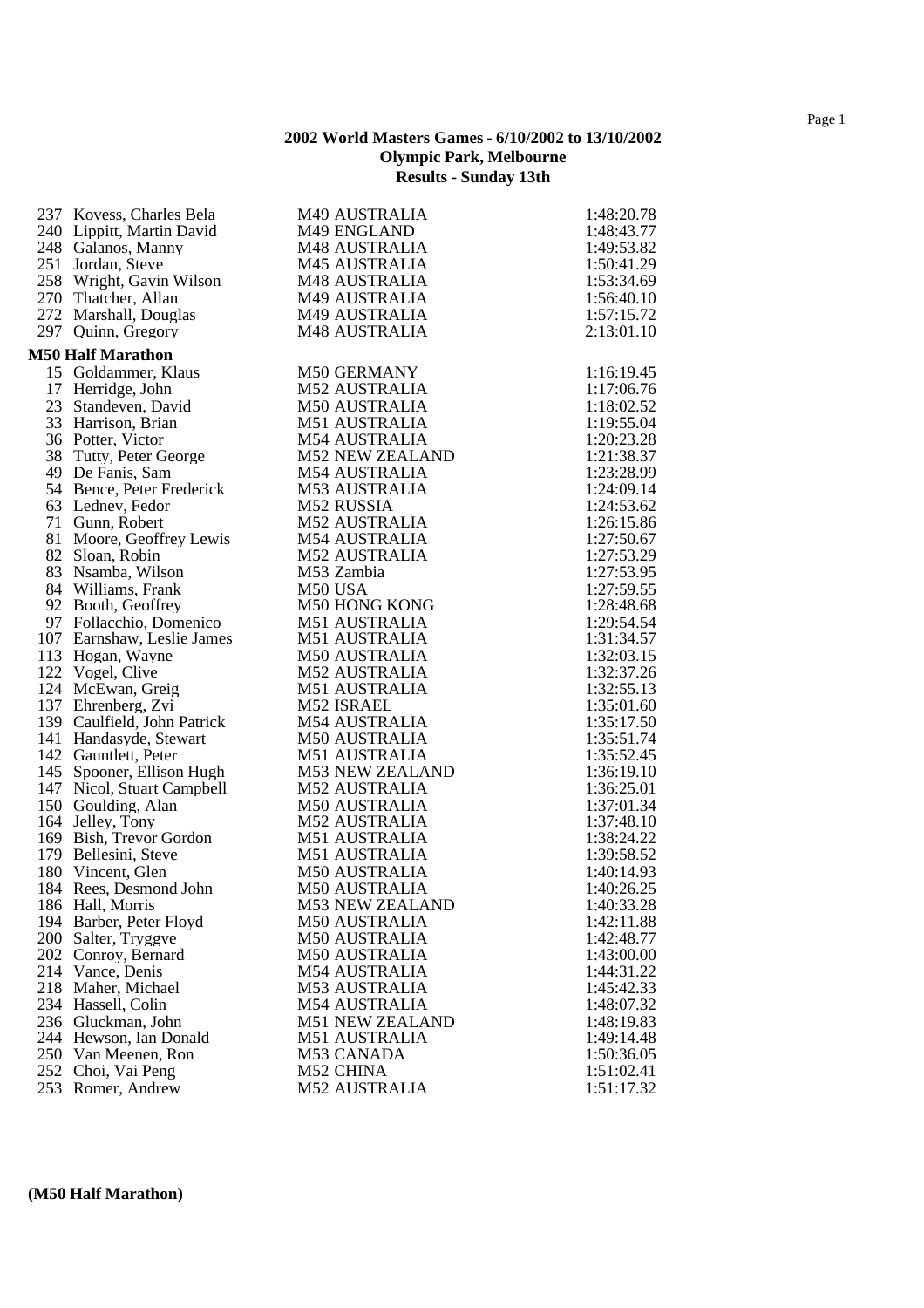| 257 Hegedus, Ferenc           | <b>M53 AUSTRALIA</b>    | 1:52:01.19 |
|-------------------------------|-------------------------|------------|
| 268 Mansour, Michael          | <b>M54 AUSTRALIA</b>    | 1:55:38.60 |
| 276 Silich, Malcolm           | <b>M52 NEW ZEALAND</b>  | 1:58:03.64 |
| 280 Stephens, John            | <b>M52 AUSTRALIA</b>    | 1:59:57.46 |
| 281 Caterson, Ronald          | <b>M50 AUSTRALIA</b>    | 1:59:59.46 |
| 294 Righetti, Michael Ivo     | <b>M53 AUSTRALIA</b>    | 2:09:51.16 |
| 295 Burt, Peter Francis       | <b>M52 AUSTRALIA</b>    | 2:11:24.34 |
| 301 Martin, Greg              | M51 AUSTRALIA           | 2:21:05.95 |
| 306 Fink, Peter               | <b>M51 AUSTRALIA</b>    | 2:41:53.32 |
| 307 unknown7, A               | M52 AUSTRIA             | 2:53:36.33 |
|                               |                         |            |
| <b>M55 Half Marathon</b>      |                         |            |
| 20 Curtis, Philip Gerard      | <b>M55 AUSTRALIA</b>    | 1:17:42.78 |
| 30 Scorzelli, Frank           | <b>M55 AUSTRALIA</b>    | 1:19:26.81 |
| 45 Graves, Ian Vincent Edward | <b>M58 AUSTRALIA</b>    | 1:22:56.02 |
| 68 Smart, Peter               | <b>M57 AUSTRALIA</b>    | 1:25:22.20 |
| 69 Araujo, Lutero Renato      | M57 BRAZIL              | 1:25:50.61 |
| 76 Ingram, Geoffrey           | <b>M56 AUSTRALIA</b>    | 1:26:51.05 |
| 94 Hawksworth, Trevor Ronald  | <b>M55 AUSTRALIA</b>    | 1:29:27.02 |
| 130 Clark, Gary               | <b>M56 AUSTRALIA</b>    | 1:34:00.73 |
| 133 Bayley, Rodney            | <b>M56 AUSTRALIA</b>    | 1:34:12.46 |
| 134 Mathers, Jeremy           | <b>M59 SOUTH AFRICA</b> | 1:34:25.25 |
| 136 Smyrk, Lindsay            | <b>M55 AUSTRALIA</b>    | 1:34:52.82 |
| 143 Lyons, Geoffrey           | <b>M55 AUSTRALIA</b>    | 1:36:01.07 |
| 155 Van Hekken, Cornelius     | <b>M57 NETHERLANDS</b>  | 1:37:15.15 |
| 156 Scott, Doug               | M56 ENGLAND             | 1:37:17.36 |
| 167 Pearce, William James     | <b>M55 AUSTRALIA</b>    | 1:38:08.12 |
| 173 Foster, Gilbert           | <b>M58 AUSTRALIA</b>    | 1:39:14.77 |
| 183 Doust, John               | <b>M55 AUSTRALIA</b>    | 1:40:20.80 |
| 187 Fryday, Alan              | <b>M55 AUSTRALIA</b>    | 1:40:34.60 |
| 190 Counsell, John            | <b>M58 AUSTRALIA</b>    | 1:41:26.54 |
| 193 Morrison, Ted             | <b>M58 AUSTRALIA</b>    | 1:41:55.19 |
| 197 Hutchinson, Gregory       | <b>M55 AUSTRALIA</b>    | 1:42:28.28 |
| 207 Willigen, John            | <b>M55 AUSTRALIA</b>    | 1:43:33.05 |
| 213 Plunkett, Allan Ronald    | M56 AUSTRALIA           | 1:44:25.19 |
|                               | <b>M55 AUSTRALIA</b>    |            |
| 220 Hollingsworth, Garry      |                         | 1:46:00.75 |
| 221 Ker, Jeffrey              | <b>M56 AUSTRALIA</b>    | 1:46:01.58 |
| 228 Pogson, Michael           | M59 AUSTRALIA           | 1:46:52.16 |
| 229 Jørgensen, Peter Munch    | <b>M55 DENMARK</b>      | 1:47:26.42 |
| 238 Unknown4, A               | <b>M56 AUSTRALIA</b>    | 1:48:25.74 |
| 245 O'Day, Justin             | <b>M58 AUSTRALIA</b>    | 1:49:17.90 |
| 249 Storer, Peter Francis     | <b>M55 AUSTRALIA</b>    | 1:50:20.96 |
| 255 Salter, Graham Errol      | M56 AUSTRALIA           | 1:51:32.38 |
| 256 Morgan, Ian               | <b>M56 AUSTRALIA</b>    | 1:51:51.76 |
| 264 Moody, Daryl Leonard      | <b>M57 AUSTRALIA</b>    | 1:55:05.46 |
| 269 Green, Paul               | <b>M55 AUSTRALIA</b>    | 1:55:51.79 |
| 271 Rolls, Russell John       | <b>M57 AUSTRALIA</b>    | 1:56:44.77 |
| 275 Sylvester, Bob            | <b>M56 AUSTRALIA</b>    | 1:57:50.09 |
| 279 Hunter, Alan William      | M56 AUSTRALIA           | 1:58:40.63 |
| 282 Miller, Trevor            | <b>M57 AUSTRALIA</b>    | 2:00:27.66 |
| 284 Smith, Richard            | <b>M57 AUSTRALIA</b>    | 2:02:38.38 |
| 287 Lioubritski, Alexandre    | M55 RUSSIA              | 2:03:44.08 |
| 292 Daniel, Peter             | <b>M57 AUSTRALIA</b>    | 2:09:04.49 |
| 303 Langroo, Raj              | M57 AUSTRALIA           | 2:23:08.46 |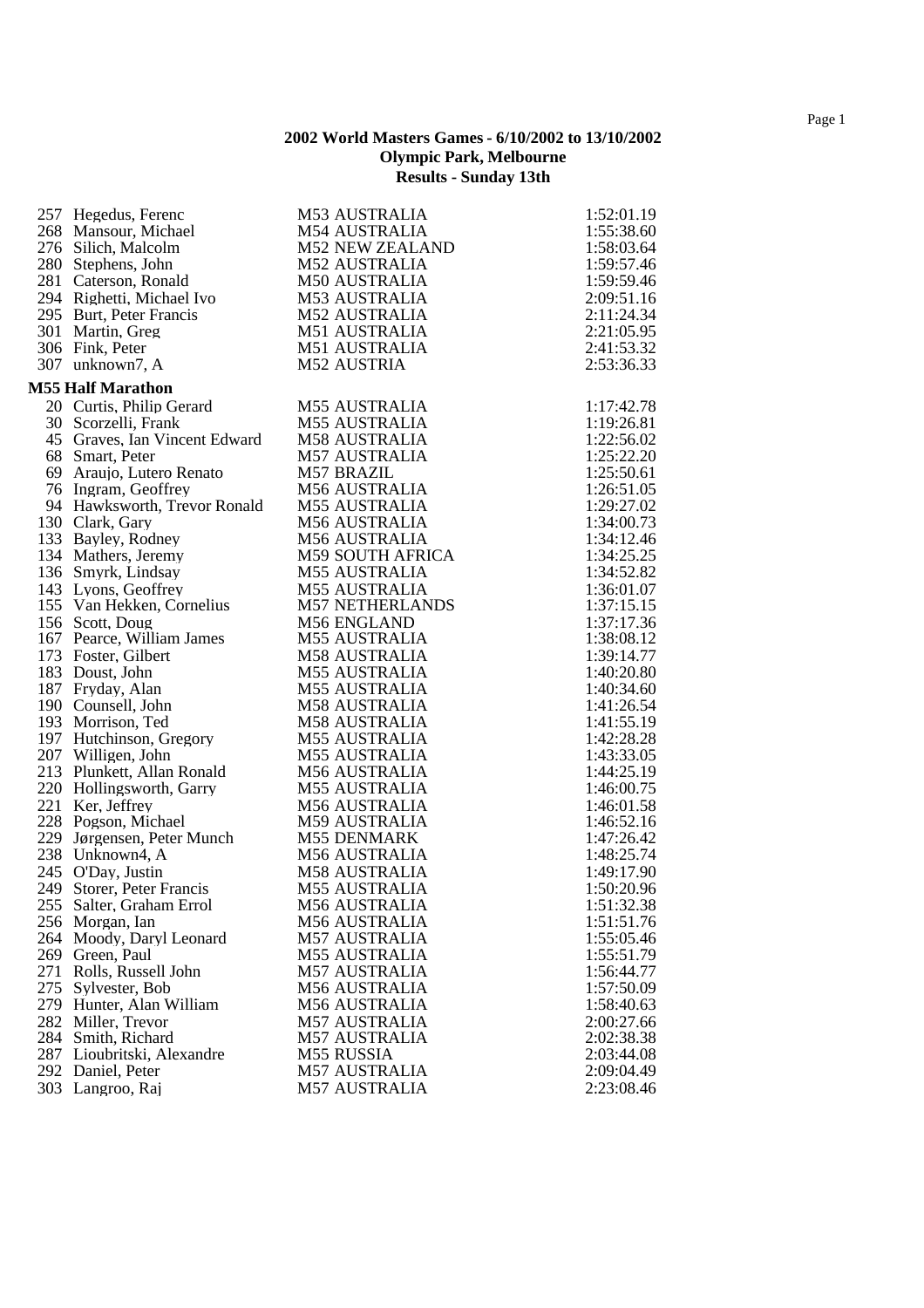## **M60 Half Marathon**

| 21 Sandery, Peter            | M61 AUSTRALIA        | 1:17:59.80 |
|------------------------------|----------------------|------------|
| 44 Carse, Bert               | M61 AUSTRALIA        | 1:22:55.61 |
| 74 Hannaford, Peter          | <b>M63 AUSTRALIA</b> | 1:26:45.41 |
| 77 Hlusicka, Josef           | M64 CZECH REPUBLIC   | 1:27:07.17 |
| 86 Joch, Frantisek           | M61 CZECH REPUBLIC   | 1:28:09.16 |
| 93 Scott, Joseph             | M60 AUSTRALIA        | 1:29:10.38 |
| 116 Cronk, Peter             | M62 AUSTRALIA        | 1:32:12.38 |
| 127 Kneen, John              | M60 AUSTRALIA        | 1:33:19.14 |
| 128 Thomas, Bryan Willia     | M61 AUSTRALIA        | 1:33:26.28 |
| 159 Louzecky, Milos          | M62 CZECH REPUBLIC   | 1:37:25.57 |
| 165 Bradac, Alois            | M62 CZECH REPUBLIC   | 1:38:00.30 |
| 170 Millane, John Gerald     | M62 AUSTRALIA        | 1:38:29.94 |
| 191 Douglas, Jon             | M61 AUSTRALIA        | 1:41:37.80 |
| 199 McKeown, Thomas Cecil    | <b>M62 AUSTRALIA</b> | 1:42:43.54 |
| 206 Unknown2, A              | M63 AUSTRALIA        | 1:43:05.65 |
| 212 Keating, James           | M61 AUSTRALIA        | 1:44:05.48 |
| 222 Higgins, Barry           | M64 AUSTRALIA        | 1:46:07.01 |
| 231 Hayes, Robert Lesli      | <b>M64 AUSTRALIA</b> | 1:47:47.68 |
| 235 Chabrel, Des             | <b>M60 AUSTRALIA</b> | 1:48:09.30 |
| 241 Healey, Rod              | M60 AUSTRALIA        | 1:48:53.30 |
| 242 Smith, Mitchell Art      | M62 AUSTRALIA        | 1:48:59.05 |
| 259 Budiukin, Nikolai        | M61 RUSSIA           | 1:53:45.04 |
| 262 Hazlehurst, Ernest Josep | M60 AUSTRALIA        | 1:54:08.19 |
| 277 McArthur, Stewart        | <b>M64 AUSTRALIA</b> | 1:58:06.23 |
| 296 Cohen, Harvey            | <b>M63 AUSTRALIA</b> | 2:12:53.00 |
| <b>M65 Half Marathon</b>     |                      |            |
| 29 McLeod, Colin             | M66 AUSTRALIA        | 1:19:06.82 |
| 70 Berry, Anthony            | <b>M67 AUSTRALIA</b> | 1:26:06.38 |
| 131 Hana, Kvetoslav          | M65 CZECH REPUBLIC   | 1:34:10.04 |
| 189 McPherson, Neil Douglas  | M68 AUSTRALIA        | 1:40:59.51 |
| 273 Dunn, Dave               | M66 CANADA           | 1:57:18.11 |
| 289 Swaney, John William     | M66 AUSTRALIA        | 2:04:39.20 |
| 290 Goggin, Bernard John     | <b>M65 AUSTRALIA</b> | 2:04:47.74 |
| 291 Goodman, Bruce           | <b>M65 AUSTRALIA</b> | 2:07:16.30 |
| 293 Zeitzen, Barry           | M69 AUSTRALIA        | 2:09:06.79 |
| <b>M70 Half Marathon</b>     |                      |            |
| 148 Lewis, Robert            | M74 AUSTRALIA        | 1:36:26.20 |
| 163 Padget, David Peter      | M70 AUSTRALIA        | 1:37:43.70 |
| 201 Powley, Gilbert Charles  | M73 NEW ZEALAND      | 1:42:49.46 |
| 239 Saunders, Ken            | M70 AUSTRALIA        | 1:48:28.88 |
| 254 Chandra, De Narayan      | M73 INDIA            | 1:51:19.25 |
| 266 McRae, Charles           | M70 AUSTRALIA        | 1:55:10.14 |
| 278 Oppliger, Alan           | M70 USA              | 1:58:13.55 |
| 285 Prehn, Friedrich         | M73 GERMANY          | 2:03:00.32 |
| 298 Collett, Charles         | M73 NEW ZEALAND      | 2:15:32.46 |
| 300 Mahanjani, Arun          | M73 AUSTRALIA        | 2:19:45.86 |
| 305 Lehey, Max               | M74 AUSTRALIA        | 2:31:26.67 |
| <b>M75 Half Marathon</b>     |                      |            |
| 288 Churchward, Roger        | <b>M77 AUSTRALIA</b> | 2:04:29.55 |
| <b>M80 Half Marathon</b>     |                      |            |
| 302 Matchett, Ken            | <b>M80 AUSTRALIA</b> | 2:23:08.04 |
|                              |                      |            |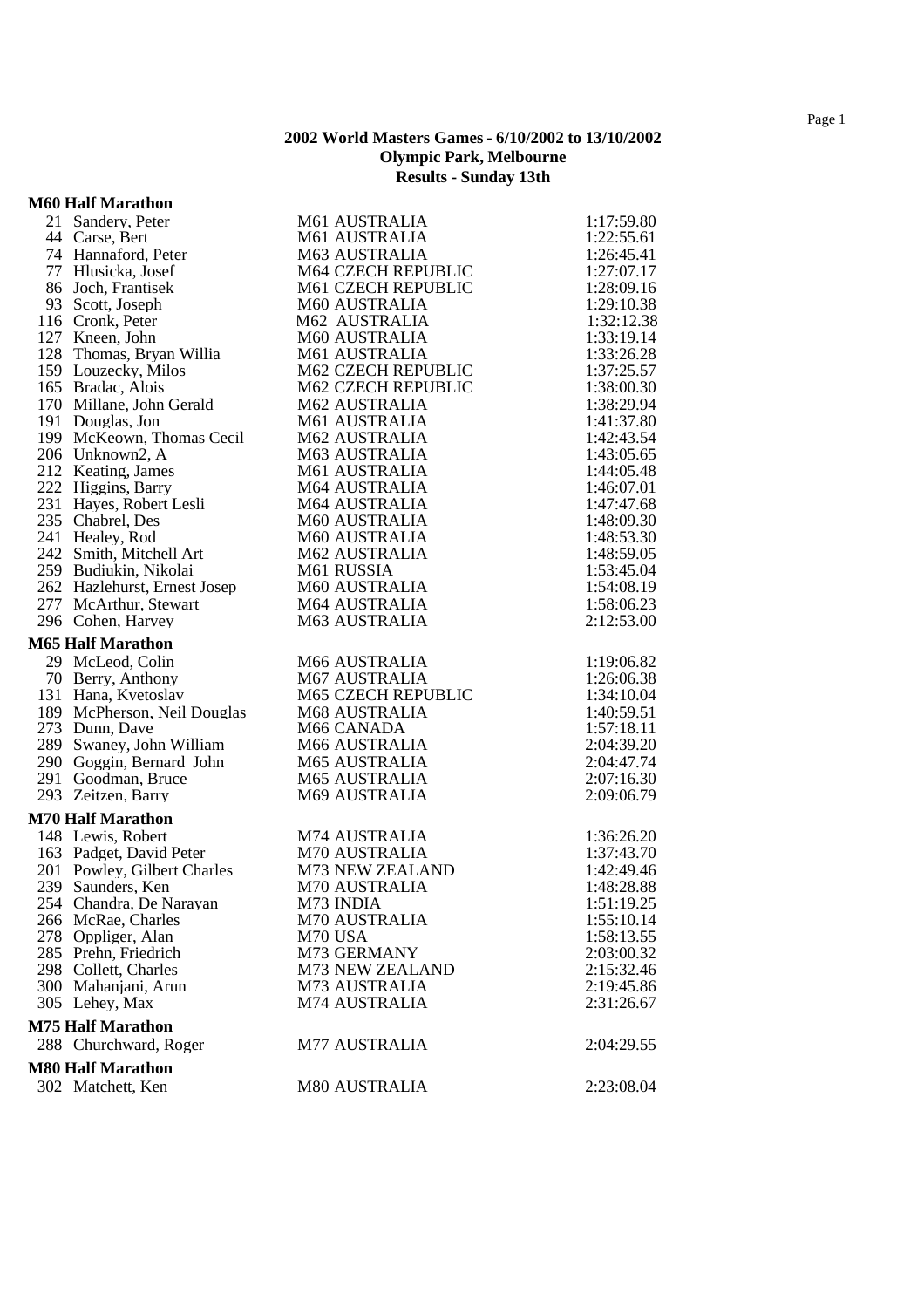## **2002 World Masters Games - 6/10/2002 to 13/10/2002 Olympic Park, Melbourne Rankings**

| Comp# Name | W30-49 10k Walk RR                 | Team        | Time Points |
|------------|------------------------------------|-------------|-------------|
|            |                                    | Australia   | 50:46       |
|            | 1 45523 Ventris, Lyn 56            |             |             |
| 2 30456    |                                    |             | 56:13       |
|            | 3 35408 Emmett, Amanda 63          | Australia   | 59:27       |
|            | 4 30459 Loveday, Nardene Louise 72 | Australia   | 59:32       |
|            | 5 40538 Major, Annette Maree 62    | Australia   | 59:47       |
|            | 6 40495 Chneider, Larissa 60       | Russia      | 1:00:16     |
| 7 45401    | McDonald, Sharon 52                | New Zealand | 1:00:20     |
| 8 35430    | Staunton, Ann Maree 63             | Australia   | 1:01:05     |
| 9 35411    | Howorth, Sandra 63                 | Australia   | 1:01:08     |
| 10 40512   | Macdougall, Gillian 61             | New Zealand | 1:02:38     |
| 11 45410   | Holmes, Janet 53                   | Australia   | 1:02:52     |
| 12 45510   | Kriegler, Lili-Ann 57              | Australia   | 1:03:52     |
| 13 40537   | Weekes, Anne 62                    | Australia   | 1:06:17     |
| 14 45496   | Dodds, Jan 57                      | Australia   | 1:07:27     |
| 15 40545   | Armstrong, Ginger 62               | Usa         | 1:07:29     |
|            | 16 45499 Lancaster, Heather 57     | Australia   | 1:14:10     |
| 35505      | Sandkuhler, Miriam 67              | Australia   | <b>DSO</b>  |